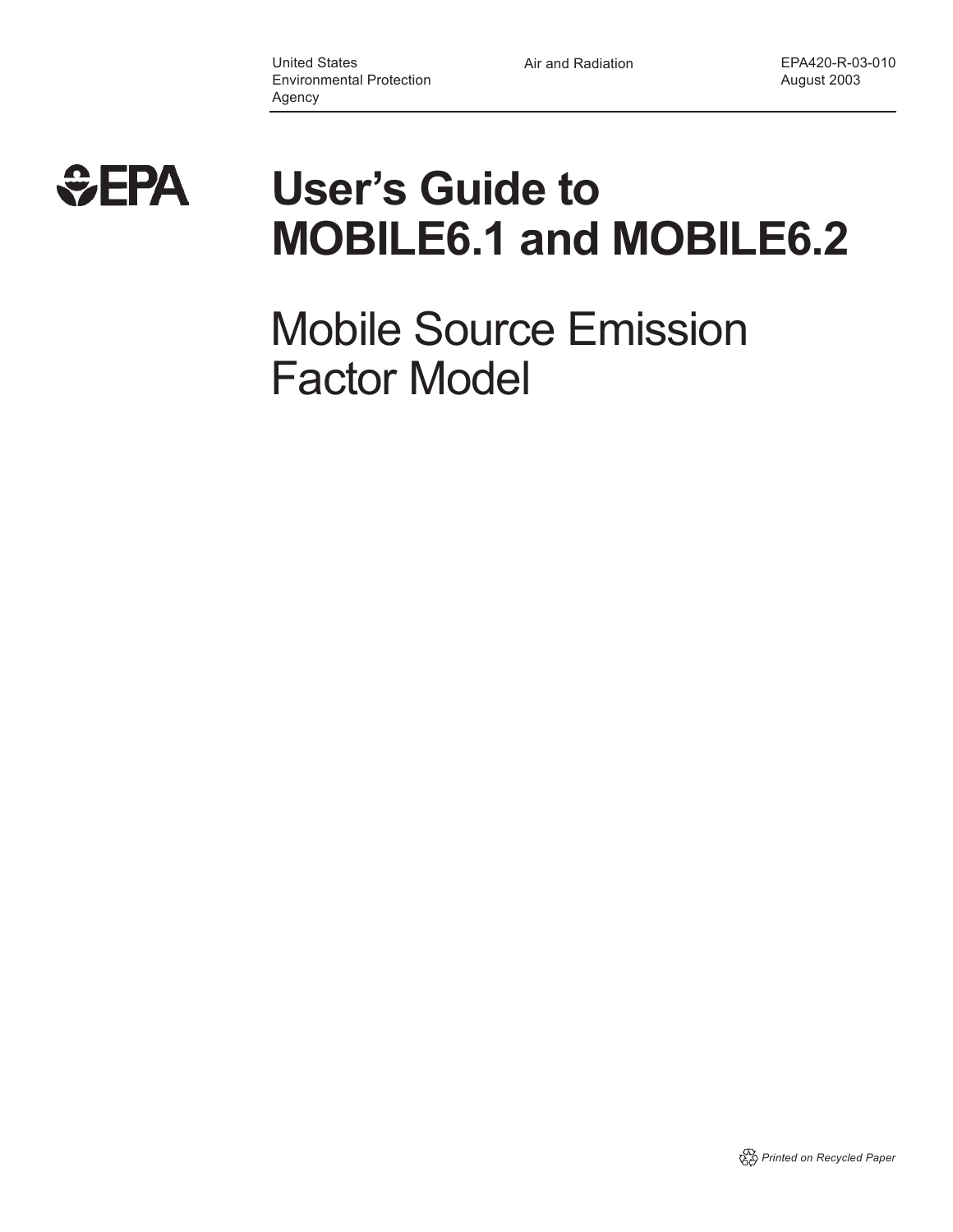# **User's Guide to MOBILE6.1 and MOBILE6.2**

# Mobile Source Emission Factor Model

Assessment and Standards Division Office of Transportation and Air Quality U.S. Environmental Protection Agency

### *NOTICE*

*This technical report does not necessarily represent final EPA decisions or positions. It is intended to present technical analysis of issues using data that are currently available. The purpose in the release of such reports is to facilitate the exchange of technical information and to inform the public of technical developments which may form the basis for a final EPA decision, position, or regulatory action.*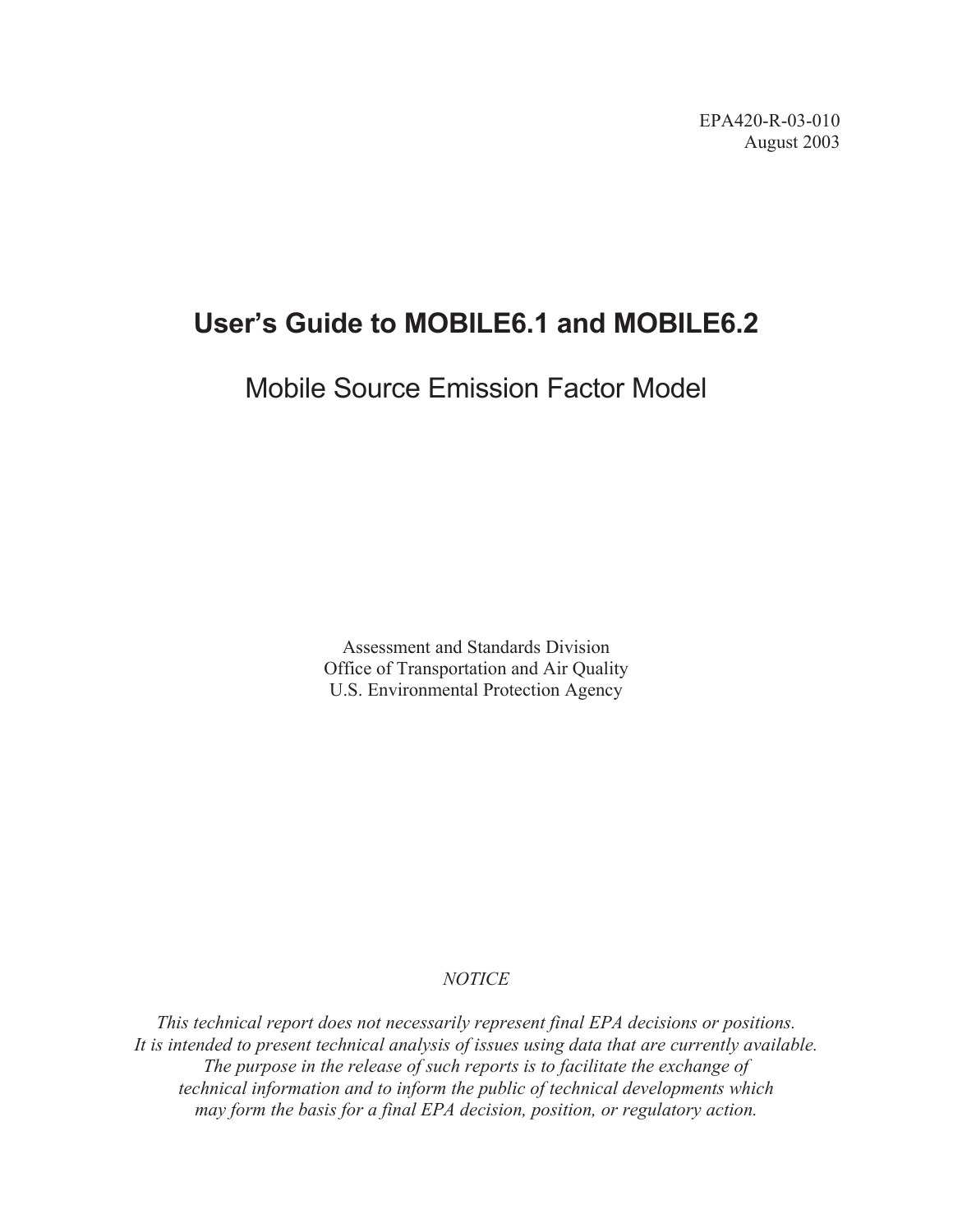### **Abstract**

This document is the MOBILE6.1 and MOBILE6.2 User's Guide. MOBILE6 is a computer program that estimates hydrocarbon (HC), carbon monoxide (CO), oxides of nitrogen (NO<sub>x</sub>), exhaust particulate matter (which consists of several components), tire wear particulate matter, brake wear particulate matter, sulfur dioxide  $(SO<sub>2</sub>)$ , ammonia  $(NH<sub>3</sub>)$ , six hazardous air pollutant (HAP), and carbon dioxide  $(CO<sub>2</sub>)$  emission factors for gasoline-fueled and diesel highway motor vehicles, and for certain specialized vehicles such as natural-gas-fueled or electric vehicles that may replace them. The program uses the calculation procedures presented in technical reports posted on EPA's MOBILE6 Web page http://www.epa.gov/otaq/models.htm. While MOBILE6.0 is replaced earlier versions of MOBILE, this version does not supercede MOBILE6.0 but adds capabilities to it.

The term "MOBILE6" is used in this guide to refer generically to any or all of its released versions. MOBILE6 calculates emission factors for 28 individual vehicle types in lowand high-altitude regions of the United States. MOBILE6 emission factor estimates depend on various conditions, such as ambient temperatures, travel speeds, operating modes, fuel volatility, and mileage accrual rates. Many of the variables affecting vehicle emissions can be specified by the user. MOBILE6 will estimate emission factors for any calendar year between 1952 and 2050, inclusive. Vehicles from the 25 most recent model years are considered to be in operation in each calendar year.

This user's guide repeats the information available in the January 2002 final user's guide for MOBILE6.0. For questions relating to the modeling of HC, CO, and NOx, it may be used as a substitute for the 6.0 user's guide.

#### **Document and Support Availability**

The following MOBILE6 documents are available on the EPA Web site http://www.epa.gov/otaq/models.htm.

- A README.TXT file
- A compiled, executable version of the program and associated files for DOS
- Source code
- This User's Guide
- External data files used with the executable program
- Example input and output files
- Policy guidance on when MOBILE6 must be used for State Implementation Plans (SIPs)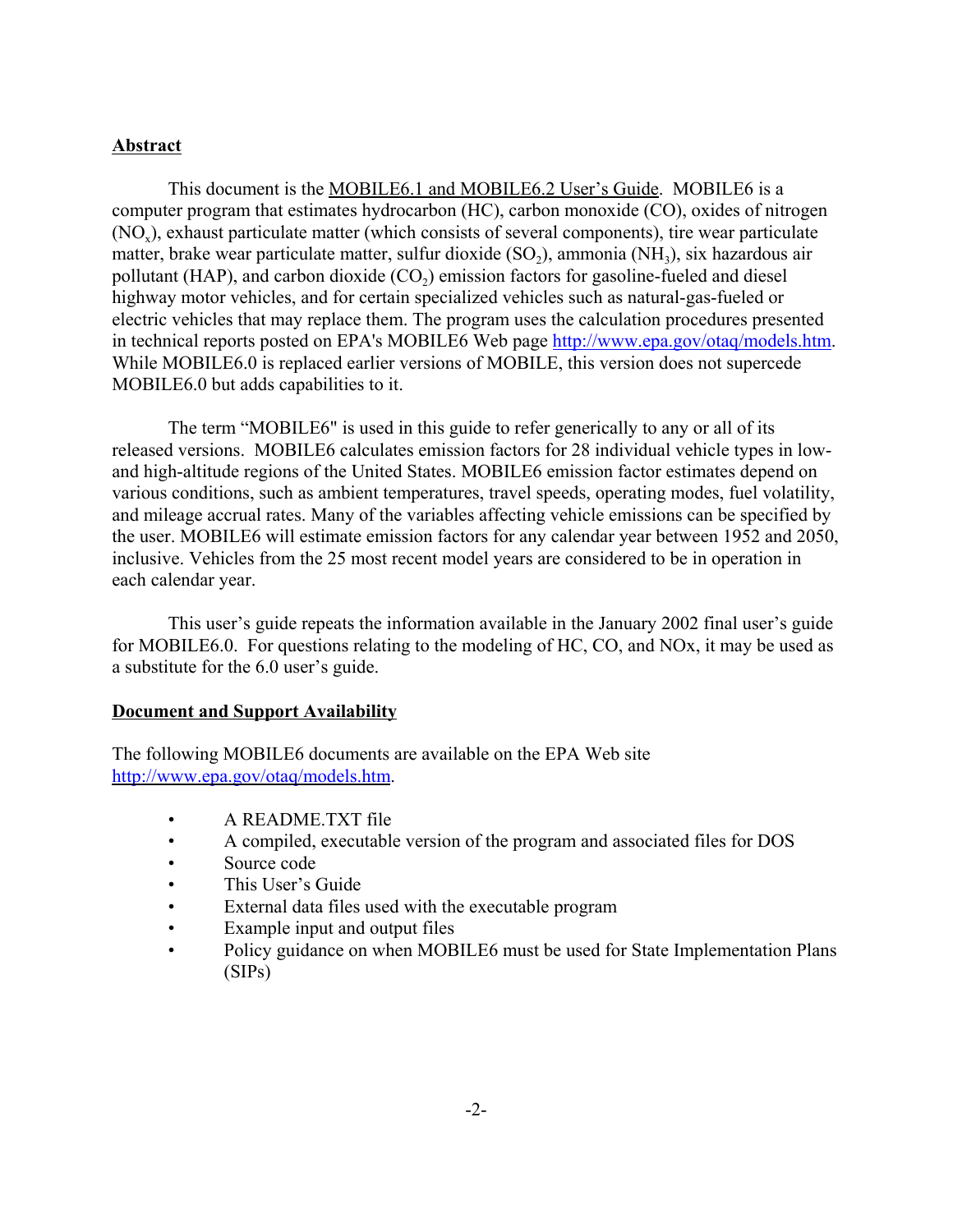- A technical policy guidance document
- A frequently asked questions (FAQ) document
- Humidity calculation/conversion tools
- Training and Presentation Materials
- Technical reports explaining the data and calculation methods used in MOBILE6

Questions concerning MOBILE6 or this User's Guide should be directed to:

U.S. EPA National Vehicle and Fuel Emissions Laboratory Office of Transportation and Air Quality, ASD 2000 Traverwood Drive Ann Arbor, MI 48105 Attn: MOBILE6 Project

Fax: (734) 214-4939 Email: mobile@epa.gov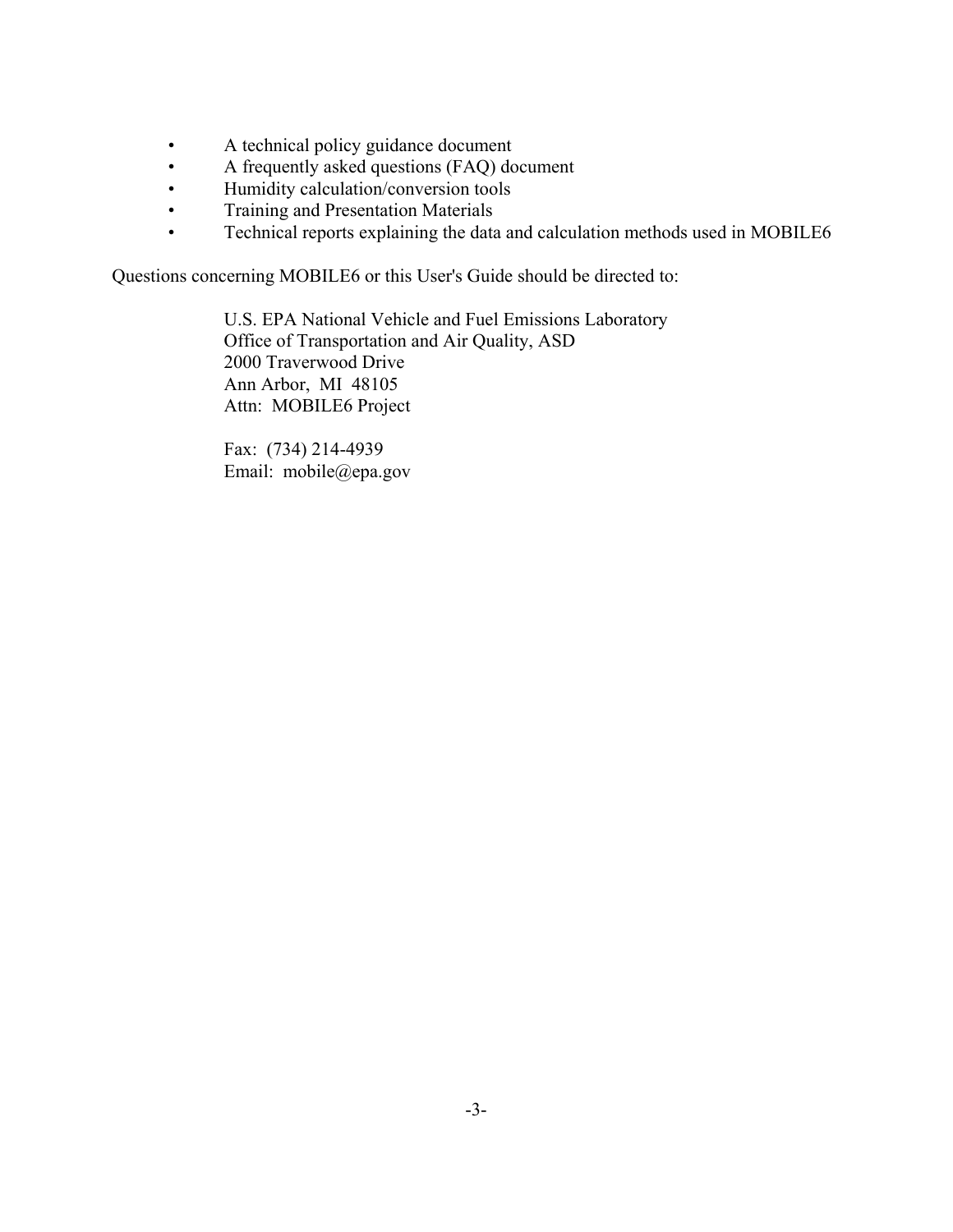### **Table of Contents**

### CHAPTER 1

| INTRODUCTION     | $-9-$                                       |
|------------------|---------------------------------------------|
|                  |                                             |
|                  |                                             |
|                  |                                             |
| 121              |                                             |
| 122              |                                             |
| 123              |                                             |
| 1.2.4            |                                             |
| 1.2.5            |                                             |
| 1.2.6            |                                             |
| 12.7             |                                             |
|                  |                                             |
| MOBILE6.1<br>131 |                                             |
| 1.3.2            |                                             |
| 1.3.3            |                                             |
|                  |                                             |
|                  |                                             |
|                  |                                             |
|                  | SOURCES FOR USER SUPPORT AND TRAINING  -20- |

### CHAPTER 2

| 20                                                          |        |
|-------------------------------------------------------------|--------|
| 21                                                          |        |
| 2.2                                                         |        |
| 2.3                                                         |        |
| 2.4                                                         |        |
|                                                             |        |
|                                                             |        |
| 2.5                                                         |        |
| 2.6                                                         |        |
| 261                                                         |        |
| 262                                                         |        |
| 2.6.3                                                       |        |
| 2.7                                                         |        |
| 2.8                                                         |        |
| 281                                                         | $-43-$ |
| 2.8.2                                                       |        |
| 2.8.2.1<br>First Record of a Regular Command Input File -44 |        |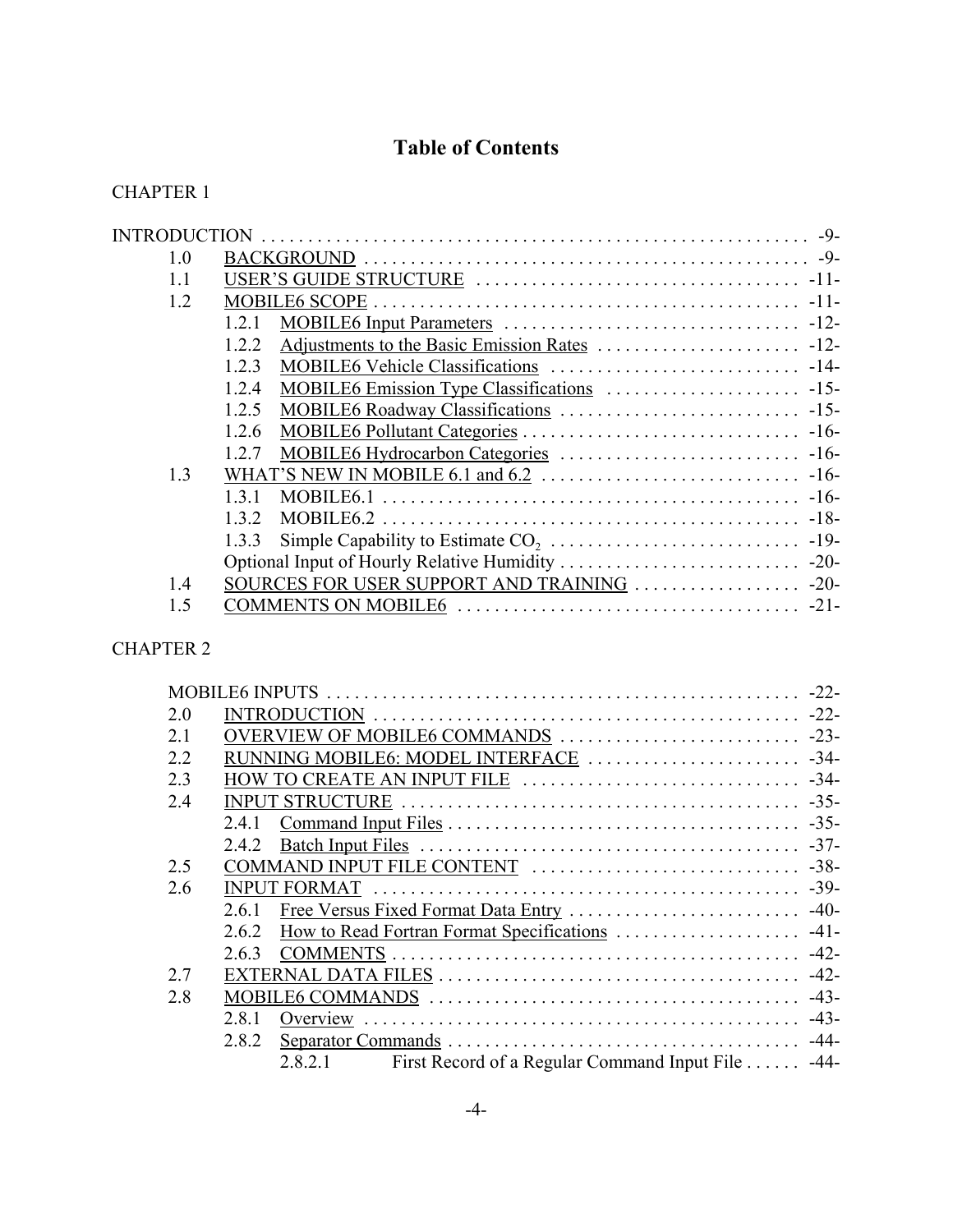|        | 2.8.2.2                  | First Record of a Batch File                              | $-44-$  |
|--------|--------------------------|-----------------------------------------------------------|---------|
|        | 2.8.2.3                  | End of Header Section                                     | $-46-$  |
|        | 2.8.2.4                  |                                                           |         |
|        | 2.8.2.5                  |                                                           |         |
| 2.8.3  |                          | Commands to Specify Pollutants and Emission Rates         | $-47-$  |
|        | 2.8.3.1                  | Specifying Which Pollutants are Reported  -47-            |         |
|        | 2.8.3.2                  | Enable Calculation of Particulate Matter and Related      |         |
|        |                          |                                                           | $-48-$  |
|        | 2.8.3.3                  | Entry of Particulate Emission Factor Data  -49-           |         |
|        | 2.8.3.4                  | Specify Upper Size Limit For Particulate Emissions . -55- |         |
|        | 2.8.3.5                  |                                                           |         |
|        | 2.8.3.6                  |                                                           |         |
|        | 2.8.3.7                  | Enable Calculation of Primary Air Toxic Pollutants -58-   |         |
|        | 2.8.3.8                  | Input of Emission Factors for Additional (User-Defined)   |         |
|        |                          |                                                           |         |
|        | 2.8.3.9                  |                                                           |         |
| 2.8.4  |                          |                                                           |         |
|        | 2.8.4.1                  |                                                           |         |
|        | 2.8.4.2                  |                                                           |         |
| 2.8.5  |                          |                                                           |         |
|        | 2.8.5.1                  |                                                           |         |
|        | 2.8.5.2                  | Database Output Files Identification  -85-                |         |
| 2.8.6. |                          |                                                           |         |
|        | 2.8.6.1                  |                                                           |         |
|        | 2.8.6.2                  | Month of Evaluation (January or July)  -86-               |         |
|        | 2.8.6.3                  |                                                           |         |
|        | 2.8.6.4                  | Ambient Temperature for Each Hour of the Day  -89-        |         |
|        | 2.8.6.5                  |                                                           | $-90-$  |
|        | 2.8.6.6                  |                                                           |         |
|        | 2.8.6.7                  | Environmental Effects on Air Conditioning                 | $-91-$  |
|        | 2.8.6.8                  | Ambient Relative Humidity for Each Hour of the Day -93-   |         |
|        | 2.8.6.9                  | Barometric Pressure                                       | $-95-$  |
| 2.8.7  |                          |                                                           |         |
|        | 2.8.7.1                  |                                                           |         |
|        | 2.8.7.2                  |                                                           | $-98-$  |
|        | 2.8.7.3                  | Annual Mileage Accumulation Rates                         | $-99-$  |
|        | 2.8.7.4                  | Vehicle Miles Traveled (VMT) Fraction - 100-              |         |
|        | 2.8.7.5                  | Natural Gas Vehicles (NGVs) Fraction                      | $-100-$ |
|        | 2.8.7.6                  | Alternate Emission Factors for Natural Gas Vehicles       |         |
|        |                          |                                                           | $-101-$ |
| 2.8.8  | <b>Activity Commands</b> |                                                           | $-103-$ |
|        | 2.8.8.1                  | Fractions of Vehicle Miles Traveled (VMT)                 | $-104-$ |
|        | 2.8.8.2                  | VMT By Facility, Hour and Speed                           | $-105-$ |
|        |                          |                                                           |         |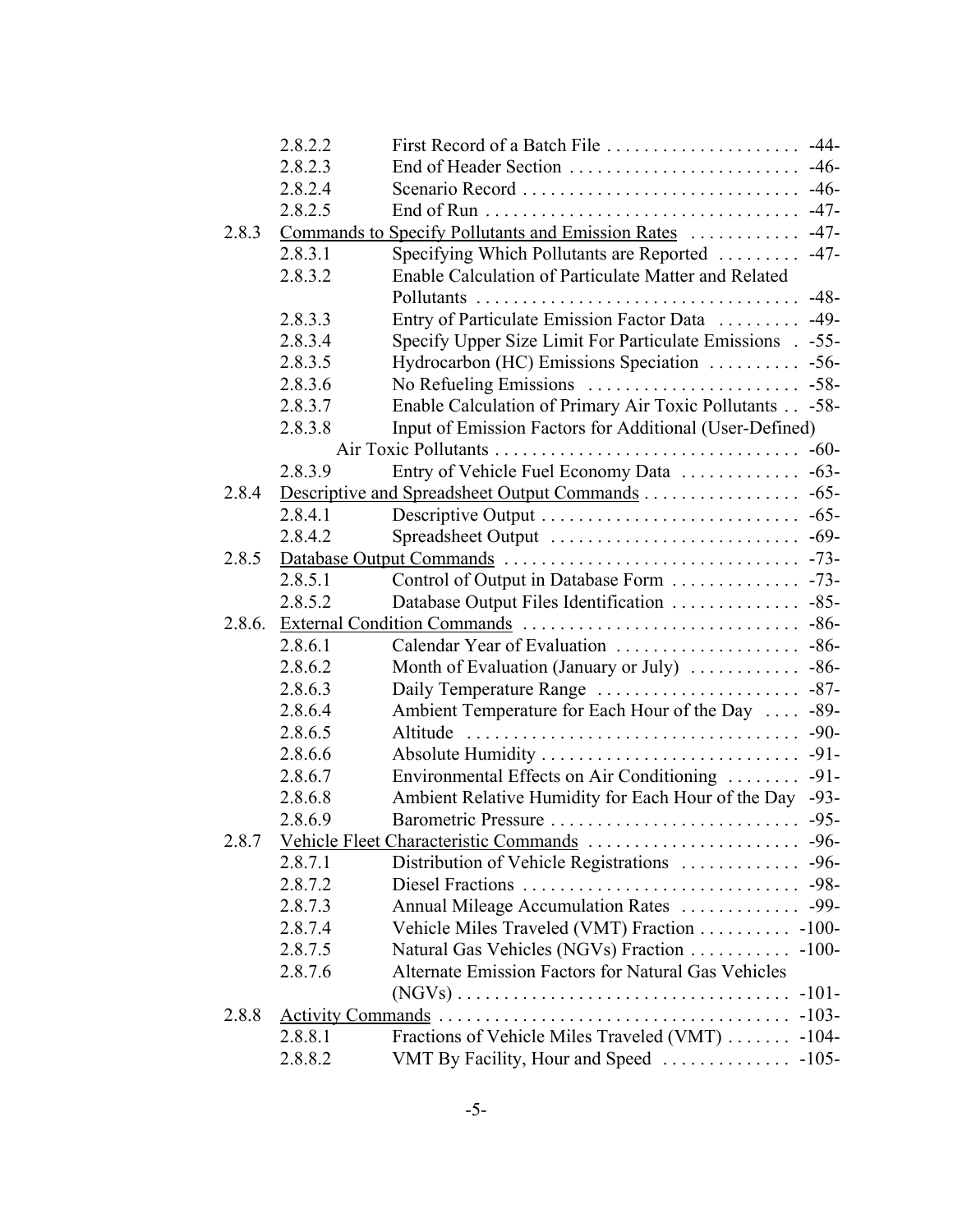|       | 2.8.8.3  |                                                                     |         |
|-------|----------|---------------------------------------------------------------------|---------|
|       | 2.8.8.4  | Distribution of Vehicle Starts During the Day                       |         |
|       |          |                                                                     | $-117-$ |
|       | 2.8.8.5  |                                                                     |         |
|       | 2.8.8.6  | Hot Soak Activity                                                   | $-120-$ |
|       | 2.8.8.7  | Diurnal Soak Activity                                               | $-121-$ |
|       | 2.8.8.8  | Weekday Trip Length Distribution                                    | $-123-$ |
|       | 2.8.8.9  | Weekend Trip Length Distribution                                    | $-125-$ |
|       | 2.8.8.10 | Use Weekend Vehicle Activity                                        | $-127-$ |
| 2.8.9 |          | State Programs                                                      | $-127-$ |
|       | 2.8.9.1  | Effects of Fuel Program on Emissions 127-                           |         |
|       | 2.8.9.2  | Effects of Stage II on Refueling Emissions                          | $-127-$ |
|       | 2.8.9.3  | Anti-Tampering Programs                                             | $-129-$ |
|       | 2.8.9.4  | Inspection/Maintenance (I/M) Programs                               | $-131-$ |
|       |          |                                                                     | $-148-$ |
|       | 2.8.10.1 |                                                                     | $-149-$ |
|       | 2.8.10.2 |                                                                     |         |
|       | 2.8.10.3 | Sulfur Content of Diesel Fuel                                       | $-156-$ |
|       | 2.8.10.4 | Oxygenated Fuels Programs                                           | $-157-$ |
|       | 2.8.10.5 |                                                                     |         |
|       | 2.8.10.6 | Effective Season for RFG Calculation 160-                           |         |
|       | 2.8.10.7 | Fuel Commands Used ONLY in the Air Toxic Emission                   |         |
|       |          |                                                                     |         |
|       |          | 2.8.11 Alternative Emission Regulations and Control Measures  -168- |         |
|       | 2.8.11.1 | Disablement of the 1990 Clean Air Act Requirements                  |         |
|       |          | . -168-                                                             |         |
|       | 2.8.11.2 | Heavy-Duty Diesel Vehicle NOx Off-Cycle Emission                    |         |
|       |          | <b>Effects</b>                                                      | $-170-$ |
|       | 2.8.11.3 | Tier 2 Emission Standards and Fuel Requirements                     | $-174-$ |
|       | 2.8.11.4 | Alterative Schedule for 1994 and Later Model Year Light             |         |
|       |          |                                                                     |         |
|       | 2.8.11.5 | 2007 Heavy Duty Vehicle Emissions Reductions -181-                  |         |
|       |          |                                                                     |         |

| 3.0 |         |                                                  |  |
|-----|---------|--------------------------------------------------|--|
|     |         |                                                  |  |
|     |         |                                                  |  |
|     | 3.1.1.1 |                                                  |  |
|     | 3.1.1.2 | Echoed Fields Carried To Output From Input -187- |  |
|     | 3113    |                                                  |  |
|     |         |                                                  |  |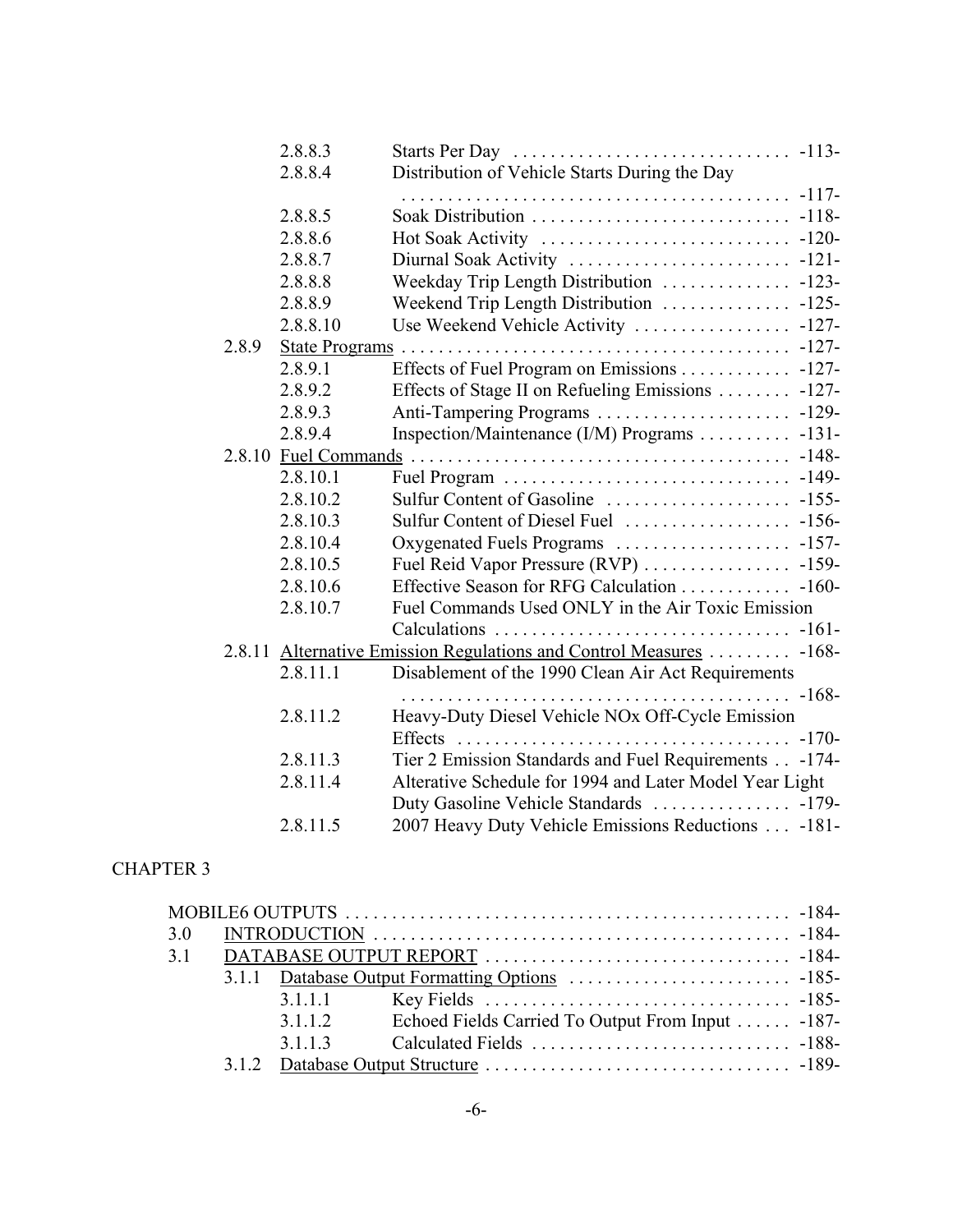| 3.2 |  |
|-----|--|
|     |  |
|     |  |
| 3.3 |  |
| 3.4 |  |
|     |  |

|     |       |         | MOBILE6 INSTALLATION AND COMPUTER REQUIREMENTS  -199- |  |
|-----|-------|---------|-------------------------------------------------------|--|
| 4.0 |       |         |                                                       |  |
| 4.1 |       |         |                                                       |  |
| 4.2 |       |         |                                                       |  |
| 4.3 |       |         |                                                       |  |
| 4.4 |       |         |                                                       |  |
|     | 4.4.1 |         |                                                       |  |
|     |       | 4.4.1.1 | The RUN Subdirectory—The Executable Program . -202-   |  |
|     |       | 4.4.1.2 |                                                       |  |
|     |       | 4.4.1.3 |                                                       |  |
|     |       | 4.4.1.4 |                                                       |  |
|     | 4.4.2 |         |                                                       |  |
| 4.5 |       |         |                                                       |  |
|     | 4.5.1 |         |                                                       |  |
|     | 4.5.2 |         |                                                       |  |
|     | 4.5.3 |         |                                                       |  |
|     | 4.5.4 |         |                                                       |  |
|     | 4.5.5 |         |                                                       |  |
|     | 4.5.6 |         |                                                       |  |
| 4.6 |       |         |                                                       |  |
| 4.7 |       |         | USING MOBILE6 ON OTHER COMPUTER PLATFORMS 213-        |  |

### CHAPTER 5

| 5.0 |  |  |
|-----|--|--|
| 5.1 |  |  |
| 5.2 |  |  |
| 5.3 |  |  |
|     |  |  |
|     |  |  |
|     |  |  |
|     |  |  |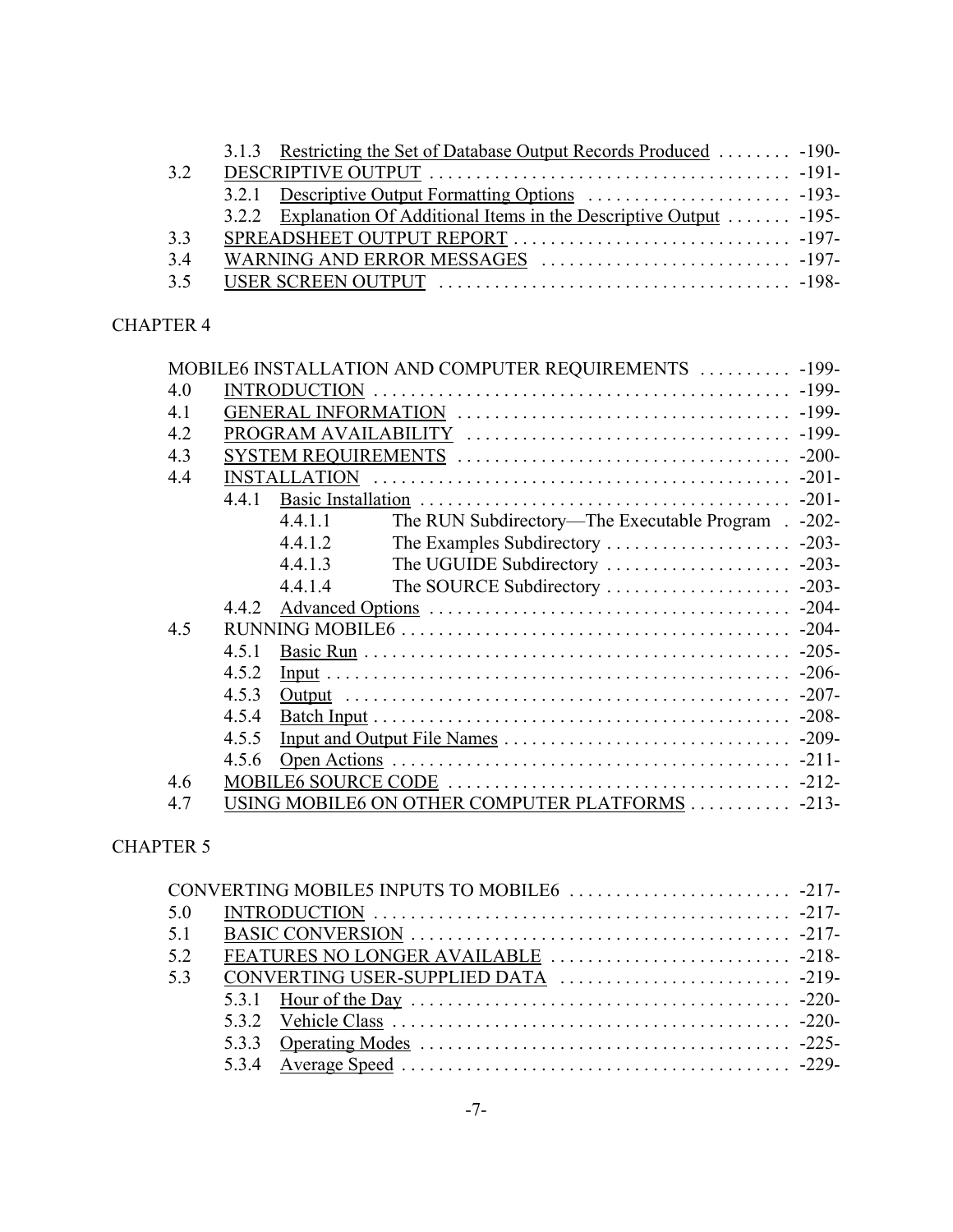| Roadway Type $\ldots \ldots \ldots \ldots \ldots \ldots \ldots \ldots \ldots \ldots \ldots \ldots$ -234-<br>5.3.5 |
|-------------------------------------------------------------------------------------------------------------------|
| Appendix A                                                                                                        |
|                                                                                                                   |
| Appendix B                                                                                                        |
|                                                                                                                   |
| Appendix C                                                                                                        |
|                                                                                                                   |
| Appendix D                                                                                                        |
|                                                                                                                   |
| Appendix E                                                                                                        |
|                                                                                                                   |
| Appendix F                                                                                                        |
| Creating MOBILE6 Average Speed Distributions From Average Speed  -258-                                            |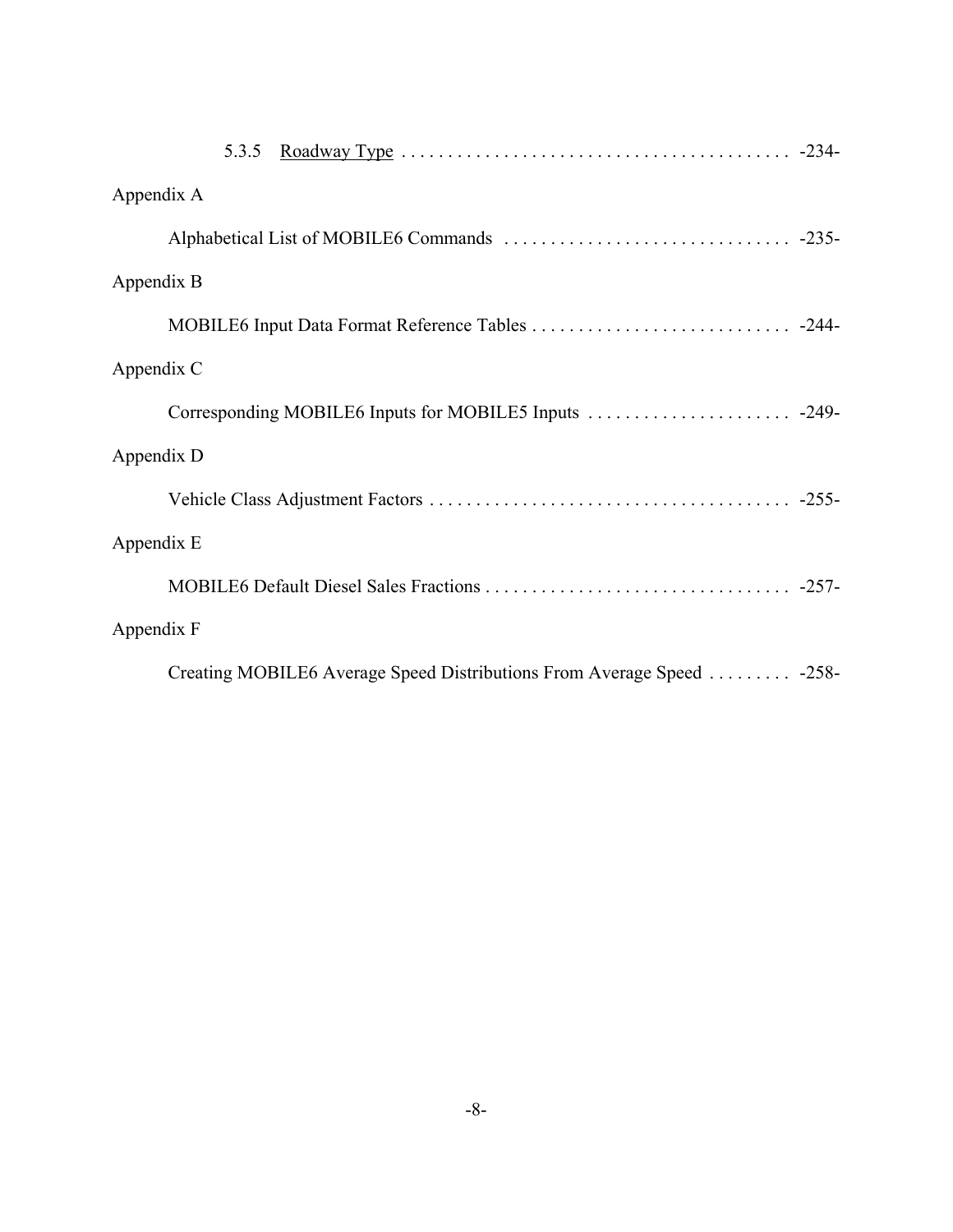#### **INTRODUCTION**

#### **1.0 BACKGROUND**

MOBILE6 is a software application program that provides estimates of current and future emissions from highway motor vehicles. The latest in a series of MOBILE models dating back to 1978, MOBILE6 calculates average in-use fleet emission factors for:

- Three criteria pollutants: hydrocarbons (HC); carbon monoxide (CO); and oxides of nitrogen  $(NO_x)$ .
- Gas, diesel, and natural-gas-fueled cars, trucks, buses, and motorcycles.
- Calendar years between 1952 and 2050.

MOBILE6, the original version of MOBILE6, became available in January 2001. This expanded version, called MOBILE6.1/6.2, adds the ability to estimate a number of exhaust particulate and related pollutants, hazardous air pollutants (HAPs) and carbon dioxide  $(CO<sub>2</sub>)$ . MOBILE6.1/6.2 adds capabilities to MOBILE6.0. The term MOBILE6 is used in this manual to refer to both versions.

MOBILE6 was designed by the U.S. Environmental Protection Agency (EPA) to address a wide variety of air pollution modeling needs. Written in Fortran and compiled for use in the desktop computer environment, the model calculates emission rates under various conditions affecting in-use emission levels (e.g., ambient temperatures, average traffic speeds) as specified by the modeler. MOBILE models have been used by EPA to evaluate highway mobile source control strategies; by states and local and regional planning agencies to develop emission inventories and control strategies for State Implementation Plans under the Clean Air Act; by metropolitan planning organizations and state transportation departments for transportation planning and conformity analysis; by academic and industry investigators conducting research; and in developing environmental impact statements.

Each new version of MOBILE reflects the collection and analysis of new test data. It also incorporates changes in vehicle, engine, and emission control system technologies; changes in applicable regulations, emission standards, and test procedures; and improved understanding of in-use emission levels and the factors that influence them. MOBILE6 represents the first major update to EPA's emission factor model since the release of MOBILE5b in 1996. This latest version of MOBILE differs significantly in both structure and data requirements from previous versions of the model. It incorporates updated information on basic emission rates, more realistic driving patterns, separation of start and running emissions, improved correction factors, and changing fleet composition. It also includes impacts of new regulations promulgated since MOBILE5b and provides users with more sophisticated options for tailoring emission factor estimates to specific times and geographic locations.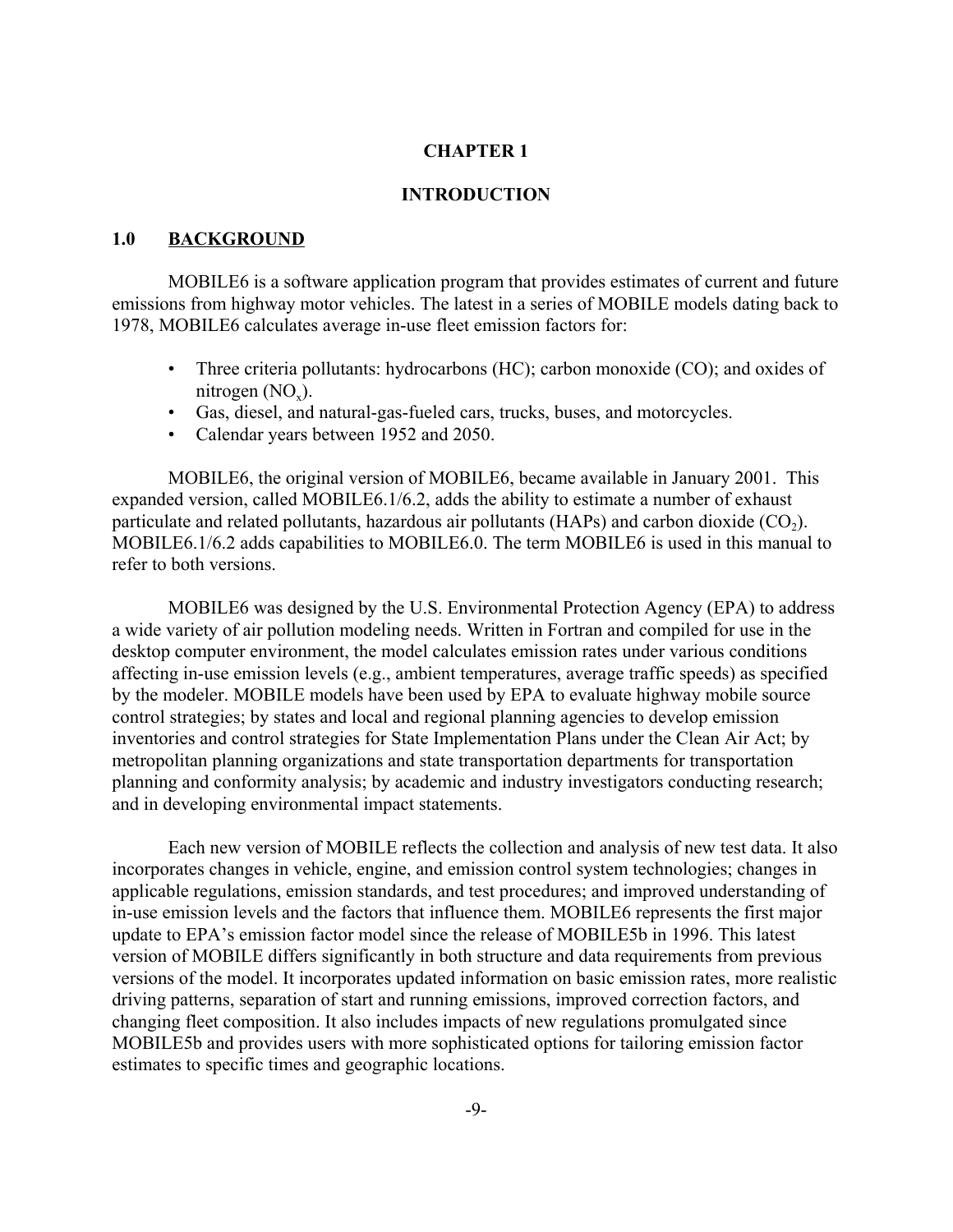EPA has gone to great lengths to assure that MOBILE6 is based on the best data and calculation methodologies available. EPA staff has produced more than 40 technical reports explaining the data analysis behind the MOBILE6 estimates and the methods used in the model. These were posted on the EPA's MOBILE6 website for comment and review. In addition, all papers were extensively reviewed within EPA, and papers reporting major new data analyses were sent to external experts for an independent peer review. All comments were considered, and MOBILE6 methodologies were revised in response to comments as necessary.

The descriptive and spreadsheet outputs from MOBILE6 report emission rates in grams or milligrams of pollutant per vehicle mile traveled (g/mi or mg/mi). Database output can be reported as g/mi or grams per vehicle per unit time (day or hour). The change in emission rates for a given vehicle category over time is due to fleet turnover, through which older vehicles built to less stringent emission standards are replaced by newer vehicles built to comply with more stringent standards. Emission rates from MOBILE can be combined with estimates of travel activity (total vehicle miles traveled, or VMT), which also change over time, to develop highway vehicle emission inventories expressed in terms of tons per hour, day, month, season, or year.

MOBILE6 allows users to calculate and report sub-components of total emissions for some pollutants. For example, non-exhaust (often described as "evaporative") HC emissions from gasoline-fueled vehicles include: diurnal emissions (emissions generated by the rise in temperature during the course of a day when the vehicle is not being driven); hot soak emissions (emissions occurring after the end of a vehicle trip, due to the heating of the fuel, fuel lines, and fuel vapors); running losses (emissions occurring while a vehicle is driven, due to the heating of the fuel and fuel lines); resting losses (small but continuous seepage and minor leakage of gasoline vapor through faulty connections, permeable hoses, and other components of the fuel system); and refueling emissions (vapors that escape into the atmosphere when incoming liquid fuel displaces vapors in the vehicle fuel tank). Similarly, MOBILE6 can report emissions by roadway type, time of day, vehicle category, and other characteristics that allow for very detailed modeling of specific local situations.

Prior to MOBILE6.1, EPA developed a separate PART model to estimate particulate matter and other related emissions. PART5 was the latest version of this model prior to MOBILE6.1. MOBILE6.1 consolidates an upgraded version of PART5 with MOBLE6.0.

Prior to MOBILE6.2, EPA developed a separate draft model, called MOBTOX, which it used to estimate the emissions of hazardous air pollutants. MOBTOX was very difficult to use and was released only upon request. MOBILE6.2 consolidates the methods from MOBTOX with MOBILE6.0

MOBILE6.1/6.2 is EPA's first highway mobile source emissions model to include estimates of  $CO<sub>2</sub>$  emissions. These estimates are very simplistic.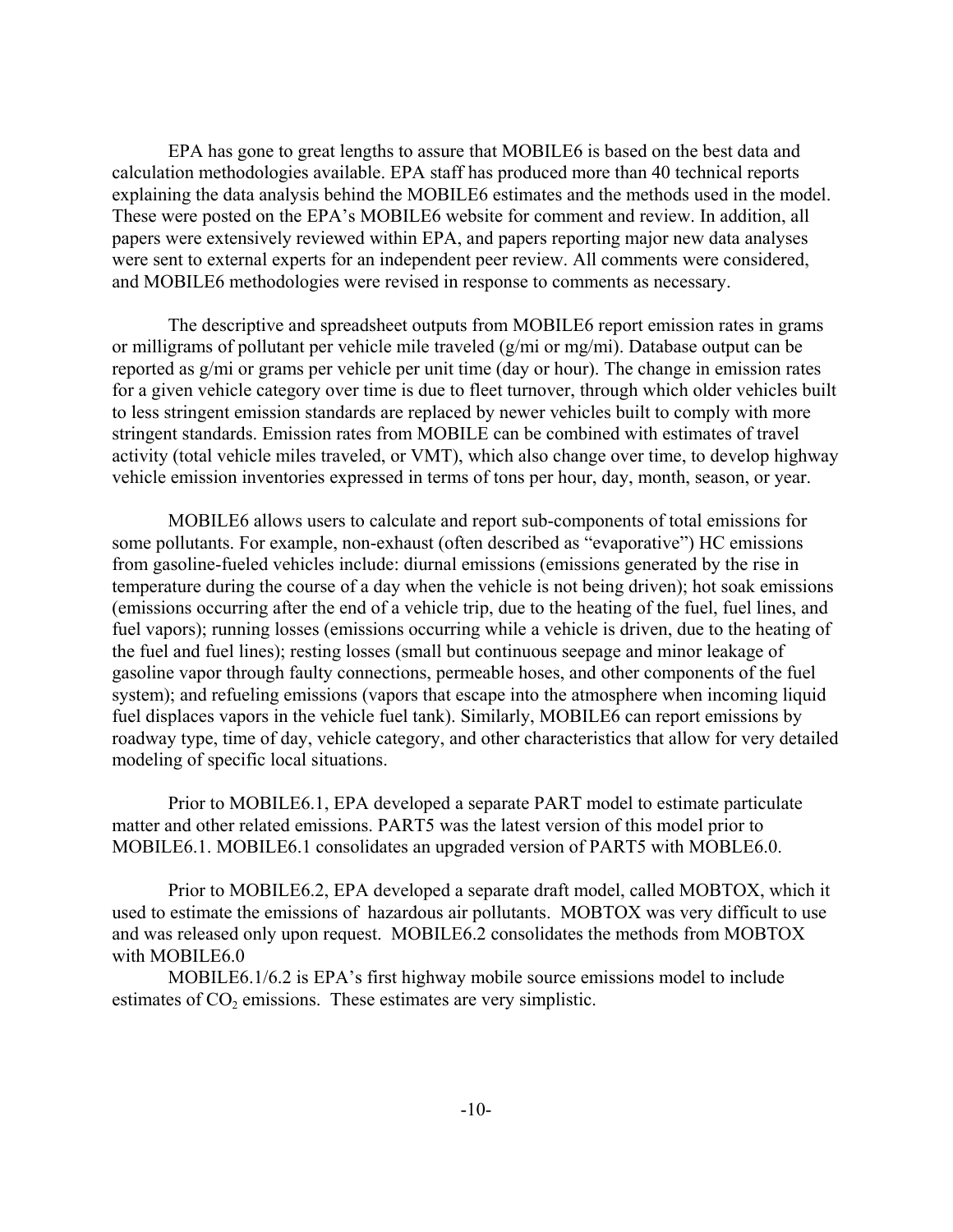This User's Guide outlines technical requirements for all functional areas of MOBILE6 and describes options for setting up and running the model. It will be of particular assistance to users who wish to model local scenarios that differ from the "national average" conditions that MOBILE6 defaults assume.

#### **1.1 USER'S GUIDE STRUCTURE**

The User's Guide is structured into five chapters, plus appendices. The first chapter is this introduction. Chapter 2 describes how to use the model, outlines model input requirements, and provides a description of each command, the required syntax, and tips for ease of use. Chapter 3 describes the output and the possible output formats. Chapter 4 describes how to install the program on commonly used computers and describes the minimum computer hardware and software requirements needed to execute MOBILE6, as well as other technical details. Chapter 5 outlines differences between MOBILE6 and the previous version of the model, MOBILE5. The appendices include an alphabetical list of all MOBILE6 commands and various reference tables. Example input files are distributed with MOBILE6.

### **1.2 MOBILE6 SCOPE**

MOBILE6 includes default values for a wide range of conditions that affect emissions. These defaults are designed to represent "national average" input data values. Users who desire a more precise estimate of local emissions can substitute information that more specifically reflects local conditions. Use of local input data will be particularly common when the local emission inventory is to be constructed from separate estimates of roadways, geographic areas, or times of day, in which fleet or traffic conditions vary considerably. A list of MOBILE6 input parameters is provided below. Most of these inputs are optional because the model will supply default values unless alternate data are provided. At a minimum, users must provide input data for calendar year, minimum and maximum daily temperature, and fuel volatility.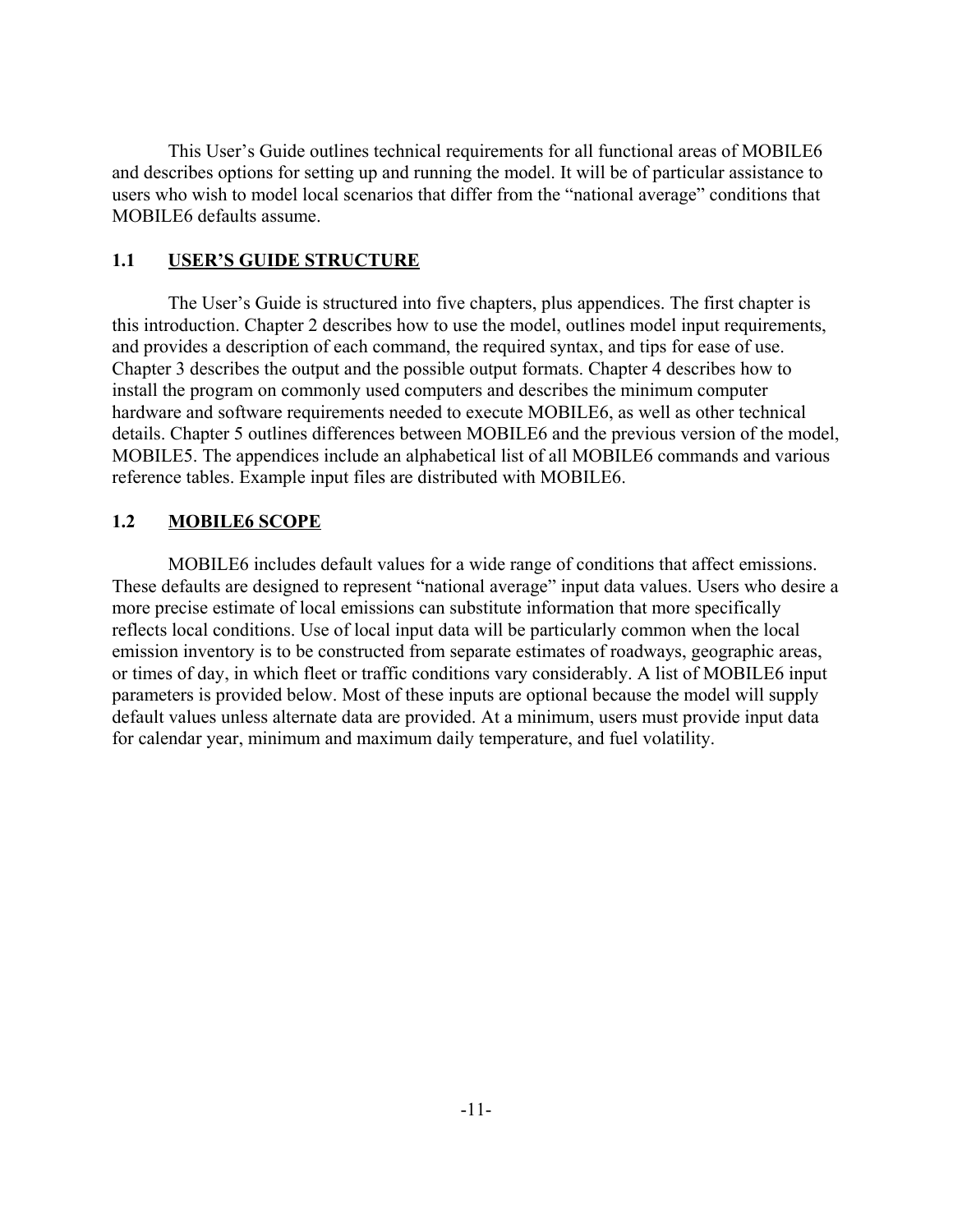### **1.2.1 MOBILE6 Input Parameters**

- Calendar year
- Month (January, July)
- Hourly Temperature
- Altitude (high, low)
- Weekend/weekday
- Fuel characteristics (Reid vapor pressure, sulfur content, oxygenate content, etc.)
- Humidity and solar load
- Registration (age) distribution by vehicle class
- Annual mileage accumulation by vehicle class
- Diesel sales fractions by vehicle class and model year
- Average speed distribution by hour and roadway
- Distribution of vehicle miles traveled by roadway type
- Engine starts per day by vehicle class and distribution by hour
- Engine start soak time distribution by hour
- Trip end distribution by hour
- $\bullet$  Average trip length distribution
- $\bullet$  Hot soak duration
- Distribution of vehicle miles traveled by vehicle class
- Full, partial, and multiple diurnal distribution by hour
- Inspection and maintenance  $(I/M)$  program description
- Anti-tampering inspection program description
- Stage II refueling emissions inspection program description
- Natural gas vehicle fractions
- HC species output
- Particle size cutoff
- Emission factors for PM and HAPs
- Output format specifications and selections

### **1.2.2 Adjustments to the Basic Emission Rates**

MOBILE6 basic emission rates are derived from emissions tests conducted under standard conditions such as temperature, fuel, and driving cycle. Emission rates further assume a pattern of deterioration in emission performance over time, again based on results of standardized emission tests. MOBILE6 calculates adjustments to basic emission rates for conditions that differ from typical standard testing. Adjustments are used both to reflect how an in-use vehicle population is different from the tested samples and for conditions different from those used in the testing program.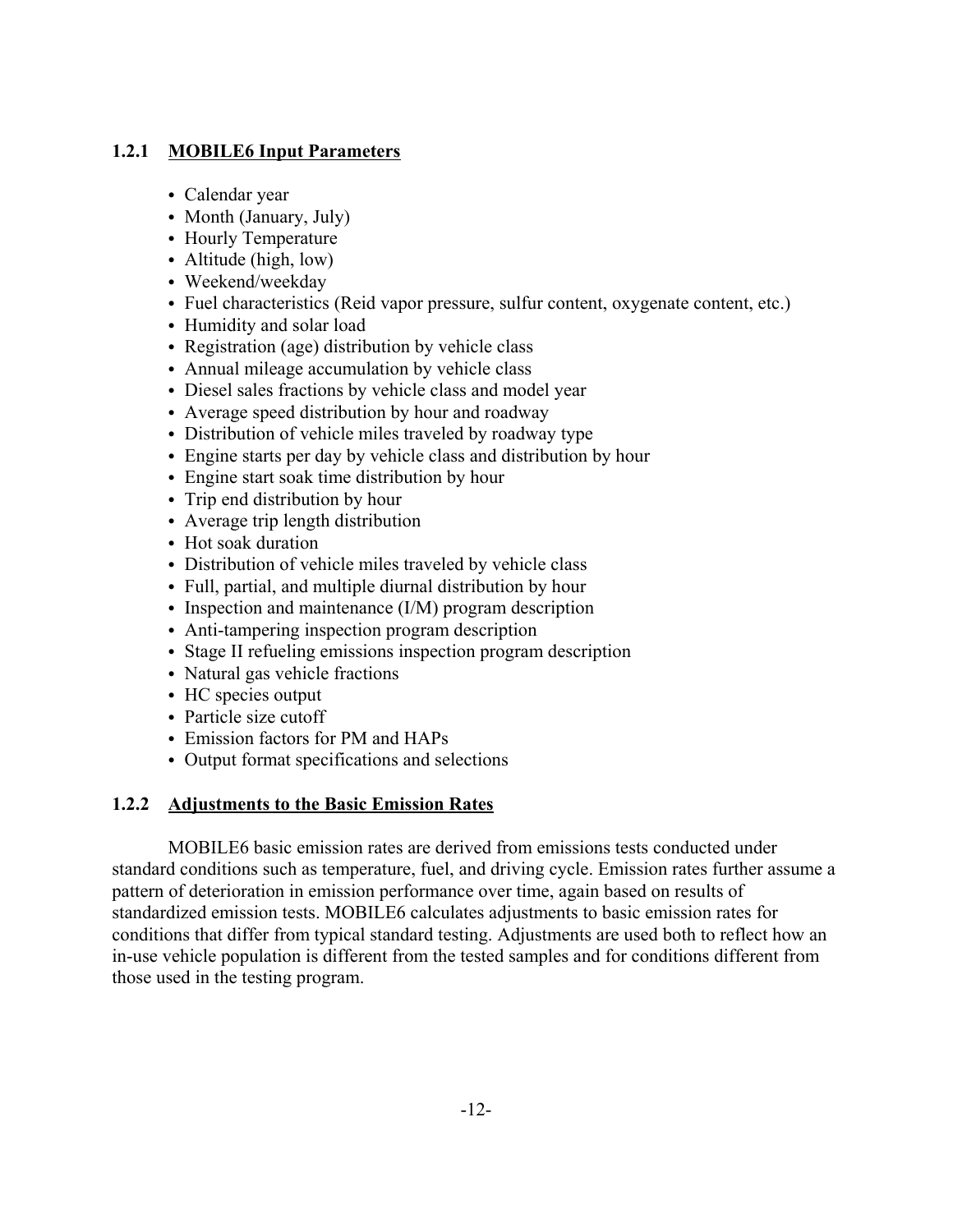Adjustments are calculated for the effects of:

- Average speed by roadway type
- Temperature
- $\bullet$  Air conditioning
- Humidity
- Gasoline volatility
- Gasoline oxygen content
- Gasoline and diesel fuel sulfur content
- Reformulated gasoline
- Detergent gasoline rule
- Other gasoline fuel properties (used to estimate HAPs only)
- Cold CO rule
- Off-cycle driving and Supplemental Federal Test Procedure (SFTP) rule
- $\bullet$  Tampering
- Excess emissions (defeat device)
- Inspection and maintenance programs
- Anti-tampering programs
- Stage II refueling control programs
- Onboard diagnostics

Some adjustments do not affect all emission types or all emissions. Some adjustments, such as inspection and maintenance (I/M) programs, require detailed user-supplied information and complex calculation of the effect.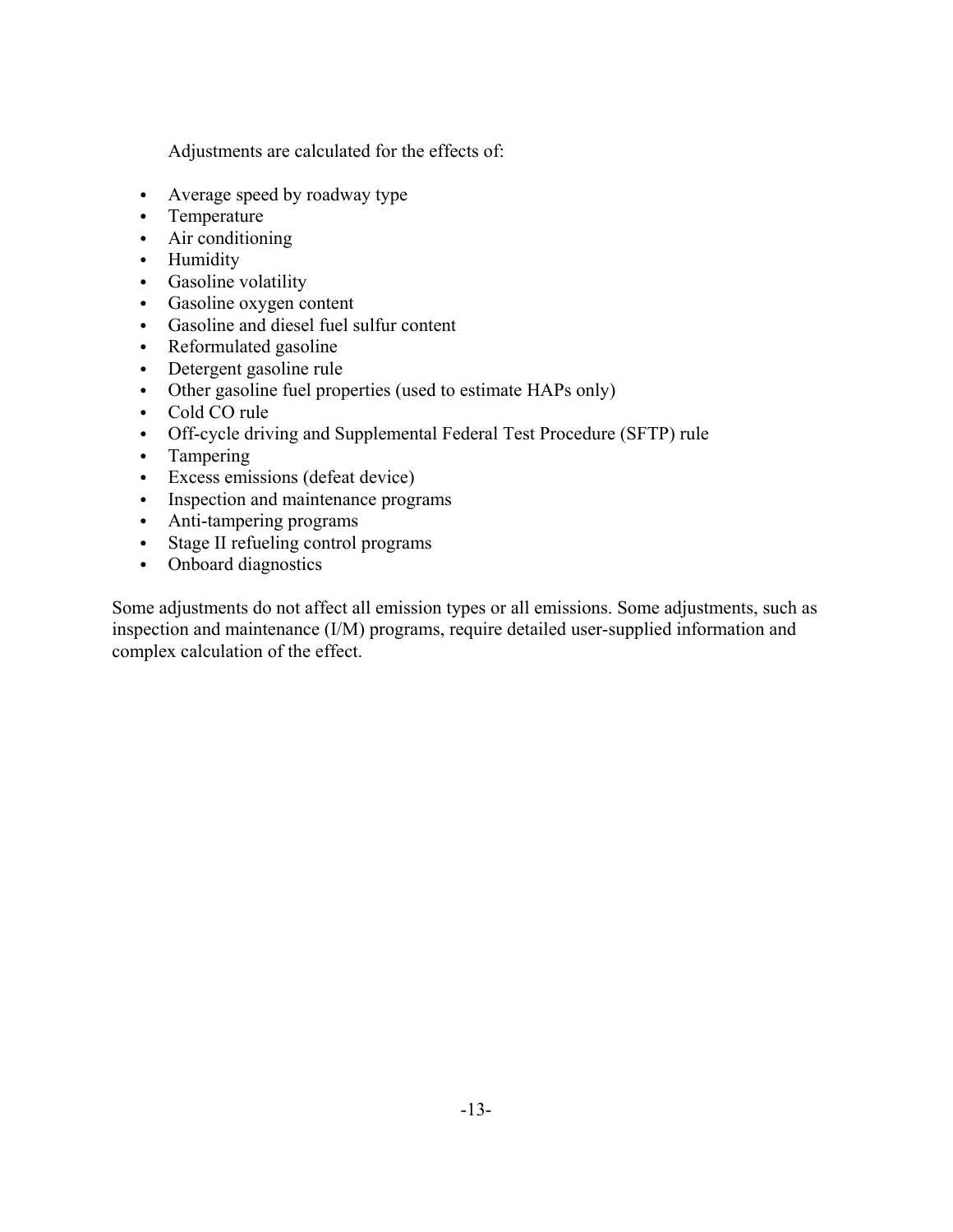### **1.2.3 MOBILE6 Vehicle Classifications**

|                | <b>MOBILE6 Vehicle Classifications</b> |                                                                                    |  |
|----------------|----------------------------------------|------------------------------------------------------------------------------------|--|
|                |                                        |                                                                                    |  |
| <b>Number</b>  | <b>Abbreviation</b>                    | <b>Description</b>                                                                 |  |
|                | LDGV                                   | Light-Duty Gasoline Vehicles (Passenger Cars)                                      |  |
| $\overline{2}$ | LDGT1                                  | Light-Duty Gasoline Trucks 1 (0-6,000 lbs. GVWR, 0-3,750 lbs. LVW)                 |  |
| $\overline{3}$ | LDGT <sub>2</sub>                      | Light-Duty Gasoline Trucks 2 (0-6,000 lbs. GVWR, 3,751-5,750 lbs. LVW)             |  |
| $\overline{4}$ | LDGT3                                  | Light-Duty Gasoline Trucks 3 (6,001-8,500 lbs. GVWR, 0-5,750 lbs. ALVW)            |  |
| 5              | LDGT4                                  | Light-Duty Gasoline Trucks 4 (6,001-8,500 lbs. GVWR, greater than 5,751 lbs. ALVW) |  |
| 6              | HDGV2b                                 | Class 2b Heavy-Duty Gasoline Vehicles (8,501-10,000 lbs. GVWR)                     |  |
| $\overline{7}$ | HDGV3                                  | Class 3 Heavy-Duty Gasoline Vehicles (10,001-14,000 lbs. GVWR)                     |  |
| $8\,$          | HDGV4                                  | Class 4 Heavy-Duty Gasoline Vehicles (14,001-16,000 lbs. GVWR)                     |  |
| 9              | HDGV5                                  | Class 5 Heavy-Duty Gasoline Vehicles (16,001-19,500 lbs. GVWR)                     |  |
| 10             | HDGV6                                  | Class 6 Heavy-Duty Gasoline Vehicles (19,501-26,000 lbs. GVWR)                     |  |
| 11             | HDGV7                                  | Class 7 Heavy-Duty Gasoline Vehicles (26,001-33,000 lbs. GVWR)                     |  |
| 12             | HDGV8a                                 | Class 8a Heavy-Duty Gasoline Vehicles (33,001-60,000 lbs. GVWR)                    |  |
| 13             | HDGV8b                                 | Class 8b Heavy-Duty Gasoline Vehicles (>60,000 lbs. GVWR)                          |  |
| 14             | <b>LDDV</b>                            | Light-Duty Diesel Vehicles (Passenger Cars)                                        |  |
| 15             | LDDT12                                 | Light-Duty Diesel Trucks 1and 2 (0-6,000 lbs. GVWR)                                |  |
| 16             | HDDV2b                                 | Class 2b Heavy-Duty Diesel Vehicles (8,501-10,000 lbs. GVWR)                       |  |
| 17             | HDDV3                                  | Class 3 Heavy-Duty Diesel Vehicles (10,001-14,000 lbs. GVWR)                       |  |
| 18             | HDDV4                                  | Class 4 Heavy-Duty Diesel Vehicles (14,001-16,000 lbs. GVWR)                       |  |
| 19             | HDDV5                                  | Class 5 Heavy-Duty Diesel Vehicles (16,001-19,500 lbs. GVWR)                       |  |
| 20             | HDDV6                                  | Class 6 Heavy-Duty Diesel Vehicles (19,501-26,000 lbs. GVWR)                       |  |
| 21             | HDDV7                                  | Class 7 Heavy-Duty Diesel Vehicles (26,001-33,000 lbs. GVWR)                       |  |
| 22             | HDDV8a                                 | Class 8a Heavy-Duty Diesel Vehicles (33,001-60,000 lbs. GVWR)                      |  |
| 23             | HDDV8b                                 | Class 8b Heavy-Duty Diesel Vehicles (>60,000 lbs. GVWR)                            |  |
| 24             | MC                                     | Motorcycles (Gasoline)                                                             |  |
| 25             | <b>HDGB</b>                            | Gasoline Buses (School, Transit and Urban)                                         |  |
| 26             | <b>HDDBT</b>                           | Diesel Transit and Urban Buses                                                     |  |
| 27             | <b>HDDBS</b>                           | Diesel School Buses                                                                |  |
| 28             | LDDT34                                 | Light-Duty Diesel Trucks 3 and 4 (6,001-8,500 lbs. GVWR)                           |  |

Many of these individual classes are in pairs: a gasoline-fueled class, and a corresponding diesel-fueled class.

These class divisions are not likely those used in local vehicle registration systems or in reporting VMT data to the Federal Highway Administration's (FHWA) Highway Performance Monitoring System (HPMS), so care must be taken when relating vehicle types across these data sources.

MOBILE6 descriptive output can report results in terms of groups of the previous individual vehicle classes, including emission rates for "all vehicles."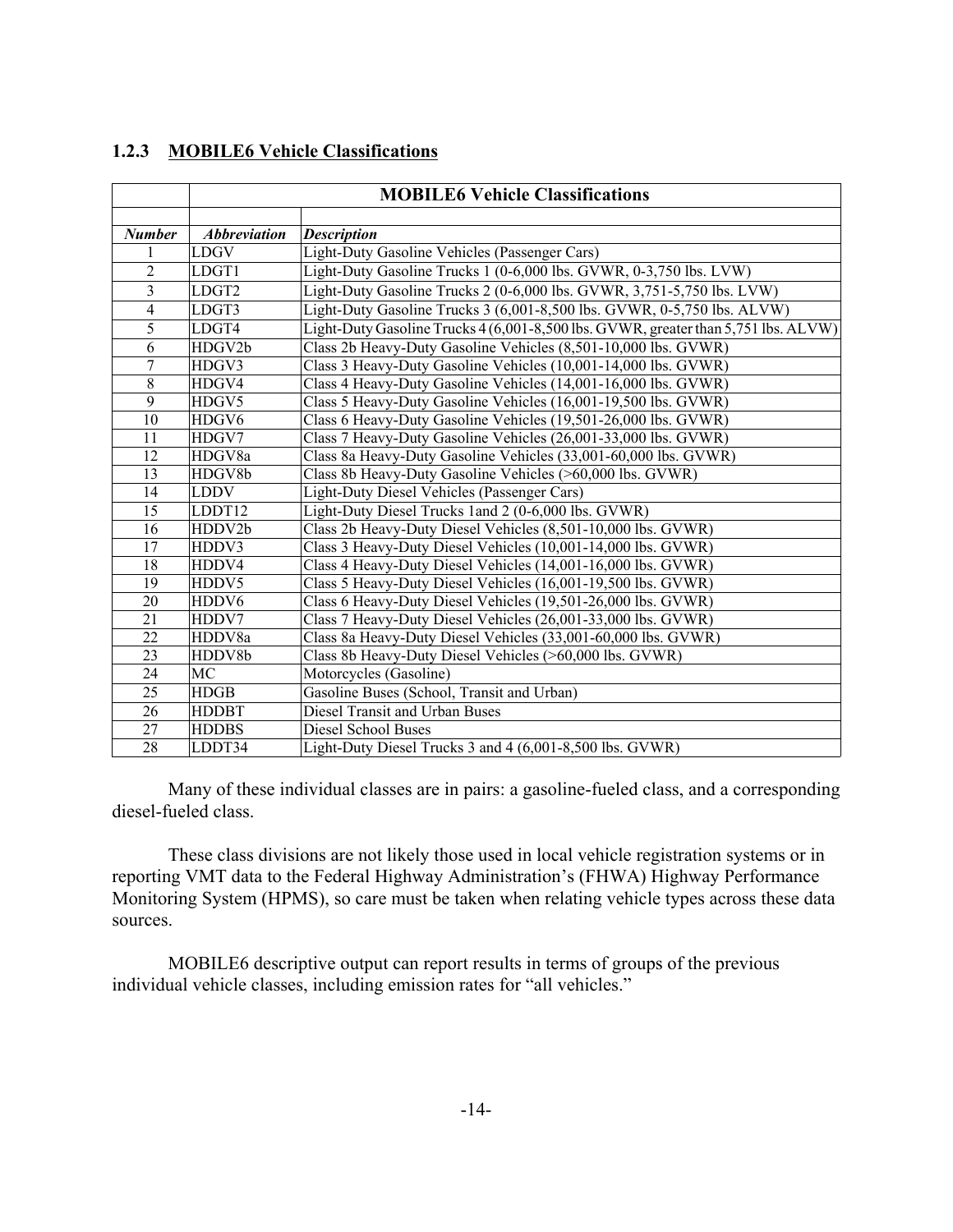|               | <b>MOBILE6 Emission Type Classifications</b> |                                                        |                              |                        |  |
|---------------|----------------------------------------------|--------------------------------------------------------|------------------------------|------------------------|--|
| <b>Number</b> | <i><b>Abbreviation</b></i>                   |                                                        | <b>Pollutants</b>            | <b>Vehicle Classes</b> |  |
|               |                                              | <b>Description</b>                                     |                              |                        |  |
| $\perp$       | Running                                      | <b>Exhaust Running Emissions</b>                       | All except<br>tire and brake | All                    |  |
|               |                                              |                                                        | wear.                        |                        |  |
| 2             | <b>Start</b>                                 | Exhaust Engine Start Emissions (trip start)            | $HC, CO, NOx, LD$ plus MC    |                        |  |
|               |                                              |                                                        | & toxics                     |                        |  |
| 3             | Hot Soak                                     | Evaporative Hot Soak Emissions (trip end)              | HC, BENZ,                    | Gas, inc. MC           |  |
|               |                                              |                                                        | <b>MTBE</b>                  |                        |  |
| 4             | Diurnal                                      | Evaporative Diurnal Emissions (heat rise)              | HC, BENZ,                    | Gas, inc. MC           |  |
|               |                                              |                                                        | <b>MTBE</b>                  |                        |  |
| 5             | Resting                                      | Evaporative Resting Loss Emissions (leaks and seepage) | HC, BENZ,                    | Gas, inc. MC           |  |
|               |                                              |                                                        | <b>MTBE</b>                  |                        |  |
| 6             | <b>Run Loss</b>                              | <b>Evaporative Running Loss Emissions</b>              | HC, BENZ,                    | Gas, less MC           |  |
|               |                                              |                                                        | <b>MTBE</b>                  |                        |  |
| 7             | Crankcase                                    | Evaporative Crankcase Emissions (blow-by)              | HC                           | Gas, inc. MC           |  |
| 8             | Refueling                                    | Evaporative Refueling Emissions (fuel displacement and | HC, BENZ,                    | Gas, less MC           |  |
|               |                                              | spillage)                                              | <b>MTBE</b>                  |                        |  |
| 9             | <b>Brake Wear</b>                            | Particulate matter from brake component wear           | Brake wear                   | All                    |  |
|               |                                              |                                                        | particulate                  |                        |  |
| 10            | Tire Wear                                    | Particulate matter from tire wear                      | Tire wear<br>particulate     | All                    |  |

## **1.2.4 MOBILE6 Emission Type Classifications**

### **1.2.5 MOBILE6 Roadway Classifications**

| <b>MOBILE6 Roadway Classifications</b> |                            |                                                           |  |
|----------------------------------------|----------------------------|-----------------------------------------------------------|--|
|                                        |                            |                                                           |  |
| <b>Number</b>                          | <i><b>Abbreviation</b></i> | <b>Description</b>                                        |  |
|                                        | Freeway                    | High-Speed, Limited-Access Roadways                       |  |
|                                        | Arterial                   | Arterial and Collector Roadways                           |  |
|                                        | Local                      | Urban Local Roadways                                      |  |
|                                        | Fwy Ramp                   | Freeway on and off ramps                                  |  |
|                                        | None                       | Not Applicable (For start and some evaporative emissions) |  |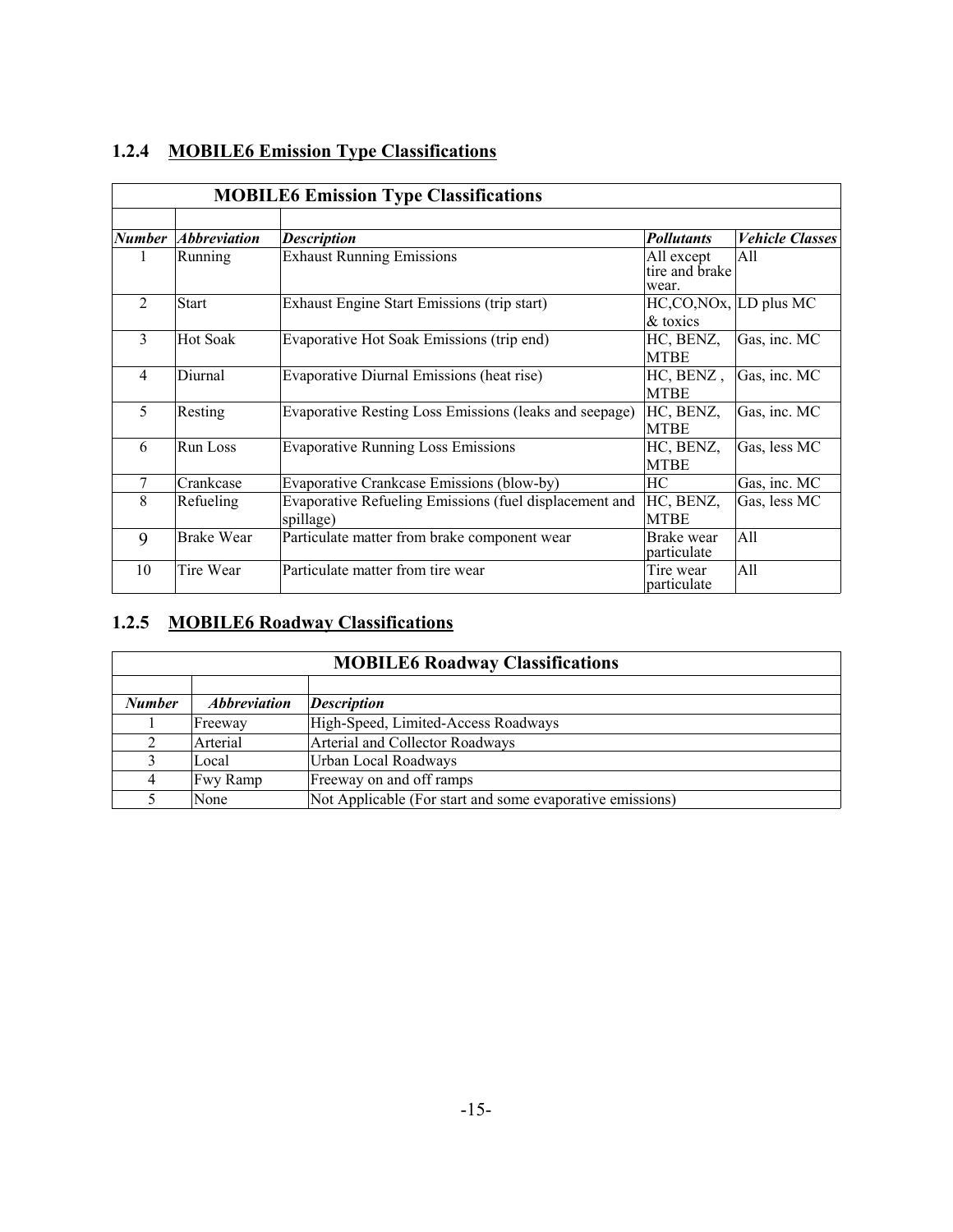### **1.2.6 MOBILE6 Pollutant Categories**

| <b>MOBILE6 Pollutant Categories</b> |                     |                                                        |  |  |  |  |
|-------------------------------------|---------------------|--------------------------------------------------------|--|--|--|--|
|                                     |                     |                                                        |  |  |  |  |
| Number                              | <b>Abbreviation</b> | <b>Description</b>                                     |  |  |  |  |
|                                     | HC                  | Hydrocarbons (gaseous)                                 |  |  |  |  |
| $\overline{2}$                      | CO                  | Carbon Monoxide (gaseous)                              |  |  |  |  |
| 3                                   | NOx                 | Oxides of Nitrogen (gaseous)                           |  |  |  |  |
| 4                                   | CO <sub>2</sub>     | Carbon Dioxide (gaseous)                               |  |  |  |  |
| $5$ thru $6$                        | (reserved)          |                                                        |  |  |  |  |
|                                     | SO <sub>4</sub>     | <b>Sulfate Portion of Exhaust Particulate</b>          |  |  |  |  |
| 8                                   | <b>OCARBON</b>      | Organic Carbon Portion of Diesel Exhaust Particulate   |  |  |  |  |
| 9                                   | <b>ECARBON</b>      | Elemental Carbon Portion of Diesel Exhaust Particulate |  |  |  |  |
| 10                                  | <b>GASPM</b>        | Total Carbon Portion of Gasoline Exhaust Particulate   |  |  |  |  |
| 11                                  | Lead                | Lead Portion of Exhaust Particulate                    |  |  |  |  |
| 12                                  | SO <sub>2</sub>     | Sulfur Dioxide (gaseous)                               |  |  |  |  |
| 13                                  | NH <sub>3</sub>     | Ammonia (gaseous)                                      |  |  |  |  |
| 14                                  | <b>Brake</b>        | <b>Brake Wear Particulate</b>                          |  |  |  |  |
| 15                                  | Tire                | Tire Wear Particulate                                  |  |  |  |  |
| 16                                  | <b>BENZ</b>         | Benzene                                                |  |  |  |  |
| 17                                  | <b>MTBE</b>         | Methyl Tertiary Butyl Ether                            |  |  |  |  |
| 18                                  | <b>BUTA</b>         | 1,3-Butadiene                                          |  |  |  |  |
| 19                                  | <b>FORM</b>         | Formaldehyde                                           |  |  |  |  |
| 20                                  | <b>ACET</b>         | Acetaldehyde                                           |  |  |  |  |
| 21                                  | <b>ACRO</b>         | Acrolein                                               |  |  |  |  |

### **1.2.7 MOBILE6 Hydrocarbon Categories**

| <b>MOBILE6 Hydrocarbon Categories</b> |                            |                            |  |  |  |  |
|---------------------------------------|----------------------------|----------------------------|--|--|--|--|
|                                       |                            |                            |  |  |  |  |
| <b>Number</b>                         | <i><b>Abbreviation</b></i> | <b>Description</b>         |  |  |  |  |
|                                       | <b>THC</b>                 | Total Hydrocarbons         |  |  |  |  |
|                                       | <b>NMHC</b>                | Non-Methane Hydrocarbons   |  |  |  |  |
|                                       | VOC-                       | Volatile Organic Compounds |  |  |  |  |
|                                       | TOG-                       | <b>Total Organic Gases</b> |  |  |  |  |
|                                       | NMOG                       | Non-Methane Organic Gases  |  |  |  |  |

For detailed MOBILE6 definitions of these categories, please see Section 2.8.3.5.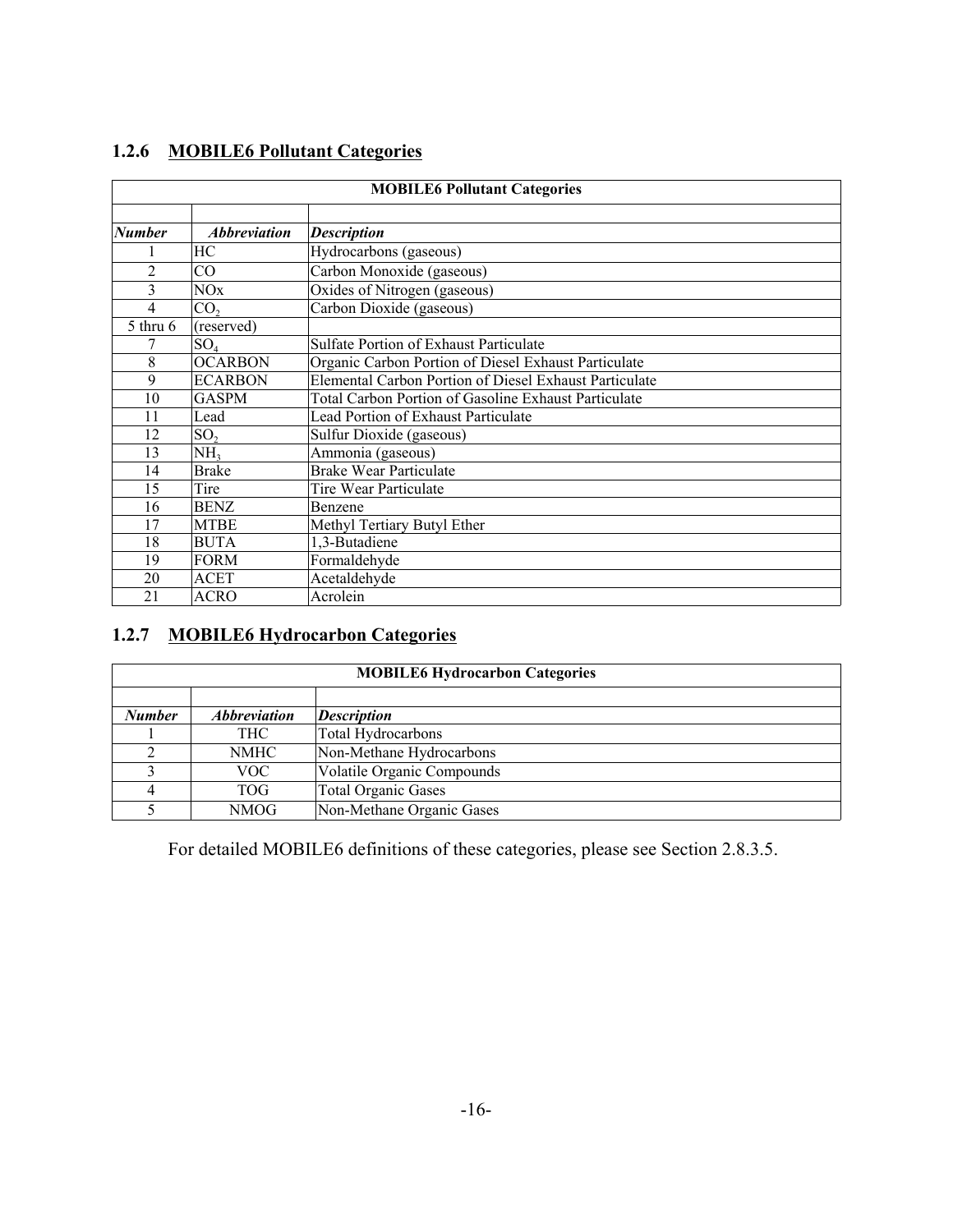### **1.3 WHAT'S NEW IN MOBILE 6.1 and 6.2**

### **1.3.1 MOBILE6.1**

MOBILE6.1 adds the ability to estimate exhaust particulate matter, brake and tire wear particulate, gaseous SO2, and gaseous ammonia to MOBILE6. (Pollutants number 7 through 15 in the list in Section 1.2.6) Exhaust particulate matter consists of four components: lead particulate, an organic carbon portion, an elemental carbon portion, and a sulfate portion. For gasoline-fueled vehicles, however, no distinction is made between the two carbon portions.

MOBILE6.1 is fully "upward compatible" with MOBILE6.0. All valid MOBILE6.0 input files are processed by MOBILE6.1 and produce virtually the same numerical results.

Several new input commands have been added to MOBILE6 to model these additional pollutants: The PARTICULATES command "turns on" the ability of MOBILE6.1 to estimate these new pollutants and allows the user to specify which ones to report. If this command is specified then three additional commands are required: PARTICLE SIZE to indicate what size particulate should be reported, DIESEL SULFUR to input the sulfur level of diesel fuel, and PARTICULATE EF which causes the model to read in particulate emission factors from a set of external files. (Default input files are provided with the model.) Finally, an optional IDLE PM EMISSIONS command instructs the model to report idle emission estimates for heavy duty diesel vehicles in the particulate descriptive output.

**An output file has been added to MOBILE6, to report the new particulate and related pollutant results in a "descriptive" format. The default filename extension of this file is .PM. In database format particulates are reported in the existing database output file.** 

An additional SPREADSHEET output option has been provided for reporting the new emissions added in MOBILE6.1 and 6.2 This output presents the descriptive output content in a form easily imported into spreadsheet software.

The effects of the following MOBILE6.0 commands have been slightly modified or expanded in MOBILE6.1 to provide for the modeling of the additional pollutants:

DATABASE EMISSIONS, which indicates which ETYPEs are to be written to the database output, now accommodates the two new values for tire and brake wear.

NO DESC OUTPUT now suppresses output of the particulate descriptive output in addition to the MOBILE6.0 descriptive output.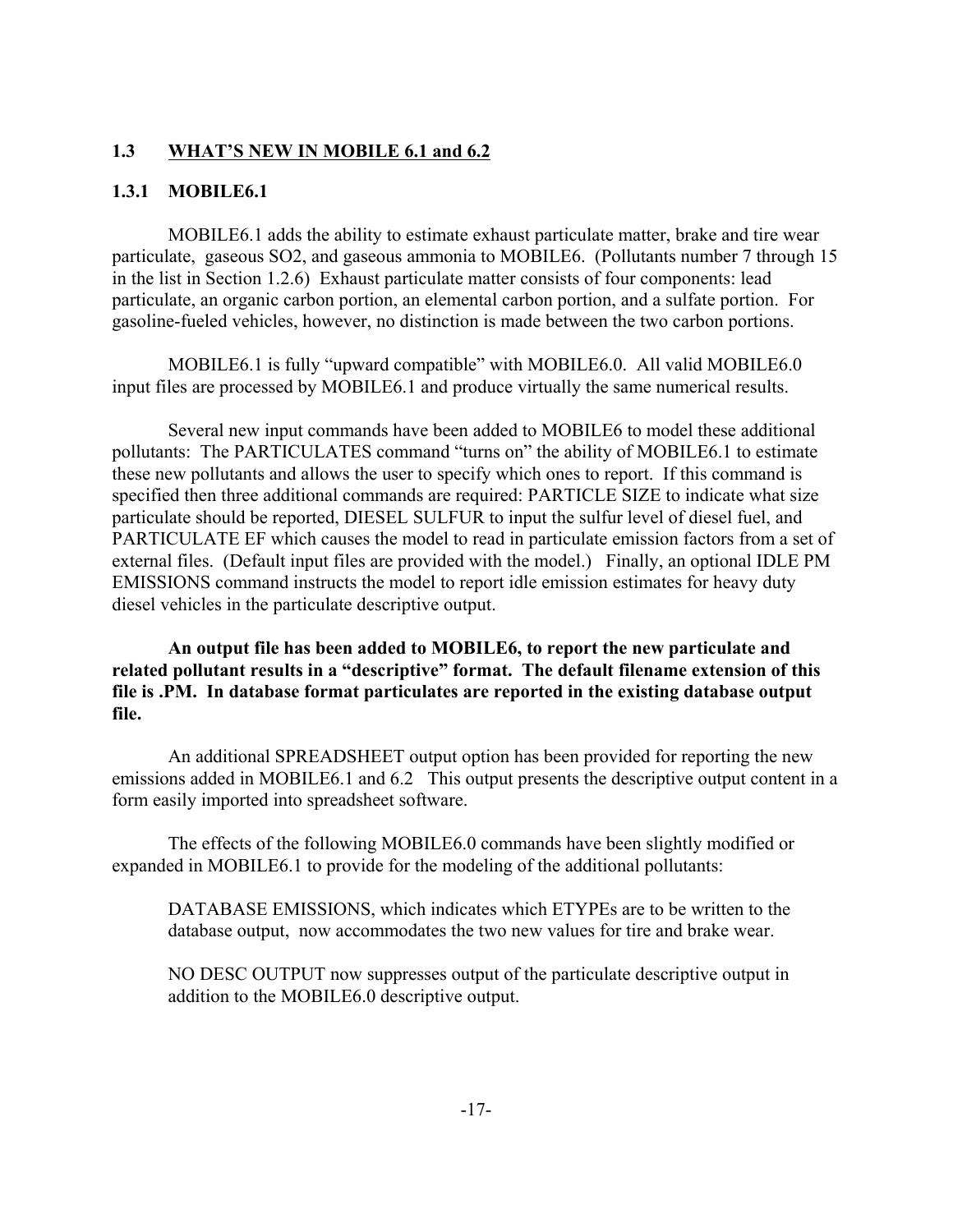Commands, such as EXPAND BUS EFS, which expand the vehicle types reported in the descriptive output now effect both descriptive output reports.

The POLLUTANTS command, which governs inclusion of HC, CO, and NOx in both the descriptive and database output reports, has been expanded to allow no pollutants to be specified. This input, which would have been meaningless in MOBILE6, now tells MOBILE6.1 to suppress all reporting of HC, CO, and NOx.

The REPORT FILE command now governs the naming of both the particulate descriptive output file and the existing descriptive output file for HC, CO, and NOx.

The SULFUR CONTENT command can now also be called GASOLINE SULFUR.

More detail on the new and expanded commands can be found in the individual command descriptions in Chapter 2.

#### **1.3.2 MOBILE6.2**

MOBILE6.2 adds the ability to estimate the emissions of six air toxic pollutants to MOBILE6 (Pollutants number 16 through 21 in section 1.2.6.).

| <b>BENZ</b> | $\overline{\phantom{0}}$ | Benzene                     | 16 |
|-------------|--------------------------|-----------------------------|----|
| <b>MTBE</b> | $\blacksquare$           | Methyl Tertiary Butyl Ether | 17 |
| <b>BUTA</b> | $\blacksquare$           | 1,3-Butadiene               | 18 |
| <b>FORM</b> | $\overline{\phantom{0}}$ | Formaldehyde                | 19 |
| <b>ACET</b> |                          | Acetaldehyde                | 20 |
| <b>ACRO</b> |                          | Acrolein                    | 21 |

These emissions are estimated using the same algorithms as the MOBTOX emission model.

The user is also given the ability to specify additional air toxic pollutants. In this case the user must supply emission factors for the additional pollutants and the calculations must assume one of several simple forms. These forms include calculating emissions of the user-defined air toxic as a fraction of VOC, TOG, PM, or independently.

MOBILE6.2 is "upward compatible" with MOBILE6.0 and 6.1. All valid MOBILE6.0 and 6.1 input files are processed by MOBILE6.2 and produce the same numerical results if the air toxic emission calculation portion of MOBILE6.2 is not used. However, if the AIR TOXICS command is specified in MOBILE6.2 which "turns on" the ability of the program to calculate the emissions of the air toxic compounds, then several MOBILE6.0 and MOBILE6.1 commands having to do with fuel properties and fuel control programs are no longer allowed. Instead, these are replaced by new commands that allow the input of more detailed fuel property information.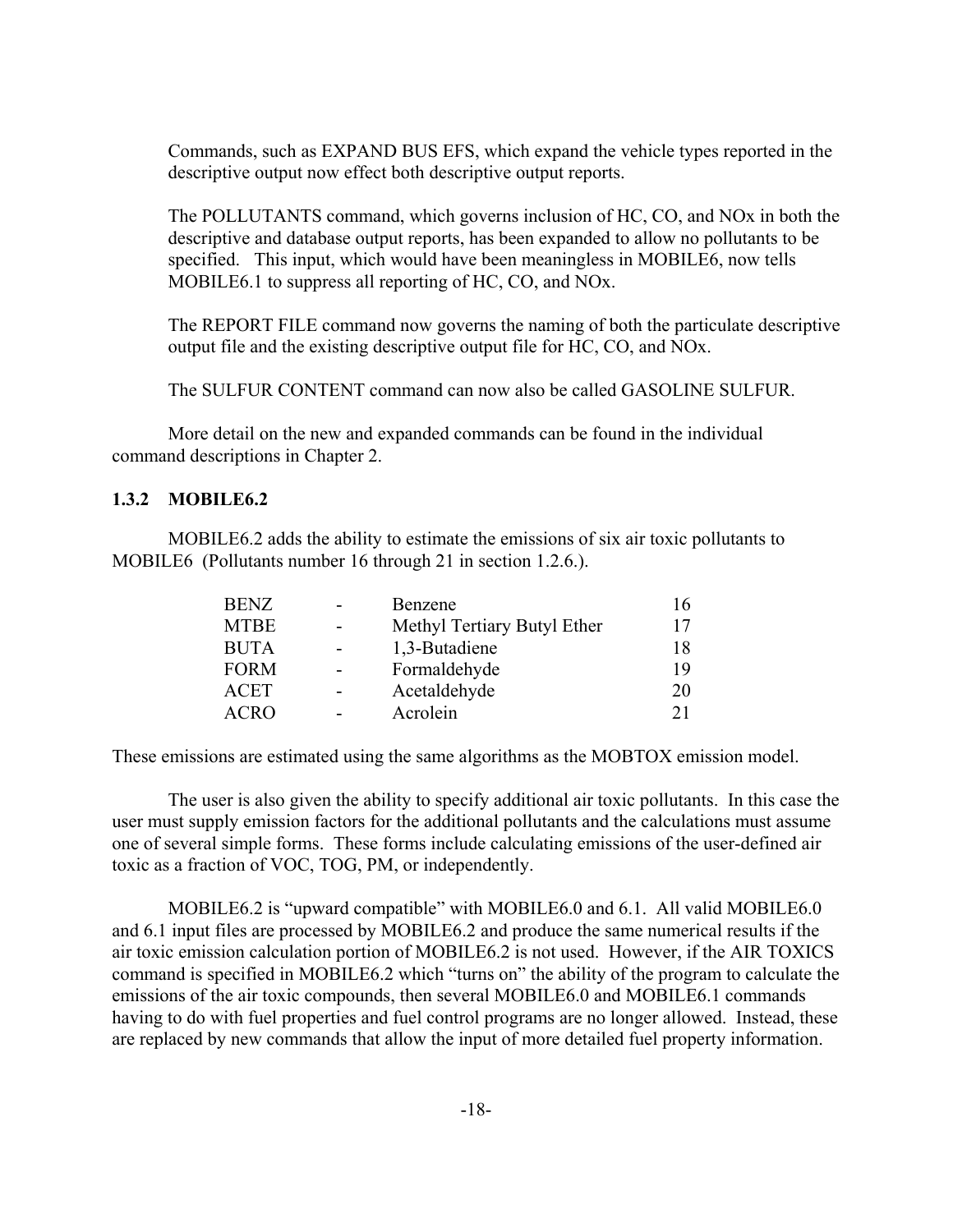A number of new commands have been added to MOBILE6.2 to model air toxic pollutants. The AIR TOXICS command "turns on" the ability of MOBILE6.2 to estimate these new pollutants and allows the user to specify which ones to report. If this command is specified then a number of additional commands are required as described in section 2.8.10.7 to provide the additional fuel property information needed to calculate these emissions.

The ADDITIONAL HAPS command has been added to allow the user to provide the information necessary to calculate additional, user-specified, air toxic emissions.

**An output file has been added to MOBILE6, to report the new air toxic and related pollutant results in a "descriptive" format. The default filename extension of this file is ".TOX". In database format toxics are reported to the existing database output file. Userspecified pollutant results are not written to the database output.**

An additional SPREADSHEET output option has been provided for reporting the new emissions added in MOBILE6.2 This output presents the descriptive output content in a form easily imported into spreadsheet software.

The effects of the following MOBILE6.0 commands have been slightly modified or expanded in MOBILE6.1 to provide for the additional pollutants:

NO DESC OUTPUT now suppresses output of the air toxic descriptive output in addition to the MOBILE6.0 and MOBILE6.1 descriptive outputs.

Commands, such as EXPAND BUS EFS, which expand the vehicle types reported in the descriptive output now effect all three descriptive output reports.

The REPORT FILE command now governs the naming of the air toxic descriptive output file in addition to the other descriptive output files.

More detail on the new and expanded commands can be found in the individual command descriptions in Chapter 2.

#### **1.3.3 Simple Capability to Estimate CO**<sub>2</sub>

MOBILE6.1/6.2 now includes the ability to estimate  $CO<sub>2</sub>$  emissions. (Pollutant number 4 in the table in section 1.2.6.).

These emissions are estimated in a very simple fashion based on fuel economy performance estimates built into the model or supplied by the user. Unlike most other MOBILE6 emission estimates, these  $CO<sub>2</sub>$  emission estimates are not adjusted for speed, temperature, fuel content, or the effects of vehicle inspection maintenance programs. This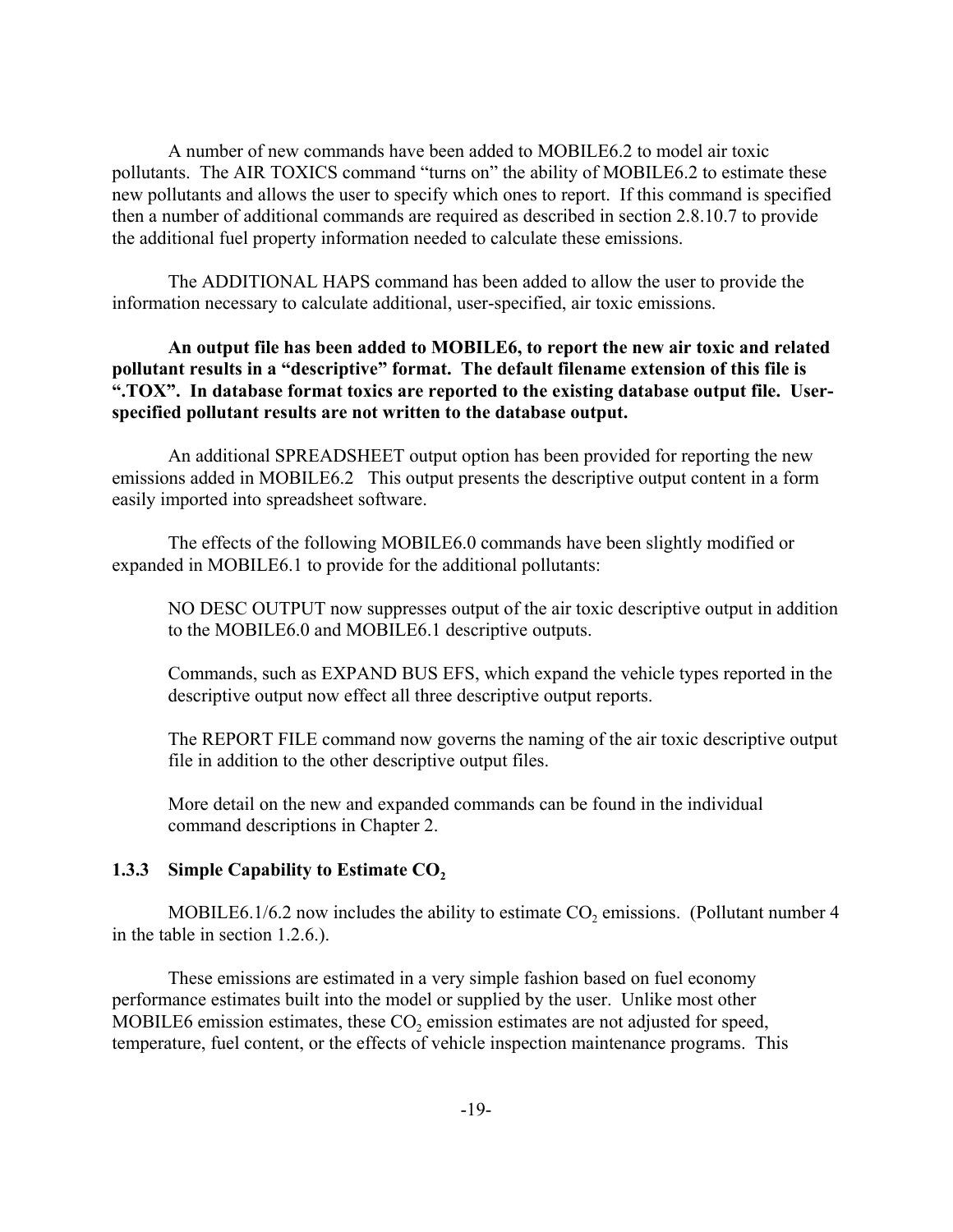means that MOBILE6.1/6.2 cannot be used to model the effects on  $CO<sub>2</sub>$  emissions by varying these parameters. It also means that these  $CO<sub>2</sub>$  emission estimates should only be used to model areas and time periods which are large enough to reasonably assume that variation in these parameters does not have a significant net effect.

The fuel economy estimates built into earlier versions of MOBILE6 have been revised slightly in MOBILE6.1/6.2, which has a very slight effect on vehicle refueling emission estimates, sulfate particulate estimates of gasoline-fueled vehicles, and the portion of dieselfueled vehicle particulate emissions which are estimated to be sulfate particulate.

One command has been expanded and one new command has been added to facilitate the estimation of  $CO<sub>2</sub>$ :

The POLLUTANTS command has been expanded to allow the additional pollutant  $CO<sub>2</sub>$ to be specified. This "turns on" the ability of the model to produce  $CO<sub>2</sub>$  and aggregated fuel economy estimates, which are added to the descriptive output report for HC, CO, and NOx and to any spreadsheet output produced. The CO<sub>2</sub> estimates are also included in any database output produced. (The database output already contained a MPG field.) The updated command description is contained in section 2.8.3.1.

The optional MPG ESTIMATES command has been added to allow the user to provide their own vehicle fuel economy performance estimates by vehicle class and model year. The updated command description is contained in section 2.8.3.9. This command could be used to model the effects of introducing improved vehicle fuel economy performance vehicles into the future fleet.

#### **1.3.4 Optional Input of Hourly Relative Humidity**

In response to several comments, the optional RELATIVE HUMIDITY command has been added to allow the user to specify hourly relative humidity values and relate these relative humidity values directly to the hourly temperature values.

The optional BAROMETRIC PRES command allows the user to change the default value of barometric pressure used to convert relative humidity to absolute humidity. The BAROMETRIC PRES command can only be used in conjunction with the RELATIVE HUMIDITY command.

#### **1.4 SOURCES FOR USER SUPPORT AND TRAINING**

 EPA encourages MOBILE6 users seeking assistance beyond this User's Guide to take advantage of the EPA web site.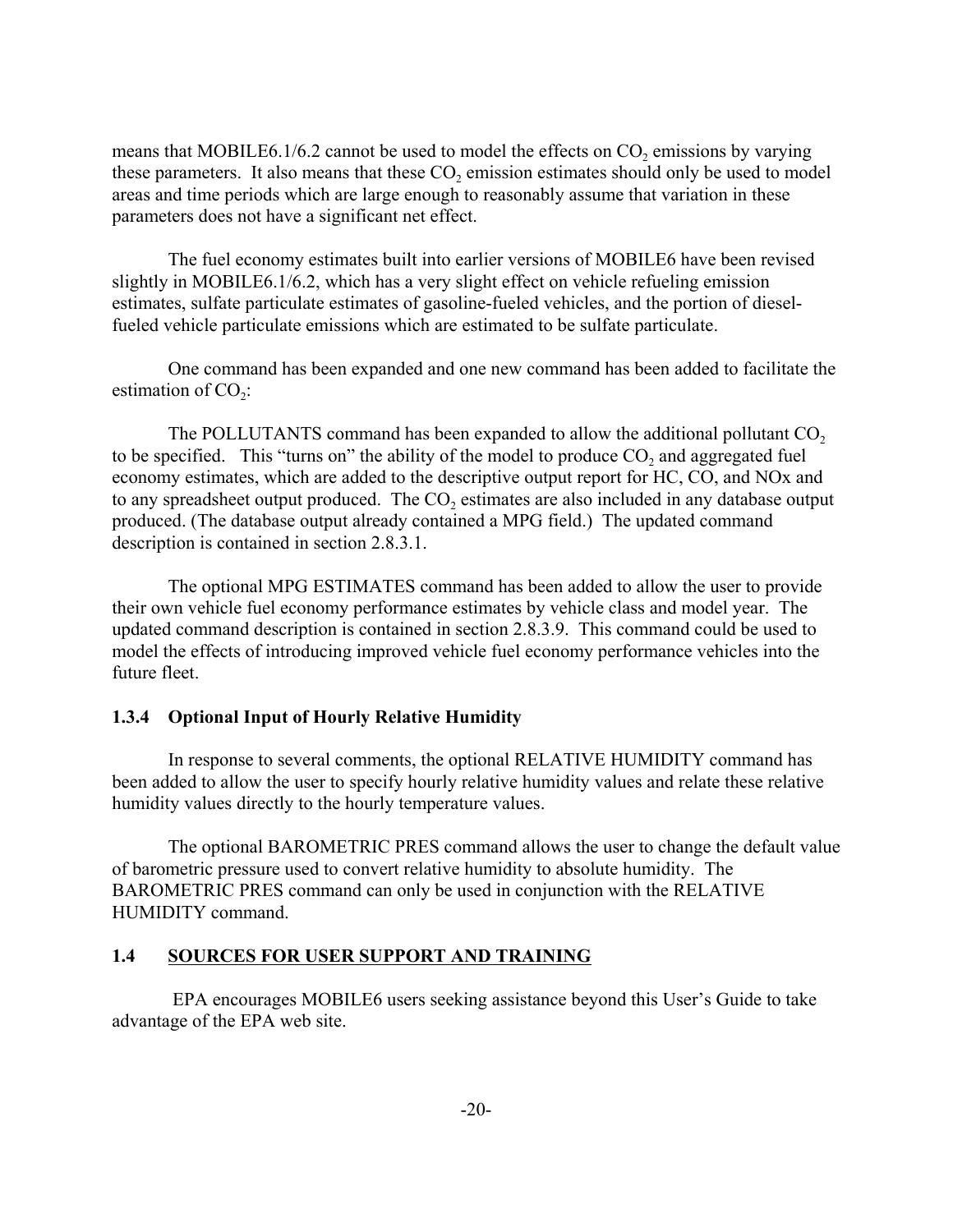The Modeling Page at EPA's Office of Transportation and Air Quality Web site (www.epa.gov/otaq/models.htm) offers the most complete documentation of MOBILE6 and earlier versions of the model. This includes users' guides, technical reports, fact sheets, presentations, peer review comments, and other materials. Numerous examples of input files for running the model and the corresponding output are also accessible through this site. The Web site offers links to related information such as emissions test data contained in the Mobile Source Observation Database.

### **1.5 COMMENTS ON MOBILE6**

EPA welcomes user comments and especially seeks specific suggestions for future versions of the model. We encourage you to tell us what works in MOBILE6 and what does not, relative to your most significant modeling needs. Please send your comments to the Assessment and Standards Division, U.S. Environmental Protection Agency Office of Transportation and Air Quality, 2000 Traverwood, Ann Arbor, MI 48105, or e-mail your comments to mobile@epa.gov.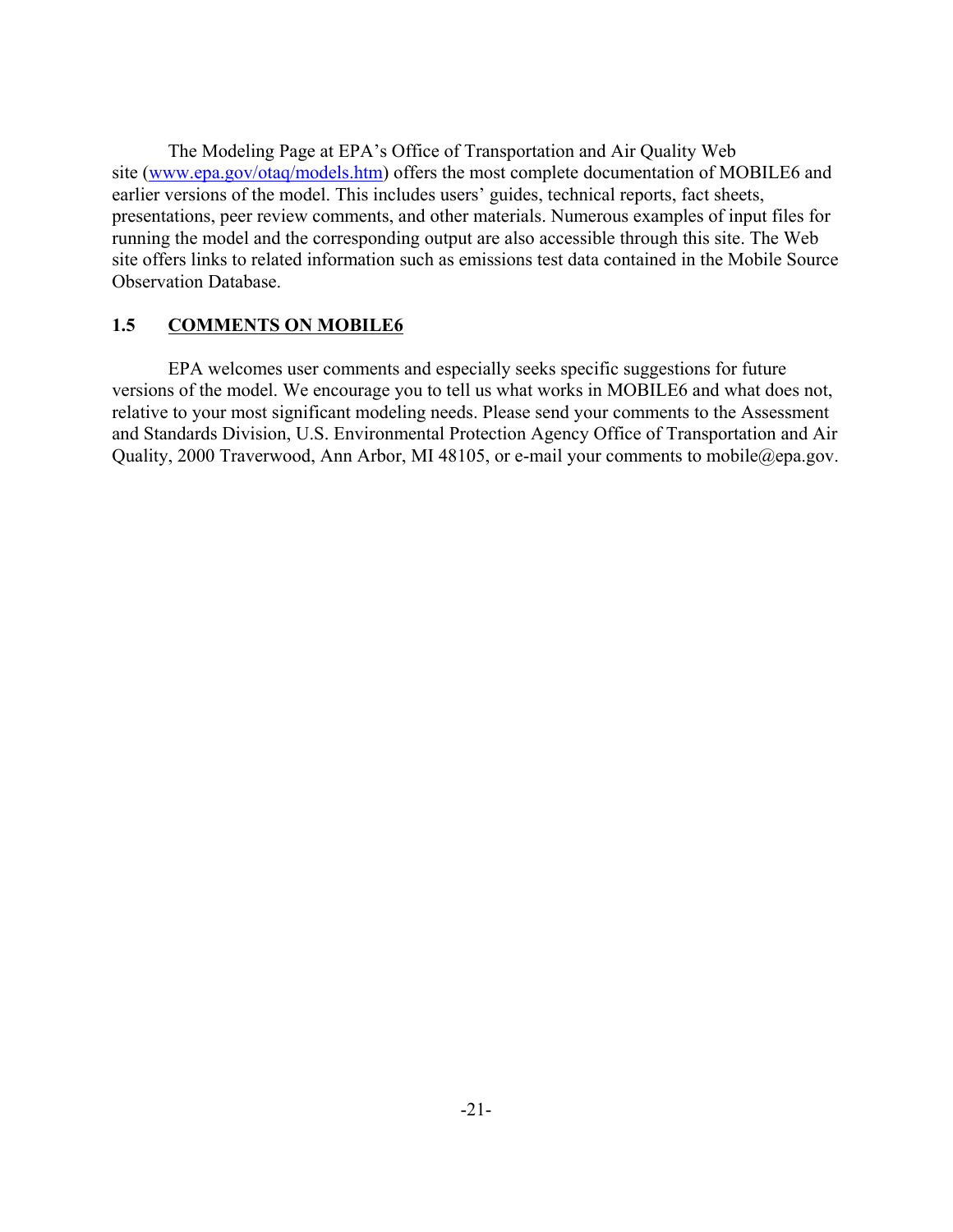#### **MOBILE6 INPUTS**

#### **2.0 INTRODUCTION**

This chapter explains the input files used to run MOBILE6. Through input files, users can tailor MOBILE6 to best meet their needs. Input command choices allow modelers to specify the format and content of the data that MOBILE6 calculates and reports. Input choices also allow modelers to override MOBILE6 default inputs, which are often designed to automatically produce "national average" emission results. Users can input local data and/or specifically model local conditions via commands that allow users to supply alternate data.

Sections 2.1 through 2.7 present general information about input file structure and command requirements. Section 2.8 discusses each of the input commands, which are grouped by their function in MOBILE6. Section 2.1 provides an overview of MOBILE6 commands in the order that they are presented in this chapter. Appendix A lists all MOBILE6 input commands alphabetically, with cross-references to the appropriate user's guide section.

The reader is also encouraged to refer to the sample input files that are included with MOBILE6 when reading this chapter on data input. These examples illustrate the use of MOBILE6 options and data input requirements. However, reference to the examples alone cannot substitute for a thorough reading of this chapter.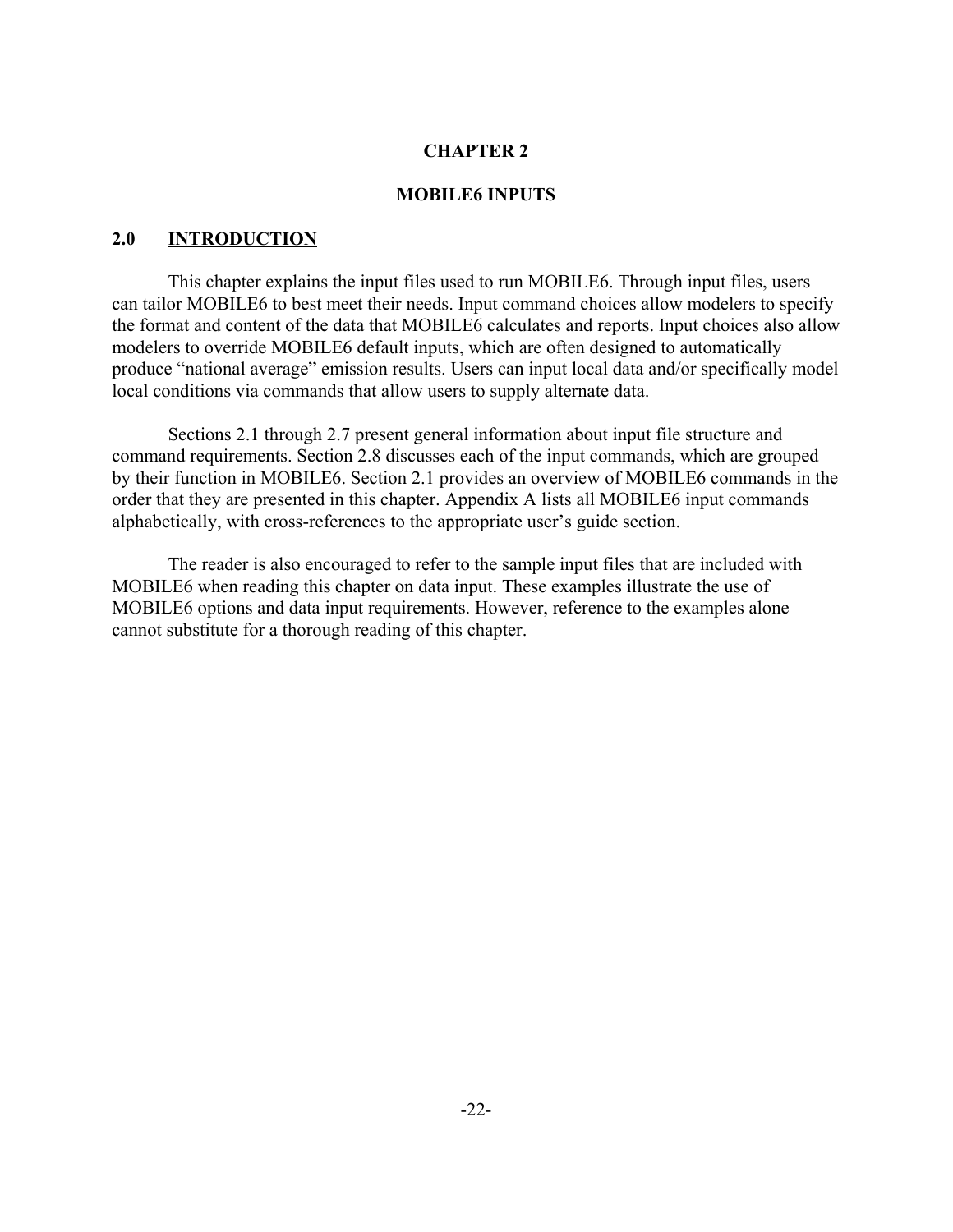### **2.1 OVERVIEW OF MOBILE6 COMMANDS**

| <b>Command Name</b>       | <b>User's Guide</b><br><b>Section</b>                 | Input File               | <b>Command Command Required</b> | Parameter command? | <b>Command Function</b>                                                                                                                                                                               |
|---------------------------|-------------------------------------------------------|--------------------------|---------------------------------|--------------------|-------------------------------------------------------------------------------------------------------------------------------------------------------------------------------------------------------|
| <b>MOBILE6 INPUT FILE</b> | Separators                                            | <b>Section</b><br>Header | <b>Type</b>                     | Yes                | Identifies a M6 input file as a regular command<br>input file rather than a batch file.                                                                                                               |
| <b>MOBILE6 BATCH FILE</b> | <b>Separators</b>                                     | Header                   |                                 |                    | Identifies a M6 input file as a batch file rather<br>than a regular command input file.                                                                                                               |
| <b>RUN DATA</b>           | Separators                                            | End of<br>Header         |                                 | Yes                | Marks end of Header section and beginning of<br>Run section of a regular M6 command input file.                                                                                                       |
| <b>SCENARIO RECORD</b>    | Separators                                            | Start of<br>Scenario     |                                 | Yes                | Allows user to label individual scenario results.<br>Marks start of new scenario.                                                                                                                     |
| <b>END OF RUN</b>         | Separators                                            | End of Run               |                                 |                    | Required to separate multiple runs in command<br>input files.                                                                                                                                         |
| POLLUTANTS                | Specifying<br>Pollutants and<br><b>Emission Rates</b> | Header                   | Pollutant<br>Choice             |                    | Controls which pollutants (HC, CO, NOx, CO <sub>2</sub> )<br>will be calculated and output to the database<br>report and descriptive output.                                                          |
| <b>PARTICULATE EF</b>     | Specifying<br>Pollutants and<br><b>Emission Rates</b> | Scenario                 | External<br>files               | Yes*               | Specifies the location of the data files that<br>contain the particulate emission factors.<br>Required when PARTICULATES command is<br>used.                                                          |
| <b>PARTICULATES</b>       | Specifying<br>Pollutants and<br><b>Emission Rates</b> | Header                   | Pollutant<br>Choice             |                    | Enables the computation of particulate matter<br>(PM) and related emissions and specifies which<br>of these pollutants are calculated and reported.                                                   |
| <b>PARTICLE SIZE</b>      | Specifying<br>Pollutants and<br><b>Emission Rates</b> | Scenario                 | Value                           | Yes*               | Allows the user to specify the maximum<br>particulate size cutoff (PSC) that is used by the<br>model. Must be used if PARTICULATES<br>command used.<br>Required when PARTICULATES command is<br>used. |
| <b>EXPRESS HC AS NMHC</b> | Specifying<br>Pollutants and<br><b>Emission Rates</b> | Run                      | On/Off                          |                    | Directs M6 to output exhaust HC as non-<br>methane hydrocarbons.                                                                                                                                      |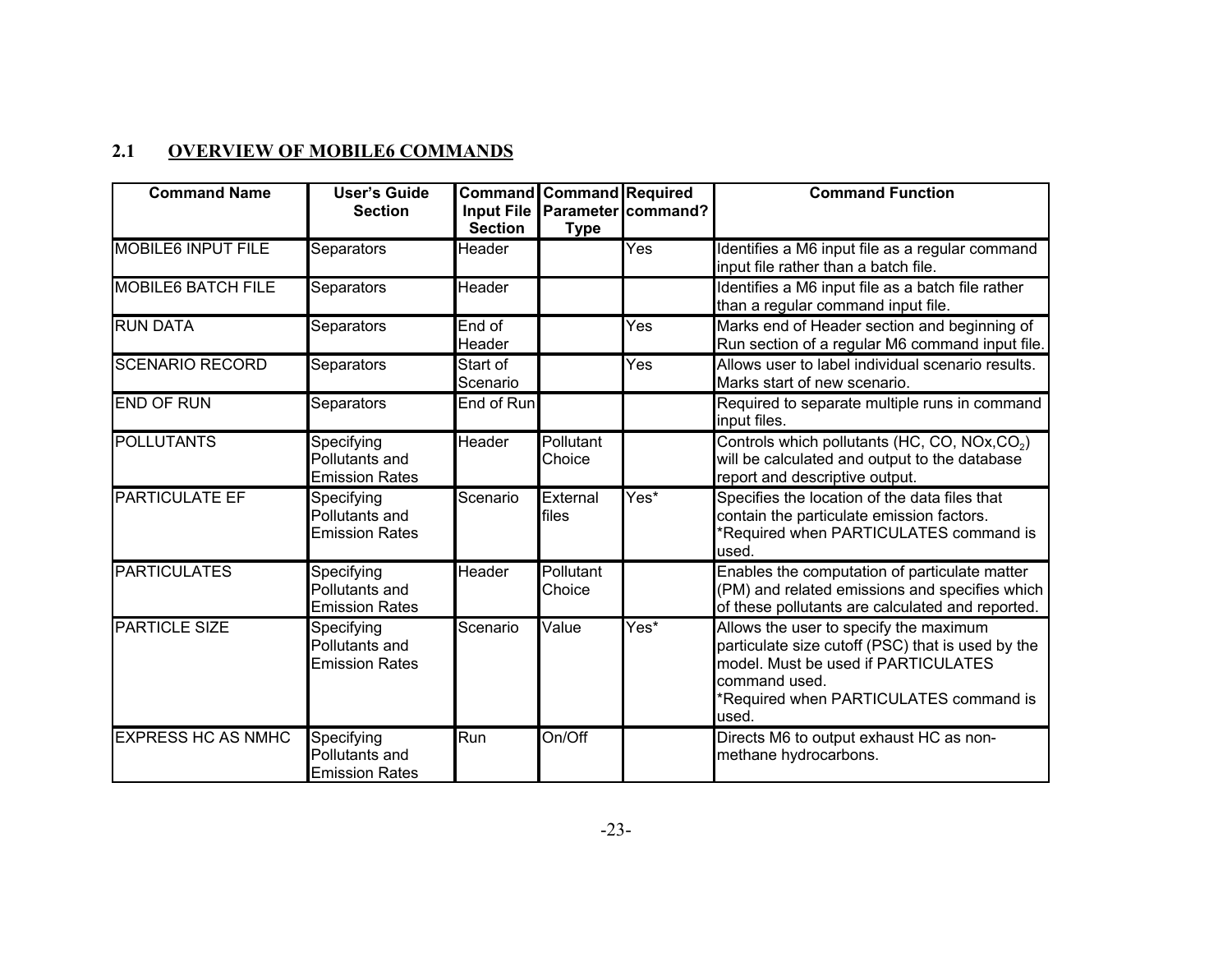| <b>Command Name</b>       | <b>User's Guide</b><br><b>Section</b>                 | <b>Input File</b><br><b>Section</b> | <b>Command Command Required</b><br><b>Type</b> | Parameter command? | <b>Command Function</b>                                                                                                                             |
|---------------------------|-------------------------------------------------------|-------------------------------------|------------------------------------------------|--------------------|-----------------------------------------------------------------------------------------------------------------------------------------------------|
| <b>EXPRESS HC AS NMOG</b> | Specifying<br>Pollutants and<br><b>Emission Rates</b> | Run                                 | On/Off                                         |                    | Directs M6 to output exhaust HC as non-<br>methane organic gases.                                                                                   |
| <b>EXPRESS HC AS THC</b>  | Specifying<br>Pollutants and<br><b>Emission Rates</b> | Run                                 | On/Off                                         |                    | Directs M6 to output exhaust HC as total<br>hydrocarbons.                                                                                           |
| <b>EXPRESS HC AS TOG</b>  | Specifying<br>Pollutants and<br><b>Emission Rates</b> | Run                                 | On/Off                                         |                    | Directs M6 to output exhaust HC as total<br>organic gases.                                                                                          |
| <b>EXPRESS HC AS VOC</b>  | Specifying<br>Pollutants and<br><b>Emission Rates</b> | Run                                 | On/Off                                         |                    | Directs M6 to output exhaust HC as volatile<br>organic compounds.                                                                                   |
| <b>NO REFUELING</b>       | Specifying<br>Pollutants and<br><b>Emission Rates</b> | Run                                 | On/Off                                         |                    | Allows user to exclude refueling emissions from<br>all output values.                                                                               |
| <b>AIR TOXICS</b>         | Specifying<br>Pollutants and<br><b>Emission Rates</b> | Header                              | Pollutant<br>Choice                            |                    | Enables the computation of air toxic emissions<br>and specifies which of these pollutants are<br>calculated and reported.                           |
| <b>ADDITIONAL HAPS</b>    | Specifying<br>Pollutants and<br><b>Emission Rates</b> | Scenario                            | External<br>file                               |                    | Allows the user to enter emission factors or air<br>toxic ratios for additional air toxic pollutants.                                               |
| <b>MPG ESTIMATES</b>      | Specifying<br>Pollutants and<br><b>Emission Rates</b> | Scenario                            | External<br>file                               |                    | Allows the user to enter fuel economy<br>performance data by vehicle class and model<br>year to replace the default values built into the<br>model. |
| <b>REPORT FILE</b>        | Descriptive Output                                    | <b>Header</b>                       | Filename                                       |                    | Specifies name for descriptive output files.                                                                                                        |
| <b>INO DESC OUTPUT</b>    | Descriptive Output                                    | Header                              | On/Off                                         |                    | Prevents production of HC, CO, NOx<br>descriptive output.                                                                                           |
| <b>EXPAND BUS EFS</b>     | Descriptive Output                                    | Run                                 | On/Off                                         |                    | Directs M6 to report gas, urban, and school bus<br>categories separately.                                                                           |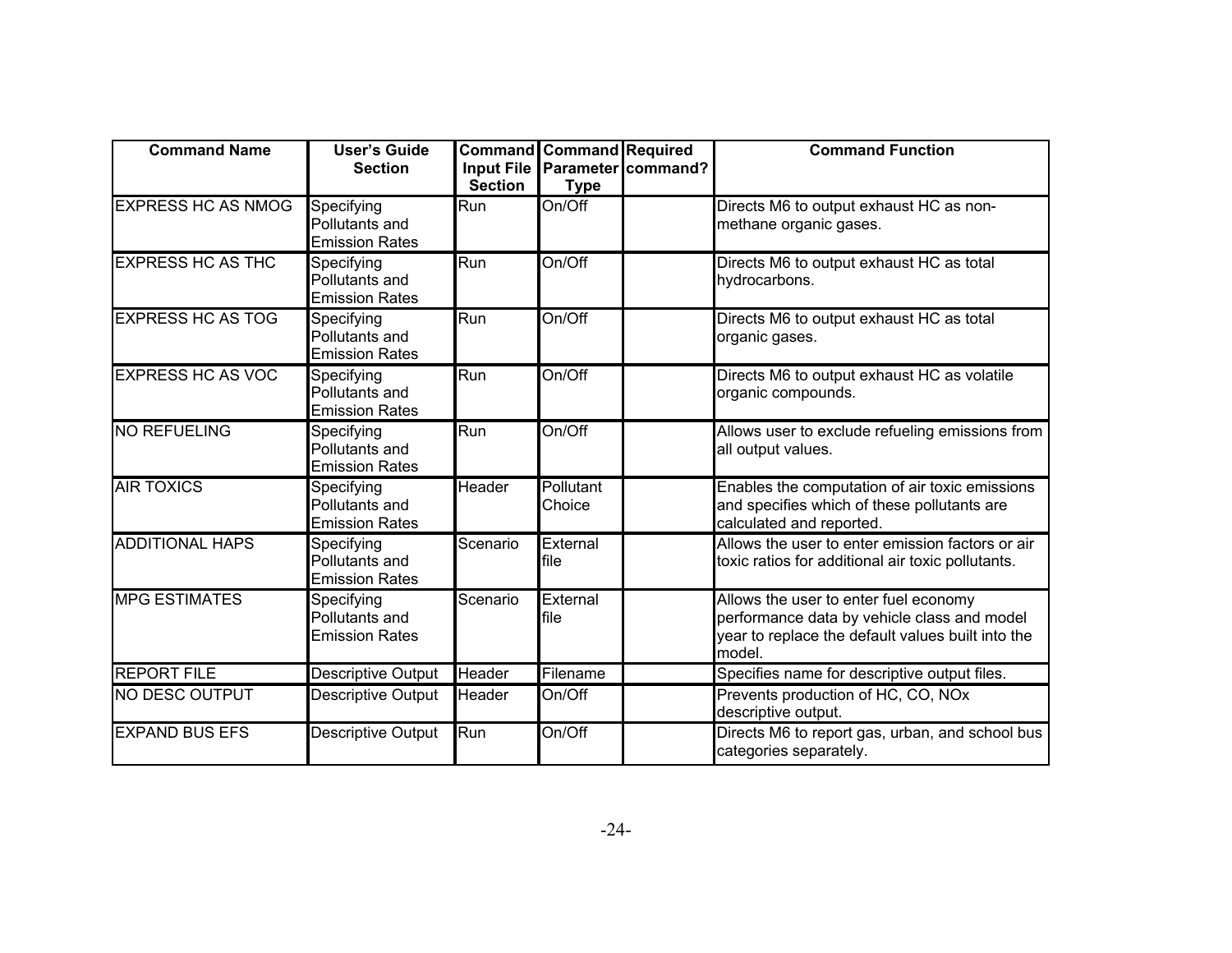| <b>Command Name</b>        | <b>User's Guide</b><br><b>Section</b> | <b>Command</b><br><b>Input File</b> | <b>Command Required</b> | Parameter command? | <b>Command Function</b>                                                                                                                         |
|----------------------------|---------------------------------------|-------------------------------------|-------------------------|--------------------|-------------------------------------------------------------------------------------------------------------------------------------------------|
|                            |                                       | <b>Section</b>                      | <b>Type</b>             |                    |                                                                                                                                                 |
| <b>EXPAND HDDV EFS</b>     | Descriptive Output                    | Run                                 | On/Off                  |                    | Directs M6 to display EFs by 8 HDDV classes.                                                                                                    |
| <b>EXPAND HDGV EFS</b>     | Descriptive Output                    | Run                                 | On/Off                  |                    | Directs M6 to display EFs by 8 HDGV classes.                                                                                                    |
| <b>EXPAND LDT EFS</b>      | Descriptive Output                    | Run                                 | On/Off                  |                    | Directs M6 to display EFs by 6 LDT classes.                                                                                                     |
| <b>EXPAND EXHAUST</b>      | Descriptive Output                    | Run                                 | On/Off                  |                    | Specifies that start, running, and total exhaust<br>EFs be displayed in descriptive output.                                                     |
| <b>IEXPAND EVAPORATIVE</b> | Descriptive Output                    | Run                                 | On/Off                  |                    | Display all 6 evaporative emission types in<br>descriptive output.                                                                              |
| <b>IDLE PM EMISSIONS</b>   | Descriptive Output                    | Run                                 | $On/\overline{Off}$     |                    | Displays idle mode particulate emission factors<br>for heavy-duty diesel vehicle classes 2b through<br>8b and diesel buses.                     |
| <b>SPREADSHEET</b>         | Spreadsheet Output Header             |                                     | On/Off                  |                    | Instructs MOBILE6 to output the average<br>calendar year emission factors in a form<br>suitable for direct input into a spreadsheet<br>program. |
| DATABASE OUTPUT            | Database Output                       | Header                              | On/Off                  |                    | Causes database output report to be produced.                                                                                                   |
| <b>EMISSIONS TABLE</b>     | Database Output                       | Header                              | Filename                |                    | Specifies a file name for the database output<br>lfile.                                                                                         |
| <b>WITH FIELDNAMES</b>     | Database Output                       | Header                              | On/Off                  |                    | Specifies that a header record of field names is<br>to be generated for the database output.                                                    |
| <b>DATABASE AGES</b>       | Database Output                       | Header                              | Vehicle<br>age choice   |                    | Limits which of the 25 vehicle ages are reported<br>in database output format.                                                                  |
| <b>DATABASE EMISSIONS</b>  | Database Output                       | Header                              | Etype<br>choice         |                    | Limits which of 10 types of emissions are<br>reported in database output format.                                                                |
| <b>DATABASE FACILITIES</b> | Database Output                       | Header                              | Facility<br>choice      |                    | Limits which of 5 roadway types are reported in<br>database output format.                                                                      |
| <b>DATABASE HOURS</b>      | Database Output                       | Header                              | Hours of<br>day choice  |                    | Limits which 24 hours of the day are reported in<br>database output format.                                                                     |
| DATABASE VEHICLES          | Database Output                       | Header                              | Vehicle<br>choice       |                    | Limits which of 28 vehicle types are reported in<br>database output format.                                                                     |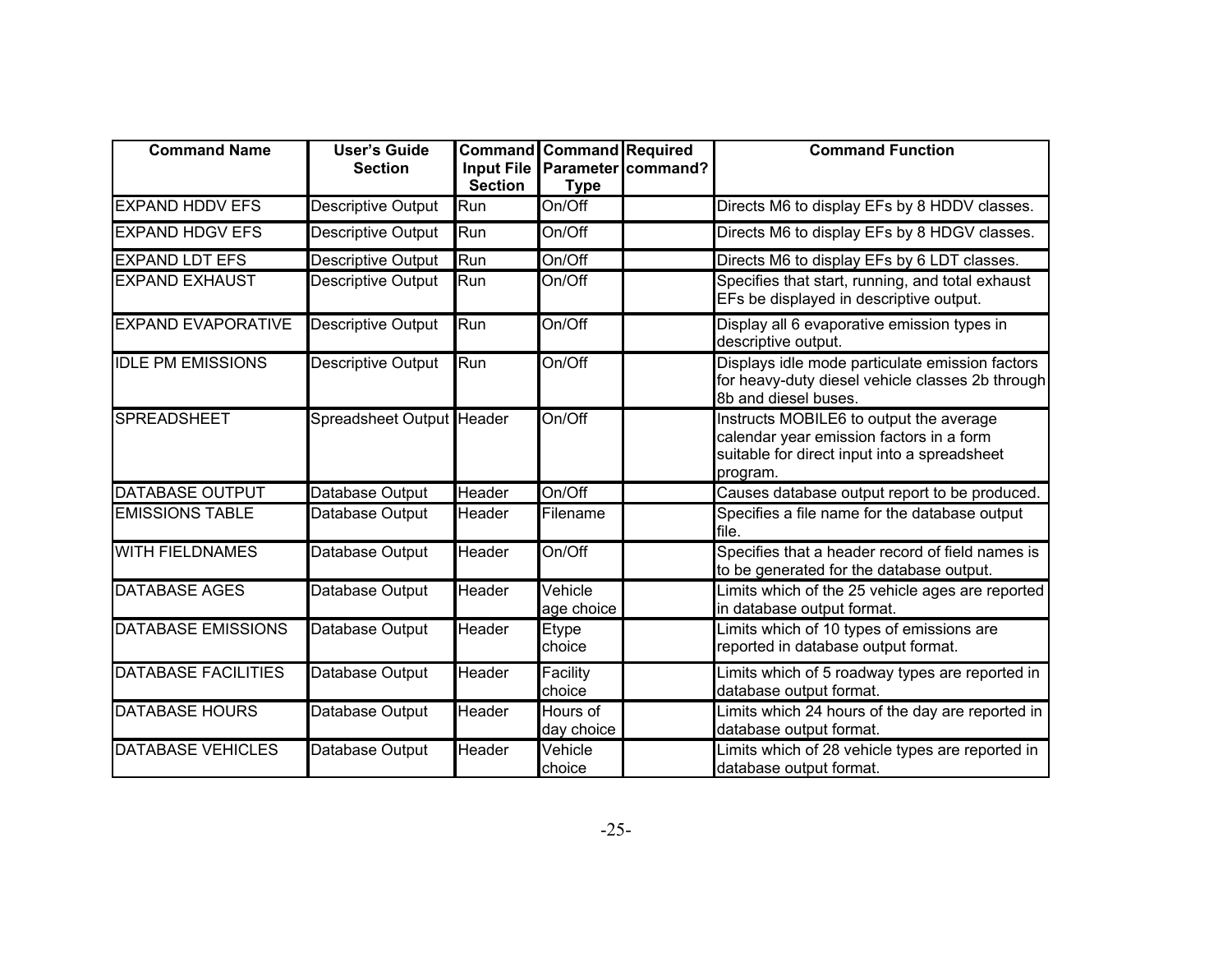| <b>Command Name</b>                  | <b>User's Guide</b><br><b>Section</b> | <b>Section</b>     | <b>Command Command Required</b><br><b>Type</b> | Input File Parameter command? | <b>Command Function</b>                                                                                                                      |
|--------------------------------------|---------------------------------------|--------------------|------------------------------------------------|-------------------------------|----------------------------------------------------------------------------------------------------------------------------------------------|
| <b>DATABASE YEARS</b>                | Database Output                       | Header             | Model year<br>choice                           |                               | Limits which of the 25 model years, based on<br>the calendar year chosen are in database<br>output format.                                   |
| <b>DAILY OUTPUT</b>                  | Database Output                       | Header             | On/Off                                         |                               | Database output by daily time periods.                                                                                                       |
| <b>AGGREGATED OUTPUT</b>             | Database Output                       | Header             | On/Off                                         |                               | Database output by daily time periods<br>aggregated to the level of the descriptive output.                                                  |
| <b>DATABASE OPTIONS</b>              | Database Output                       | Header             | External<br>file                               |                               | Specifies name for external file holding a set of<br>database output selection records.                                                      |
| <b>CALENDAR YEAR</b>                 | <b>External Conditions</b>            | Scenario           | Value                                          | Yes                           | Calendar year of scenario evaluated.                                                                                                         |
| <b>EVALUATION MONTH</b>              | <b>External Conditions</b>            | Scenario           | Value                                          |                               | Specifies January 1 or July 1 for calendar year<br>of interest.                                                                              |
| <b>MIN/MAX TEMP</b>                  | <b>External Conditions</b>            | Run or<br>Scenario | Values                                         | Yes*                          | Specifies minimum and maximum daily<br>temperatures.<br>This command is required unless HOURLY<br>TEMPERATURES is used.                      |
| <b>HOURLY</b><br><b>TEMPERATURES</b> | <b>External Conditions</b>            | Run or<br>Scenario | Values                                         | Yes*                          | Allows entry of 24 hourly temperatures.<br>This command is required unless MIN/MAX<br>TEMP is used.                                          |
| <b>ALTITUDE</b>                      | <b>External Conditions</b>            | Scenario           | Option                                         |                               | High or low altitude of area evaluated.                                                                                                      |
| <b>ABSOLUTE HUMIDITY</b>             | <b>External Conditions</b>            | Run or<br>Scenario | Value                                          |                               | Absolute humidity in grains per pound.                                                                                                       |
| <b>CLOUD COVER</b>                   | <b>External Conditions</b>            | Run or<br>Scenario | Value                                          |                               | Allows user to input fraction of cloud cover for a<br>given day.                                                                             |
| <b>PEAK SUN</b>                      | <b>External Conditions</b>            | Run or<br>Scenario | Value                                          |                               | Allows input of 2 daily times demarcating period<br>of peak sun.                                                                             |
| SUNRISE/SUNSET                       | <b>External Conditions</b>            | Run or<br>Scenario | Values                                         |                               | Specifies times for sunrise and sunset for A/C<br>calculations.                                                                              |
| <b>RELATIVE HUMIDITY</b>             | <b>External Conditions</b>            | Scenario           | Values                                         |                               | Allows user to specify hourly relative humidity<br>values and to relate these relative humidity<br>values directly to the hourly temperature |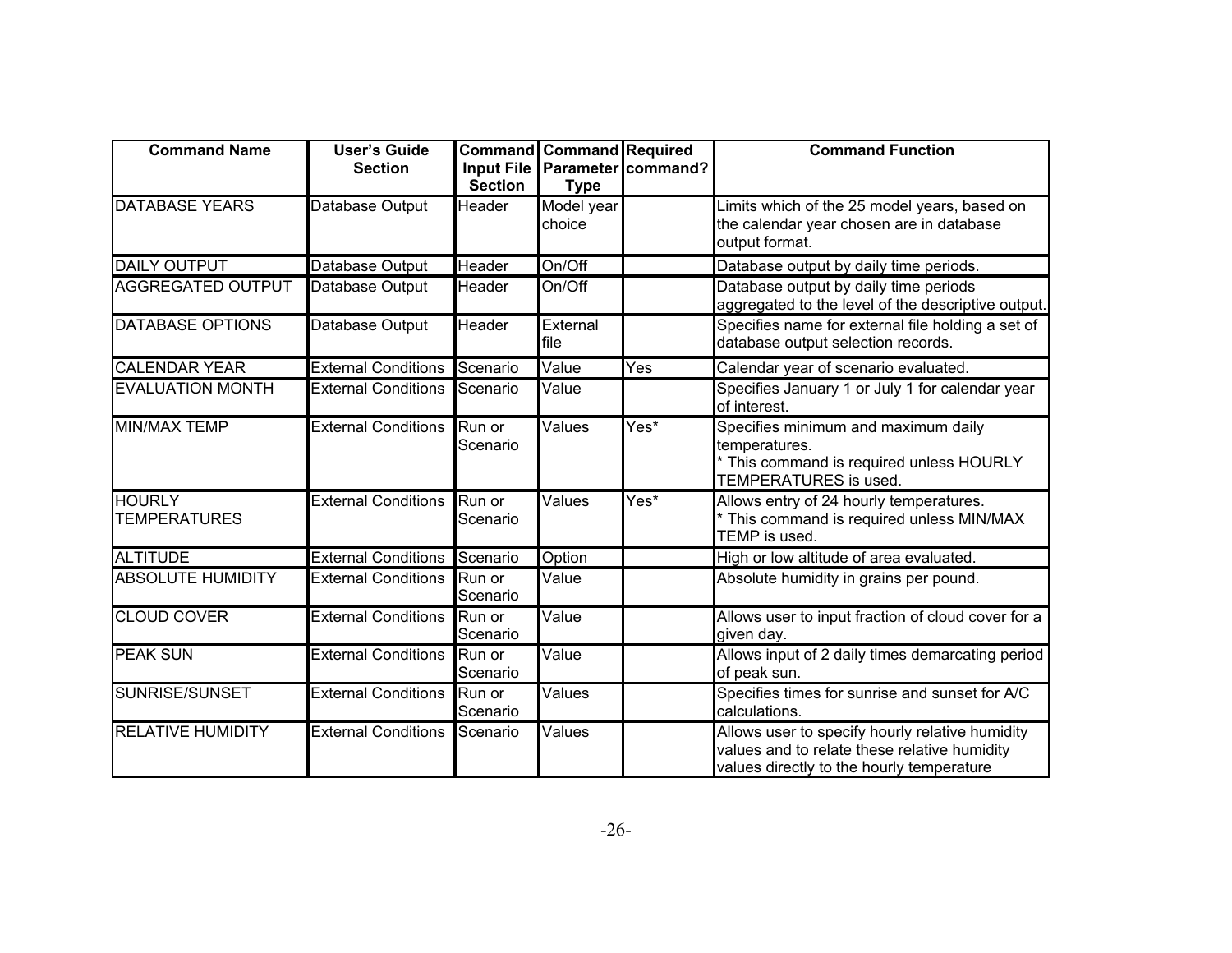| <b>Command Name</b>     | <b>User's Guide</b><br><b>Section</b> | <b>Input File</b><br><b>Section</b> | <b>Command Command Required</b><br><b>Type</b> | Parameter command? | <b>Command Function</b>                                                                                                                                                                                                                                |
|-------------------------|---------------------------------------|-------------------------------------|------------------------------------------------|--------------------|--------------------------------------------------------------------------------------------------------------------------------------------------------------------------------------------------------------------------------------------------------|
|                         |                                       |                                     |                                                |                    | values(see also the BAROMETRIC PRES<br>command).                                                                                                                                                                                                       |
| <b>BAROMETRIC PRES</b>  | <b>External Conditions</b>            | Scenario                            | Values                                         |                    | Allows user to supply a daily average<br>barometric pressure.                                                                                                                                                                                          |
| <b>REG DIST</b>         | <b>Fleets</b>                         | Run                                 | External<br>file                               |                    | Allows user to supply vehicle registration<br>distributions by age for all 16 composite<br>vehicles types.                                                                                                                                             |
| <b>DIESEL FRACTIONS</b> | <b>Fleets</b>                         | Run or<br>Scenario                  | Values                                         |                    | Allows user-supplied alternate diesel sales<br>fractions.                                                                                                                                                                                              |
| <b>MILE ACCUM RATE</b>  | Fleets                                | Run                                 | External<br>file                               |                    | Allows user to supply annual mileage<br>accumulation rates by age for each of the 28<br>vehicle types.                                                                                                                                                 |
| <b>VMT FRACTIONS</b>    | Fleets                                | Run or<br>Scenario                  | Values                                         |                    | Allows user to apply alternate VMT fractions by<br>each of 16 combined vehicle types.                                                                                                                                                                  |
| <b>NGV FRACTION</b>     | <b>Fleets</b>                         | Run                                 | External<br>file                               |                    | Indicates percentage of natural gas vehicles in<br>each of the 28 vehicles classes.                                                                                                                                                                    |
| <b>NGV EF</b>           | <b>Fleets</b>                         | Run                                 | External<br>file                               |                    | Allows the user to enter alternate NGV emission<br>factors for each of the 28 vehicle types, for each<br>of the three pollutants, and (where applicable)<br>for running and start emissions. Must be used<br>in conjunction with NGV FRACTION command. |
| <b>VMT FRACTIONS</b>    | Activity                              | Run or<br>Scenario                  | Values                                         |                    | Allows user to apply alternate VMT fractions by<br>each of 16 combined vehicle types.                                                                                                                                                                  |
| <b>VMT BY HOUR</b>      | Activity                              | Run or<br>Scenario                  | External<br>file                               |                    | Allows user to supply alternate hourly<br>distributions of VMT.                                                                                                                                                                                        |
| <b>VMT BY FACILITY</b>  | Activity                              | Run or<br>Scenario                  | External<br>file                               |                    | Allows user to supply alternate VMT<br>distributions by facility type.                                                                                                                                                                                 |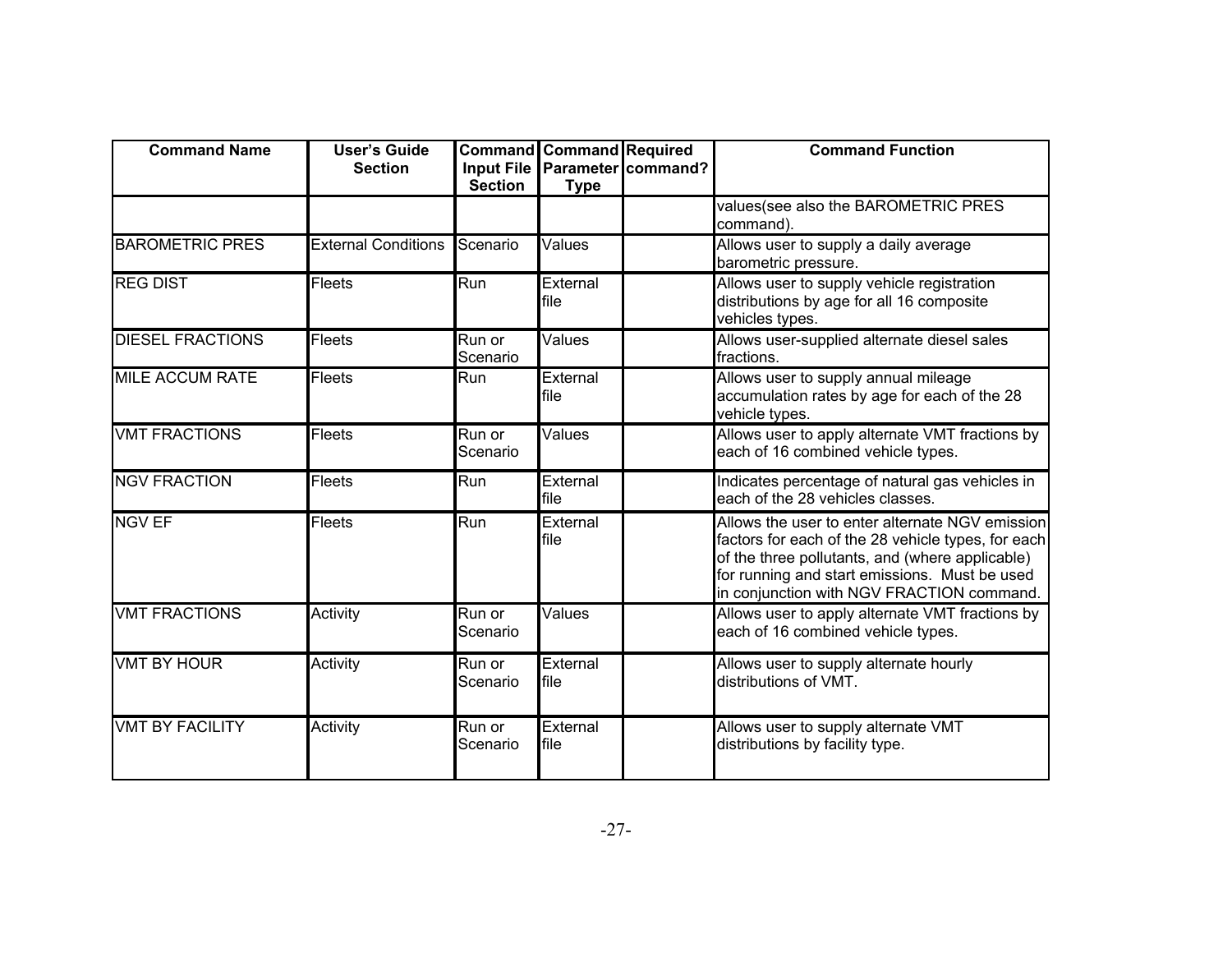| <b>Command Name</b>        | <b>User's Guide</b><br><b>Section</b> | <b>Input File</b><br><b>Section</b> | <b>Command Command Required</b><br><b>Type</b> | Parameter command? | <b>Command Function</b>                                                                                                                       |
|----------------------------|---------------------------------------|-------------------------------------|------------------------------------------------|--------------------|-----------------------------------------------------------------------------------------------------------------------------------------------|
| <b>SPEED VMT</b>           | Activity                              | Run or<br>Scenario                  | External<br>file                               |                    | Allows user to enter VMT distribution across 14<br>preselected average speed ranges for each of<br>the 24 hours of the day for each scenario. |
| <b>AVERAGE SPEED</b>       | Activity                              | Scenario                            | Value                                          |                    | Allows the user to enter a single average speed<br>value, rather than an average speed<br>distribution.                                       |
| <b>STARTS PER DAY</b>      | Activity                              | Run                                 | External<br>file                               |                    | Allows user to change default average number<br>of engine starts per day per vehicle.                                                         |
| <b>START DIST</b>          | Activity                              | Run                                 | External<br>file                               |                    | Allows user to enter the hourly temporal<br>distribution of engine starts (trips) during the<br>day.                                          |
| <b>SOAK DISTRIBUTION</b>   | Activity                              | Scenario                            | External<br>file                               |                    | Allows user to enter soak duration distributions<br>for each hour of day.                                                                     |
| <b>HOT SOAK ACTIVITY</b>   | Activity                              | Scenario                            | External<br>file                               |                    | Specifies alternative distribution of lengths of<br>hot soaks.                                                                                |
| <b>DIURN SOAK ACTIVITY</b> | Activity                              | Scenario                            | External<br>file                               |                    | Specifies alternative distribution of diurnal soak<br>times.                                                                                  |
| <b>WE DA TRI LEN DI</b>    | Activity                              | Run or<br>Scenario                  | External<br>file                               |                    | Specifies the weekday hourly running loss trip<br>length percentages.                                                                         |
| <b>WE EN TRI LEN DI</b>    | Activity                              | Run or<br>Scenario                  | External<br>file                               |                    | Specifies the weekend hourly running loss trip<br>length percentages.                                                                         |
| <b>WE VEH US</b>           | Activity                              | Scenario                            | On/Off                                         |                    | Directs M6 to use the weekend activity fractions<br>in its calculations.                                                                      |
| <b>FUEL PROGRAM</b>        | <b>State Programs</b>                 | Run or<br>Scenario                  | Program<br>description                         |                    | Designates fuel sulfur level of gasoline and<br>whether reformulated gasoline (RFG) use<br>should be assumed.                                 |
| <b>STAGE II REFUELING</b>  | <b>State Programs</b>                 | Run                                 | Program<br>description                         |                    | Allows modeling of impact of Stage II "at-the-<br>pump" vapor recovery system for refueling<br>emissions.                                     |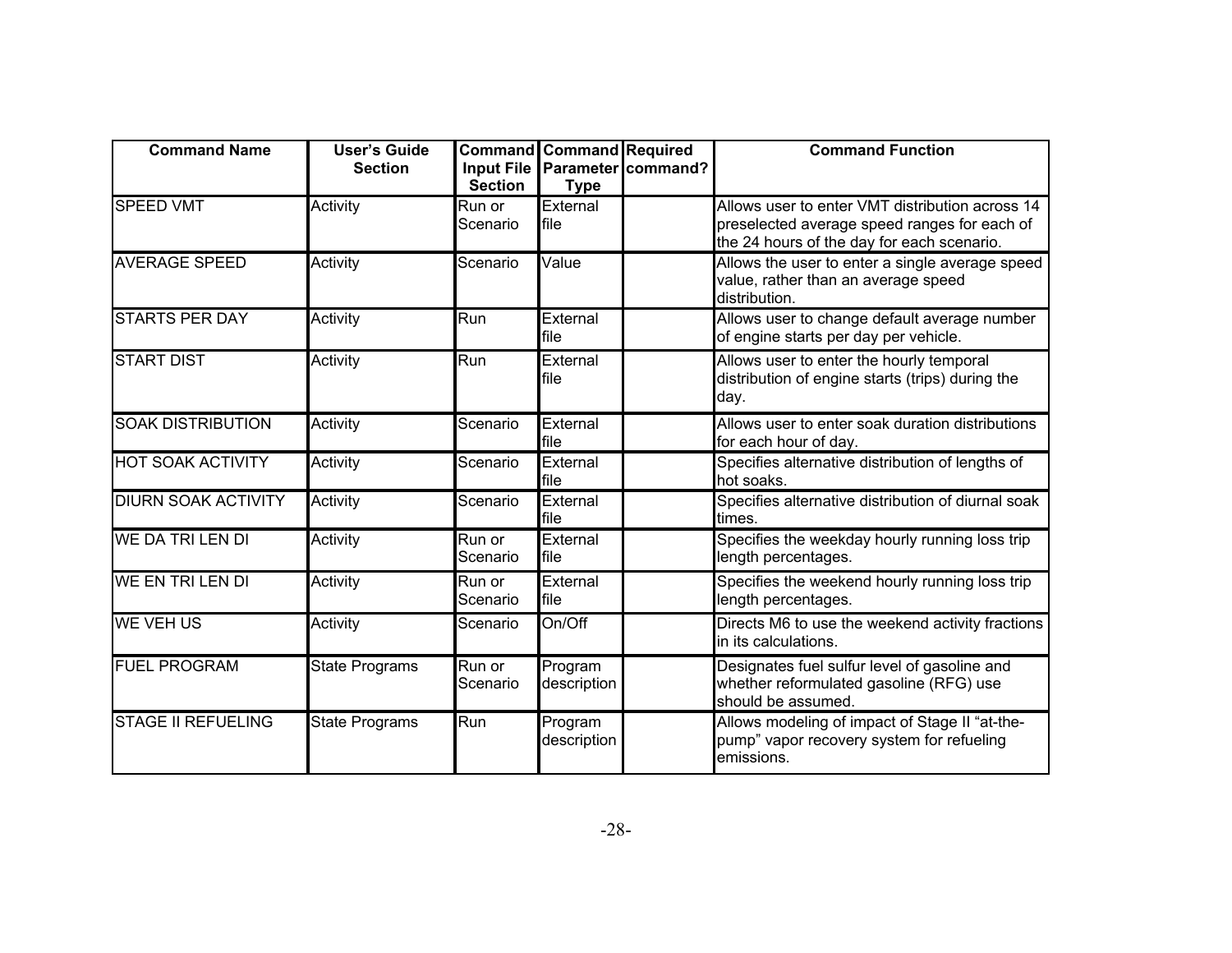| <b>Command Name</b>       | <b>User's Guide</b><br><b>Section</b> | <b>Command</b><br><b>Input File</b><br><b>Section</b> | <b>Command</b> Required<br><b>Type</b> | Parameter command? | <b>Command Function</b>                                                                                                                       |
|---------------------------|---------------------------------------|-------------------------------------------------------|----------------------------------------|--------------------|-----------------------------------------------------------------------------------------------------------------------------------------------|
| <b>ANTI-TAMP PROG</b>     | <b>State Programs</b>                 | Run                                                   | Program<br>description                 |                    | Anti-tampering programs.                                                                                                                      |
| <b>I/M PROGRAM</b>        | <b>State Programs</b>                 | Run                                                   | Program<br>description                 |                    | Required record if I/M program being modeled,<br>indicating program start and end dates,<br>frequency, and test type.                         |
| <b>II/M MODEL YEARS</b>   | <b>State Programs</b>                 | Run                                                   | Values                                 |                    | Required record if I/M program being modeled,<br>indicating vehicle model years subject to I/M<br>program.                                    |
| <b>II/M VEHICLES</b>      | <b>State Programs</b>                 | Run                                                   | Vehicle<br>choice                      |                    | Required record if I/M program being modeled,<br>indicating vehicle types subject to I/M.                                                     |
| <b>II/M EXEMPTION AGE</b> | <b>State Programs</b>                 | Run                                                   | Value                                  |                    | Optional record indicating age that vehicle<br>automatically becomes exempt from I/M<br>program.                                              |
| <b>I/M GRACE PERIOD</b>   | <b>State Programs</b>                 | Run                                                   | Value                                  |                    | Optional record indicating when vehicle first<br>becomes subject to I/M program.                                                              |
| <b>I/M EFFECTIVENESS</b>  | State Programs                        | Run                                                   | Value                                  |                    | Reduce I/M effectiveness to account for Test<br>and Repair losses.                                                                            |
| <b>II/M COMPLIANCE</b>    | State Programs                        | Run                                                   | Value                                  |                    | Required input if I/M program is modeled,<br>indicating percentage of total vehicle fleet<br>certified or waived by I/M program.              |
| <b>II/M WAIVER RATES</b>  | <b>State Programs</b>                 | Run                                                   | Values                                 |                    | Required record if I/M program is modeled,<br>indicating percentage of vehicles failing initial<br>I/M test and do not have to pass a retest. |
| <b>IIM CUTPOINTS</b>      | <b>State Programs</b>                 | Run                                                   | External<br>file                       |                    | Required record for cutpoints if IM240 used. Do<br>not use with other exhaust or evaporative I/M<br>programs                                  |
| <b>NO I/M TTC CREDITS</b> | State Programs                        | Run                                                   | On/Off                                 |                    | Optional record to eliminate credit for a<br>technician training program.                                                                     |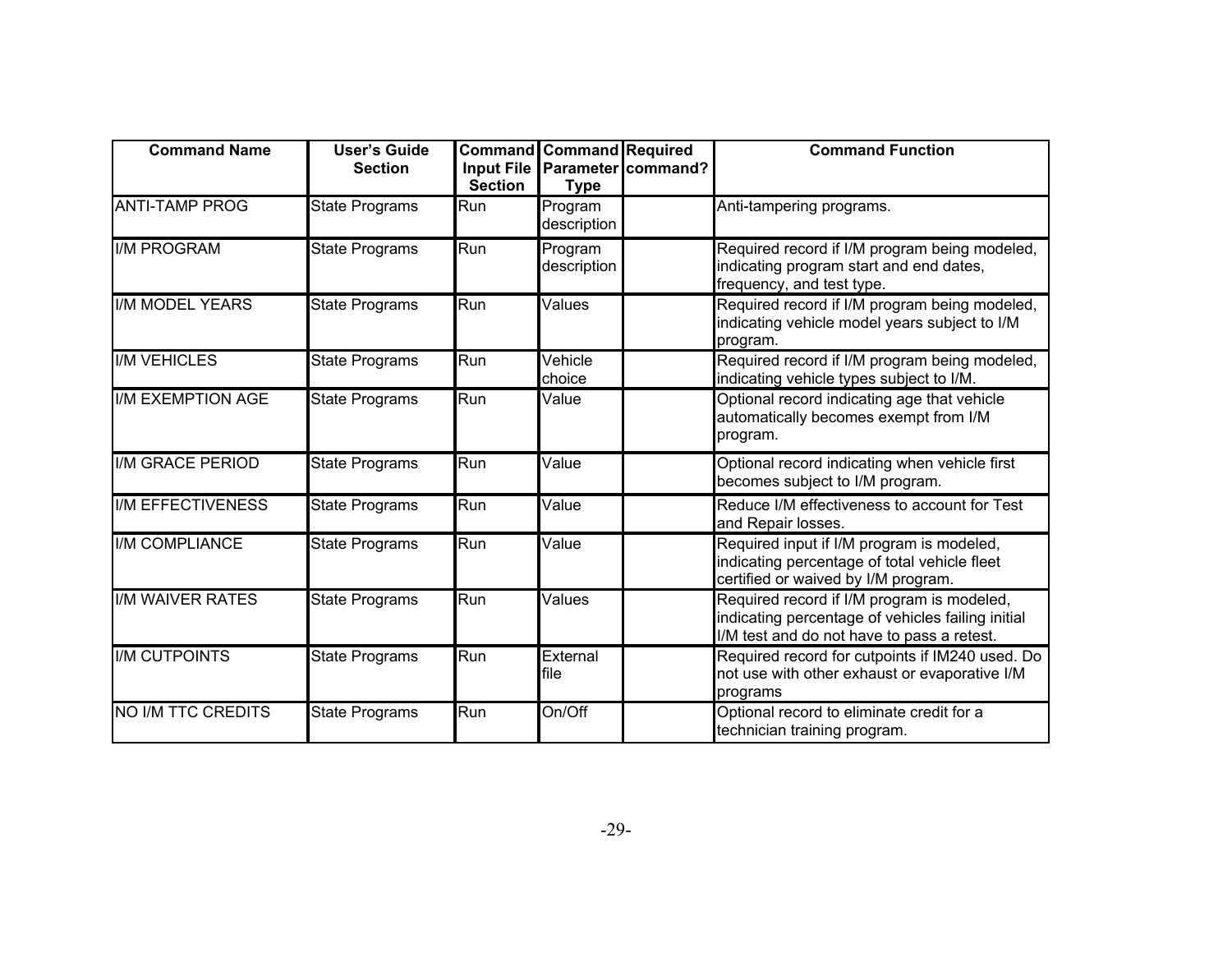| <b>Command Name</b>                                | <b>User's Guide</b><br><b>Section</b> | <b>Section</b>     | <b>Command Command Required</b><br><b>Type</b> | Input File Parameter command? | <b>Command Function</b>                                                                                                                                   |
|----------------------------------------------------|---------------------------------------|--------------------|------------------------------------------------|-------------------------------|-----------------------------------------------------------------------------------------------------------------------------------------------------------|
| <b>II/M STRINGENCY</b>                             | <b>State Programs</b>                 | Run                | Values                                         |                               | Required record if modeling I/M program,<br>indicating initial test failure rate (%) for pre-1981<br>LDGVs and pre-1984 LDGTs.                            |
| I/M DESC FILE                                      | <b>State Programs</b>                 | Run                | External<br>file                               |                               | Optional external input file containing I/M<br>program description records.                                                                               |
| <b>FUEL PROGRAM</b>                                | <b>Fuels</b>                          | Run or<br>Scenario | Program<br>description                         |                               | Designates fuel sulfur level of gasoline and<br>whether RFG use should be assumed.                                                                        |
| <b>SULFUR CONTENT or</b><br><b>GASOLINE SULFUR</b> | Fuels                                 | Scenario           | Value                                          |                               | Allows user to enter alternate sulfur content of<br>gasoline (ppm) that overrides M6 default of 300<br>ppm for years prior to 2000.                       |
| <b>DIESEL SULFUR</b>                               | <b>Fuels</b>                          | Scenario           | Value                                          | Yes*                          | Allows user to input the average diesel fuel<br>sulfur level for the scenario.<br>Required if PARTICULATES command is<br>used.                            |
| <b>OXYGENATED FUELS</b>                            | Fuels                                 | Run or<br>Scenario | Values                                         |                               | Allows modeling of the effects of oxygenated<br>gasoline on exhaust emissions.                                                                            |
| <b>FUEL RVP</b>                                    | Fuels                                 | Run or<br>Scenario | Values                                         | Yes                           | Required input of average gasoline Reid vapor<br>pressure.                                                                                                |
| <b>SEASON</b>                                      | <b>Fuels</b>                          | Run or<br>Scenario | Value                                          |                               | Allows the user to specify winter or summer<br>RFG, independent of evaluation month.                                                                      |
| <b>GAS AROMATIC%</b>                               | Fuels                                 | Scenario           | Value                                          | Yes*                          | Allows the user to specify the aromatic content<br>of gasoline on a volume of fuel percentage<br>basis.<br>Required if the AIR TOXICS command is<br>used. |
| <b>GAS OLEFIN%</b>                                 | <b>Fuels</b>                          | Scenario           | Value                                          | Yes*                          | Allows the user to specify the olefin content of<br>gasoline on a volume of fuel percentage basis.<br>Required if the AIR TOXICS command is<br>used.      |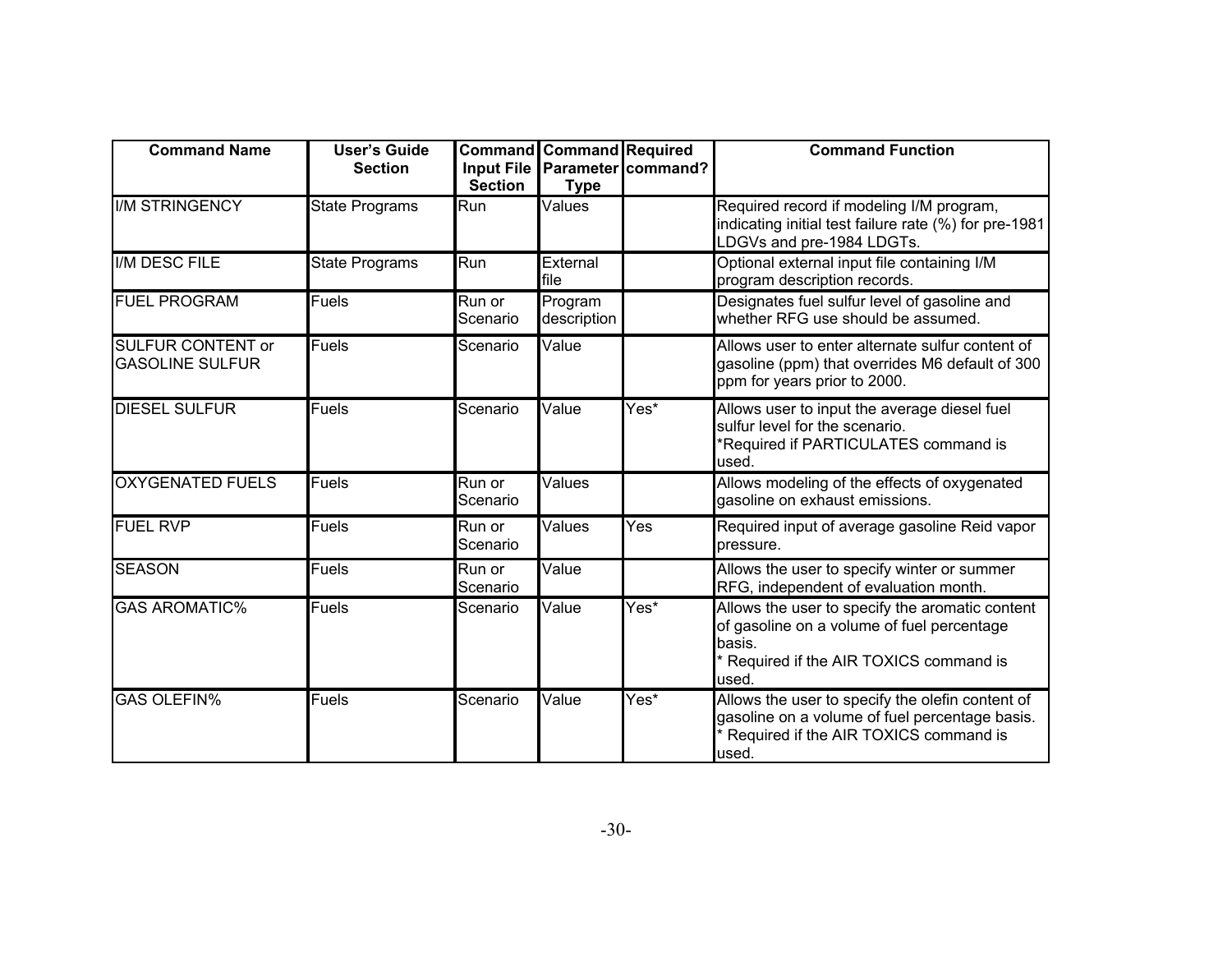| <b>Command Name</b>   | <b>User's Guide</b><br><b>Section</b>                     | <b>Section</b> | <b>Command Command Required</b><br><b>Type</b> | Input File Parameter command? | <b>Command Function</b>                                                                                                                                                                                                                                                                                |
|-----------------------|-----------------------------------------------------------|----------------|------------------------------------------------|-------------------------------|--------------------------------------------------------------------------------------------------------------------------------------------------------------------------------------------------------------------------------------------------------------------------------------------------------|
| <b>GAS BENZENE%</b>   | <b>Fuels</b>                                              | Scenario       | Value                                          | Yes*                          | Allows the user to specify the benzene content<br>of gasoline on a volume of fuel percentage<br>basis.<br>Required if the AIR TOXICS command is<br>used.                                                                                                                                               |
| E200                  | <b>Fuels</b>                                              | Scenario       | Value                                          | Yes*                          | Allows the user to specify the percentage of<br>vapor that a given gasoline fuel produces at 200<br>degrees F.<br>Required if the AIR TOXICS command is<br>used.                                                                                                                                       |
| E300                  | Fuels                                                     | Scenario       | Value                                          | Yes*                          | Allows the user to specify the percentage of<br>vapor that a given gasoline fuel produces at 300<br>degrees F.<br>Required if the AIR TOXICS command is<br>used.                                                                                                                                       |
| <b>OXYGENATE</b>      | Fuels                                                     | Scenario       | Value                                          | Yes*                          | Allows the user to specify the particular gasoline<br>fuel oxygenate type, the fuel oxygenate content<br>(percent by volume), and the market share.<br>This command supercedes the OXYGENATED<br>FUELS command if the AIR TOXICS command<br>is used.<br>Required if the AIR TOXICS command is<br>used. |
| <b>RVP OXY WAIVER</b> | <b>Fuels</b>                                              | Scenario       | Value                                          |                               | Enables the user to specify whether a Reid<br>vapor pressure (RVP) waiver has been granted<br>to allow "splash" blending of alcohol-based<br>oxygenates.                                                                                                                                               |
| NO CLEAN AIR ACT      | Alternative<br>Regulations and<br><b>Control Programs</b> | Run            | On/Off                                         |                               | Allows users to model vehicle emissions as if<br>the Federal Clean Air Act Amendments of 1990<br>had not been implemented.                                                                                                                                                                             |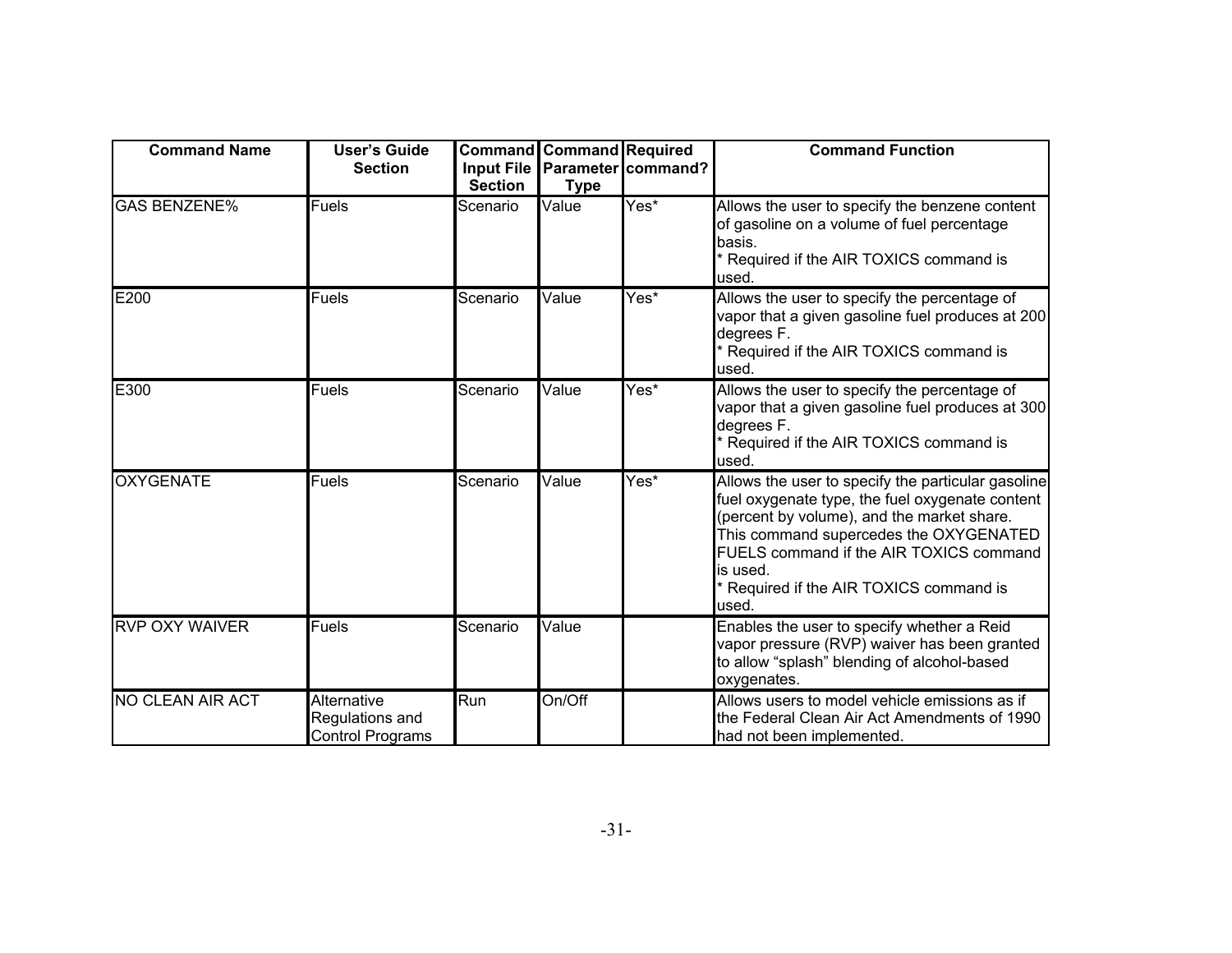| <b>Command Name</b>      | <b>User's Guide</b><br><b>Section</b>                            | Input File<br><b>Section</b> | <b>Command Command Required</b><br><b>Type</b> | Parameter command? | <b>Command Function</b>                                                                                                                                                                                                                                                                   |
|--------------------------|------------------------------------------------------------------|------------------------------|------------------------------------------------|--------------------|-------------------------------------------------------------------------------------------------------------------------------------------------------------------------------------------------------------------------------------------------------------------------------------------|
| <b>NO DEFEAT DEVICE</b>  | Alternative<br>Regulations and<br>Control Programs               | Run                          | On/Off                                         |                    | Allows users to turn off the effects of the heavy-<br>duty diesel vehicle NOx off-cycle emission<br>effects (defeat device emissions).                                                                                                                                                    |
| <b>NO NOX PULL AHEAD</b> | Alternative<br>Regulations and<br>Control Programs               | Run                          | On/Off                                         |                    | Allows the user to turn off the effects of the Pull<br>Ahead mitigation program used to reduce<br>heavy-duty diesel vehicle NOx off-cycle<br>emissions.                                                                                                                                   |
| <b>NO REBUILD</b>        | <b>Alternative</b><br>Regulations and<br>Control Programs        | Run                          | On/Off                                         |                    | Allows the user to turn off the effects of the<br>Rebuild mitigation program used to reduce<br>heavy-duty diesel vehicle NOx off-cycle<br>emissions.                                                                                                                                      |
| <b>REBUILD EFFECTS</b>   | <b>Alternative</b><br>Regulations and<br><b>Control Programs</b> | Run                          | Value                                          |                    | Allows the user to change the Rebuild program<br>effectiveness rate used to reduce heavy-duty<br>diesel vehicle NOx off-cycle emissions.                                                                                                                                                  |
| NO TIER <sub>2</sub>     | <b>Alternative</b><br>Regulations and<br>Control Programs        | $\overline{Run}$             | On/Off                                         |                    | Allows the user to disable the Tier 2 emission<br>standards and fuel sulfur requirements.                                                                                                                                                                                                 |
| <b>T2 EXH PHASE-IN</b>   | Alternative<br>Regulations and<br>Control Programs               | Run                          | File name                                      |                    | Allows the user to replace the default phase-in<br>fractions (by certification bin) for the Tier 2<br>exhaust emission standards, allowing different<br>phase-in schedules to be modeled. Also<br>necessary to model the exhaust effects of the<br>California LEV II requirement.         |
| <b>T2 EVAP PHASE-IN</b>  | Alternative<br>Regulations and<br>Control Programs               | Run                          | File name                                      |                    | Allows the user to replace the default phase-in<br>fractions (by certification bin) for the Tier 2<br>evaporative emissions standards, permitting<br>different phase-in schedules to be modeled.<br>Also necessary to model the evaporative effects<br>of California's LEVII requirement. |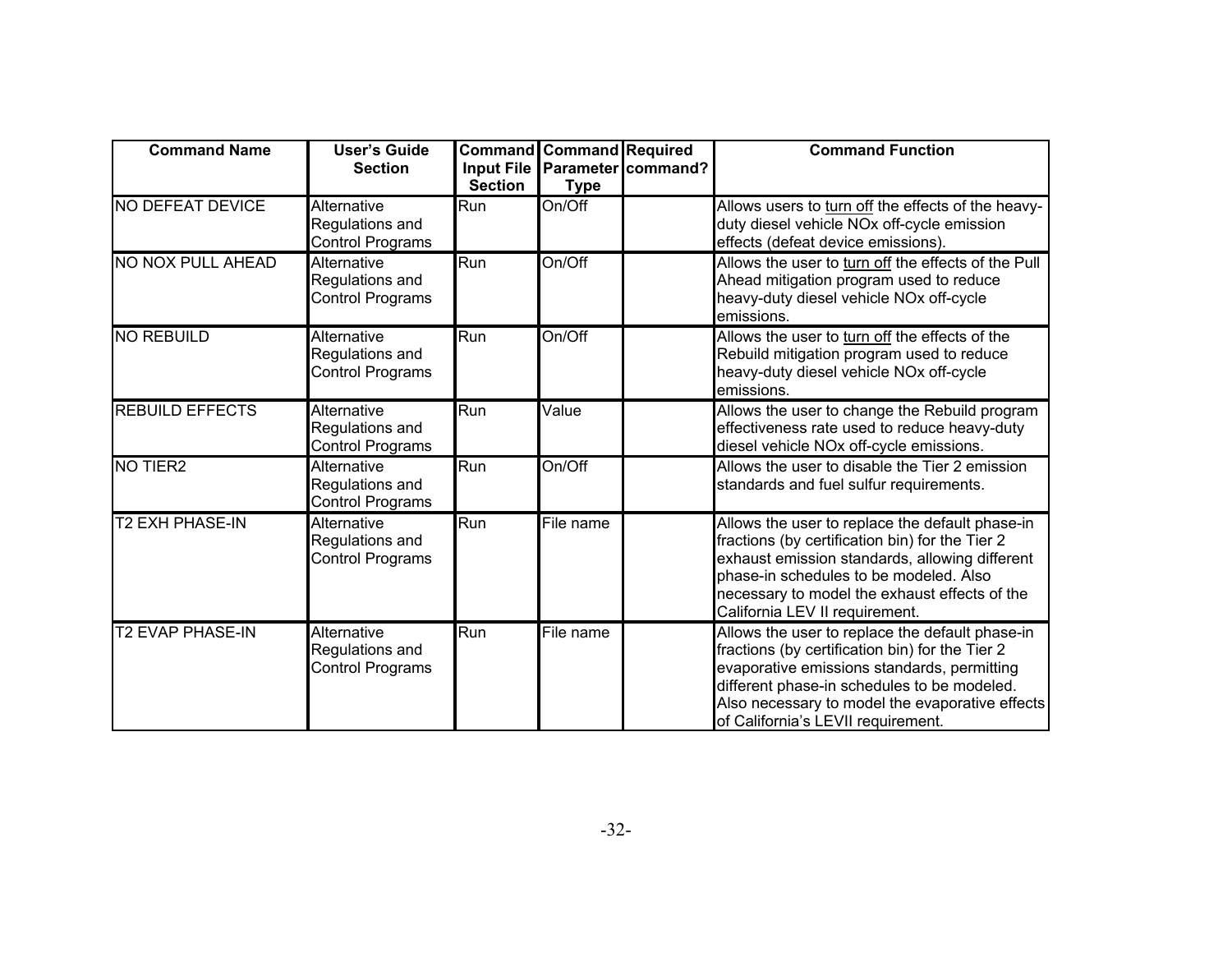| <b>Command Name</b> | <b>User's Guide</b><br><b>Section</b>                     | <b>Command Command Required</b><br><b>Section</b> | Type      | Input File Parameter command? | <b>Command Function</b>                                                                                                                                                                    |
|---------------------|-----------------------------------------------------------|---------------------------------------------------|-----------|-------------------------------|--------------------------------------------------------------------------------------------------------------------------------------------------------------------------------------------|
| <b>T2 CERT</b>      | Alternative<br>Regulations and<br><b>Control Programs</b> | <b>I</b> Run                                      | File name |                               | Allows the user to specify alternative Tier 2<br>50,000 mile certification standards. Also<br>necessary to model the effects of California's<br>LEV II requirement.                        |
| 94+ LDG IMP         | Alternative<br>Regulations and<br><b>Control Programs</b> | <b>I</b> Run                                      | File name |                               | Allows the user to input optional 1994 and later<br>fleet penetration fractions for light-duty gasoline<br>vehicles under the Tier 1, NLEV (or California<br>LEV 1), and Tier 2 standards. |
| NO 2007 HDDV RULE   | Alternative<br>Regulations and<br><b>Control Programs</b> | <b>Run</b>                                        | On/Off    |                               | Allows the user to disable the 2007 heavy duty<br>vehicle emission standards.                                                                                                              |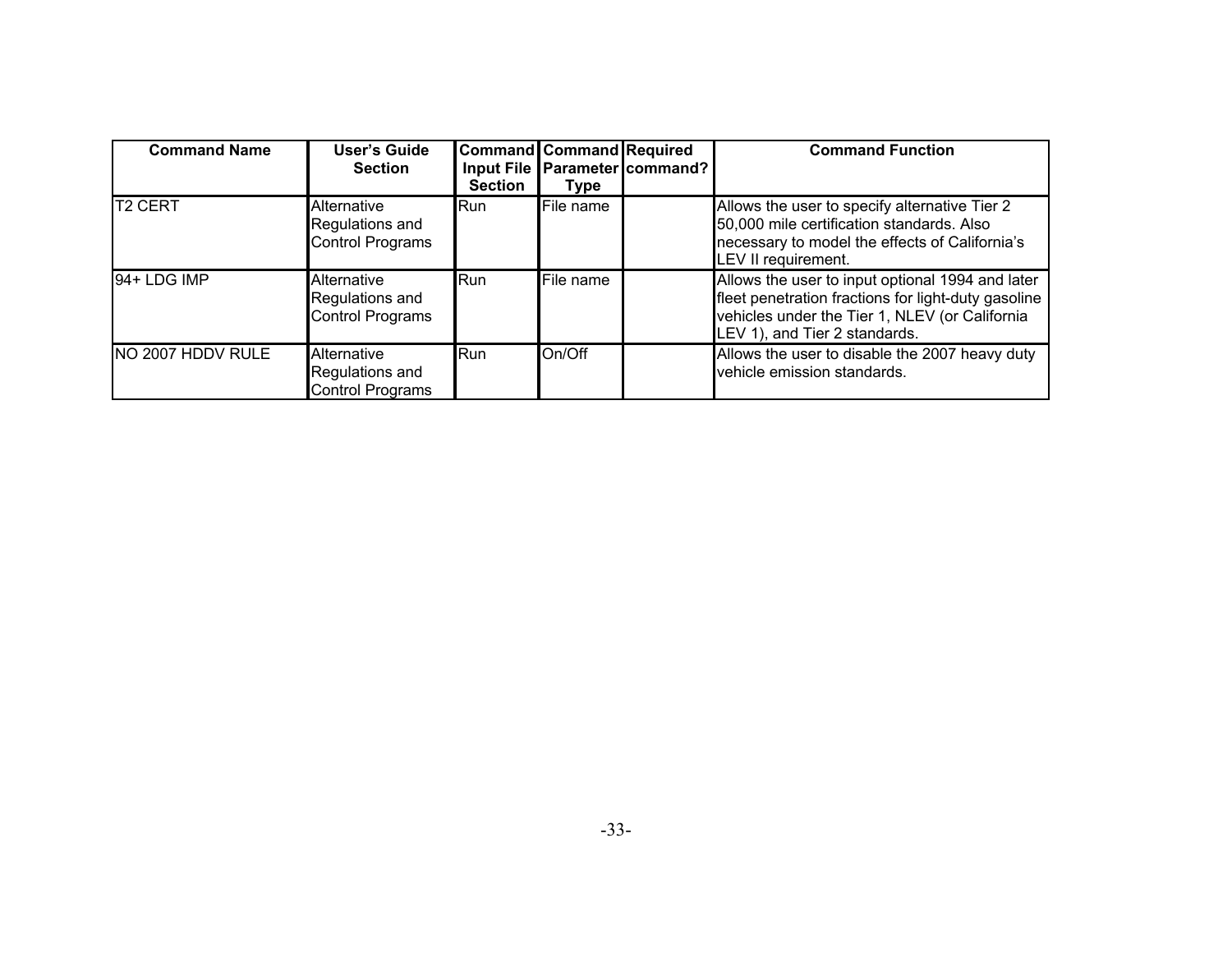### **2.2 RUNNING MOBILE6: MODEL INTERFACE**

When MOBILE6 is started, the user will be prompted to enter the name of a MOBILE6 input file. The user may then enter a DOS path name followed by a file name. Most users will probably want to place the input file in the same directory as the MOBILE6 executable and have this directory be the current DOS directory, and enter a simple file name.

Another option is to enter a blank line, in which case MOBILE6 uses the default input file name, "MOBILE6.IN", and expects the file to be located in the current DOS directory. In either case, MOBILE6 cannot run without a valid input file at the expected location. If the named input file does not exist, MOBILE6 prompts the user to enter another input file name. If the user enters a blank line in response to this second prompt, the program stops. Otherwise, the program continues prompting until the user enters the name of an existing file. When MOBILE6 finds the input file, it creates a corresponding descriptive output file. (See Chapter 3 for detailed information on MOBILE6 output. See Section 4.5 for detailed information on MOBILE6 input and output file names and extensions.)

MOBILE6 commences the run as soon as the user enters the name of a valid (i.e., existing) input file. Messages indicating that the model is reading input information and performing calculations will appear on the screen. Run duration depends on the complexity of the input file. If there have been no errors, the message, "driver calls completed" will appear, indicating that MOBILE6 has completed the calculations and has produced its output.

EPA is aware that many users would prefer an interactive, menu-driven interface that would construct input files based on selections made by the user. Such an interface is beyond the scope of MOBILE6 but will be considered for future versions of the model.

### **2.3 HOW TO CREATE AN INPUT FILE**

1. Open a software application capable of creating text files (e.g., a text editor such as Notepad or a word processor such as WordPerfect). Create a text file and give it a name. MOBILE6 input file names must follow DOS file naming syntax; they must be limited to eight characters or less, plus an extension (in the form of ".EXT") of up to three characters.

The user may choose an input file name that either includes or does not include a period with a file name extension. If the file name contains a period, it will be used by MOBILE6 exactly as written. If the file name does *not* contain a period, the program first searches for a file with the specified name and an extension of ".IN". If that file is not found, the program then searches for a file named exactly as specified.

2. Specify the input commands you wish to enter. A few commands are required.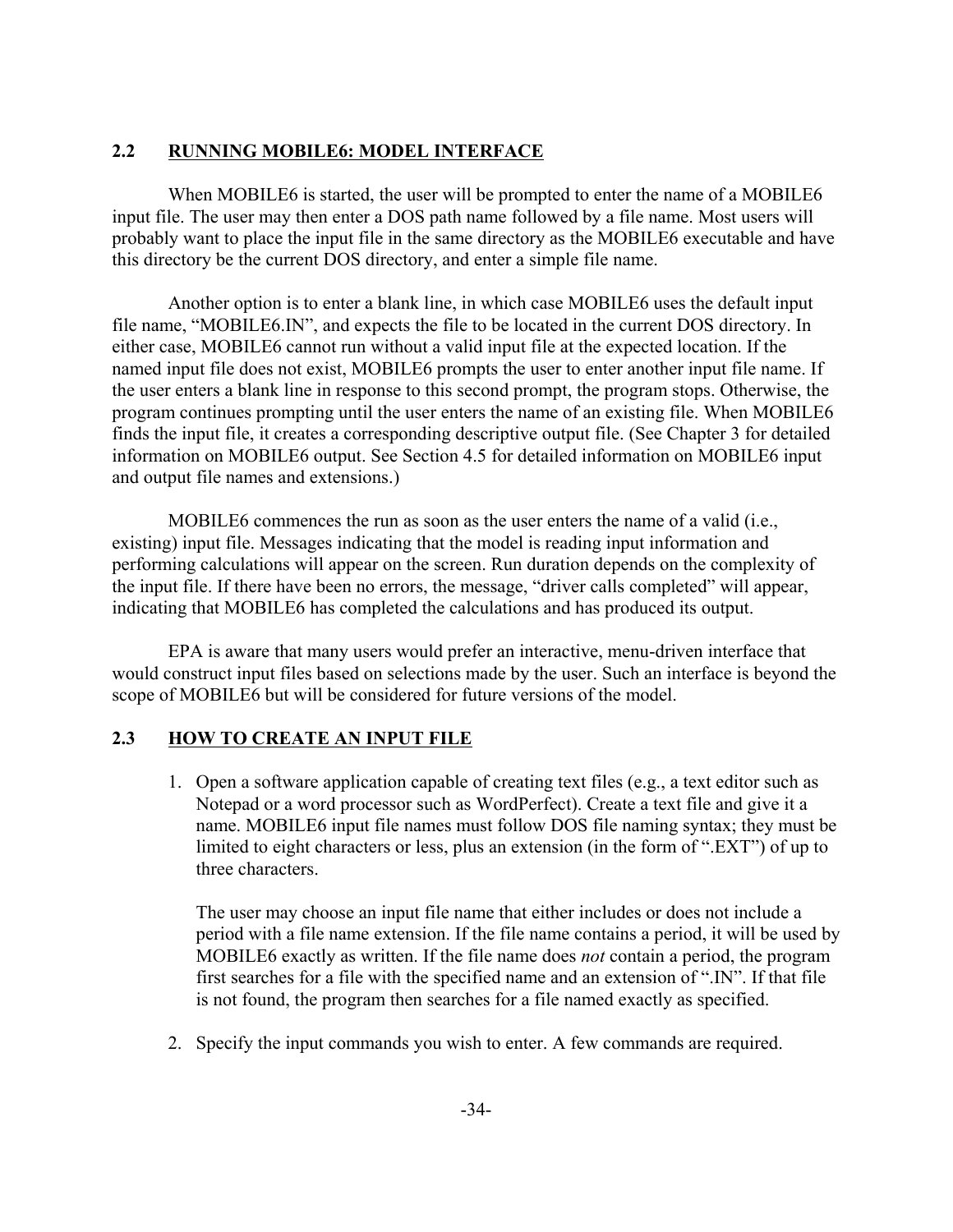Please see Section 2.4: Input Structure, and Section 2.5: Input Content, for command definitions and detailed information on how to create command input files. The model supports the creation of multiple sets of results from within a single command or batch input file.

3. Save the file as an ASCII DOS text file. MOBILE6 cannot recognize other file types.

NOTE: MOBILE6 input files may not contain "tab" characters or non-ASCII characters in any input command line.

### **2.4 INPUT STRUCTURE**

There are three types of MOBILE6 input files: command files, batch files, and external data files. All three types must be ASCII DOS text files and may not contain "tab" characters or non-ASCII characters in any input line. Command input files are the method for users to specify what sort of results are needed from MOBILE6. External data files are associated with some individual commands. The content and format for external data files are discussed in Section 2.7 and 2.8, along with their specific commands.

### **2.4.1 Command Input Files**

All command input files begin with the MOBILE6 INPUT FILE command. Command input files provide program control information and data describing the scenarios for which emission factors are to be estimated. The input information consists of three distinct sections:

- The Header section controls the overall input, output, and execution of the program. For example, the Header section may direct MOBILE6 to output emission factors in a format suitable for visual inspection (descriptive output) and/or in a format suitable as input to another program (database output). Information supplied in the Header section will apply to all runs and scenarios described in the command input file. Commands that may appear in the Header section are indicated in Section 2.1. The RUN DATA command indicates the end of the Header section of the command input file.
- The Run section allows users to define parameter values that localize or customize their MOBILE6 runs. For example, users can specify alternate annual mileage accumulation rates or registration distributions by age for each vehicle type. In addition, the Run section allows users to specify further control program parameters, such as description(s) of inspection and maintenance program(s). Information supplied in the Run section is specified once and applies to all scenarios in that run. Commands which may appear in the Run section are indicated in Section 2.1 above. Some commands may appear in either the Run or Scenario sections. A command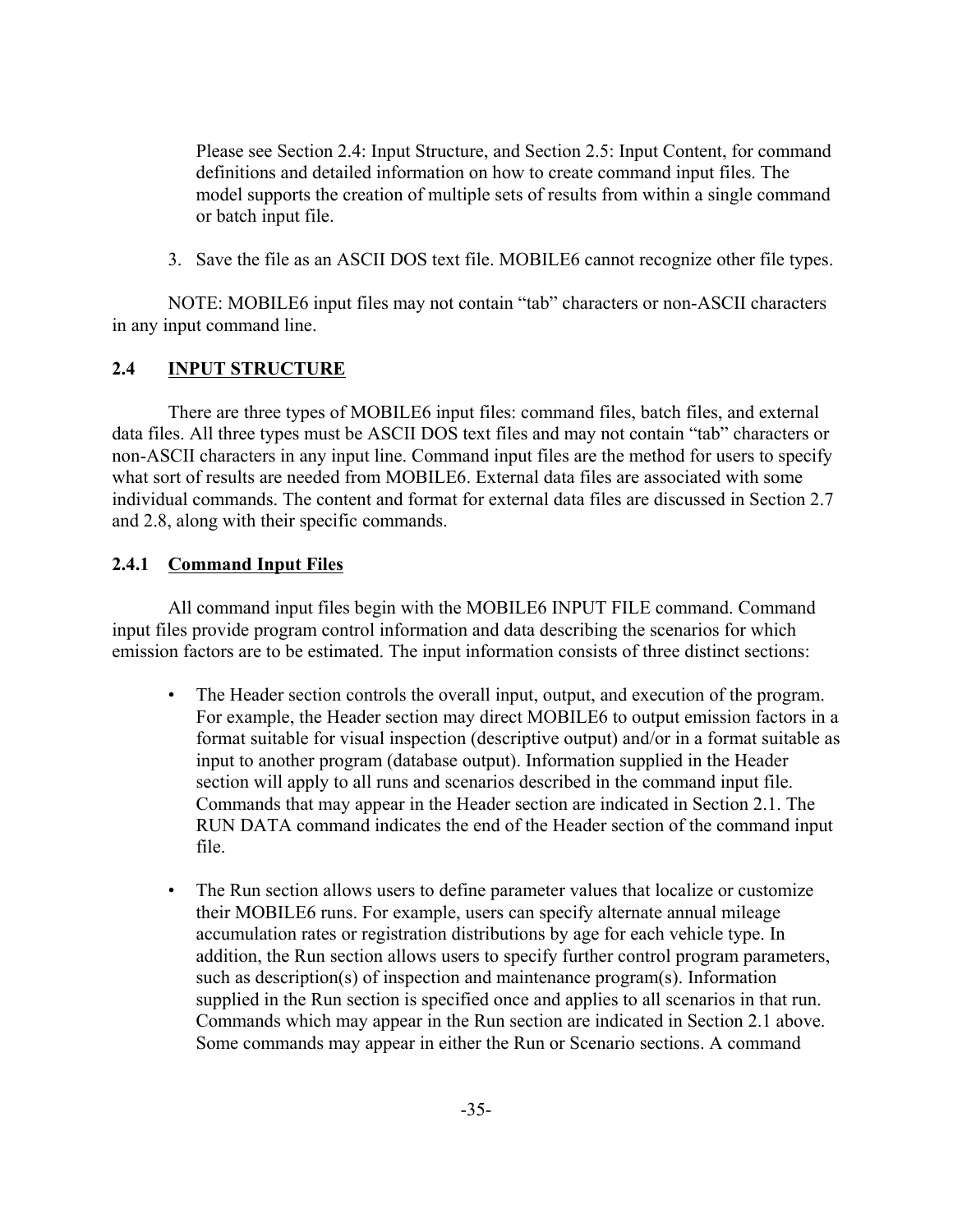input file may contain multiple runs. The first Run section begins with the RUN DATA command and ends with the first SCENARIO RECORD command. The next Run section begins with the END OF RUN command from the previous run and ends with the next SCENARIO RECORD command.

• The Scenario section details the individual scenarios for which emission factors are to be calculated. For example, the Scenario section must specify the calendar year of evaluation and may also specify other information, such as the month of evaluation and temperatures. Each MOBILE6 run can include many scenarios. Information supplied in the Scenario section is applied to results only from that scenario. Commands that may appear in the scenario section are indicated in Section 2.1 above. Some commands may appear in either the Run or Scenario sections. Each scenario begins with the SCENARIO RECORD command and ends with the next SCENARIO RECORD command or ends with an END OF RUN command (indicating the end of all scenarios within that run).

A MOBILE6 command input file must begin with a Header section and may contain many separate Run sections, or runs. Each command input file must contain at least one run, and each Run section must contain at least one or more scenarios. Any data item entered in the Run section is used for every scenario within the run, unless it is replaced in any scenario by a local value as described below (blank lines represent additional scenarios). The end of the command input file is considered as the end of the last run. The END OF RUN record at the end of the last scenario in the command input file is therefore optional, but recommended. The overall structure of a MOBILE6 command input file is:

- ► Header Section
	- First Run Data Section

**.**

- **First Scenario Data Section**
- ► Second Scenario Data Section
- **.** • Last Scenario Data Section
- $\triangleright$  Second Run Data Section

**.**

- ► First Scenario Data Section
- ► Second Scenario Data Section
- **.** ► Last Scenario Data Section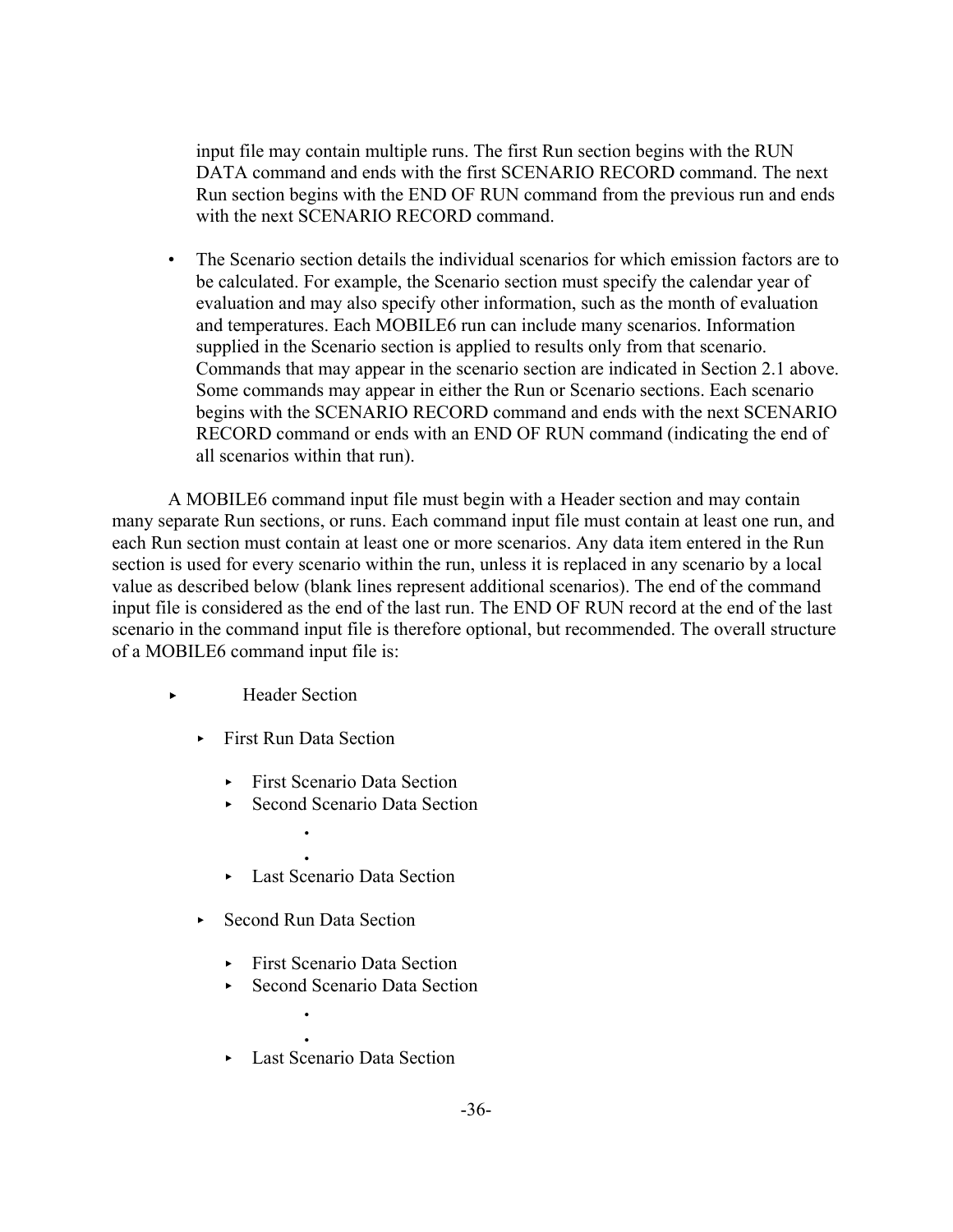**.** ► Last Run Data Section

> **. .**

> **.**

- ► First Scenario Data Section
- $\triangleright$  Second Scenario Data Section
- Last Scenario Data Section

MOBILE6 assigns default values for most of the data items that may appear in a MOBILE6 command input file. It is not necessary to enter data for these items if the default value is acceptable for all scenarios in that run. Because all of the input commands that appear in the run sections have default values, it is not necessary to enter any records in the Run section of a MOBILE6 command input file. A run may begin with a SCENARIO RECORD command.

#### **2.4.2 Batch Input Files**

All batch input files begin with the MOBILE6 BATCH FILE command, which is the only MOBILE6 command allowed in a batch input file. The purpose of a batch input file is to direct MOBILE6 to execute a series of command input files without involving the user. This allows for a large and complex series of MOBILE6 results to be generated from a single input file. Many users will not need to use this option because the command input file structure allows multiple runs and scenarios (see Section 2.4.1).

The structure of a batch input file is simple: it consists of any number of lines that name command input files to be processed, along with any number of blank and comment lines. Each active line in the file will contain a file name (with or without the DOS path). The file name is expected to be the name of an existing MOBILE6 command input file. MOBILE6 will read and execute the commands in the specified command input file and generate results. After completing each command input file, MOBILE6 will read the file name found on the next line in the batch input file and execute the commands in the next command input file. In this way, a series of separate MOBILE6 command input files can be completed with a single execution of the MOBILE6 application.

After the entry of the MOBILE6 BATCH FILE command, the only other active lines in the file contain file names. No other MOBILE6 commands can appear in a batch input file, other than comments and blank lines. All input file names in the batch input file must be existing MOBILE6 command input files. The indicated file names may not be other batch input files. All the input files indicated in the batch input file will run until all command input files have been completed or an error occurs.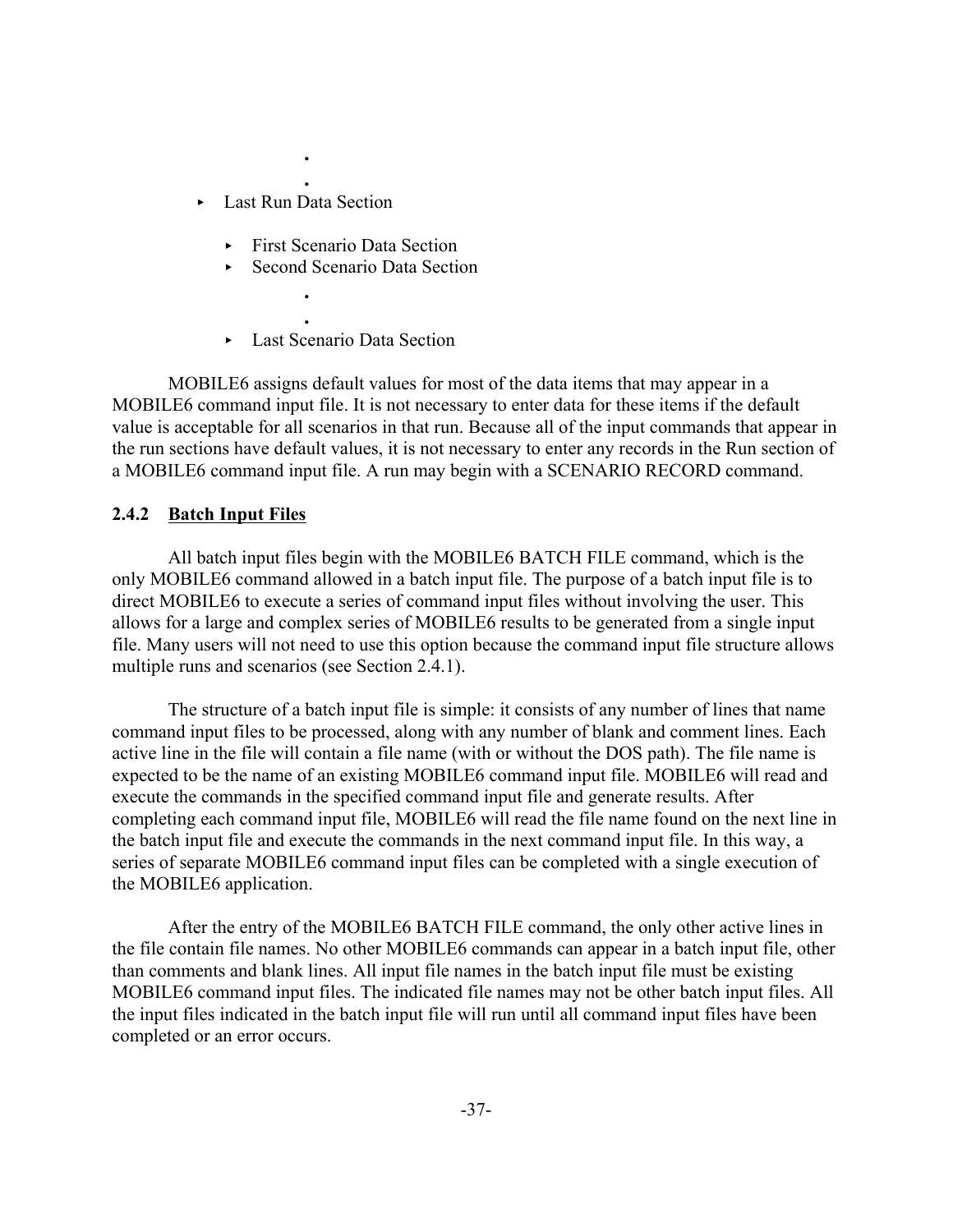See Section 2.8.2.2 for more details about the MOBILE6 BATCH FILE command.

### **2.5 COMMAND INPUT FILE CONTENT**

This section describes the contents of valid MOBILE6 command input files.

Users specify the type of results by putting "commands" in a standard command input file. Section 2.1 provides an overview of the valid MOBILE6 commands. Section 2.8 presents a detailed discussion of each valid input command.

Most commands are optional in MOBILE6 command input files. The seven commands that are required in every command input file are given in the following table:

| <b>Command Name (full text)</b>                                     | <b>MOBILE6</b> Section | <b>User's Guide Section</b> |
|---------------------------------------------------------------------|------------------------|-----------------------------|
| <b>MOBILE6 INPUT FILE</b>                                           | Header                 | 2.8.2.1                     |
| <b>RUN DATA</b>                                                     | Header                 | 2.8.2.3                     |
| <b>FUEL RVP</b>                                                     | Run or Scenario        | 2.8.10.5                    |
| Temperature either as:<br>MIN/MAX TEMPERATURE<br>HOURLY TEMPERATURE | Run or Scenario        | 2.8.6.3, 2.8.6.4            |
| <b>SCENARIO RECORD</b>                                              | Scenario only          | 2.8.2.4                     |
| <b>CALENDAR YEAR</b>                                                | Scenario only          | 2.8.6.1                     |
| <b>END OF RUN</b>                                                   | Scenario only          | 2.8.2.5                     |

# **Table of Required MOBILE6 Input Records**

As discussed in Section 2.4, particular commands may appear only in particular sections of the command input file. However, within a section, the order of the commands does not matter. For example, it does not matter whether the FUEL RVP command appears before or after the CALENDAR YEAR command in the Scenario section of the input. If a command appears more than once within a section, only the last occurrence will be used. This should be avoided because it may cause confusion and inappropriate results.

Commands can contain only ASCII characters. MOBILE6 command input files may not contain "tab" characters or non-ASCII characters in any input command or line. However, commands may be entered in upper, lower or mixed case.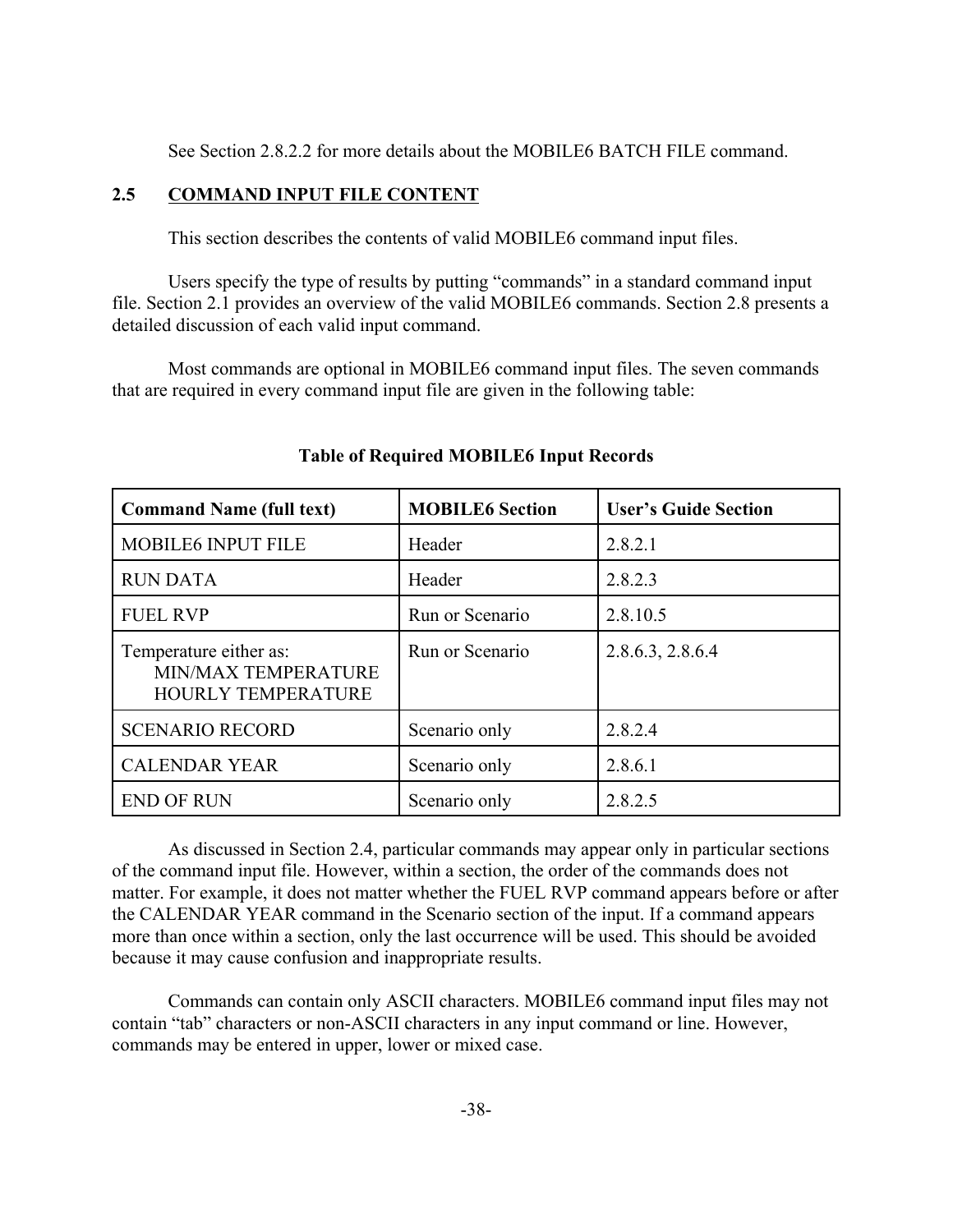Command input files may also contain blank lines and comments; and this is encouraged to make the command input files more easily read and understood. The use of comments is described in Section 2.6.3.

# **2.6 INPUT FORMAT**

There are specific content and format requirements for the commands in a MOBILE6 command input file.

Each command has a unique name that should appear precisely as specified (e.g., MOBILE6 INPUT FILE). In some cases, the command name itself acts as an on/off switch that signals MOBILE6 to perform a specific action. In many cases, however, users must supply additional information. This can take the form of data parameters that follow the command name. Such entries are considered to be "internal" because the information is provided within the command input file. In contrast, many MOBILE6 commands require extensive user-supplied data that users must provide in separate files called "external" data files, which are discussed in Section 2.7

MOBILE6 reads up to 150 characters of any input line, including comments, commands, and data lines. MOBILE6 allows three types of input lines, which are:

 $\triangleright$  Command lines: these lines give information that controls the calculations or output of MOBILE6 runs and scenarios. Command lines consist of a command name, sometimes followed by a data field.

A command name always appears in columns 1 through 19 of a MOBILE6 command line. The command name may appear in upper or lower case, and any number of blanks may precede the first word of the command or appear between the words of commands that use more than one word.

By convention, a colon (:) appears in column 20 of the command line, but it is not required. Column 21, by convention, is usually left blank to separate the data from the colon. Any data that appears on the command line usually starts in column 22.

< Data lines: these lines follow an associated command name and provide data associated with the command.

The data may usually occur in any column, including columns 1 through 19. All data must appear within the 150 characters read by MOBILE6 from each line. Users should consult the specific format requirements for data lines discussed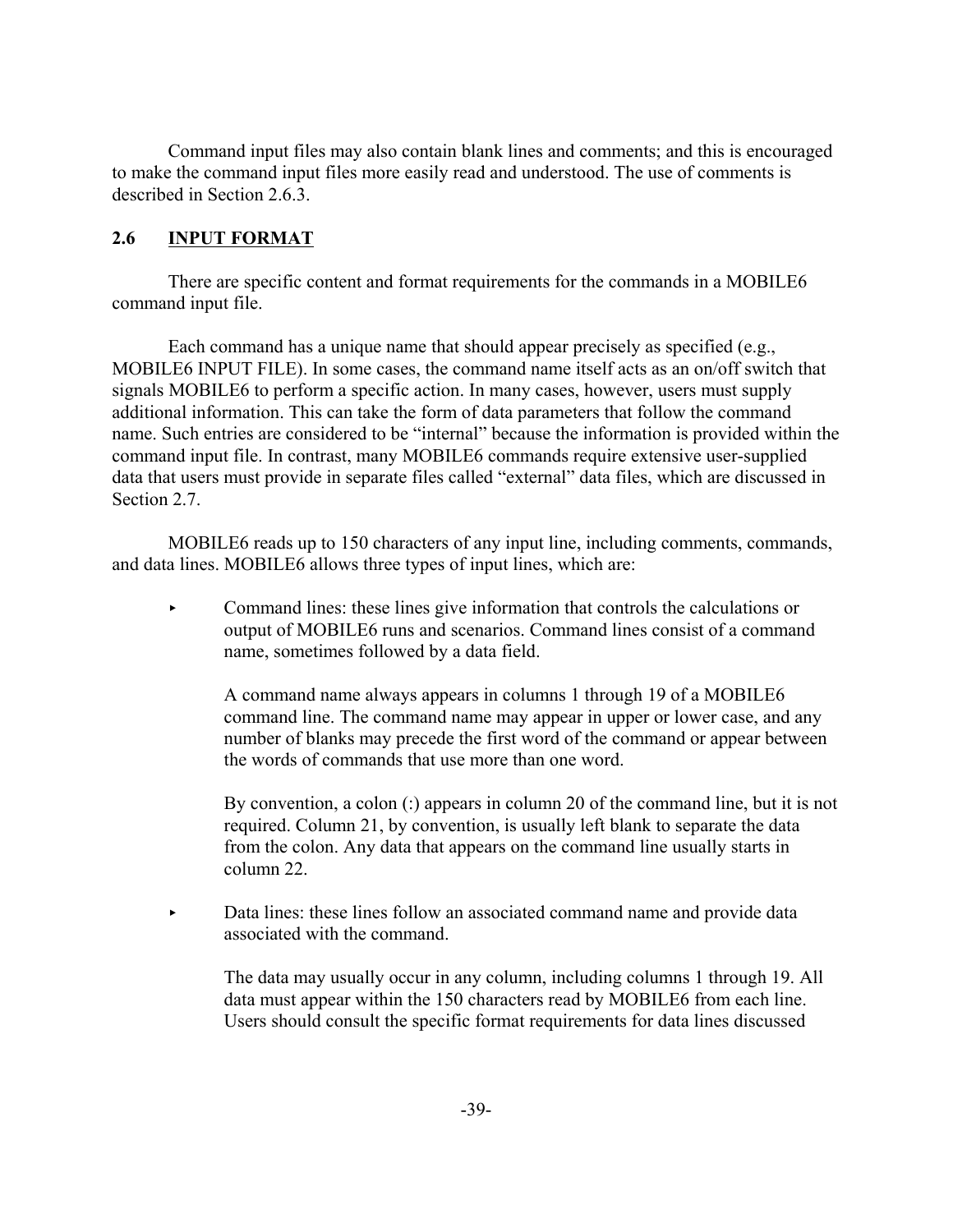with the associated commands in Section 2.8. Section 2.6.1 discusses the types of data formats used in MOBILE6.

< Comment lines: these are optional lines that allow users to document or describe the MOBILE6 scenario or run.

Except within blocks of data, or between a data line and the command that defines it, any number of blank lines or comment lines are allowed anywhere in the command input file. This allows MOBILE6 command input files to contain documentation so that they are easy to read and understand by those who develop, maintain, and use the files.

#### **2.6.1 Free Versus Fixed Format Data Entry**

There are two basic formats that the model uses to read data values provided by the user: "free" and "fixed" column formats. Individual MOBILE6 commands require a particular format. A free column format allows the values to occur in any column in the data space, as long as individual values are separated by a separating character. The separating character may be a blank space or a comma. In a fixed column format, the data must be located in a specific column or group of columns in the data space. MOBILE6 utilizes both types of user input format. The user must be aware of the differences between these input types and the limitations of each in order to avoid errors when entering data values.

Free format allows the data values to be entered into any column in the data space. If the data follows a command on the same line, the columns following the command can act as the data space, beginning in column 21. For commands which require their data parameters to begin on the following line or which require an external data file, the data values may appear in any column, including columns 1 through 21. No data can ever appear after column 150. File names, including path, are usually limited to 80 characters. Each data value entered must be separated from other values by a separating character, either a blank space or a comma. If blanks are used, as many blank characters may separate values as desired. If a comma is used, only one comma may occur between values. We suggest that only blank spaces be used to separate values when using the free column format. Values that are intended to be integers may be entered including a decimal (e.g., 2.0), but any fractional value included after the decimal will be dropped from the value used by the model. For example, entering the value 1.9 into a field intended to be an integer will result in the value used being 1.0, and the fractional portion of the value (0.9) will not be used. Values that are intended to be real numbers are not required to include a decimal if the value is a whole number. The values may have as many numbers after the decimal as desired, but the use of the values is limited by the precision of the computer itself. If there is a series of values to be entered and the data may follow the command line or the data is located in an external file, the number of lines on which the data is entered may vary. For example, if 24 values are to be entered, they may be on a single line with all 24 values, on two lines with 12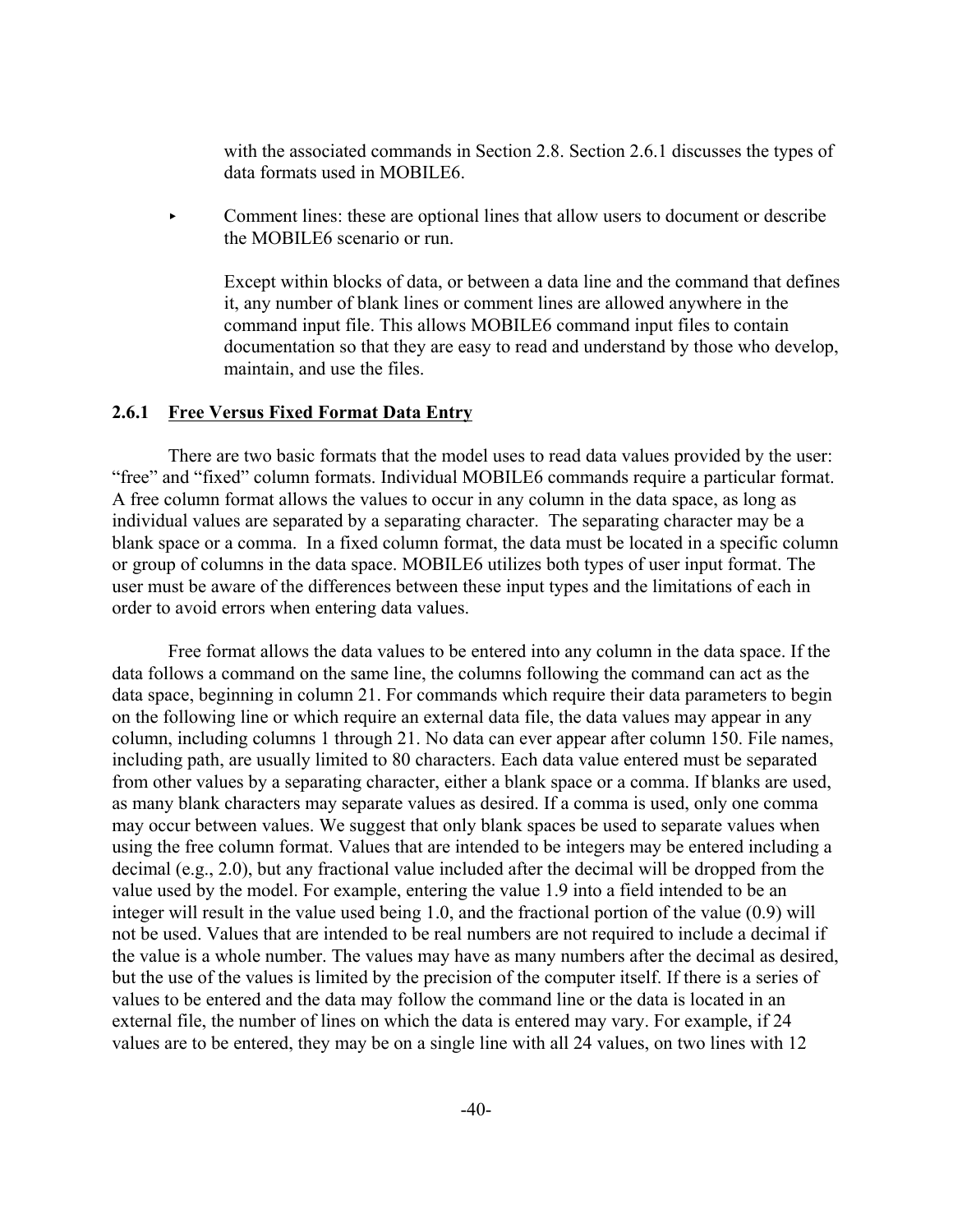values each, on 6 lines with 4 values each, or in any other combination so long as the total of 24 values appear in the proper sequence.

Fixed format requires that all values be located in specific locations on the command line or other data lines. The locations are specified in the model by a Fortran format statement, which is sometimes included with the description of the data entry. Decoding the Fortran format statement is described in Section 2.6.2. Each value must occur wholly within the columns specified. For example, if an integer value must be entered within two columns, it is impossible to enter a three-digit value because the three-digit character will not be read if it lies outside the two columns. Real values that contain a decimal can alter the default decimal places specified by the format, but the total number of characters used must fall within the specified columns. If an integer value is expected and the user enters a value that contains a decimal within the specified columns, the model cannot read the value and will give an error message. The values must be entered in the columns, rows, and order specified by the format description.

### **2.6.2 How to Read Fortran Format Specifications**

Some of the descriptors used in Section 2.8 to define and describe the input field specifications are Fortran format specifications. Following is a brief key for interpretation. Additional guidance can be found in any Fortran manual.

| Descriptor<br>'Iw' | Definition and Interpretation<br>The next w characters (columns; includes blank spaces) will be read in as<br>an integer value. Leading blanks are ignored, but trailing blanks are read<br>as zeroes; thus, integer input values should be "right-justified" within the<br>input field (e.g. if a value of "2" is to be entered in a field specified as I2,<br>the two columns should be filled in "blank,2", not "2, blank" which will be<br>interpreted as "20").                                                                                                                                                           |
|--------------------|--------------------------------------------------------------------------------------------------------------------------------------------------------------------------------------------------------------------------------------------------------------------------------------------------------------------------------------------------------------------------------------------------------------------------------------------------------------------------------------------------------------------------------------------------------------------------------------------------------------------------------|
| 'Fw.d'             | The next w characters will be read in as a floating-point real number, in<br>which <b>d</b> is the number of digits to the right of (following) the decimal<br>point. If the field contains an explicit decimal point, the value will be read<br>as specified, and the implied point specified by <b>d</b> in the descriptor will be<br>overridden. The decimal point, if present, is considered a character in the<br>overall field width, w. If the field does not contain an explicit decimal<br>point (which is not recommended), then <b>d</b> places are considered to be to<br>the right of an "implied" decimal point. |
| 'Aw'               | The next w characters will be interpreted and stored as alphanumeric (i.e.,<br>labels or text). Control characters, such as tabs, and non-ASCII characters<br>may not be used.                                                                                                                                                                                                                                                                                                                                                                                                                                                 |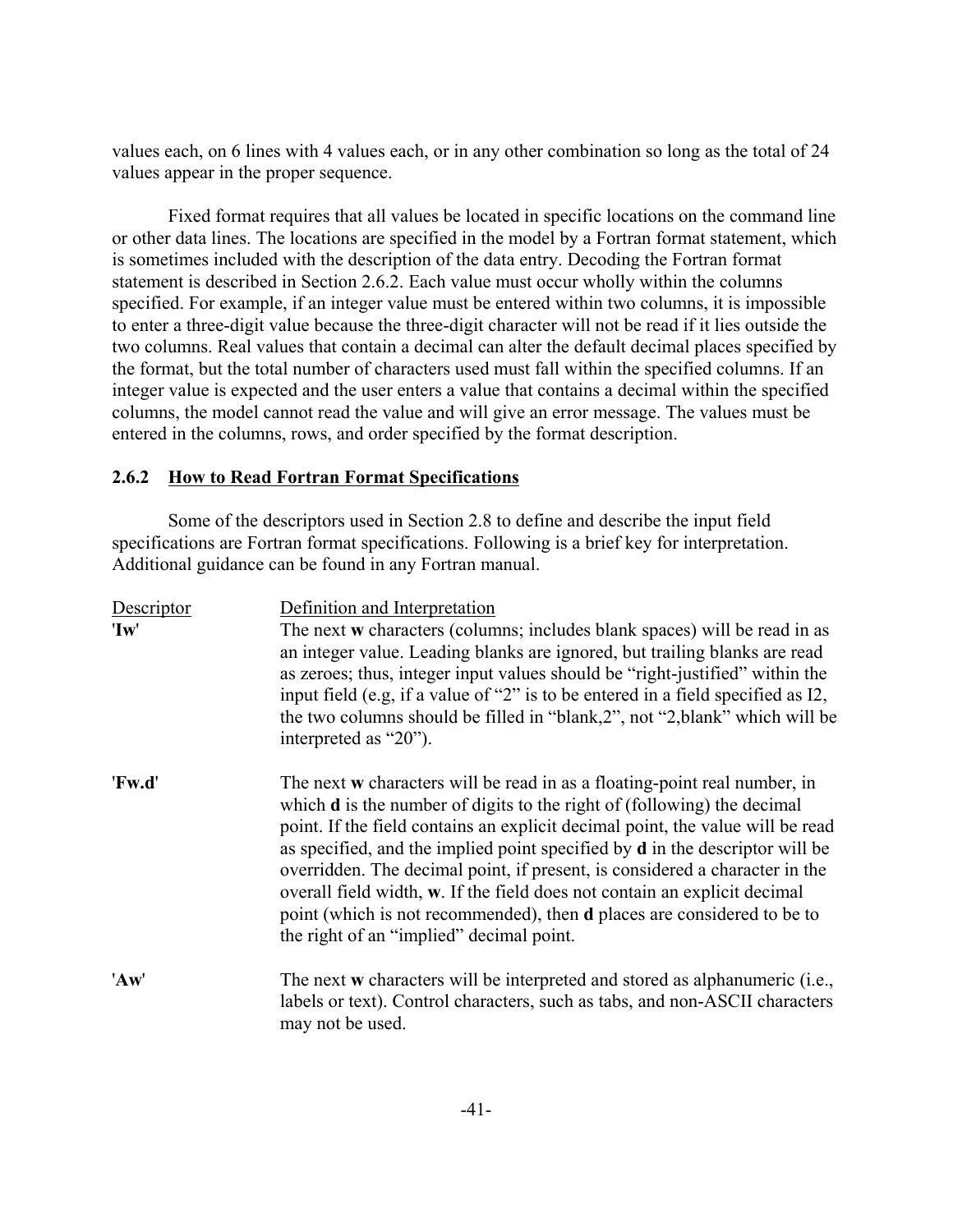| 'wX'                  | The next w characters will be ignored; they are not read by MOBILE6.                                                                   |
|-----------------------|----------------------------------------------------------------------------------------------------------------------------------------|
| $^{\prime}/^{\prime}$ | The field separator, used to indicate the end of one record (line of input).<br>Input after the '/' will be read from the next record. |
|                       |                                                                                                                                        |

**'n( )'** The format specification inside the parentheses is repeated 'n' times.

### **2.6.3 COMMENTS**

MOBILE6 has flexible features for adding comments and blank lines to input files. Users are encouraged to use these capabilities to improve the documentation and readability of input files. Certain comments can appear on the monitor screen or in the descriptive output files, and users are encouraged to take advantage of this to improve the documentation in the output files.

Two types of comment lines are supported in MOBILE6 command input files. The first type of comment is a line that has an asterisk (\*) in the first column of the line. This type of comment line is ignored by the model, just like a blank line, and does not affect the output in any way. The second type of comment line has a "greater than" symbol  $(>)$  in the first column. This type of comment line is read by the model and printed to the output. The "greater than" symbol is changed to an asterisk before the line is displayed, otherwise it is copied exactly as it is found in the command input file. If the comment is in the Header section, the comment appears only on the monitor screen. If the comment containing a "greater than" symbol appears in either the Run or Scenario section of the command input file, the comment is written to the descriptive output file. Comments are never written to the database or spreadsheet output files.

In addition to comment lines, blank lines help organize the command input file by providing white space, making the file easier to read.

Comments and blank lines should never be placed within a block of data that follows a command within a command input file, unless this feature is explicitly noted in the description of the command.

### **2.7 EXTERNAL DATA FILES**

MOBILE6 reads certain types of data from external data files. These data include user-supplied tampering rates, mileage accumulation rates, and vehicle registration distributions. In fact, most commands that require significant amounts of user-supplied data rely on external data files.

When external files are employed, MOBILE6 expects to find a file name in the data field to the right of the colon on the command line. File names can be in either upper or lower case; they may include path information; and they may appear anywhere in the data field of the input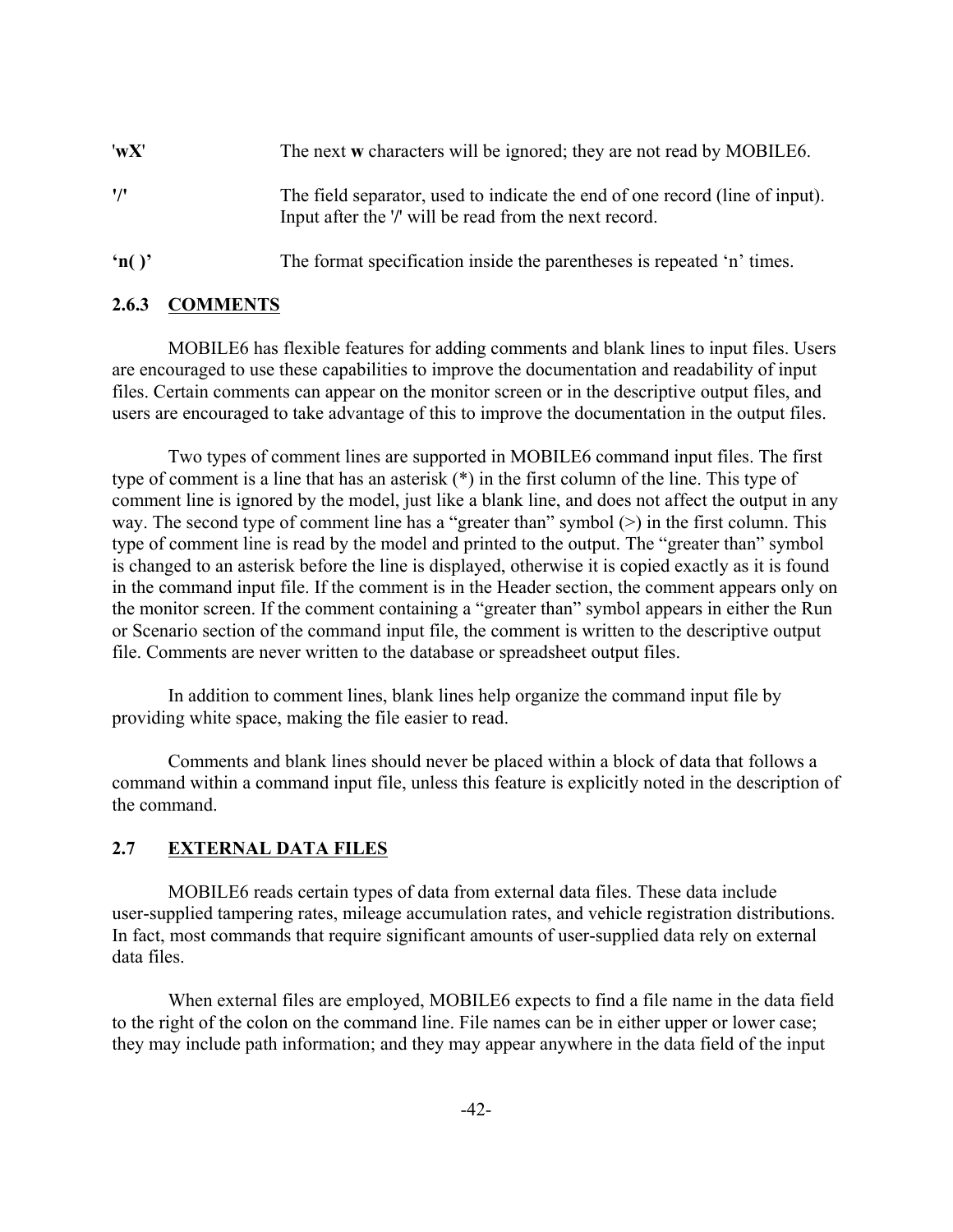record starting at or to the right of column 21. MOBILE6 always prints the names of any external data files it uses in the descriptive output report. MOBILE6 accepts file names up to 80 characters in length, including file path information. MOBILE6 assumes that external data file names that do not include path information appear in the same directory as the application.

Blank or comment lines may appear in front of the Header section in the external data file, between the Header section and the data, or at the end of the file after the data is complete. However, no blank or comment lines may appear between the first line and the last line of the data block unless specifically indicated in the description for the command. Blank lines and comment lines in external data files can provide annotation for internal documentation or provide text that will be echoed to the descriptive output file.

The specific content and format for external data files are described with the commands that require the data. The descriptions for each command are found in the next section.

# **2.8 MOBILE6 COMMANDS**

### **2.8.1 Overview**

By using model inputs, called "commands," MOBILE6 users can tailor modeling results to reflect specific local conditions. MOBILE6 commands also serve certain administrative functions such as marking the beginning or end of a modeling exercise. A complete list of MOBILE6 input commands organized by function appears in Section 2.1. An alphabetical list appears in Appendix A. This section presents each MOBILE6 command in detail. The following general format is used:

| Name:        | Full name and allowable abbreviations.                                                                                                    |
|--------------|-------------------------------------------------------------------------------------------------------------------------------------------|
| Status:      | Required or Optional.                                                                                                                     |
| Section:     | Header, Run, or Scenario.                                                                                                                 |
| Description: | Brief summary of what the command does.                                                                                                   |
| Default:     | The action MOBILE6 takes, or value it applies, unless the user supplies<br>alternative information.                                       |
| Explanation: | Detailed "how-to" information for users. Covers user options, model calculations,<br>information requirements, and format specifications. |
| Example:     | Example of properly formatted input for the command.                                                                                      |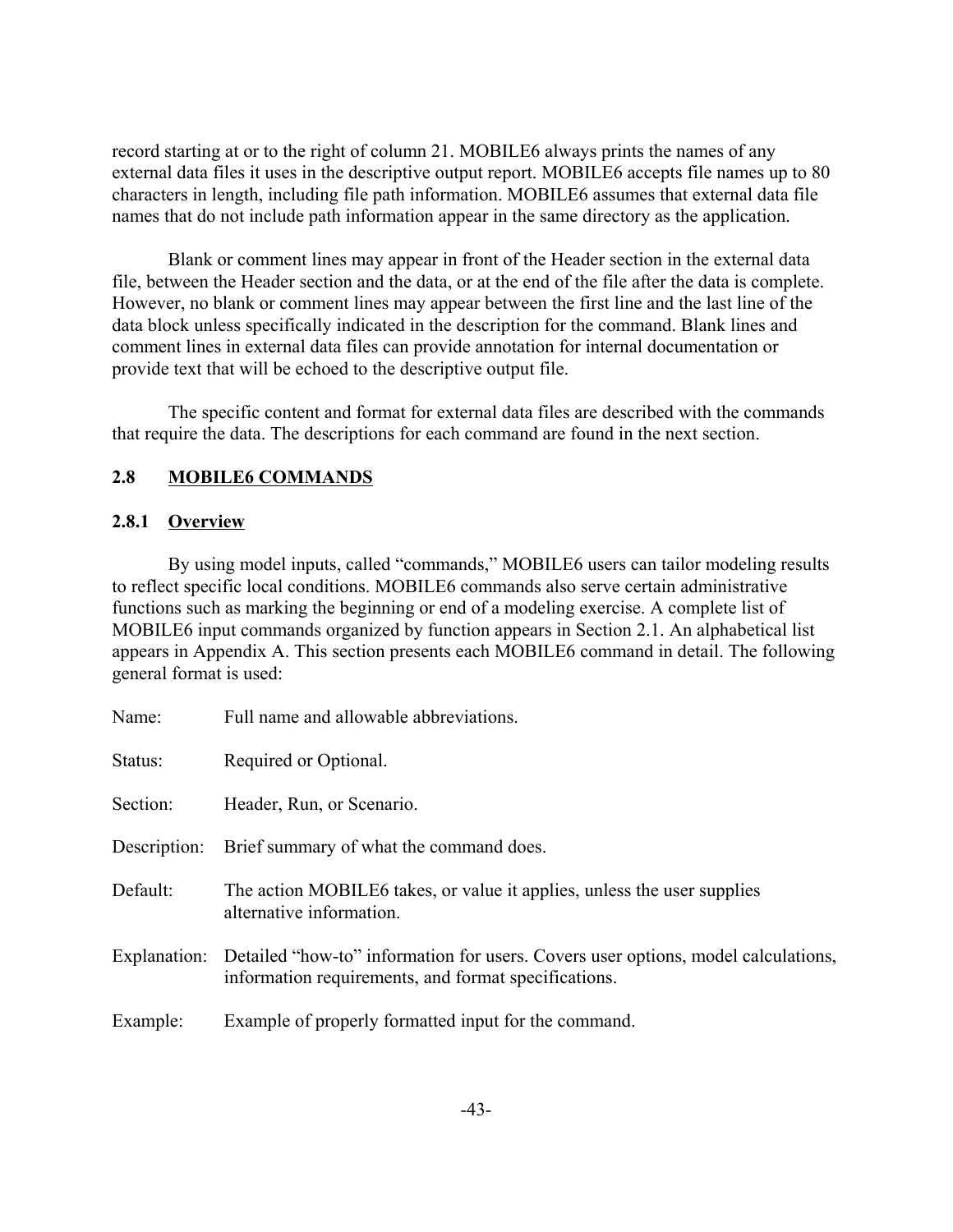Tips: Suggestions for facilitating MOBILE6 operation.

References to technical documentation occur throughout this section. Sample external data files will be distributed with the model, and MOBILE6 technical reports can be found on the EPA's MOBILE6 Web page http://www.epa.gov/otaq/models.htm.

# **2.8.2 Separator Commands**

As explained in Section 2.4, a MOBILE6 command input file consists of three sections. Separator commands mark the beginning or end of a MOBILE6 command input file, as well as a Header, Run, and/or Scenario section within a MOBILE6 command input file.

| 2.8.2.1      | First Record of a Regular Command Input File                                                                                                                                                    |
|--------------|-------------------------------------------------------------------------------------------------------------------------------------------------------------------------------------------------|
| Name:        | MOBILE6 INPUT FILE                                                                                                                                                                              |
| Status:      | Required for all regular command input files.                                                                                                                                                   |
| Section:     | Header.                                                                                                                                                                                         |
| Description: | Identifies MOBILE6 command input file as a regular file as opposed to a batch<br>file.                                                                                                          |
| Default:     | There is no MOBILE6 default. Users must supply this command in all input files<br>except batch files.                                                                                           |
| Explanation: | This command must be the first data record in a MOBILE6 input file. The data<br>field of this record is not used and should be left blank. No additional information<br>is required or allowed. |
| Example:     | MOBILE6 INPUT FILE                                                                                                                                                                              |
| 2.8.2.2      | <b>First Record of a Batch File</b>                                                                                                                                                             |
| Name:        | <b>MOBILE6 BATCH FILE</b>                                                                                                                                                                       |
| Status:      | Required for MOBILE6 batch files.                                                                                                                                                               |
| Section:     | Header.                                                                                                                                                                                         |
| Description: | Identifies a MOBILE6 input file as a list of command input file names as opposed<br>to a standard command input file.                                                                           |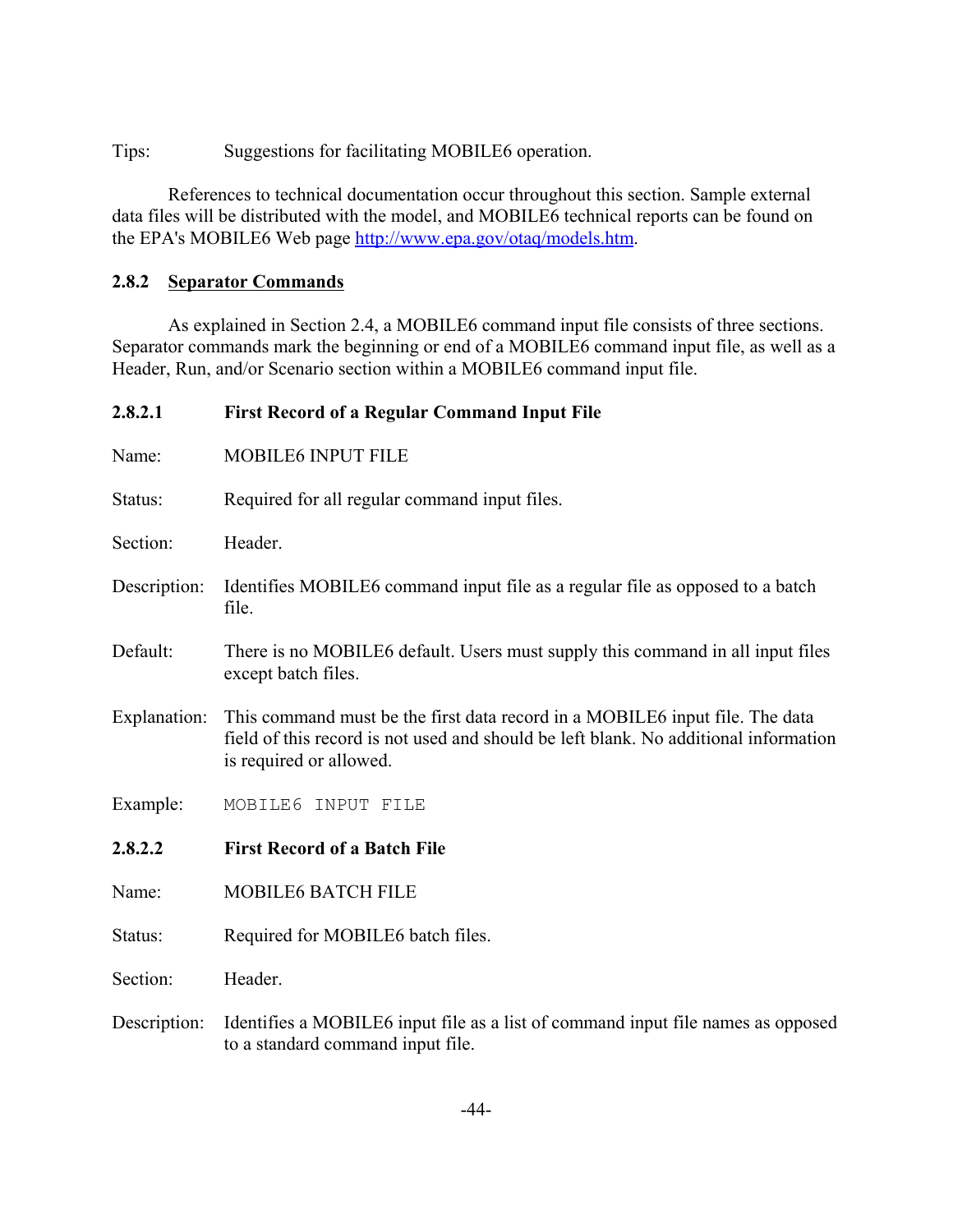- Default: There is no MOBILE6 default. Users must supply this command as the first and only command in all batch input files.
- Explanation: This command must be the first record in a MOBILE6 batch input file. The data field of this record is not used and should be left blank. No additional information is required or allowed on the command line.

The MOBILE6 BATCH FILE command is the only command allowed in the batch input file. The remaining lines in the batch file must identify standard command input files, include comments, or be left blank. Nesting of batch input files (listing another batch input file name within a batch input file) is not allowed. All comments using a "greater than" symbol will be written to the monitor screen during execution.

MOBILE6 expects to find each command input file name in a separate line within the batch input file. Any number of lines containing valid command input file names may appear following the MOBILE6 BATCH FILE command. File names can be given in either upper or lower case; they may include path information; and they may appear anywhere in the input record, beginning with column 1. The actual file names cannot have more than 8 characters before the period. MOBILE6 accepts file name entries up to 80 characters, including file path information, and assumes that file names that do not include path information appear in the same directory as the application. MOBILE6 will echo the names of the command input files being processed to the monitor screen during execution.

Additional features for designation of input and output file names in MOBILE6 batch input files are discussed in Section 4.5.

| Example: | MOBILE6 BATCH FILE |  |
|----------|--------------------|--|
|          | FILE1.IN           |  |
|          | FILE2.IN           |  |
|          |                    |  |
|          |                    |  |
|          |                    |  |
|          | FILELAST.IN        |  |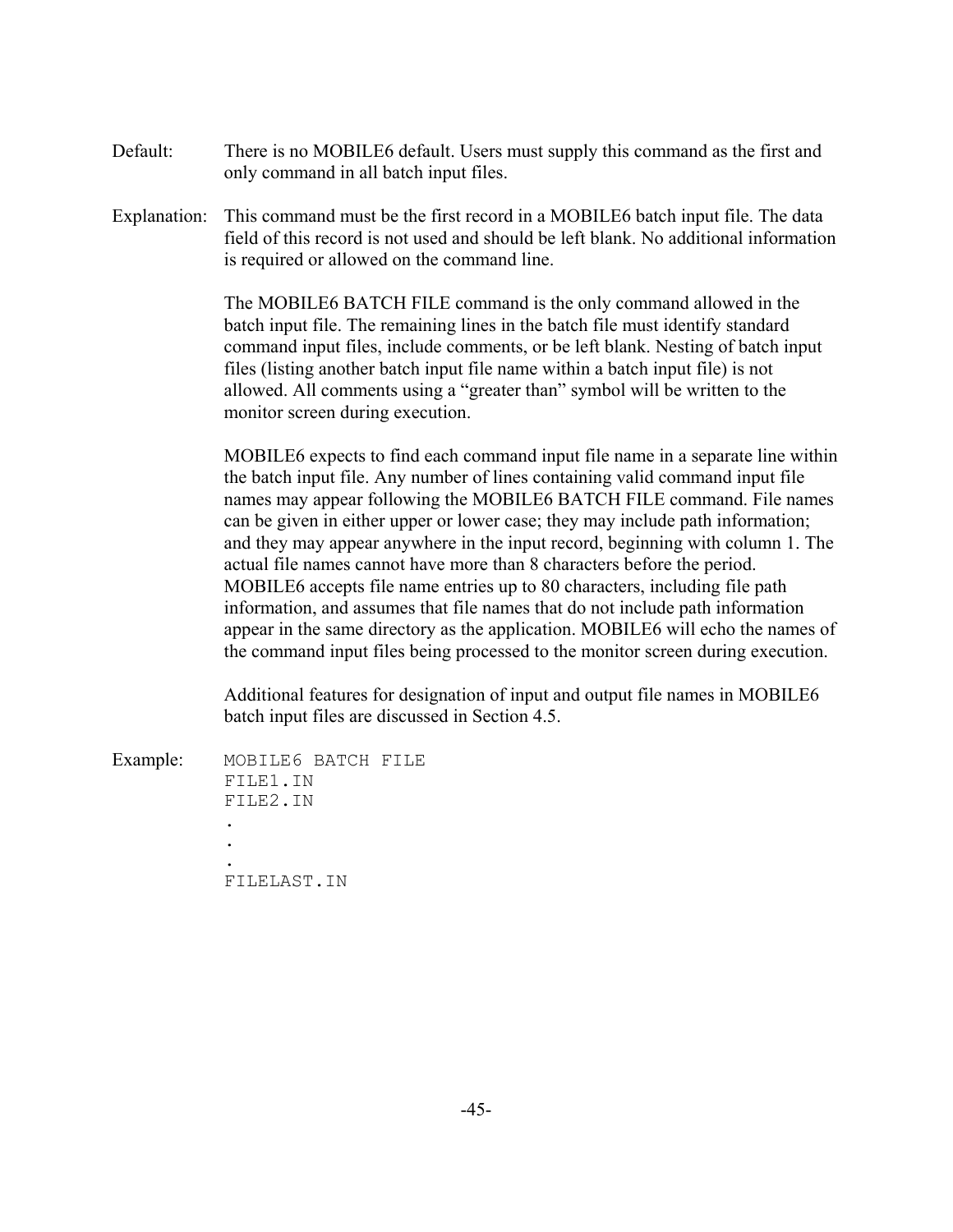| 2.8.2.3      | <b>End of Header Section</b>                                                                                                                                                                                                                                                                                                                                                                                                                                                                                           |  |  |
|--------------|------------------------------------------------------------------------------------------------------------------------------------------------------------------------------------------------------------------------------------------------------------------------------------------------------------------------------------------------------------------------------------------------------------------------------------------------------------------------------------------------------------------------|--|--|
| Name:        | <b>RUN DATA</b>                                                                                                                                                                                                                                                                                                                                                                                                                                                                                                        |  |  |
| Status:      | Required.                                                                                                                                                                                                                                                                                                                                                                                                                                                                                                              |  |  |
| Section:     | Header.                                                                                                                                                                                                                                                                                                                                                                                                                                                                                                                |  |  |
| Description: | This command marks the end of the Header section and the beginning of the first<br>Run section of a regular MOBILE6 command input file.                                                                                                                                                                                                                                                                                                                                                                                |  |  |
| Default:     | There is no MOBILE6 default. Users must supply this information in all<br>command input files.                                                                                                                                                                                                                                                                                                                                                                                                                         |  |  |
| Explanation: | This command has a purely administrative function. No information is required<br>except for the command name.                                                                                                                                                                                                                                                                                                                                                                                                          |  |  |
| Example:     | RUN DATA                                                                                                                                                                                                                                                                                                                                                                                                                                                                                                               |  |  |
| 2.8.2.4      | <b>Scenario Record</b>                                                                                                                                                                                                                                                                                                                                                                                                                                                                                                 |  |  |
| Name:        | <b>SCENARIO RECORD</b>                                                                                                                                                                                                                                                                                                                                                                                                                                                                                                 |  |  |
| Status:      | Required.                                                                                                                                                                                                                                                                                                                                                                                                                                                                                                              |  |  |
| Section:     | Scenario.                                                                                                                                                                                                                                                                                                                                                                                                                                                                                                              |  |  |
| Description: | This command serves two purposes: it marks the beginning of a new scenario,<br>and it allows the user to enter text to be printed at an appropriate location in the<br>descriptive output file.                                                                                                                                                                                                                                                                                                                        |  |  |
| Default:     | There is no default. This command must be present.                                                                                                                                                                                                                                                                                                                                                                                                                                                                     |  |  |
| Explanation: | This feature permits the user to specify individual scenario calculations. The only<br>required information is the command name, followed by whatever scenario-<br>identifying text the user wants to appear in the descriptive output. The text must<br>begin in column 22 of the line. At least one SCENARIO RECORD command is<br>required in every regular MOBILE6 command input file. Additional SCENARIO<br>RECORD commands are necessary to generate multiple output results (e.g.,<br>multiple calendar years). |  |  |
| Example:     | Washington DC<br>SCENARIO RECORD                                                                                                                                                                                                                                                                                                                                                                                                                                                                                       |  |  |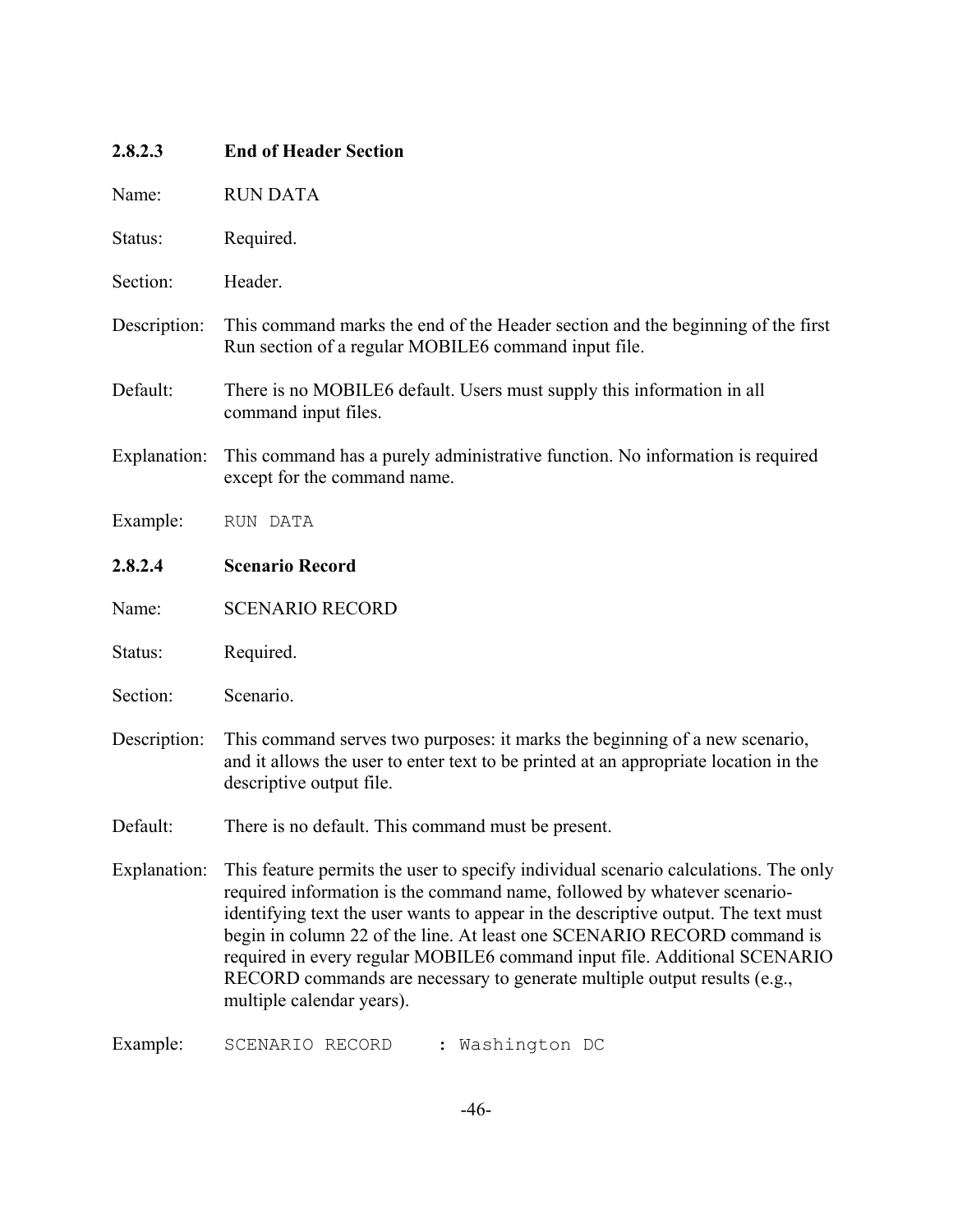This input indicates the beginning of a modeling exercise specific to Washington, DC, and causes the text "Washington DC" to appear before results in the output file.

## **2.8.2.5 End of Run**

| Status: | Required. |
|---------|-----------|
|         |           |

Section: Run.

- Description: This command marks the end of each Run section of a MOBILE6 command input file and is used to separate multiple MOBILE6 runs.
- Default: There is no MOBILE6 default. This command must be present.
- Explanation: This command must appear at the end of the last scenario of each Run section of a command input file.

Example: END OF RUN :

# **2.8.3 Commands to Specify Pollutants and Emission Rates**

These commands allow the user to specify which pollutant emissions are reported and to provide alternative emission and fuel economy rates for some categories of pollutants. The commands in this section affect which pollutants are reported in all forms of MOBILE6 output (database, descriptive, and spreadsheet).

# **2.8.3.1 Specifying Which Pollutants are Reported**

Name: POLLUTANTS

Status: Optional.

Section: Header

Description: Defines which of a basic set of pollutants  $(HC, CO, NOx, and CO<sub>2</sub>)$  that MOBILE6 reports. This command provides the means to add reporting of  $CO<sub>2</sub>$ emissions in MOBILE6.1/6.2. (Refer to the PARTICULATES command to specify reporting of additional particulate and related pollutants and the AIR TOXICS command to specify reporting of additional hazardous air pollutants.)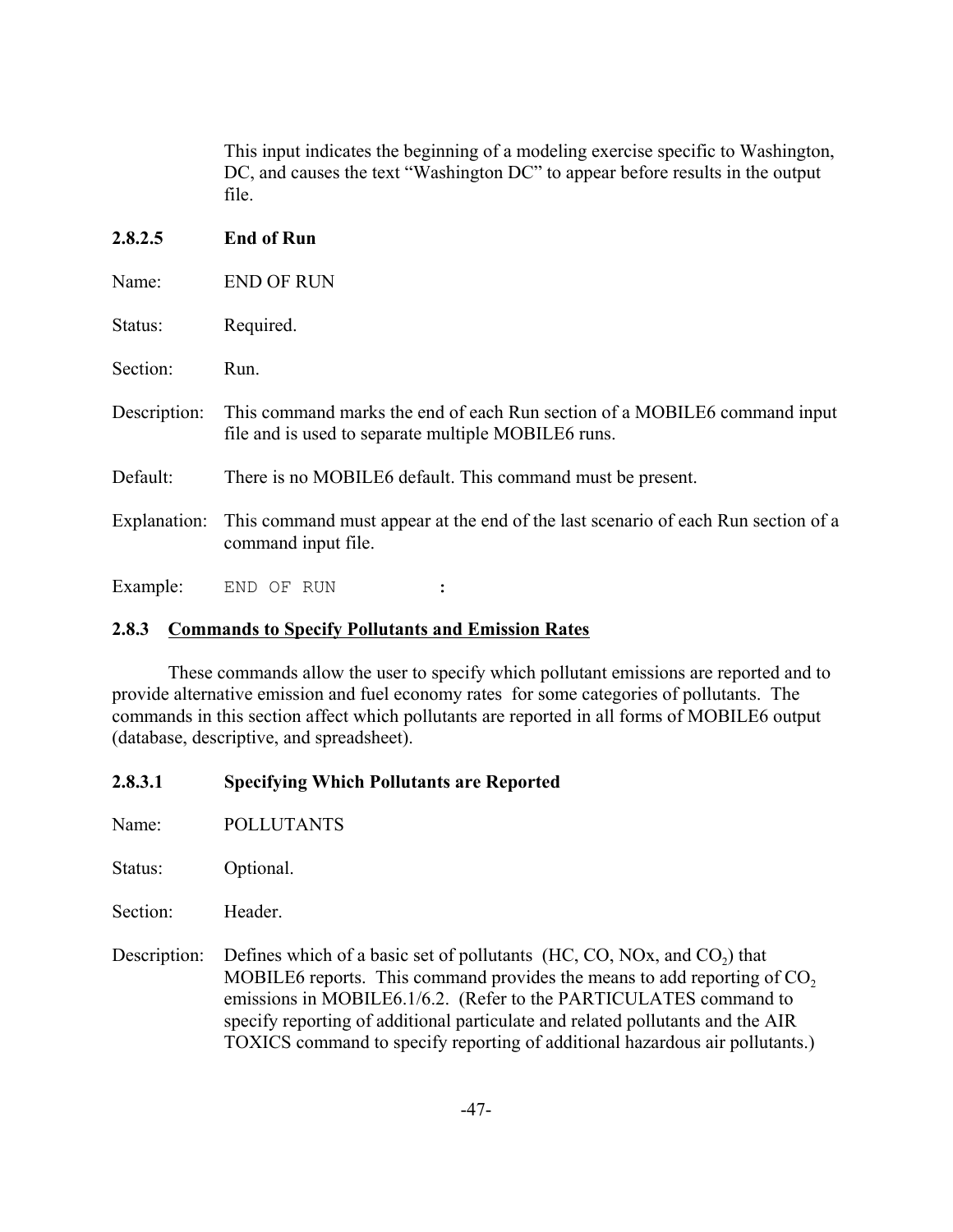- Default: MOBILE6 calculates HC, CO, and  $NO<sub>x</sub>$  and writes results for these three pollutants to any output files produced.
- Explanation: The pollutant types are specified by the character strings HC, CO, NOx and CO<sub>2</sub>. The three pollutant types may appear in mixed case, but each value must be separated from the next by one or more blanks. If the users selects this command but does not specify any pollutant then no results are produced for HC, CO, NOx, or  $CO<sub>2</sub>$ .

Example: POLLUTANTS : NOX CO

This input specifies that NOx and CO emissions will be reported and that HC and CO<sub>2</sub> emissions will not be reported.

# **2.8.3.2 Enable Calculation of Particulate Matter and Related Pollutants**

- Name: PARTICULATES
- Status: Optional
- Section: Header
- Description: This command enables the computation of particulate matter (PM) and related emissions, and specifies which of these pollutants are calculated and reported.
- Default: If this command is not used, then no particulate matter or related pollutant results are calculated.
- Explanation: This command alerts the program that the user desires PM emissions to be calculated and the results reported in the database and/or descriptive output. The desired pollutants are specified by the character strings:

| SO <sub>4</sub> | <b>Sulfate Portion of Exhaust Particulate Emissions</b>     |
|-----------------|-------------------------------------------------------------|
| <b>OCARBON</b>  | Organic Carbon Portion of Diesel Exhaust Particulate        |
| <b>ECARBON</b>  | Elemental Carbon Portion of Diesel Exhaust Particulate      |
| <b>GASPM</b>    | <b>Total Carbon Portion of Gasoline Exhaust Particulate</b> |
| <b>LEAD</b>     | Lead Portion of Exhaust Particulate Emissions               |
| SO <sub>2</sub> | Sulfur Dioxide Exhaust Emissions (gaseous)                  |
| NH <sub>3</sub> | Ammonia Exhaust Emissions (gaseous)                         |
| <b>BRAKE</b>    | <b>Brake-wear Particulate Emissions</b>                     |
| <b>TIRE</b>     | Tire-wear Particulate Emissions                             |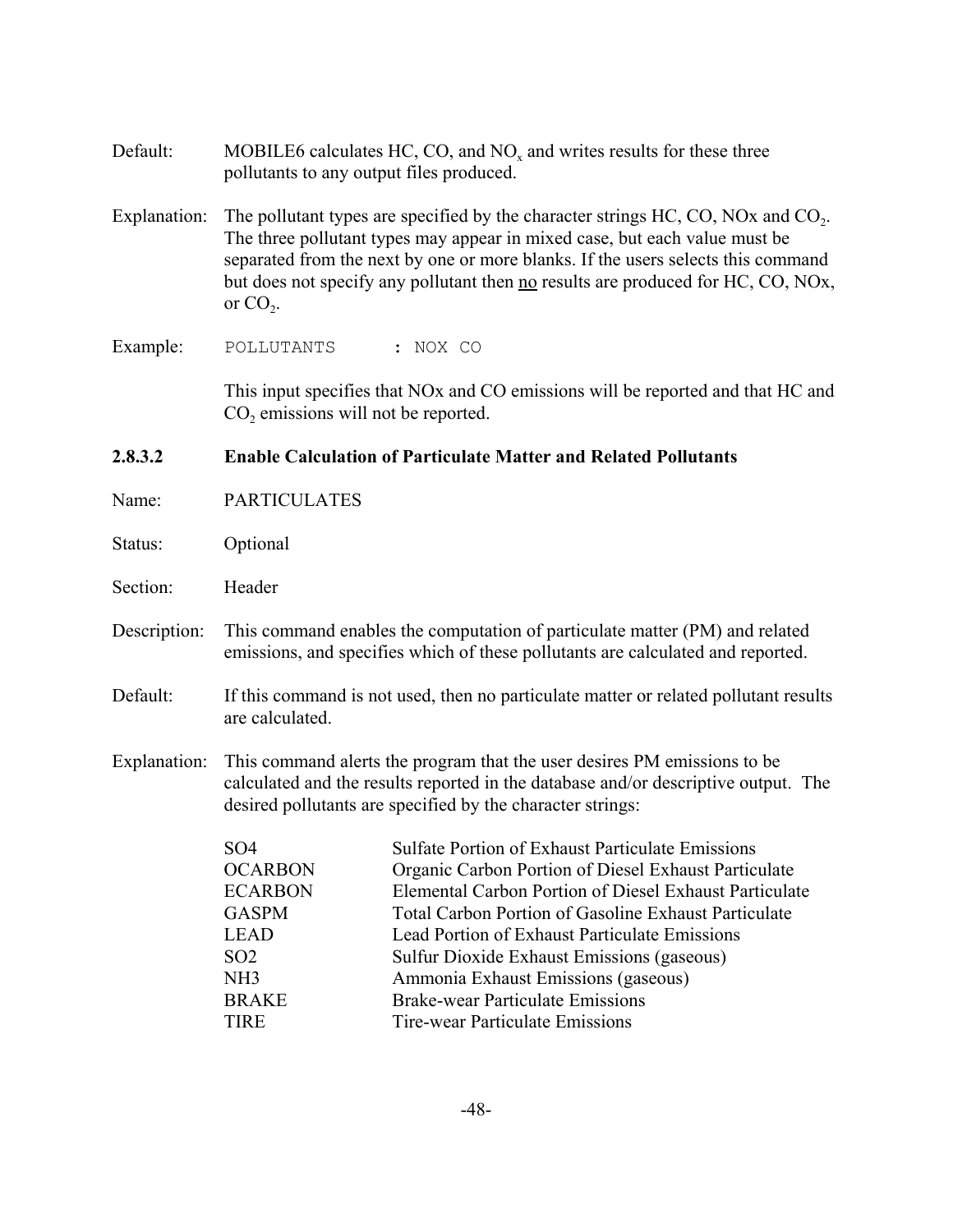The nine pollutant types may appear in mixed case, but each value must be separated from the next by one or more blanks (not by commas). Pollutants which are NOT listed are NOT calculated and reported, unless the command is specified with no parameters, in which case all of the particulate emission factors are calculated and reported. Example: PARTICULATES : ECARBON SO4 OCARBON TIRE This input specifies that particulate calculations and output will be restricted to

Tips: The PARTICULATES command is separate from the POLLUTANTS command used to control the calculation of HC, CO and NOx emission results. (The syntax of the POLLUTANTS command was not easily extended to a large number of pollutants. Because EPA wanted MOBILE6.1 to be upward compatible with MOBILE6.0 this command, which takes a somewhat different approach, was added.)

the pollutants ECARBON, SO4, OCARBON and TIRE.

- **2.8.3.3 Entry of Particulate Emission Factor Data**
- Name: PARTICULATE EF
- Status: Required if PARTICULATES Command is Specified.
- Section: Scenario
- Description: This command specifies the location of the data files that contain the particulate emission factors. Six data files names and path names containing the particulate emission factors are required following the PARTICULATE EF command. The six files contain for all vehicle types and model years (1) the zero mile particulate emission factors and values for age "X" (which is explained below), (2) the deterioration estimates in terms of grams per mile per 10,000 miles of travel for age 1 through age X, and (3) the deterioration estimates in terms of grams per mile per  $10,000$  miles of travel for age  $X+1$  through age 25. There are three data files for gasoline vehicles and three data files for diesel vehicles. The three gasoline vehicle data files contain information for vehicle classes 1 through 13, 24 and 25. The three diesel vehicle files contain information for the remaining vehicle classes. The data file names must be entered on the same line as the PARTICULATE EF command. They must be entered in the order shown below, and each file name must be separated by at least one space (See Example).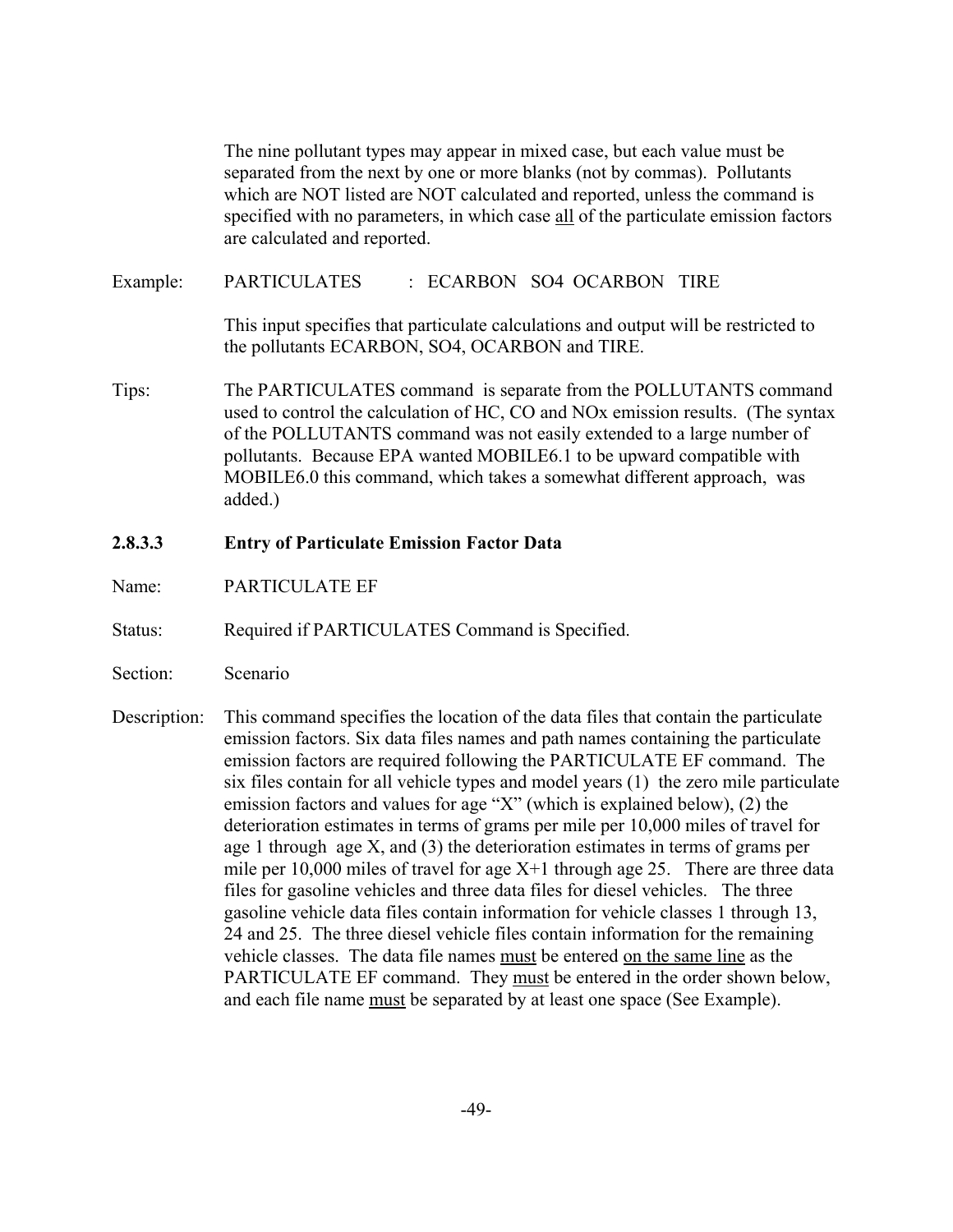Most users will want to use the six default particulate emission factor files provided with MOBILE6. In this case, the user need not learn the details of this command, but just use the example provided below.

If the user is providing their own factors, it is important to note that the emission factors for gasoline-fueled vehicles are in terms of GASPM only, while those for diesel-fueled vehicles are in terms of total PM. All factors are expressed in terms of total suspended particulate (PM30).

The user should also note that values entered into these files for diesel vehicle model years greater than 2006 and gasoline vehicle model years greater than 2003 will have NO EFFECT on the results unless one or both commands 'NO TIER2' (for gasoline vehicles) and/or 'NO 2007 HDDV RULE' (for diesel vehicles) is also entered.

#### File Order in PARTICULATE EF Command

- File 1: Gasoline Vehicle Zero Mile Level and value for X
- File 2: Gasoline Vehicle Deterioration for Age 1 through Age X
- File 3: Gasoline Vehicle Deterioration for Age X+1 through Age 25
- File 4: Diesel Vehicle Zero Mile Level and X, and diesel fuel sulfur levels
- File 5: Diesel Vehicle Deterioration for Age 1 through Age X
- File 6: Diesel Vehicle Deterioration for Age X+1 through Age 25

### PARTICULATE EF Data File Structure

### File #1: Structure of Gasoline Vehicle Zero Mile Level

At the top of the file, or the first active record, the character string 'PMGZML' must be present (rows that have the symbol '\*' in the first column are not active, but are used for documentation only). The PMGZML string signals to the MOBILE6.2 program that it is reading the gasoline vehicle zero mile particulate emission factors.

The next input in the file is a record containing "X" values for each of the gasoline vehicle classes. These are for vehicle classes 1 through 13, 24 and 25 (See Section 1.2.3, 'MOBILE6 Vehicle Classifications'). These inputs values for "X" must be delimited by spaces or tabs.

The remaining records contain the basic zero mile emission factors. A complete set of records must be supplied as contained in the default file PMGZML.CSV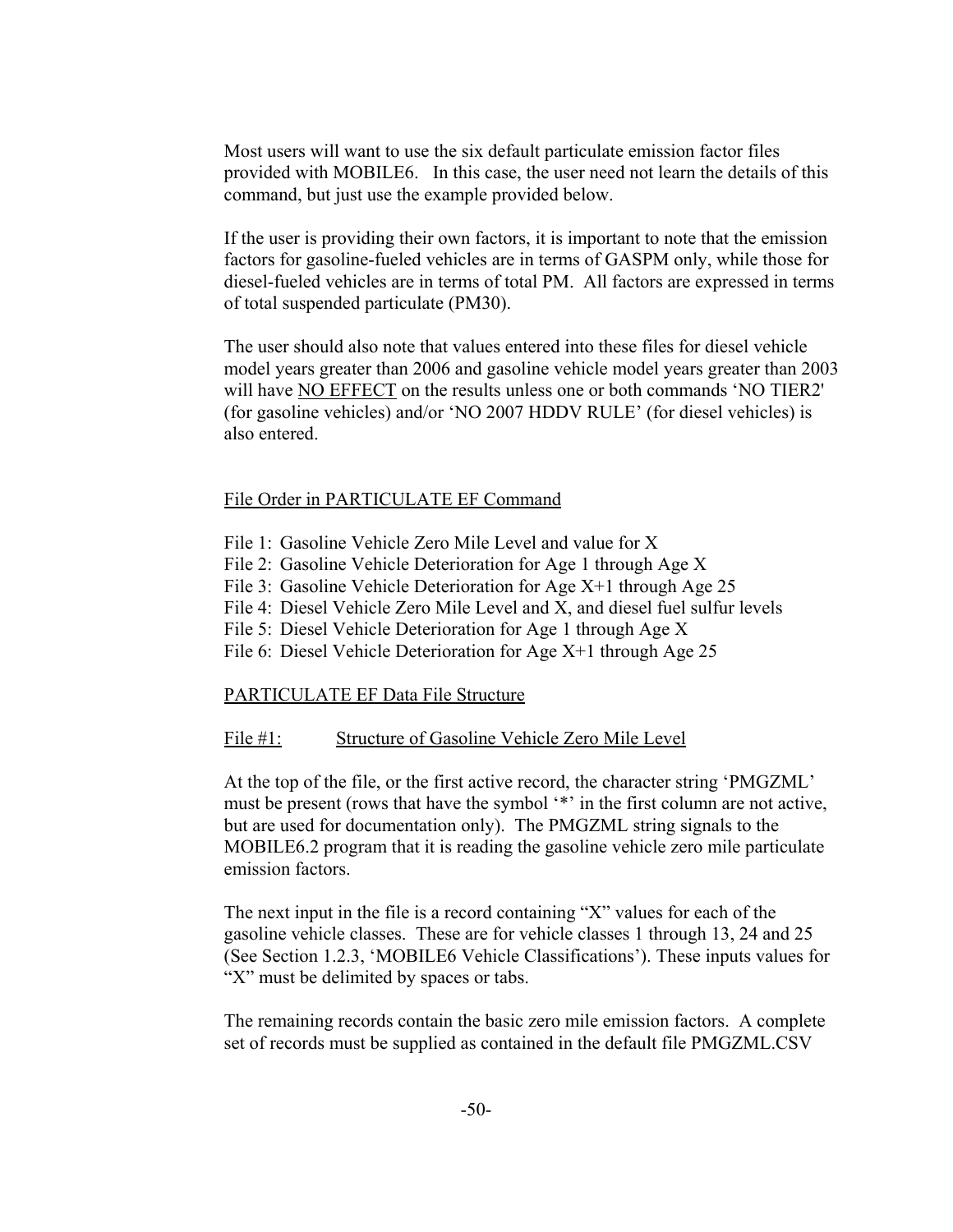supplied with MOBILE6. The first four columns are 'key' fields that contain the vehicle class number (1 through 28), the fuel toggle (leaded or unleaded), the catalyst availability toggle (Yes, No or NA), and the air injection availability toggle (Yes, No or NA). A value for 'Yes' means that a catalyst or air injection system is available, a value of 'No' means that these systems are explicitly not available, and a 'NA' means not applicable (i.e., catalysts were not available on leaded fuel). The remaining columns provide the zero mile GASPM emission factor for a given gasoline vehicle class for all model years 1950 through 2020. The units of these emission factors are in grams per mile for all vehicle classes. These values can be separated by commas or blanks. It should also be noted that GASPM does not contain sulfate, gaseous SO2 or lead emissions.

#### File 2: Structure of Gasoline Vehicle Deterioration for Age 1 through Age X

At the top of the file, or the first active record, the character string 'PMGDR1' must be present (rows that have the symbol '\*' in the first column are not active, but are used for documentation only). The 'PMGDR1' string signals to the MOBILE6.2 program that it is reading the gasoline vehicle deterioration rate particulate emission factors for all vehicle ages from 1 to the age specified in variable X. The values of "X" for gasoline vehicles are specified in File 1.

The remaining records contain the basic deterioration emission factors. The first four columns are 'key' fields that contain the vehicle class number (1 through 28), the fuel toggle (leaded or unleaded), the catalyst availability toggle (Yes, No or NA), and the air injection availability toggle (Yes, No or NA). A value for 'Yes' means that a catalyst or air injection system is available, a value of 'No' means that these systems are explicitly not available, and a 'NA' means not applicable (i.e., catalysts were not available on leaded fuel). The remaining columns provide the GASPM emission deterioration rate for ages 1 through age X for a given gasoline vehicle class for all model years 1950 through 2020. The units of these emission factors are in grams per mile per 10,000 miles for all vehicle classes. These values can be separated by commas or blanks. It should also be noted that GASPM does not contain sulfate, gaseous SO2 or lead emissions.

#### File 3: Structure of Gasoline Vehicle Deterioration for Age X+1 through Age 25

At the top of the file, or the first active record, the character string 'PMGDR2' must be present (rows that have the symbol '\*' in the first column are not active, but are used for documentation only). The 'PMGDR2' string signals to the MOBILE6.2 program that it is reading the gasoline vehicle deterioration rate particulate emission factors for all vehicle ages from age X+1 to age 25.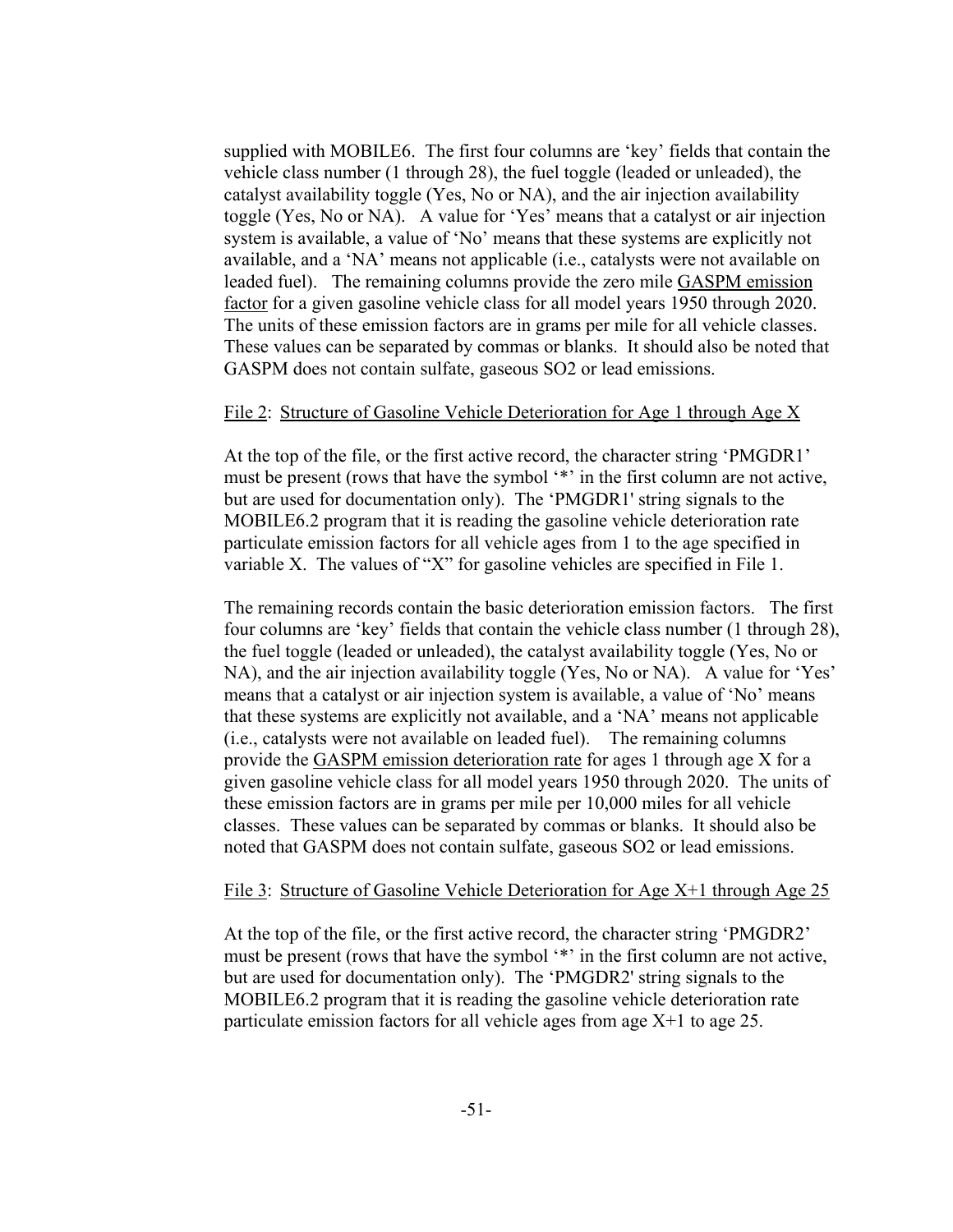The remaining records contain the basic deterioration emission factors. These can be separated by commas or blanks. The first four columns are 'key' fields that contain the vehicle class number (1 through 28), the fuel toggle (leaded or unleaded), the catalyst availability toggle (Yes, No or NA), and the air injection availability toggle (Yes, No or NA). A value for 'Yes' means that a catalyst or air injection system is available, a value of 'No' means that these systems are explicitly not available, and a 'NA' means not applicable (i.e., catalysts were not available on leaded fuel). The remaining columns provide the GASPM emission deterioration rate for age  $X+1$  to age 25 for a given gasoline vehicle class for all model years 1950 through 2020. The units of these emission factors are in grams per mile per 10,000 miles for all vehicle classes. The use of this additional deterioration file makes it possible to enter two different deterioration rates based on vehicle age for a given vehicle type and model year. It should also be noted that GASPM does not contain sulfate, gaseous SO2 or lead emissions.

#### File #4: Structure of Diesel Vehicle Zero Mile Level

At the top of the file, or the first active record, the character string 'PMDZML' must be present (rows that have the symbol '\*' in the first column are not active, but are used for documentation only). The PMDZML string signals to the MOBILE6.2 program that it is reading the diesel zero mile particulate emission factors.

The next set of inputs are the diesel fuel sulfur levels in units of parts per million (ppm) on which the diesel vehicle emission factors are based. Separate diesel fuel sulfur levels are entered in the file for each model year. This is necessary because from a modeling perspective, it is now impossible to separate the emission factor from its underlying fuel sulfur level. This is typically the sulfur level that the underlying test vehicles used during the emission factor research and development process. It is NOT necessarily the fuel sulfur level that will be modeled in a MOBILE6.1 run. The default values in MOBILE6.1/6.2 are based on 500 ppm diesel fuel sulfur. This value was chosen because it is prevailing fuel sulfur level on which the original sulfate and gaseous SO2 emission factor tests are based. The emission effects of lower or higher diesel fuel sulfur levels are computed through adjustments to the 500 ppm base level. The only reason a user would need to change this sulfur level input is if they are entering alternate total exhaust particulate emission factors which are not based on tests using 500 ppm diesel fuel sulfur. A complete set of records is required as contained in the default input file PMDZML.CSV supplied with MOBILE6.

The next input in the file is a record containing "X" values for each of the diesel vehicle classes. These are for vehicle classes 14 through 23 and classes 26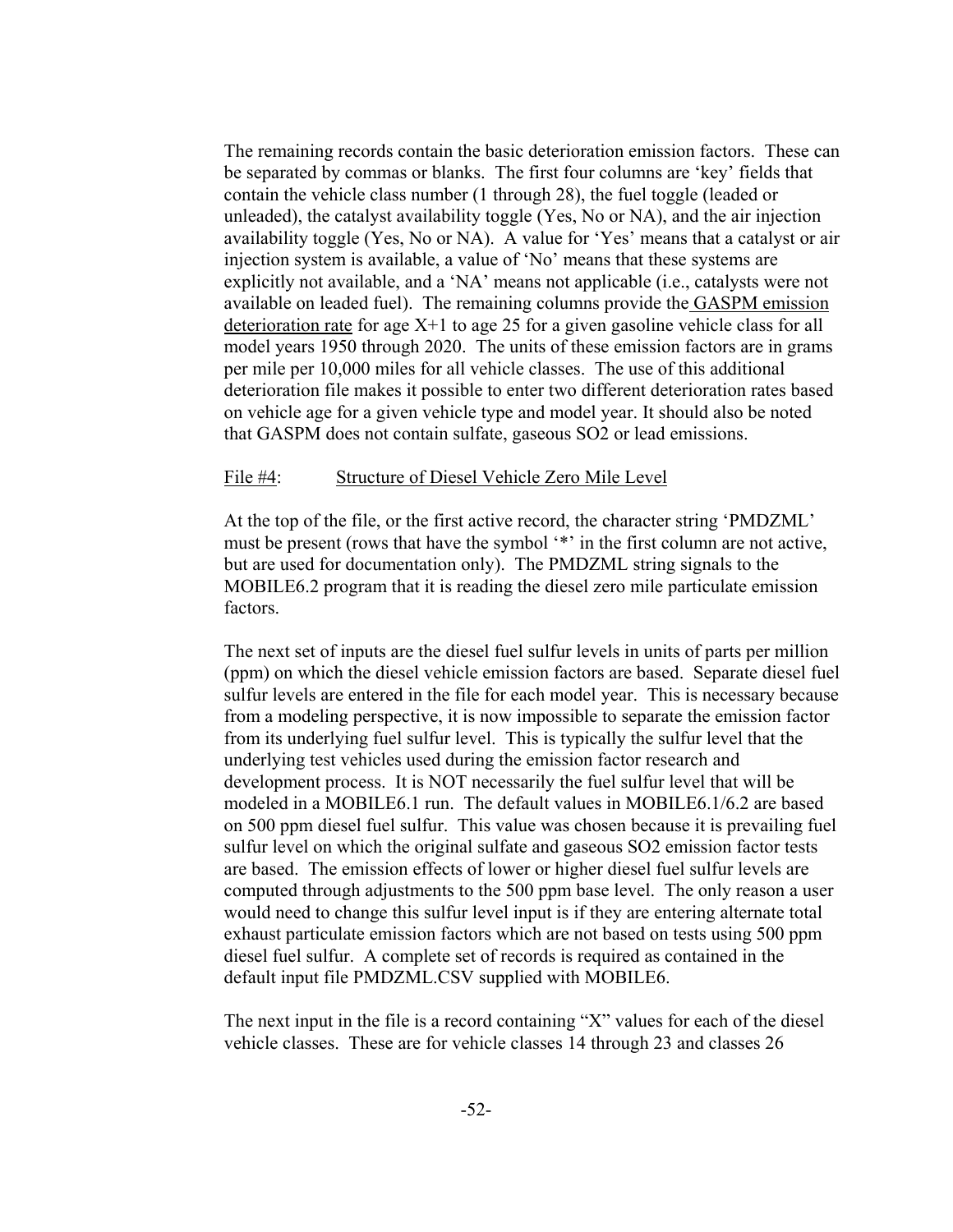through 28 (See Section 1.2.3 'MOBILE6 Vehicle Classifications' for the table that describes vehicle class number). The input values for X must be delimited by spaces or tabs.

The remaining records contain the total exhaust PM zero mile emission factors. The first column is the 'key' field that contains the vehicle class number (14 through 23 and 26 through 28). The remaining columns provide the zero mile total exhaust PM emission factor for a given diesel vehicle class for all model years 1950 through 2020. The units of these emission factors are in grams per mile for all vehicle classes.

### File 5: Structure of Diesel Vehicle Deterioration for Age 1 through Age X

At the top of the file, or the first active record, the character string 'PMDDR1' must be present (rows that have the symbol '\*' in the first column are not active, but are used for documentation only). The 'PMDDR1' string signals to the MOBILE6.2 program that it is reading the diesel vehicle deterioration rate particulate emission factors for all vehicle ages from 1 to age X. The values of X for diesel vehicles are specified in File 4.

The remaining records contain the total exhaust PM emission deterioration factors. The first column is the 'key' field that contains the vehicle class number (14 through 23 and 26 through 28). The remaining columns provide the total exhaust PM deterioration rate for ages 1 through age X for a given vehicle class for all model years 1950 through 2020. The units of these emission factors are in grams per mile per 10,000 miles for all vehicle classes.

### File 6: Structure of Gasoline Vehicle Deterioration for Age X+1 through Age 25

At the top of the file, or the first active record, the character string 'PMDDR2' must be present (rows that have the symbol '\*' in the first column are not active, but are used for documentation only). The 'PMDDR2' string signals to the MOBILE6.2 program that it is reading the diesel vehicle total exhaust PM deterioration rate particulate emission factors for all vehicle ages from age X+1 to age 25.

The remaining records contain the total exhaust PM emission deterioration factors. The first column is the 'key' field that contains the vehicle class number (14 through 23 and 26 through 28). The remaining columns provide the total exhaust PM deterioration rate for age  $X+1$  to age 25 for a given vehicle class for all model years 1950 through 2020. The units of these emission factors are in grams per mile per 10,000 miles for all vehicle classes. The use of this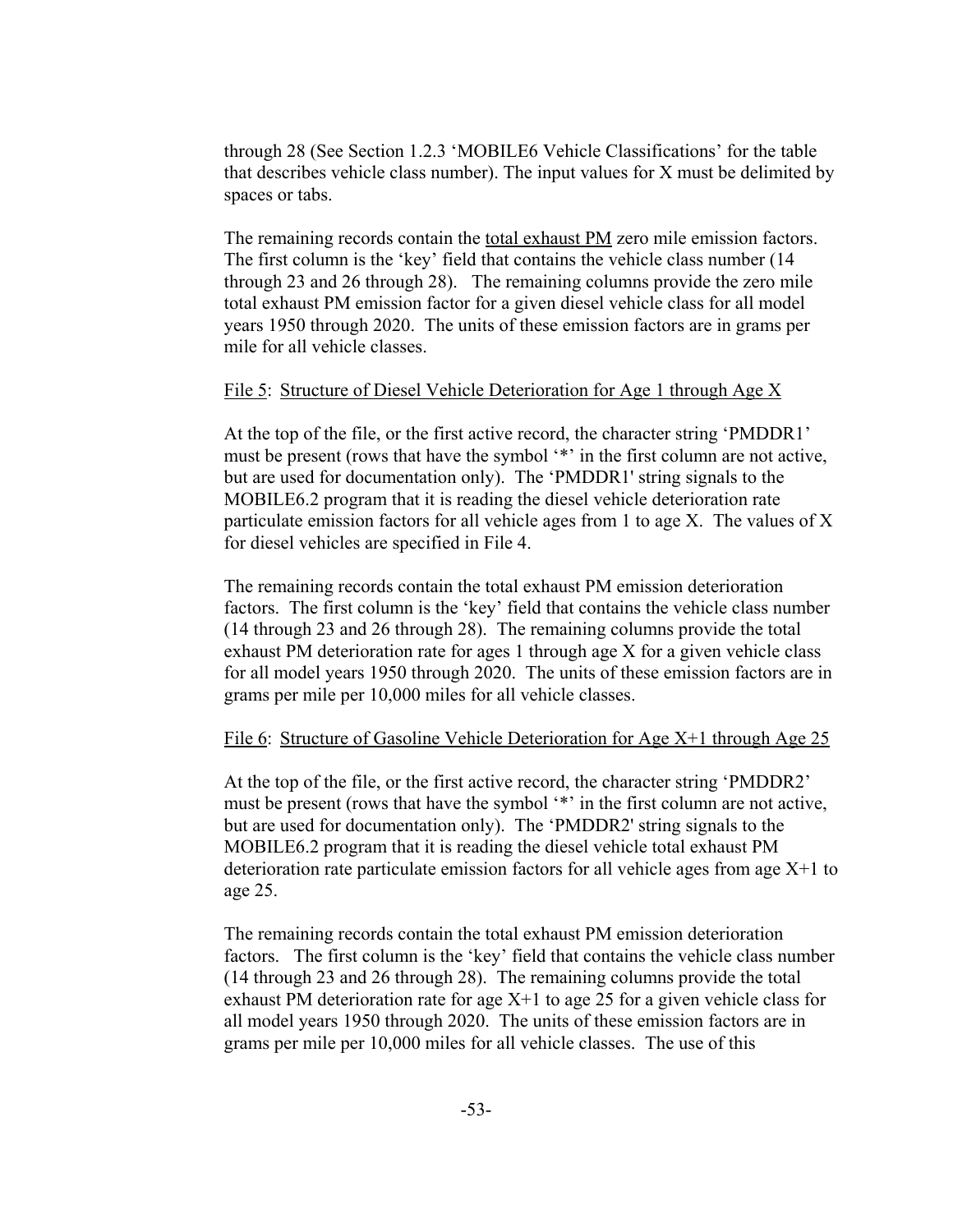deterioration file makes it possible to enter two different deterioration rates based on vehicle age for a given vehicle type and model year.

Default:

| PMGZML.CSV | Gasoline Vehicle Zero Mile Emission Levels            |
|------------|-------------------------------------------------------|
| PMGDR1.CSV | Gasoline Vehicle Deterioration Rates Age 1 through X  |
| PMGDR2.CSV | Gasoline Vehicle Deterioration Rates Age X through 25 |
| PMDZML.CSV | Diesel Vehicle Zero Mile Emission Levels              |
| PMDDR1.CSV | Diesel Vehicle Deterioration Rates Age 1 through X    |
| PMDDR2.CSV | Diesel Vehicle Deterioration Rates Age X through 25   |

**It is HIGHLY RECOMMENDED that the user does NOT modify the contents of these data files, and uses the PARTICULATE EF command ONLY in the form shown in the Example Section of this command. The files referenced in the example are the default particulate emission factor data files provided with the MOBILE6.1 model.**

Example:

PARTICULATE EF : PMGZML.CSV PMGDR1.CSV PMGDR2.CSV PMDZML.CSV PMDDR1.CSV PMDDR2.CSV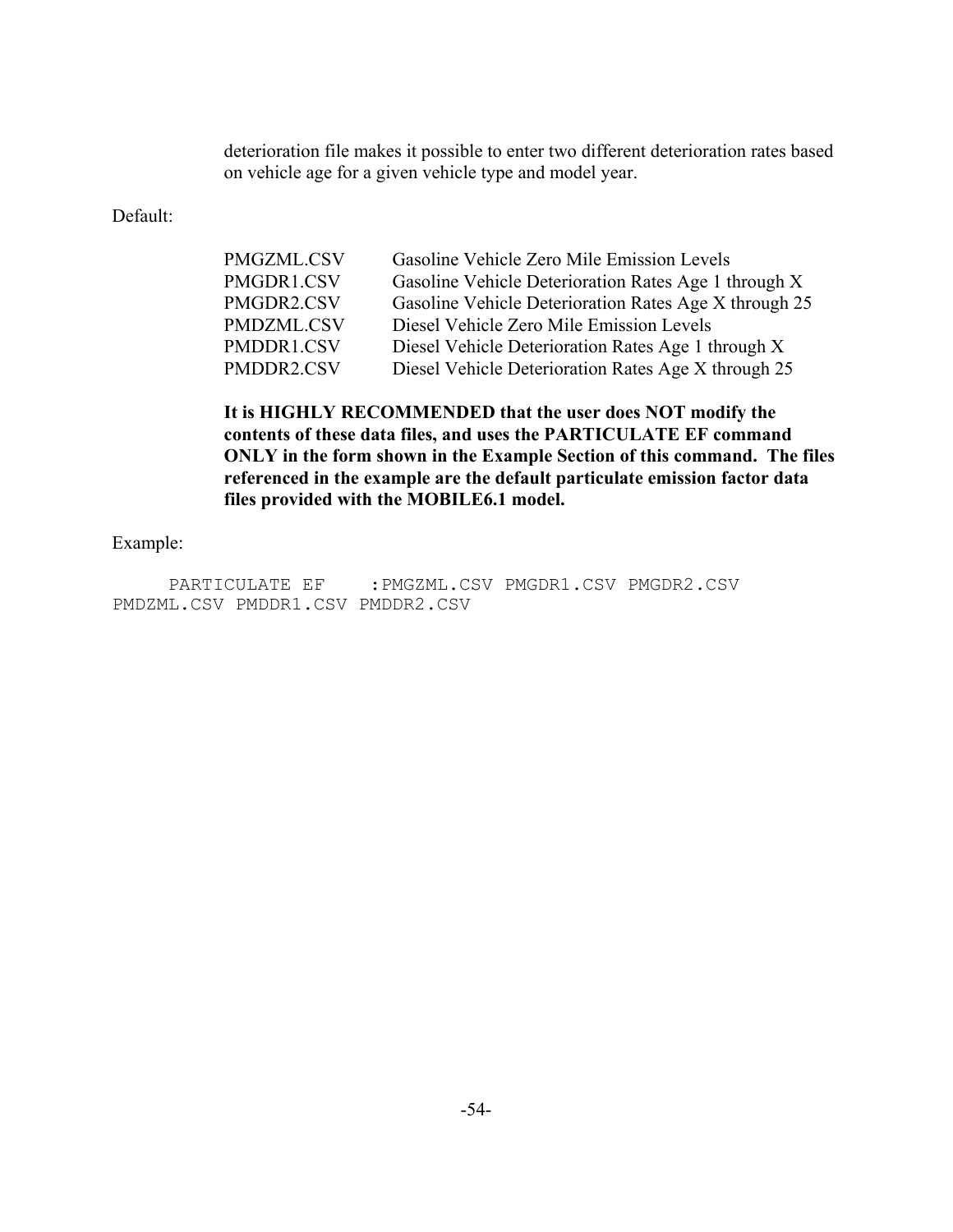Tips: The PARTICULATE EF command has interactive effects with the commands "NO TIER2" and "NO 2007 HDDV RULE". If these two commands are **NOT used**, the PARTICULATE EF command will calculate the total exhaust particulate emissions based on the user inputs, and compare them against the Tier2 gasoline vehicle particulate standards and the 2007 model year heavy-duty diesel particulate standards. If the program determines that the user based emission factors are greater than the standards, then the program automatically resets (caps) the exhaust particulate emission factors to the level of the applicable standard.

> If the NO TIER2 and/or NO 2007 HDDV RULE commands are specified by the user, then the program does not check the user supplied emission factors against the standard, and calculates exhaust particulate emissions by directly using the user supplied particulate emission factors and in the case of the diesel vehicles, the base fuel sulfur inputs (no emission cap is used).

If the user decides to modify the PM\*.csv emission factor data files using Microsoft Excel, they must edit the PM\*.csv files using a text editor (i.e., Word Perfect, Microsoft Word, VEDIT, WordPad, etc.) subsequent to its creation by Microsoft Excel and prior to use by MOBILE6.1. The editor must add a 'Return' character to the end of each data file. This is done by opening the data file with the editor, placing the cursor after the very last column of the last row of data, hitting the Enter or Return key, and saving the resulting files. Failure to do this action will cause an error message when running the MOBILE6.1 program.

If this option is used, all diesel vehicle emission factor estimates (ZML and deterioration) rates must be consistent with the fuel sulfur levels entered in the PMDZML.CSV file. Failure to do this will lead to errors in the results.

### **2.8.3.4 Specify Upper Size Limit For Particulate Emissions**

- Name: PARTICLE SIZE
- Status: Mandatory, if PARTICULATES command is used.
- Section: Scenario
- Description: Allows the user to specify the maximum particulate size cutoff (PSC) that is used by the model.
- Default: None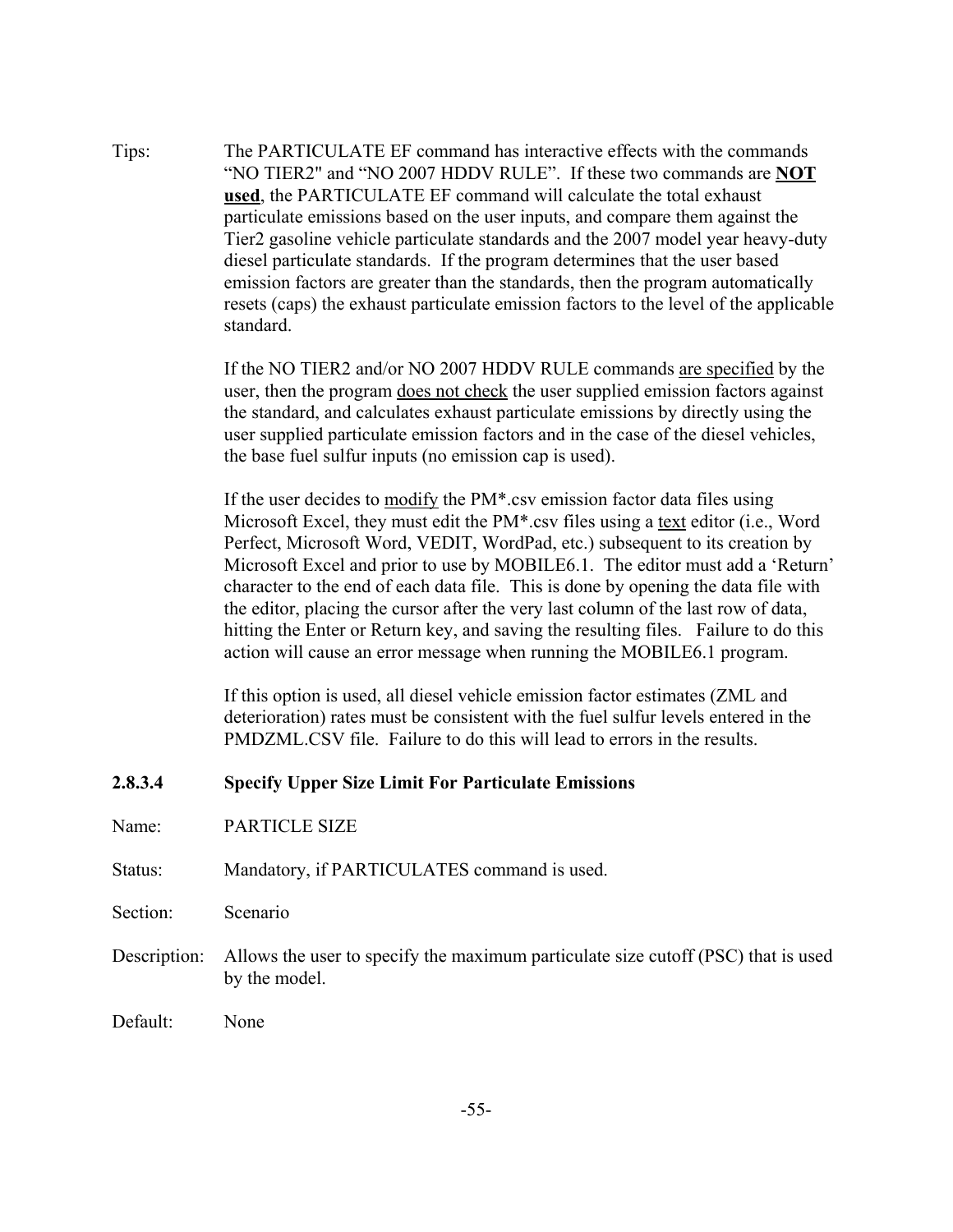Explanation: This command specifies the particle size cutoff value (PSC) in micrometers. The emission factors reported for particulate pollutants represent the estimated grams per mile of particles with aerodynamic diameters less than or equal to the PSC. The maximum PSC allowed by the model is 10.0 micrometers, and the minimum PSC is 1.0 micrometer.

Example: PARTICLE SIZE : 2.5

Tips: Particulate matter emissions are typically reported in terms of PM2.5 emissions (a PSC of 2.5 micrometers) or PM10 (a PSC of 10.0 micrometers).

### **2.8.3.5 Hydrocarbon (HC) Emissions Speciation**

NOTE: This section covers five commands with similar functions and requirements.

- Name: (1) EXPRESS HC AS NMHC
	- (2) EXPRESS HC AS NMOG
	- (3) EXPRESS HC AS THC
	- (4) EXPRESS HC AS TOG
	- (5) EXPRESS HC AS VOC
- Status: Optional.
- Section: Run.
- Description: These commands allow the user to specify the particular HC species that is reported in the exhaust emission output.
- Default: If the user does not enter a HC speciation command, MOBILE6 will report the exhaust HC emissions in terms of volatile organic compounds (VOCs).
- Explanation: MOBILE6 allows the user to choose one from among five options for reporting HC emissions. These are detailed below: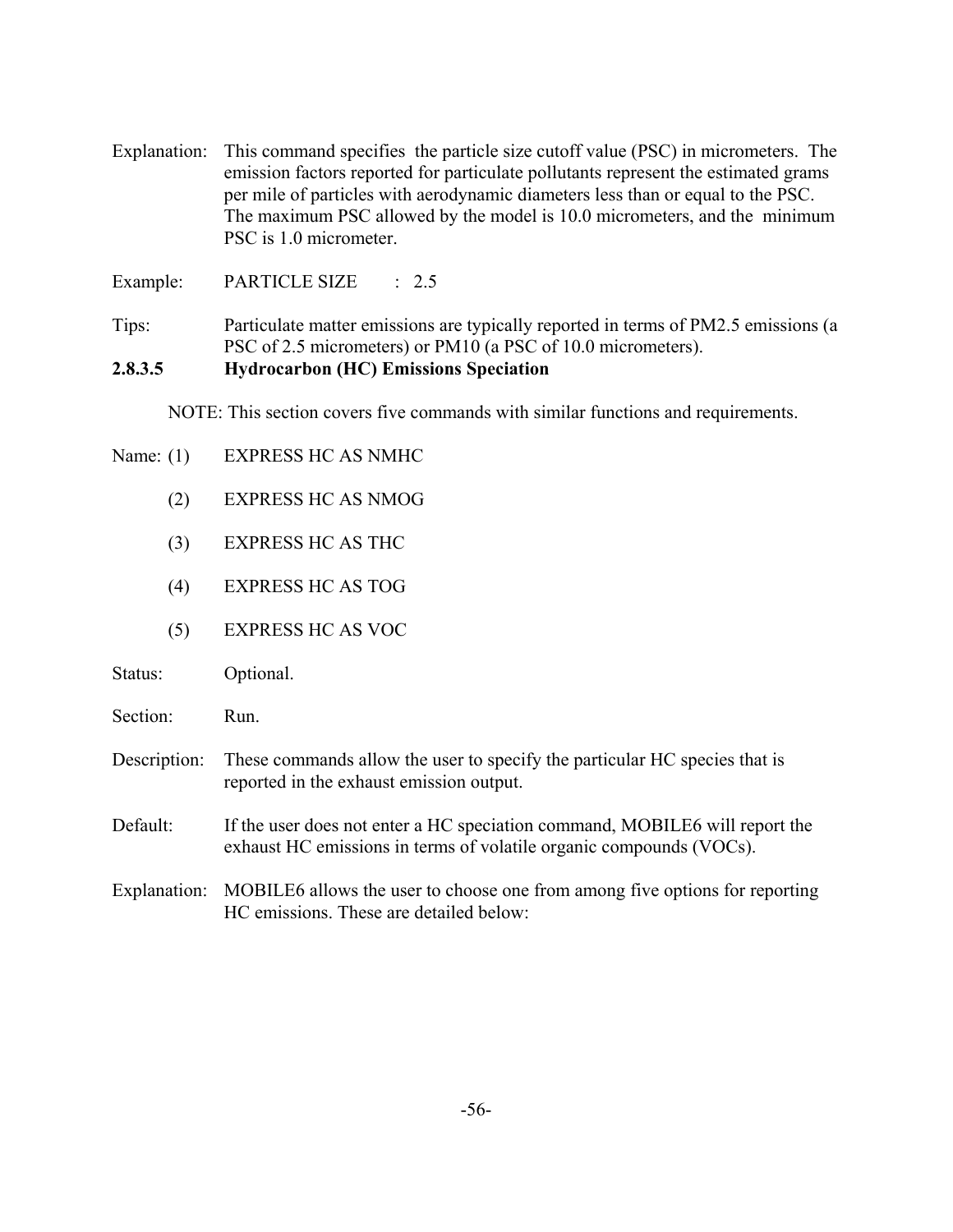| <b>Species</b>                |        | <b>Includes</b><br>FID HC | <b>Includes</b><br><b>Methane</b> | <b>Includes</b><br><b>Ethane</b> | <b>Includes</b><br>Aldehydes |
|-------------------------------|--------|---------------------------|-----------------------------------|----------------------------------|------------------------------|
| Total<br>Hydrocarbons         | (THC)  | Yes                       | Yes                               | Yes                              | No                           |
| Non-methane<br>Hydrocarbons   | (NMHC) | Yes                       | No                                | Yes                              | No                           |
| Volatile Organic<br>Compounds | (VOC)  | Yes                       | No                                | <b>No</b>                        | Yes                          |
| <b>Total Organic</b><br>Gases | (TOG)  | Yes                       | Yes                               | Yes                              | Yes                          |
| Non-methane<br>Organic Gases  | (NMOG) | Yes                       | No                                | Yes                              | Yes                          |

In the table above, "FID HC" refers to the HC emissions as measured by the flame ionization detector (FID) used in testing. The FID detects a portion of the aldehydes emitted by the vehicle. Thus, the first two options above (THC and NMHC) account for a portion of aldehyde emissions; the other options include a correction for that portion of aldehyde emissions not registered by the FID. If speciation profiles are being applied to MOBILE6-based emissions, consistency in HC definitions is important.

Only one of the HC speciation commands may be used in a single run. If the user attempts to enter more, MOBILE6 will use the one that appears last. The only required information for each of these five commands is the command name.

Emission testing of gasoline and diesel motor vehicles typically measures only THC and/or NMHC. Natural gas vehicles are typically tested only for NMHC. In order to provide estimates for the other "HC" outputs, MOBILE6 estimates other hydrocarbon species based on the typical emissions composition of vehicles using gasoline and diesel fuels. Estimates of VOC, THC, and TOG for fleets that include large fractions of natural gas-fueled vehicles may be imprecise. In particular, the THC and NMHC outputs for natural gas vehicles should not be subtracted from each other to estimate methane emissions, for example to estimate their global warming gas emissions.

| Example: | EXPRESS HC AS NMHC : |  |                     |
|----------|----------------------|--|---------------------|
|          | EXPRESS HC AS NMOG : |  |                     |
|          | EXPRESS HC AS THC :  |  |                     |
|          | EXPRESS HC AS TOG    |  | $\sim$ 1.000 $\sim$ |
|          | EXPRESS HC AS VOC    |  |                     |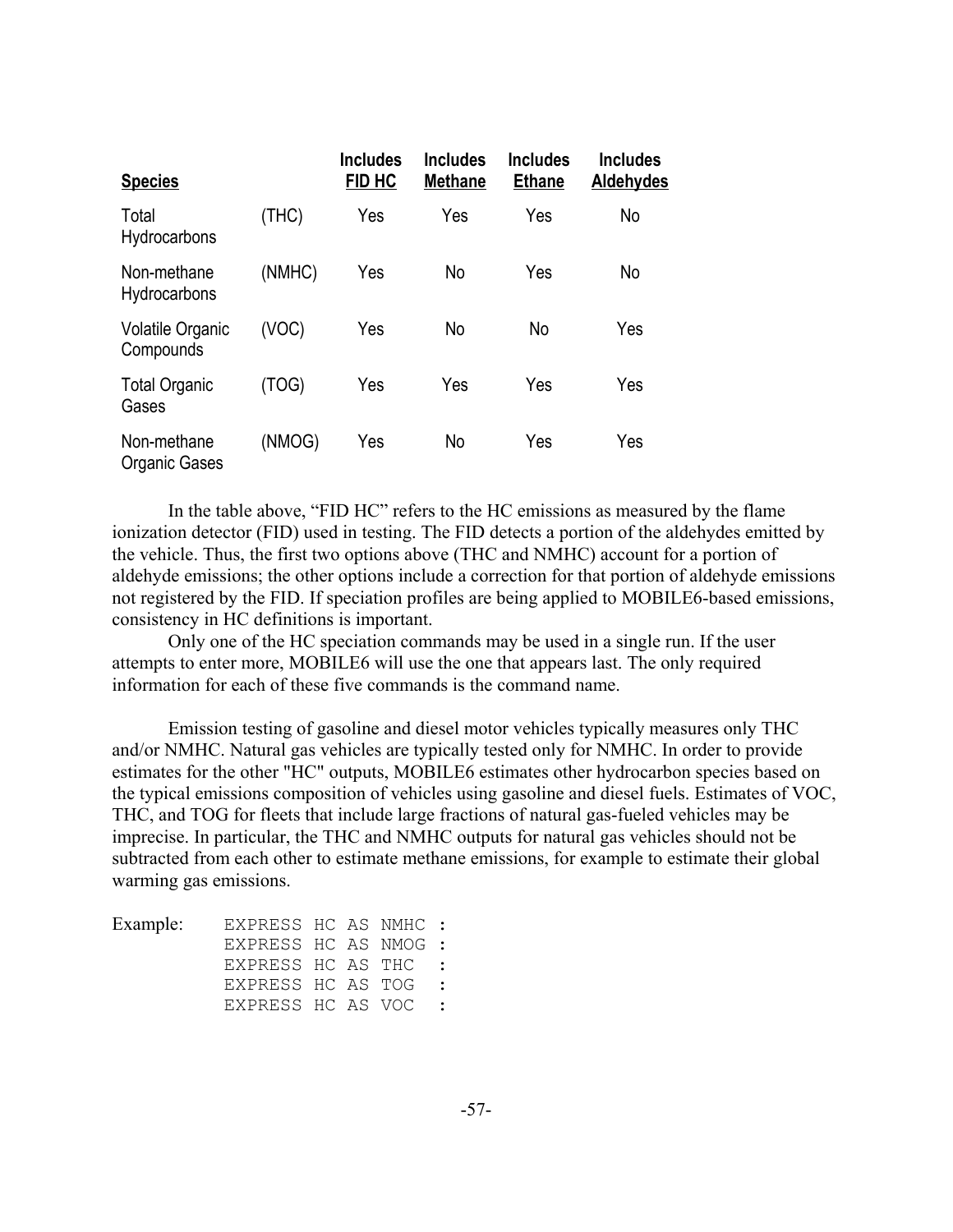| 2.8.3.6      | <b>No Refueling Emissions</b>                                                                                                                                                                                                                                                                                                                                                                                                                                                                                                                                                                                                                             |
|--------------|-----------------------------------------------------------------------------------------------------------------------------------------------------------------------------------------------------------------------------------------------------------------------------------------------------------------------------------------------------------------------------------------------------------------------------------------------------------------------------------------------------------------------------------------------------------------------------------------------------------------------------------------------------------|
| Name:        | <b>NO REFUELING</b>                                                                                                                                                                                                                                                                                                                                                                                                                                                                                                                                                                                                                                       |
| Status:      | Optional                                                                                                                                                                                                                                                                                                                                                                                                                                                                                                                                                                                                                                                  |
| Section:     | Run                                                                                                                                                                                                                                                                                                                                                                                                                                                                                                                                                                                                                                                       |
| Description: | This command directs MOBILE6 not to calculate the refueling emissions (also<br>referred to as Stage II emissions) from gasoline-fueled vehicles. Thus, the<br>composite hydrocarbon emissions reported to descriptive output will not include<br>refueling emissions.                                                                                                                                                                                                                                                                                                                                                                                     |
| Default:     | MOBILE6 reports refueling emissions if this command is not specified.                                                                                                                                                                                                                                                                                                                                                                                                                                                                                                                                                                                     |
| Explanation: | The command name is the only required information.                                                                                                                                                                                                                                                                                                                                                                                                                                                                                                                                                                                                        |
| Example:     | NO REFUELING                                                                                                                                                                                                                                                                                                                                                                                                                                                                                                                                                                                                                                              |
| Tips:        | The command should not be used if the user wants to model refueling emissions.<br>While the use of AP-42 gram/gallon factors in the past has been an alternative to<br>using MOBILE to calculate refueling emissions, this approach cannot give the<br>correct estimates for calendar years 1994 and later, due to the presence of<br>on-board vapor recovery systems on an increasing percentage of the in-use fleet<br>starting in that year. However, there may be reasons for users to have a separate<br>MOBILE6 run for determining refueling emissions, and excluding refueling<br>emissions from the runs used to determine other emission types. |
| 2.8.3.7      | <b>Enable Calculation of Primary Air Toxic Pollutants</b>                                                                                                                                                                                                                                                                                                                                                                                                                                                                                                                                                                                                 |

Name: AIR TOXICS

Status: Optional

- Section: Header
- Description: This command enables the computation of air toxic emissions and specifies which of these pollutants are calculated and reported. This command cannot be used in conjunction with the command FUEL PROGRAM set equal to '2' (RFG program). This 'implicit' RFG program cannot be modeled with Air Toxic emissions because the Air Toxic commands require more detailed and possibly conflicting inputs. This command also cannot be used in conjunction with the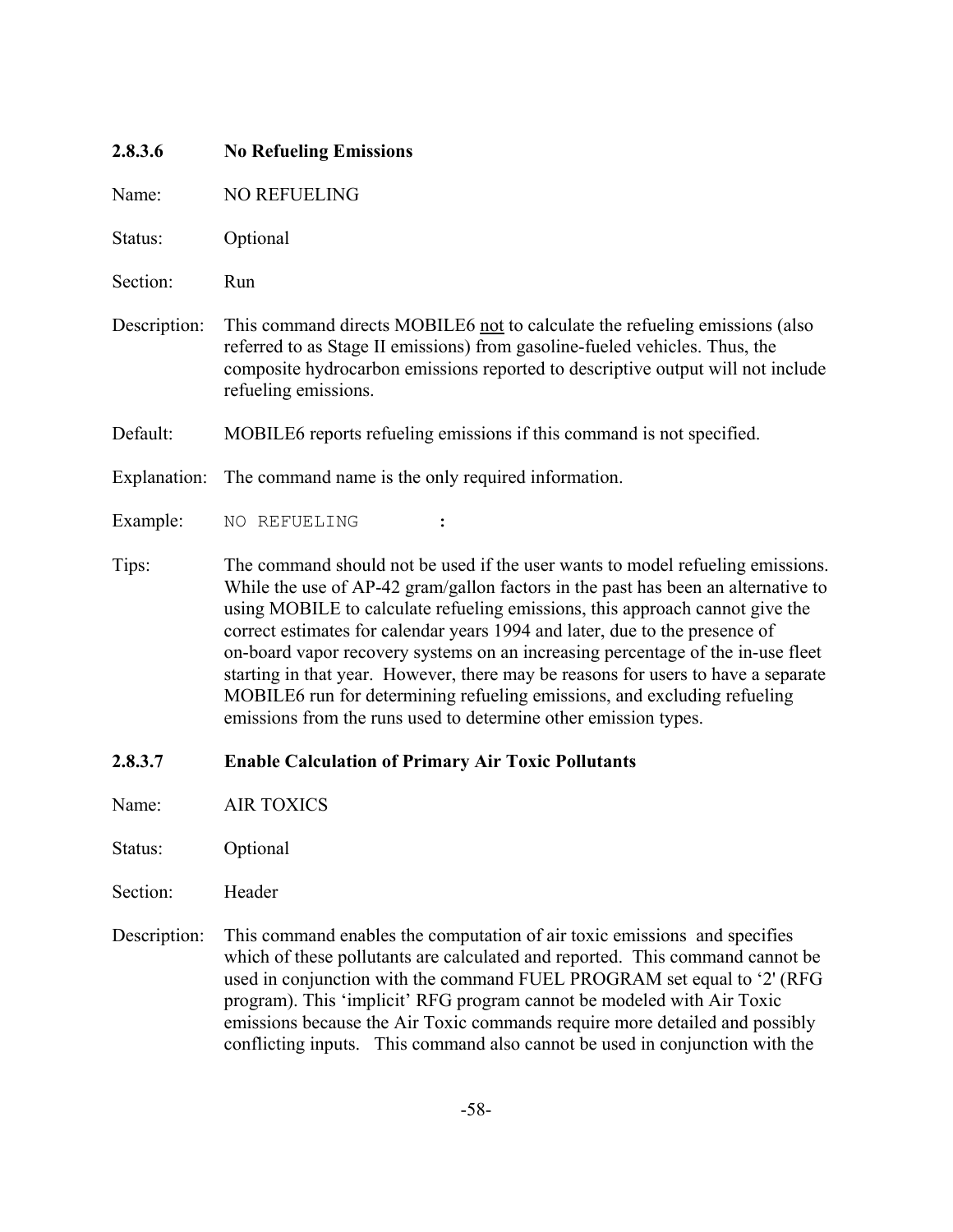OXYGENATED FUELS command. Instead, these fuel parameters must be entered in the new command OXYGENATE.

- Default: If the AIR TOXICS command is not used, then no air toxic pollutant results are calculated.
- Explanation: This command indicates that the program shall calculate and report air toxic emission calculations. The selected air toxic pollutants are specified by character strings.

| <b>BENZ</b> | Benzene                     |
|-------------|-----------------------------|
| <b>MTBE</b> | Methyl Tertiary Butyl Ether |
| <b>BUTA</b> | 1,3-Butadiene               |
| <b>FORM</b> | Formaldehyde                |
| <b>ACET</b> | Acetaldehyde                |
| <b>ACRO</b> | Acrolein                    |
|             |                             |

The six pollutant types may appear in mixed case, but each value must be separated from the next by one or more blanks (not by commas). Toxic pollutants which are NOT listed are NOT calculated and reported, unless the command is specified with no parameters, in which case all of the air toxic emission factors are calculated and reported.

If this command is specified then a number of additional commands are required as described in section 2.8.10.7 to provide the additional fuel property information needed to calculate these emissions.

Example: AIR TOXICS : BENZ ACET ACRO

This input specifies that the toxics calculations and output will be restricted to the pollutants benzene, acetaldehyde and acrolein.

AIR TOXICS :

This input specifies that the all six primary air toxic pollutants will be calculated and reported.

Tips: The AIR TOXICS command is separate from the POLLUTANTS command used to control the calculation of HC, CO and NOX emission results, and from the PARTICULATES command which is used to control the calculation of the various particulate emission factors.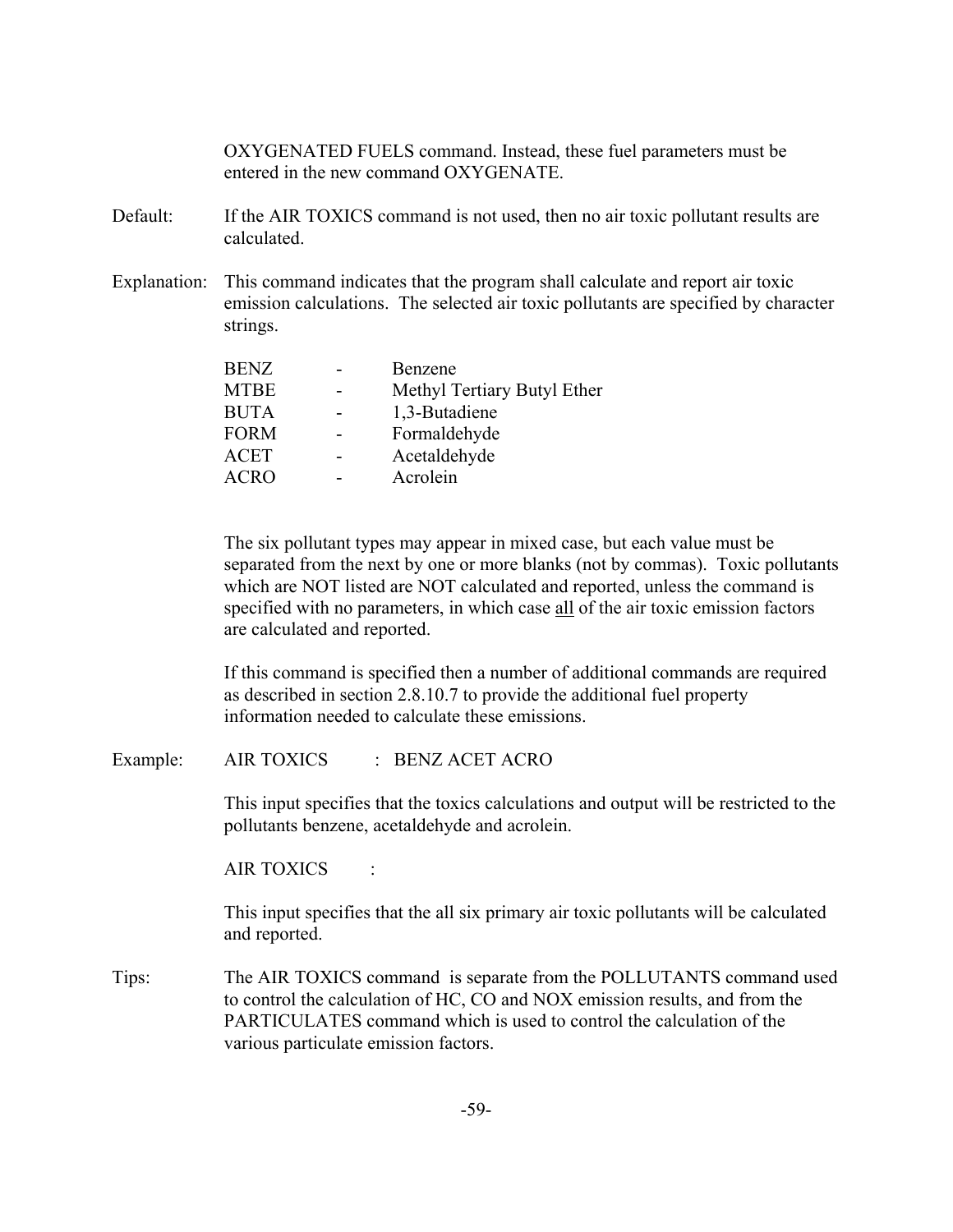By using the three commands the user may specify that any combination of pollutants be reported.

# **2.8.3.8 Input of Emission Factors for Additional (User-Defined) Air Toxic Pollutants**

Name: ADDITIONAL HAPS

Status: Optional

Section: Scenario

- Description: This command allows the user to enter emission factors or air toxic ratios for additional air toxic pollutants. The program will read these additional emission factors or ratios and calculate composite results for additional pollutants the user may define.
- Default: If this command is not specified, no additional air toxics are modeled.
- Explanation: The additional emission factors must be input to the program in units of milligrams per mile. The ratios are entered as ratios of the Air Toxic pollutant in milligrams per mile to the Total VOC, Total TOG or Exhaust PM emission factor (expressed in grams/mile).

The ADDITIONAL HAPS command parameter (see example) is the data file containing the emission factor information for a given additional hazardous air toxic pollutant. The data file must be in a delimiter-separated data file (\*.CSV) format. The delimiter may be a comma or a blank. The command 'ADDITIONAL HAPS' must appear in the first row and column of the file. Subsequent rows can contain either non executable comments prefaced by a '\*' in the first column, or HAP emission factor data records.

The generalized input field structure of the HAP emission factor data file for a given HAP pollutant is shown below. All of these fields are required for this command except the DET field.

Poll # Poll Name Ekind Vtype Beg MY End MY Ratio/BEF ZML DET

Descriptions of these fields are as follows: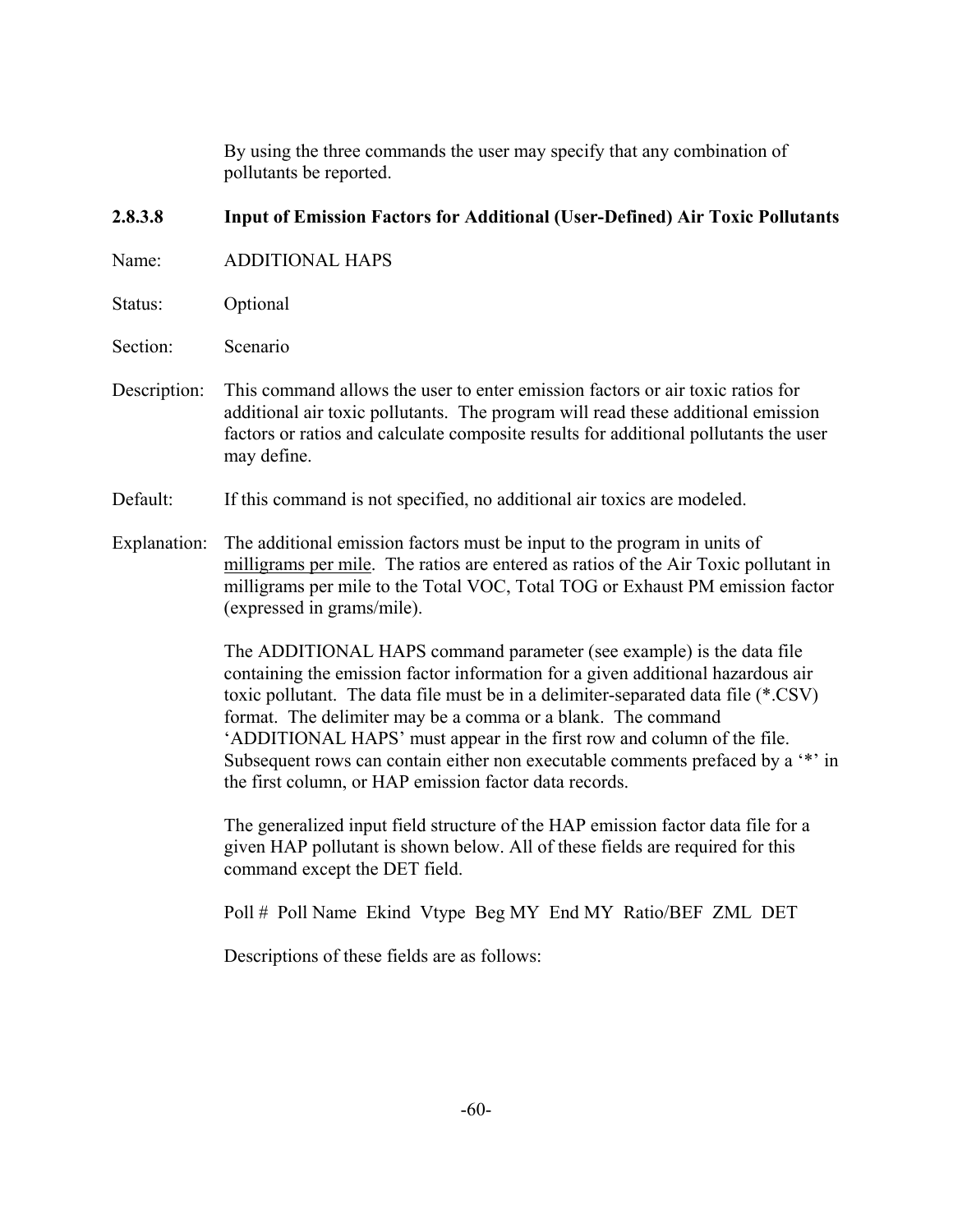| Poll#            | This is the pollutant number. It must be an integer between 50 and<br>99. Any other values will produce an error message. The<br>pollutant number is an index number used by the program to keep<br>track of the pollutants throughout the calculations and output. The<br>pollutant number, not the Poll Name, will be used to track the<br>pollutant throughout the code.                                                                                                                                                                  |
|------------------|----------------------------------------------------------------------------------------------------------------------------------------------------------------------------------------------------------------------------------------------------------------------------------------------------------------------------------------------------------------------------------------------------------------------------------------------------------------------------------------------------------------------------------------------|
| <b>Poll Name</b> | This is the name of the pollutant. Any name can be specified for a<br>pollutant as long as it is used consistently in all of the input<br>records. Since Poll $#$ is used to track the pollutants in the code, this<br>input should only be viewed as a label for the input and output<br>reports.                                                                                                                                                                                                                                           |
|                  | Some examples of user-supplied pollutant names are:                                                                                                                                                                                                                                                                                                                                                                                                                                                                                          |
|                  | Ethylbenzene<br>Naphthalene<br>n-Hexane<br>Styrene<br>Toluene<br>Xylene<br>Nickel Compounds<br>Arsenic Compounds<br>Manganese Compounds<br>Chromium Compounds<br>Mercury Compounds<br>Polycyclic Organic Matter (POM)<br>This is not a complete list. Note that these are in addition to the<br>six primary air toxic emission compounds which are built into<br>MOBILE6.2.                                                                                                                                                                  |
| <b>Ekind</b>     | The text input 'EXH' or 'EVAP' is entered in this field to denote<br>whether the emission factor is associated with exhaust or<br>evaporative processes. All 'EVAP' exhaust air toxic emission<br>factors must be RATIO types. No BEF types will be allowed for<br>evaporative air toxic emission factors. (See the RATIO/BEF<br>command below). Note, a single evaporative ratio will be applied<br>to all evaporative emission etypes (hot soak, diurnal, resting loss,<br>etc.). There can be up to 50 user-defined air toxic pollutants. |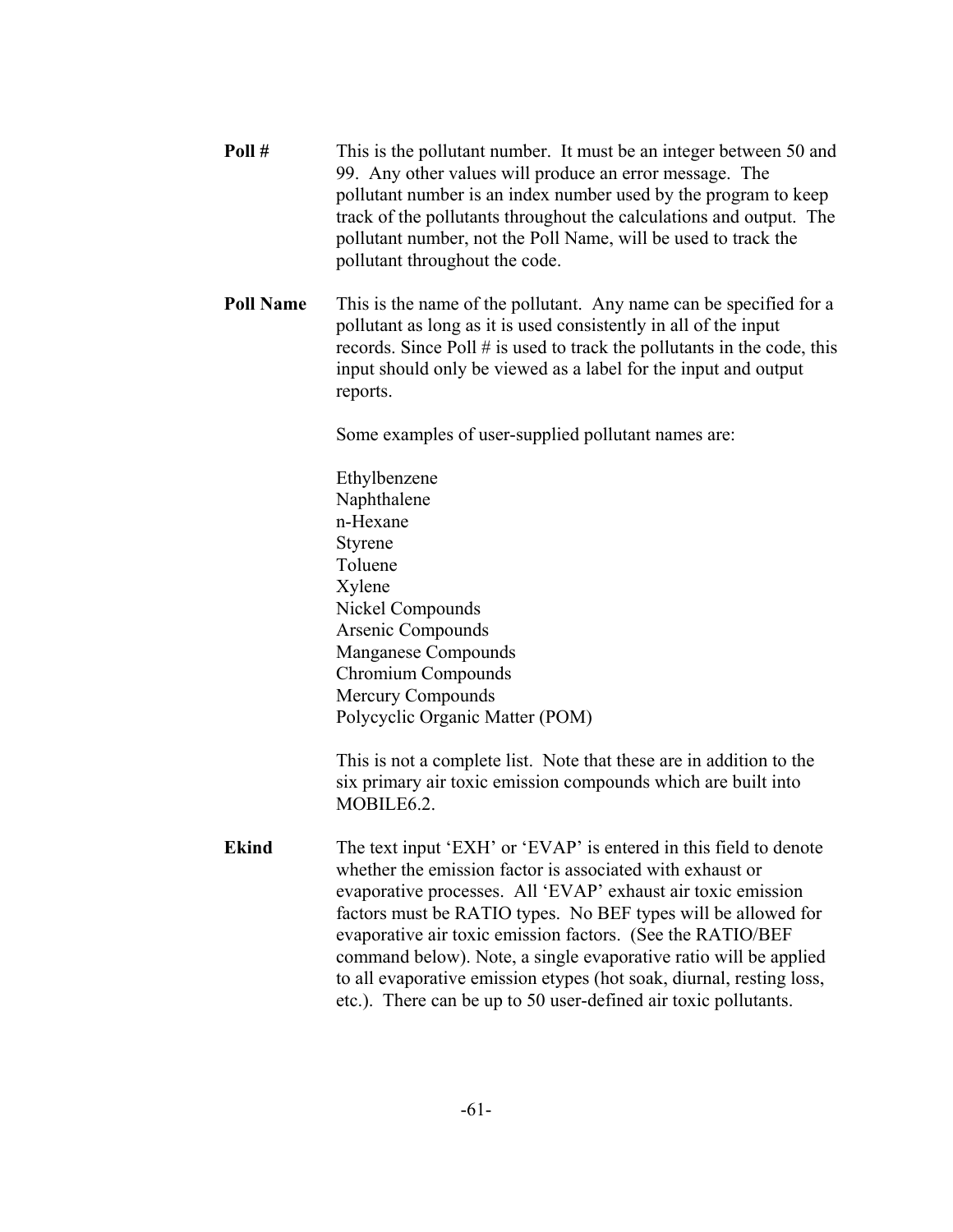- **Vtype** Vehicle type is indicated with an integer of 1 to 28. Air toxic emission factors or ratios can be entered for any or all 28 vehicle types. Section 1.2.3 lists the vehicle types by number.
- **Beg MY** This field indicates the first model year for a particular air toxic emission factor. It can range from 1951 through 2025 and is entered as a four digit model year. The model year range established by BEG MY and END MY for a pollutant must include the complete 25 year range of model years needed to compute emission factors for a given calendar year. For example, if the user desires to model calendar year 2000, then Beg MY on at least one record must be no later than 1975. The exception is that model years prior to 1951 will use 1951 entries.
- **End MY** This is the last model year of coverage for a particular air toxic emission factor. It can range from 1951 through 2050, and the input syntax is a four digit model year. The End MY on at least one record for the pollutant must be equal to or later than the calendar year which is being modeled. For example, if calendar year 2000 is being modeled, then End MY can be 2000 or later.
- **Ratio/BEF** This is a categorized field that accepts a test entry of 'RATIOVOC', 'RATIOTOG', 'RATIOPM' or 'BEF'. 'RATIOVOC' indicates an emission factor that is a fraction of the VOC emissions. 'RATIOTOG' indicates an emission factor that is a fraction of the TOG emissions. 'RATIOPM' indicates an emission factor that is a fraction of the total exhaust PM.

If the user enters RATIOPM, then the PARTICULATES command must be specified so that the program will calculate total exhaust particulate emission factors to use in calculating the Air Toxic emission factor. An error message will result if there is a conflict. If the user enters RATIOPM, then the PARTICULATES command must be specified so that the program will calculate total exhaust particulate emission factors to use in calculating the Air Toxic emission factor. An error message will result if there is a conflict. Note that the user-specified particle size cutoff value is used to calculate the PM emissions to which the HAP emissions are ratioed.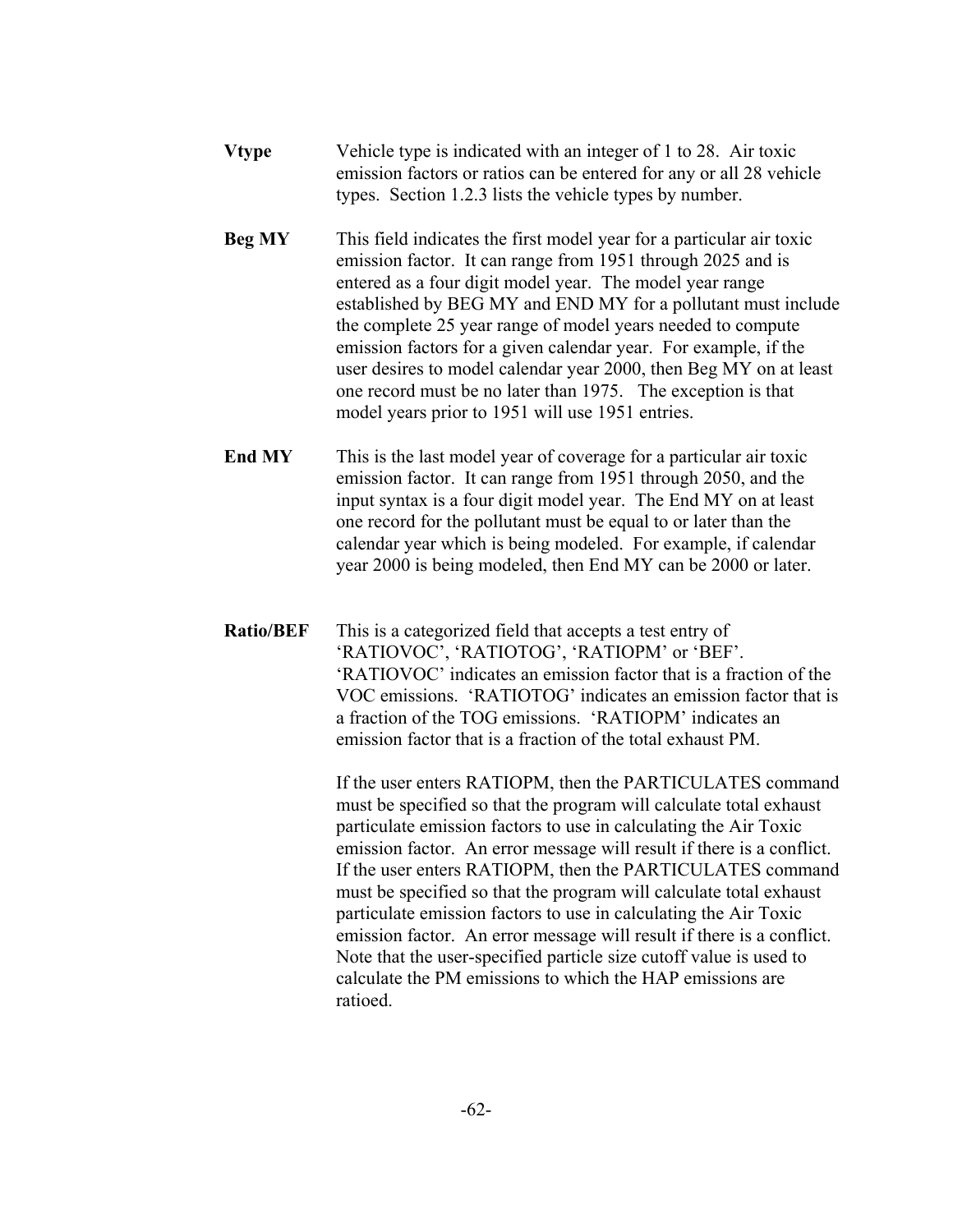If the RATIOVOC, RATIOTOG or RATIO PM commands are specified, then the user shall enter the appropriate fraction in the Zero Mile Level (ZML) field.

If the user enters BEF, then the program shall read a zero mile emission level and the deterioration rate for the pollutant. ZML and DET.

- **ZML** This is a numeric field where either the air toxic emission fraction is specified or the zero mile emission level in units of milligrams per mile is specified.
- **DET** This is a numeric field where deterioration rate emission level in units of milligrams per mile per 10,000 miles is specified. It is blank if the 'RATIO' is specified.

Example: ADDITIONAL HAPS : HAP BASE.CSV

Tips: The ADDITIONAL HAPS command could also be used to enter alternative emission factors for the six primary air toxic pollutants (i.e., MTBE, Benzene, 1,3 Butadiene, etc.) if such information were available.

> The ADDITIONAL HAPS command requires the user to specify the appropriate vehicle class descriptive output command (See Section 2.8.4.3) if they want the new HAP to be reported in the descriptive output. For example, if additional HAP emission factors are entered for the light-duty gas truck three class (LDGT3), the command EXPAND LDT EFS must also be issued to output the results in the descriptive output. Otherwise, a value of 'NA' is reported in the descriptive output. The user can also avoid this requirement by using the SPREADSHEET command. It automatically reports the user defined HAPS results for all vehicle classes.

### **2.8.3.9 Entry of Vehicle Fuel Economy Data**

Name: MPG ESTIMATES

Status: Optional.

Section: Scenario.

Description: This command allows the user to enter fuel economy performance data by vehicle class and model year to replace the default values built into the model.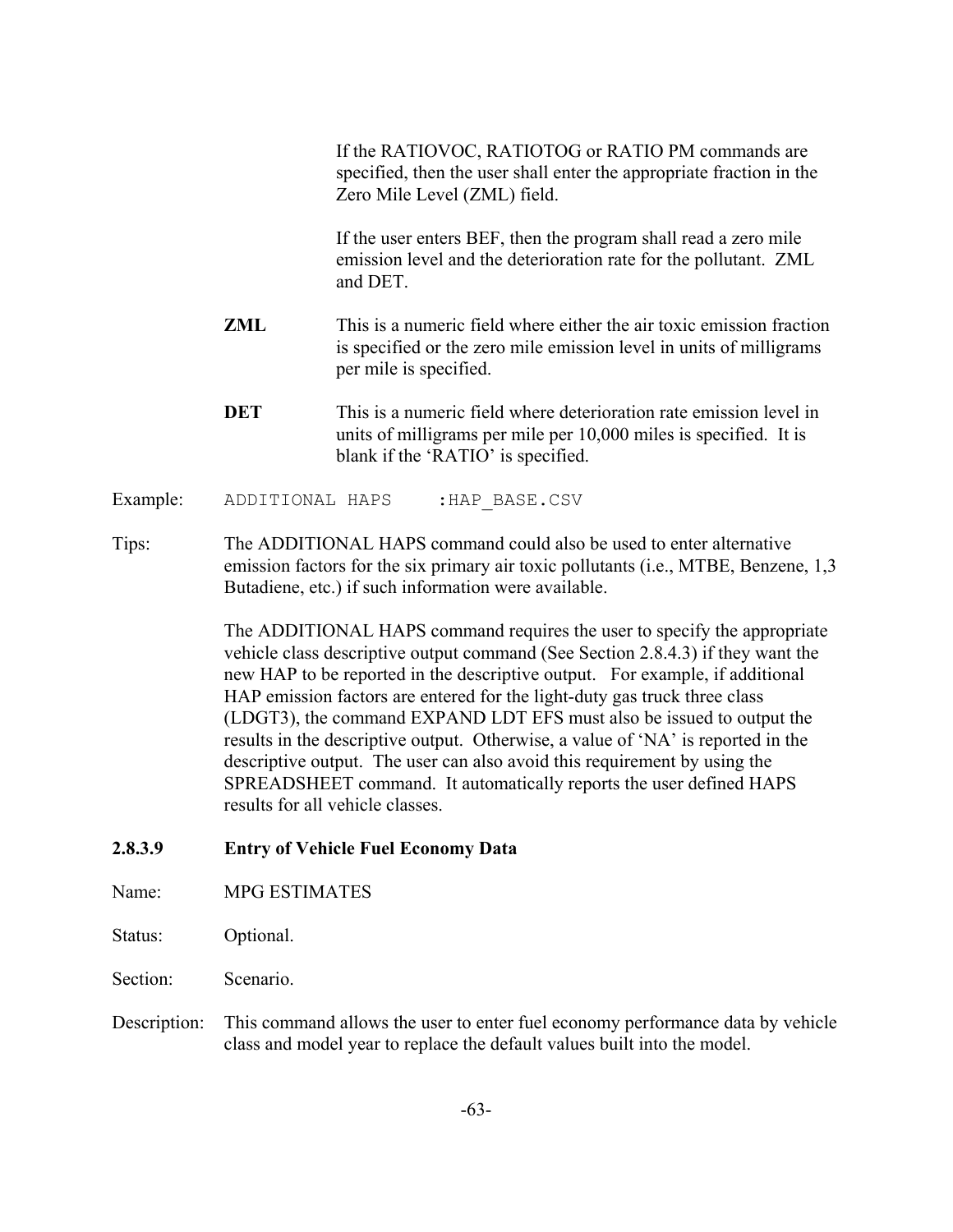- Default: If this command is not specified then the default fuel economy values built into the model are used.
- Explanation: The command name should appear beginning in column 1 and be followed by a colon in column 20. Its single parameter, beginning to the right of column 20 is the name of an external data file containing alternative fuel economy information.

The first, non-comment, non-blank line of the external data file should contain the command name.

28 non-comment lines must follow this initial line, one for each individual MOBILE6 vehicle class. These 28 lines may be in any order.

Each of these lines or records should contain 100 numbers in comma-separatedvariable (.csv) format. The first number is a value from 1 thru 28 indicating the MOBILE6 vehicle class to which the record applies. Values 2 thru 100 specify the fuel economy performance of that vehicle class for model years 1952 thru 2050. (The 1952 value is used for model years prior to 1952.)

An example external data file for this command will be include in the model distribution package.

Example: MPG ESTIMATES : MPG.CSV

This input specifies that alternative fuel economy data in the the external data file MPG.CSV should replace the MOBILE6 default values.

Tips: This capability could be used to estimate the effect of the introduction into the fleet of more fuel efficient vehicles.

> Fuel economy values have a small effect on evaporative refueling losses and sulfate particulate emissions in addition to strongly affecting  $CO<sub>2</sub>$  emissions.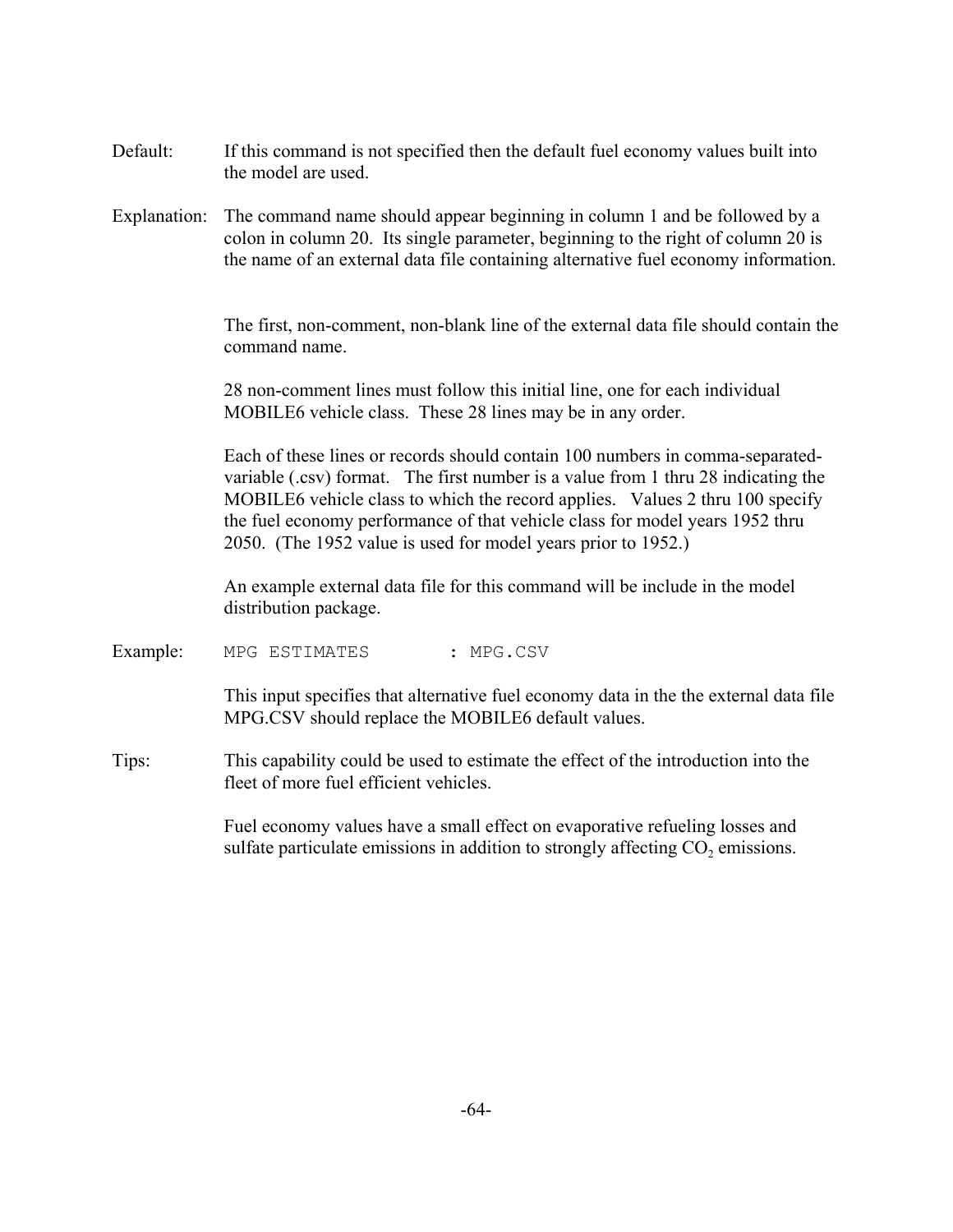# **2.8.4 Descriptive and Spreadsheet Output Commands**

# **2.8.4.1 Descriptive Output**

Descriptive output commands allow users to specify the name and content of descriptive output files.

| 2.8.4.1.a    | Report (Descriptive Output) File                                                                                                                                                                                                                                                                                                                                                                                                                                     |
|--------------|----------------------------------------------------------------------------------------------------------------------------------------------------------------------------------------------------------------------------------------------------------------------------------------------------------------------------------------------------------------------------------------------------------------------------------------------------------------------|
| Name:        | <b>REPORT FILE</b>                                                                                                                                                                                                                                                                                                                                                                                                                                                   |
| Status:      | Optional.                                                                                                                                                                                                                                                                                                                                                                                                                                                            |
| Section:     | Header.                                                                                                                                                                                                                                                                                                                                                                                                                                                              |
| Description: | This command identifies the descriptive output files. (Including the descriptive<br>output files for HC, CO, and NOx; PM and related pollutants; and air toxics.)                                                                                                                                                                                                                                                                                                    |
| Default:     | Any HC, CO, and NOx output will be written to a descriptive file named with the<br>input file name root plus the extension, ".TXT". The default open action is<br>REPLACE. Any descriptive output report file for PM and related pollutants will<br>have the same filename root plus the extension ".PM".                                                                                                                                                            |
| Explanation: | The file name is the only required data item for this record and can be placed<br>anywhere in the data field of the record. The user may provide a file name with an<br>explicit extension or with a period as the last non-blank.                                                                                                                                                                                                                                   |
|              | An open action of APPEND or REPLACE may appear following the file name,<br>separated from it by one or more blanks. The APPEND action adds new modeling<br>results to a previously created report file of the same name. The REPLACE action<br>erases old results and replaces them with new ones. The open action may appear<br>in mixed case and may be abbreviated to a single character (e.g., A or R). The<br>default action, if none is specified, is REPLACE. |
| Example:     | feb02.txt<br>REPORT FILE<br>$\ddot{\cdot}$                                                                                                                                                                                                                                                                                                                                                                                                                           |

This example directs results to a descriptive output file for HC, CO, and NOx results named "feb02.txt". Because no open action is specified, the MOBILE6 default open action would apply, and any previous modeling results in the file would be replaced by the new ones. If a descriptive output file is produced for particulates and related pollutants, its name will be "feb02.pm".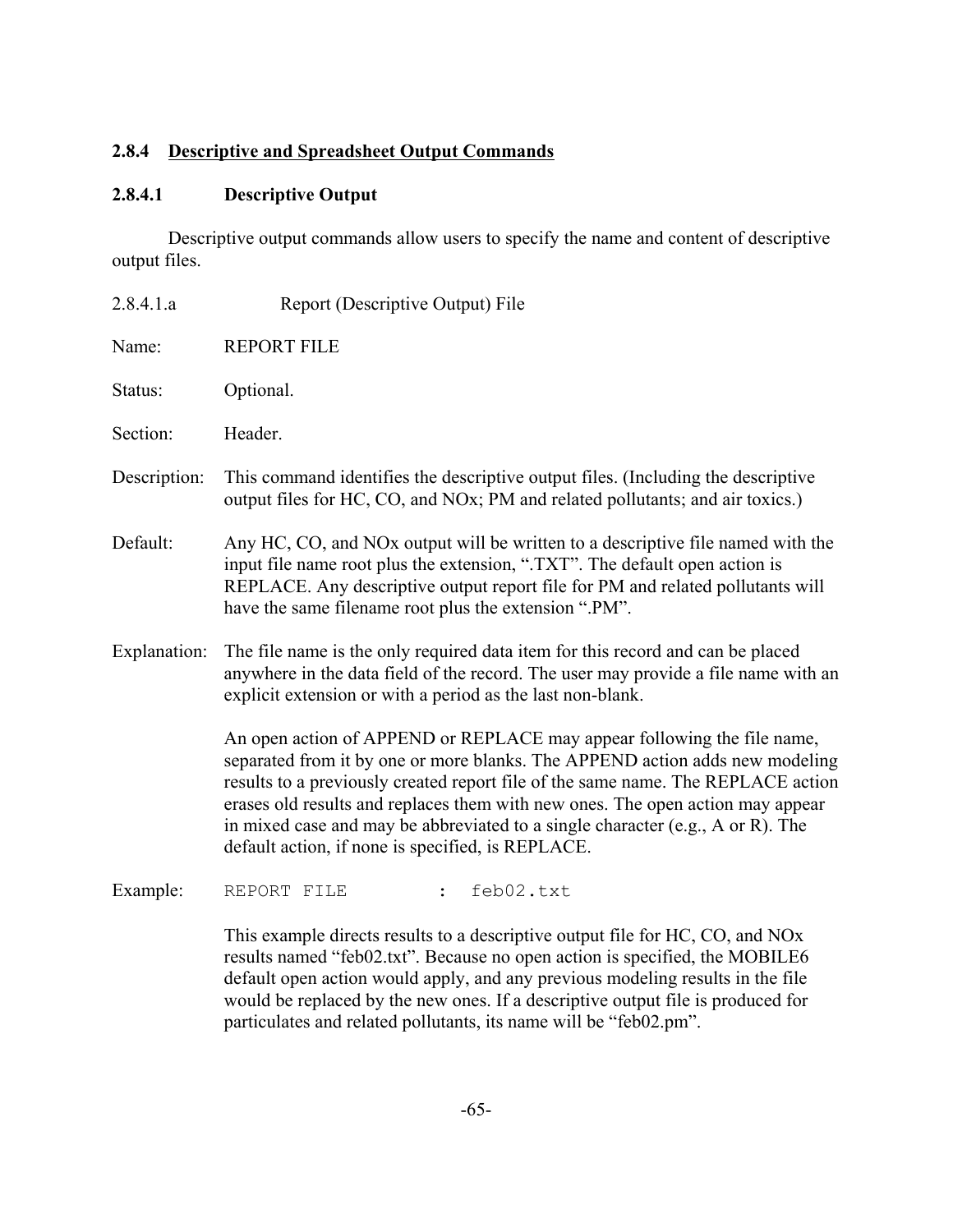| No Descriptive Output                                                                                                                                                                                                                                                                                                                                                                                                     |  |
|---------------------------------------------------------------------------------------------------------------------------------------------------------------------------------------------------------------------------------------------------------------------------------------------------------------------------------------------------------------------------------------------------------------------------|--|
| NO DESC OUTPUT                                                                                                                                                                                                                                                                                                                                                                                                            |  |
| Optional.                                                                                                                                                                                                                                                                                                                                                                                                                 |  |
| Header.                                                                                                                                                                                                                                                                                                                                                                                                                   |  |
| This command prevents MOBILE6 from producing any descriptive output.                                                                                                                                                                                                                                                                                                                                                      |  |
| MOBILE6 produces descriptive output if this command is not specified.                                                                                                                                                                                                                                                                                                                                                     |  |
| The only required information is the command name. When this command is<br>present, MOBILE6 will produce a text output file containing identifying<br>information (MOBILE6 version, input file, some run and scenario details) and<br>warning messages. However, the text file will not include scenario description<br>(calendar year, temperature, etc.) or emission data, and no .PM or .TOX file will<br>be produced. |  |
| If the user selects this command but does not request database or spreadsheet<br>output, the MOBILE6 run will terminate without generating emission factor<br>output.                                                                                                                                                                                                                                                     |  |
| NO DESC OUTPUT<br>$\ddot{\cdot}$                                                                                                                                                                                                                                                                                                                                                                                          |  |
| <b>Expanding Vehicle Class Descriptive Output</b>                                                                                                                                                                                                                                                                                                                                                                         |  |
| NOTE: This section covers four commands with similar functions and requirements.                                                                                                                                                                                                                                                                                                                                          |  |
| <b>EXPAND BUS EFS</b>                                                                                                                                                                                                                                                                                                                                                                                                     |  |
| <b>EXPAND HDDV EFS</b>                                                                                                                                                                                                                                                                                                                                                                                                    |  |
| <b>EXPAND HDGV EFS</b>                                                                                                                                                                                                                                                                                                                                                                                                    |  |
| <b>EXPAND LDT EFS</b>                                                                                                                                                                                                                                                                                                                                                                                                     |  |
|                                                                                                                                                                                                                                                                                                                                                                                                                           |  |

- Status: Optional.
- Section: Run.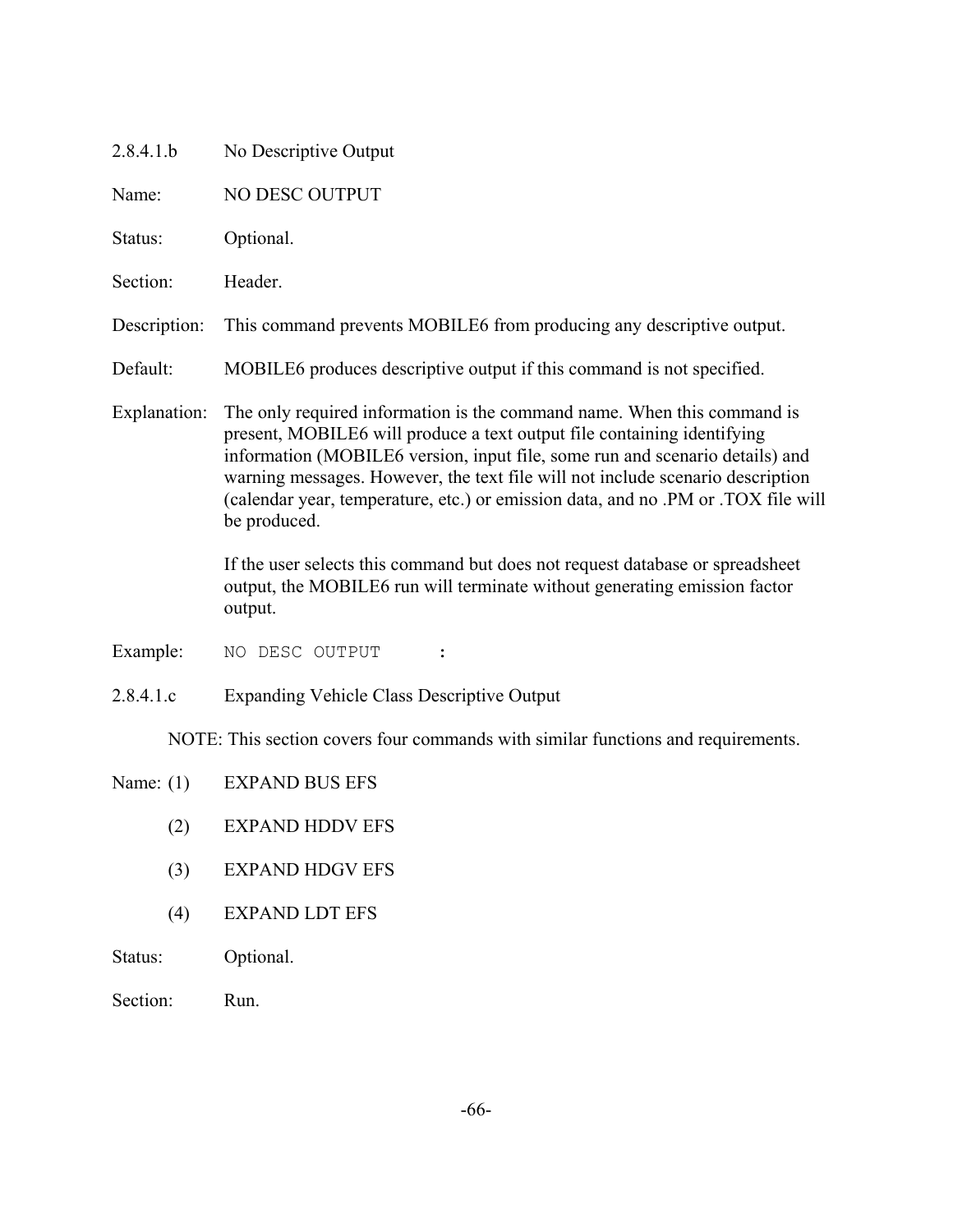- Description: These four commands permit users to expand all three descriptive MOBILE6 outputs to include a more detailed breakdown of truck classes.
- Default: MOBILE6 descriptive output reports emissions only in terms of the eight vehicle category groups used in MOBILE5. These are listed in Section 3.2.2.
- Explanation: The command EXPAND BUS EFS causes MOBILE6 to report separate emission results for gas bus, urban diesel bus, and diesel school bus categories.

The command EXPAND HDDV EFS causes MOBILE6 to report emissions produced by heavy-duty diesels (HDDV) for each of the eight distinct HDDV classes.

The command EXPAND HDGV EFS causes MOBILE6 to report emissions produced by heavy-duty gasoline-fueled vehicles (HDGV) for each of the eight distinct HDGV classes.

The command EXPAND LDT EFS causes MOBILE6 to report emissions produced by light-duty trucks (LDT) for each of the six distinct LDT classes.

NOTE: The command name is the only required information for these commands. When the commands that expand vehicle classes are selected along with other expansion commands (e.g., EXPAND EXHAUST), expanded emissions will be reported for each vehicle subcategory as well as for each subcategory of the other expand command.

| Example: | EXPAND BUS EFS  |  |
|----------|-----------------|--|
|          | EXPAND HDDV EFS |  |
|          | EXPAND HDGV EFS |  |
|          | EXPAND LDT EFS  |  |

2.8.4.1.d Expand Exhaust Emissions Descriptive Output

Name: EXPAND EXHAUST

Status: Optional.

Section: Run.

Description: This command directs MOBILE6 to display separate start, running, and total (running + start) exhaust emission factors in the descriptive output for HC, CO, and NOx, in addition to the composite emission factors.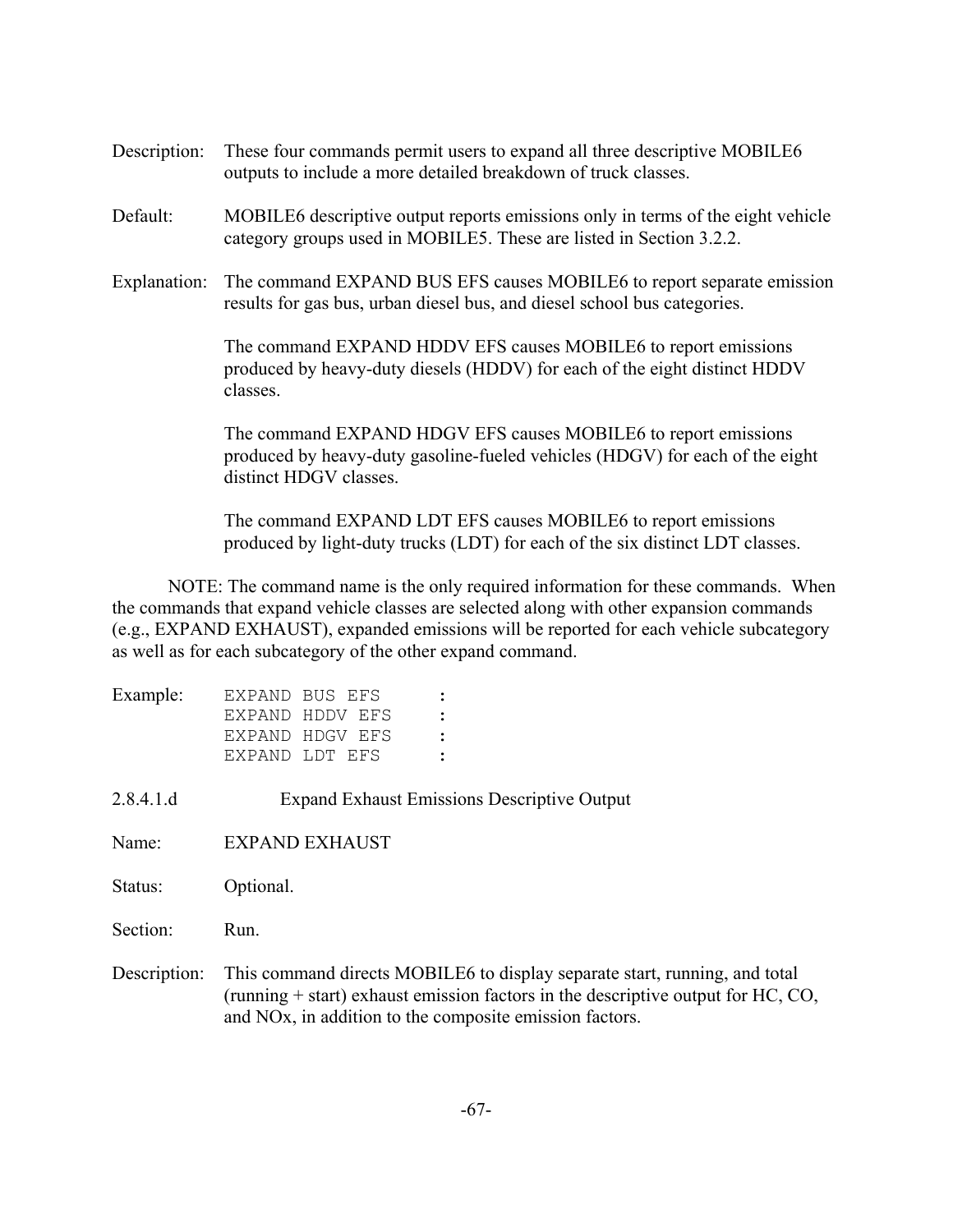- Default: The default output displays only composite emission factors.
- Explanation: Composite HC, CO, and NOx emissions are the sum of total exhaust emissions plus evaporative emissions. Separate start and running emissions are not calculated for particulate and toxic pollutants. These pollutants are not affected by this command. The only required information for this command is the command name.

Example: EXPAND EXHAUST :

- 2.8.4.1.e Expand Evaporative Emissions Descriptive Output
- Name: EXPAND EVAPORATIVE
- Status: Optional.
- Section: Run.
- Description: This command directs MOBILE6 to display total non-exhaust emissions and the six separate types of non-exhaust emissions in the HC, CO, and NOx descriptive output, in addition to the composite emission factors.
- Default: The default HC, CO, and NOx output displays only composite emission factors.
- Explanation: When the user selects this command, MOBILE6 will report separate emissions for hot soak, diurnal, resting, running, crankcase, and refueling losses, as well as a total for all those sources. The only requirement for this command is the command name.
- Example: EXPAND EVAPORATIVE :
- 2.8.4.1.f HD Diesel Idle Particulate Emission Report
- Name: IDLE PM EMISSIONS
- Status: Optional
- Section: Run
- Description: This optional command controls the output of 'Idle mode' particulate emission factors for heavy-duty diesel vehicle classes 2b through 8b and diesel buses. It is a simple yes/no toggle and it contains no parameters following the command.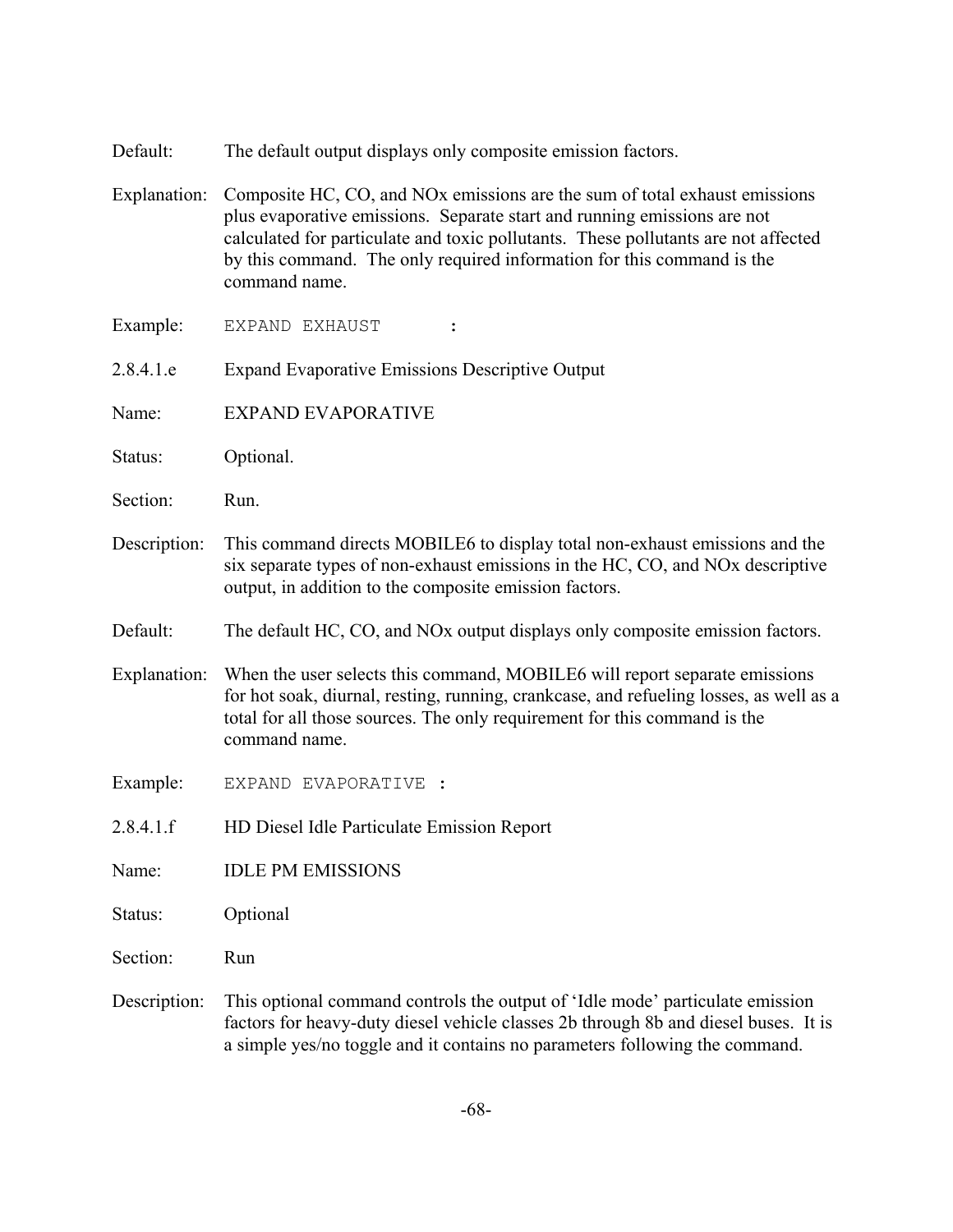Default: None

Explanation: This command allows users to obtain particulate emission factors that reflect vehicle 'Idle' operation. If used, the output is reported only in the \*.pm output file, and in units of grams per hour of vehicle idle operation. The idle mode particulate emission factors reflect total exhaust particulate, and are reported in an output row following other particulate emission types. Idle mode particulate emission factors are NOT reported in the SPREADSHEET output format.

Example: IDLE PM EMISSIONS :

Tips: This command requires the user to specify the calculation of all the particulate type pollutants. Thus, the PARTICULATE command should list no pollutants following the colon (this tells the program to calculate all particulate pollutants). Failure to observe this requirement will result in no idle mode output, and no explicit error or warning message.

> The term 'Idle' in this context refers to the mode of vehicle operation commonly referred to as 'idling' or 'idle mode'. It does not explicitly model "hoteling" behavior and should not be confused with the I/M program parameter known as the 'Idle Test'.

> Only particulate emissions are reported in grams per hour units with this command. If the user desires 'idle' emissions from other pollutants, they should refer to Section 2.8.8.2.c and Section 2.8.8.2.d.

# **2.8.4.2 Spreadsheet Output**

Name: SPREADSHEET

Status: Optional

Section: Header

- Description: This command instructs the MOBILE6.2 program to output the emission factors in a form suitable for direct input into a spreadsheet such as Microsoft Excel or Lotus123. The results of the SPREADSHEET output are the same as those in the description output files.
- Default: If the SPREADSHEET command is not used, then spreadsheet output is not generated.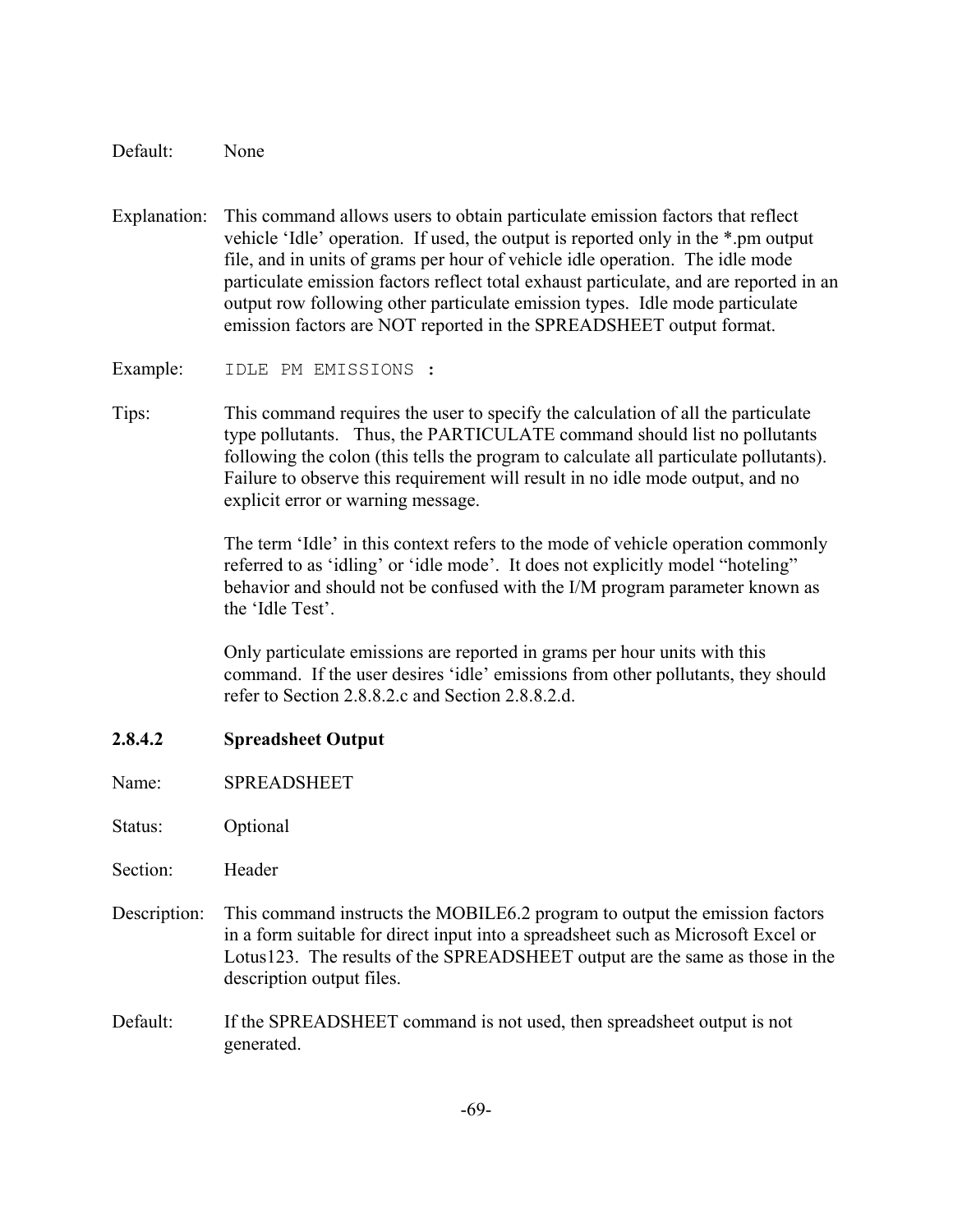Explanation: This command allows the user to send the descriptive output results to a flat (single sheet) data file that is TAB delimited and can be easily read by a spreadsheet program such as Excel or Lotus123. The '.tab' portion of the filename suffix indicates that the output is a 'tab' delimited output file. This type of output file generally can be read into Excel or Lotus123 directly.

> The information in the data file (spreadsheet output) is organized into spreadsheet columns and spreadsheet rows. They have the following definitions.

#### **Columns**

The spreadsheet output consists of 60 individual columns of information. These columns contain most of the information that is found in the descriptive output. The first row of each column in the spreadsheet output contains the label for that particular column. The structure of the columns and the column labels are as follows:

| Key (and alternate<br>key) fields: | Columns 1 through 7 contain identifying information. In<br>order, these are: File number, Run number, Scenario<br>number, Calendar Year, Etype Number, Pollutant<br>Number, and Pollutant Name.                                                                                                       |
|------------------------------------|-------------------------------------------------------------------------------------------------------------------------------------------------------------------------------------------------------------------------------------------------------------------------------------------------------|
| Emissions:                         | Columns 8 through 35 contain the emission results of a<br>given pollutant X for a given vehicle type. The header<br>row contains the names of the particular vehicle types.<br>All 28 vehicle types are present and ordered using the<br>same vehicle numbering system described in Section<br>1.2.3. |
| Descriptive:                       | Columns 36 through 45 contain echoed input<br>information. In order, these include: Month, Altitude,<br>Min Temp, Max Temp, Nominal RVP, Gasoline Fuel<br>Sulfur, Diesel Fuel Sulfur, I/M Program Yes/No toggle,<br>Average Speed, and NGV Fraction Yes/No toggle.                                    |
| Air Toxic:                         | Columns 46 through 58 contain echoed air toxic specific<br>inputs. In order, these are: E200, E300, Aromatics%,<br>Olefin%, Benzene%, MTBE Vol%, MTBE Market<br>Share, ETBE Vol%, ETBE Market Share, Ethanol Vol%,<br>Ethanol Market Share, TAME Vol%, and TAME Market<br>Share.                      |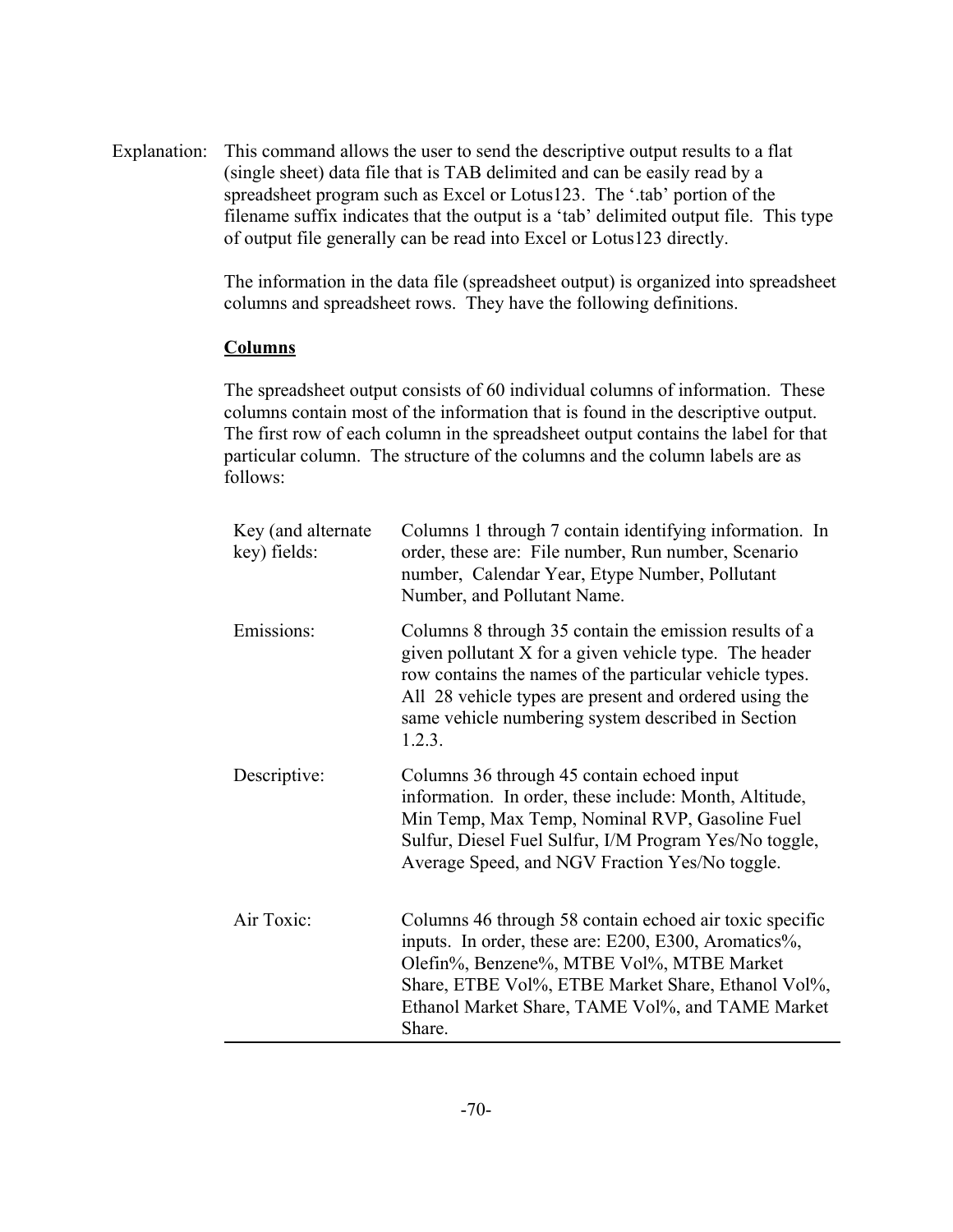Particulate: Columns 59 and 60 contain echoed particulate inputs. In order, these are: Particle size and Scenario Descriptive Field.

# **Rows**

The rows of the spreadsheet output are identified by five key fields. These five key fields serve in combination to uniquely identify a particular record.

- 1. File Number (FILE). The number of the command input file, beginning with 1. Batch input files may contain more than one command input file.
- 2. Run Number (RUN). The run number within the input file, beginning with 1. Command input files may contain multiple runs.
- 3. Scenario Number (SCENARIO). The scenario number within the run, beginning with 1. Runs may contain multiple scenarios. The calendar year column is also shown in the index key section, but is not considered a primary key because it is completely linked to the scenario number.

# 4. Emission Types (ETYPE).

- VMT: For each File, Run and Scenario combination, the first row will contain the Vehicle Miles Traveled distribution by vehicle class. ETYPE 11 is available only the Spreadsheet Output.
	- 1 & 2. Composite Start and Running Exhaust emissions.
	- 3. Evaporative emissions from hot soak conditions.
	- 4. Evaporative emissions from diurnal conditions.
	- 5. Evaporative emissions from resting loss conditions.
	- 6. Evaporative emissions from running loss conditions.
	- 7. Evaporative emissions from crankcase emissions.
	- 8. Evaporative emissions from refueling conditions.
	- 9. Brake wear emissions.
	- 10. Tire wear emissions.
	- 11. Total evaporative emissions.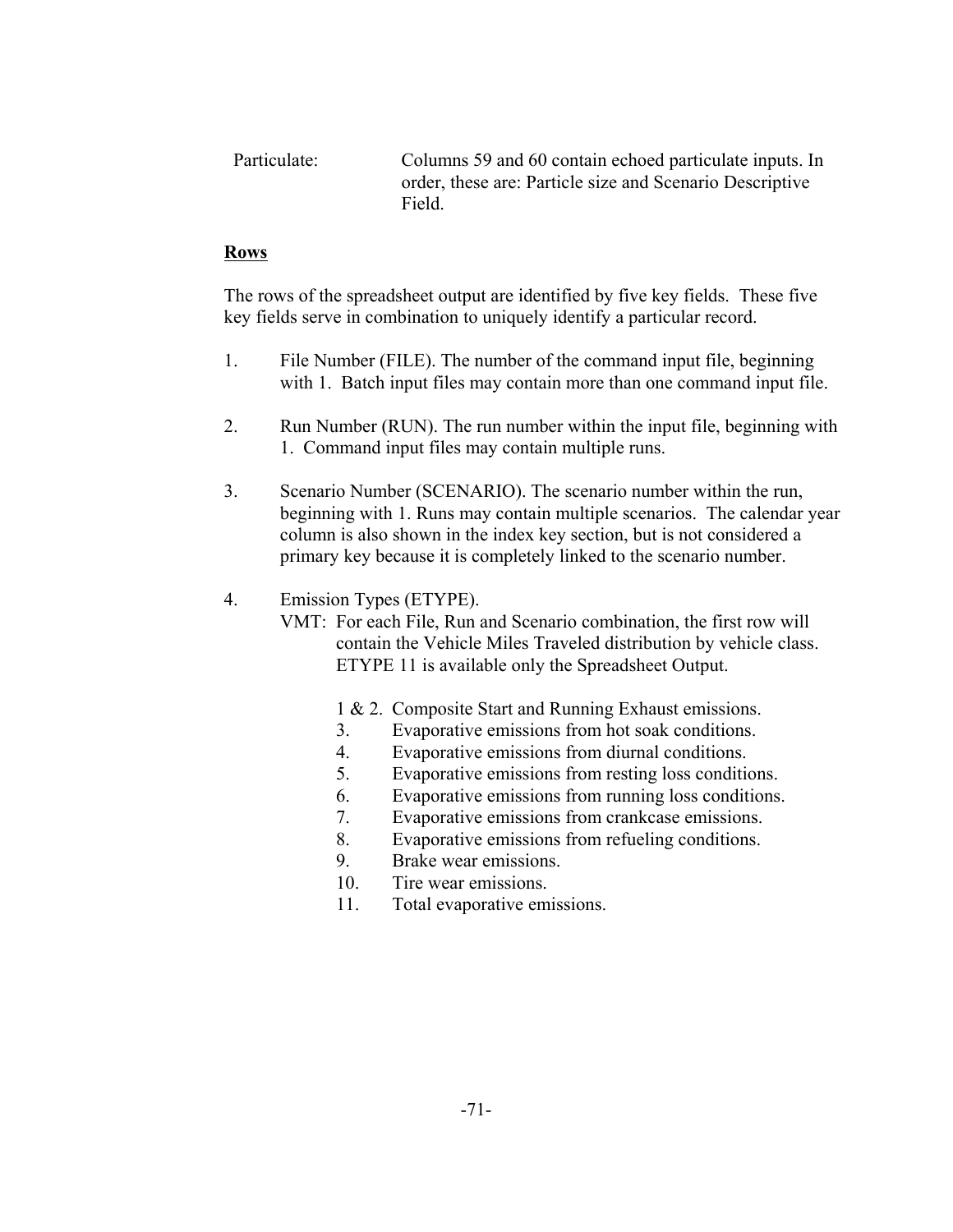5. All pollutants are available in the spreadsheet output format.

| Pollutant                   | Number |
|-----------------------------|--------|
| HC                          | 1      |
| CO                          | 2      |
| <b>NO<sub>x</sub></b>       | 3      |
| SO <sub>4</sub>             | 7      |
| Ocarbon                     | 8      |
| Ecarbon                     | 9      |
| <b>GASPM</b>                | 10     |
| Lead                        | 11     |
| Gaseous SO <sub>2</sub>     | 12     |
| NH <sub>3</sub>             | 13     |
| <b>Brake</b>                | 14     |
| Tire                        | 15     |
| Benzene                     | 16     |
| Methyl Tertiary Butyl Ether | 17     |
| 1,3-Butadiene               | 18     |
|                             |        |
| Formaldehyde                | 19     |
| Acetaldehyde                | 20     |
| Acrolein                    | 21     |

All user defined pollutants can also be written to the spreadsheet output. These are given pollutant numbers of 50 through 99. The pollutant number is used to index the pollutant throughout the program. The Pollutant Name is merely a label that may be attached for easy identification of the pollutant. If different labels are assigned for the same pollutant number, then the last one entered will be the one reported by the program.

Example: SPREADSHEET :

This command instructs the MOBILE6 program to create a spreadsheet output file with the prefix that is the name of the MOBILE6 command input file, and the suffix is always '.TAB'.

The user can also enter an alternate name for the Spreadsheet following the colon in column 20. For example:

SPREADSHEET : SACRAMENTO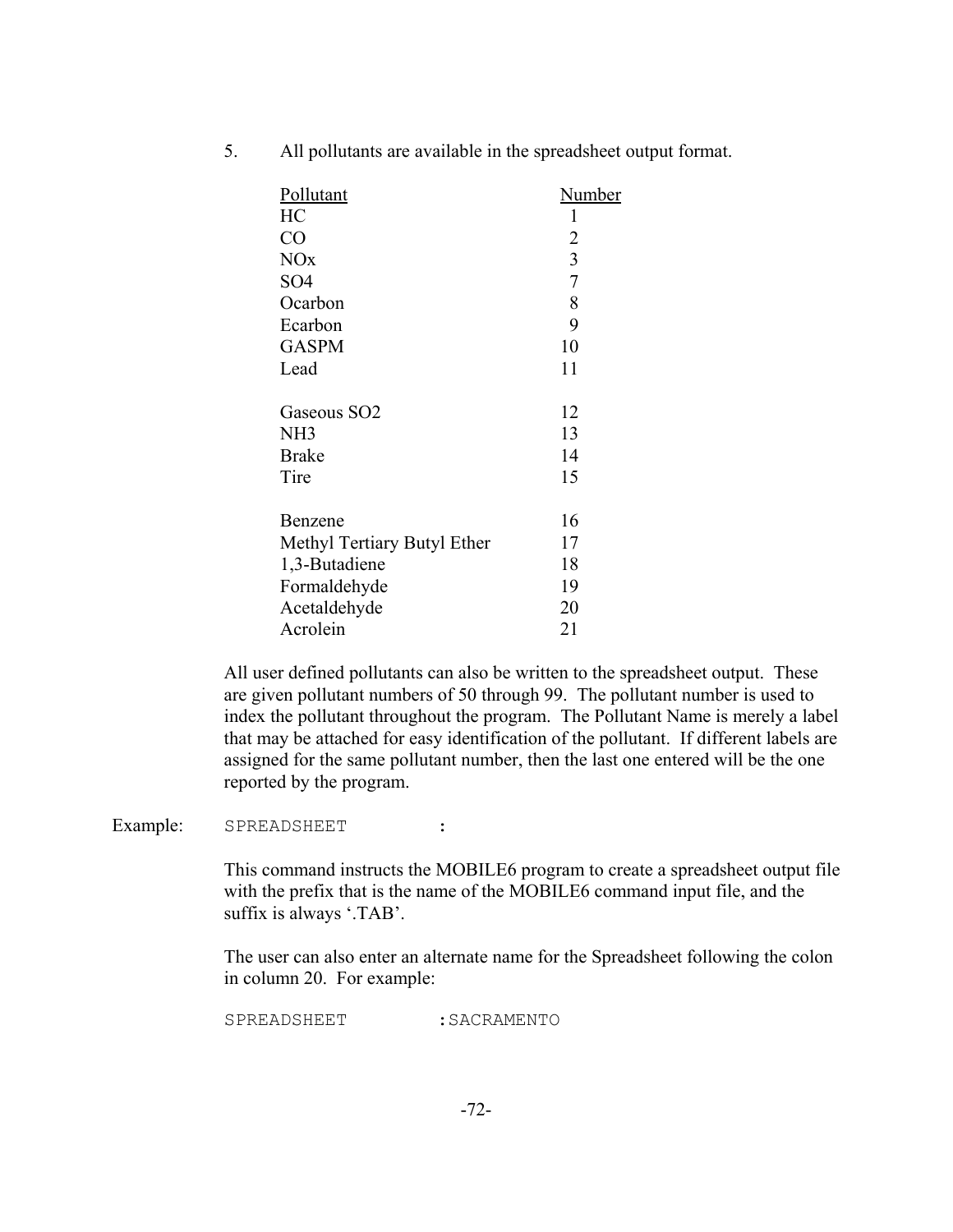In this case, the program would produce a spreadsheet output called 'SACRAMEN.tab'.

Tips: The Spreadsheet output command creates a tab delimited output file that can be read easily into a spreadsheet. It does NOT automatically create an actual Excel or Lotus spreadsheet output file. Thus, the user cannot create this output type and simply 'double click' on the file icon and expect it to automatically open into Excel or Lotus123. Instead, it must be imported into these applications as a tab delimited file, or the .TAB suffix must be associated with the desired application.

#### **2.8.5 Database Output Commands**

Database output commands allow the user to specify the name, format, and content of the database output file.

#### **2.8.5.1 Control of Output in Database Form**

NOTE: This section describes commands that permit users to obtain MOBILE6 output in a database format and to limit the records in that database output. These limitations may be critical because the hourly output from a single unlimited scenario will typically produce 217,800 records for exhaust emissions and another 78,000 records for evaporative emissions. This requires about 35 megabytes per scenario. Users are advised to limit their output to only the records necessary for their analyses.

*2.8.5.1.a*

| Name:        | <b>DATABASE OUTPUT</b>                                                                                                                 |
|--------------|----------------------------------------------------------------------------------------------------------------------------------------|
| Status:      | Optional.                                                                                                                              |
| Section:     | Header.                                                                                                                                |
| Description: | This command directs MOBILE6 to produce database output for all scenarios of<br>each run in the command input file.                    |
| Default:     | MOBILE6 will not produce database output unless this command is selected.                                                              |
|              | Explanation: The command name is the only required information. The data field of this record<br>is not used and should be left blank. |
| Example:     | DATABASE OUTPUT                                                                                                                        |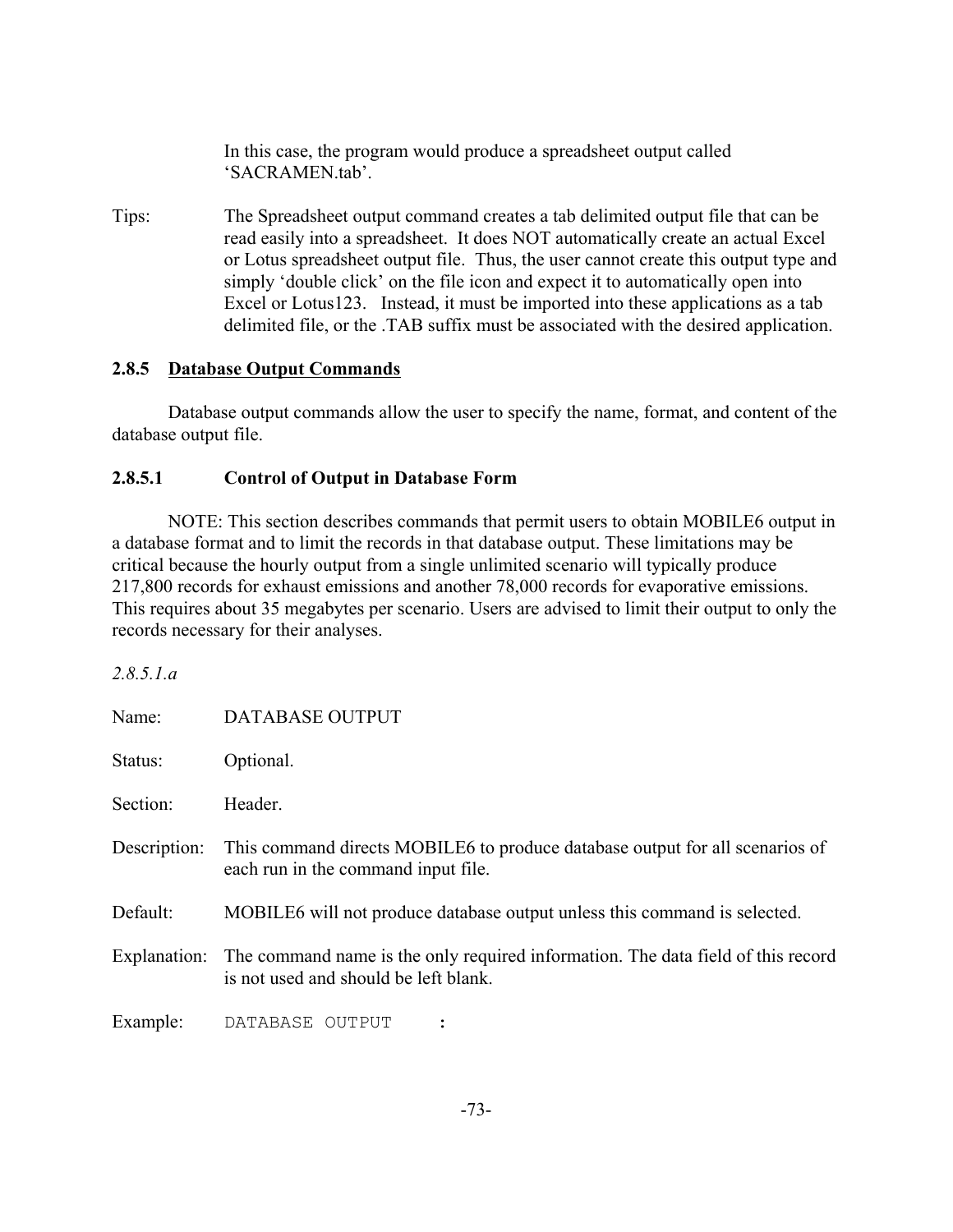*2.8.5.1.b*

| Name:        | WITH FIELDNAMES                                                                                                                                                                                                                                            |  |  |  |
|--------------|------------------------------------------------------------------------------------------------------------------------------------------------------------------------------------------------------------------------------------------------------------|--|--|--|
| Status:      | Optional.                                                                                                                                                                                                                                                  |  |  |  |
| Section:     | Header.                                                                                                                                                                                                                                                    |  |  |  |
| Description: | This command directs MOBILE6 to place a row of column names in the first row<br>of the database output table.                                                                                                                                              |  |  |  |
| Default:     | The database output will contain only unlabeled values unless this command is<br>selected.                                                                                                                                                                 |  |  |  |
| Explanation: | The command name is the only required information. The data field of this record<br>is not used and should be left blank.                                                                                                                                  |  |  |  |
| Tips:        | This option is helpful for users who intend to export results to a spreadsheet. It is<br>also helpful for users who intend to export results to database applications capable<br>of handling text fields in the first row of a numerical table.            |  |  |  |
|              | In general, the WITH FIELDNAMES command should be selected unless the<br>destination software requires a purely numerical table without field names.                                                                                                       |  |  |  |
| Example:     | WITH FIELDNAMES                                                                                                                                                                                                                                            |  |  |  |
| 2.8.5.1.c    |                                                                                                                                                                                                                                                            |  |  |  |
| Name:        | <b>DATABASE OPTIONS</b>                                                                                                                                                                                                                                    |  |  |  |
| Status:      | Optional.                                                                                                                                                                                                                                                  |  |  |  |
| Section:     | Header.                                                                                                                                                                                                                                                    |  |  |  |
| Description: | This command provides an alternate option for specifying the content and/or<br>format of database output. It allows users to place the commands listed in the<br>"explanation section" below in an external file rather than in the command input<br>file. |  |  |  |
| Default:     | Database output content and format is specified only through command input file<br>data.                                                                                                                                                                   |  |  |  |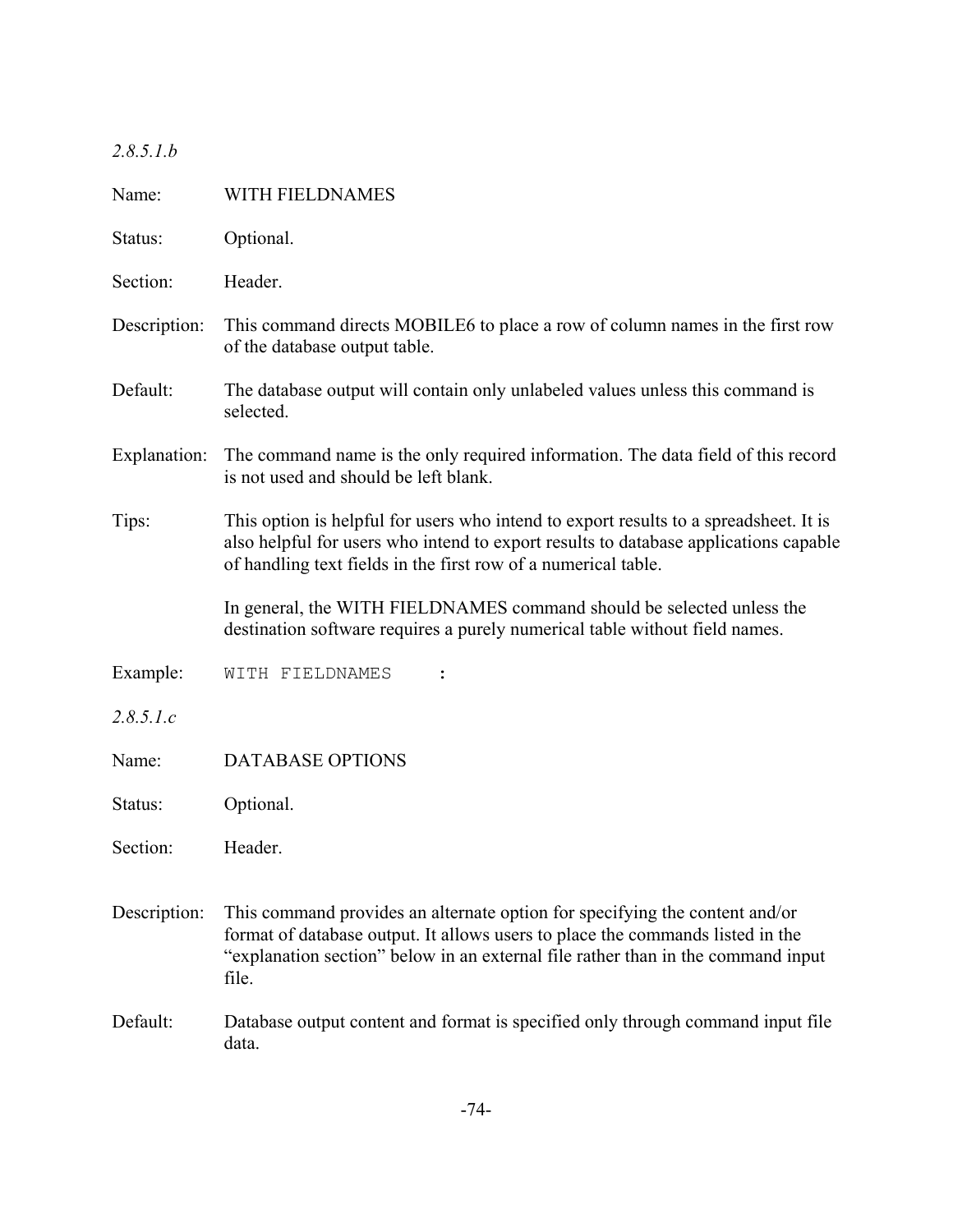Explanation: This command specifies an external file that describes the desired database output features. The file name can be placed anywhere in the data field of the record. The first record in this external file must restate the name of this command, DATABASE OPTIONS. The remainder of the file may contain the following commands.

> DATABASE AGES DATABASE EMISSIONS DATABASE FACILITIES DATABASE HOURS POLLUTANTS DATABASE VEHICLES DATABASE YEARS DAILY OUTPUT AGGREGATED OUTPUT WITH FIELDNAMES

The external file contains the same information that the user would otherwise specify in the command input file.

Example: DATABASE OPTIONS : C:\MOBILE\MOBILE6\DATA\DBASE.OPT

This example directs MOBILE6 to look for a file called "DBASE.OPT", which contains one or more of the commands listed above.

Tip: This command can be used to avoid having to respecify a frequently used set of database options in multiple command input files.

*2.8.5.1.d*

Name: DATABASE EMISSIONS

Status: Optional.

Section: Header.

Description: This command limits which of the ten potential types of emissions are reported.

Default: MOBILE6 will report all ten emission types unless this command is selected.

Explanation: MOBILE6 can report separate emissions for the following emission types: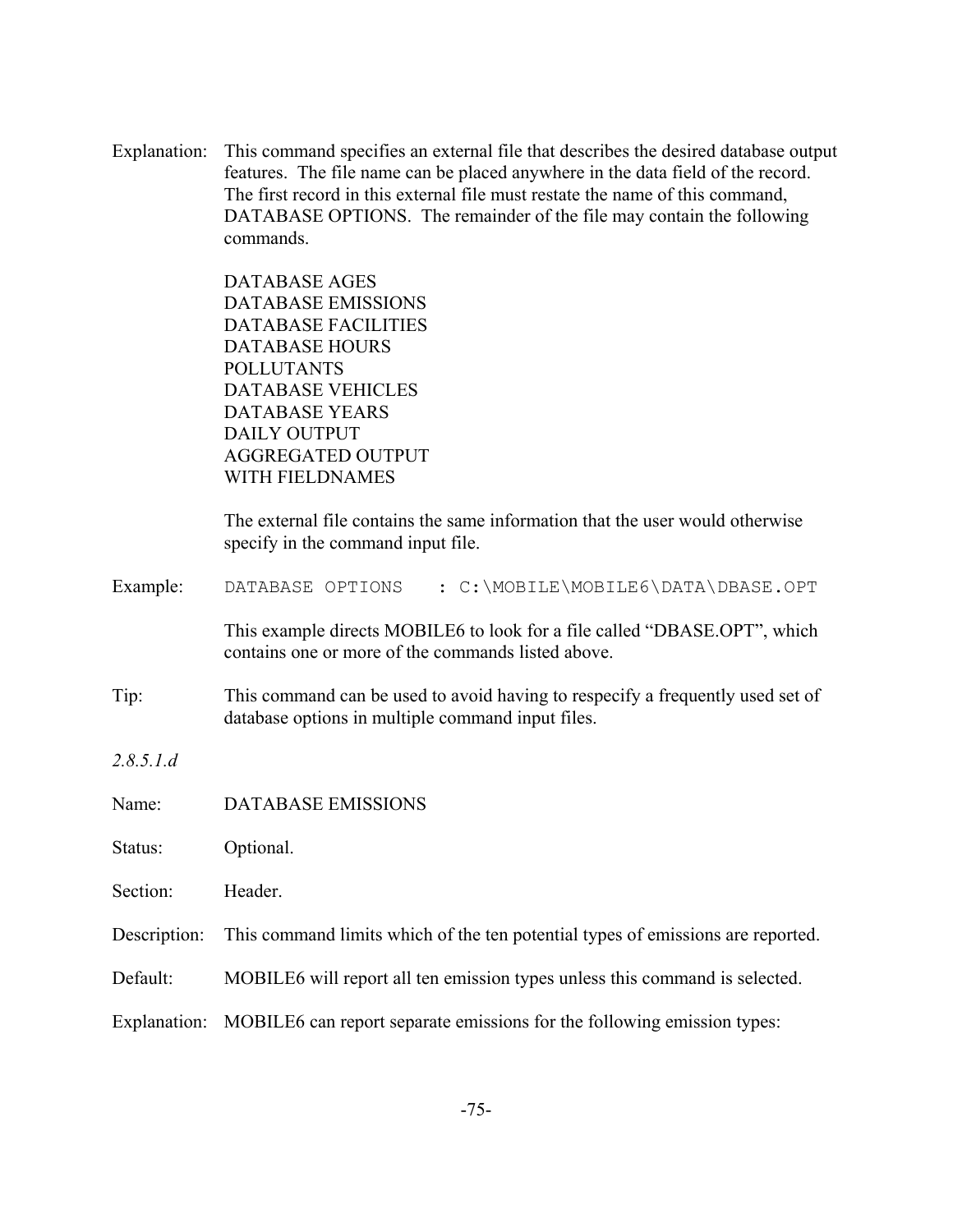Exhaust Running Emissions Exhaust Start Emissions Evaporative Hot Soak Emissions Evaporative Diurnal Emissions

Evaporative Resting Loss Emissions Evaporative Running Loss Emissions Evaporative Crankcase Emissions Evaporative Refueling Emissions

Brake Wear Particulate Tire Wear Particulate

Users specify whether they want to include each type of emission using an ordered set of the digits '1' and '2'. A '1' means that the designated emission type should not be included in the output, and a '2' means that it should be included. If the user selects this command, a value (1 or 2) must be entered for at least the first eight emission types in the order listed above.

The format specification requires values to be entered in two groups of four, plus an optional group of two, and the groups must be separated by one or more blank spaces. The values identifying emission types may be placed anywhere in the data field. The only other requirement is the command name itself.

Example: DATABASE EMISSIONS : 1221 1111 11

This example specifies that database output to the EMISSIONS database output table should be restricted to records pertaining to the exhaust start and evaporative hot soak emission types.

- Tip: This option may alternatively be specified using the DATABASE OPTION command described above.
- *2.8.5.1.e*
- Name: DATABASE FACILITIES
- Status: Optional.
- Section: Header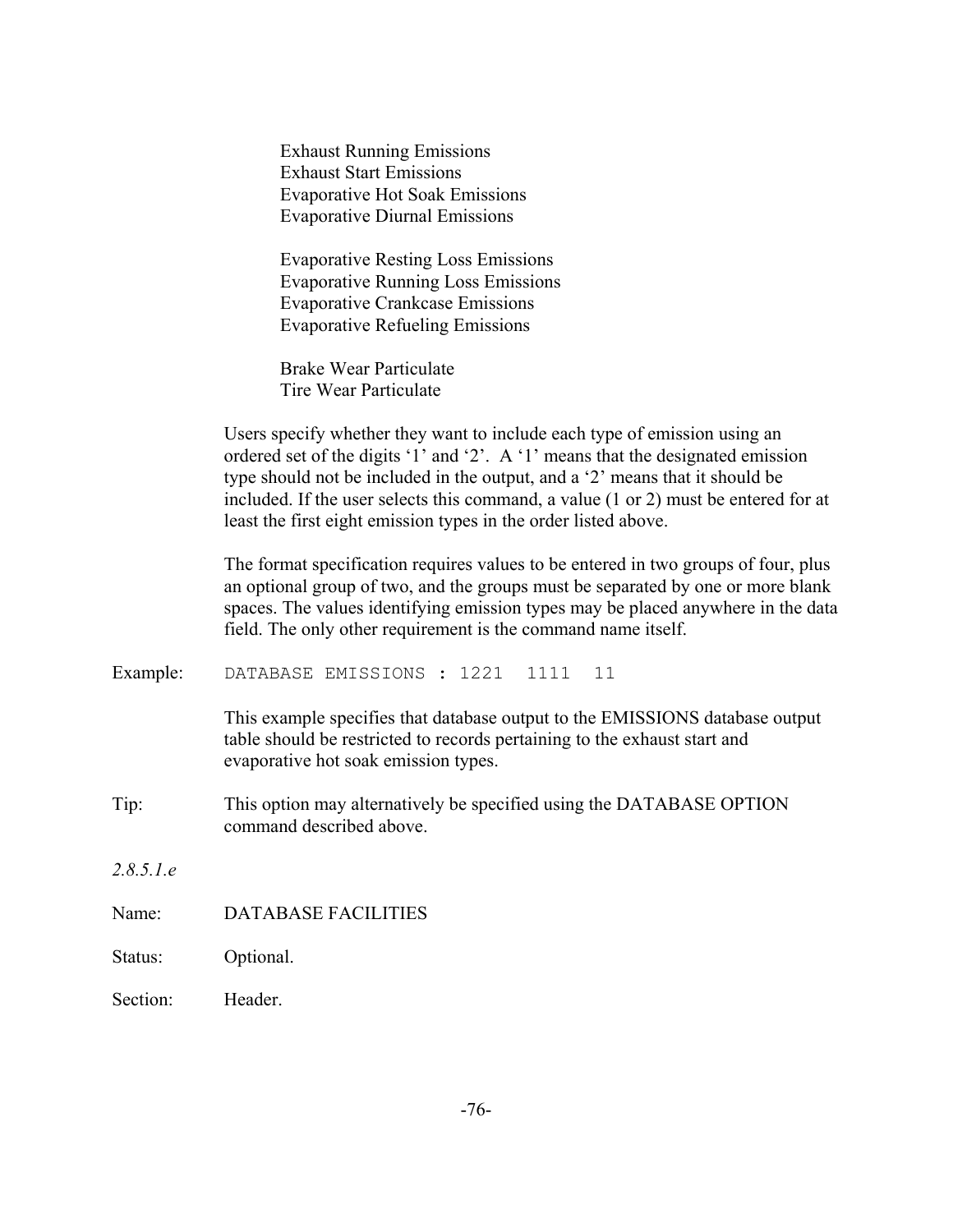- Description: This command allows users to specify the roadway or facility types be to reported in the database output table. It is most useful for modelers who wish to analyze facility-specific emissions.
- Default: MOBILE6 will report emissions for each facility type.
- Explanation: This command directs MOBILE6 to report database output only for user-selected roadway types. The command can take on five values, represented by character strings. Four of the values, ARTERIAL, FREEWAY, LOCAL and RAMP, represent specific facility or roadway types where emissions occur. The fifth value, NONE, does not specify a specific facility type. Rather, it represents emissions that occur independent of roadway type. These include engine start emissions and all evaporative emissions except running losses.

One or more of these values can be listed in the data field of the DATABASE FACILITIES command. The values may be in mixed case, but each value must be separated from the next by one or more blank spaces. No abbreviations are allowed for these values, and the character strings may appear anywhere in the data field of the command. The only other required data is the command name.

Example: DATABASE FACILITIES: RAMP freeway None

This sample input specifies that database output should be restricted to the results for the facility types RAMP and FREEWAY, and for engine start and evaporative (except running loss) emissions.

Tips: This option may alternatively be specified using the DATABASE OPTIONS command described in Section 2.8.5.1.c.

> The value "NONE" can be used to suppress reporting of all emission types other than engine start and five of the six evaporative emission types. However, the DATABASE EMISSIONS command offers a more straightforward way to accomplish the same purpose.

This command should not be used in conjunction with the AGGREGATED OUTPUT option.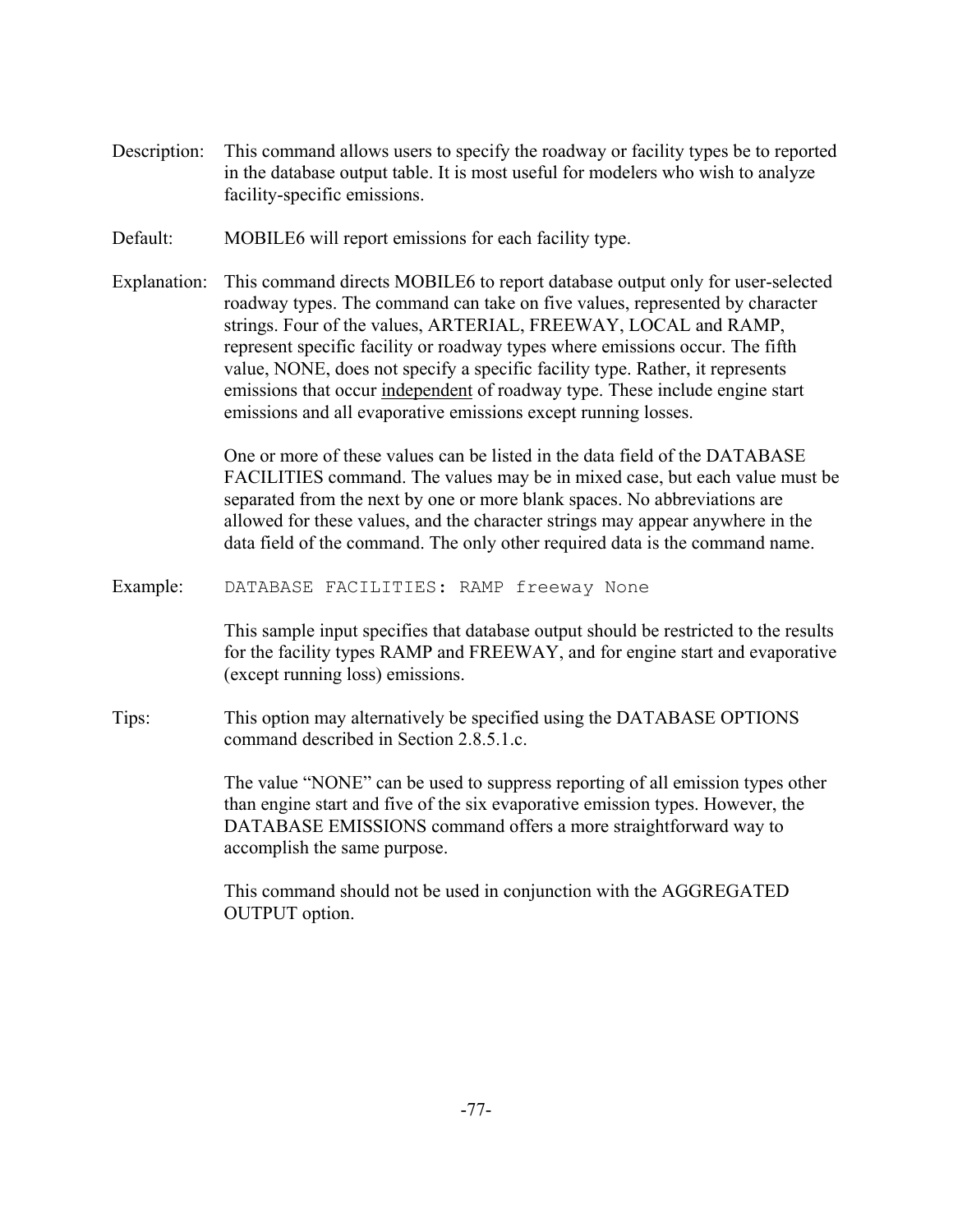*2.8.5.1.f*

Name: DATABASE VEHICLES Status: Optional. Section: Header. Description: This command indicates which of the 28 individual vehicle types are reported. Default: MOBILE6 reports records for all vehicle types in the database output file. Explanation: Users can specify whether to include each type of vehicle through an off/on switch indicated by the digits '1' or '2' respectively. A '1' means that the designated vehicle type should not be included in the output, and a '2' means that it should be included. If the user selects this command, a value (1 or 2) must be entered for each vehicle type in the order listed below. The vehicle types are specified by six groups of values. As detailed below, the first group contains five values for each type of light-duty gasoline vehicles and trucks (LDGVs and LDGTs); the second group contains eight values for the heavy-duty gasoline vehicles (HDGVs); the third group is a single value for motorcycles (MC); the fourth group contains three values for each type of light-duty diesel vehicles and trucks (LDDVs and LDDTs); the fifth contains eight values for the heavy-duty diesel vehicles (HDDVs); and the last group contains three values for buses. Each group of values must be separated from the next by one or more blank spaces.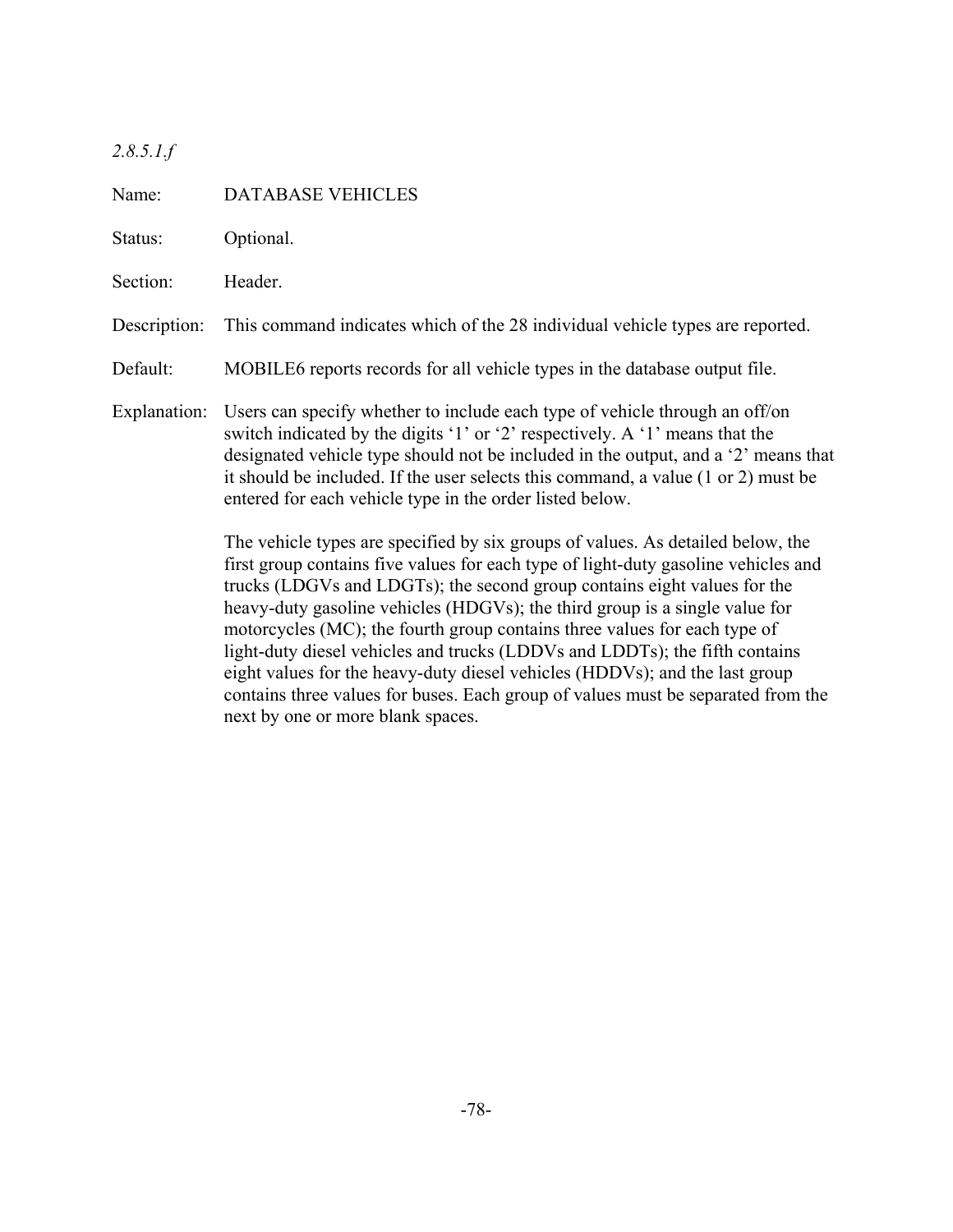| <b>Vehicle Types</b>               | <b>Vehicle Class No.</b> |
|------------------------------------|--------------------------|
| <b>Light-Duty Gasoline Vehicle</b> | 1                        |
| Light-Duty Gasoline Truck 1        | $\overline{c}$           |
| Light-Duty Gasoline Truck 2        | $\overline{\mathbf{3}}$  |
| Light-Duty Gasoline Truck 3        | $\overline{4}$           |
| Light-Duty Gasoline Truck 4        | 5                        |
| Heavy-Duty Gasoline Vehicle 2B     | 6                        |
| Heavy-Duty Gasoline Vehicle 3      | 7                        |
| Heavy-Duty Gasoline Vehicle 4      | 8                        |
| Heavy-Duty Gasoline Vehicle 5      | 9                        |
| Heavy-Duty Gasoline Vehicle 6      | 10                       |
| Heavy-Duty Gasoline Vehicle 7      | 11                       |
| Heavy-Duty Gasoline Vehicle 8A     | 12                       |
| Heavy-Duty Gasoline Vehicle 8B     | 13                       |
| Motorcycle (MC)                    | 24                       |
| <b>Light-Duty Diesel Vehicle</b>   | 14                       |
| Light-Duty Diesel Truck 1 and 2    | 15                       |
| Light-Duty Diesel Truck 3 and 4    | 28                       |
| Heavy-Duty Diesel Vehicle 2B       | 16                       |
| Heavy-Duty Diesel Vehicle 3        | 17                       |
| Heavy-Duty Diesel Vehicle 4        | 18                       |
| Heavy-Duty Diesel Vehicle 5        | 19                       |
| Heavy-Duty Diesel Vehicle 6        | 20                       |
| Heavy-Duty Diesel Vehicle 7        | 21                       |
| Heavy-Duty Diesel Vehicle 8A       | 22                       |
| Heavy-Duty Diesel Vehicle 8B       | 23                       |
| All Gasoline Bus                   | 25                       |
| Diesel Commercial Bus              | 26                       |
| Diesel School Bus                  | 27                       |

The only required data for this command are the command name and the string of six groups of vehicle type flags, which can be placed anywhere in the data field.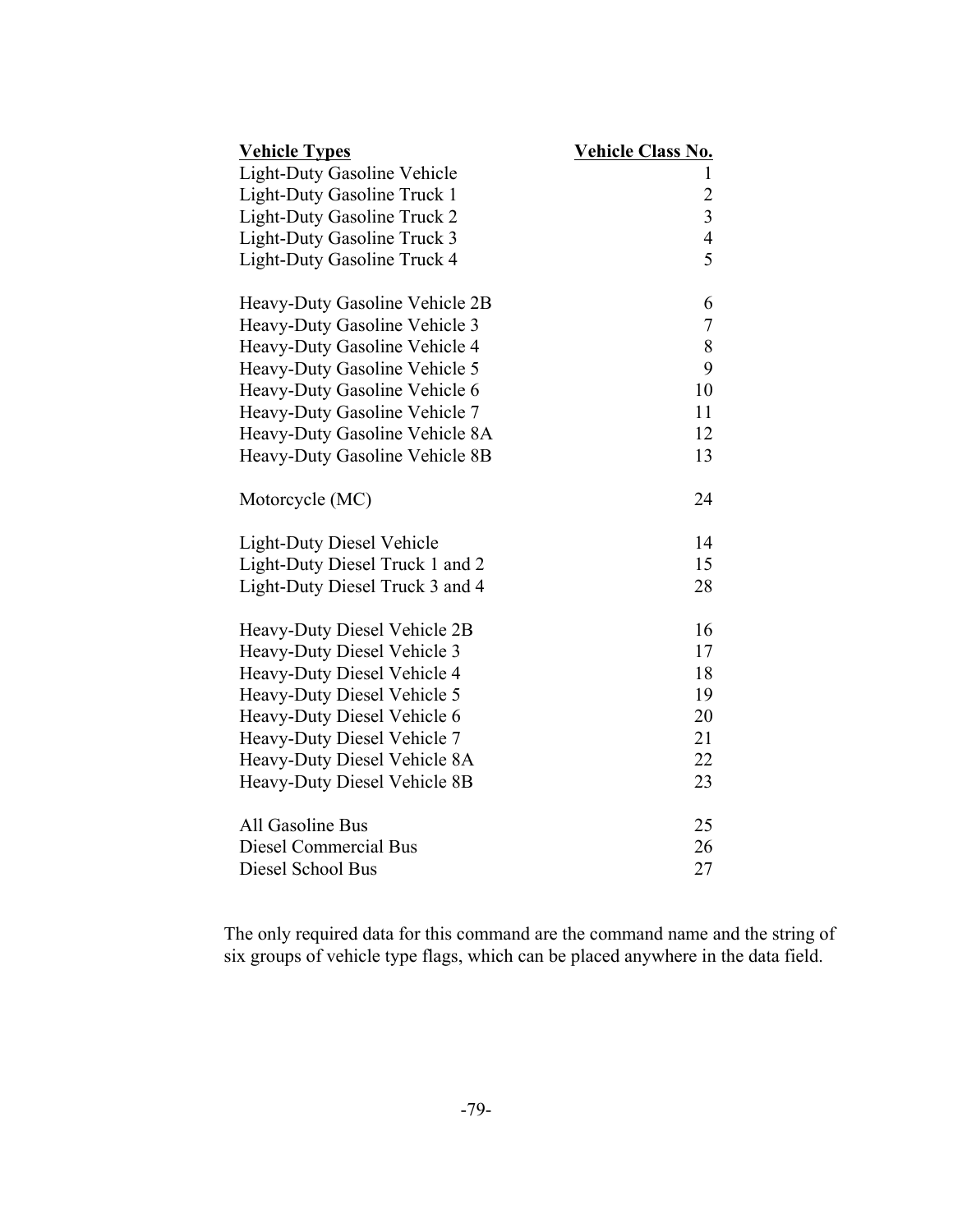| Example:     | : 21111 11111111 1 222 11111111 111<br>DATABASE VEHICLES                                                                                                                                                                                                                                                                                                                                                                                                                     |  |  |  |  |
|--------------|------------------------------------------------------------------------------------------------------------------------------------------------------------------------------------------------------------------------------------------------------------------------------------------------------------------------------------------------------------------------------------------------------------------------------------------------------------------------------|--|--|--|--|
|              | This example specifies that database output should be restricted to records<br>pertaining to LDGVs, LDDVs, and both LDDTs categories.                                                                                                                                                                                                                                                                                                                                        |  |  |  |  |
| Tips:        | This option may alternatively be specified using the DATABASE OPTIONS<br>command described in Section 2.8.5.1.c.                                                                                                                                                                                                                                                                                                                                                             |  |  |  |  |
| 2.8.5.1.g    |                                                                                                                                                                                                                                                                                                                                                                                                                                                                              |  |  |  |  |
| Name:        | <b>DATABASE AGES</b>                                                                                                                                                                                                                                                                                                                                                                                                                                                         |  |  |  |  |
| Status:      | Optional.                                                                                                                                                                                                                                                                                                                                                                                                                                                                    |  |  |  |  |
| Section:     | Header.                                                                                                                                                                                                                                                                                                                                                                                                                                                                      |  |  |  |  |
| Description: | This command can limit which of the 25 vehicle ages are reported in the hourly or<br>daily database output formats.                                                                                                                                                                                                                                                                                                                                                          |  |  |  |  |
| Default:     | If DATABASE OUTPUT has been requested and the AGGREGATED OUPUT<br>option has not been specified, MOBILE6 will report emissions for each of the 25<br>vehicle ages unless this command is selected.                                                                                                                                                                                                                                                                           |  |  |  |  |
| Explanation: | The hourly and daily forms of the database output produced by MOBILE6 report<br>emissions for AGE values 0 thru 24. The emissions are reported for yearly AGE<br>values starting with 24-year-old vehicles and ending with the calendar year of the<br>scenario (vehicle age of 0).                                                                                                                                                                                          |  |  |  |  |
|              | The DATABASE AGES command can be used to limit the reporting of emissions<br>to a single vehicle age or a range of vehicle ages.                                                                                                                                                                                                                                                                                                                                             |  |  |  |  |
|              | Users can select a specific AGE value or range of AGE values by specifying a<br>start age and an end age. The order in which these two values are entered does not<br>matter. To specify a single vehicle age of interest, the age should be entered<br>twice.                                                                                                                                                                                                               |  |  |  |  |
|              | The format specification requires that the values entered are numbers from 0<br>through 24. The two numbers must be separated by a blank or a comma. If either<br>or both of the numbers are outside of the 0 to 24 range, the program will change<br>the upper and/or the lower limiting value(s) to 24 and/or 0, respectively. A<br>warning message is displayed on the screen to notify the user of the change. The<br>only other requirement is the command name itself. |  |  |  |  |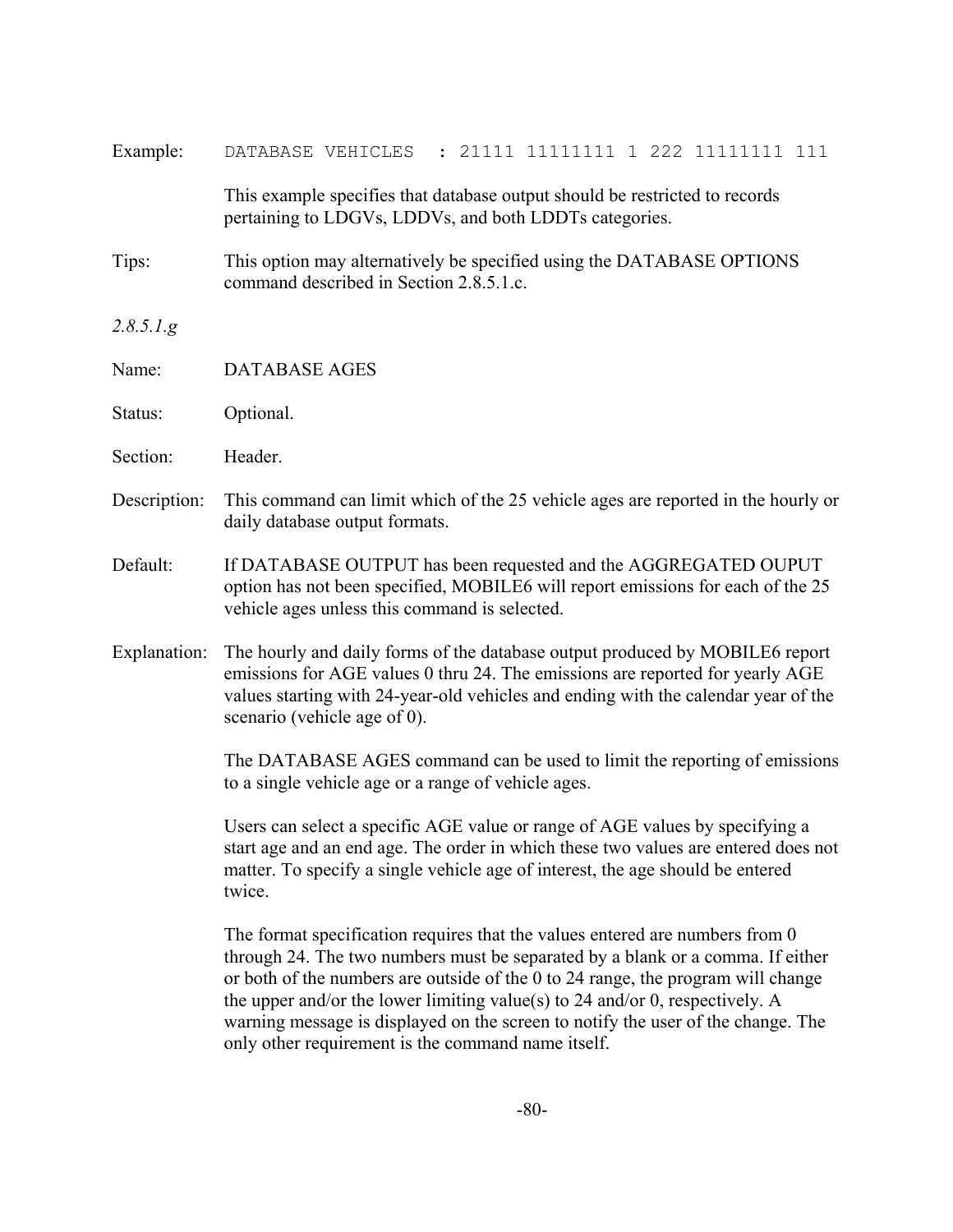| Example:     | DATABASE AGES : 5,1                                                                                                                                                                                                                                                                                                                                                                                                                   |  |  |  |
|--------------|---------------------------------------------------------------------------------------------------------------------------------------------------------------------------------------------------------------------------------------------------------------------------------------------------------------------------------------------------------------------------------------------------------------------------------------|--|--|--|
|              | This example specifies that database output to the daily or hourly database output<br>table should be restricted to records having AGE values of 1, 2, 3, 4, and 5 years<br>old.                                                                                                                                                                                                                                                      |  |  |  |
| Tips:        | This option may alternatively be specified using the DATABASE OPTION<br>command described in Section 2.8.5.1.c.                                                                                                                                                                                                                                                                                                                       |  |  |  |
|              | This command should not be used in conjunction with the AGGREGATED<br><b>OUTPUT</b> option.                                                                                                                                                                                                                                                                                                                                           |  |  |  |
| 2.8.5.1.h    |                                                                                                                                                                                                                                                                                                                                                                                                                                       |  |  |  |
| Name:        | <b>DATABASE HOURS</b>                                                                                                                                                                                                                                                                                                                                                                                                                 |  |  |  |
| Status:      | Optional.                                                                                                                                                                                                                                                                                                                                                                                                                             |  |  |  |
| Section:     | Header.                                                                                                                                                                                                                                                                                                                                                                                                                               |  |  |  |
| Description: | This command can limit which of the 24 hours are reported in the hourly format<br>of the database output.                                                                                                                                                                                                                                                                                                                             |  |  |  |
| Default:     | If DATABASE OUTPUT has been requested in the default hourly format,<br>MOBILE6 will report emissions for each of the 24 hourly intervals unless this<br>command is used.                                                                                                                                                                                                                                                              |  |  |  |
| Explanation: | The hourly database output produced by MOBILE6 reports emissions for each<br>hour of the 24-hour day. (Hour number 1 is 6:00 a.m. to 7:00 am.)                                                                                                                                                                                                                                                                                        |  |  |  |
|              | This command can be used to limit which hours are reported by specifying a start<br>and an end value of HOUR. The start and end HOUR values may be specified in<br>either order.                                                                                                                                                                                                                                                      |  |  |  |
|              | The values entered must be numbers from 1 through 24. The two numbers must<br>be separated by a blank or a comma. If either or both of the numbers are outside<br>of the 1 to 24 range, MOBILE6 will change the upper and/or the lower limiting<br>$value(s)$ to 24 and/or 1, respectively. A warning message is printed to the screen<br>to notify the user of the change. The only other requirement is the command name<br>itself. |  |  |  |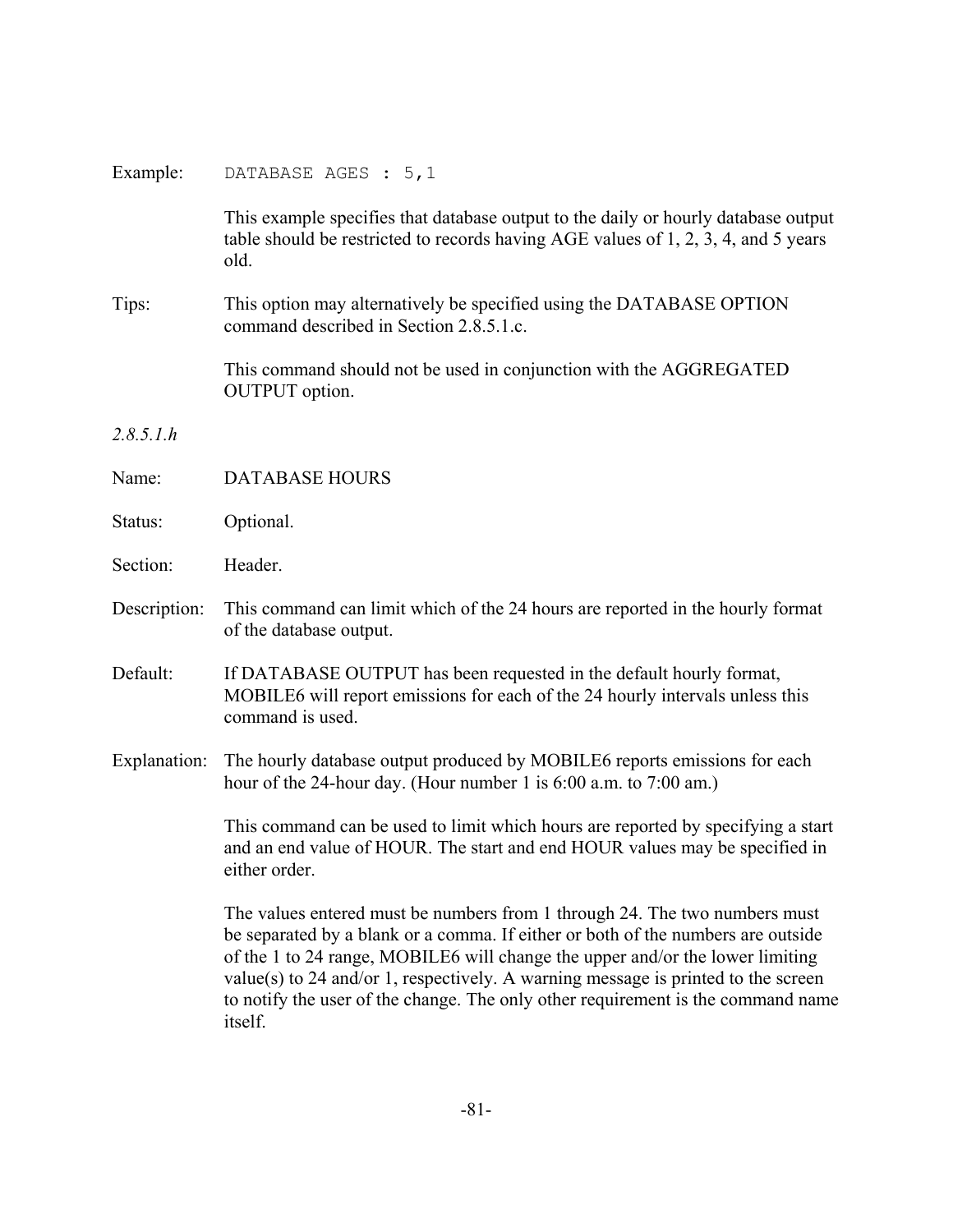| Example: | DATABASE HOURS : 2,5 |  |  |  |
|----------|----------------------|--|--|--|
|----------|----------------------|--|--|--|

This example specifies that database output to the hourly database output table should be restricted to records pertaining to the HOUR values 2, 3, 4, and 5.

Tips: This option may alternatively be specified using the DATABASE OPTION command described above.

> This command should not be used in conjunction with the DAILY OUTPUT or the AGGREGATED OUTPUT commands.

*2.8.5.1.i*

- Name: DATABASE YEARS
- Status: Optional.
- Section: Header.
- Description: This command can limit which model years are reported in the hourly or daily database output formats.
- Default: If DATABASE output has been requested and the AGGREGATED OUTPUT option has not been specified, MOBILE6 will report emissions for a 25 model year range for each scenario, which is determined by the calendar year.
- Explanation: The hourly and daily forms of the database output produced by MOBILE6 report emissions for each of 25 model years. This model-year range spans from the calendar year to 24 model years prior to the calendar year. The DATABASE YEARS command can pick out a single or a group of model years from the set of 25 model years that are calculated.

Users can select a specific or a range of model year(s) by specifying a start model year and an end model year. The order in which these two values are entered does not matter.

The format specification requires the values entered be four-digit years that are within the range of allowable model years (1928-2050). Values outside this range are changed by the program to 1928 or 2050. The two numbers must be separated by a blank or a comma. The only other requirement is the command name itself.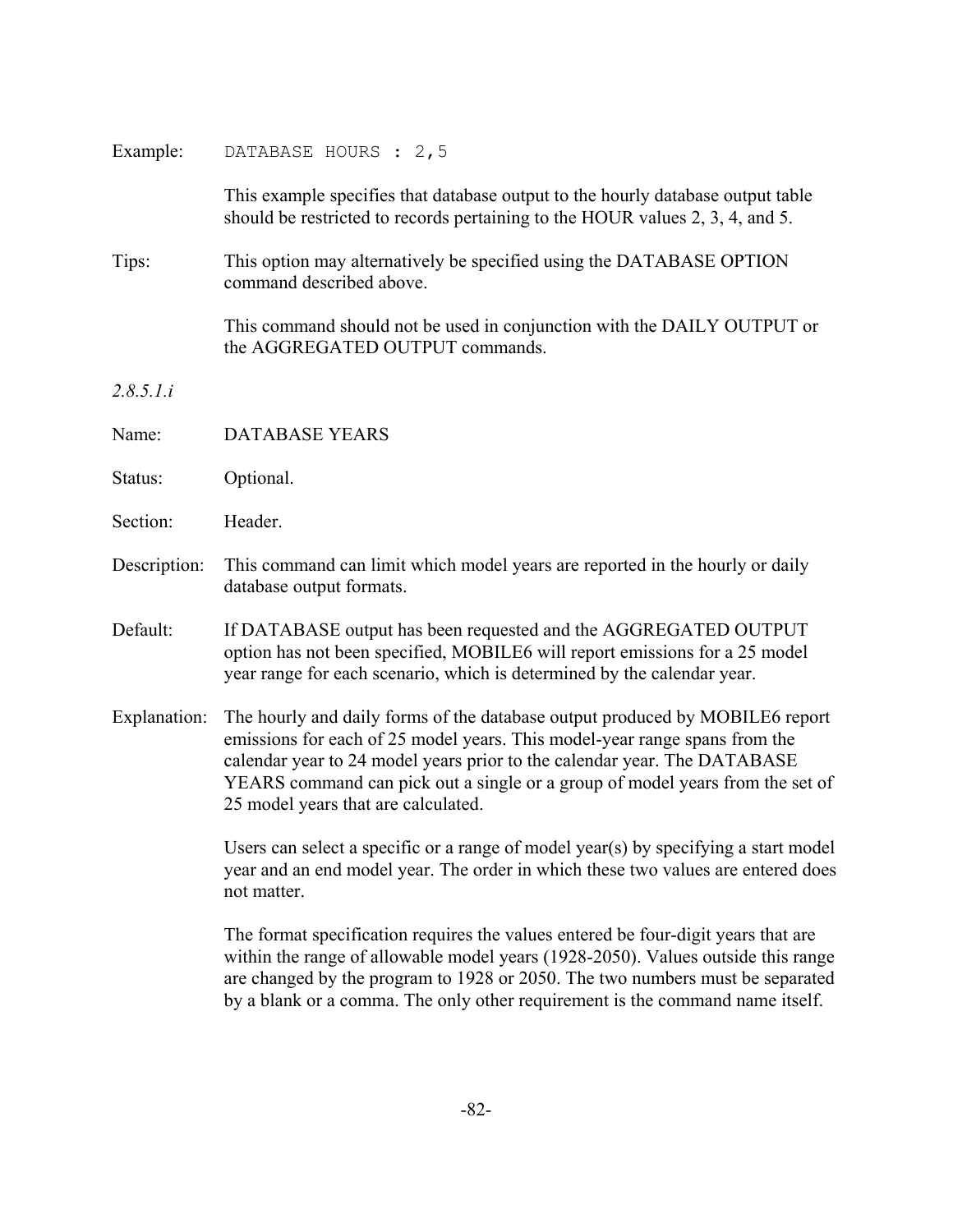| Example:     | DATABASE YEARS : 1990, 1989                                                                                                                                          |  |  |  |
|--------------|----------------------------------------------------------------------------------------------------------------------------------------------------------------------|--|--|--|
|              | This example specifies that database output to the hourly or daily database output<br>table should be restricted to records pertaining to model years 1989 and 1990. |  |  |  |
| Tips:        | This option may alternatively be specified using the DATABASE OPTION<br>command described in Section 2.8.5.1.c.                                                      |  |  |  |
|              | This command should not be used in conjunction with the AGGREGATED<br><b>OUTPUT</b> option.                                                                          |  |  |  |
| 2.8.5.1.j    |                                                                                                                                                                      |  |  |  |
| Name:        | <b>DAILY OUTPUT</b>                                                                                                                                                  |  |  |  |
| Status:      | Optional.                                                                                                                                                            |  |  |  |
| Section:     | Header.                                                                                                                                                              |  |  |  |
| Description: | This command specifies that database output will represent daily rather than<br>hourly time periods.                                                                 |  |  |  |
| Default:     | MOBILE6 will report hourly time periods to the database output table.                                                                                                |  |  |  |
| Explanation: | The command name is the only required information. The data field of this record<br>is not used and should be left blank.                                            |  |  |  |
| Example:     | DAILY OUTPUT                                                                                                                                                         |  |  |  |
| Tips:        | Daily output reduces the volume of reported output by a factor of about 30.                                                                                          |  |  |  |
|              | This option may alternatively be specified using the DATABASE OPTIONS<br>command described in Section 2.8.5.1.c.                                                     |  |  |  |
| 2.8.5.1.k    |                                                                                                                                                                      |  |  |  |
| Name:        | <b>AGGREGATED OUTPUT</b>                                                                                                                                             |  |  |  |
| Status:      | Optional.                                                                                                                                                            |  |  |  |
| Section:     | Header.                                                                                                                                                              |  |  |  |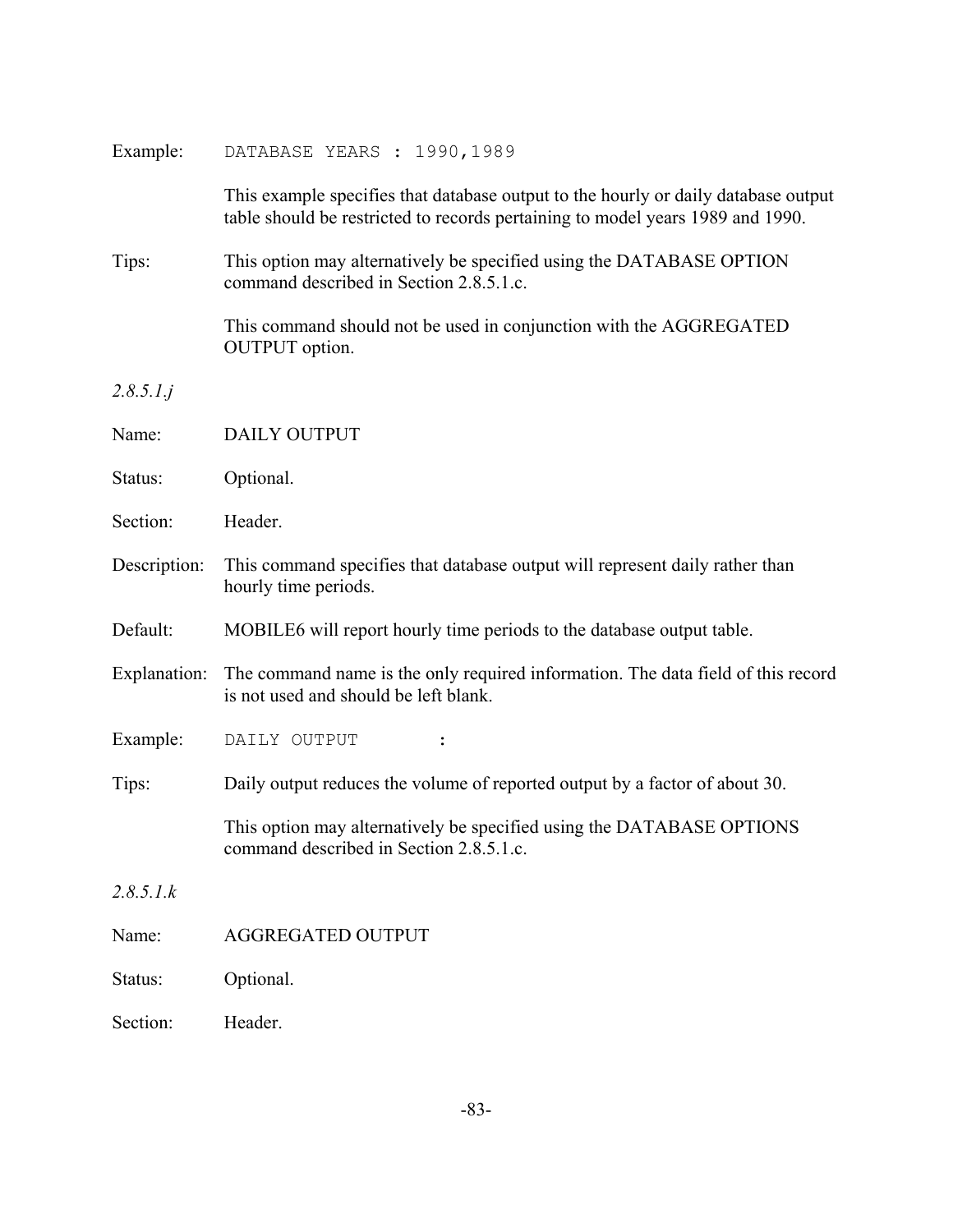Description: This command specifies that database output will represent daily rather than hourly time periods and that it will be aggregated over age, facility (roadway) type, and emission type for each vehicle class and pollutant. The emission types included in the aggregation are controlled by user input.

> This output option allows the user to obtain most of the aggregated numeric values found in the descriptive output in a database format suitable for electronic processing.

- Default: MOBILE6 will report non-aggregated emission factors for hourly time periods to the database output table.
- Explanation: The command name is the only required information. The data field of this record is not used and should be left blank.

Unlike the hourly and daily database output formats, the emission values within the output produced by the aggregated format option are affected by other database output options. This allows the user to specify which emission type results are included in the aggregation. The following commands will affect the emission result values:

NO REFUELING DATABASE EMISSIONS

The NO REFUELING command will prevent the emissions reported from including the portion from refueling. Similarly, the DATABASE EMISSIONS command can eliminate the results for any of the emission type classifications from the reported aggregated results. Because the user may affect the aggregated emission values, caution should be used in selecting desired combinations. For example, selecting only non-exhaust emission types will result in zero emissions for database output lines referring to  $CO$ ,  $NO<sub>x</sub>$ , and some particulate and toxic pollutants.

The DATABASE VEHICLES and POLLUTANTS commands can be used to restrict the number of lines written to the database output file by restricting the vehicle classes and pollutants to be written.

The DATABASE FACILITIES command has no effect on aggregated emissions and will not restrict the emissions by roadway type. This may be done using the VMT BY FACILITY command.

Example: AGGREGATED OUTPUT :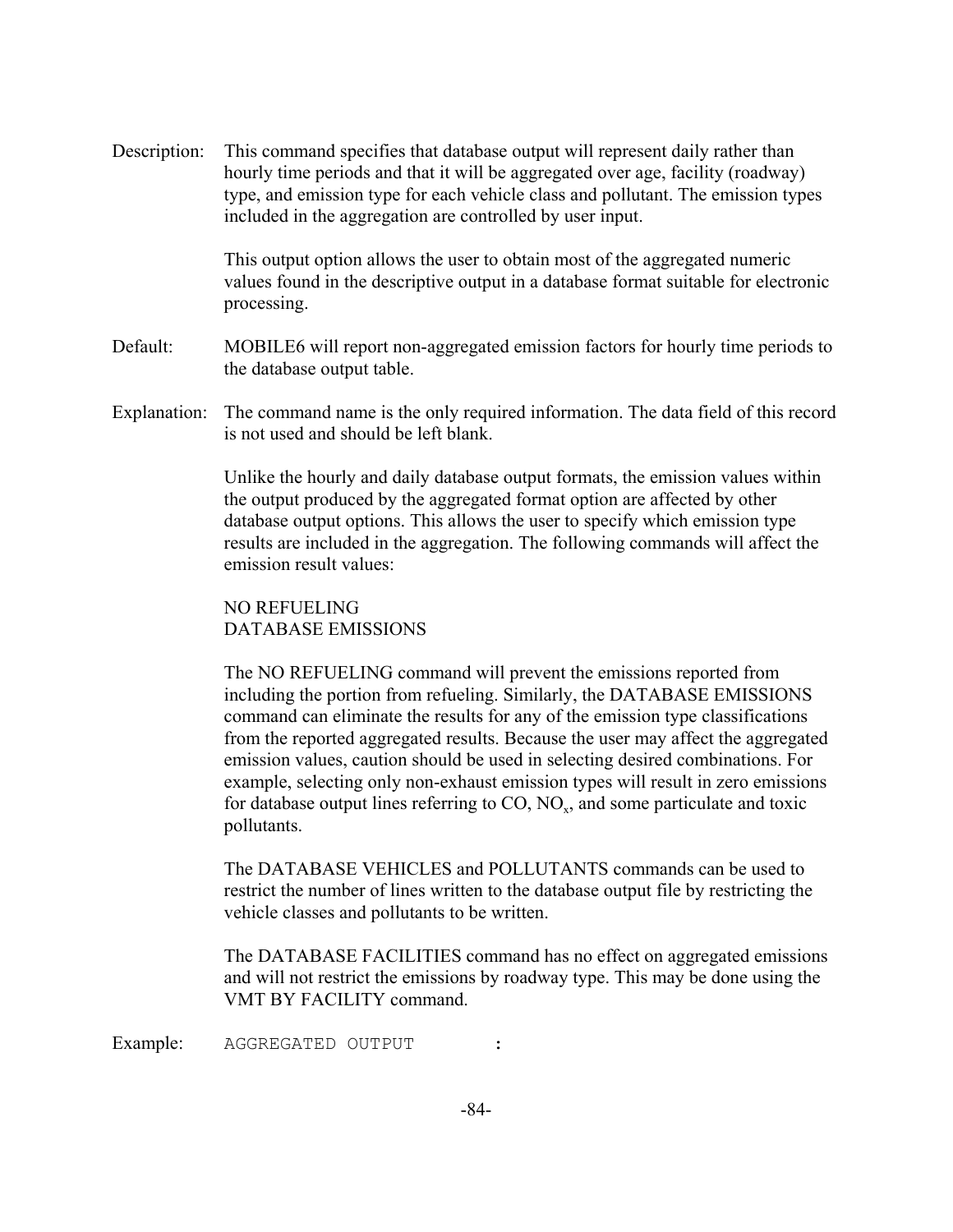Tips: AGGREGATED OUTPUT reduces the volume of reported output to a maximum of 84 lines per scenario.

> Heavy-duty vehicles have no separate estimates for running and engine start emissions. Any composite emission results that include running emissions will include all exhaust emissions of heavy-duty vehicles. The same thing is true for pollutants such as PM and toxics for all vehicle classes.

#### **2.8.5.2 Database Output Files Identification**

- Name: EMISSIONS TABLE
- Status: Optional.
- Section: Header.
- Description: This command permits the user to name the database output file.
- Default: Output will be written to a database table named with the input file name root, plus the extension, ".TB1".
- Explanation: The file name is the only required data item for this command and can be placed anywhere in the data field of the record. The user may provide a file name with an explicit extension, or with a period as the last non-blank character, if the user wants to override the default naming convention.

An open action of APPEND or REPLACE may appear following the file name, separated from it by one or more blanks. The APPEND action adds new modeling results to a previously created report file of the same name. The REPLACE action erases old results and replaces them with new ones. The open action may appear in mixed case and may be abbreviated to a single character (e.g., A or R). The default action, if none is specified, is REPLACE.

Example: EMISSIONS TABLE : C:\MOBILE6\TESTING2\TEST1B.TB1 REPLACE

This example directs MOBILE6 to write results to a table called, "TEST1B.TB1", which is found in the C:\MOBILE6\TESTING2 folder. The REPLACE action causes MOBILE6 to overwrite any previous modeling results found in that file.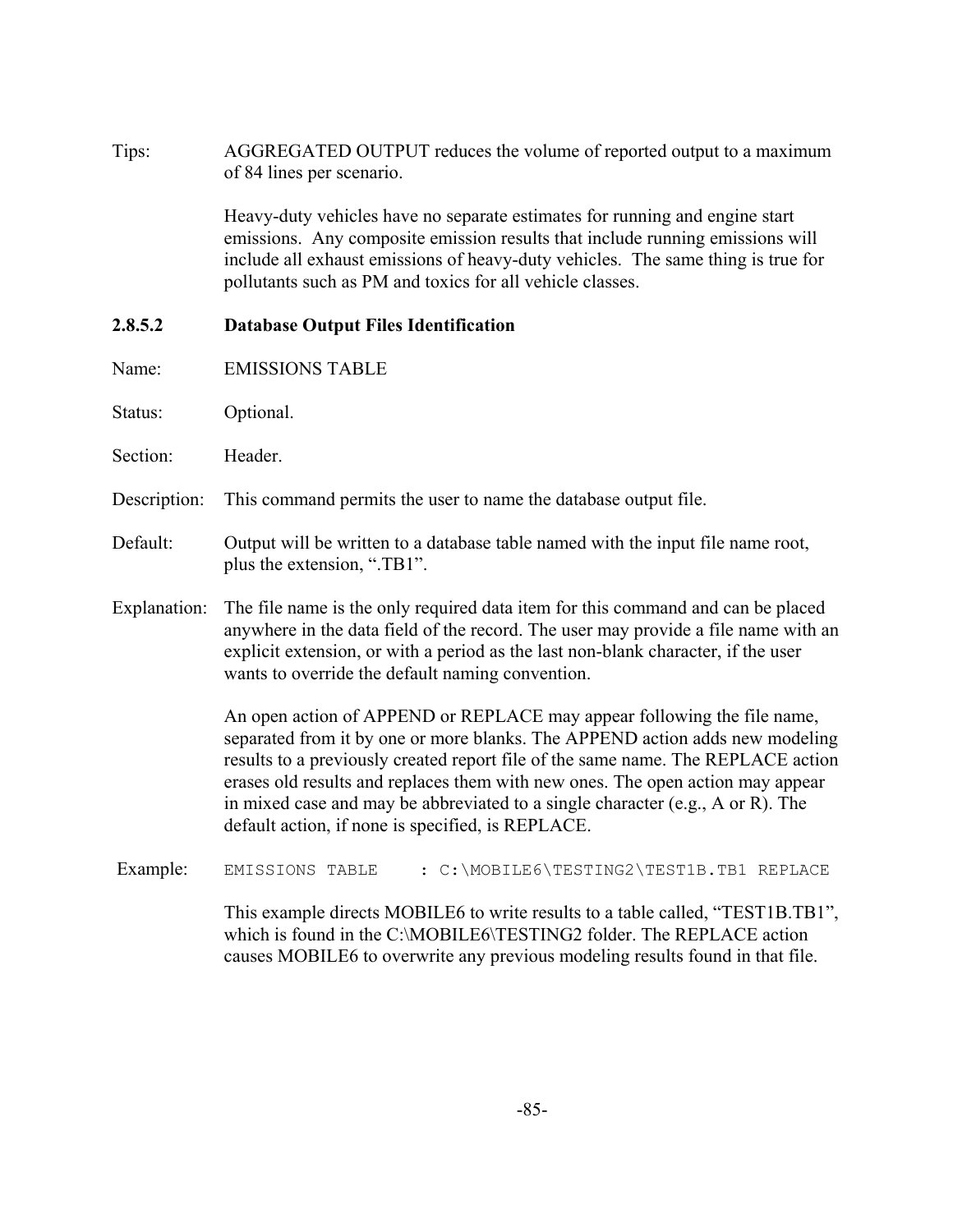# **2.8.6. External Condition Commands**

External condition commands allow users to specify the time frame, altitude, and weather conditions they wish to model.

| 2.8.6.1      | <b>Calendar Year of Evaluation</b>                                                                                                                                                                                                              |  |  |  |
|--------------|-------------------------------------------------------------------------------------------------------------------------------------------------------------------------------------------------------------------------------------------------|--|--|--|
| Name:        | <b>CALENDAR YEAR</b>                                                                                                                                                                                                                            |  |  |  |
| Status:      | Required.                                                                                                                                                                                                                                       |  |  |  |
| Section:     | Scenario.                                                                                                                                                                                                                                       |  |  |  |
| Description: | This command identifies the calendar year for which emission factors are to be<br>calculated, often referred to as "calendar year of evaluation."                                                                                               |  |  |  |
| Default:     | There is no MOBILE6 default. Users must supply this information.                                                                                                                                                                                |  |  |  |
| Explanation: | MOBILE6 can model emission factors for the calendar years 1952 to 2050,<br>inclusive. A four-digit value for the calendar year of evaluation must be entered<br>anywhere in the data portion of the record.                                     |  |  |  |
| Example:     | : 2015<br>CALENDAR YEAR                                                                                                                                                                                                                         |  |  |  |
|              | This input directs MOBILE6 to report emissions for the calendar year 2015.                                                                                                                                                                      |  |  |  |
| 2.8.6.2      | <b>Month of Evaluation (January or July)</b>                                                                                                                                                                                                    |  |  |  |
| Name:        | <b>EVALUATION MONTH</b>                                                                                                                                                                                                                         |  |  |  |
| Status:      | Optional.                                                                                                                                                                                                                                       |  |  |  |
| Section:     | Scenario.                                                                                                                                                                                                                                       |  |  |  |
| Description: | This command provides the option of calculating emission factors for January 1<br>or July 1 of the calendar year of evaluation.                                                                                                                 |  |  |  |
| Default:     | January or "1".                                                                                                                                                                                                                                 |  |  |  |
| Explanation: | MOBILE6 allows the choice of January 1 or July 1. The specified month will<br>affect emission calculations in two ways: (1) by changing the composition of the<br>fleet (July 1 emission factors will reflect an additional six months of fleet |  |  |  |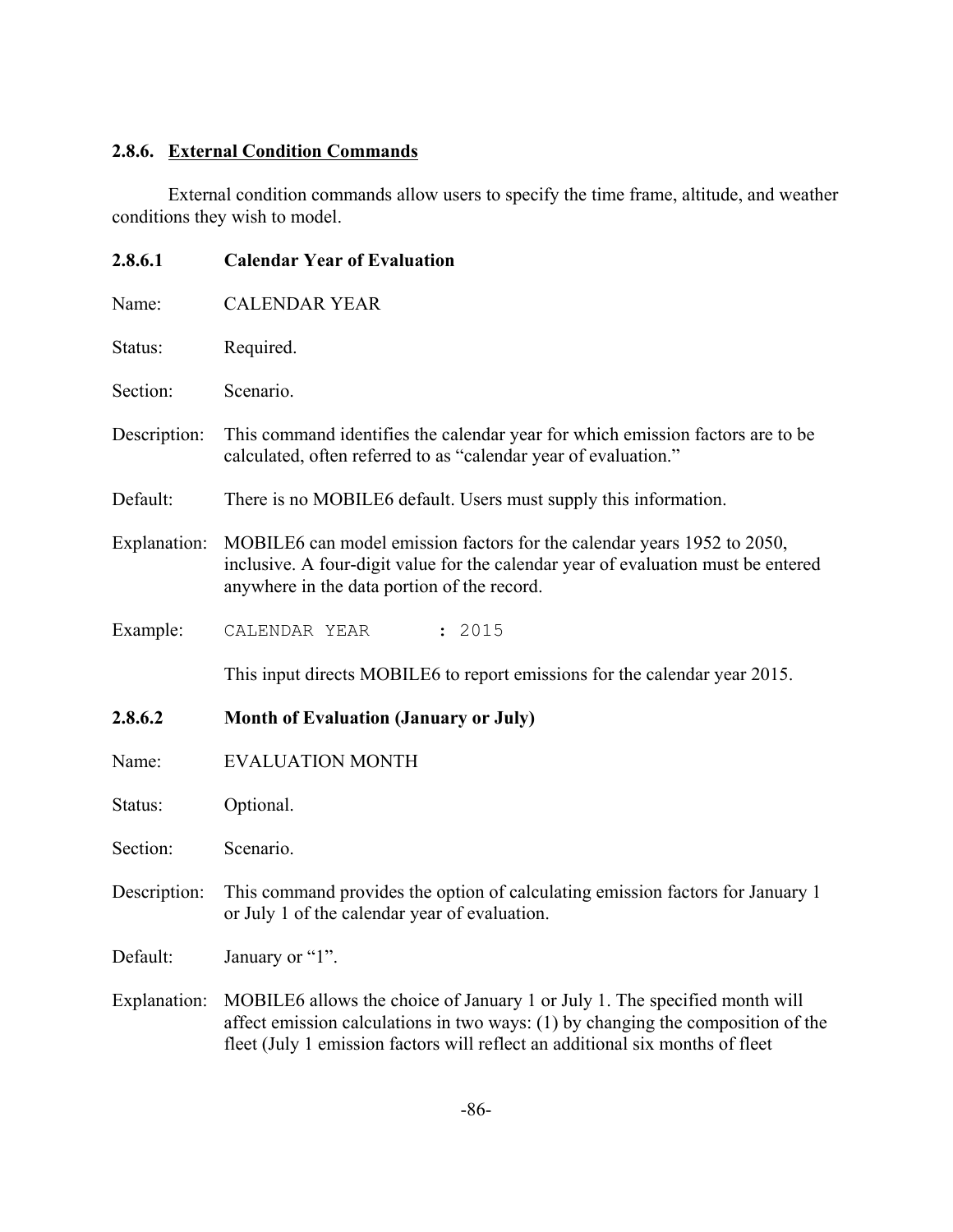turnover, or replacement of older vehicles by new vehicles), and (2) by changing how the effects of reformulated gasoline (RFG) are modeled. If the user selects January1, MOBILE6 will apply winter season RFG rules. If the user selects July 1, the model will apply summer season RFG rules (see Section 2.8.10).

To select July 1, enter a value of "7" anywhere in the data portion of the record. To select January 1, the user can either enter a value of "1" or simply omit this command. No other information is required except the command name.

Example: EVALUATION MONTH : 7

This example directs MOBILE6 to produce emission results for July 1 of the calendar year of evaluation.

Tips: The value of month is independent of temperature, fuel volatility, and other inputs, which users still must select in a way that is consistent with the evaluation month. Section 2.8.10.1 (FUEL PROGRAM) provides additional cautions concerning evaluation month and its affect on Reformulated Gasoline.

> It is possible to estimate the emission results for any evaluation date (month) by mathematical interpolation between two MOBILE6 results. For example, using the same input parameters, two MOBILE6 runs for January and July can be used to estimate May  $1<sup>st</sup>$  emissions, by weighting the January results by 0.333 and weighting the July results by 0.667. Care should be taken to assure that both the two runs use the appropriate parameters (i.e., temperature, fuels, etc.) and the inuse programs that would apply on the target evaluation date. This may require the use of the SEASON command if Reformulated Gasoline is being used (see FUEL PROGRAM command).

> Here is another example. If the January results are 56 grams/mile and the July results are 50 grams/mile and the user needs results for May, then the user would weight the January results by 2/6 and the July results by 4/6, giving the result of 52 grams/mile. This is intuitively the correct answer, since May is closer to July than January and 52 is closer to 50 than 56.

#### **2.8.6.3 Daily Temperature Range**

Name: MIN/MAX TEMPERATURE

Status: Required, unless HOURLY TEMPERATURE command is selected.

Section: Run or Scenario.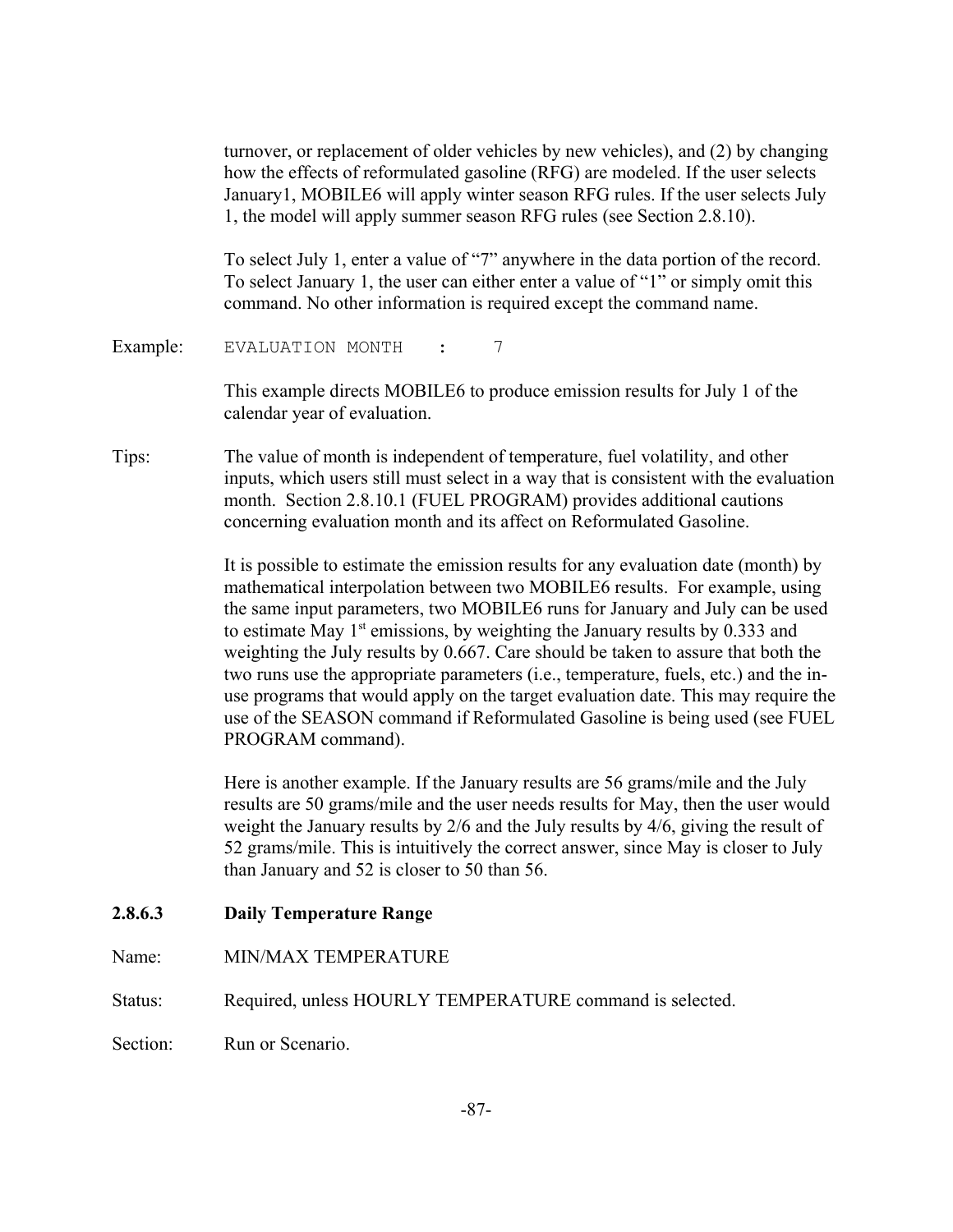- Description: This command sets the minimum and maximum daily temperatures the user wishes to model in a given run or scenario.
- Default: There is no MOBILE6 default. Users must supply either daily minium and maximum temperatures with this command, or 24 hourly temperatures with the HOURLY TEMPERATURE command.
- Explanation: MOBILE6 uses the minimum and maximum daily temperatures to perform several calculations:
	- Femperature corrections to exhaust HC, CO, and  $NO<sub>x</sub>$  (and indirectly to HC-related air toxics).
	- < Diurnal, hot soak, running loss, and resting loss portions of evaporative HC.
	- < Temperature of dispensed fuel to calculate refueling emissions.

Users must enter values for the minimum and maximum ambient temperatures that they wish to model in a given run or scenario. The maximum temperature cannot be lower than the minimum temperature, but the two values may be equal, indicating no temperature change occurred during the entire day.

- The allowable minium temperature range is  $0^{\circ}$ F to  $100^{\circ}$ F (-18 $^{\circ}$ C to 38 $^{\circ}$ C).
- $\blacktriangleright$  The allowable maximum temperature range is 10°F to120°F (-12°C to 49°C).

If the user selects this command, MOBILE6 will calculate hourly temperatures based on a typical pattern of temperatures during the day, given the maximum and minimum values provided. This typical pattern will have the minimum temperature occurring at 6 a.m., and the maximum at 3 p.m. This pattern does not shift seasonally (i.e., no change for Daylight Saving Time).

The format for this command is the command name, followed by the minimum and then the maximum temperatures in degrees Fahrenheit. Numbers representing the temperatures must be separated by a blank space but may appear anywhere in the data field of the record.

Example: MIN/MAX TEMPERATURE: 60. 84.

This input models a day in which the low temperature is 60°F and the high temperature is 84°F.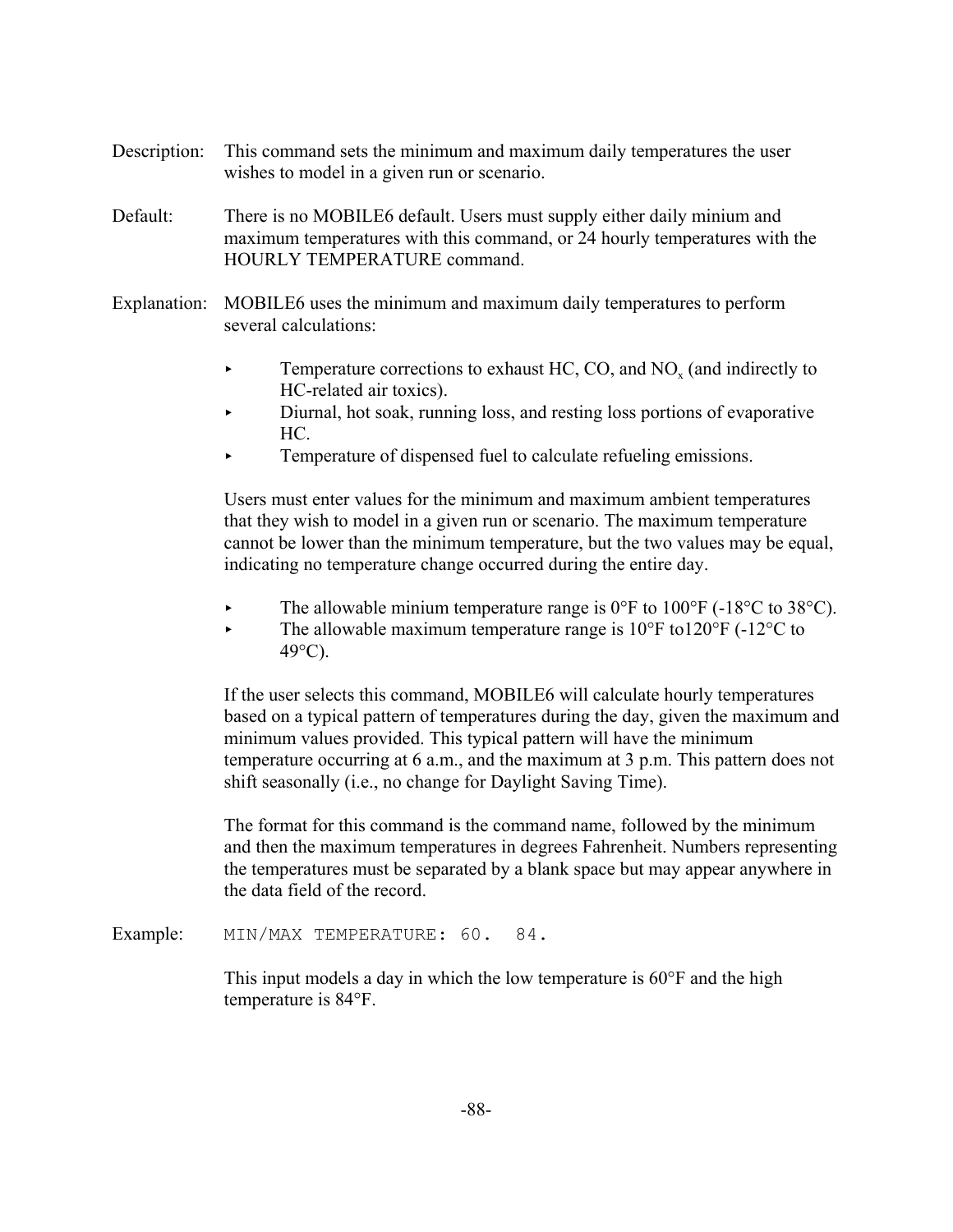Tips: Do not input separate hourly temperatures if minimum and maximum daily temperatures are supplied. If the user does input both sets of temperatures, MOBILE6 will use the set that appears last in the Scenario (or Run) section of the command input file. If the times of day at which the minimum and maximum temperatures occur are substantially different from the MOBILE6 defaults (6 a.m. and 3 p.m.), then the user is advised to enter the hourly temperatures.

> MOBILE6 will not correct for effects of fuel volatility (RVP) at very cold ambient temperatures.

**2.8.6.4 Ambient Temperature for Each Hour of the Day**

- Name: HOURLY TEMPERATURES
- Status: Required, unless MIN/MAX TEMPERATURE command is selected.
- Section: Run or Scenario.
- Description: This command allows users to enter temperatures for each hour of the day.
- Default: There is no MOBILE6 default. If this command is not given, then the MIN/MAX TEMPERATURE command must be used so that MOBILE6 can calculate hourly temperatures based on a typical pattern of temperatures during the day.
- Explanation: This command directs MOBILE6 to use the 24 values entered by the user to calculate the minimum/maximum daily temperatures. Those temperatures will then be used to calculate the hourly diurnal emissions, as described in Section 2.8.6.3. MOBILE6 will also perform hour-specific calculations with the specified hourly values rather than with values calculated from a default temperature pattern for all of the non-diurnal emissions described in the previous section.

This command requires the command name followed by the 24 hourly temperatures in the data field. The temperatures must be listed beginning with 6 a.m. and continuing through 5 a.m. the next day (see Table 4, Appendix B). The value input for a given time (e.g., 8 a.m.) is used by MOBILE6 for the hour beginning at that time. The temperatures for each hour must be separated by a blank space. The first 12 values must be on the same line as the command; the remaining twelve must be on the next line.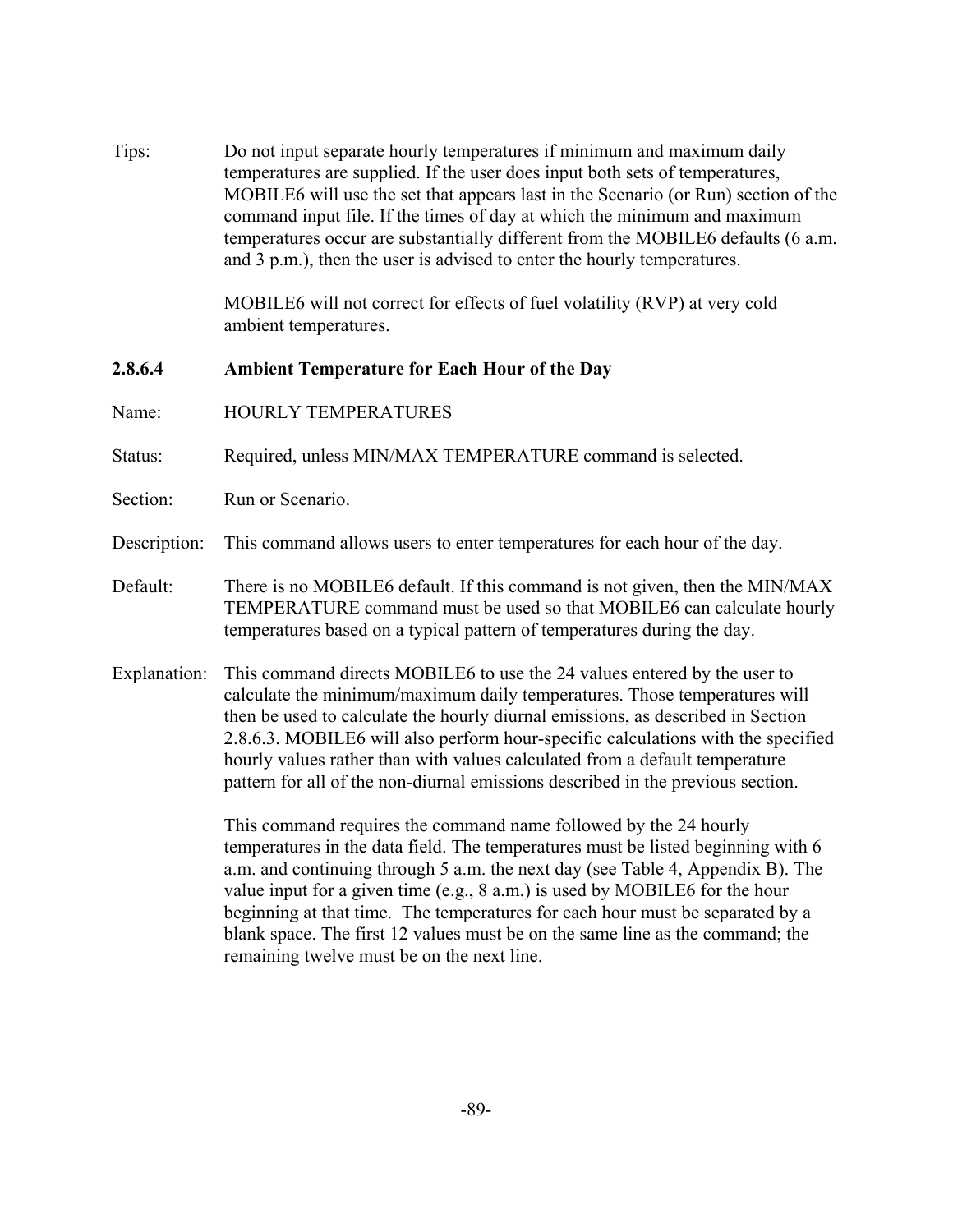| Example:     |                                                                                                                                                                                                                                                                                                                                                                                                                                                                                                  |  |  |  |  |
|--------------|--------------------------------------------------------------------------------------------------------------------------------------------------------------------------------------------------------------------------------------------------------------------------------------------------------------------------------------------------------------------------------------------------------------------------------------------------------------------------------------------------|--|--|--|--|
|              | This example would model a day in which the temperature remained 75°F for<br>every hour between 6 a.m. one day and 5 a.m. the next day.                                                                                                                                                                                                                                                                                                                                                          |  |  |  |  |
| Tips:        | Do not input daily minimum and maximum temperatures if hourly temperatures<br>are supplied. If both sets of temperatures are supplied, MOBILE6 will use the set<br>that appears last in the command input file.                                                                                                                                                                                                                                                                                  |  |  |  |  |
| 2.8.6.5      | <b>Altitude</b>                                                                                                                                                                                                                                                                                                                                                                                                                                                                                  |  |  |  |  |
| Name:        | <b>ALTITUDE</b>                                                                                                                                                                                                                                                                                                                                                                                                                                                                                  |  |  |  |  |
| Status:      | Optional.                                                                                                                                                                                                                                                                                                                                                                                                                                                                                        |  |  |  |  |
| Section:     | Scenario.                                                                                                                                                                                                                                                                                                                                                                                                                                                                                        |  |  |  |  |
| Description: | This command indicates whether MOBILE6 will calculate emissions for a high-<br>or a low-altitude region.                                                                                                                                                                                                                                                                                                                                                                                         |  |  |  |  |
| Default:     | Low altitude.                                                                                                                                                                                                                                                                                                                                                                                                                                                                                    |  |  |  |  |
| Explanation: | MOBILE6 can calculate separate emission rates for high- and low-altitude<br>regions. Low-altitude emission factors are based on conditions representative of<br>approximately 500 feet above mean sea level. High-altitude factors are based on<br>conditions representative of approximately 5,500 feet above mean sea level.<br>When high-altitude region emission factors are requested, MOBILE6 also<br>includes vehicles that were built to meet specific high-altitude emission standards. |  |  |  |  |
|              | To select high altitude, enter a value of "2" anywhere in the data field. To select<br>low altitude, the user can either enter a value of "1" or simply omit this command.<br>No other information is required except the command name.                                                                                                                                                                                                                                                          |  |  |  |  |
| Example:     | ALTITUDE<br>$\colon$ 2                                                                                                                                                                                                                                                                                                                                                                                                                                                                           |  |  |  |  |
|              | This example models a high-altitude area.                                                                                                                                                                                                                                                                                                                                                                                                                                                        |  |  |  |  |
| 2.8.6.6      | <b>Absolute Humidity</b>                                                                                                                                                                                                                                                                                                                                                                                                                                                                         |  |  |  |  |
| Name:        | <b>ABSOLUTE HUMIDITY</b>                                                                                                                                                                                                                                                                                                                                                                                                                                                                         |  |  |  |  |
| Status:      | Optional.                                                                                                                                                                                                                                                                                                                                                                                                                                                                                        |  |  |  |  |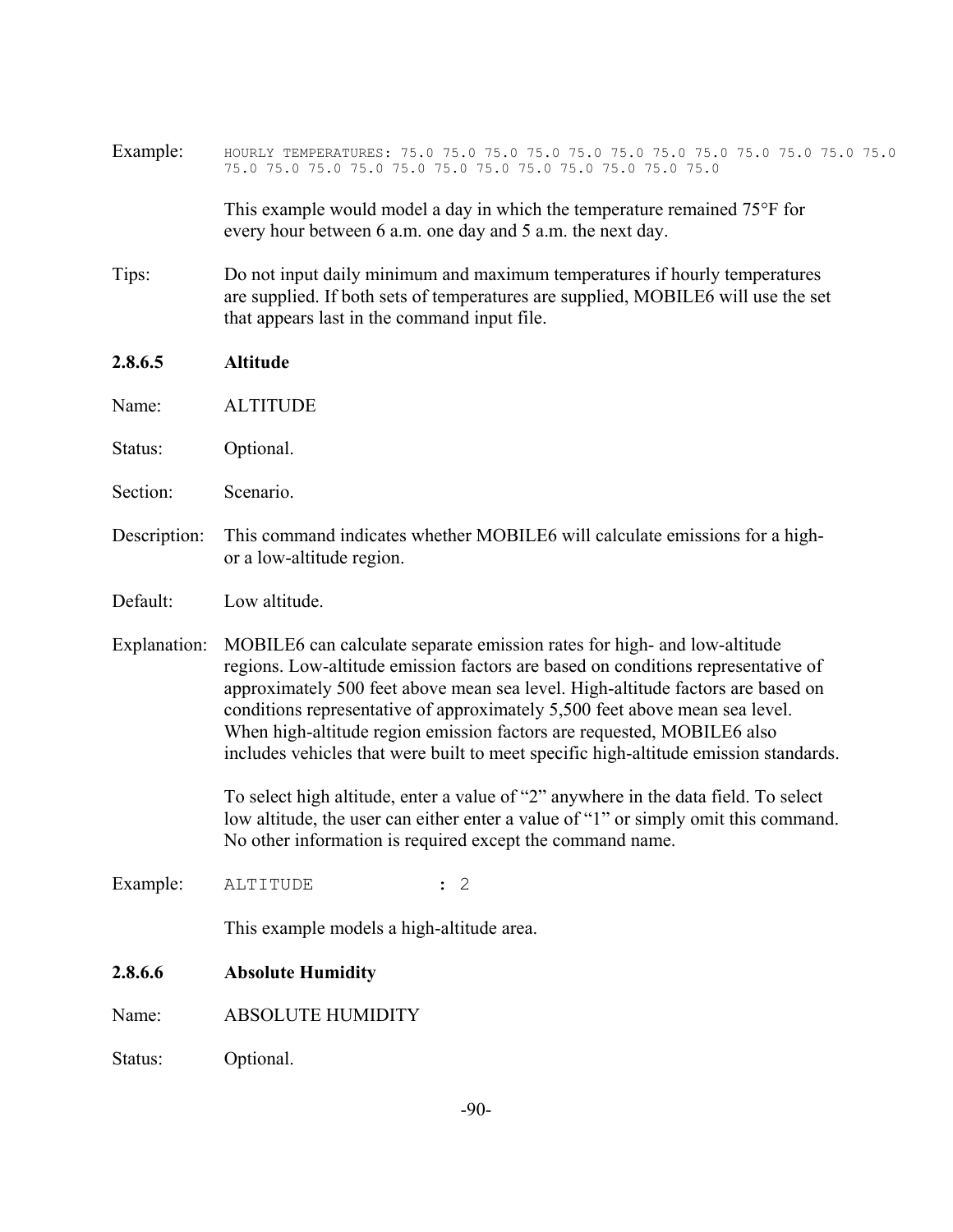| Section:     | Run or Scenario.                                                                                                                                                                                                                                                                                                                                                         |  |  |  |
|--------------|--------------------------------------------------------------------------------------------------------------------------------------------------------------------------------------------------------------------------------------------------------------------------------------------------------------------------------------------------------------------------|--|--|--|
| Description: | This command is used to specify a daily average for humidity.                                                                                                                                                                                                                                                                                                            |  |  |  |
| Default:     | 75 grains per pound absolute or specific humidity.                                                                                                                                                                                                                                                                                                                       |  |  |  |
| Explanation: | The humidity value affects NO <sub>x</sub> emissions. MOBILE6 also converts the specified<br>absolute humidity to relative humidity, which in turn is used to calculate a heat<br>index. The heat index affects the portion of the vehicle fleet that MOBILE6<br>determines is using air conditioning, thereby affecting CO, HC, and HC-related<br>air toxics emissions. |  |  |  |
|              | This command requires one value in the data portion of the record that represents<br>the absolute humidity in grains of water per pound of dry air. The value must be<br>between 20.0 and 528.0.                                                                                                                                                                         |  |  |  |
| Example:     | ABSOLUTE HUMIDITY : 115.0                                                                                                                                                                                                                                                                                                                                                |  |  |  |
|              | This example models a day in which the absolute humidity is 115 grains per<br>pound.                                                                                                                                                                                                                                                                                     |  |  |  |
| Warning:     | MOBILE6 does not check that the absolute humidity value and the temperature<br>range yield a relative humidity which does not exceed 100 percent.                                                                                                                                                                                                                        |  |  |  |

#### **2.8.6.7 Environmental Effects on Air Conditioning**

*2.8.6.7.a*

The information provided by the commands in this section is used by MOBILE6 to model the extent of vehicle air-conditioning usage.

Name: CLOUD COVER Status: Optional. Section: Run or Scenario. Description: This command allows users to specify an average percent cloud cover for a given day. This feature affects only the air conditioning correction. Default: Zero percent.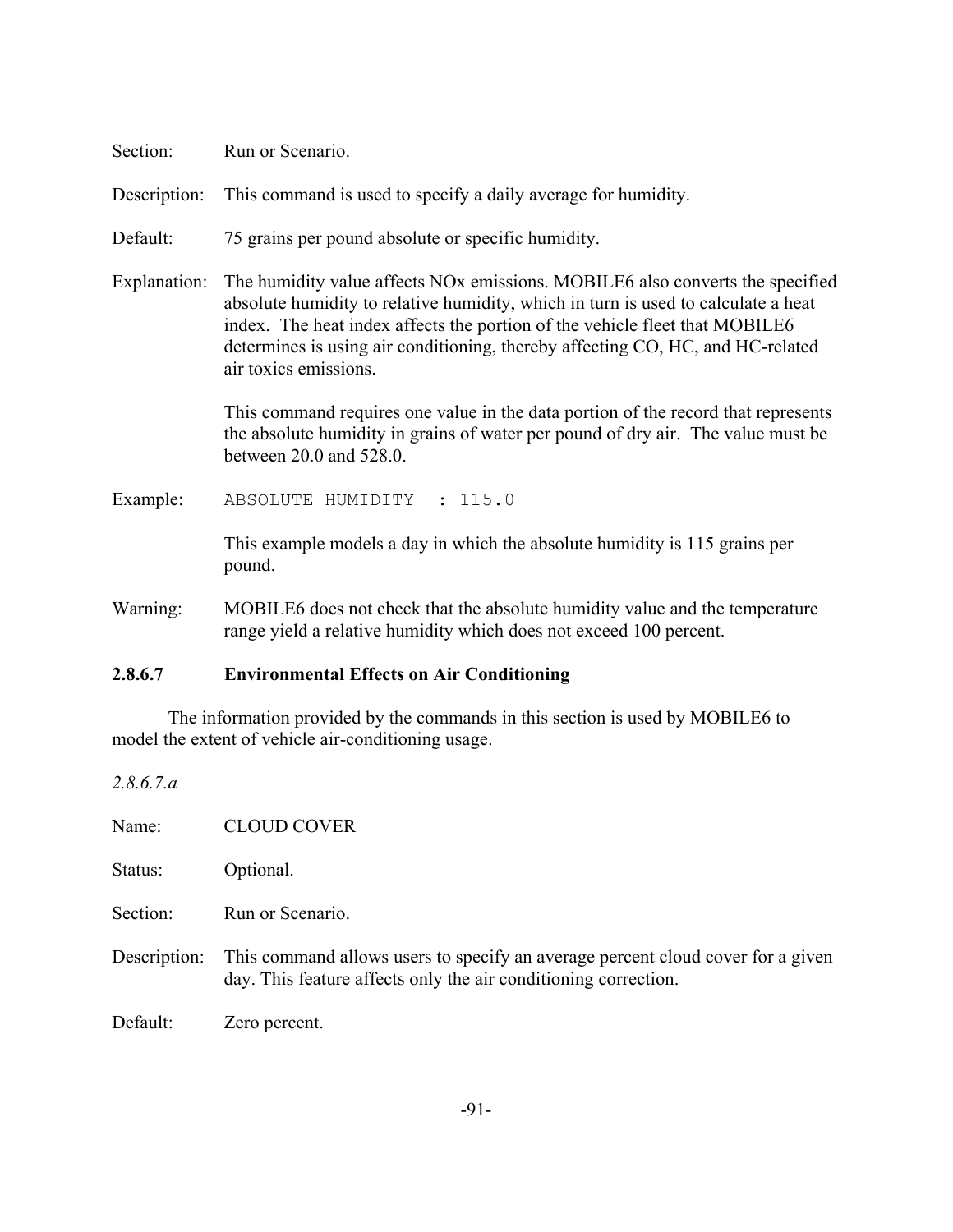Explanation: The CLOUD COVER command requires one value in the data portion of the record that signifies the average fraction of cloud coverage. This value must be between 0.0 and 1.0, inclusive.

Example: CLOUD COVER : 0.90

This example models a day in which the cloud cover is 90 percent.

*2.8.6.7.b*

Name: PEAK SUN

Status: Optional.

Section: Run or Scenario.

Description: This command allows users to specify the midday hours when the sun is at peak intensity. This feature only affects the air-conditioning correction.

Default: 10 a.m. for start of peak sun and 4 p.m. for end of peak sun.

Explanation: The PEAK SUN command requires two integers in the data portion of the record. Peak sun is applied as a range by virtue of the fact that the intensity of solar load is roughly within 5 percent of maximum solar load (noon) for several hours throughout mid-day, depending on the season. The default times span the range of this condition for early summer conditions; in considering changes to the default values, the user should evaluate data on direct solar radiation, commonly available through NOAA's Surface Radiation (SURFRAD) monitoring system (http://www.srrb.noaa.gov/surfrad/surfpage.htm). It is important to note that air conditioning adjustments are also applied at times outside the peak sun range, but at a lesser magnitude per the reduced solar load.

> The first peak sun integer represents the beginning of peak sun, and the second integer represents the end of peak sun. The first value (beginning of peak sun) must be no earlier than 9 a.m. The second value (end of peak sun) must be no later than 5 p.m. The integers must be separated by one or more blank spaces.

Example: PEAK SUN : 10 4

This example would model a day in which the peak sun occurs between 10 a.m. and 4 p.m. These are also the default hours.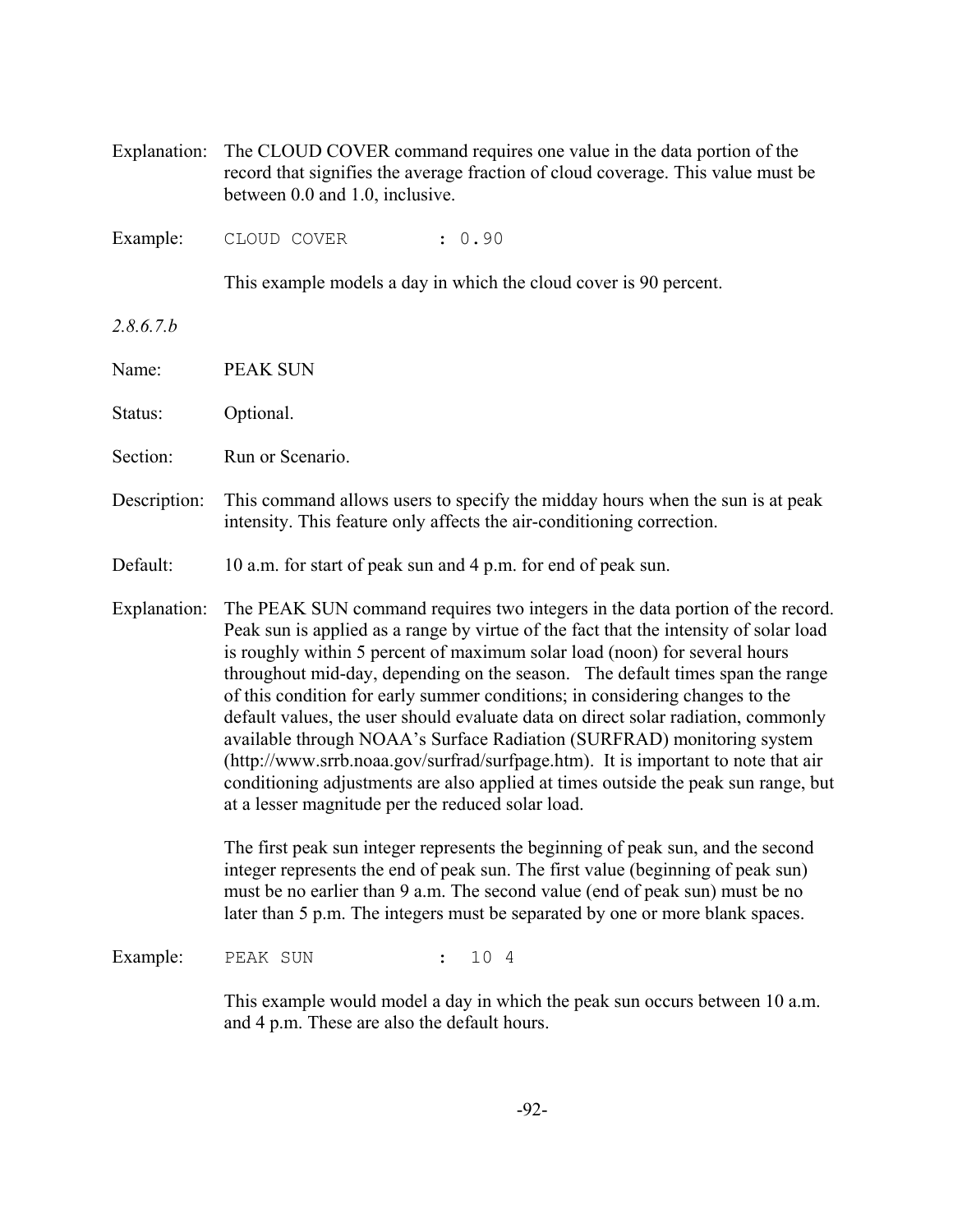| 2.8.6.7.c |  |  |
|-----------|--|--|
|           |  |  |

| Name:        | SUNRISE/SUNSET                                                                                                                                                                                                                                                                                                                                                                  |
|--------------|---------------------------------------------------------------------------------------------------------------------------------------------------------------------------------------------------------------------------------------------------------------------------------------------------------------------------------------------------------------------------------|
| Status:      | Optional.                                                                                                                                                                                                                                                                                                                                                                       |
| Section:     | Run or Scenario.                                                                                                                                                                                                                                                                                                                                                                |
| Description: | This command allows users to specify the time of sunrise and sunset. This feature<br>affects only the air-conditioning correction.                                                                                                                                                                                                                                              |
| Default:     | 6 a.m. for sunrise and 9 p.m. for sunset.                                                                                                                                                                                                                                                                                                                                       |
| Explanation: | The SUNRISE/SUNSET command requires two integers in the data portion of the<br>record. The first one represents the hour of sunrise, and the second represents the<br>hour of sunset. The first value (sunrise) must be between 5 a.m. and 9 a.m. The<br>second value (sunset) must be between 5 p.m. and 9 p.m. The integers must be<br>separated by one or more blank spaces. |
| Example:     | SUNRISE/SUNSET<br>6<br>9<br>$\mathbf{L}$                                                                                                                                                                                                                                                                                                                                        |
|              | This example would model a day in which the sunrise occurs at 6 a.m. and the<br>sunset occurs at 9 p.m. These are also the default hours; thus, alternatively, the<br>modeler need enter only the command name to achieve the same modeling result.                                                                                                                             |
| Tip:         | Although most of the units for time of day (in MOBILE6) count from 6 a.m., both<br>of the preceding commands (SUNRISE/SUNSET and PEAK SUN) use the<br>traditional clock time (counting from midnight).                                                                                                                                                                          |
| 2.8.6.8      | <b>Ambient Relative Humidity for Each Hour of the Day</b>                                                                                                                                                                                                                                                                                                                       |
| Name:        | <b>RELATIVE HUMIDITY</b>                                                                                                                                                                                                                                                                                                                                                        |
| Status:      | Optional.                                                                                                                                                                                                                                                                                                                                                                       |
| Section:     | Scenario.                                                                                                                                                                                                                                                                                                                                                                       |
| Description: | This command is used to specify hourly relative humidity values and allows the<br>user to relate these relative humidity values directly to the hourly temperature<br>values(see also the BAROMETRIC PRES command).                                                                                                                                                             |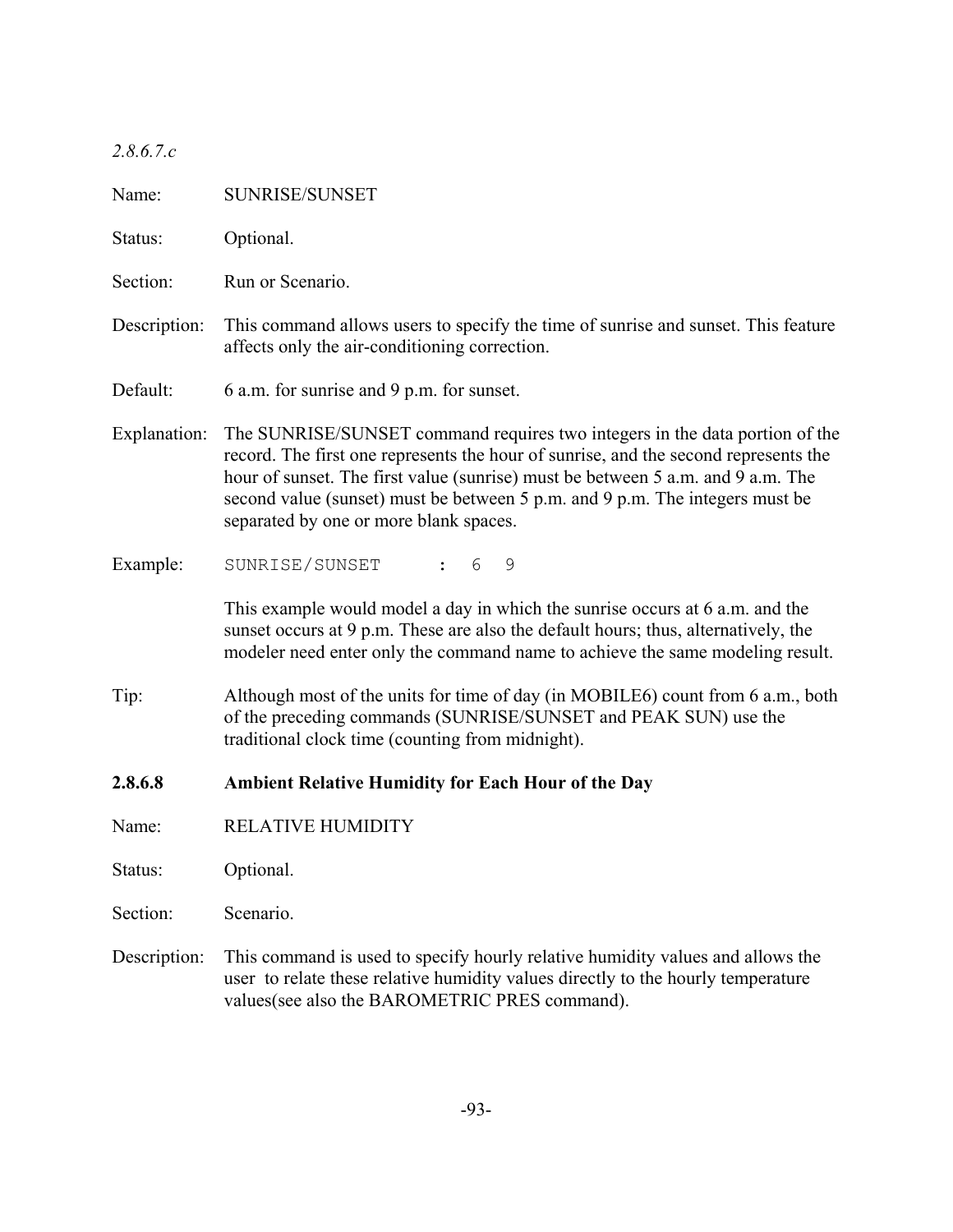- Default: A specific humidity value of 75 grains per pound which is independent of the MOBILE6 temperature.
- Explanation: The humidity input directly affects NO<sub>x</sub> emissions through a humidity correction factor for NOx emissions.

The humidity value also affects the MOBILE6 air conditioning (A/C) correction factors for HC, CO, and NOx emissions. This is done in MOBILE6 by calculating a heat index with the relative humidity inputs. The heat index is used in conjunction with vehicle A/C usage statistics to calculate the air conditioning correction factors.

The RELATIVE HUMIDITY command directs MOBILE6 to use the 24 values of relative humidity entered by the user. MOBILE6 will perform hour-specific calculations with the specified hourly values rather than use the single default value of absolute humidity. In particular, the hourly relative humidity values together with hourly temperature values and barometric pressure (see also the BAROMETRIC PRES command) are used to calculate hourly absolute humidity values. Subsequently, hourly humidity effects on NOx emissions can be determined. Also, the hourly relative humidity values are used directly to determine hourly heat indices which are used to determine the air conditioning effects on HC, CO, and NOx emissions.

This command requires the command name followed by the 24 hourly relative humidity values in the data field. The relative humidity values are to be input in percentages. The values must be listed with the first hour beginning at 6 a.m. and continuing through 5 a.m. the next day (see Table 4, Appendix B). The relative humidity for each hour must be separated by a blank space. The first 12 values must be on the same line as the command; the remaining twelve must be on the next line. Each value must be between 0.0 and 100.0 percent.

Example: RELATIVE HUMIDITY : 55. 55. 55. 55. 55. 55. 55. 55. 55. 55. 55. 55. 55. 55. 55. 55. 55. 55. 55. 55. 55. 55. 55. 55.

> The example above models a day in which the relative humidity is 55% for every hour between 6 a.m. one day and 5 a.m. the next day.

#### **2.8.6.9 Barometric Pressure**

Name: BAROMETRIC PRES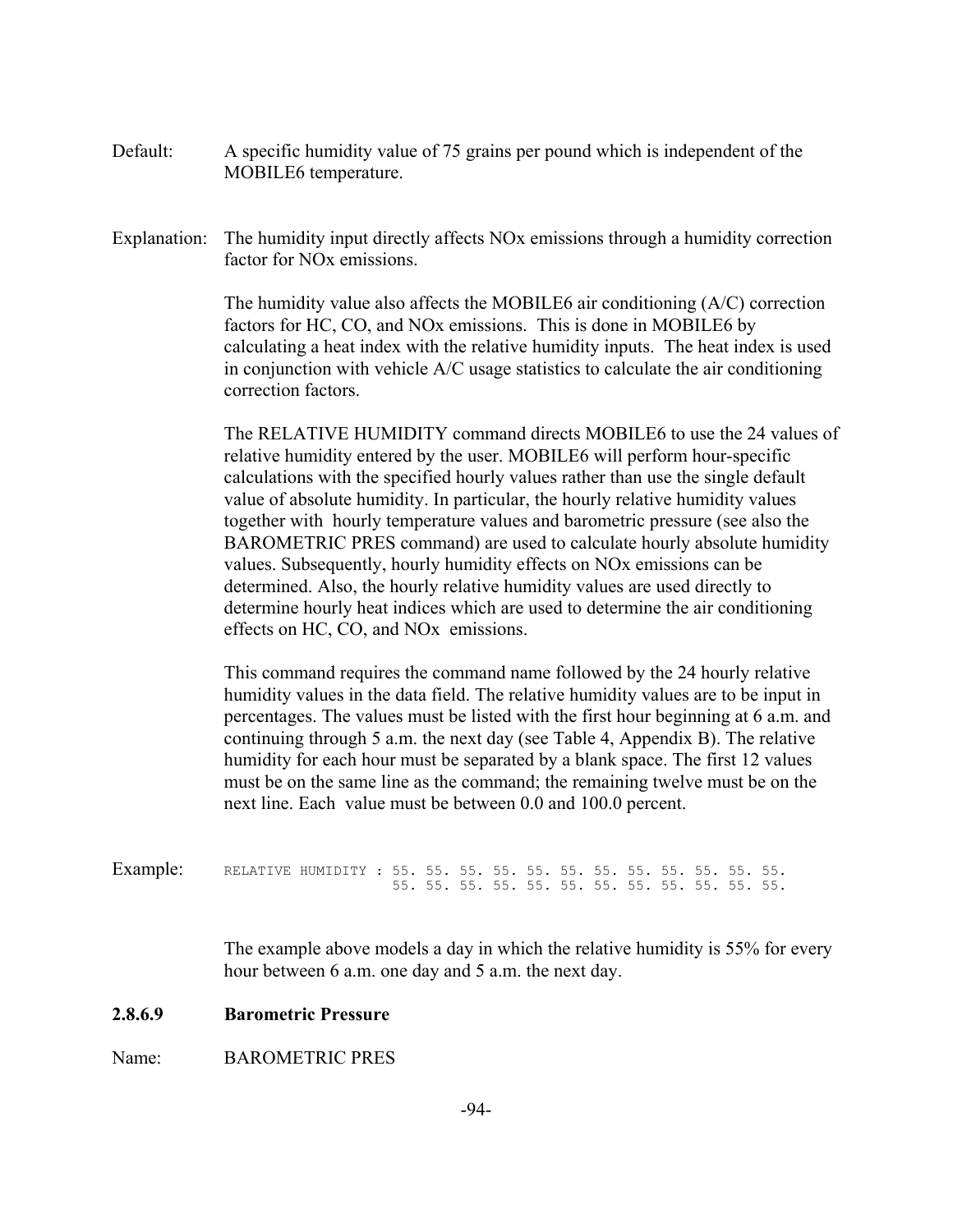| Status:      | Optional (can only be used in conjunction with the RELATIVE HUMIDITY<br>command)                                                                                                                                                                                                                                                               |  |  |  |
|--------------|------------------------------------------------------------------------------------------------------------------------------------------------------------------------------------------------------------------------------------------------------------------------------------------------------------------------------------------------|--|--|--|
| Section:     | Scenario.                                                                                                                                                                                                                                                                                                                                      |  |  |  |
| Description: | This command is used to specify a daily average barometric pressure.                                                                                                                                                                                                                                                                           |  |  |  |
| Default:     | 29.92 inches of mercury (Hg).                                                                                                                                                                                                                                                                                                                  |  |  |  |
| Explanation: | When the RELATIVE HUMIDITY command is used, the user supplied relative<br>humidity values are converted to absolute humidity. This conversion requires<br>values of temperature and barometric pressure. The BAROMETRIC PRES<br>command allows the user to change the default value of barometric pressure used<br>in the humidity conversion. |  |  |  |
|              | This command requires one value in the data portion of the record that represents<br>the barometric pressure in inches of mercury. The value must be between 13.0<br>and 33.0 inches of mercury.                                                                                                                                               |  |  |  |
| Example:     | RELATIVE HUMIDITY:<br>: 30.0<br>BAROMETRIC PRES                                                                                                                                                                                                                                                                                                |  |  |  |

The example above models a day in which the barometric pressure is 30.0 inches of mercury and for each hour of the day has a relative humidity value of 55%.

#### **2.8.7 Vehicle Fleet Characteristic Commands**

Fleet characteristic commands allow users to describe a given fleet by vehicle age, power source, and activity level. Several of these commands involve vehicle age. In MOBILE6, vehicle age always involves a 25-year range, with vehicles 25 years and older grouped together. The range may be expressed as 0 to 24 years (age = calendar year - model year); alternatively its values may be considered to range from 1 to 25 years (age = calendar year - model year +1). Calendar year is the year being modeled and may vary by MOBILE6 scenario.

# **2.8.7.1 Distribution of Vehicle Registrations**

Name: REG DIST

Status: Optional.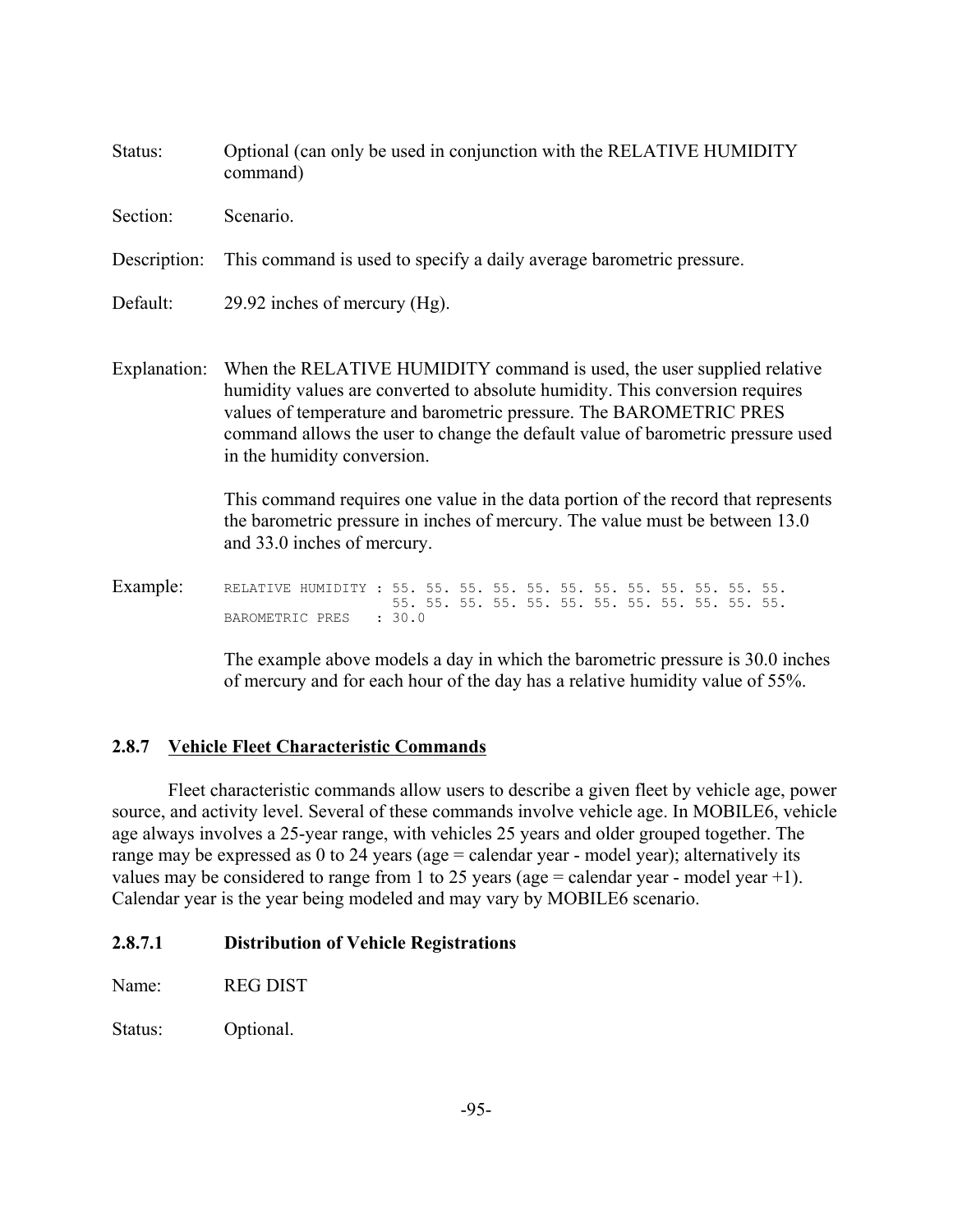- Section: Run.
- Description: This command allows users to supply vehicle registration distributions by vehicle age for any of the 16 composite (combined gas and diesel) vehicle types.
- Default: MOBILE6 applies a registration distribution for each of the 16 composite vehicle types based on U.S. vehicle fleet data. Technical report, M6.FLT.007, contains these default age distributions.
- Explanation: MOBILE6 users may specify vehicle registration data for each of 25 vehicle ages for one or more of the 16 composite vehicle types listed in Table 1, Appendix B.

This command requires an external data file. The command line in the command input file contains the command and external data file names. The format for the external data file is as follows:

- $\blacktriangleright$  The first line contains the command name.
- $\blacktriangleright$  The next line contains the composite vehicle type followed by 25 age fractions, representing the fraction of vehicles of that age in that composite vehicle class in July. MOBILE6 will use these fractions directly if a July evaluation date is requested or will convert them to January if the user requests that evaluation date.
- This line is repeated for any vehicle categories the user wishes to specify (override the MOBILE6 default).
- The vehicle type is represented by an integer from 1 to 16. See Table 1, Appendix B for the number associated with each of the 16 composite vehicle types.
- The vehicle age fractions are represented by decimals (0.000 through 1.000) for each of the 25 model years, starting with the youngest. The last fraction represents vehicles aged 25 years and older in the fleet being modeled.

The values may appear in any row with as many characters as needed, as long as 25 values follow the integer value and each value is separated by at least one blank space. Comment lines may not appear within the lines containing the 25 values for each vehicle class. However, comments may occur between the data for each vehicle class. The data for the vehicle classes may occur in any order and not all vehicle classes must be entered. However, all 25 values of the distribution must be entered for any vehicle class.

The sum of the 25 values should equal 1.0. If they do not, MOBILE6 outputs a warning message.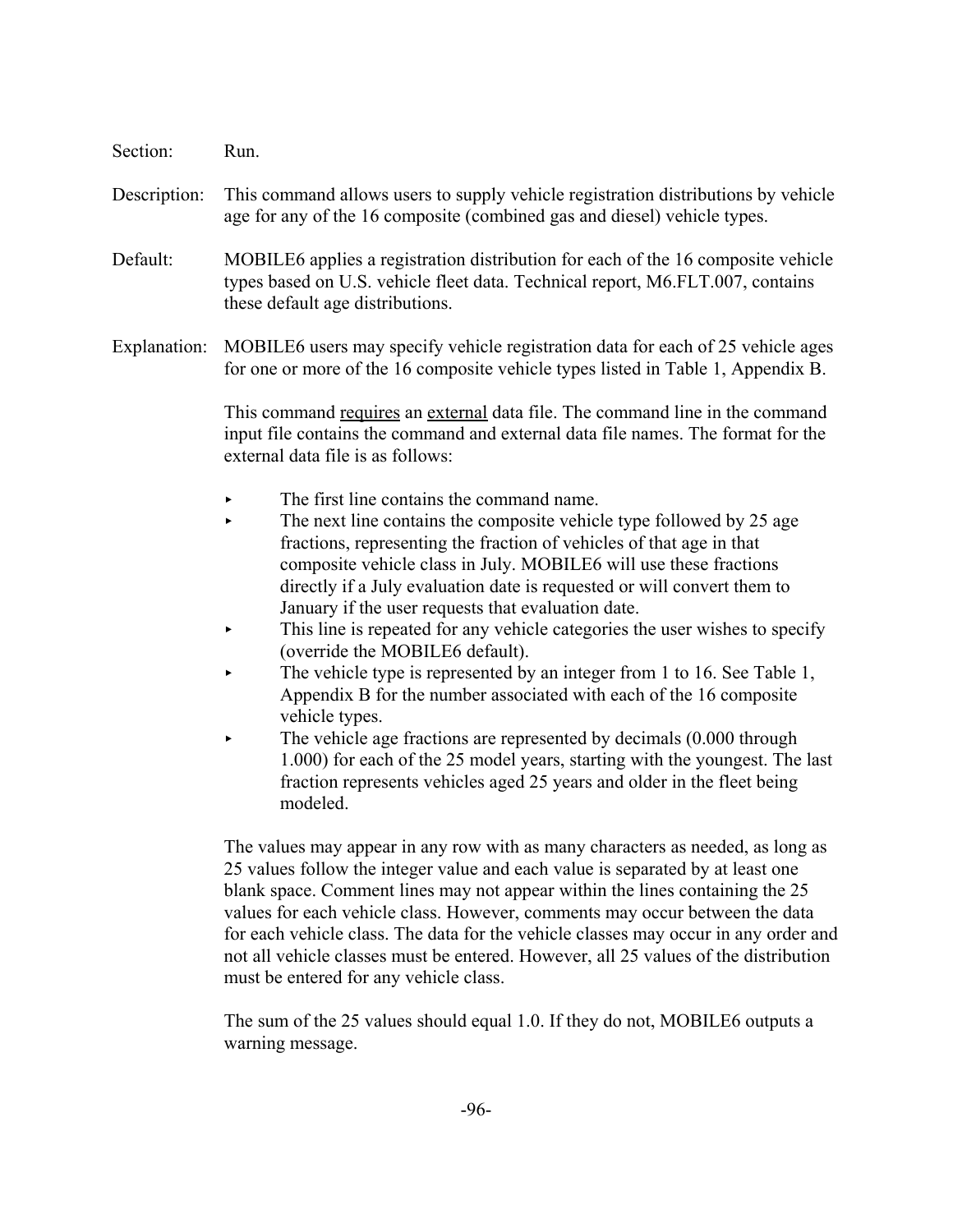In this example, the external file named, "REGDATA.D", contains the usersupplied age distributions. Below is an example of an external data file for this command:

REG DIST \* LDV 1 0.0530 0.0706 0.0706 0.0705 0.0703 0.0698 0.0689 0.0676 0.0655 0.0627 0.0588 0.0539 0.0458 0.0363 0.0288 0.0228 0.0181 0.0144 0.0114 0.0090 0.0072 0.0057 0.0045 0.0036 0.0102 \* LDT1 2 0.0581 0.0774 0.0769 0.0760 0.0745 0.0723 0.0693 0.0656 0.0610 0.0557 0.0498 0.0436 0.0372 0.0309 0.0249 0.0195 0.0147 0.0107 0.0085 0.0081 0.0078 0.0075 0.0072 0.0069 0.0359

The sample external data file starts with the REG DIST command name followed by a comment line (denoted by a '\*' character). The next four lines contain the 25 registration-by-age fractions—arranged in three lines of six and one line of seven and following the integer '1'—for light-duty vehicles. The last four lines present similar information for the composite vehicle category LDT1.

- **2.8.7.2 Diesel Fractions**
- Name: DIESEL FRACTIONS
- Status: Optional.
- Section: Run or Scenario.
- Description: This command permits users to supply locality-specific diesel fractions for 14 of the 16 composite vehicle categories by vehicle age.
- Default: MOBILE6 assigns default diesel fractions for all model years. Please see the technical report, M6.FLT.007, for the specific gasoline/diesel splits for 1972 through 1996 model years.
	- 1971 and earlier model years are assumed to have the same diesel fraction as the 1972 model year.
	- < 1997 and later model years are assumed to have the same diesel fraction as the 1996 model year.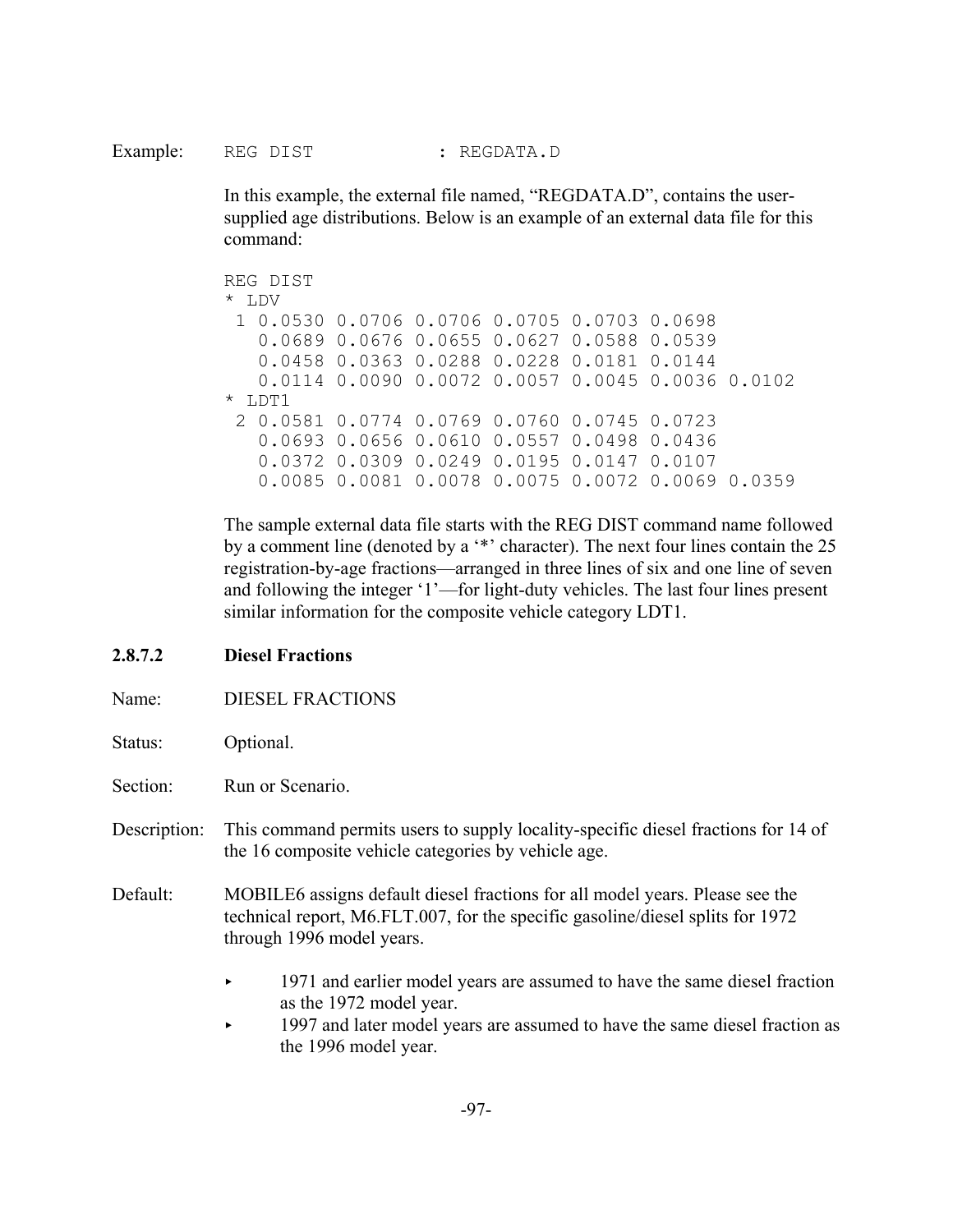Explanation: Diesel fractions allow MOBILE6 to perform separate calculations for gas and diesel subcategories, which have distinctly different emission rates. Urban/transit buses are assumed to be all diesel-fueled, and motorcycles are assumed to be all gasoline-fueled, so these two categories do not require a diesel fraction. That leaves 14 composite vehicle categories for which users can specify a diesel fraction.

> The diesel fraction represents the percent of diesels in a composite vehicle category for any vehicle age. The model year that MOBILE6 applies to each value depends on the calendar year of evaluation. This means that the user must provide separate input for each calendar year to be modeled. MOBILE6 assumes that all non-diesel vehicle sales are gasoline-fueled vehicles.

If the user selects this command, diesel fractions must be provided by age of vehicle and for each of the 14 composite vehicle types. With 14 vehicle categories and 25 vehicle ages, the user needs to enter 350 separate diesel fractions. The user must provide separate input for each scenario to run multiple calendar years.

The format for this command is as follows:

The 350 diesel fractions immediately follow the command name within the MOBILE6 command input file. The values are entered in free column format, with one or more blank spaces separating each numerical value. The data must be ordered in terms of 14 groups of 25 values (representing vehicle ages) by composite vehicle type in the order presented in Table 2, Appendix B.

Within each vehicle class, MOBILE6 reads the 25 diesel fractions by age in order from the youngest to the oldest. The numbers may appear in as many rows as desired, with as many values in each row as desired, as long as the values appear in the proper sequence. No comments may appear between the rows containing the diesel fraction values. All values entered must be less than or equal 1 and greater than or equal 0.

Example: DIESEL FRACTIONS :

The command name would be followed by 350 decimals representing the 25 diesel fractions for each composite vehicle category. The file named, "DIESFRAC.DEF", contains a complete example.

Tip: The data may be included in the Run section if all scenarios have the same calendar year.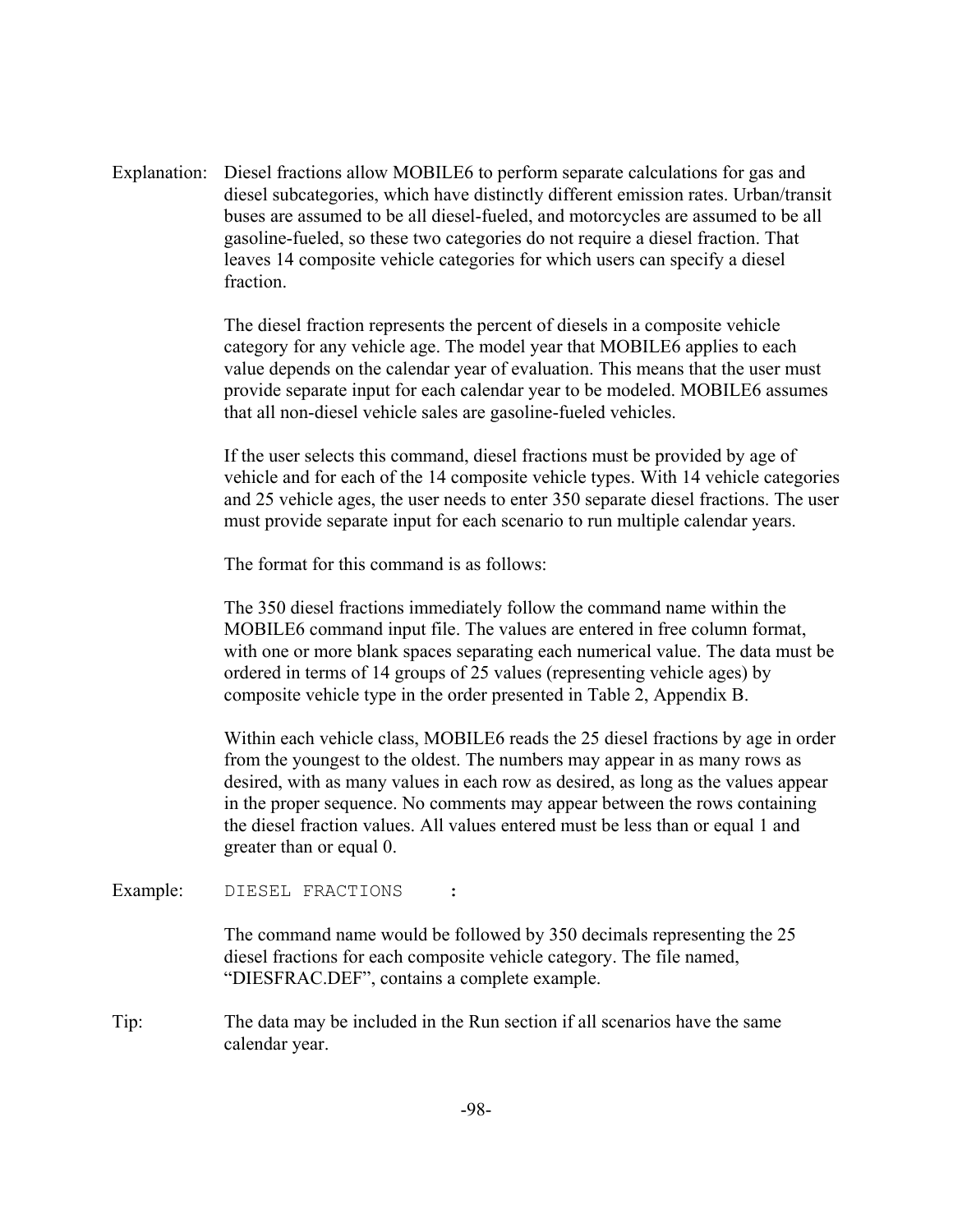| 2.8.7.3      | <b>Annual Mileage Accumulation Rates</b>                                                                                                                                                                                                                                                                                                                                                                                                                                                                                                                                                                                                              |  |  |
|--------------|-------------------------------------------------------------------------------------------------------------------------------------------------------------------------------------------------------------------------------------------------------------------------------------------------------------------------------------------------------------------------------------------------------------------------------------------------------------------------------------------------------------------------------------------------------------------------------------------------------------------------------------------------------|--|--|
| Name:        | MILE ACCUM RATE                                                                                                                                                                                                                                                                                                                                                                                                                                                                                                                                                                                                                                       |  |  |
| Status:      | Optional.                                                                                                                                                                                                                                                                                                                                                                                                                                                                                                                                                                                                                                             |  |  |
| Section:     | Run.                                                                                                                                                                                                                                                                                                                                                                                                                                                                                                                                                                                                                                                  |  |  |
| Description: | This command allows users to supply the annual mileage accumulation rates by<br>vehicle age for any or all of the 28 individual vehicle types.                                                                                                                                                                                                                                                                                                                                                                                                                                                                                                        |  |  |
| Default:     | A default set of rates, based on U.S. fleet data, is described in technical report,<br>M6FLT.007.                                                                                                                                                                                                                                                                                                                                                                                                                                                                                                                                                     |  |  |
| Explanation: | The mileage accumulation rate represents the total annual travel accumulated per<br>vehicle of a given age and individual vehicle category. The user does not need to<br>enter mileages for all categories. MOBILE6 will apply default values for any<br>vehicle type that the user does not specify.                                                                                                                                                                                                                                                                                                                                                 |  |  |
|              | The format for the external data file for this command is as follows:                                                                                                                                                                                                                                                                                                                                                                                                                                                                                                                                                                                 |  |  |
|              | The first line contains the command name.<br>▶<br>The next lines contain the vehicle type and mileage accumulation data.<br>k,<br>The vehicle type is represented by the number associated with each of the<br>$\blacktriangleright$<br>28 individual vehicle types listed in Table 3, Appendix B. That value is<br>followed by the mileage accumulations for each of the 25 ages, starting<br>with the youngest. These values are input as miles divided by 100,000<br>(e.g., 12,000 miles is input as $0.12000$ ).<br>The above item is then repeated for each individual vehicle type for which<br>▶<br>the default distribution will not be used. |  |  |
| Example:     | MILE ACCUM RATE<br>: miledat.d                                                                                                                                                                                                                                                                                                                                                                                                                                                                                                                                                                                                                        |  |  |
|              | This example directs MOBILE6 to look for an external file named, "miledat.d",<br>which contains the command name followed by mileage accumulation rates. A                                                                                                                                                                                                                                                                                                                                                                                                                                                                                            |  |  |

complete example is contained in the file, "MARDATA.DEF".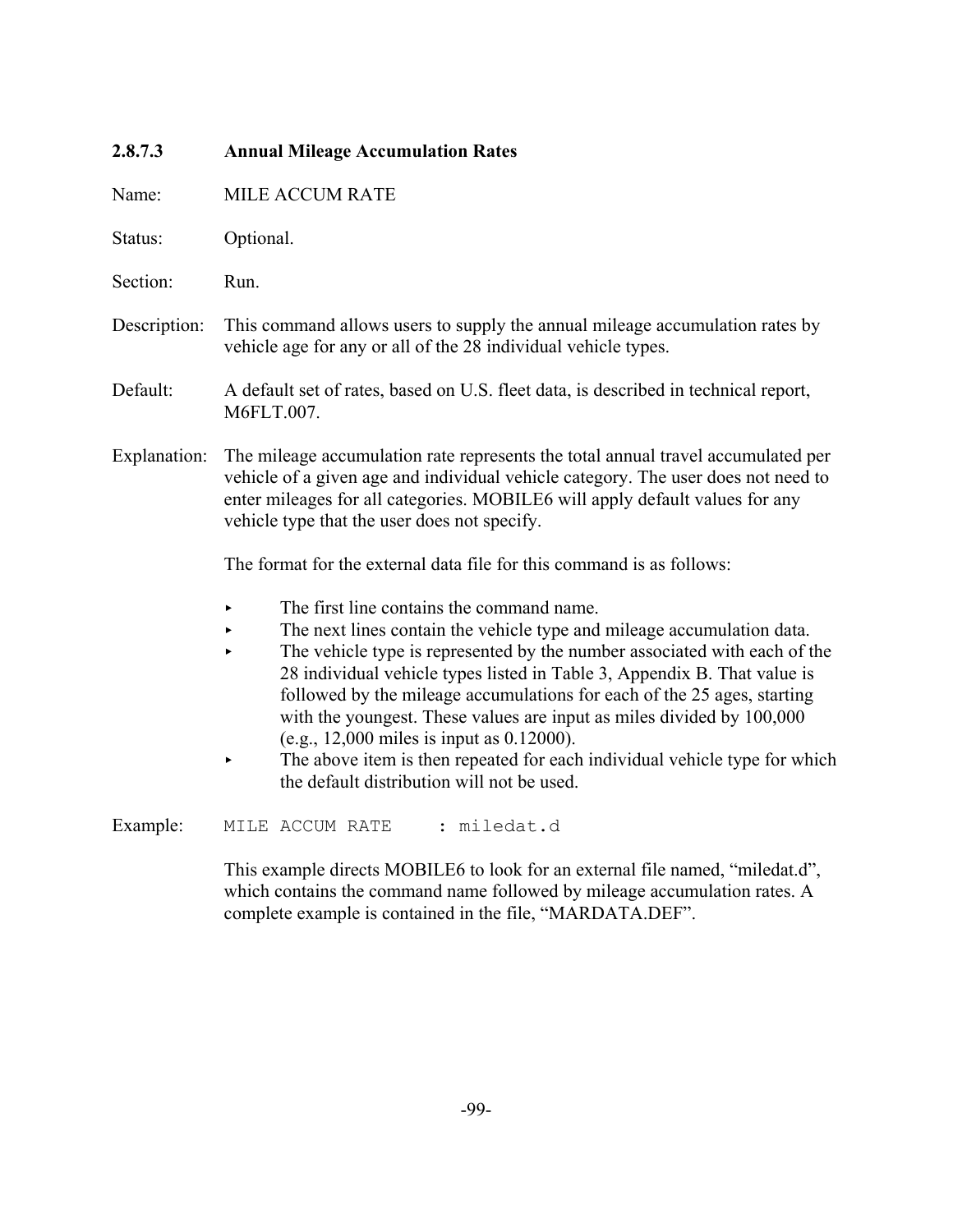# **2.8.7.4 Vehicle Miles Traveled (VMT) Fraction**

Name: VMT FRACTIONS

NOTE: This command is cross-listed below under commands covering activity. Please see Section 2.8.8.1 for detailed information**.**

| 2.8.7.5      | <b>Natural Gas Vehicles (NGVs) Fraction</b>                                                                                                                                                                                                                                                                                                                                                                                                                                                                                                                                                                                                                                                                                             |  |
|--------------|-----------------------------------------------------------------------------------------------------------------------------------------------------------------------------------------------------------------------------------------------------------------------------------------------------------------------------------------------------------------------------------------------------------------------------------------------------------------------------------------------------------------------------------------------------------------------------------------------------------------------------------------------------------------------------------------------------------------------------------------|--|
| Name:        | <b>NGV FRACTION</b>                                                                                                                                                                                                                                                                                                                                                                                                                                                                                                                                                                                                                                                                                                                     |  |
| Status:      | Optional.                                                                                                                                                                                                                                                                                                                                                                                                                                                                                                                                                                                                                                                                                                                               |  |
| Section:     | Run.                                                                                                                                                                                                                                                                                                                                                                                                                                                                                                                                                                                                                                                                                                                                    |  |
| Description: | This command is used to indicate the percent of vehicles in the fleet certified to<br>operate on (not retrofitted for) either compressed or liquefied natural gas.                                                                                                                                                                                                                                                                                                                                                                                                                                                                                                                                                                      |  |
| Default:     | The fraction of NGV vehicles in the fleet is zero.                                                                                                                                                                                                                                                                                                                                                                                                                                                                                                                                                                                                                                                                                      |  |
| Explanation: | This command allows the user to specify the percent of NGVs in each of the 28<br>individual vehicle classes beginning with the 1994 model year. If the user enters<br>100% NGV, MOBILE6 will report the basic NGV emission rate. Any other<br>percentage will specify a fleet that is part NGV, with gasoline and diesel vehicles<br>comprising the remaining part of the fleet.                                                                                                                                                                                                                                                                                                                                                        |  |
|              | The NGV FRACTION command also affects evaporative emissions, which<br>MOBILE6 assumes are zero for NGVs. Thus, if the user enters 5 percent for the<br>NGV penetration of a particular gasoline vehicle class, MOBILE6 will assume<br>that 5 percent of that class will have zero evaporative emissions.                                                                                                                                                                                                                                                                                                                                                                                                                                |  |
|              | The NGV FRACTION command requires an external file containing the NGV<br>fractions for each vehicle type and model year from 1994 through 2050. The<br>external file must contain the command name NGV FRACTION at the top of the<br>file starting in column 1. The command name must be followed by 28 separate<br>blocks of NGV fractions, one for each vehicle class. These are in order by<br>vehicle class number. Fractions must be provided for all 28 vehicle classes. Each<br>block contains 57 values of NGV fleet penetration percentages. Each block must<br>contain a value for all 57 calendar years. The values can range from 0.0000 to<br>100.0000. Each value must be separated from the next value by a blank space. |  |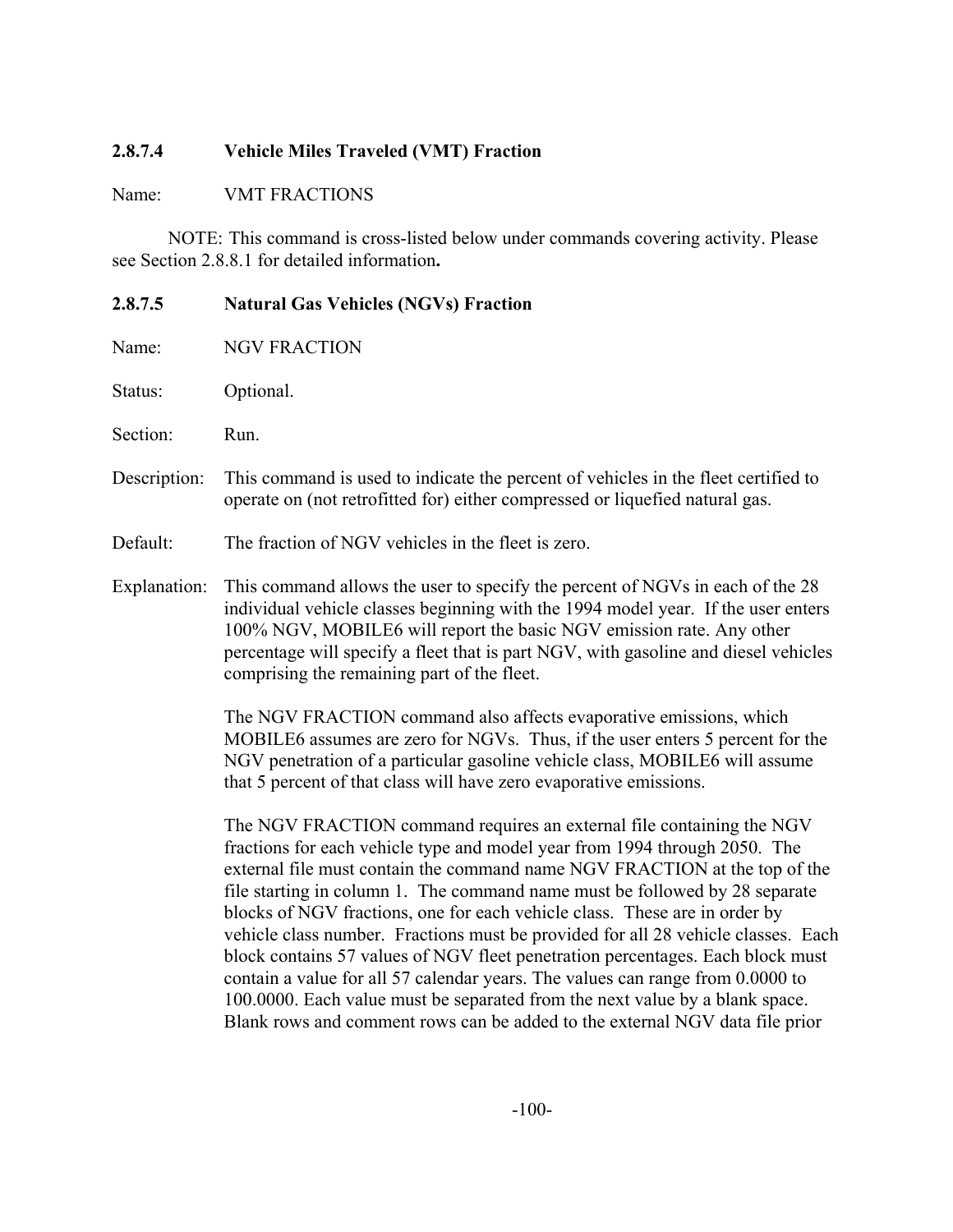|          | to the data blocks or between data blocks, but not inside the individual data<br>blocks.                                                                                                                                                                                                |
|----------|-----------------------------------------------------------------------------------------------------------------------------------------------------------------------------------------------------------------------------------------------------------------------------------------|
| Example: | NGV FRACTION<br>: ngvfr.d                                                                                                                                                                                                                                                               |
|          | This example directs MOBILE6 to look up NGV fractions in an external file<br>called, "ngvfr.d". A sample file will be distributed with MOBILE6.                                                                                                                                         |
| Tips:    | Although the command name uses the word fraction, the input values must be<br>percentages.                                                                                                                                                                                              |
|          | The percentage of NGVs in the fleet is very small. MOBILE6 provides this option<br>for special cases in which it is necessary to model the effects of NGVs on a small<br>percentage of the fleet, or to generate the basic NGV emission factors by entering<br>100 percent penetration. |
|          |                                                                                                                                                                                                                                                                                         |
| 2.8.7.6  | <b>Alternate Emission Factors for Natural Gas Vehicles (NGVs)</b>                                                                                                                                                                                                                       |
| Name:    | <b>NGV EF</b>                                                                                                                                                                                                                                                                           |
| Status:  | Optional.                                                                                                                                                                                                                                                                               |
| Section: | Run.                                                                                                                                                                                                                                                                                    |

Default: None

Explanation: The NGV EF command allows the user to enter separate NGV emission factors for each of the 28 vehicle types, for HC, CO, and NOx. Where applicable this is done in terms of both running and start emissions. It does NOT allow the user to specify an NGV emission factor for a particular model year. The NGV emission factor specified by the user for a particular vehicle class and pollutant will be applied to all 1994 and later model years that are specified to contain natural gas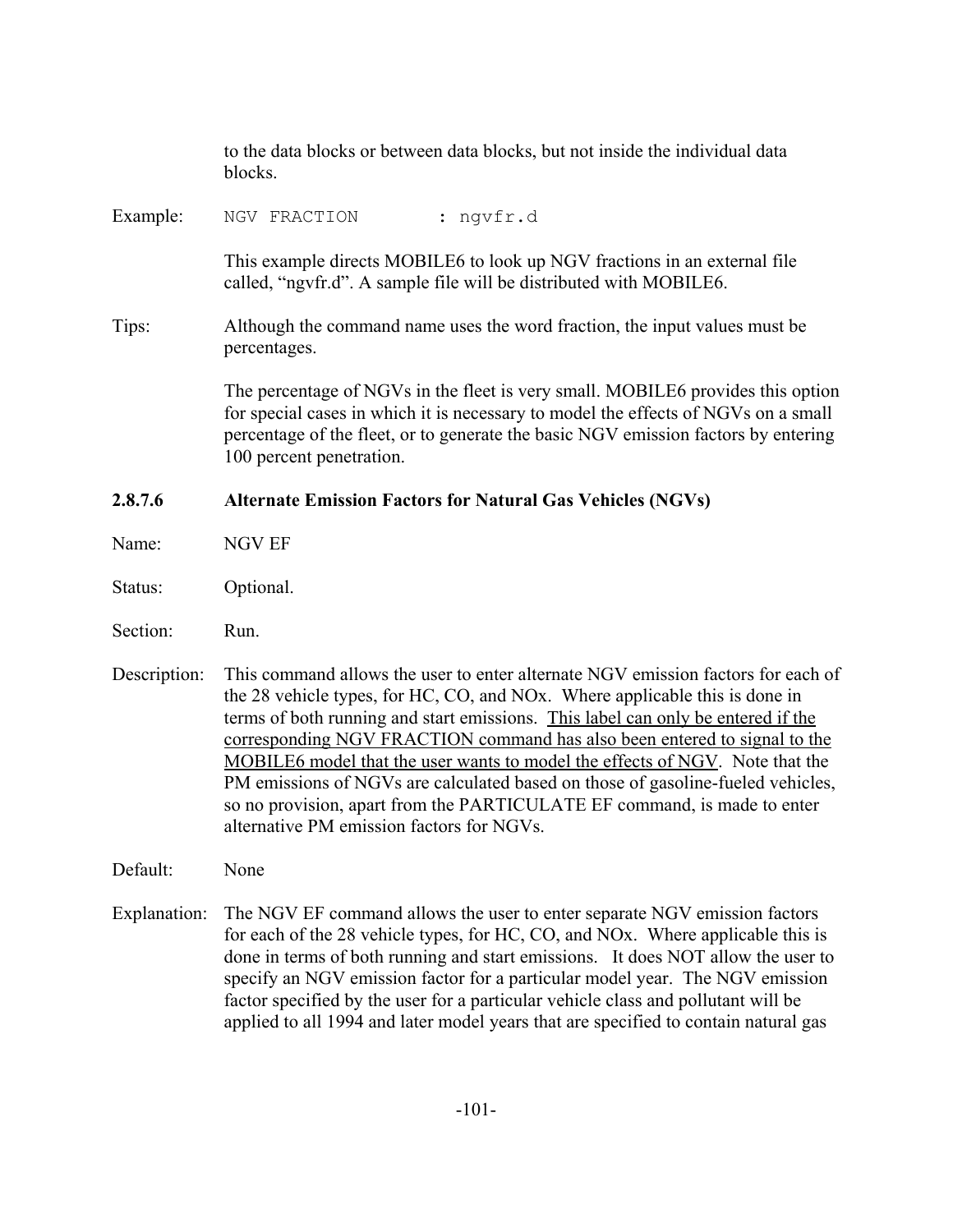vehicles. Model year specification is accomplished through the use of the NGV FRACTION command.

The NGV basic emission factor data are entered in an attached data file (i.e., ngvef2.d). The external data file must contain the keyword "NGV EF" at the top of the data file starting in column 1. The user is not required to enter a value for all of the 28 vehicle types. For instance, the user may enter NGV emission factors for only one vehicle type. This multi-line input consists of the following two parts:

The first line starting with column 1 contains the label name ("NGV EF").

All subsequent data records contain the following six pieces of information (all numbers):

The first number is the two-digit integer associated with the desired vehicle type (IVs). The same vehicle class numbering system is used here as in other sections elsewhere in this model.

The second number is the one digit integer (I1) associated with the pollutant. A '1' is entered for HC, a '2' is entered for CO and a '3' is entered for NOx.

The third number on the NGV EF record is the one-digit integer specifying emissions from the operating modes of running  $= 1$  or start  $= 2$  (where applicable). For the eight light-duty vehicle types  $(IV = 1-5, 14, 15, 28)$ , start and running emissions are calculated separately; for the remaining 20 vehicle types, only composite values are calculated.

| <b>ISR</b>    | <b>Vehicle Operation</b>                                                  |
|---------------|---------------------------------------------------------------------------|
|               | "Running" (only where IV = 1-5, 14, 15, or<br>28), otherwise "composite." |
| $\mathcal{L}$ | "Start" where applicable (only where $IV = 1$ -<br>5, 14, 15, or 28).     |

The fourth number is a decimal number indicating the zero-mile emission level (ZML) of the normal emitters.

The fifth number is a decimal number indicating the increase in emissions (deterioration) of the normal emitters per 10,000 miles.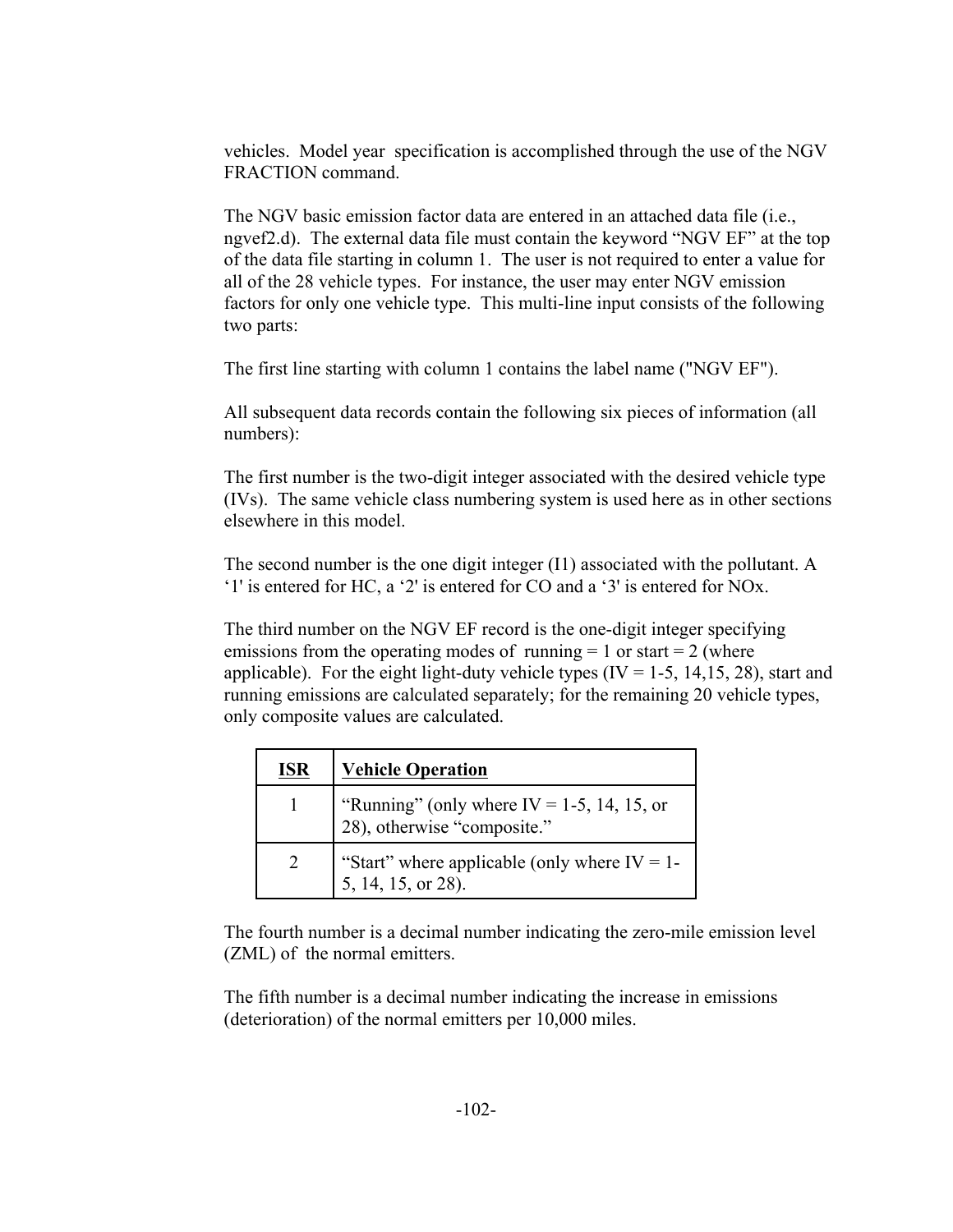The sixth (and last) number is a decimal number indicating the average emission level of the high emitters. The model only uses this value for the eight light-duty vehicle types; however, the program expects to find all six numbers on each record. The program will crash if this number is missing (even if the number will not be used). For the 20 heavy-duty classes, the user must enter a zero for the sixth value.

Example: NGV EF : nqvef2.d

This example directs MOBILE6 to look up NGV emission factors in an external file called, "ngvef2.d". A sample file will be distributed with MOBILE6.

Tips: This command was developed to allow users to modify the default NGV emission factors in the MOBILE6.0 model. This might be important because only limited data were available to develop the default NGV emission factors, and because rapidly changing NGV emission technology may make these default settings obsolete in the future.

> It should also be noted that the default NGV emission factors for 2004 and later model years are actually higher than the corresponding emission factors for Tier2 gasoline vehicles. This is probably not a realistic assumption; thus, any NGV emission modeling of 2004 later calendar years should probably utilize this command to enter alternate and more accurate NGV emission factors.

# **2.8.8 Activity Commands**

Activity commands allow users to allocate vehicle travel by time of day, day of week, type of road, speed, and other factors that affect emissions.

# **2.8.8.1 Fractions of Vehicle Miles Traveled (VMT)**

Name: VMT FRACTIONS

Status: Optional.

Section: Run or Scenario.

Description: This command and the three that follow, along with the mileage accumulation rate option, allow users to supply vehicle travel data specific to the geographical location they wish to model. The VMT FRACTIONS command allows users to allocate VMT to specific vehicle types. The VMT fractions are used to weight together the emissions of the various vehicle types into the average emissions for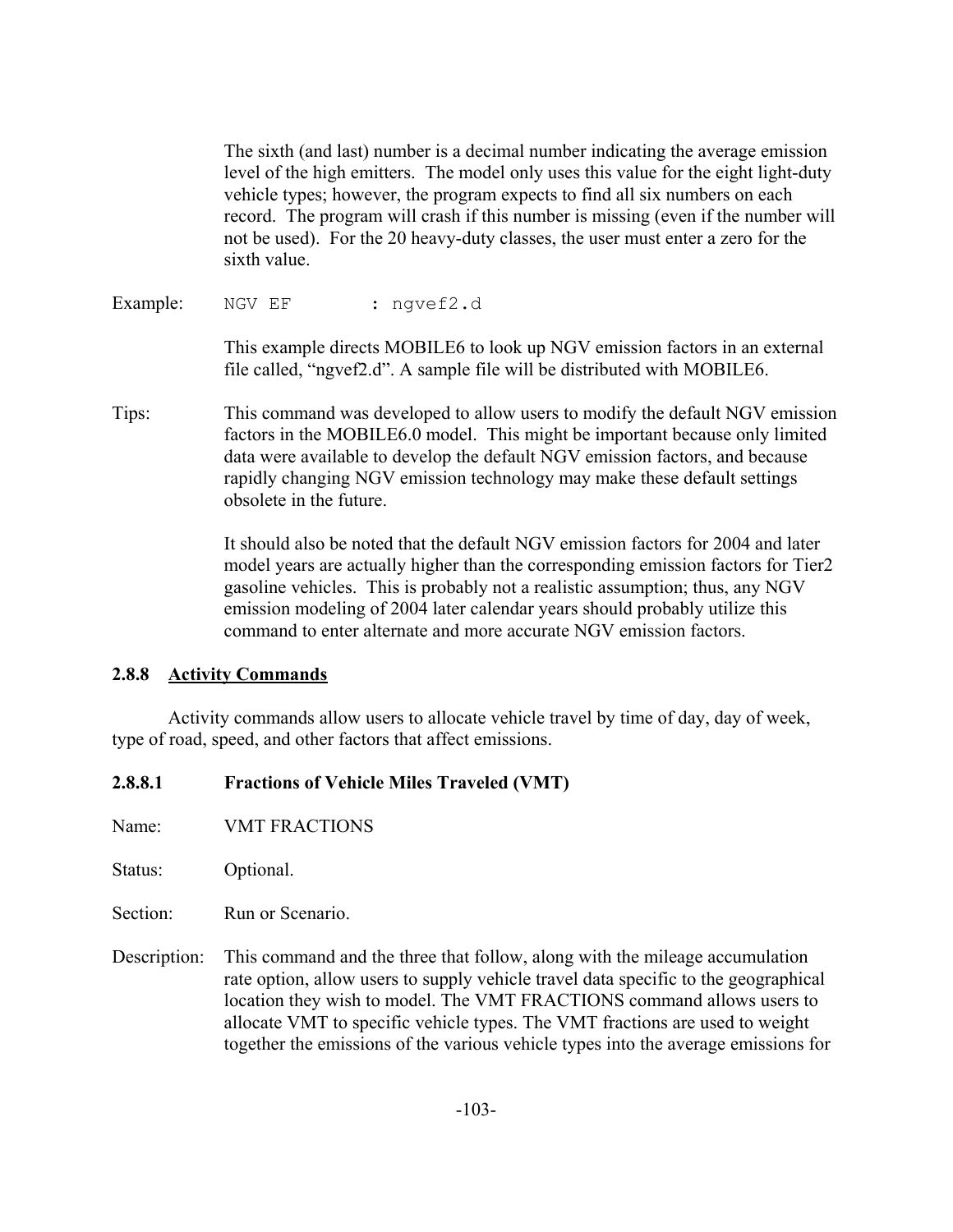groupings of vehicle classes, such as the "HDGV" and "All Veh" categories in the descriptive output.

The VMT FRACTIONS command should be used to properly model any situation in which the local mix of the 16 combined vehicle types differs from the national average.

- Default: MOBILE6 calculates a default VMT mileage distribution from national average data and/or user-supplied information, specifically:
	- 1. The calendar year of evaluation.
	- 2. Default vehicle population data for the 16 (See Table 1, Appendix B) composite vehicle classes.
	- 3. Default or user-supplied vehicle registration by age distribution data.
	- 4. Default or user-supplied diesel fractions.
	- 5. Default or user-supplied mileage accumulation data.

The default data for items 2 through 5 are described in technical report, M6.FLT.007. Note that MOBILE6 users are not allowed to change data item 2 as such; this command is provided instead. Note also that the total vehicle population, per se, is not significant in MOBILE6 because all emission results are expressed on a per-vehicle-mile basis. Therefore, only the fraction of vehicles of each age and class actually affects the results.

Explanation: The VMT mix specifies the fraction of total highway VMT that is accumulated by each of the 16 composite vehicle types.

> Each VMT mix supplied as input must consist of a set of 16 fractional values, representing the fraction of total highway VMT accumulated by each of 16 combined vehicle types. All values must be between 0 and 1, and the 16 values must add up to 1.0. MOBILE6 produces an error message and does not execute the run if these constraints are not met.

> This command requires a free column format consisting of 16 fractions (values from 0.000 to 1.000) with one or more spaces between fractions. The 16 values represent the distribution of all VMT by each of the 16 vehicle classes.

The order in which the numbers are presented is critical. The values must be entered in the order presented in Table 1, Appendix B.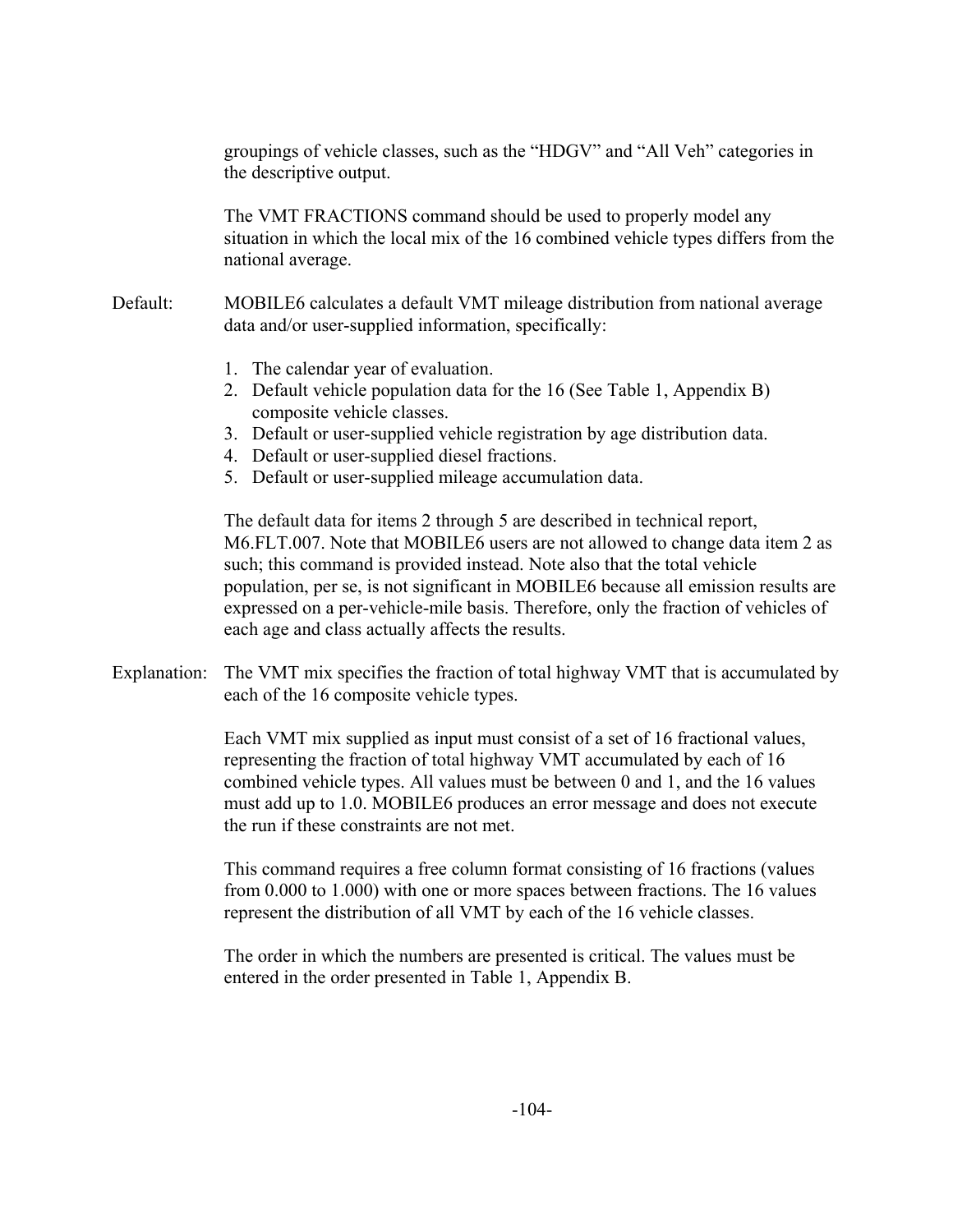This command must appear in the scenario section if different VMT mixes are to be applied to each scenario, but can appear in the Run section if the same VMT mix is to be applied to all scenarios.

Example: VMT FRACTIONS : 0.354 0.089 0.297 0.092 0.041 0.040 0.004 0.003 0.002 0.008 0.010 0.012 0.040 0.002 0.001 0.005

> This example shows the command name plus two lines of data providing VMT fractions for the 16 vehicle categories. Another example is contained in the file called, "VMTMIX.DEF".

#### **2.8.8.2 VMT By Facility, Hour and Speed**

- *2.8.8.2.a*
- Name: VMT BY FACILITY
- Status: Optional.
- Section: Run or Scenario.
- Description: This command allows users to allocate VMT to various roadway or facility types by vehicle class.
- Default: MOBILE6 uses national estimates of the distribution of VMT by facility type. The default values are the same for every vehicle type. The MOBILE6 technical report, M6.SPD.003, provides an explanation of the methodology used to generate these default values.

Explanation: The VMT BY FACILITY command allows users to enter VMT distributions for each of the 28 vehicle classes across four roadway types for each of the 24 hours of the day. These data must be entered in an external data file, which contains the VMT BY FACILITY command name in the first column of the first row. Following the command name, the user must enter the vehicle class number (ranges from 1 to 28) and the 96 VMT fractions representing the fraction of travel on each roadway type at each hour of the day for that vehicle class. The user is permitted to enter VMT fractions ( in blocks of 96 VMT fractions) for any individual vehicle class, or for any number of vehicle classes up to 28 classes. A vehicle class number must precede the block of VMT fractions. If the user chooses to enter VMT fractions for less than all of the 28 vehicle classes, the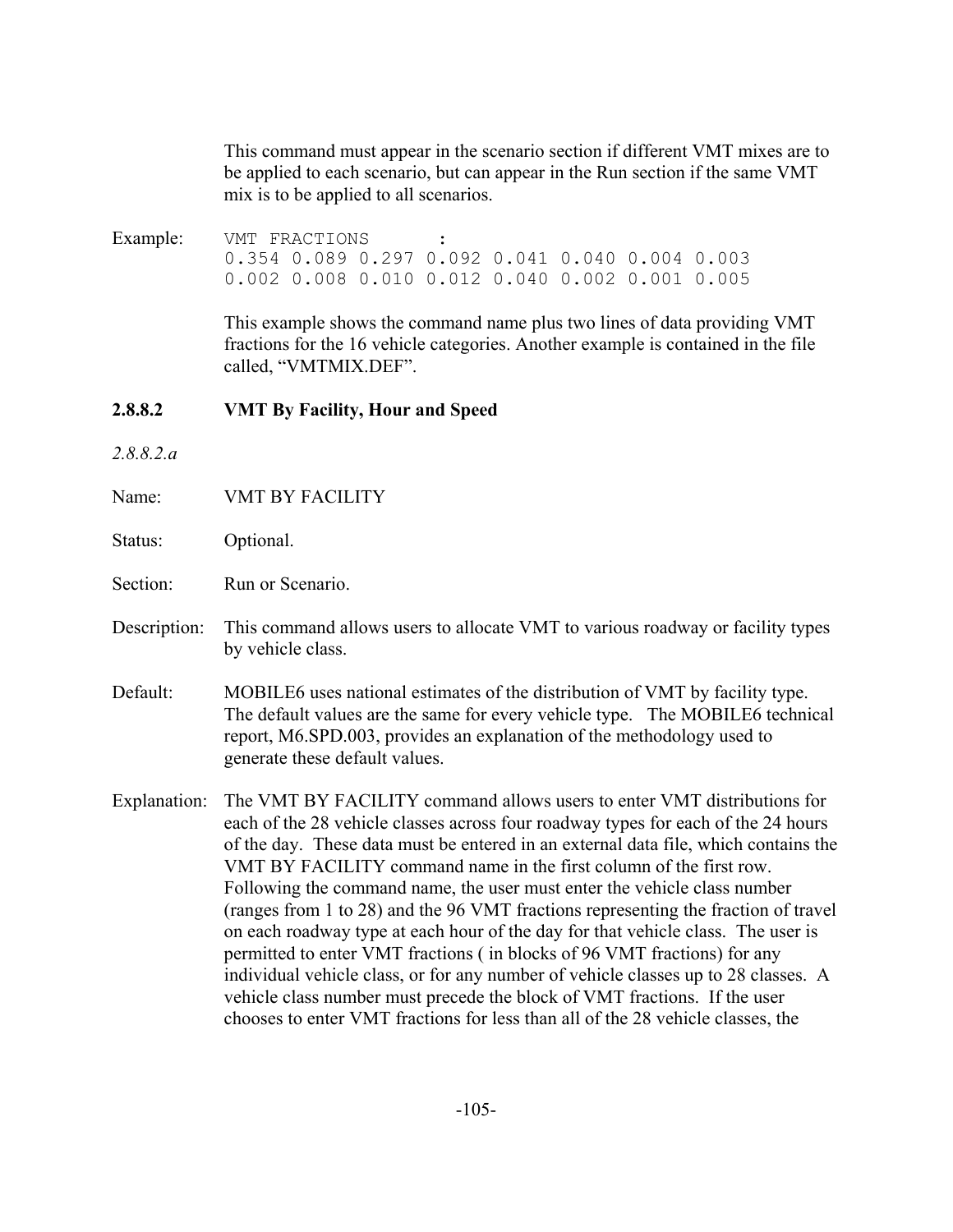program will use default VMT fractions for the vehicle classes unspecified by the user.

For a given vehicle class, the VMT fractions must be entered as 24 values for each successive hour of the day starting with 6 a.m. (see Table 4, Appendix B). There must be four sets of 24 values corresponding to the four facility types, and the four sets must be entered in the following order: freeway, arterial, local, and ramp.

Within the external file, the input may appear in free column format, but at least one space must separate each numerical value. The distributions for each hour must add up to 1. If they do not, MOBILE6 will automatically normalize them.

Example: VMT BY FACILITY : FVMT.def

This example directs MOBILE6 to look up an external file called, "FVMT.def", which contains the VMT distributions by facility. A sample file by this name will be distributed with MOBILE6.

Tips: The MOBILE6 default for this input is the same for every vehicle type. For example, in default runs, heavy-duty trucks have the same VMT distribution by roadway as passenger cars. If VMT by roadway distribution data is available by vehicle class, this command allows the user to supply the appropriate VMT fractions.

> Also, the name used for this command and the two that follow could lead to a misinterpretation of their function. This command requires the user to provide fractional values for the four roadway types at each of the 24 hours of the day for a given vehicle class. Because the total VMT within each hour varies across the day, the input fractions will not add up to the fraction of daily VMT on each roadway type.

The data in this command and the VMT BY HOUR command can be multiplied (outside of MOBILE6) to obtain the distribution of VMT during the 24 hours of the day and for each facility type.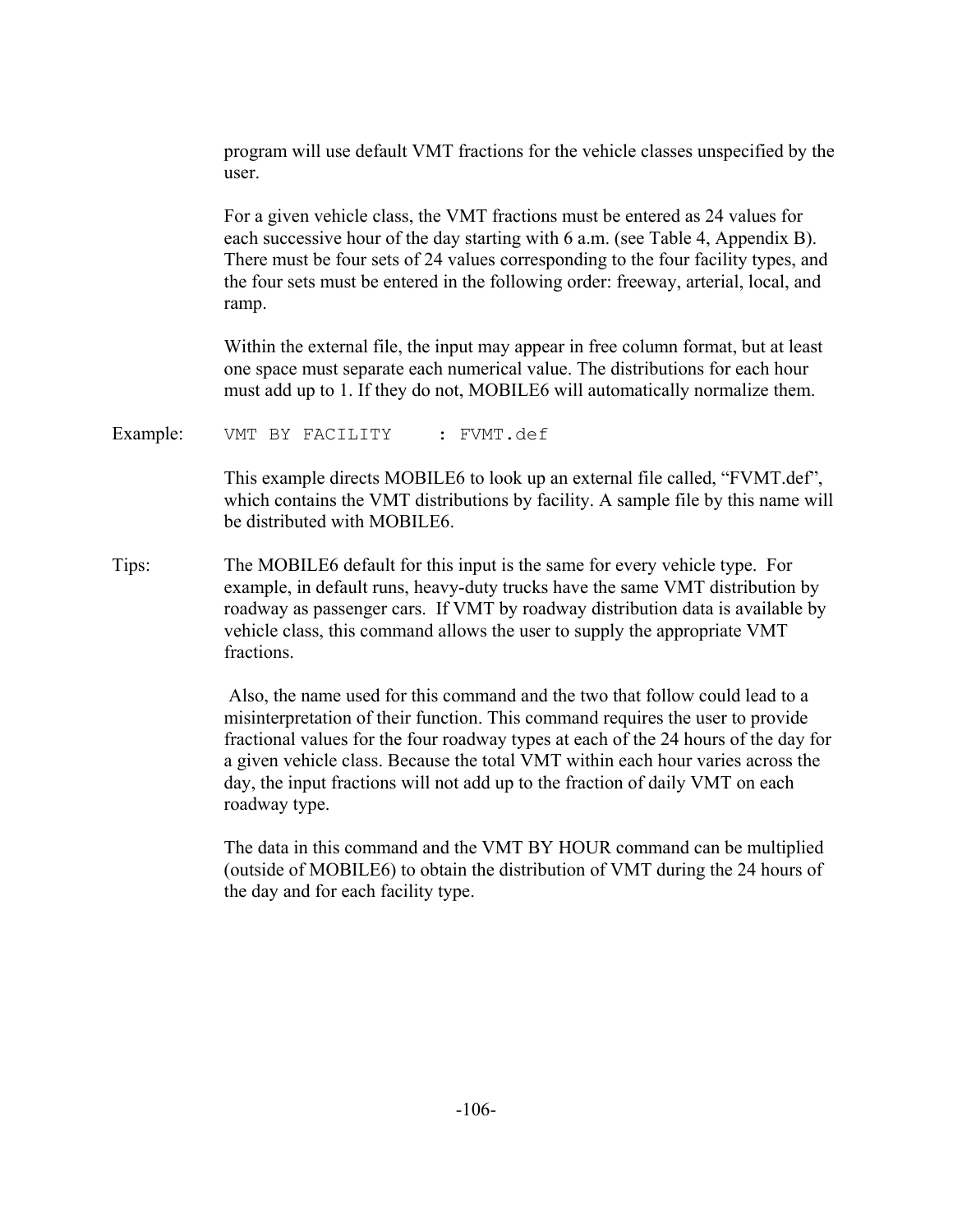| 2.8.8.2.b |  |  |
|-----------|--|--|
|           |  |  |

| Name:        | <b>VMT BY HOUR</b>                                                                                                                                                                                                                                                                                                                   |  |  |
|--------------|--------------------------------------------------------------------------------------------------------------------------------------------------------------------------------------------------------------------------------------------------------------------------------------------------------------------------------------|--|--|
| Status:      | Optional.                                                                                                                                                                                                                                                                                                                            |  |  |
| Section:     | Run or Scenario.                                                                                                                                                                                                                                                                                                                     |  |  |
| Description: | This command allows users to allocate the fraction of VMT that occurs at each<br>hour of the day.                                                                                                                                                                                                                                    |  |  |
| Default:     | MOBILE6 uses national data for the default distribution of VMT by hour, as<br>described in technical report, M6.SPD.003.                                                                                                                                                                                                             |  |  |
| Explanation: | This command permits the user to allocate total VMT among the 24 hours of each<br>day. The values for the command are independent of facility type, that is, the<br>VMT fraction covers all facility types.                                                                                                                          |  |  |
|              | The format for this command calls for an external file, which contains the VMT<br>BY HOUR command name as its first entry, starting in the first column of the<br>first row. This must be followed by the 24 VMT fractions, one value for each of<br>the 24 hours of the day. At least one space must separate each numerical value. |  |  |
|              | The 24 values must add up to 1. If they do not, MOBILE6 will automatically<br>normalize them.                                                                                                                                                                                                                                        |  |  |
| Example:     | : HVMT.def<br>VMT BY HOUR                                                                                                                                                                                                                                                                                                            |  |  |
|              | Where the external file named, "HVMT.def", has as its first entry: VMT BY<br>HOUR. A sample file by this name will be distributed with MOBILE6.                                                                                                                                                                                      |  |  |
| 2.8.8.2.c    |                                                                                                                                                                                                                                                                                                                                      |  |  |
| Name:        | <b>SPEED VMT</b>                                                                                                                                                                                                                                                                                                                     |  |  |
| Status:      | Optional.                                                                                                                                                                                                                                                                                                                            |  |  |
| Section:     | Run or Scenario.                                                                                                                                                                                                                                                                                                                     |  |  |
| Description: | This command allows users to allocate VMT by average speed on freeways and<br>arterial roads.                                                                                                                                                                                                                                        |  |  |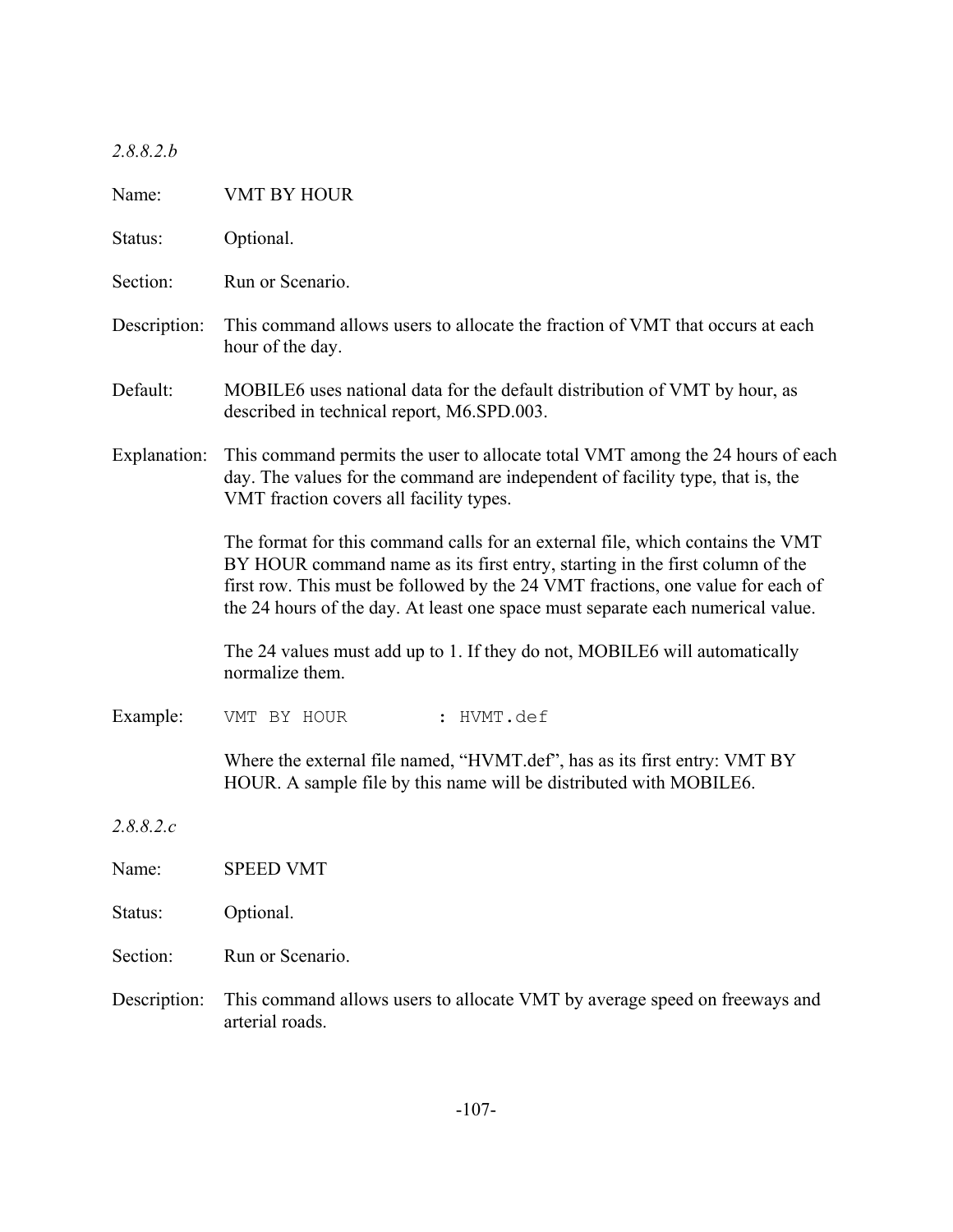- Default: MOBILE6 uses national fleet data for the default distribution of VMT by average speed for freeways and arterial roadways, as described in technical report, M6.SPD.003.
- Explanation: The SPEED VMT command name permits the user to enter the VMT distribution over preselected average speed ranges. MOBILE6 calculates these distributions for each of the 24 hours of the day and for freeways and arterials (producing 48 separate distributions, each containing 14 fractions). The data in this array are not sufficient to estimate either hourly VMT distribution or the VMT distributions by facility type.

This command requires an external data file that must contain the following information in a multiline record:

- The first line contains the command name ("SPEED VMT").
- $\blacktriangleright$  Each of the next 48 lines contain:
	- First, an integer for facility type, where "1"= freeway and "2"= arterial.
	- -- Second, an integer for hour of the day (1 through 24), with 6 a.m.  $=$  "1".
	- The next 14 numbers represent VMT fractions in each of the 14 average speed categories.

The 14 average speed fractions (0.0000 through 1.0000) must add up to 1. The first of the 14 preset speeds is "idle," and the other 13 average speeds range from 5 mph to 65 mph in 5 mph increments. Table 5 in Appendix B describes in more detail the average speed ranges represented by each speed bin.

This pattern must be repeated for each combination of roadway type (arterial and freeway) and time of day to create the 48 lines. Distributions must be entered for all facility types and hours.

Example: SPEED VMT : SVMT.def

This example references data stored in the external file named, "SVMT.def", which has the SPEED VMT command name as its first entry, followed by the 48 VMT distributions (one for each combination of the two facility cycles and each of the 24 hours of the day). The file will be distributed with MOBILE6.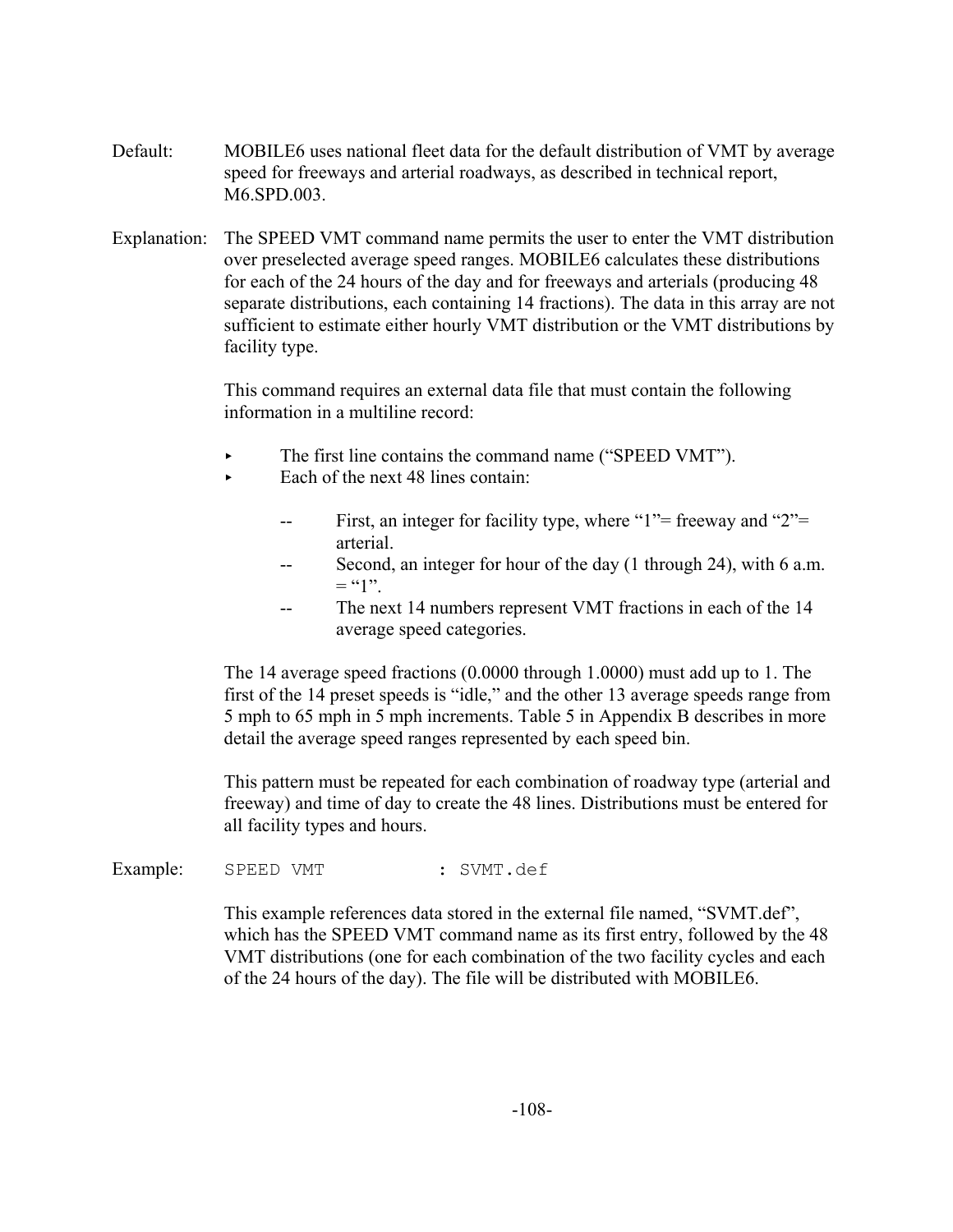*2.8.8.2.d*

Name: AVERAGE SPEED

Status: Optional.

Section: Scenario.

- Description: This command allows users to designate a single average speed to use for all freeways and/or arterial/collectors for the entire day.
- Default: MOBILE6 uses national fleet data for the default distribution of VMT by average speed for freeways and arterial roadways, as described in technical report, M6.SPD.003, or a user supplied VMT by average speed distribution provided using the SPEED VMT command.
- Explanation: The SPEED VMT command permits the user to replace the default values with a VMT distribution over fourteen average speed bins. However, in some modeling situations the user may wish to enter a single value instead of a distribution. For example, the user may need to model roadway links separately, or may not have the VMT distribution information. In these cases, MOBILE6 can be used to calculate results for a single specified average speed. The AVERAGE SPEED command automatically replaces the SPEED VMT and VMT BY FACILITY data files with the appropriate average speed and facility type information for a single average speed. (All of the functions of the AVERAGE SPEED command can be duplicated using the SPEED VMT and VMT BY FACILITY commands, if desired. These calculations are discussed in Chapter 5.)

The AVERAGE SPEED command includes up to six data elements. The first two of the data elements are required. The elements must be entered on the command line. The data elements are:

- Average speed
- Roadway scenario
- Distribution of VMT by facility (4 values)

Each element is described in detail below.

< Average speed value (2.5 to 65 miles per hour).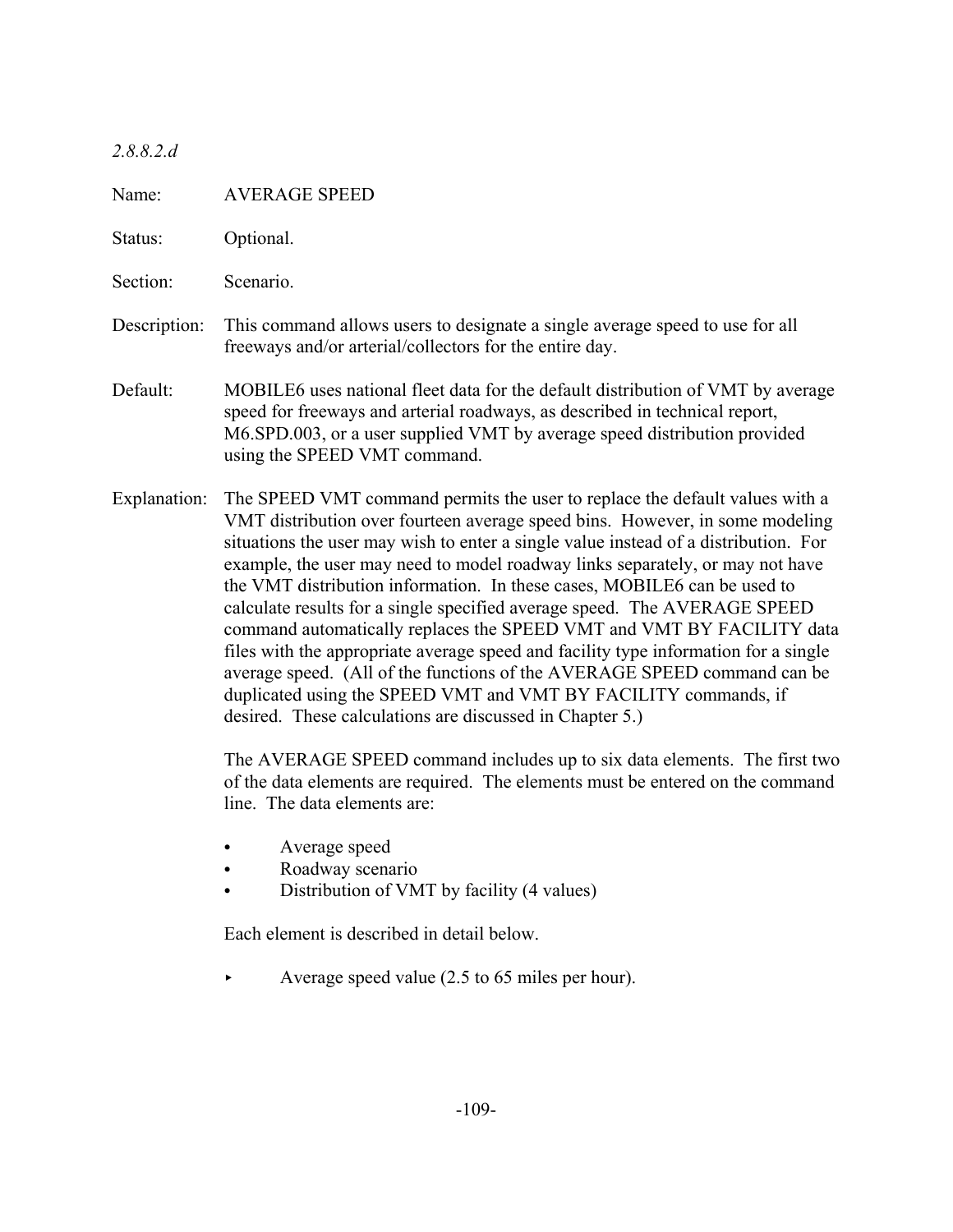As with all average speed inputs to MOBILE6, the allowed user supplied average speed value may range from 2.5 through 65 miles per hour. Any integer or decimal value in that range may be used.

Indication of the roadway scenario the user wishes to model (choose one):

| Non-Ramp | All VMT occurs on freeways, not including         |
|----------|---------------------------------------------------|
|          | freeway ramps,                                    |
| Freeway  | All VMT occurs on freeways, including freeway     |
|          | ramps,                                            |
| Arterial | All VMT occurs on arterial/collector roadways, or |
| Areawide | VMT occurs on all roadway types as determined by  |
|          | the VMT BY FACILITY command or the using          |
|          | national average defaults. Note: "Areawide" must  |
|          | be spelled as a single word.                      |
|          |                                                   |

The roadway scenario indicates the type of driving that the user intends for the average speed input to model. (Note: the average speed used for local roadways and freeway ramps cannot be changed by the user.)

### Non-Ramp

The "Non-Ramp" roadway scenario assigns all VMT to the freeway roadway type, with the VMT automatically distributed among two average speed bins (see Chapter 5) which average to the single average speed indicated by the user. No freeway ramp driving is included in the estimate. The VMT from freeway ramps and all the other roadway types is set to zero for all hours of the day.

# Freeway

The "Freeway" roadway scenario assigns all VMT to either the freeway or the freeway ramp roadway types. If the user does not specify the distribution of VMT by facility, the national average fraction of freeway ramp activity (8% freeway ramp and 92% non-ramp freeway) is used. Freeway ramps have a constant speed of 34.6 mph, which cannot be changed by the user. A single average speed for the non-ramp freeway VMT is calculated using the fixed freeway ramp average speed and the freeway ramp VMT fraction such that the combined ramp and non-ramp average speed matches the average speed value entered by the user. All of the non-ramp freeway VMT is then automatically distributed among two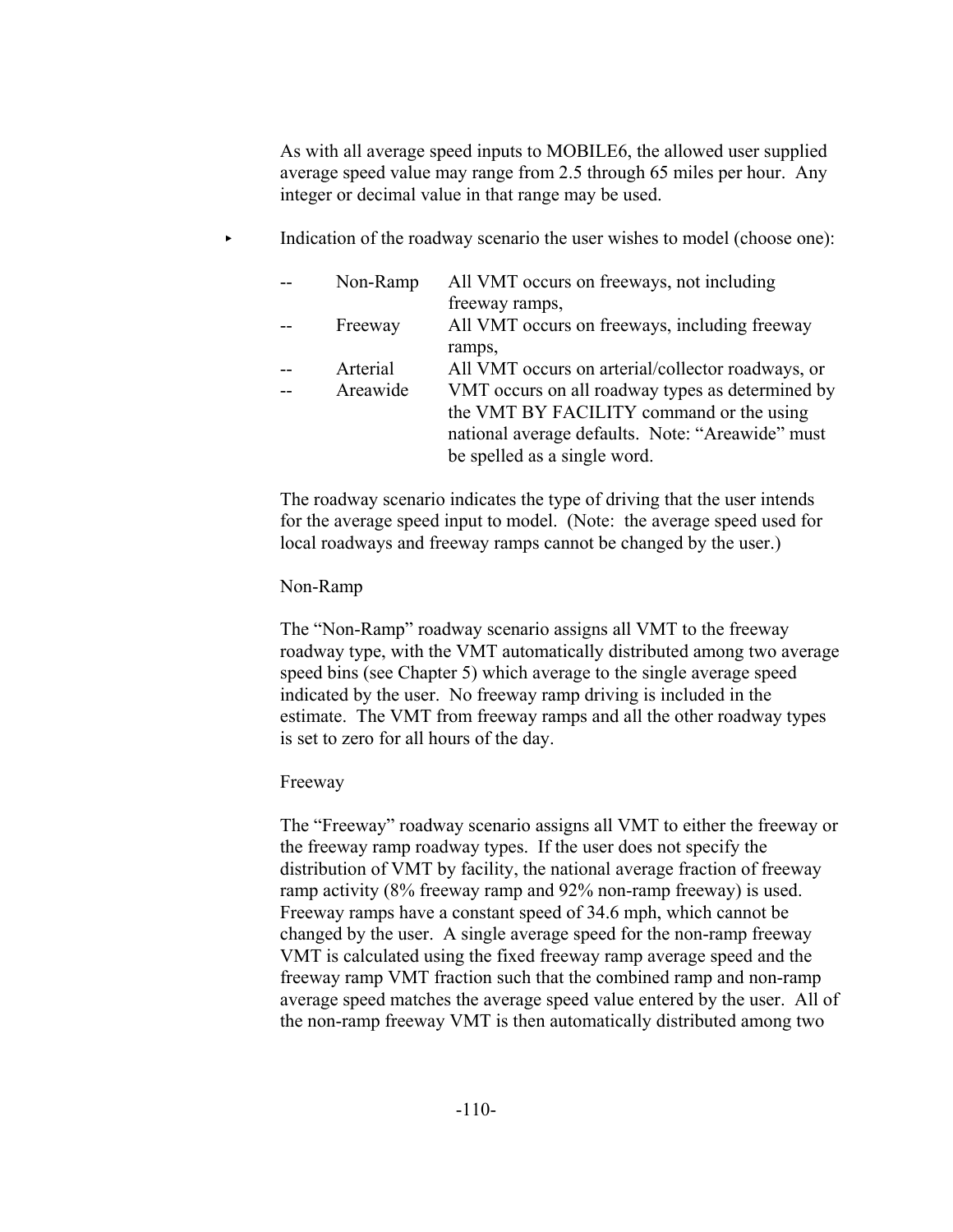average speed bins which average to the calculated average non-ramp freeway speed.

**While the MOBILE6 model checks that the AVERAGE SPEED input is between 2.5 and 65 mph, the FREEWAY option does not issue a warning if the calculated non-ramp freeway speed falls outside these limits. The user must take care that the model not calculate emissions for freeway speeds outside this range.** 

For the default freeway ramp fraction (8%), the maximum combined nonramp freeway and ramp average speed in MOBILE6 is 60.73 mph. For speeds above 60.73, the MOBILE6 emission values will be incorrect. Similarly, with 8% freeway ramps, the minimum combined non-ramp freeway and ramp average speed is 2.71 mph. For speeds below 2.71 mph, the MOBILE6 emission values will be incorrect.

For other fractions of freeway ramp VMT, the minimum and maximum combined non-ramp and ramp average speed for the AVERAGE SPEED FREEWAY option can be calculated using the following equations:

Max Freeway Average Speed =  $1/((1/65)^*(1-RampVMT)+(1/34.6)^*RampVMT)$ Min Freeway Average Speed =  $1/((1/2.5)*(1-RampVMT)+(1/34.6)*RampVMT)$ 

> If it is necessary to estimate emissions outside the allowed range for Freeway Average speed, the emissions should be estimated as equal to the emissions at the minimum or maximum described above.

Arterial

The "Arterial" roadway scenario assigns all VMT to the arterial/collector roadway type with a single average speed as indicated by the user. The VMT from the other roadway types is set to zero for all hours of the day.

#### Areawide

When the user indicated the "Areawide" roadway scenario, MOBILE6 selects a single average speed for the freeway roadway type and a single average speed for the arterial/collector roadway type such that the combined average speed for all roadway types (including local roadways and freeway ramps) will match the average speed value entered by the user. If the user does not specify the distribution of VMT by facility (described below), the national default distribution (34.2% freeway,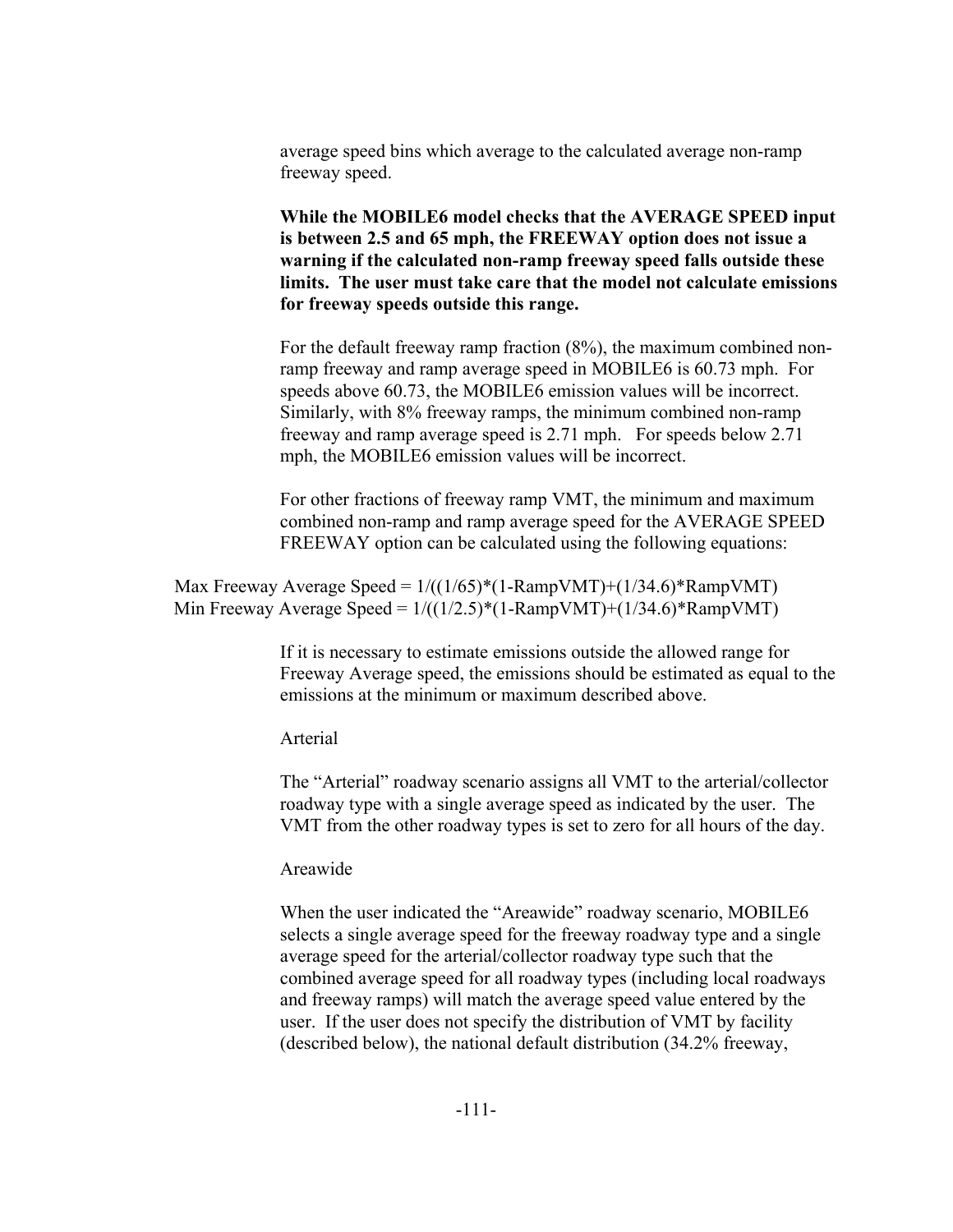49.8% arterial/collector, 13% local, 3% freeway ramp) is used. This same distribution of VMT by facility is used for all hours of the day for all vehicle types.

Since the freeway ramp and local roadway speeds are fixed, MOBILE6 may not be able to model the average speed indicated by the user if the average speed desired is too high or too low. In these cases a calculated maximum speed or a calculated minimum speed is substituted for the user supplied average speed and a warning, indicating the actual average speed used, is written to the descriptive output.

- $\triangleright$  Distribution of VMT by facility to be used (optional). Four values:
	- -- Fraction of VMT which occurs on freeways (non-ramp),
	- -- Fraction of VMT which occurs on arterial/collector roadways,
	- -- Fraction of VMT which occurs on local roadways, and
	- -- Fraction of VMT which occurs on freeway ramps.

The effect of entering an areawide average speed or an average speed on freeways, including ramps, will depend on the distribution of VMT by facility (roadway type). If the user does not specify the distribution of VMT by facility, the national average distribution is used to calculate the appropriate VMT by facility:

- < 34.2% (freeway)
- < 49.8% (arterial/collector)
- $\blacktriangleright$  13.0% (local)
- < 3.0% (freeway ramp)

The user may override these values by entering four new values in the order indicated above. The sum of the four values must equal 1.0 or 100(%). All four values must be entered. The entry of any distribution of VMT by facility values, either using the VMT BY FACILITY command or as part of the AVERAGE SPEED command, has no effect when the user selects either a "freeway" or an "arterial" roadway scenario, since in these cases, all VMT is assigned to either the freeway roadway type or the arterial/collector roadway type, respectively.

Be aware that using the AVERAGE SPEED command will override the default and user supplied distribution of VMT by facility values used to calculate the results. The same distribution of VMT by facility values is used for all hours of the day for all vehicle classes. Similarly, the same average speed is used for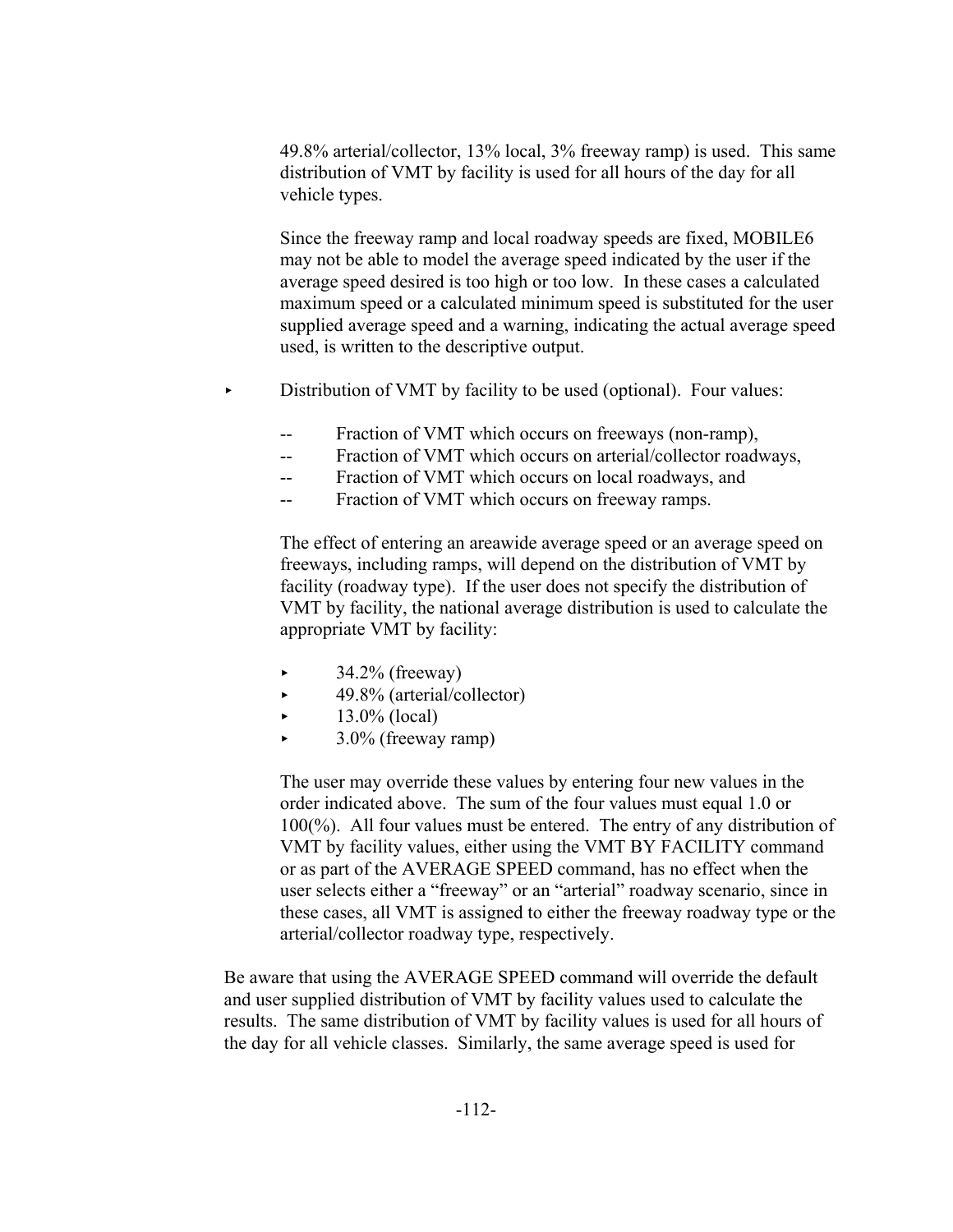every hour of the day. Since other factors, such as temperature, vary across the day, the composite results shown in the descriptive output is the VMT weighted daily average emission rate at that average speed.

Example: AVERAGE SPEED : 25.3 Arterial

This example sets the average speed for all arterial/collector roadways at all hours of the day to 25.3 miles per hour and assigns 100% of VMT to the arterial/collector roadway type. This command will override the use of the SPEED VMT and VMT BY FACILITY commands.

Example: AVERAGE SPEED : 48.3 freeway 92.0 0.0 0.0 8.0

This example sets the combined average speed of freeways and freeway ramps to 48.3 mph. The four values following the indication of roadway scenario are the distribution of VMT by facility to be used. They show 92% of VMT on freeways and 8% VMT on freeway ramps (the default). (Freeway ramps have a fixed speed of 34.6 mph in MOBILE6 so the non-ramp freeway average speed is adjusted accordingly, to 50.0 mph.)

- Tip: Since the effects of speed on emissions is not linear, using a single average speed will not produce the same emission result as the weighted results of a number of separate MOBILE6 runs with different average speeds. If the composite emissions of multiple roadways with different speeds are to be calculated, a MOBILE6 run using a distribution of average speeds should be used. However, it is appropriate to use the AVERAGE SPEED command to generate a single average speed result to represent similar roadways with similar average speeds (i.e., a lookup table).
- Note: The AVERAGE SPEED command does not bypass the MOBILE6 average speed bins. Instead, the model calculates an appropriate distribution of average speeds across two average speed bins to match the user-specified average speed. That is, this command simply automates the methodology described in Chapter 5.

### **2.8.8.3 Starts Per Day**

- Name: STARTS PER DAY
- Status: Optional.
- Section: Run.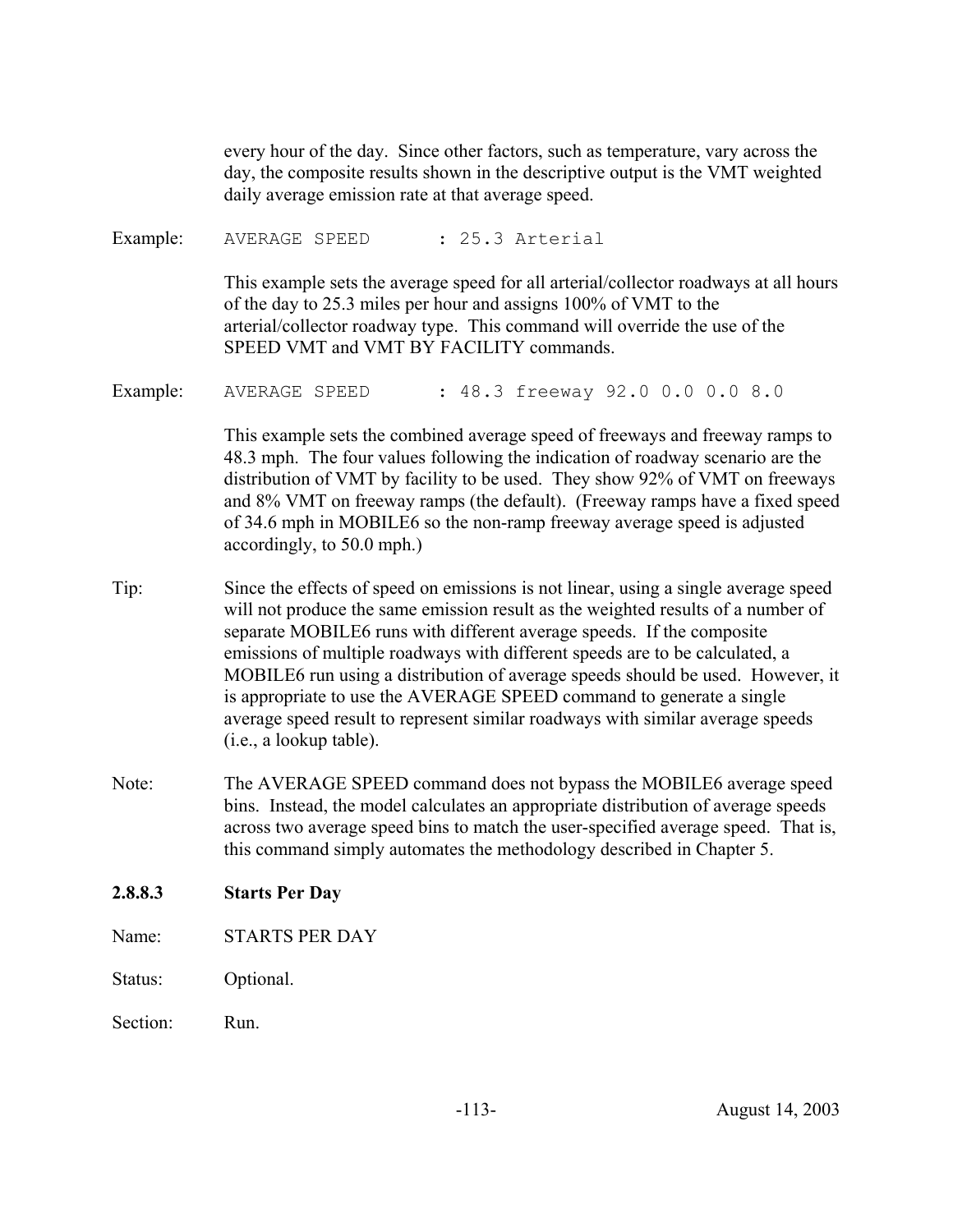- Description: This command allows users to specify the average number of engine starts (trips) per vehicle per day for specific vehicle classes and ages for weekend days and/or weekdays.
- Default: MOBILE6 assigns each of the 28 individual vehicle classes at each of 25 ages a separate default for number of engine starts per day. The defaults differ for weekdays and weekends. Light duty passenger vehicles use 7.28 starts per day for weekdays and 5.41 starts per day for weekend days. Light trucks use 8.06 starts per day for weekdays and 5.68 starts per day for weekend days. Motorcycles use 1.35 starts per day for both weekend and weekdays. Heavy duty gasoline vehicles and buses use 6.88 starts per day for both weekend and weekdays. Heavy duty diesel vehicles and buses use 6.65 starts per day for both weekend and weekdays. The same default value is used for vehicles of all ages within a vehicle class. Please see the technical report, M6.FLT.003 for more details.
- Explanation: The number of starts per day affects engine exhaust start emission estimates for light duty gasoline and diesel passenger cars and trucks and motorcycles. It will also affect the evaporative hot soak losses on all gasoline fueled vehicles, including heavy duty vehicles and buses, which occur at trip ends. The number of trips per day and trip ends per day is calculated from the number of starts per day.

Emission estimates for heavy duty diesel fueled vehicles and buses are not affected by the number of starts per day in MOBILE6. We recommend that users not include engine starts per day values for heavy duty diesel vehicles and busses in their external data files. The following table indicates the vehicle classes affected by the number of engine starts per day and the appropriate vehicle class number. Only these vehicle classes are affected by use of the STARTS PER DAY command in MOBILE6.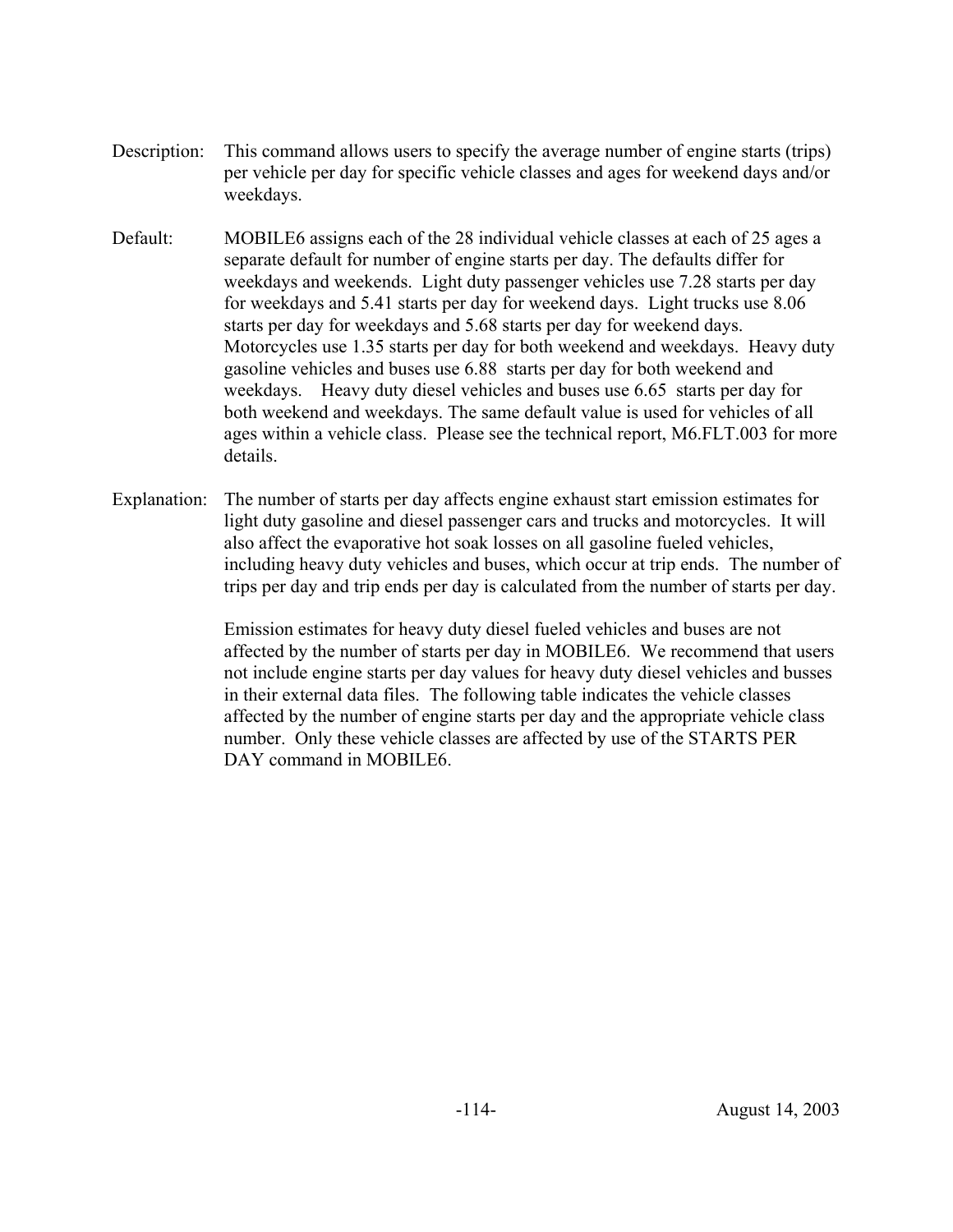| <b>Vehicle Classes Affected By the STARTS PER DAY Command</b> |                            |                                                                                  |  |  |
|---------------------------------------------------------------|----------------------------|----------------------------------------------------------------------------------|--|--|
|                                                               | <b>Number Abbreviation</b> | <b>Description</b>                                                               |  |  |
|                                                               | <b>LDGV</b>                | Light-Duty Gasoline Vehicles (Passenger Cars)                                    |  |  |
| $\overline{2}$                                                | LDGT1                      | Light-Duty Gasoline Trucks 1 (0-6,000 lbs. GVWR, 0-3750 lbs. LVW)                |  |  |
| 3                                                             | LDGT <sub>2</sub>          | Light-Duty Gasoline Trucks 2 (0-6,000 lbs. GVWR, 3751-5750 lbs. LVW)             |  |  |
| 4                                                             | LDGT3                      | Light-Duty Gasoline Trucks 3 (6,001-8,500 lbs. GVWR, 0-5750 lbs. ALVW)           |  |  |
| 5                                                             | LDGT4                      | Light-Duty Gasoline Trucks 4 (6,001-8,500 lbs. GVWR, 5751 lbs. and greater ALVW) |  |  |
| 6                                                             | HDGV2B                     | Class 2b Heavy-Duty Gasoline Vehicles (8501-10,000 lbs. GVWR)                    |  |  |
| 7                                                             | HDGV3                      | Class 3 Heavy-Duty Gasoline Vehicles (10,001-14,000 lbs. GVWR)                   |  |  |
| 8                                                             | HDGV4                      | Class 4 Heavy-Duty Gasoline Vehicles (14,001-16,000 lbs. GVWR)                   |  |  |
| 9                                                             | HDGV <sub>5</sub>          | Class 5 Heavy-Duty Gasoline Vehicles (16,001-19,500 lbs. GVWR)                   |  |  |
| 10                                                            | HDGV <sub>6</sub>          | Class 6 Heavy-Duty Gasoline Vehicles (19,501-26,000 lbs. GVWR)                   |  |  |
| 11                                                            | HDGV7                      | Class 7 Heavy-Duty Gasoline Vehicles (26,001-33,000 lbs. GVWR)                   |  |  |
| 12                                                            | HDGV8A                     | Class 8a Heavy-Duty Gasoline Vehicles (33,001-60,000 lbs. GVWR)                  |  |  |
| 13                                                            | HDGV8B                     | Class 8b Heavy-Duty Gasoline Vehicles (>60,000 lbs. GVWR)                        |  |  |
| 14                                                            | <b>LDDV</b>                | Light-Duty Diesel Vehicles (Passenger Cars)                                      |  |  |
| 15                                                            | LDDT12                     | Light-Duty Diesel Trucks 1 and 2 (0-6,000 lbs. GVWR)                             |  |  |
| 24                                                            | МC                         | Motorcycles (Gasoline)                                                           |  |  |
| 25                                                            | <b>HDGB</b>                | Gasoline Buses (School, Transit and Urban)                                       |  |  |
| 28                                                            | LDDT34                     | Light-Duty Diesel Trucks 3 and 4 (6,001-8,500 lbs. GVWR)                         |  |  |

The user may replace values for as few or as many of these vehicle classes as needed. An external file that includes new engine starts per day values for all of the affected vehicle classes for a given day type will require 450 values (25 ages times 18 vehicle classes), meaning 900 values are needed to replace all of the affected default values for both weekend and weekdays.

The values for this command must be entered in an external data file. The first entry in the external file must be the command name, "STARTS PER DAY," starting in the first column of the first row of the file. This entry is followed by an indication of whether the user supplied values are applied to weekend or weekdays, the vehicle class number and a set of 25 starts per day values, one for each vehicle age. A single user supplied external data file may contain both weekend and weekday entries.

The order in which the numbers appear is critical. The first value indicates whether the engine starts per day values apply to weekday (1) or weekend (2) days. The next value indicates the vehicle class. These are the same values indicated in the above table and in Table 3, Appendix B. The next 25 values are the average number of engine starts per day by vehicle age, beginning with age 0 ending with age 24. Because each value is an average, it may be other than a whole number and may be less than 1. No value for the number of engine starts per day may be less than zero or greater than 100. This set of values may be followed by another set of values for another day type or vehicle class. The vehicle classes and day types do not need to be entered in any particular order. However, if the user inadvertently enters engine starts per day for the same

-115- August 14, 2003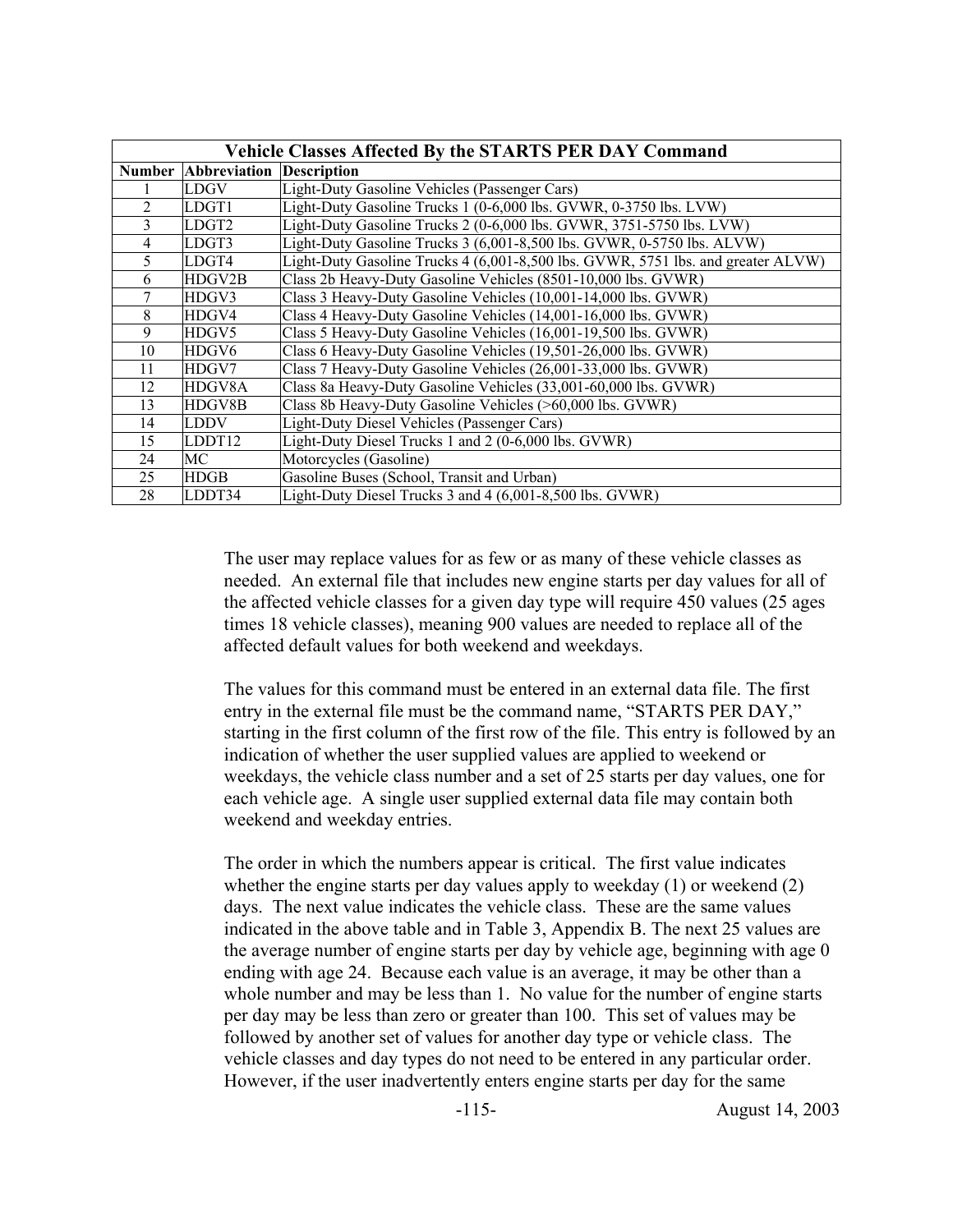vehicle class and day type twice, only the second entry will be used, without a warning to the user.

As long as the user enters the values in the required order, and each value is separated by a delimiter character such as a blank space, any format may be used. For example, the user may enter all 27 values (day type, vehicle class and 25 age values) on one line, divide them into two lines of 14 and 13 values, and so on.

User entry of values for starts per day is invoked using the STARTS PER DAY command in the input file, including the name (and directory path) for the data file containing the starts per day values.

Example: STARTS PER DAY : STARTSPD.D

Where the user supplies an external data file named, "STARTSPD.D". An example external data file for the STARTS PER DAY command might be:

STARTS PER DAY 1 1 10.3 9.8 9.3 8.9 8.4 8.0 7.6 7.2 6.9 6.5 6.2 5.9 5.6 5.3 5.1 4.8 4.6 4.4 4.2 3.9 3.8 3.6 3.4 3.2 3.1 1 2 10.3 9.8 9.3 8.9 8.4 8.0 7.6 7.2 6.9 6.5 6.2 5.9 5.6 5.3 5.1 4.8 4.6 4.4 4.2 3.9 3.8 3.6 3.4 3.2 3.1

In this example, the number of engine starts per day for weekdays (1) for the gasoline passenger car vehicle class (1, LDGV) and the gasoline light-duty trucks less than 6,001 lbs. GVWR and less than 3,751 lbs. LVW (2, LDGT1) is set. The 25 age values range from 10.3 engine starts per day for vehicles of age 0 to 3.1 engine starts per day for vehicles of age 24. The default engine starts per day values will be used for all other vehicle classes and for LDGV for weekend days. The values are presented in three lines for each vehicle class/day type.

Tip: It is generally best to enter values with logical groupings and spacings that, in this case, for example, would easily distinguish one vehicle class from another. If Saturday and Sunday are different enough to be treated separately, two separate runs with their own weekend day values could be used.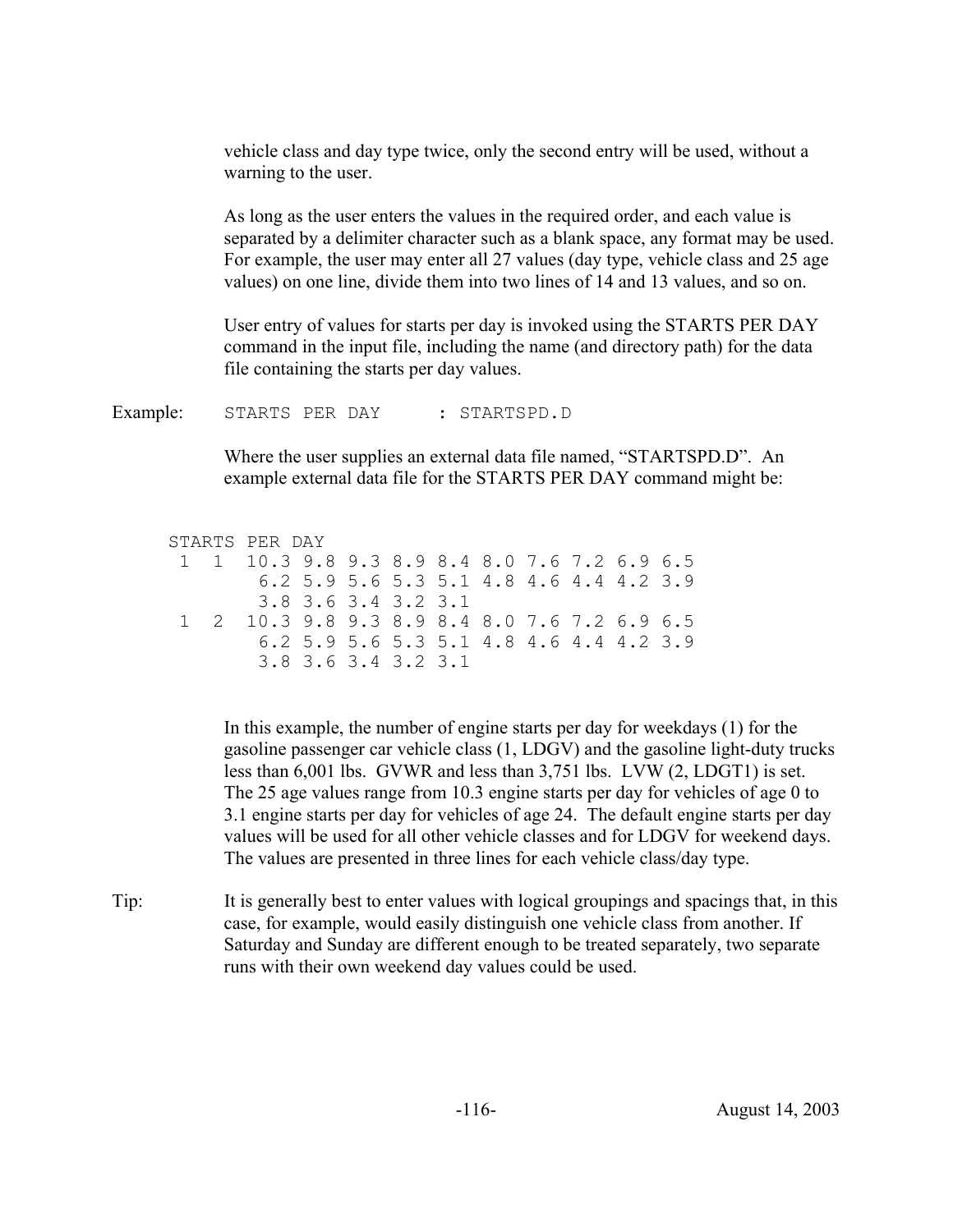# **2.8.8.4 Distribution of Vehicle Starts During the Day**

Name: START DIST

Status: Optional.

Section: Run.

Description: This command allows users to allocate engine starts by hour of the day.

Default: Default values are explained in technical report, M6.FLT.003.

Explanation: The START DIST command allows users to change the default values for the hourly distribution of engine starts (trips) across the day. Users must supply 48 values to replace the MOBILE6 defaults. Each value represents the average fraction of all engine starts that occur in each hour of a 24 hour day, for both weekdays and weekends. All values must be less than or equal to 1 and greater than or equal to zero. The sum of all of the 24 values for a day must equal 1. If they do not, MOBILE6 will normalize the values to 1 without issuing a warning.

> The values for this command must be entered in an external data file. The first entry in the external file must be the command name, START DIST, placed in the first column of the first row of the file. This entry is followed by the 48 values described above.

> The order in which the 48 values appear is critical. The first 24 values must be the temporal distribution for a weekday. The second 24 values represent the weekend. The data for the 24-hour periods must be entered in the order presented in Table 4, Appendix B.

> As long as the user enters the values in the required order and separates the values with a delimiter character such as a blank space, any format may be used. For example, the user may enter all 48 values on one line, divide them into two lines of 24, and so on.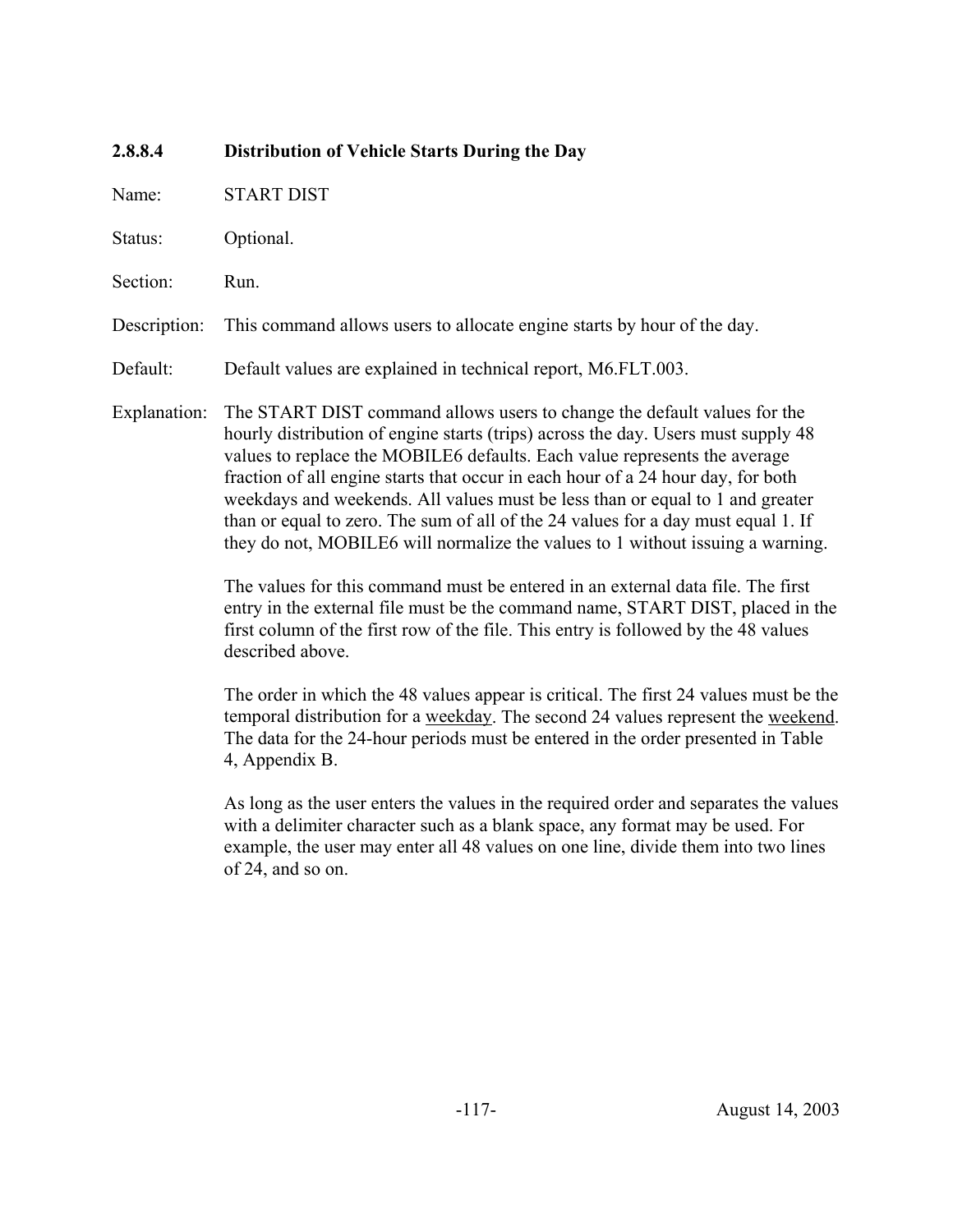### Example: START DIST : SDIST.D

Where the external data file named, "SDIST.D", contains the following records:

START DIST 0.020 0.055 0.060 0.047 0.052 0.067 0.081 0.073 0.080 0.090 0.084 0.077 0.060 0.014 0.014 0.014 0.014 0.014 0.014 0.014 0.014 0.014 0.014 0.014 0.010 0.019 0.031 0.065 0.069 0.080 0.102 0.073 0.089 0.074 0.080 0.071 0.061 0.016 0.016 0.016 0.016 0.016 0.016 0.016 0.016 0.016 0.016 0.016

In this example, the first 24 values (for a weekday) are contained in the first three lines, followed by the weekend values in the second three lines. This entry would direct MOBILE6 to allocate 2 percent of weekday starts to the time period between 6 a.m. and 6:59 a.m., and 1 percent of weekend starts to the same time period.

Tips: As with the other external data files, users may enter comment lines (i.e., lines beginning with an asterisk "\*") between the Header line and the block of data. However, with this command, users should not enter comment line(s) within the numerical data.

# **2.8.8.5 Soak Distribution**

- Name: SOAK DISTRIBUTION
- Status: Optional.
- Section: Scenario.
- Description: This command allows users to enter vehicle soak duration distributions that override MOBILE6 defaults. The soak time affects exhaust start emissions.
- Default: Default information is provided in technical reports, M6.FLT.003, and M6.FLT.004.
- Explanation: A vehicle is considered to be "soaking" if its engine is not running. Soak time is the length of time between when an engine is turned off and the next time it is started. MOBILE6 uses soak time data to determine, for each hour of the day, the percentage of vehicles that have been soaking for a given amount of time prior to an engine start. This, in turn, affects start emissions, which depend on the length of soak time. The same soak time distributions are applied to all vehicle classes and all vehicle ages.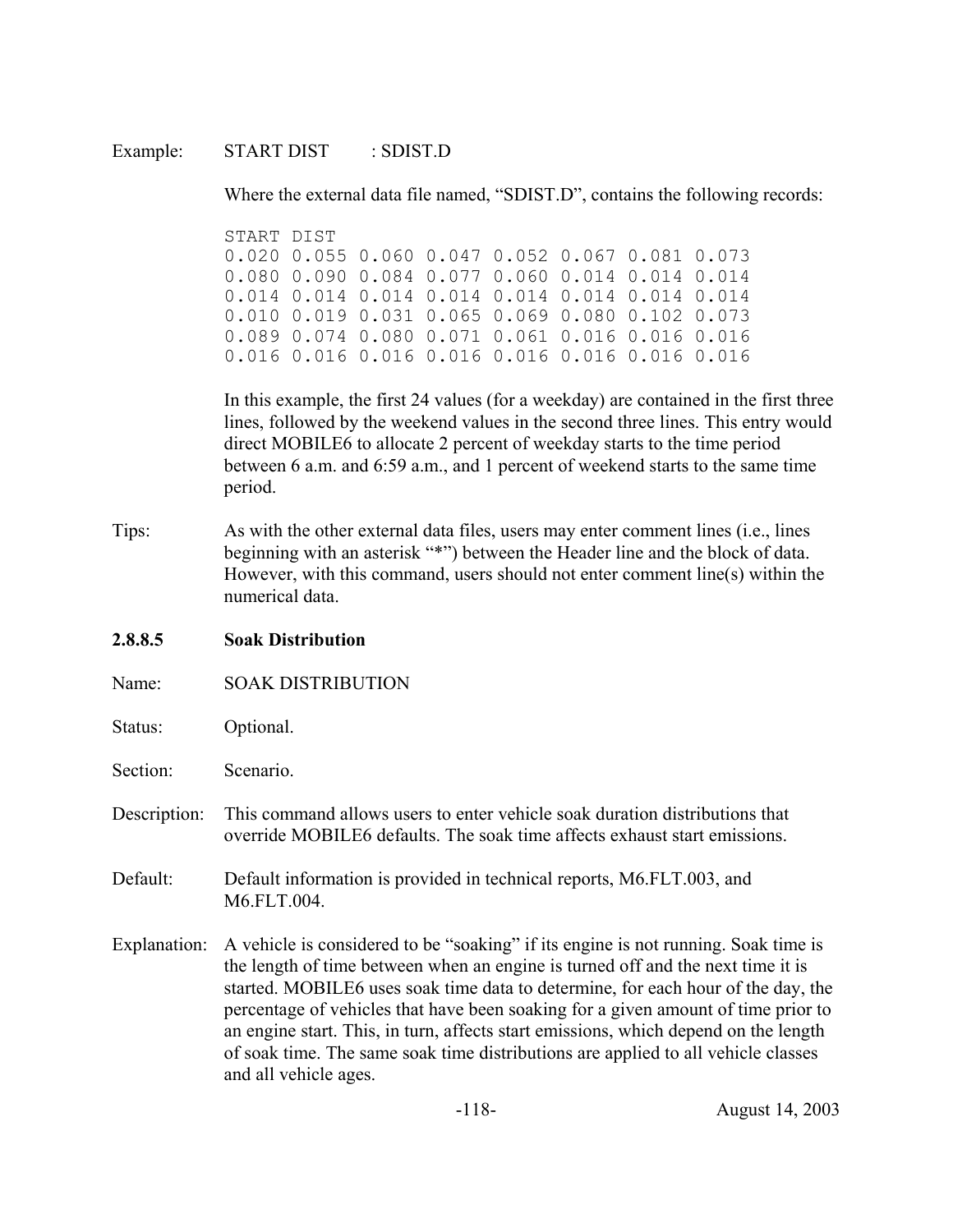The SOAK DISTRIBUTION command name requires the user to enter values for each of the 70 soak durations for each of the 24 hours of the day for week and weekend days (3,360 values). The 70 soak duration values correspond to specific soak length intervals as defined in the table below. The 70 values for each hour must add up to 1. This information must be located in an external data file.

The external data file must first index the 24 hours and then the 70 soak times. That is, the first 24 values are the soak time distribution values for only the first soak time interval. The second set of 24 values are for the second soak time interval, and onward until all 70 sets of 24 soak time intervals have been included. The first of each set of 24 values is for the first hour (6 a.m. to 6:59 a.m.) through hour 24 (5 a.m. to 5:59 a.m.). The soak time intervals are:

| Interval Number | Interval range (N=interval number)            |
|-----------------|-----------------------------------------------|
|                 | (Greater than .01) to 1.0 minutes             |
| 2 to 30         | (Greater than $N-1$ ) to N minutes            |
| 31 to 45        | (Greater than $2N-32$ ) to $(2N-30)$ minutes  |
| 46 to 67        | (Greater than 30N-1320) to (30N-1290) minutes |
| 68              | Greater than 720 minutes                      |
| 69              | (Greater than zero) to .1 minutes (Restarts)  |
| 70              | Zero Minutes (Stalls, not used)               |
|                 |                                               |

Once the weekday values have been entered, the weekend day values must be entered using the same format used for the weekday values.

The data values themselves are read from an external file in free column format. The fractions may occur in any column of the file, as long as each value is separated from other values by a space. For example, the 3,360 values could be entered on 140 lines (with 24 values on each line) or on 280 lines (with 12 values on each line).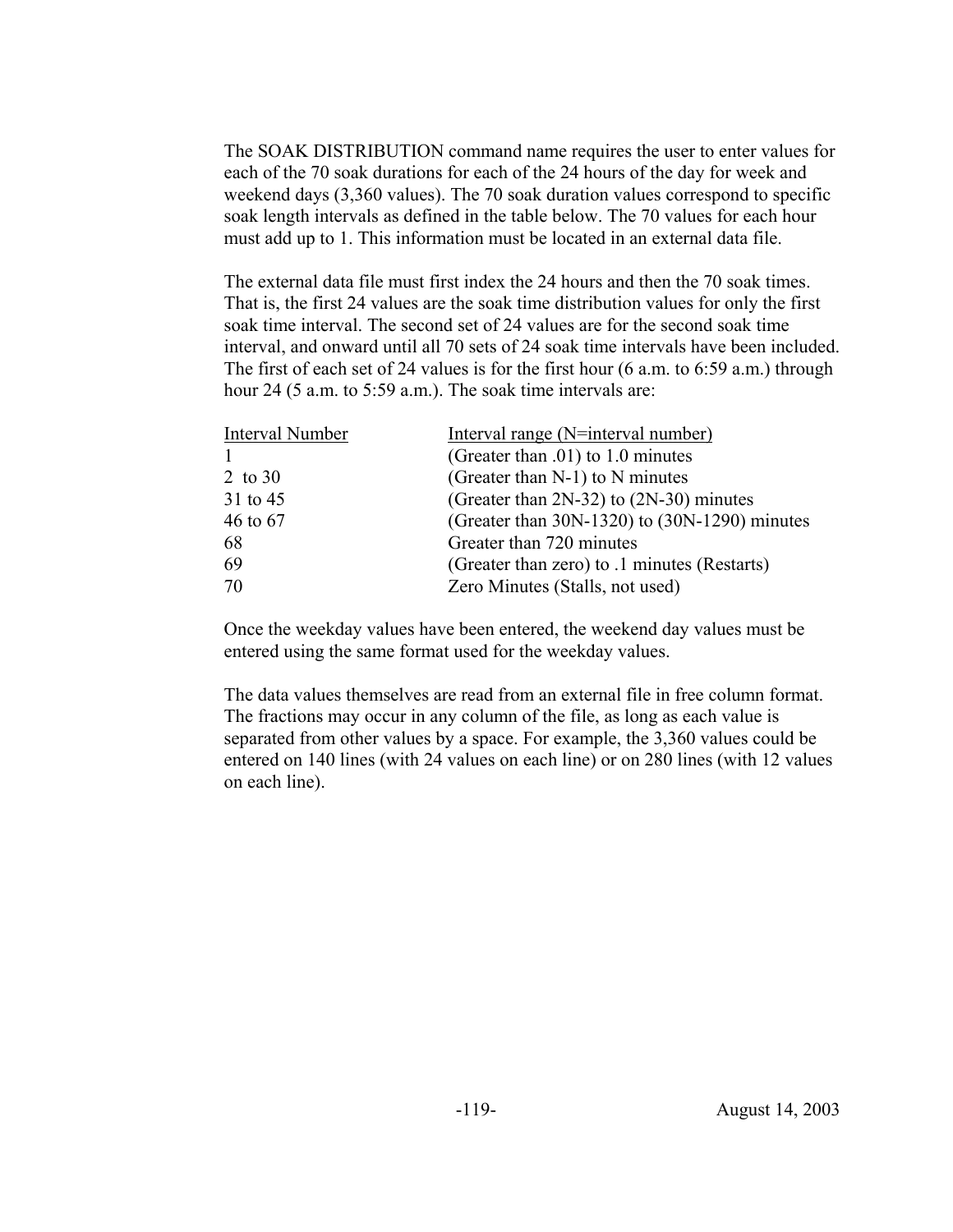#### Example: SOAK DISTRIBUTION : SOAKDST.D

Where the external file, "SOAKDST.D", has the command name as its first entry.

#### SOAK DISTRIBUTION

|  |  |  | $24*0.0$ $24*0.0$ $24*0.0$ $24*0.0$ $24*0.0$ $24*0.0$ $24*0.0$ $24*0.0$ $24*0.0$ $24*0.0$ $24*0.57$                                                                                                                                                                                                           |
|--|--|--|---------------------------------------------------------------------------------------------------------------------------------------------------------------------------------------------------------------------------------------------------------------------------------------------------------------|
|  |  |  | $24*0$ 0 24*0 0 24*0 0 24*0 0 24*0 0 24*0 0 24*0 0 24*0 0 24*0 0 24*0 0                                                                                                                                                                                                                                       |
|  |  |  | $24 \times 0$ 0 24 $\times$ 0 24 $\times$ 0 24 $\times$ 0 24 $\times$ 0 24 $\times$ 0 24 $\times$ 0 24 $\times$ 0 24 $\times$ 0 24 $\times$ 0 0 24 $\times$ 0 0 24 $\times$ 0 0 24 $\times$ 0 0 24 $\times$ 0 0 24 $\times$ 0 0 24 $\times$ 0 0 24 $\times$ 0 0 24 $\times$ 0 0 24 $\times$ 0 0 24 $\times$ 0 |
|  |  |  | $24*0.0$ $24*0.0$ $24*0.0$ $24*0.0$ $24*0.0$ $24*0.0$ $24*0.0$ $24*0.0$ $24*0.0$ $24*0.0$ $24*0.0$                                                                                                                                                                                                            |
|  |  |  | $24*0.0$ $24*0.0$ $24*0.0$ $24*0.0$ $24*0.0$ $24*0.0$ $24*0.0$ $24*0.0$ $24*0.0$ $24*0.0$ $24*0.0$                                                                                                                                                                                                            |
|  |  |  | $24*0$ 0 24 * 0 0 24 * 0 0 24 * 0 0 24 * 0 0 24 * 0 0 24 * 0 0 24 * 0 0 24 * 0 0 24 * 0 0 24 * 0 0 24 * 0 0 24 * 0 0 24 * 0 0 24 * 0 0 24 * 0 0 24 * 0 0 24 * 0 0 24 * 0 0 24 * 0 0 24 * 0 0 24 * 0 0 24 * 0 0 24 * 0 0 24 *                                                                                  |
|  |  |  | 24 * 0 0 24 * 0 0 24 * 0 0 24 * 0 0 24 * 0 0 24 * 0 0 24 * 0 4 * 0 4 * 0 0 24 * 0 0 24 * 0 0 24 * 0 0                                                                                                                                                                                                         |
|  |  |  | $24*0$ 0 24 * 0 0 24 * 0 0 24 * 0 0 24 * 0 0 24 * 0 0 24 * 0 0 24 * 0 0 24 * 0 6 74 * 0 6 74 * 0 6 7                                                                                                                                                                                                          |
|  |  |  | $24*0$ 0 24 * 0 0 24 * 0 0 24 * 0 0 24 * 0 0 24 * 0 0 24 * 0 0 24 * 0 0 24 * 0 0 24 * 0 0 24 * 0 0 24 * 0 0 24 * 0 0 24 * 0 0 24 * 0 0 24 * 0 0 24 * 0 0 24 * 0 0 24 * 0 0 24 * 0 0 24 * 0 0 24 * 0 0 24 * 0 0 24 * 0 0 24 *                                                                                  |
|  |  |  | $24*0.0$ $24*0.0$ $24*0.0$ $24*0.0$ $24*0.0$ $24*0.0$ $24*0.0$ $24*0.0$ $24*0.0$ $24*0.0$ $24*0.0$                                                                                                                                                                                                            |
|  |  |  | $24*0.0$ $24*0.0$ $24*0.0$ $24*0.0$ $24*0.0$ $24*0.0$ $24*0.0$ $24*0.0$ $24*0.0$ $24*0.0$ $24*0.0$                                                                                                                                                                                                            |
|  |  |  | $24 \times 0$ 0 24 $\times$ 0 24 $\times$ 0 24 $\times$ 0 24 $\times$ 0 24 $\times$ 0 24 $\times$ 0 24 $\times$ 0 24 $\times$ 0 24 $\times$ 0 0 24 $\times$ 0 0 24 $\times$ 0 0 24 $\times$ 0 0 24 $\times$ 0 0 24 $\times$ 0 0 24 $\times$ 0 0 24 $\times$ 0 0 24 $\times$ 0 0 24 $\times$ 0 0 24 $\times$ 0 |
|  |  |  | $24*0$ 0 24 * 0 0 24 * 0 0 24 * 0 0 24 * 0 0 24 * 0 0 24 * 0 0 24 * 0 0 24 * 0 0 24 * 0 0 24 * 0 0 24 * 0 0 24 * 0 0 24 * 0 0 24 * 0 0 24 * 0 0 24 * 0 0 24 * 0 0 24 * 0 0 24 * 0 0 24 * 0 0 24 * 0 0 24 * 0 24 * 0 24 * 0 24                                                                                 |
|  |  |  | 24 * 0 0 24 * 0 0 24 * 0 0 24 * 0 0 24 * 0 0 24 * 0 0 24 * 0 4 * 0 4 * 0 0 24 * 0 0 24 * 0 0 24 * 0 0                                                                                                                                                                                                         |

In this example, the notation "24  $*$  x" represents 24 values of x. The distribution of soak times is the same on the weekend as on weekdays, and it is the same for every hour of the day. In the example, 57 percent of the soak times are between 9 and 10 minutes long, and 43 percent are greater than 720 minutes (12 hours). Each of the 48 sets of 70 values add up to 1.

- **2.8.8.6 Hot Soak Activity**
- Name: **HOT SOAK ACTIVITY**
- Status: Optional.
- Section: Scenario.
- Description: This command allows users to specify a hot soak duration distribution for each of 14 daily time periods.
- Default: Please see technical reports, M6.FLT.003, and M6.FLT.004, for further information. Sample files containing default values will be distributed with MOBILE6.

HSACTDAY.D: weekday rates HSACTEND.D: weekend rates

Explanation: Hot soak emissions occur when fuel vapors escape from a hot vehicle that has just been turned off. The emissions are highest immediately after the engine is shut down and decrease over time, reaching a baseline level in about an hour. Hot soak

-120- August 14, 2003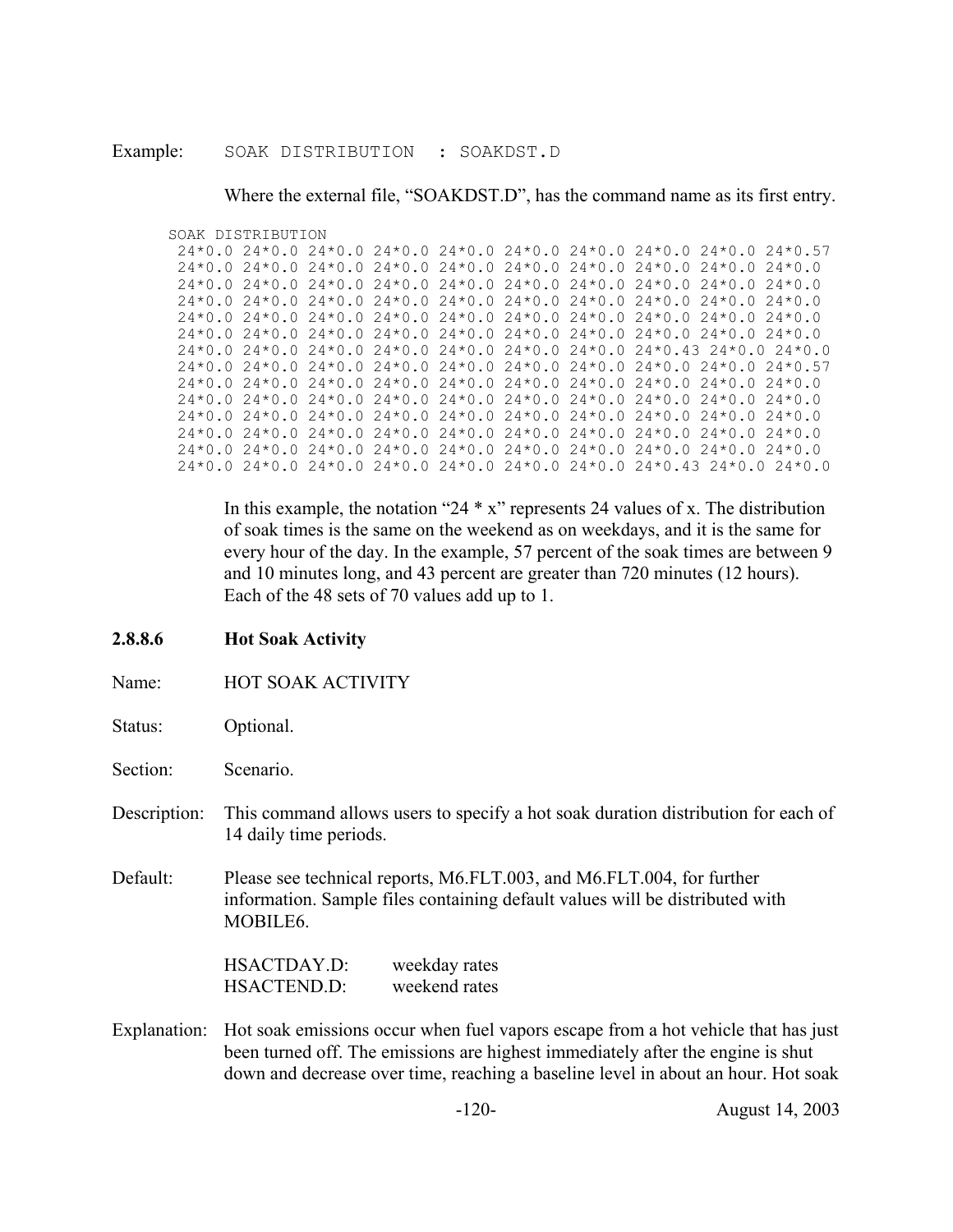emissions are truncated if the engine is turned on again before the baseline has been reached (before an hour has elapsed). MOBILE6 assumes that hot soak durations range from 1 minute at minium to a maximum of 60 minutes.

The hot soak time distributions reflect the number of vehicles experiencing a hot soak of a given duration (1 to 60 minutes) at each hour of the day. MOBILE6 divides the day into 14 time periods: one for each hour between 6 a.m. and 7 p.m., plus one for the hours from 7 p.m. through 5 a.m. the next day. MOBILE6 computes hot soak emissions for each minute of each hour, and weights these emissions by the fraction of vehicles experiencing a hot soak at that time. If this command is used, 840 values must be entered representing the fraction of vehicles experiencing a hot soak of each duration (1 to 60 minutes) at each time period of the day  $(14)$ .

This command requires an external data file. Format for the command is as follows:

The HOT SOAK ACTIVITY command name is followed by the name of the external file containing the user-supplied hot soak activity values. Each value is a fraction between 0 and 1, and the values must add up to one for each time period. The values must be arranged in columns of 60 fractions, with one column for each time period starting with 6 a.m. The rows represent the time periods from 1 to 60 minutes.

Example: HOT SOAK ACTIVITY : HSACT.D

This example directs MOBILE6 to look for alternate hot soak activity data in an external file called "HSACT.D". Within the file, the first line would be the command name. The second line would be 14 values representing the fraction of vehicles experiencing a 1-minute hot soak at each time period of the day. The second line would contain values for a 2-minute hot soak, and so on. Examples of properly formatted input can be found in the files:

| HSACTDAY.D: | Default MOBILE6 weekday rates. |
|-------------|--------------------------------|
| HSACTEND.D: | Default MOBILE6 weekend rates. |

# **2.8.8.7 Diurnal Soak Activity**

- Name: DIURN SOAK ACTIVITY
- Status: Optional.
- Section: Scenario.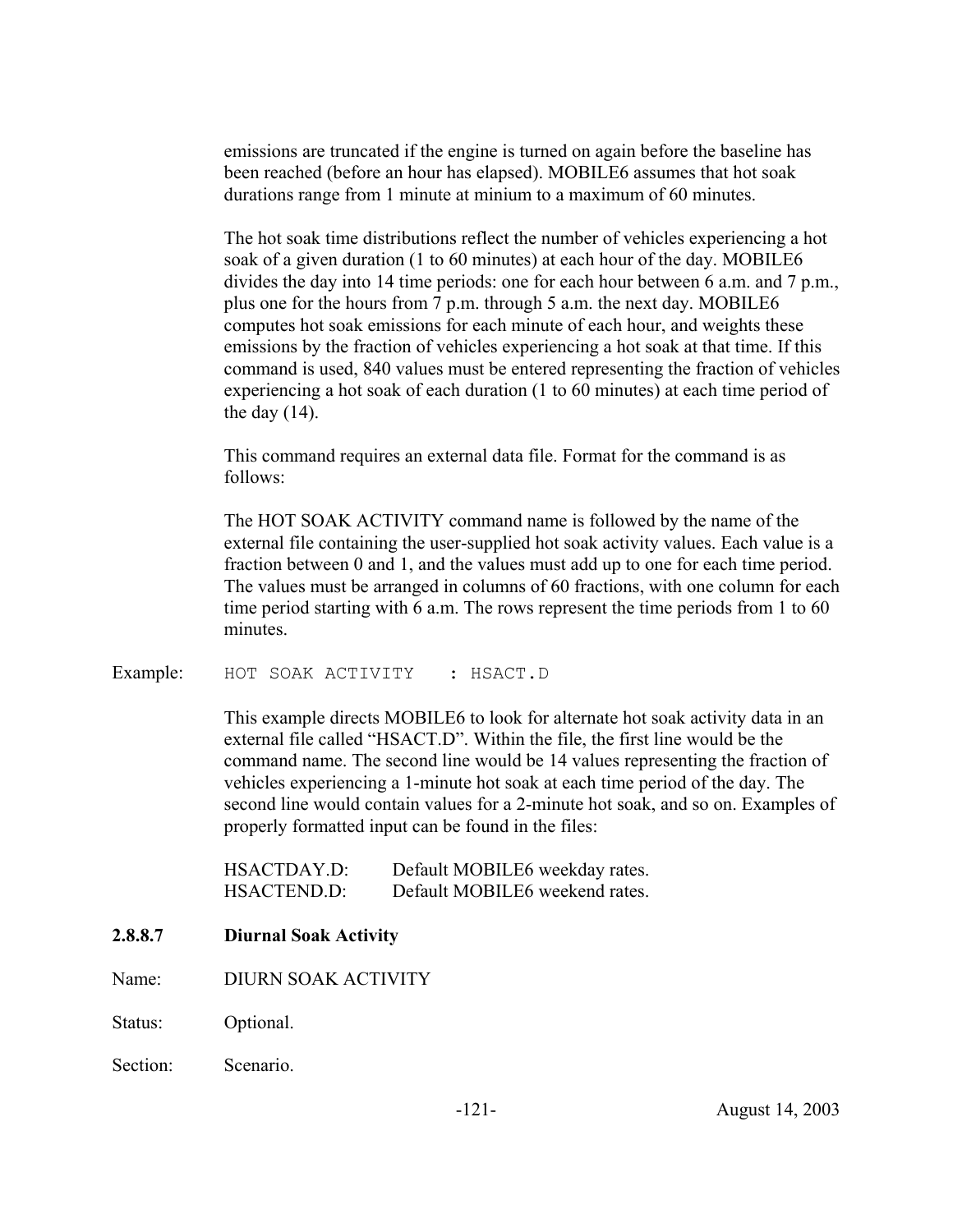- Description: This command allows users to specify a diurnal soak time distribution for each of 18 daily time periods.
- Default: Please see technical report, M6.FLT.006.
- Explanation: Diurnal emissions vary with the length of time a vehicle has been soaking (the length of time it has been parked). The diurnal ends with the start of a new trip. MOBILE6 assumes that diurnal soak times range from one hour at a minimum to a maximum of 72 hours.

Diurnal soak time distributions represent the distribution of the length of time that vehicles have been soaking during each of the 24 hours for which emissions are to be calculated. However, the seven hours from 11 PM through 6 AM are treated as having a common soak time distribution, reducing the number of required distributions that represent the day from 24 to 18. Since temperatures fall during the night, diurnal emissions will be calculated to be zero from 12 AM to 6 AM, regardless of the soak time distribution

For each hour of the day, MOBILE6 computes emissions separately for the 72 different soak distributions and weighs them by the fraction of vehicles experiencing a diurnal of that duration. If the user chooses this command, 1,296 values must be entered representing the fraction of vehicles experiencing a diurnal of each duration (72) at each time period of the day (18).

This command requires an external data file. Format for the command is as follows:

The DIURN SOAK ACTIVITY command name is followed by the name of an external data file containing the alternate diurnal activity values. The values must be arranged in columns, with one column for each time period starting with 6 a.m. Each column contains 72 rows. The values must fall between 0 and 1. Note that the sum of each hourly column does not need to add up to 1. The rows represent the 72 MOBILE6 diurnal soak durations.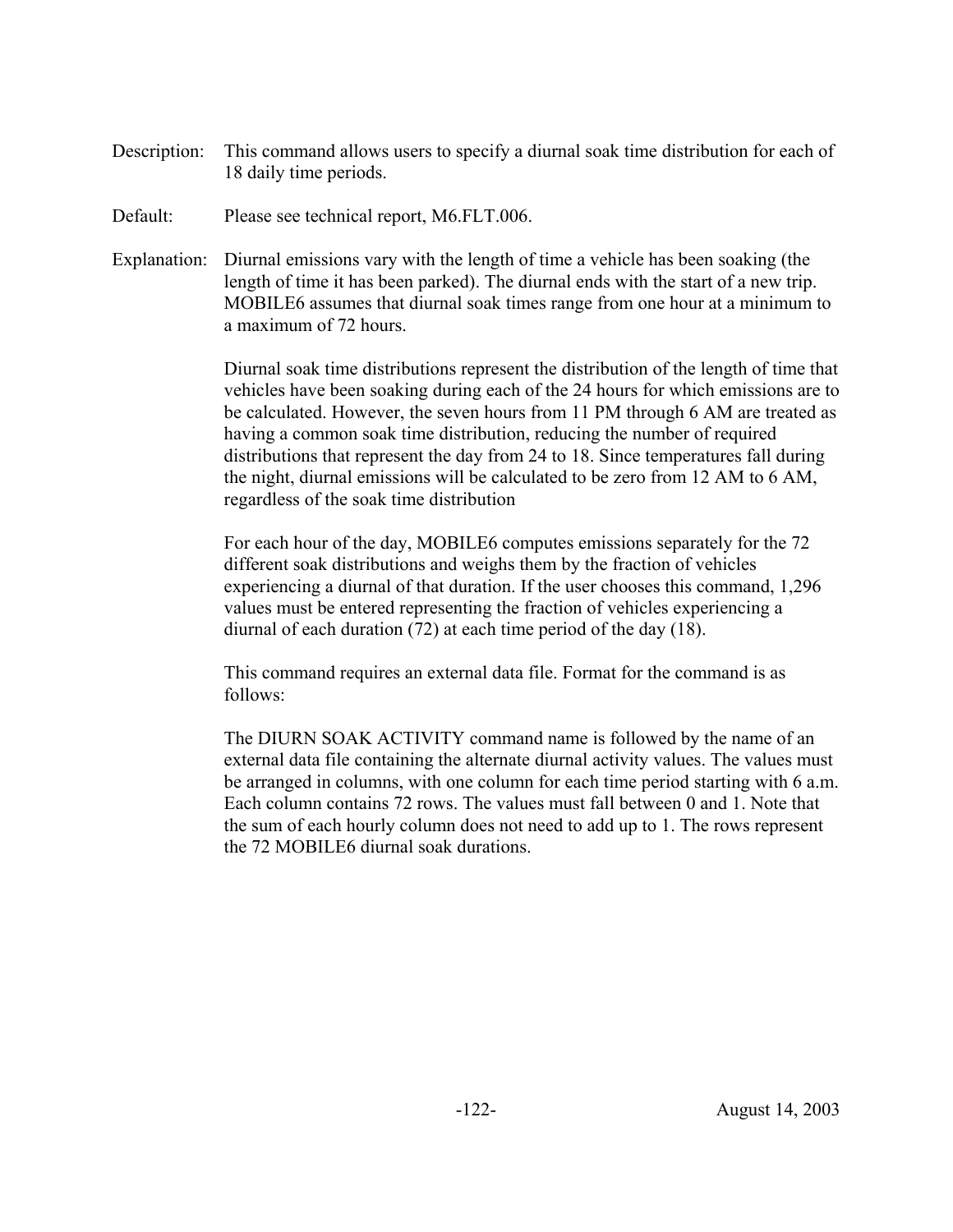Example: DIURN SOAK ACTIVITY : DSACT.D

This example directs MOBILE6 to look for user-supplied diurnal distribution data in an external file called, "DSACT.D." Within the file, the first line is the command name. The second line contains 18 values representing the fraction of vehicles experiencing the first diurnal soak duration at each time period of the day. The second line contains values for the second soak duration, and so on. Examples of properly formatted input can be found in the following file:

DSACT.D: MOBILE6 defaults

# **2.8.8.8 Weekday Trip Length Distribution**

- Name: WE DA TRI LEN DI
- Status: Optional.
- Section: Run or Scenario.
- Description: This command allows users to specify the fraction of weekday VMT that occurs during trips of various durations at each hour of the day.
- Default: Please see the example file below. These values are based on national data.
- Explanation: The duration of a vehicle trip affects running loss evaporative emissions, which depend on the amount of time the vehicle has been running. This command is used to change the default values for the distributions of VMT by trip duration (in time) for weekdays. MOBILE6 uses these distributions to calculate running loss emissions. There is a separate distribution of VMT by trip duration for each hour of the day.

If the user chooses to use this command, percentages must be entered for six trip length ranges and 14 hourly groups, resulting in a total of 84 values. The trip length ranges are 10 minutes or less; 11 to 20 minutes; 21 to 30 minutes; 31 to 40 minutes; 41 to 50 minutes; 51 or more minutes. The percent of VMT in each of these six trip length ranges is required for each hour of the day from 6 a.m. to 7 p.m., plus an average distribution for the 11-hour block from 7 p.m. to 6 a.m.

This command requires fixed column format data entry. Data must be entered in a precise order and location in the external data file. The required format is as follows:

< The first line consists of the command name.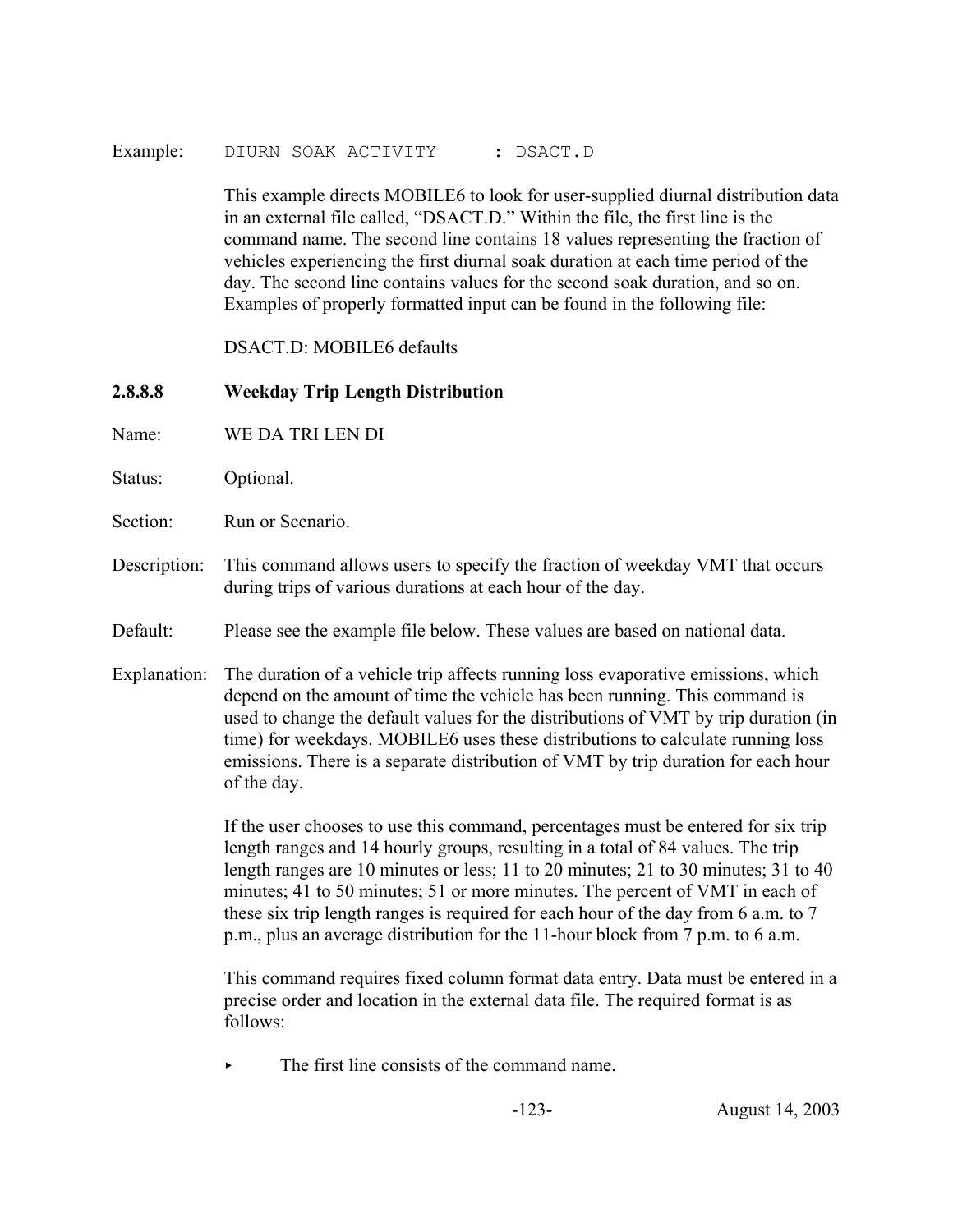- $\blacktriangleright$  The second line consists of the percent of VMT for the first hour (6 a.m. to 7 a.m.) for each of the six trip length ranges in order of increasing trip length. The six individual percentages vary from 0.00 through 100.0, inclusive, with their sum totaling 100.0.
- The next twelve lines provide the corresponding information for hours  $#2$ (7 a.m. to 8 a.m.) through  $#13$  (6 p.m. to 7 p.m.).
- $\blacktriangleright$  The next (last) line provides the corresponding information for the 11-hour block of time from 7 p.m. to 6 a.m.

Each data line contains six blocks of numbers, in which the first character of each block is left blank and the remaining five characters are read as the value for that block. In Fortran code, this is represented as 6(1X,F5.2). Each value must contain a decimal, and each row must add up to 100.

### Example: WE DA TRI LEN DI : WEDATRIP.D

Where data is supplied in an external file, "WEDATRIP.D", formatted as follows:

| WF.<br>DA | TRI LEN | DT.   |       |       |             |
|-----------|---------|-------|-------|-------|-------------|
| 06.74     | 18.51   | 16.78 | 13.11 |       | 08.33 36.53 |
| 06.74     | 18.51   | 16.78 | 13.11 | 08.33 | 36.53       |
| 06.74     | 18.51   | 16.78 | 13.11 | 08.33 | 36.53       |
| 06.74     | 18.51   | 16.78 | 13.11 | 08.33 | 36.53       |
| 06.74     | 18.51   | 16.78 | 13.11 | 08.33 | 36.53       |
| 06.74     | 18.51   | 16.78 | 13.11 | 08.33 | 36.53       |
| 06.74     | 18.51   | 16.78 | 13.11 | 08.33 | 36.53       |
| 06.74     | 18.51   | 16.78 | 13.11 | 08.33 | 36.53       |
| 06.74     | 18.51   | 16.78 | 13.11 | 08.33 | 36.53       |
| 06.74     | 18.51   | 16.78 | 13.11 | 08.33 | 36.53       |
| 06.74     | 18.51   | 16.78 | 13.11 | 08.33 | 36.53       |
| 06.74     | 18.51   | 16.78 | 13.11 | 08.33 | 36.53       |
| 06.74     | 18.51   | 16.78 | 13.11 | 08.33 | 36.53       |
| 06.74     | 18.51   | 16.78 | 13.11 | 08.33 | 36.53       |

This sample shows the default values used by MOBILE6 for the distributions of trip lengths for weekdays.

Tip: This command uses a highly specialized definition of "trip." For more information, please refer to the MOBILE6 document, "Trip Length Activity Factors for Running Loss and Exhaust Running Emissions" (document number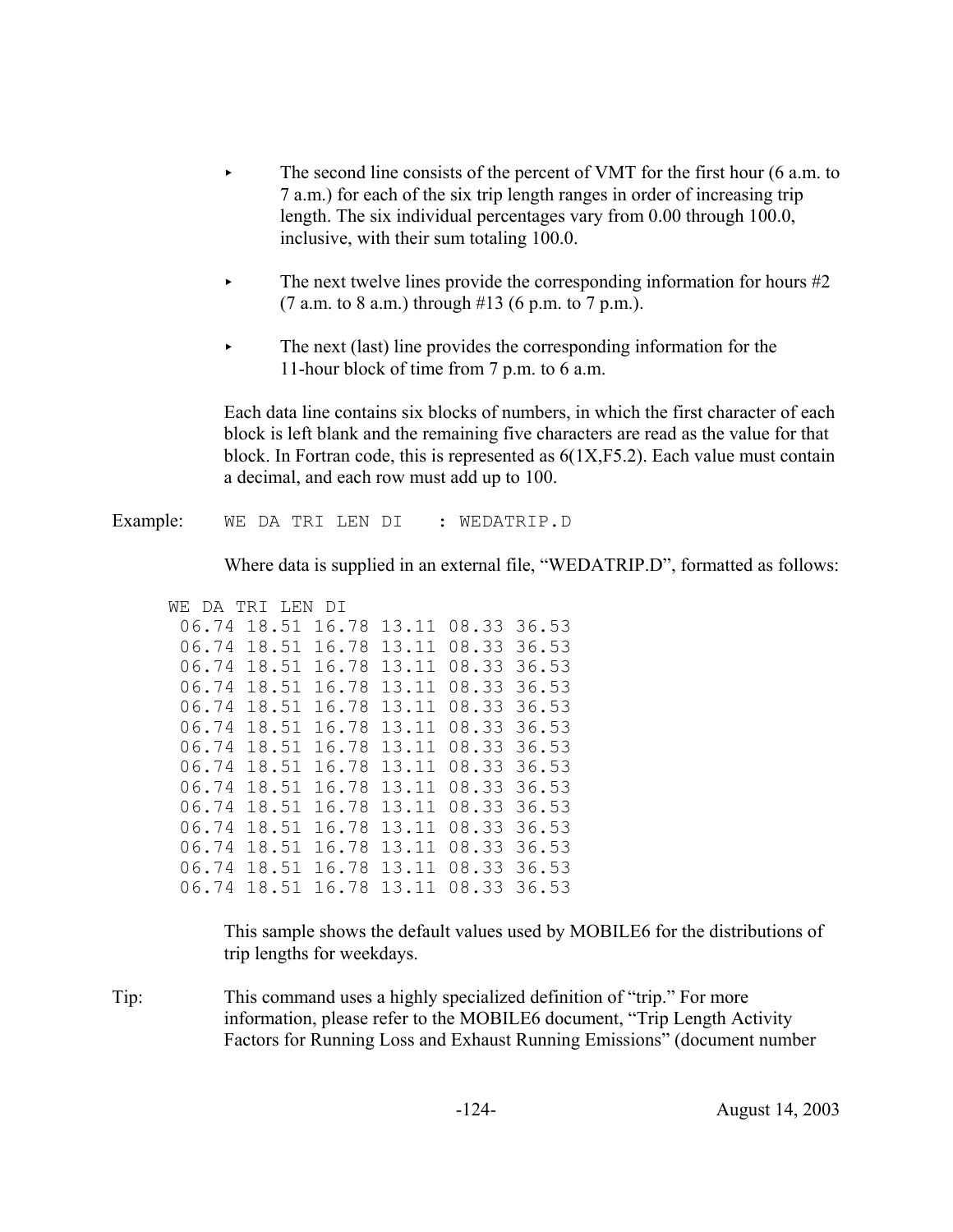M6.FLT.005). If the user plans to change the VMT by trip length, this specialized definition of trip length must be used to determine the VMT distributions.

# **2.8.8.9 Weekend Trip Length Distribution**

- Name: WE EN TRI LEN DI
- Status: Optional.
- Section: Run or Scenario.
- Description: This command allows users to specify the fraction of weekend VMT that occurs during trips of various durations at each hour of the day.
- Default: Please see the example file below. These values are based on national data.
- Explanation: The duration of a vehicle trip affects running loss evaporative emissions, which depend on how long the vehicle has been running. This command is used to change the default values for the distributions of VMT by trip duration for weekends. MOBILE6 uses these distributions to calculate running loss emissions. There is a separate distribution of VMT by trip duration for each hour of the day.

If the user elects to use this command, percentages must be entered for six trip length ranges and 14 hourly groups, resulting in a total of 84 values. The trip length ranges are 10 minutes or less; 11-20 minutes; 21-30 minutes; 31-40 minutes; 41-50 minutes; and 51 or more minutes. The percent of VMT in each of these six ranges is required for each hour of the day from 6 a.m. to 7 p.m., plus an average distribution for the 11-hour block from 7 p.m. to 6 a.m.

This command requires fixed column format data entry. Data must be entered in a precise order and location in the external data file. The required format is as follows:

- $\blacktriangleright$  The first line consists of the command name.
- The second line consists of the percent of VMT for the first hour (6 a.m. to 7 a.m.) for each of the six trip length groups in order of increasing trip length. The six individual percentages vary from 0.00 through 100.0, inclusive, with their sum totaling 100.0.
- $\blacktriangleright$  The next 12 lines provide the corresponding information for hours #2 (7) a.m. to 8 a.m.) through  $#13$  (6 p.m. to 7 p.m.).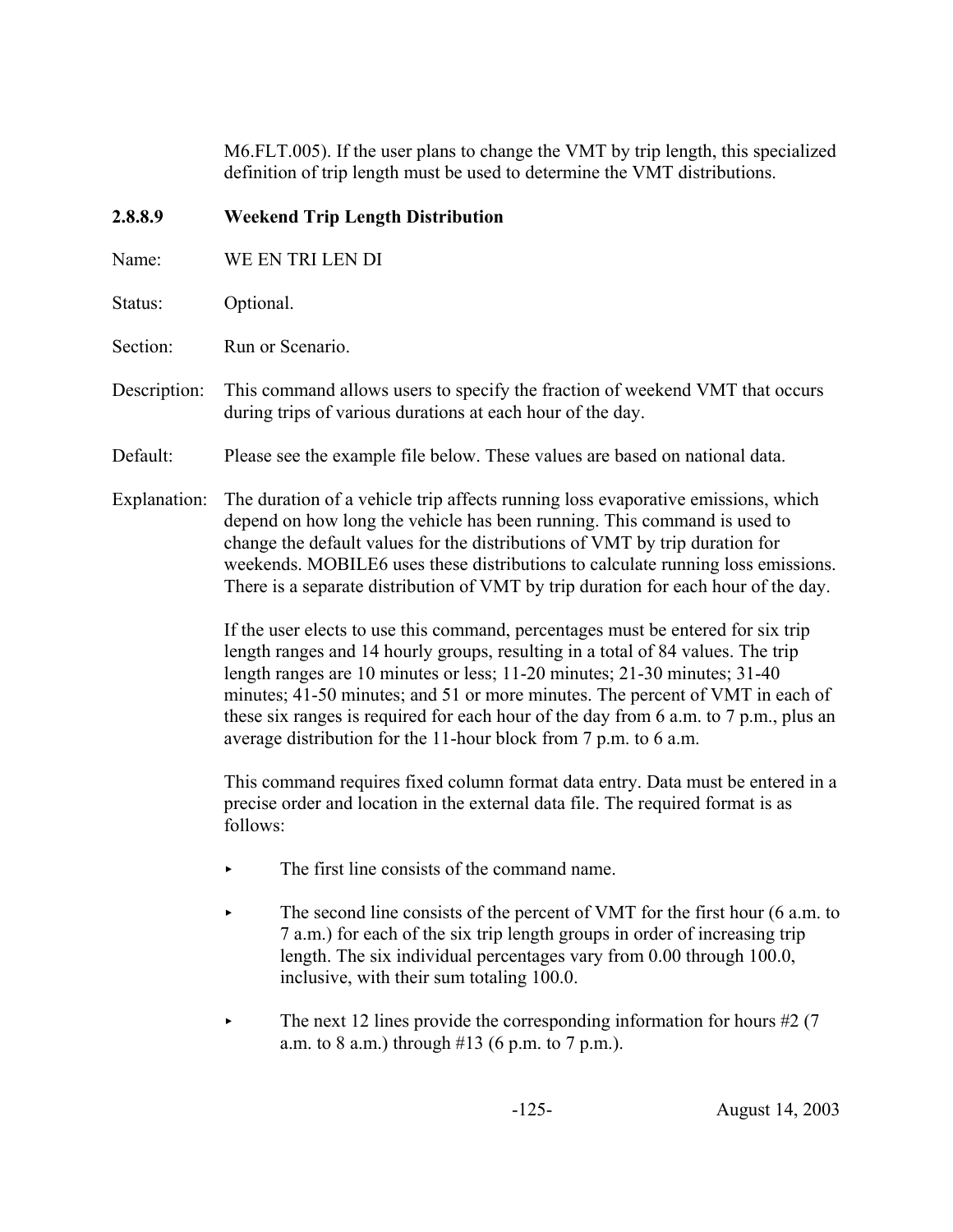The next (last) line provides the corresponding information for the 11-hour block of time from 7 p.m. through 6 a.m.

Each data line contains six blocks of numbers, in which the first character of each block is left blank and the remaining five characters are read as the value for that block. In Fortran code, this is represented as  $6(1X,F5.2)$ . Each value must contain a decimal, and each row must add up to 100.

Example: WE EN TRI LEN DI : WEENTRIP.D

Where data is supplied in an external file, "WEENTRIP.D", formatted as follows:

```
WE EN TRI LEN DI
 06.74 18.51 16.78 13.11 08.33 36.53
06.74 18.51 16.78 13.11 08.33 36.53
 06.74 18.51 16.78 13.11 08.33 36.53
06.74 18.51 16.78 13.11 08.33 36.53
 06.74 18.51 16.78 13.11 08.33 36.53
 06.74 18.51 16.78 13.11 08.33 36.53
 06.74 18.51 16.78 13.11 08.33 36.53
 06.74 18.51 16.78 13.11 08.33 36.53
 06.74 18.51 16.78 13.11 08.33 36.53
 06.74 18.51 16.78 13.11 08.33 36.53
 06.74 18.51 16.78 13.11 08.33 36.53
 06.74 18.51 16.78 13.11 08.33 36.53
06.74 18.51 16.78 13.11 08.33 36.53
 06.74 18.51 16.78 13.11 08.33 36.53
```
This sample shows the default values used by MOBILE6 for the distributions of trip lengths for weekend days.

Tip: The MOBILE6 default case uses only weekday activity data. If the user wishes to use the weekend activity values, the "use weekend vehicle activity" (WE VEH US) command must be executed.

> The WE EN TRI LEN DI command uses a highly specialized definition of "trip." For more information, please refer to the MOBILE6 document, "Trip Length Activity Factors for Running Loss and Exhaust Running Emissions" (document number M6.FLT.005). If the user plans to change the VMT by trip length, this specialized definition of trip length must be used to determine the VMT distributions.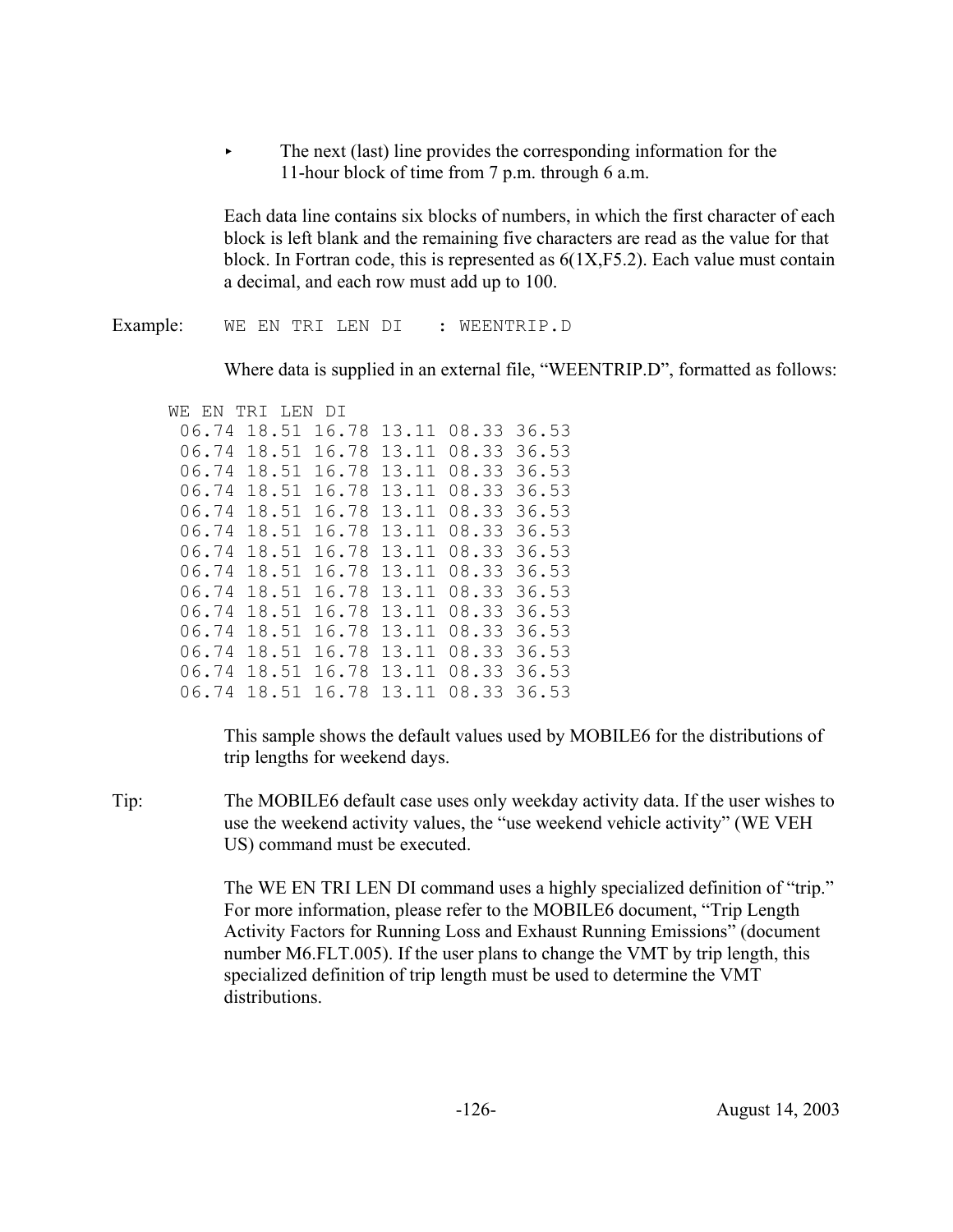| 2.8.8.10     | <b>Use Weekend Vehicle Activity</b>                                                                                                                                                                                                                                                                                                                                  |
|--------------|----------------------------------------------------------------------------------------------------------------------------------------------------------------------------------------------------------------------------------------------------------------------------------------------------------------------------------------------------------------------|
| Name:        | WE VEH US                                                                                                                                                                                                                                                                                                                                                            |
| Status:      | Optional.                                                                                                                                                                                                                                                                                                                                                            |
| Section:     | Scenario.                                                                                                                                                                                                                                                                                                                                                            |
| Description: | This command directs MOBILE6 to apply weekend activity information in<br>calculating emissions that depend on vehicle usage rates.                                                                                                                                                                                                                                   |
| Default:     | MOBILE6 applies weekday activity information to calculations.                                                                                                                                                                                                                                                                                                        |
| Explanation: | MOBILE6 activity values for vehicle usage affect engine start emissions (affected<br>by starts per day distributions), hot soak evaporative emissions (affected by hot<br>soak duration distributions), and running loss evaporative emissions (affected by<br>trip length distributions). This command directs MOBILE6 to use weekend-<br>specific activity values. |
|              | The only requirement for this command is the command name. There is no data<br>input required.                                                                                                                                                                                                                                                                       |

Example: WE VEH US :

# **2.8.9 State Programs**

State program commands allow users to model the impact of state-specific emission control programs such as inspection and maintenance (I/M).

# **2.8.9.1 Effects of Fuel Program on Emissions**

Name: FUEL PROGRAM

NOTE: This command is cross-listed below under commands covering fuels. Please see Section 2.8.10.1 for detailed information

# **2.8.9.2 Effects of Stage II on Refueling Emissions**

Name: STAGE II REFUELING

Status: Optional.

Section: Run.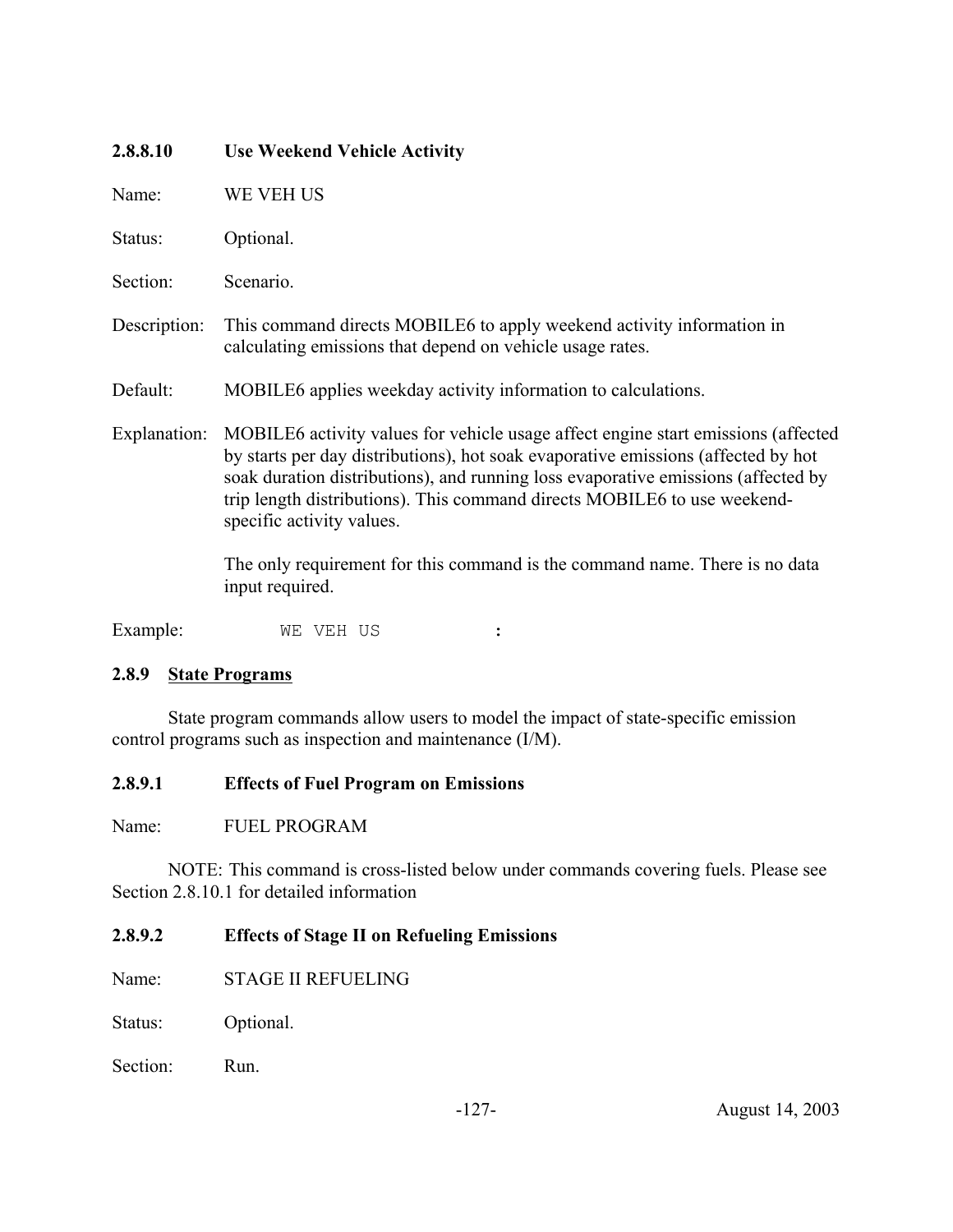- Description: This command allows users to model the impact of a Stage II ("at-the-pump") vapor recovery system requirement on refueling emissions (also referred to as Stage II emissions) from gasoline-fueled vehicles.
- Default: If the user does not use this command, then MOBILE6 does not calculate impact of a Stage II program.
- Explanation: Stage II systems reduce HC and associated air toxics emissions by reducing the amount of gasoline vapor that escapes to the atmosphere during refueling and fuel spillage. The amount of reduction depends on whether the vehicle has an onboard recovery system and the level of uncontrolled emissions. The uncontrolled emissions are calculated in MOBILE6 from inputs such as fuel RVP, fuel economy, and various fuel temperature parameters.

This command requires fixed column format data entry. The Fortran format is I2,1X,I1,2(1X,F3.0). The first line must contain the command name STAGE II REFUELING. The second line contains the following four items:

- $\blacktriangleright$  The first number supplies the last two digits of the calendar year in which the Stage II program began or will begin. The eligible calendar years are 1989 through 2050, inclusive. Therefore, this variable may be any two-digit integer except 51 through 88.
- The second number is a one-digit integer for the number of phase-in years of the program. This value can range from 1 through 9. This value, in combination with the calendar year in which the Stage II program began, will determine the fraction of vehicle refueling affected by Stage II controls. The fraction is determined linearly, beginning at zero at the starting date and with full effect at the final year of the phase-in period.
- The third number is a three-digit number for the percent efficiency for the LDGVs and LDGTs in the program. This value can range from 0 through 100.
- $\blacktriangleright$  The fourth number is a three-digit number for the percent efficiency for the HDGVs in the program. This value can range from 0 through 100.

Example: STAGE II REFUELING : 89 4 80. 60.

> This example would model a Stage II program that started in 1989, was phased in over four years, and was 80 percent efficient for LDGVs and LDGTs and 60 percent efficient for HDGVs.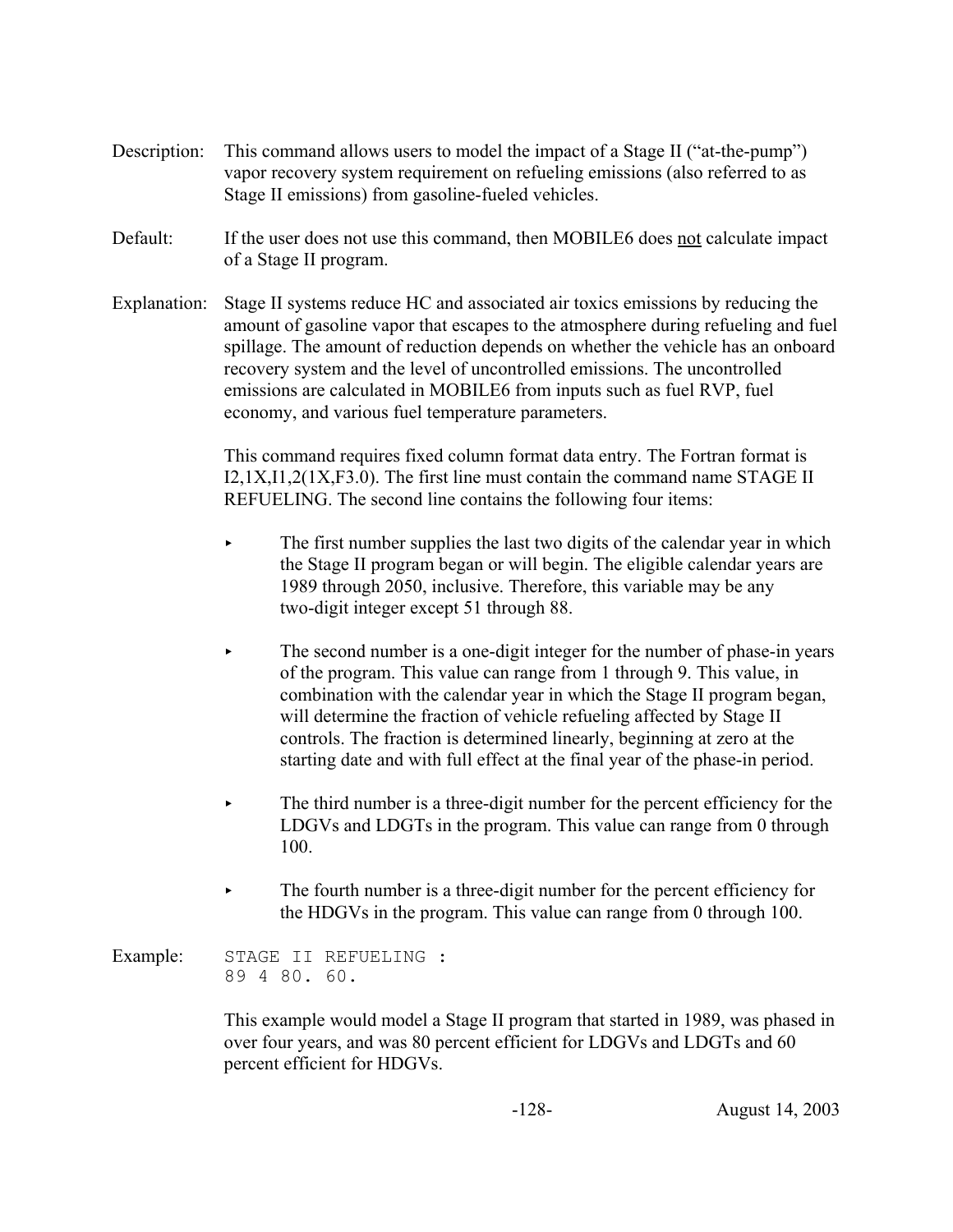Tips: MOBILE6 applies a 95 percent reduction in refueling emissions from uncontrolled levels from Onboard Refueling Vapor Recovery (ORVR) equipped vehicles. The effects of ORVR technology is phased in over several model years. For passenger cars, 40, 80, and 100 percent of 1998, 1999, and 2000 and newer model year cars respectively will have ORVR. For light duty trucks up to 6000 pounds gross vehicle weight, 40, 80, and 100 percent of 2001, 2002, and 2003 and newer model year trucks will have ORVR. For light duty trucks between 6001 and 8500 pounds gross vehicle weight, 40, 80, and 100 percent of 2004, 2005, and 2006 and newer model year trucks will have ORVR. Stage II programs will have no additional emission reduction effect on these vehicles.

# **2.8.9.3 Anti-Tampering Programs**

Name: ANTI-TAMP PROG

- Status: Optional.
- Section: Run.
- Description: This command allows users to model the impact of an anti-tampering program (ATP) and should be used only if the area being modeled has or expects to have such a program.
- Default: MOBILE6 assumes there is no anti-tampering program present.
- Explanation: Some parts of the United States have implemented ATPs to reduce the frequency and emissions impact of emission control system tampering, such as misfueling, removal, or disablement of catalytic converters. This command allows users to include the effects of such a program on calculated emission factors.

Selecting this command requires basic information about the anti-tampering program to be modeled. The required information includes the calendar year that the program began (start year), the earliest model year that is covered by the program, the latest model year covered by the program, on/off toggle values that determine if a particular vehicle class is included in the program, the frequency of inspection, the compliance rate for the anti-tampering program, and on/off toggle values that determine which vehicle components will be inspected.

This command requires fixed column format data entry. Any columns not mentioned must be left blank. The Fortran type format that must be observed is:

3(I2,1X),5I1,1X,8I1,1X,I1,1X,2I1,1X,F4.0,1X,8I1)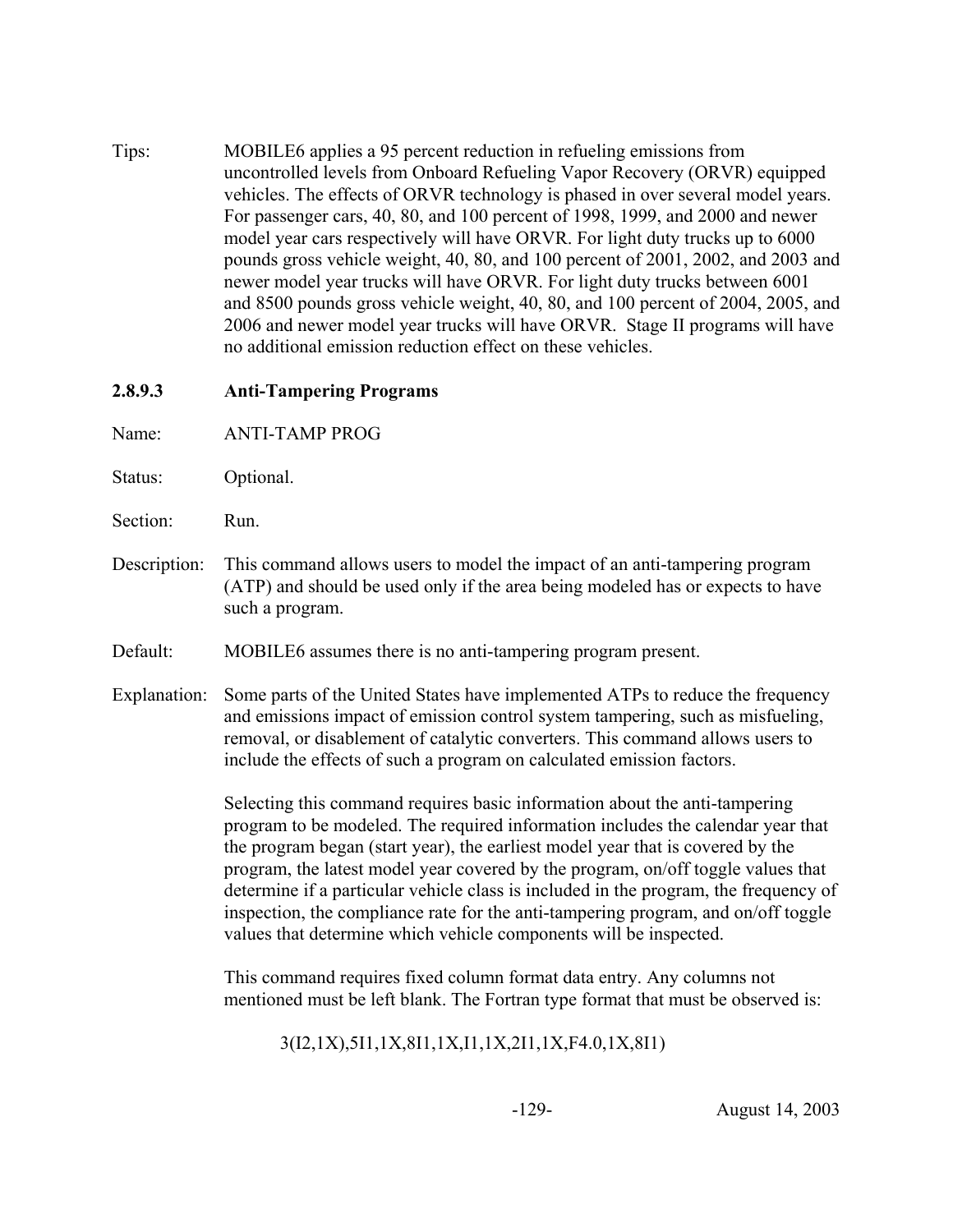In the first line, the command name must start in column one. The second line contains the program parameters:

- The first number is the last two digits of the calendar year in which the anti-tampering program began or will begin. The calendar year input can range from 1960 to 2050.
- $\blacktriangleright$  The second number is the earliest model year to be covered by the program. This input is the last two digits of the model year. The model year range can be from 1960 to 2050.
- The third number is the last two digits of the final model year covered by the program. The model year range can be from 1960 to 2050.

Following these first three numbers, there are 14 individual vehicle ATP coverage toggle fields that contain either a value of 1 or 2. A value of 1 indicates that the particular vehicle type is NOT subject to an ATP inspection, and a 2 indicates that the particular vehicle type is subject to the inspection.

 $\blacktriangleright$  The first five ATP coverage toggle fields correspond to the light-duty gasoline vehicle classes. These five values for ATP vehicle coverage must be given in the following order:

LDGV, LDGT1, LDGT2, LDGT3, LDGT4.

 $\blacktriangleright$  The next eight vehicle ATP coverage toggle fields correspond to the eight heavy-duty gasoline vehicle classes. The order of these values is:

# HDGV2B, HDGV3, HDGV4, HDGV5, HDGV6, HDGV7, HDGV8A, HDGV8B

• The final vehicle ATP coverage toggle field corresponds to gasoline buses.

GAS BUS

- $\blacktriangleright$  The next entry must be the number '1'.
- The next data parameter is the ATP inspection frequency. A value must be either '1' (annual frequency) or '2' (biennial - every other year frequency).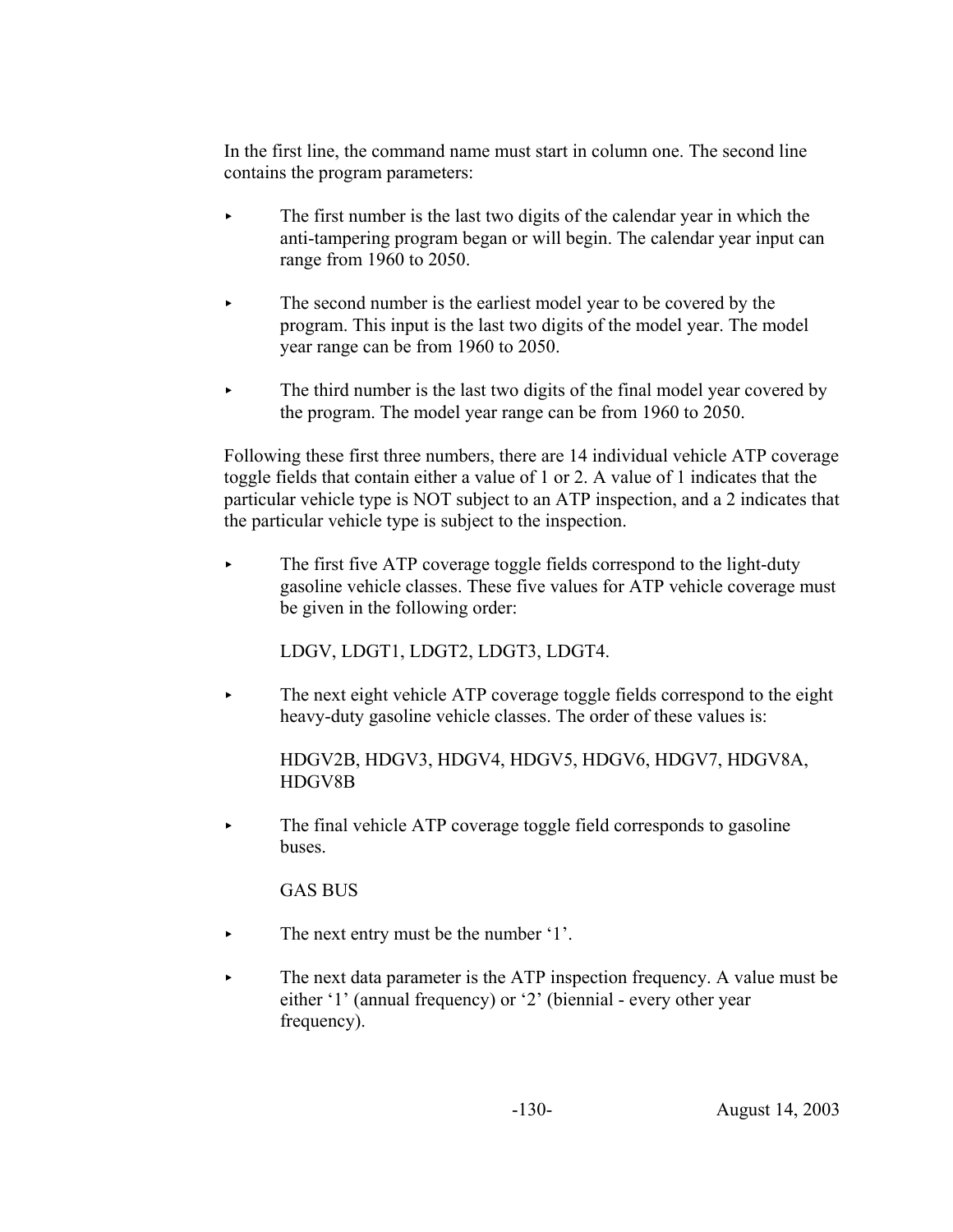- The next data parameter is the program compliance rate. This value must be from 0 percent to 100 percent, inclusive.
- < The last eight data parameters are the toggles indicating which inspections the ATP will conduct. The value must be either 1 (no) or 2 (yes). The values correspond to component inspections in the following order.
- < Air pump system disablement.
- Catalyst removal.
- Fuel inlet restrictor disablement (requiring catalyst replacement).
- $\blacktriangleright$  Tailpipe lead deposit test (requiring catalyst replacement).
- $\blacktriangleright$  EGR disablement.
- Evaporative system disablement.
- PCV system disablement.
- $\blacktriangleright$  Missing gas cap.

#### Example: ANTI-TAMP PROG 83 75 50 22222 22222222 2 11 096. 22222222

This example models an ATP that starts in 1983, covers 1975 through 2050 model years, inspects all 14 gasoline vehicle types, has an annual frequency, a compliance rate of 96.0 percent and does all of the anti-tampering inspection types.

Tips: The mere presence of an I/M program is expected to act as a deterrent to tampering. Therefore, if the "IM PROGRAM" command is present, MOBILE6 will reduce the tampering rates even if there is no anti-tampering program.

> All 1996 and newer model year vehicles are assumed to have negligible tampering effects. As a result, there is no tampering reduction benefit associated with the 1996 and newer vehicles.

# **2.8.9.4 Inspection/Maintenance (I/M) Programs**

Many areas of the country have implemented inspection and maintenance (I/M) programs to further reduce mobile source air pollution. (Note: MOBILE6 does not model the impact of I/M on particulate emissions. The impact on air toxics is modeled through a change in base hydrocarbon emissions.) MOBILE6 has the capability of modeling the impact of up to seven different exhaust and evaporative emission I/M programs on calculated emission factors. By defining multiple I/M programs, the user can model different requirements on different types and ages of vehicles or different requirements in different calendar years.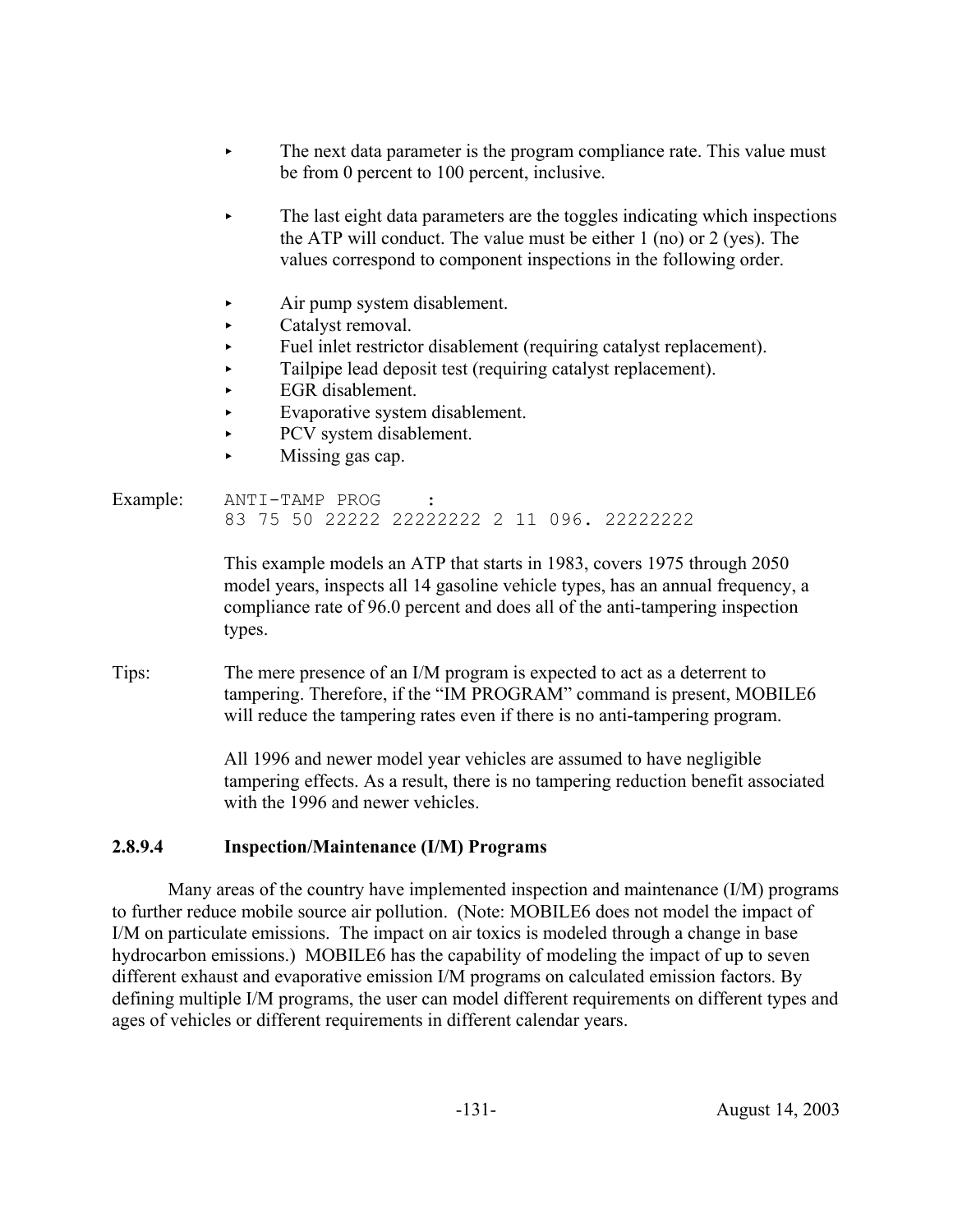MOBILE6 also allows users to enter a number of I/M program parameters to better model specific I/M program features. These parameters include:

- Ability to model annual or biennial I/M programs.
- Ability to model Idle, 2500/Idle, ASM, IM240, and onboard diagnostic (OBD) exhaust I/M programs.
- Ability to model gas cap  $(GC)$ , fill-pipe pressure test  $(FP)$ , and OBD check evaporative I/M programs.
- < Ability to control model year coverage.
- < Ability to control vehicle class coverage (only gasoline-fueled vehicles can be modeled for I/M).
- < Ability to vary the failure rate of the exhaust I/M program for pre-1981 model year vehicles.
- < Ability to vary the compliance rate of the I/M program.
- Ability to vary the waiver rate of the I/M program.
- $\blacktriangleright$  Ability to vary the cutpoints used in an IM240 program.
- Ability to account for the effect of exempting old vehicles from program requirements.
- Ability to account for the effect of exempting new vehicles from program requirements (referred to here as a "grace period").
- Ability to eliminate the effects of technician training on exhaust I/M performance.
- Ability to assemble all of the I/M program parameters into a single external input file.

MOBILE6 provides 12 separate commands that allow users to specify I/M features. The commands are listed and described below. The list begins with the required I/M commands (these are required if the user wants to model any I/M program) and finishes with the less frequently used I/M commands.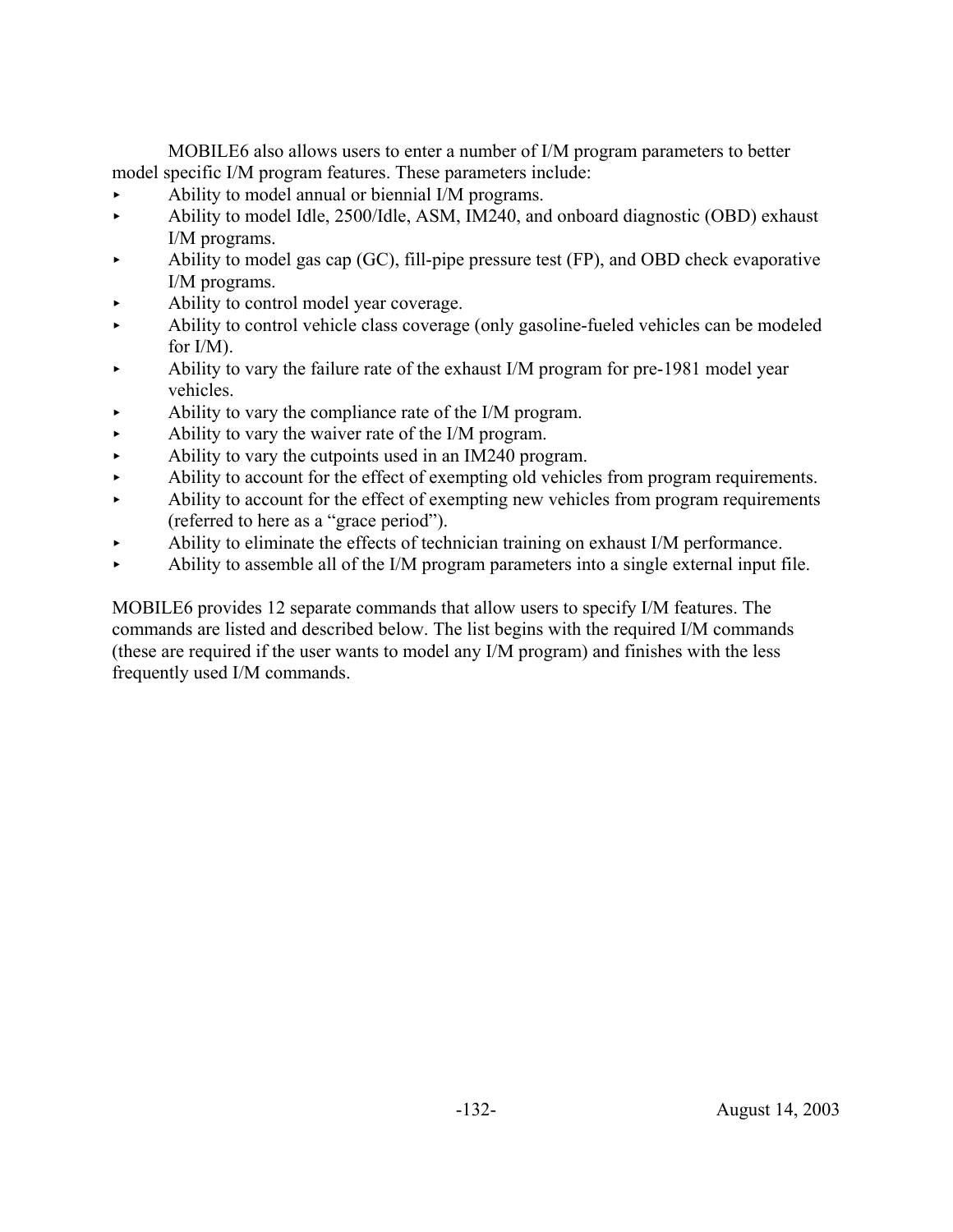List of I/M Commands

| <b>I/M PROGRAM</b>        | Required to model exhaust and evaporative I/M programs.                                    |
|---------------------------|--------------------------------------------------------------------------------------------|
| <b>I/M MODEL YEARS</b>    | Required for exhaust and evaporative I/M programs.                                         |
| <b>I/M VEHICLES</b>       | Required for exhaust and evaporative I/M programs.                                         |
| <b>I/M STRINGENCY</b>     | Required for exhaust I/M programs. Do not use with evaporative                             |
|                           | I/M programs.                                                                              |
| I/M COMPLIANCE            | Required for exhaust I/M programs. Highly recommended for<br>evaporative I/M programs.     |
| <b>I/M WAIVER RATES</b>   | Required for exhaust I/M programs. Highly recommended for<br>evaporative I/M programs.     |
| <b>I/M CUTPOINTS</b>      | Required for IM240 programs. Do not use with other exhaust or<br>evaporative I/M programs. |
| <b>I/M EXEMPTION AGE</b>  | Optional for exhaust I/M programs. Highly recommended for<br>evaporative I/M programs.     |
| <b>I/M GRACE PERIOD</b>   | Optional for exhaust I/M programs. Highly recommended for<br>evaporative I/M programs.     |
| <b>NO I/M TTC CREDITS</b> | Optional for exhaust I/M programs. Do not use with evaporative                             |
|                           | I/M programs.                                                                              |
| <b>I/M EFFECTIVENESS</b>  | Optional for exhaust I/M programs. Do not use with evaporative                             |
|                           | I/M programs.                                                                              |
| I/M DESC FILE             | Optional for both exhaust and evaporative I/M programs.                                    |

NOTE: For an exhaust I/M program, all program parameters are derived from that program's user-input parameters or from MOBILE6 default parameters. The program is not affected by user-input parameters for other I/M programs (exhaust or evaporative).

However, an evaporative I/M program that runs simultaneously and on the same model years as an exhaust program may be affected by the exhaust program. An evaporative program will use its own user-input parameters, but if those are not provided, the evaporative program will use the simultaneous exhaust program's user-input parameters; if those are not provided, the evaporative program will use MOBILE6 default parameters. To make sure that the parameters governing an evaporative I/M program do not change when other I/M program commands are modified, always specify the evaporative I/M parameters explicitly.

| 2.8.9.4.a |                                                                                       |
|-----------|---------------------------------------------------------------------------------------|
| Name:     | <b>I/M PROGRAM</b>                                                                    |
| Status:   | Optional (required $\underline{if}$ the user is modeling exhaust or evaporative I/M). |
| Section:  | Run.                                                                                  |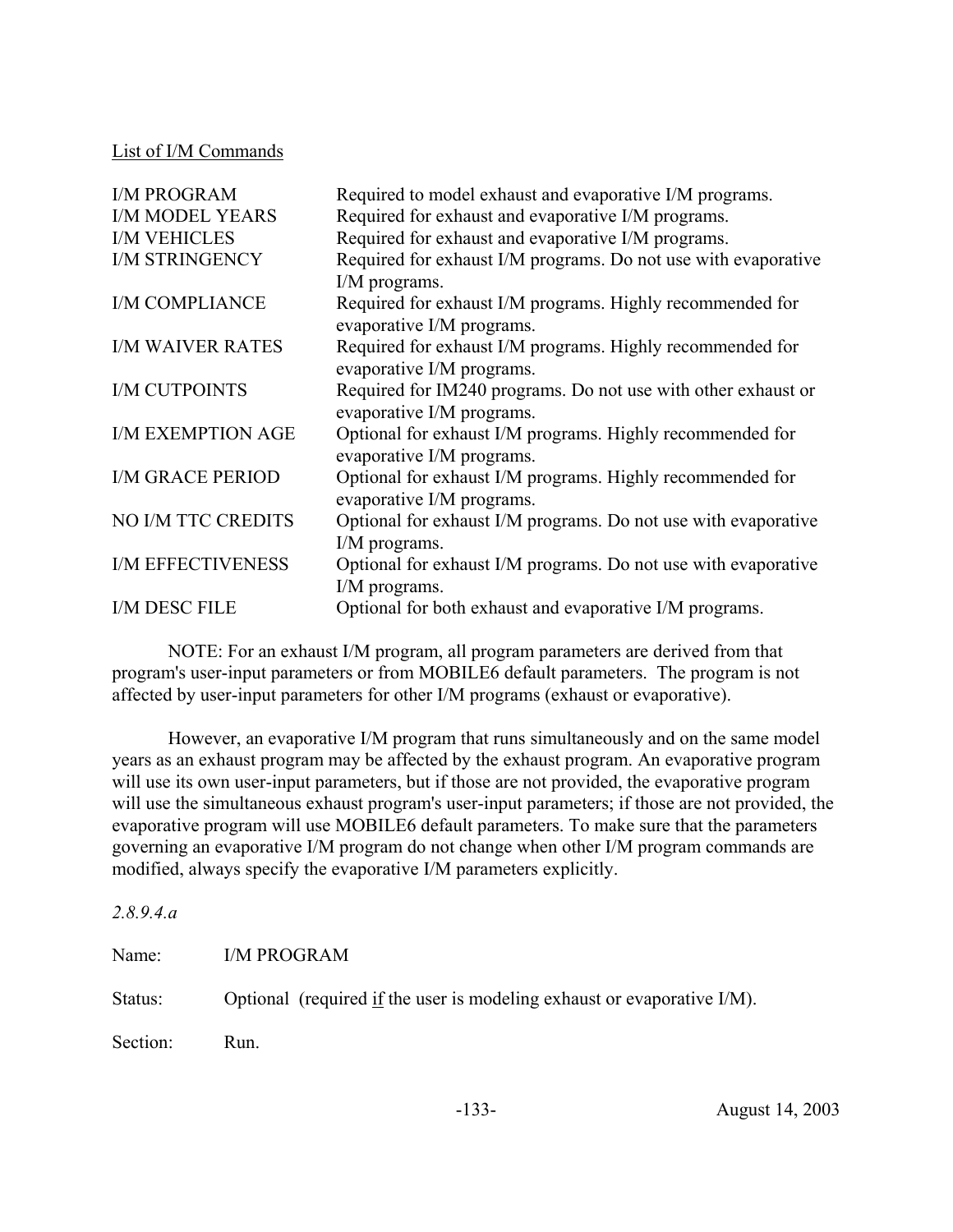- Description: This command directs MOBILE6 to model an I/M program and defines some basic information about the program to be modeled.
- Default: MOBILE6 assumes no I/M program is in place.
- Explanation: If the user wishes to model an I/M program, this command must be executed. This is where the user defines basic information such as the type of I/M program in place, the calendar year that the I/M program began (start year), the final calendar year that the I/M program is to run, and the program inspection frequency.

The format required for this command is free column format.

- The command name, I/M PROGRAM, must appear first.
- The first data parameter is the I/M program number. This equals "1" to identify the first program the user is modeling, "2" to identify the second, and so on. The valid range of numbers for this input is from 1 to 7, and any series of values must be sequential (i.e., there must be a program 1 before there is a program 2).
- The second and third data parameters in the I/M PROGRAM command are the I/M program start year and the I/M program end year. Both of these parameters can range from calendar year 1960 through calendar year 2051. All four digits are required, and the I/M program start year must precede or be the same as the I/M program end year. Note: The start year represents the year in which a particular group of vehicle types and model years were first tested within an evaporative or exhaust I/M program. If a program changes over time for a particular model year & vehicle type, the subsequent program changes should be modeled in separate model runs with separate I/M program descriptions that cover the relevant evaluation years, such that each program for a vehicle type/model year group is listed with the original I/M start year. This assures that MOBILE6 will model the uninterrupted testing of these vehicles, rather than modeling each program change as a completely new program.
- $\triangleright$  The fourth data parameter in the I/M PROGRAM command is the I/M frequency parameter. A value of 1 is entered if the user desires an annual program; a value of 2 is entered if the user desires a biennial program (vehicles are inspected every other year).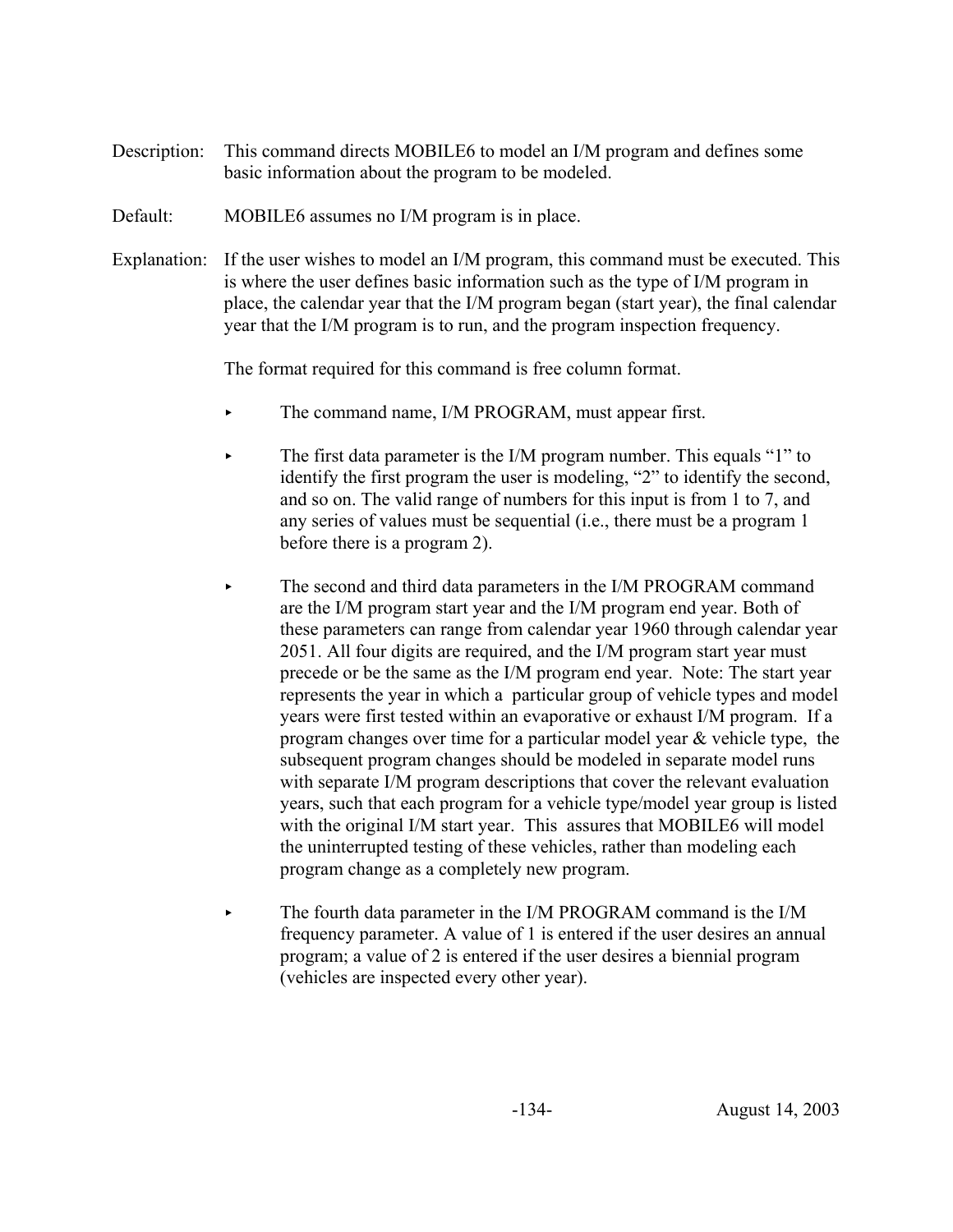The fifth data parameter in the I/M PROGRAM command is the I/M program type. An entry is required, but has no effect on the exhaust I/M program benefits unless the I/M EFFECTIVENESS command (2.8.9.4.k) is used. This entry is required for evaporative I/M programs as well, but has no effect on evaporative emissions, even with the use of the I/M EFFECTIVENESS command. The possible entries are:

TRC for a "Test and Repair (computerized)" program, TRM for a "Test and Repair (manual)" program, T/O for a "Test Only" program.

The I/M program type must be TRC or TRM if the I/M EFFECTIVENESS command is to be used.

 $\blacktriangleright$  The sixth and final data parameter in the I/M PROGRAM command is the I/M inspection test type. This is an alphanumeric input with the following choices for an exhaust I/M program.

IDLE 2500/IDLE LOADED/IDLE IM240 ASM 2525 PHASE-IN ASM 2525 FINAL ASM 5015 PHASE-IN ASM 5015 FINAL ASM 2525/5015 PHASE-IN ASM 2525/5015 FINAL OBD I/M

And the following choices are for an evaporative I/M program:

EVAP OBD EVAP OBD & GC FP & GC GC

Example: I/M PROGRAM : 1 1981 2050 2 T/O IM240

This example means that I/M program number 1 begins in calendar year 1981 and ends in calendar year 2050. It is a biennial IM240 program. The T/O stands for "test only" and is a required input, but it has no effect on the results.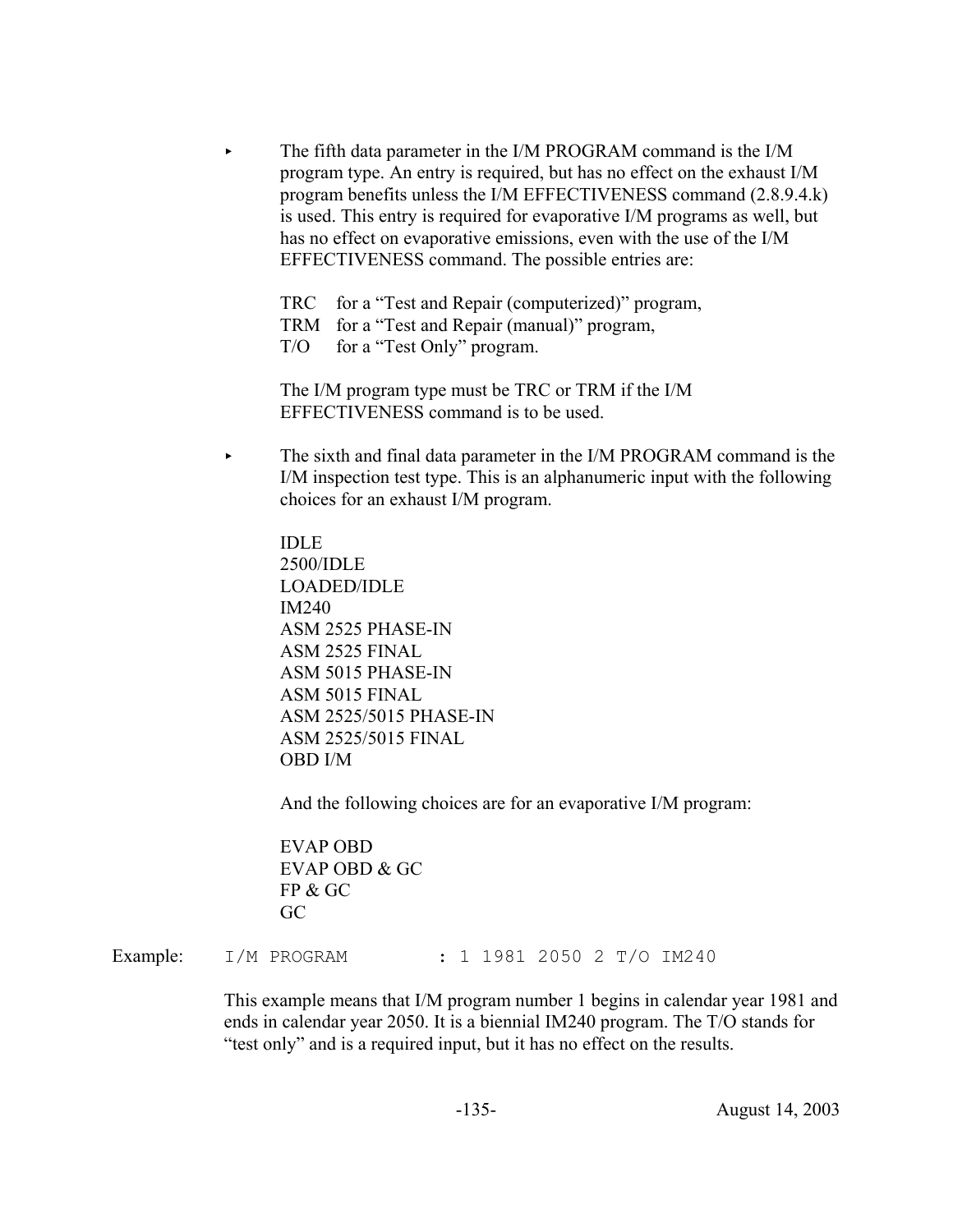| Tip:         | To model both the exhaust and evaporative benefits of an I/M program, the user<br>must enter (at least) two separate I/M programs. For example, to model the<br>exhaust and evaporative benefits of an OBD check program, the user must set up<br>two simultaneous I/M programs. One for "EVAP OBD" (for evaporative benefits)<br>and one for "OBD I/M" (for exhaust benefits).                     |  |  |
|--------------|-----------------------------------------------------------------------------------------------------------------------------------------------------------------------------------------------------------------------------------------------------------------------------------------------------------------------------------------------------------------------------------------------------|--|--|
| 2.8.9.4.b    |                                                                                                                                                                                                                                                                                                                                                                                                     |  |  |
| Name:        | <b>I/M MODEL YEARS</b>                                                                                                                                                                                                                                                                                                                                                                              |  |  |
| Status:      | Optional (required if the user is modeling exhaust or evaporative I/M).                                                                                                                                                                                                                                                                                                                             |  |  |
| Section:     | Run.                                                                                                                                                                                                                                                                                                                                                                                                |  |  |
| Description: | This command allows the user to provide the first and last model years that will<br>be covered by the I/M program to be modeled.                                                                                                                                                                                                                                                                    |  |  |
| Default:     | There is no default for this command. This command is required if the user<br>wishes to model an I/M program. If the I/M PROGRAM command is present and<br>this command is not, MOBILE6 will issue an error message and the run will be<br>aborted.                                                                                                                                                 |  |  |
| Explanation: | The format requirement for this command is free column format.                                                                                                                                                                                                                                                                                                                                      |  |  |
|              | The command name, I/M PROGRAM, must appear first.                                                                                                                                                                                                                                                                                                                                                   |  |  |
|              | The first data parameter is the I/M program number used for the<br>corresponding I/M PROGRAM command. The valid range of numbers for<br>this input is from 1 to 7, and any series of values must be sequential (i.e.,<br>there must be a program 1 before there is a program 2).                                                                                                                    |  |  |
|              | The second and third data parameters are the first model year that is<br>covered by an I/M program and the last model year that is covered by an<br>I/M program. Both of these parameters can range from model year 1941<br>through model year 2050. All four digits are required, and the first model<br>year of coverage value must precede or be the same as the last model year<br>of coverage. |  |  |
| Example:     | $: 1$ 1996 2050<br>I/M MODEL YEARS                                                                                                                                                                                                                                                                                                                                                                  |  |  |
|              | This example means that I/M program number 1 tests model years 1996 through<br>2050.                                                                                                                                                                                                                                                                                                                |  |  |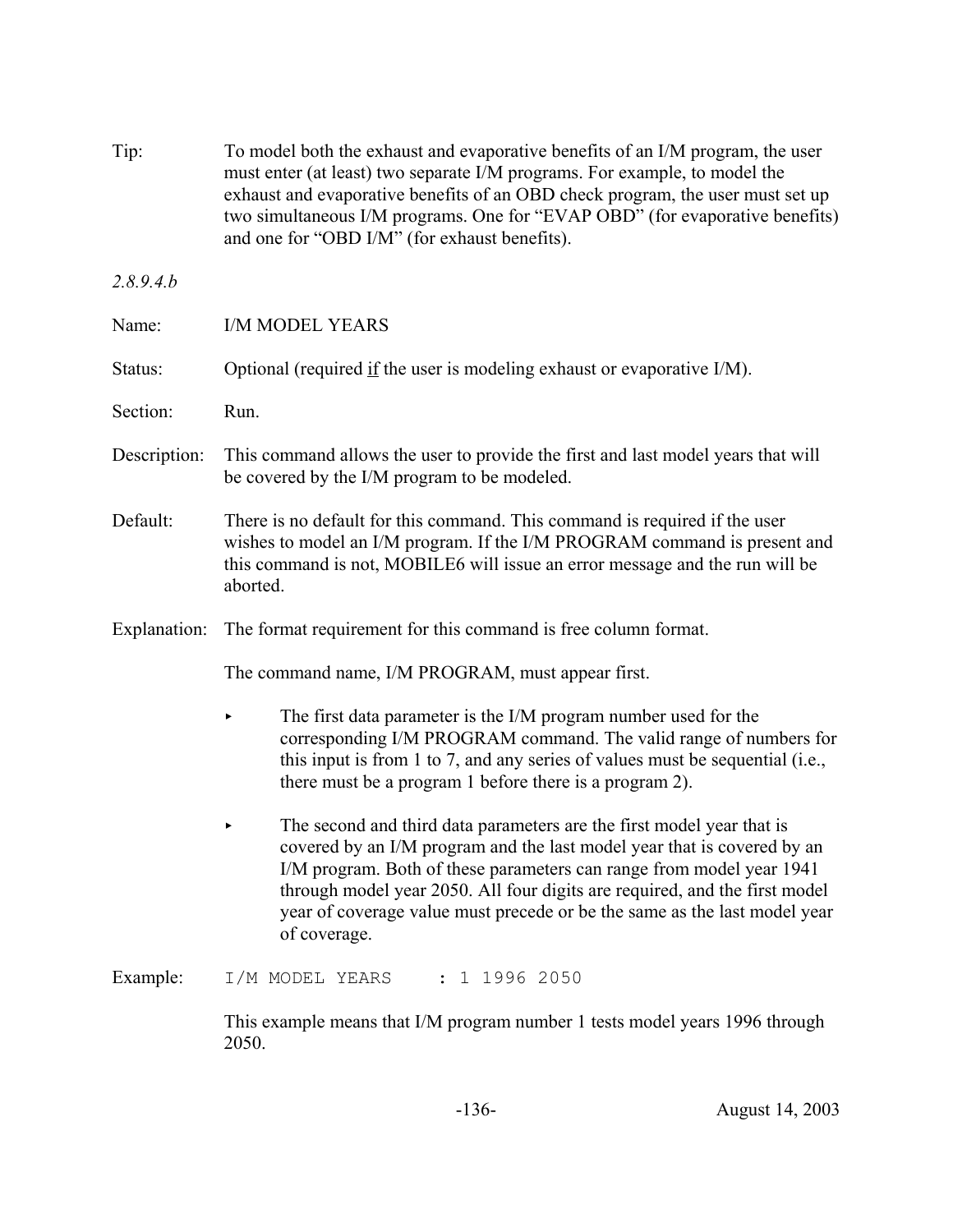| Tips:        | The user cannot enter an OBD exhaust or evaporative I/M program that begins<br>before the 1996 model year for any vehicle type. If this is done, the program will<br>stop and generate an error message.                                                                                                                                    |  |  |
|--------------|---------------------------------------------------------------------------------------------------------------------------------------------------------------------------------------------------------------------------------------------------------------------------------------------------------------------------------------------|--|--|
|              | The user cannot enter an EVAP OBD I/M program for HD vehicles that begins<br>before the 2007 model year. If this is done, the program will stop and generate an<br>error message.                                                                                                                                                           |  |  |
|              | Fill-pipe pressure tests on OBD-equipped vehicles are not recommended. Credit<br>for such tests is not calculated by MOBILE6.                                                                                                                                                                                                               |  |  |
| 2.8.9.4.c    |                                                                                                                                                                                                                                                                                                                                             |  |  |
| Name:        | <b>I/M VEHICLES</b>                                                                                                                                                                                                                                                                                                                         |  |  |
| Status:      | Optional (required if the user is modeling exhaust or evaporative I/M).                                                                                                                                                                                                                                                                     |  |  |
| Section:     | Run.                                                                                                                                                                                                                                                                                                                                        |  |  |
| Description: | This command identifies which vehicle types are subject to the specified I/M<br>program.                                                                                                                                                                                                                                                    |  |  |
| Default:     | There is no default for this command. This command is required if the user<br>wishes to model an I/M program. If the I/M PROGRAM command is present and<br>this command is not, MOBILE6 will issue an error message and the run will be<br>aborted.                                                                                         |  |  |
| Explanation: | This command allows users to specify which of the 14 individual vehicle types<br>potentially subject to I/M are covered by a given I/M program.                                                                                                                                                                                             |  |  |
|              | The format required for this command is fixed column format. Columns not<br>discussed below must be left blank.                                                                                                                                                                                                                             |  |  |
|              | The first data parameter is the I/M program number used for the<br>corresponding I/M PROGRAM command. The number is entered in<br>column 22.                                                                                                                                                                                                |  |  |
|              | Following the I/M program number field, there are 14 individual vehicle<br>I/M program coverage toggle fields that contain either a value of 1 or 2. A<br>value of 1 indicates that the particular vehicle type is not subject to an I/M<br>inspection, and a 2 indicates that the particular vehicle type is subject to<br>the inspection. |  |  |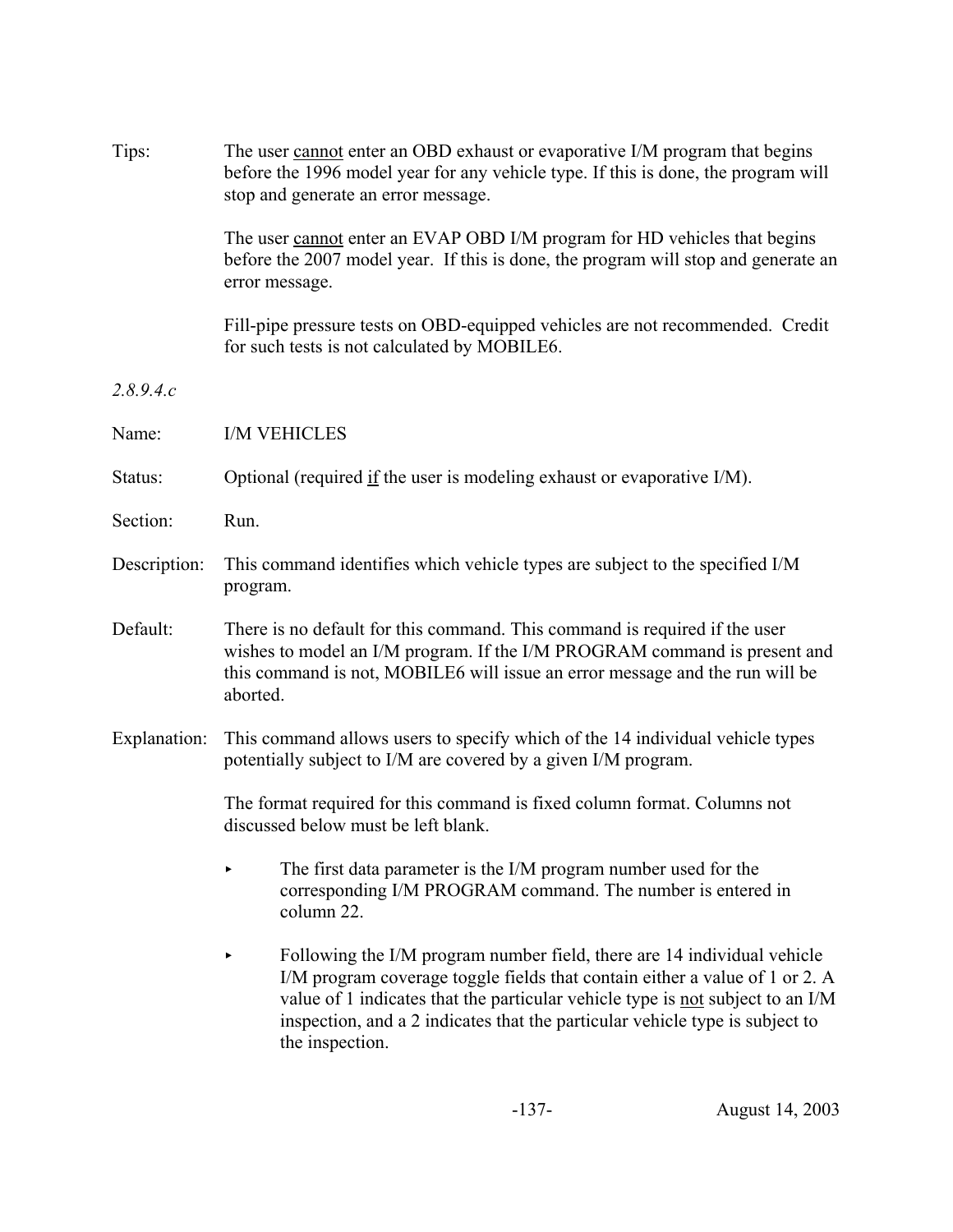The first five vehicle I/M program coverage fields correspond to the light-duty gasoline vehicle classes beginning in column 24.

LDGV, LDGT1, LDGT2, LDGT3, LDGT4.

The next eight vehicle I/M program coverage fields correspond to the eight heavy-duty gasoline vehicle classes beginning in column 30.

HDGV2B, HDGV3, HDGV4, HDGV5, HDGV6, HDGV7, HDGV8A, HDGV8B.

The final vehicle I/M program coverage field corresponds to the gasoline buses in column 39.

GAS BUS

Note that there is a blank space between the first five fields and the next eight fields and between the eight fields and the final gas bus field. An error will result if this exact format is not followed.

Example: I/M VEHICLES : 1 22222 11111111 1

This example instructs MOBILE6 to calculate I/M benefits for light-duty gasoline vehicles (cars and light-duty trucks) for I/M program number 1.

Tip: The user may choose any combination of vehicle types. However, the user must enter a value of 2 for at least one of the vehicle types to get meaningful I/M output.

> The user cannot enter an EVAP OBD I/M program for HD vehicles that begins before the 2007 model year. If this is done, the program will stop and generate an error message.

*2.8.9.4.d*

Name: I/M STRINGENCY

Status: Optional (required if the user is modeling exhaust I/M; do not enter for evaporative I/M).

Section: Run.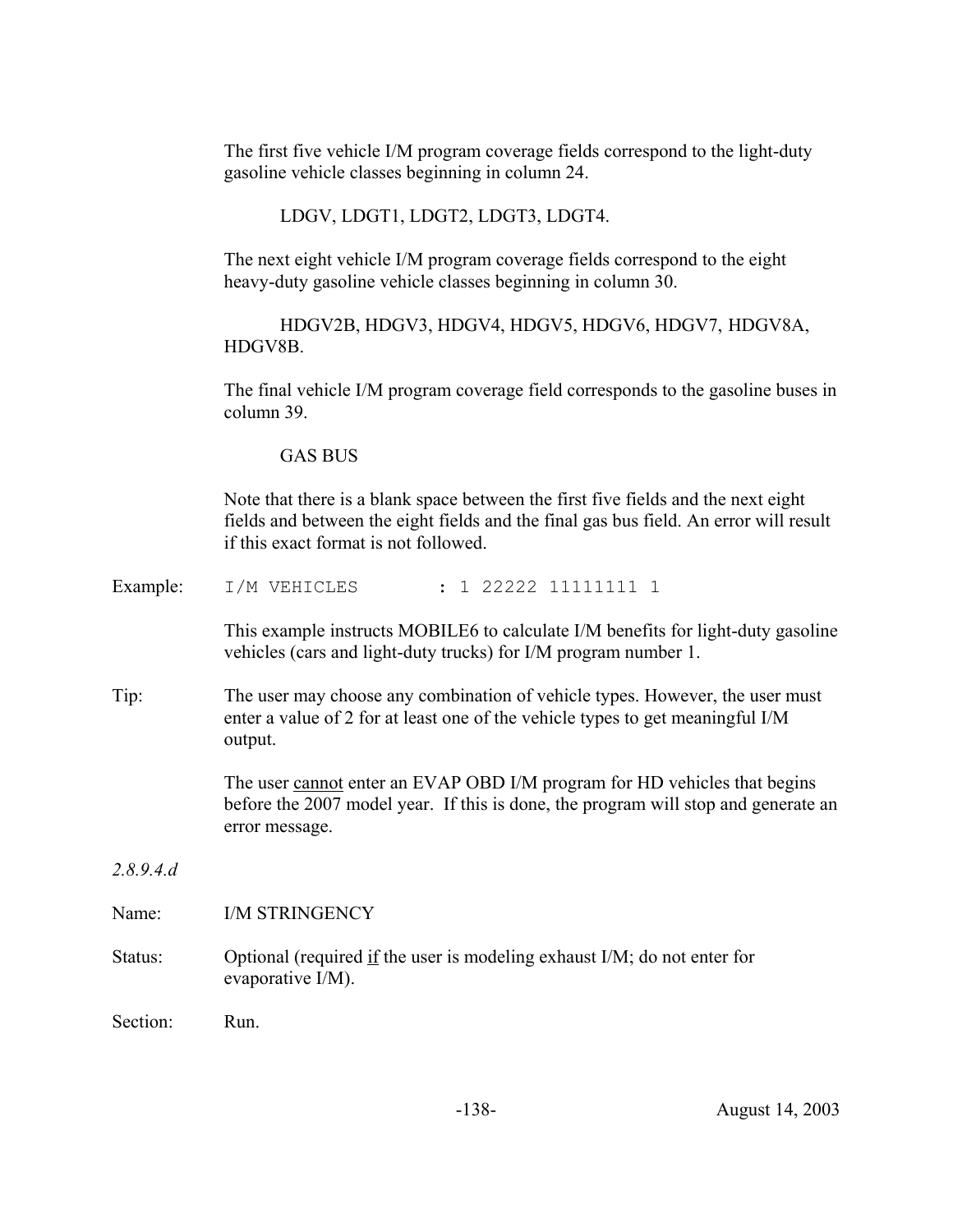- Description: This command defines the expected exhaust inspection failure rate for pre-1981 model year vehicles covered by the I/M program.
- Default: There is no default for this command. This command is required if the user wishes to model an exhaust I/M program. If the I/M PROGRAM command describes an exhaust program and this command is not present, MOBILE6 will issue an error message and the run will be aborted.
- Explanation: The format required for this command is free column format.
	- $\blacktriangleright$  The command name, I/M STRINGENCY, must appear first.
	- The first data parameter is the I/M program number used for the corresponding I/M PROGRAM command.
	- The second data parameter is the level of I/M stringency. The I/M stringency rate is the test failure rate expected in pre-1981 model year passenger cars or light trucks expressed as a percentage of tests administered. The value the user enters has no effect on model years greater than 1980.

The valid stringency range is from 10 percent stringency to 50 percent stringency. Entry of a value outside of this range will generate an error message. The value is entered into the program as a percentage including a decimal.

Example: I/M STRINGENCY : 1 50.0

This example instructs the computer for I/M program number 1 to set the stringency at 50.0 percent.

Tips: This command is required even in exhaust cases to which it does not directly apply, such as I/M programs in which pre-1981 model year vehicles are not tested, or even in calendar years such as 2050 in which pre-1981 vehicles do not exist.

> The command is not needed for evaporative I/M programs. If it is provided with an evaporative I/M program number, the inputs will be ignored.

If the program stringency is greater than 50 percent, enter 50 percent. If the stringency is less than 10 percent, use 10 percent as the value.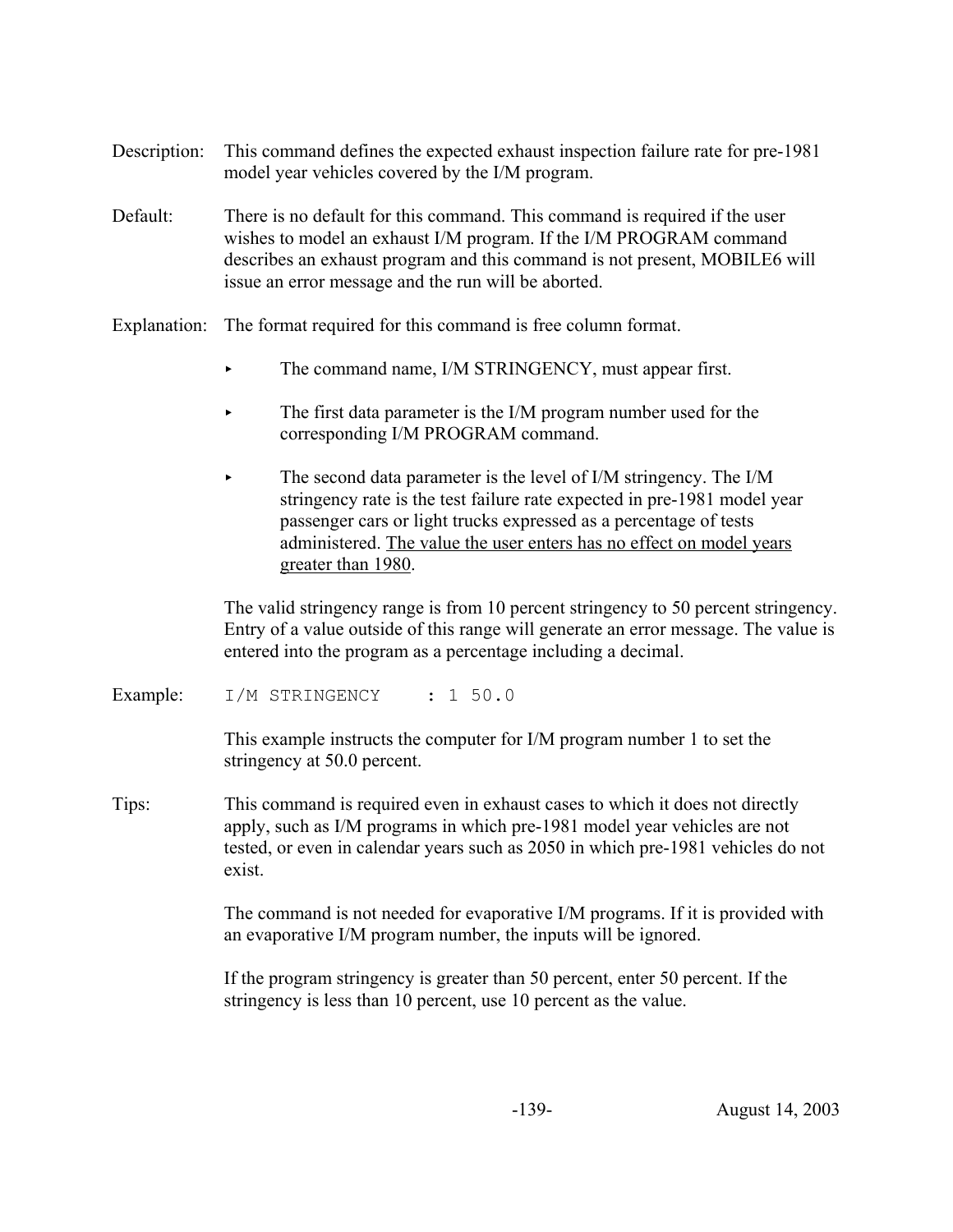### *2.8.9.4.e*

| Name:        | I/M COMPLIANCE                                                                                                                                                                                                                                                                                                                                                                                                                                                                                                                                                                                                                     |
|--------------|------------------------------------------------------------------------------------------------------------------------------------------------------------------------------------------------------------------------------------------------------------------------------------------------------------------------------------------------------------------------------------------------------------------------------------------------------------------------------------------------------------------------------------------------------------------------------------------------------------------------------------|
| Status:      | Optional (required if the user is modeling exhaust I/M programs; highly<br>recommended for evaporative I/M).                                                                                                                                                                                                                                                                                                                                                                                                                                                                                                                       |
| Section:     | Run.                                                                                                                                                                                                                                                                                                                                                                                                                                                                                                                                                                                                                               |
| Description: | This command describes the expected compliance with a given I/M program. The<br>compliance rate is the percentage of vehicles in the fleet that complete the I/M<br>program and receive either a certificate of compliance or a waiver.                                                                                                                                                                                                                                                                                                                                                                                            |
| Default:     | There is no default for this command for exhaust I/M programs. It is required to<br>model an exhaust I/M program. If the I/M PROGRAM command describes an<br>exhaust program and this command is not present, MOBILE6 will issue an error<br>message and the run will be aborted.                                                                                                                                                                                                                                                                                                                                                  |
|              | If the I/M PROGRAM command describes an evaporative program, but a<br>compliance rate is not specified for the evaporative program and an exhaust<br>program is not in effect for a specific vehicle class and model year, MOBILE6<br>will use a default value of 85 percent for the evaporative program. However, if a<br>compliance rate is not provided for an evaporative program, but one is provided<br>for a simultaneous exhaust program, MOBILE6 will use the exhaust program<br>compliance rate to compute evaporative benefits on the vehicles and model years<br>covered by both the exhaust and evaporative programs. |
|              | $\mathbf{r}$ and $\mathbf{r}$ and $\mathbf{r}$ and $\mathbf{r}$ and $\mathbf{r}$ and $\mathbf{r}$ and $\mathbf{r}$ and $\mathbf{r}$ and $\mathbf{r}$ and $\mathbf{r}$ and $\mathbf{r}$ and $\mathbf{r}$ and $\mathbf{r}$ and $\mathbf{r}$ and $\mathbf{r}$ and $\mathbf{r}$ and $\mathbf{r}$ and                                                                                                                                                                                                                                                                                                                                   |

Explanation: The format requirement for this command is free column format.

- The command name, I/M COMPLIANCE, must appear first.
- $\blacktriangleright$  The first data parameter is the I/M program number used for the corresponding I/M PROGRAM command.
- $\blacktriangleright$  The second data parameter is the level of I/M compliance the user wishes to use. The entered value indicates the percentage of the fleet subject to I/M that actually goes through the entire I/M process to receive a "pass" or waiver. The I/M credit is reduced in proportion to a reduction in the compliance rate. The valid compliance rate range is from 50 percent compliance to 100 percent. The value is entered into the program as a percentage that includes a decimal.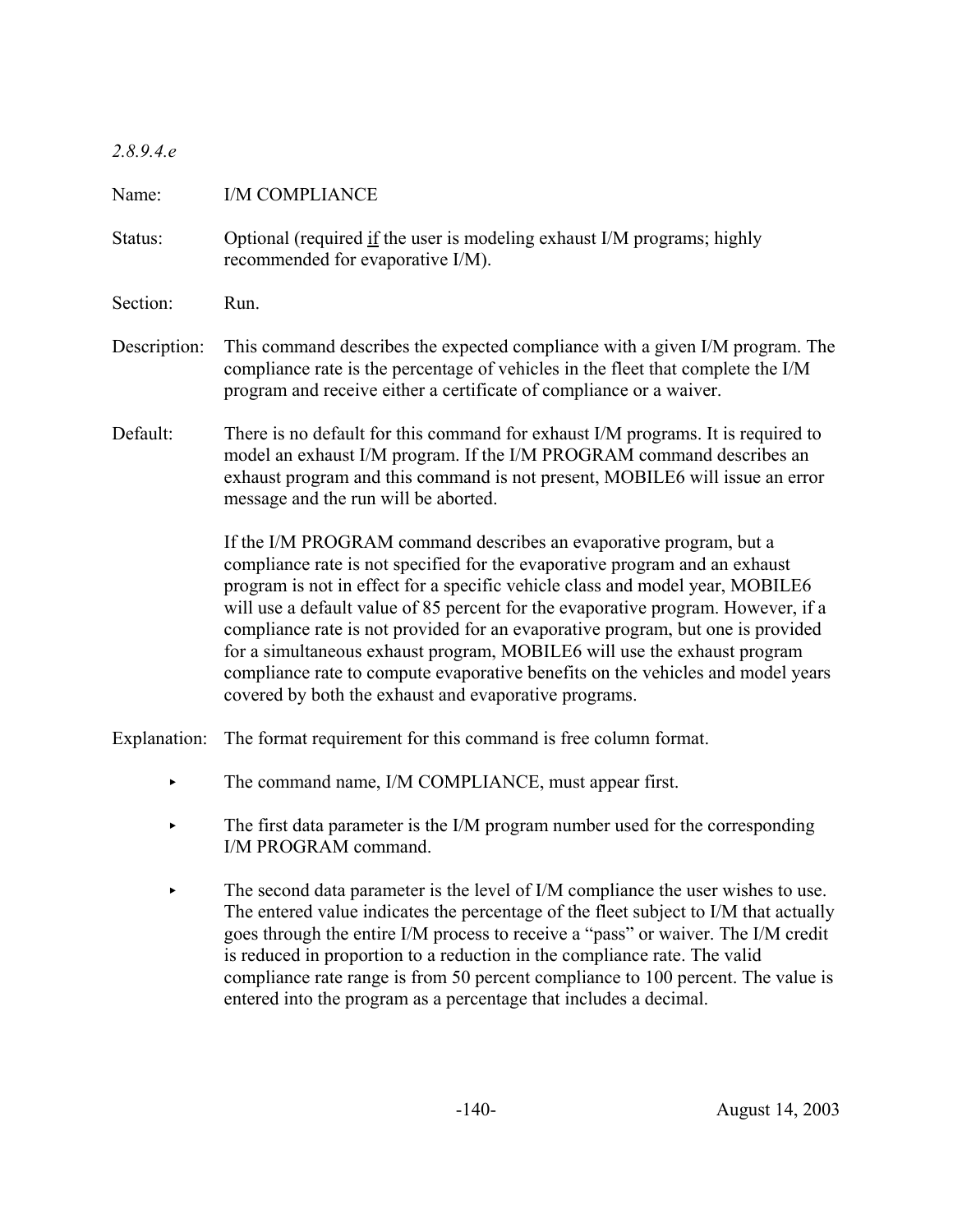| Example:     | I/M COMPLIANCE<br>: 185.0                                                                                                                                                                                                                                                                                                                                                                                                                                                                                                                                                                                         |
|--------------|-------------------------------------------------------------------------------------------------------------------------------------------------------------------------------------------------------------------------------------------------------------------------------------------------------------------------------------------------------------------------------------------------------------------------------------------------------------------------------------------------------------------------------------------------------------------------------------------------------------------|
|              | This example instructs the computer for I/M program number 1 to set the<br>compliance at 85.0 percent.                                                                                                                                                                                                                                                                                                                                                                                                                                                                                                            |
| Tip:         | Enter the I/M COMPLIANCE command for all I/M programs. If this command is<br>not entered for an evaporative I/M program, the value may change when<br>commands for other I/M programs are added or modified.                                                                                                                                                                                                                                                                                                                                                                                                      |
| 2.8.9.4.f    |                                                                                                                                                                                                                                                                                                                                                                                                                                                                                                                                                                                                                   |
| Name:        | <b>I/M WAIVER RATES</b>                                                                                                                                                                                                                                                                                                                                                                                                                                                                                                                                                                                           |
| Status:      | Optional (required for modeling exhaust I/M programs; highly recommended for<br>evaporative I/M).                                                                                                                                                                                                                                                                                                                                                                                                                                                                                                                 |
| Section:     | Run.                                                                                                                                                                                                                                                                                                                                                                                                                                                                                                                                                                                                              |
| Description: | This command specifies the percentage of vehicles that fail an initial I/M test and<br>do not pass a retest but receive a certificate of compliance.                                                                                                                                                                                                                                                                                                                                                                                                                                                              |
| Default:     | There is no default for this command for exhaust I/M programs. It is required if<br>the user wishes to model an exhaust I/M program. If the I/M PROGRAM<br>command describes an exhaust program and this command is not present,<br>MOBILE6 will issue an error message and the run will be aborted.                                                                                                                                                                                                                                                                                                              |
|              | If the I/M PROGRAM command describes an evaporative program, but waiver<br>rates are not specified for the evaporative program and an exhaust program is not<br>in effect for a specific vehicle class and model year, MOBILE6 will use default<br>values of 5 percent for the evaporative program. However, if waiver rates are not<br>provided for an evaporative program but are provided for a simultaneous exhaust<br>program, MOBILE6 will use the exhaust program waiver rates to compute<br>evaporative benefits on the vehicles and model years covered by both the exhaust<br>and evaporative programs. |
| Explanation: | The format required for this command is free column format.                                                                                                                                                                                                                                                                                                                                                                                                                                                                                                                                                       |
|              | The command name, I/M WAIVER RATES, must appear first.                                                                                                                                                                                                                                                                                                                                                                                                                                                                                                                                                            |

The first data parameter is the I/M program number used for the corresponding I/M PROGRAM command.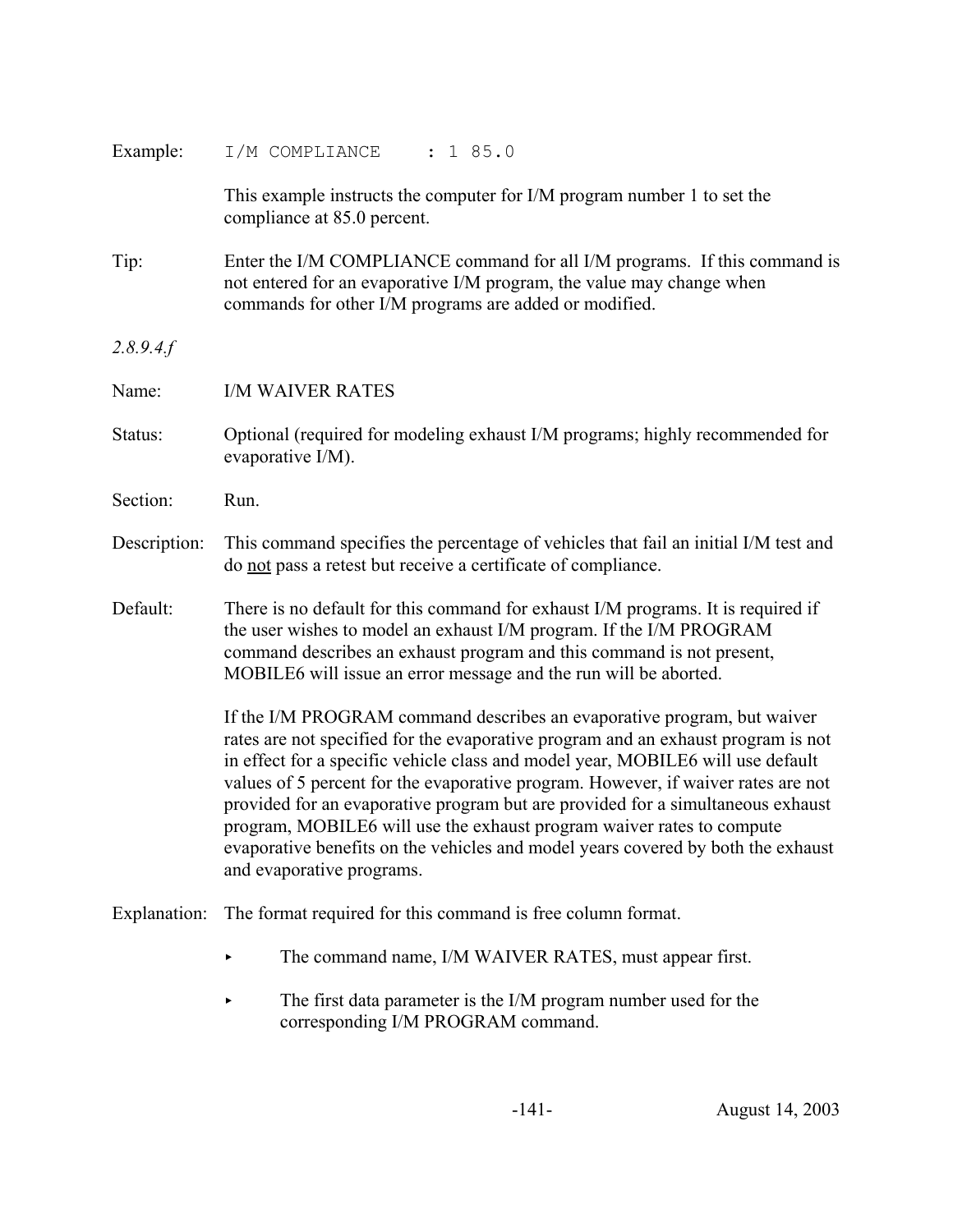|              | The second data parameter is the waiver rate for the pre-1981 model year<br>vehicles                                                                                                                                                                                        |
|--------------|-----------------------------------------------------------------------------------------------------------------------------------------------------------------------------------------------------------------------------------------------------------------------------|
|              | The third data parameter in the I/M WAIVER RATES command is the<br>waiver rate for 1981 and later model year vehicles.                                                                                                                                                      |
|              | The valid input range for waiver rate percentages are between 0 percent and 50<br>percent. The values are entered into the program as percentages that include a<br>decimal. If either of the waiver rates exceed 50.0 percent, the program will issue<br>an error message. |
| Example:     | I/M WAIVER RATES : 1 5.0 3.0                                                                                                                                                                                                                                                |
|              | This example instructs MOBILE6 to set the waiver rate at 5.0 percent for pre-<br>1981 model years and 3.0 percent for 1981 and later model years for I/M program<br>number 1.                                                                                               |
| Tip:         | I/M waiver rates must be expressed as a percentage of the vehicles that fail the<br>I/M program, not as a percentage of the entire fleet.                                                                                                                                   |
|              | Enter the I/M WAIVER RATES command for all I/M programs. If this command<br>is not entered for an evaporative I/M program, the value may change when<br>commands for other I/M programs are added or modified.                                                              |
| 2.8.9.4.8    |                                                                                                                                                                                                                                                                             |
| Name:        | <b>I/M CUTPOINTS</b>                                                                                                                                                                                                                                                        |
| Status:      | Required for IM240 programs. Do not use with other exhaust or evaporative I/M<br>programs.                                                                                                                                                                                  |
| Section:     | Run.                                                                                                                                                                                                                                                                        |
| Description: | This command specifies the emission level "cutpoints," which determine whether<br>a vehicle passes or fails an I/M test. The I/M CUTPOINTS command is used only<br>if the user is modeling an IM240 program.                                                                |
| Default:     | There is no default for this command. If the user wishes to model an I/M240<br>program, this command must be used to enter cutpoint values.                                                                                                                                 |
|              | This command is not needed for evaporative I/M programs. If it is provided with<br>an evaporative I/M program number, the inputs will be ignored. This command<br>also should not be used with other (non IM240) exhaust I/M programs.                                      |
|              |                                                                                                                                                                                                                                                                             |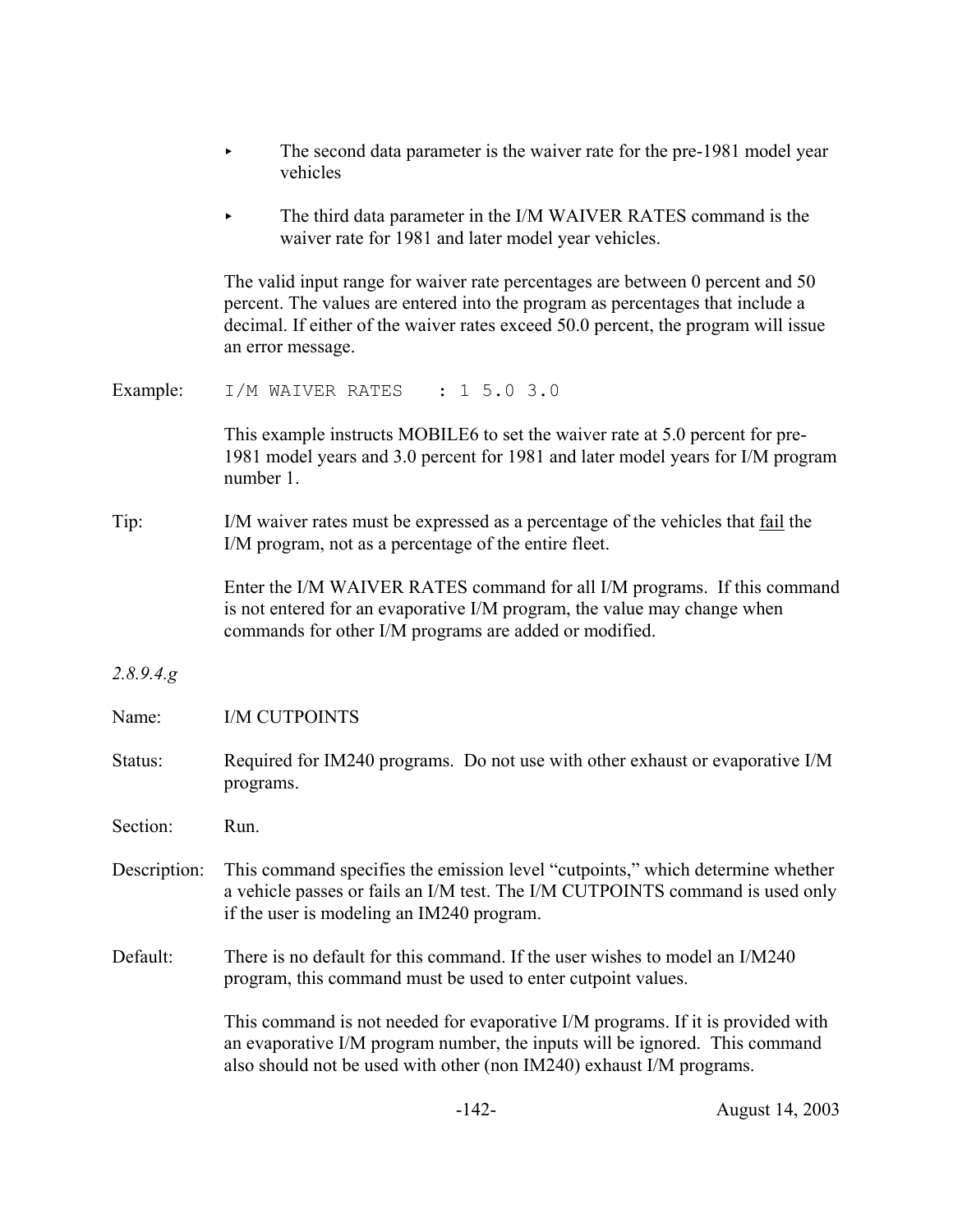Explanation: The format required for this command is free column format.

- The command name, I/M CUTPOINTS, must appear first.
- The first data parameter is the I/M program number used for the corresponding I/M PROGRAM command.
- $\blacktriangleright$  The second data parameter is the name of an external file that contains the cutpoint information. The complete path information must be provided if the file is not in the same subdirectory as the MOBILE6 program.
- The format required for data within the external file is free column format.

The label, I/M CUTPOINTS, needs to appear at the top of the file and begin in column one. Following the I/M CUTPOINTS label are the IM240 cutpoints. These are entered in blocks of 75 cutpoints. The first block of cutpoints is for the passenger car and light-duty gas truck 1 vehicle classes (LDGV and LDGT1). The second block of cutpoints is for the light-duty gas truck 2 and 3 classes (LDGT2 and LDGT3). The third block of cutpoints is for the light-duty gas truck 4 class (LDGT4). The fourth and final block is for the heavy-duty gas vehicle class (HDGV).

Each of the four blocks mentioned above consist of three blocks of 25 values. These three sub-blocks are the HC, CO, and NO<sub>y</sub> cutpoints, respectively. The values in a group of 25 are associated with age, starting with the youngest vehicle.

All IM240 cutpoint sets must have valid values for all HC and CO cutpoints. Valid cutpoints are between 0.80 / 15.0 / 2.0 grams per mile and 5.0/100.0/4.5 grams per mile (for HC, CO, and NOx respectively). If the user enters IM240 cutpoints that are more stringent (lower) than 0.80 / 15.0 / 2.0 grams per mile levels, MOBILE6 will set the cutpoints to the minimum levels and issue a warning. If the user enters IM240 cutpoints that are less stringent (higher) than 5.0 /100.0 grams per mile (HC and CO respectively), MOBILE6 will set the cutpoints to the maximum levels, but no warning will be issued. Entering a NOx cutpoint value greater than 4.5 grams per mile indicates that no NOx cutpoint is used in the program, and the NOx benefit calculated will be zero.

Example: I/M CUTPOINTS : 1 C:\MOBILE\CUTPOINT.D

This command directs MOBILE6 to look for the appropriate I/M cutpoints in the external file, "CUTPOINT.D". An example of proper format for the external file can be found in the file, "CUTPOINT.D".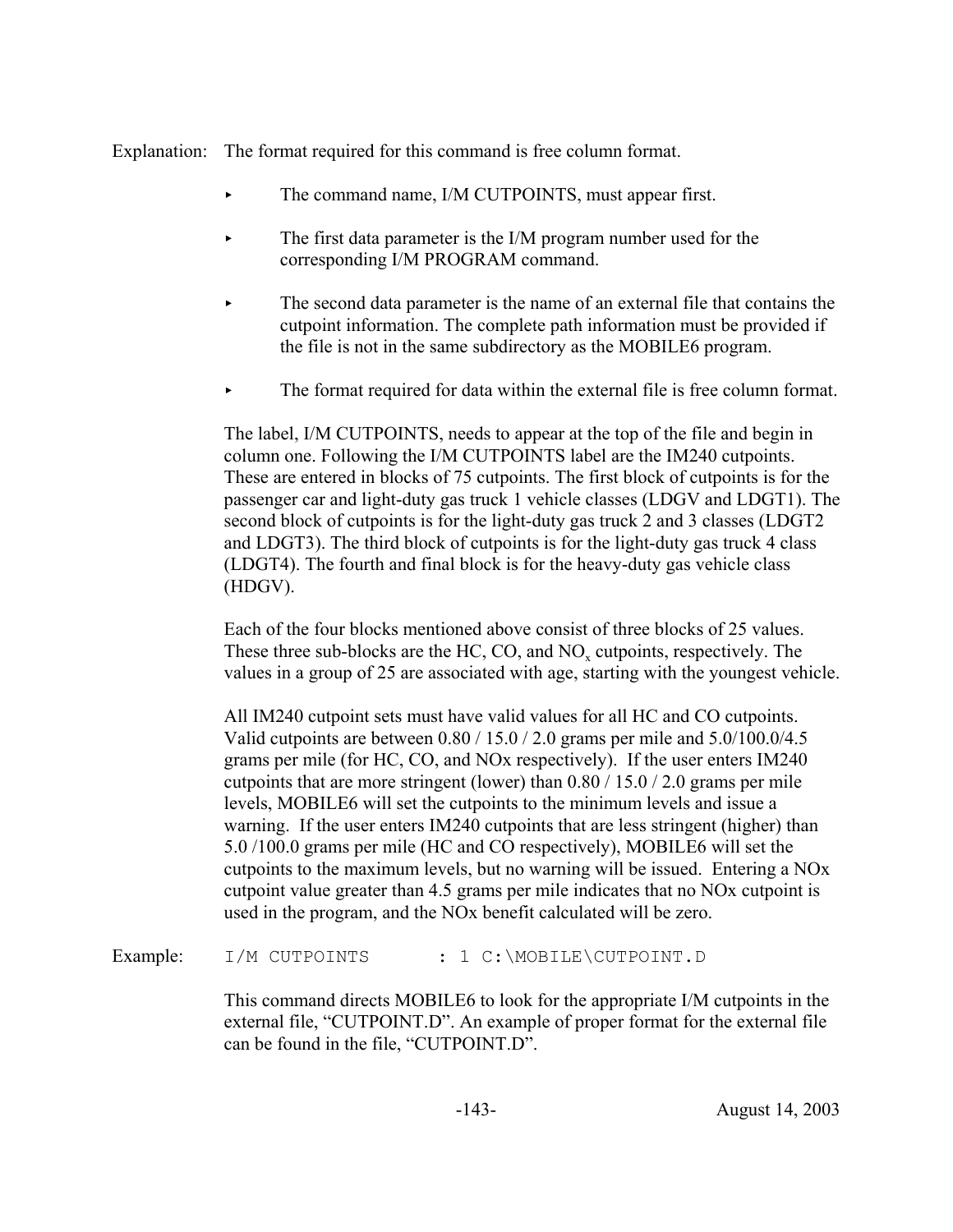| Tips:        | Although cutpoints for heavy-duty vehicles are required for I/M 240 programs,<br>they have no effect on MOBILE6 emission results.                                                                                                                                                                                                                                                                                                                                                                                               |  |  |  |  |
|--------------|---------------------------------------------------------------------------------------------------------------------------------------------------------------------------------------------------------------------------------------------------------------------------------------------------------------------------------------------------------------------------------------------------------------------------------------------------------------------------------------------------------------------------------|--|--|--|--|
| 2.8.9.4.h    |                                                                                                                                                                                                                                                                                                                                                                                                                                                                                                                                 |  |  |  |  |
| Name:        | <b>I/M EXEMPTION AGE</b>                                                                                                                                                                                                                                                                                                                                                                                                                                                                                                        |  |  |  |  |
| Status:      | Optional for exhaust I/M programs. Highly recommended for evaporative I/M<br>programs.                                                                                                                                                                                                                                                                                                                                                                                                                                          |  |  |  |  |
| Section:     | Run.                                                                                                                                                                                                                                                                                                                                                                                                                                                                                                                            |  |  |  |  |
| Description: | This command allows users to specify the age at which vehicles become exempt<br>from the I/M program they wish to model. This is similar in effect to setting the<br>last model year covered by the I/M program using the I/M MODEL YEARS<br>command. However, it allows vehicles over a given age to be exempted when<br>evaluating multiple calendar years without requiring separate runs using different<br>values for the I/M MODEL YEARS command.                                                                         |  |  |  |  |
| Default:     | 25 years old (in effect, under a default scenario, vehicles never become exempt<br>from I/M because of age).                                                                                                                                                                                                                                                                                                                                                                                                                    |  |  |  |  |
|              | If an exhaust I/M program is in effect and the user enters an exemption age for the<br>program, the exhaust program exemption age will apply to the same vehicles and<br>model years in any simultaneous evaporative I/M program, unless a different<br>exemption age is explicitly entered for the evaporative I/M program.                                                                                                                                                                                                    |  |  |  |  |
| Explanation: | The format requirement for this command is as follows:                                                                                                                                                                                                                                                                                                                                                                                                                                                                          |  |  |  |  |
|              | The command name, I/M EXEMPTION AGE, must appear first.                                                                                                                                                                                                                                                                                                                                                                                                                                                                         |  |  |  |  |
|              | The first data parameter is the I/M program number used for the<br>corresponding I/M PROGRAM command.                                                                                                                                                                                                                                                                                                                                                                                                                           |  |  |  |  |
|              | The second data parameter is the I/M exemption age. This is the age at<br>which vehicles are no longer subject to mandatory I/M requirements. The<br>valid range for this input is 1 through 25. A value of 1 would exempt the<br>entire fleet from the I/M requirements (vehicles aged 0 years are never<br>subject to I/M), and a value of 25 would exempt vehicles aged 25 years<br>and older. Exempted vehicles lose all potential I/M credit. The exemption<br>age input value must be entered into MOBILE6 as an integer. |  |  |  |  |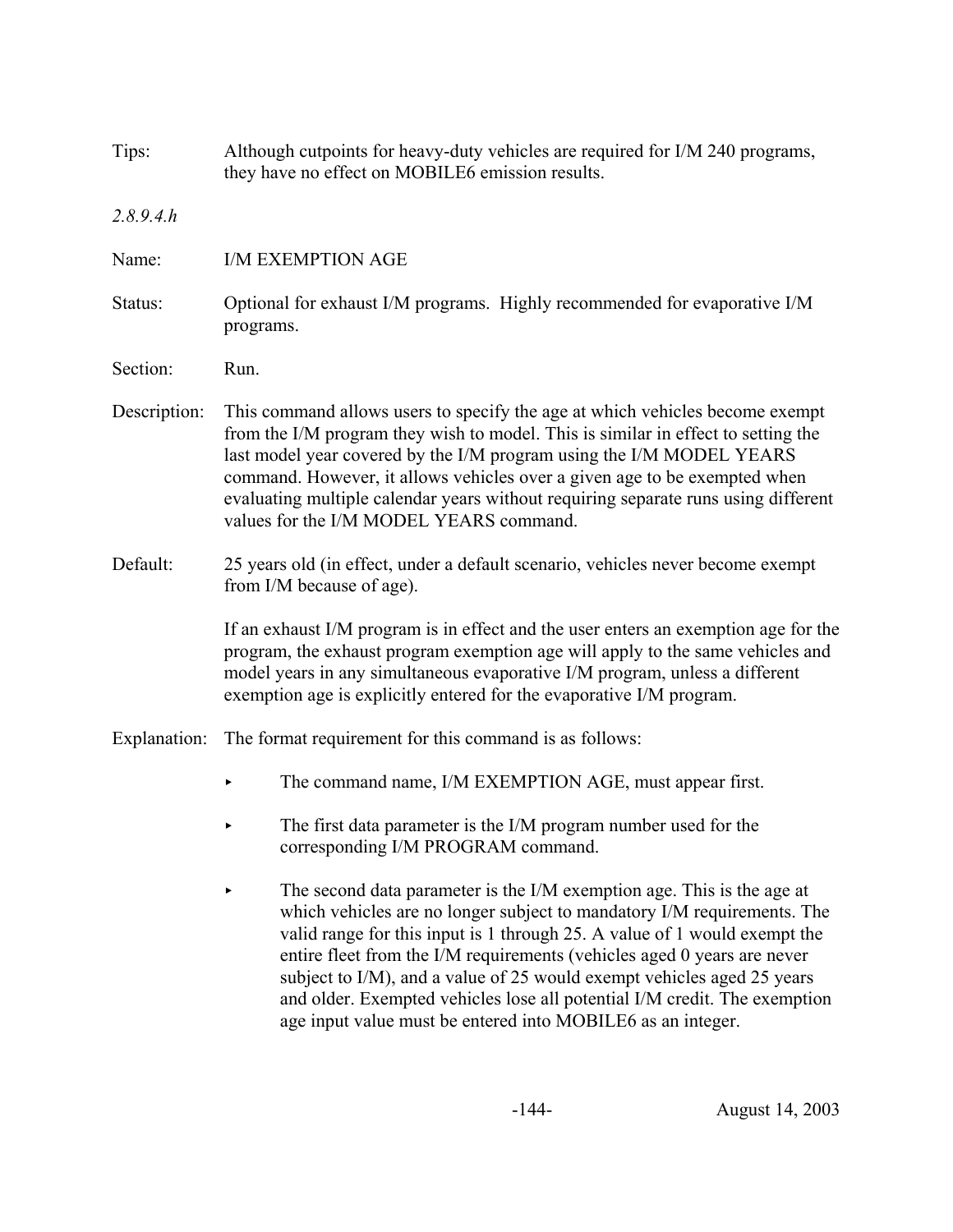| Example:     | I/M EXEMPTION AGE : 1 21                                                                                                                                                                                                                                                                                                          |  |  |  |
|--------------|-----------------------------------------------------------------------------------------------------------------------------------------------------------------------------------------------------------------------------------------------------------------------------------------------------------------------------------|--|--|--|
|              | This example instructs MOBILE6 to set the I/M exemption age to 21 years old for<br>I/M program number 1.                                                                                                                                                                                                                          |  |  |  |
| Tip:         | Including or exempting vehicles older than 25 years has no effect on I/M program<br>benefits because MOBILE6 does not calculate emissions for vehicles older than<br>25 years.                                                                                                                                                    |  |  |  |
|              | Enter the I/M EXEMPTION AGE command for all evaporative I/M programs. If<br>this command is not entered for an evaporative I/M program, the value used in the<br>model may change when commands for other I/M programs are added or<br>modified.                                                                                  |  |  |  |
| 2.8.9.4.i    |                                                                                                                                                                                                                                                                                                                                   |  |  |  |
| Name:        | <b>I/M GRACE PERIOD</b>                                                                                                                                                                                                                                                                                                           |  |  |  |
| Status:      | Optional for exhaust I/M programs. Highly recommended for evaporative I/M<br>programs.                                                                                                                                                                                                                                            |  |  |  |
| Section:     | Run.                                                                                                                                                                                                                                                                                                                              |  |  |  |
| Description: | This command allows users to specify the age at which vehicles first become<br>subject to I/M testing (newer vehicles are exempt).                                                                                                                                                                                                |  |  |  |
| Default:     | 1 year old.                                                                                                                                                                                                                                                                                                                       |  |  |  |
|              | If an exhaust I/M program is in effect and the user enters a grace period for the<br>exhaust program, the exhaust program grace period will apply to the same<br>vehicles and model years in any simultaneous evaporative I/M program, unless a<br>different exemption age is explicitly entered for the evaporative I/M program. |  |  |  |
|              | Explanation: The format required for this command is as follows:                                                                                                                                                                                                                                                                  |  |  |  |
|              | The command name, I/M GRACE PERIOD, must appear first.                                                                                                                                                                                                                                                                            |  |  |  |
|              | The first data parameter is the I/M program number used for the<br>corresponding I/M PROGRAM command.                                                                                                                                                                                                                             |  |  |  |
|              | The second data parameter is the I/M grace period. This is the age at<br>which vehicles are first subject to mandatory I/M requirements. This input<br>allows users to model programs that exempt the newest vehicles from the                                                                                                    |  |  |  |

-145- August 14, 2003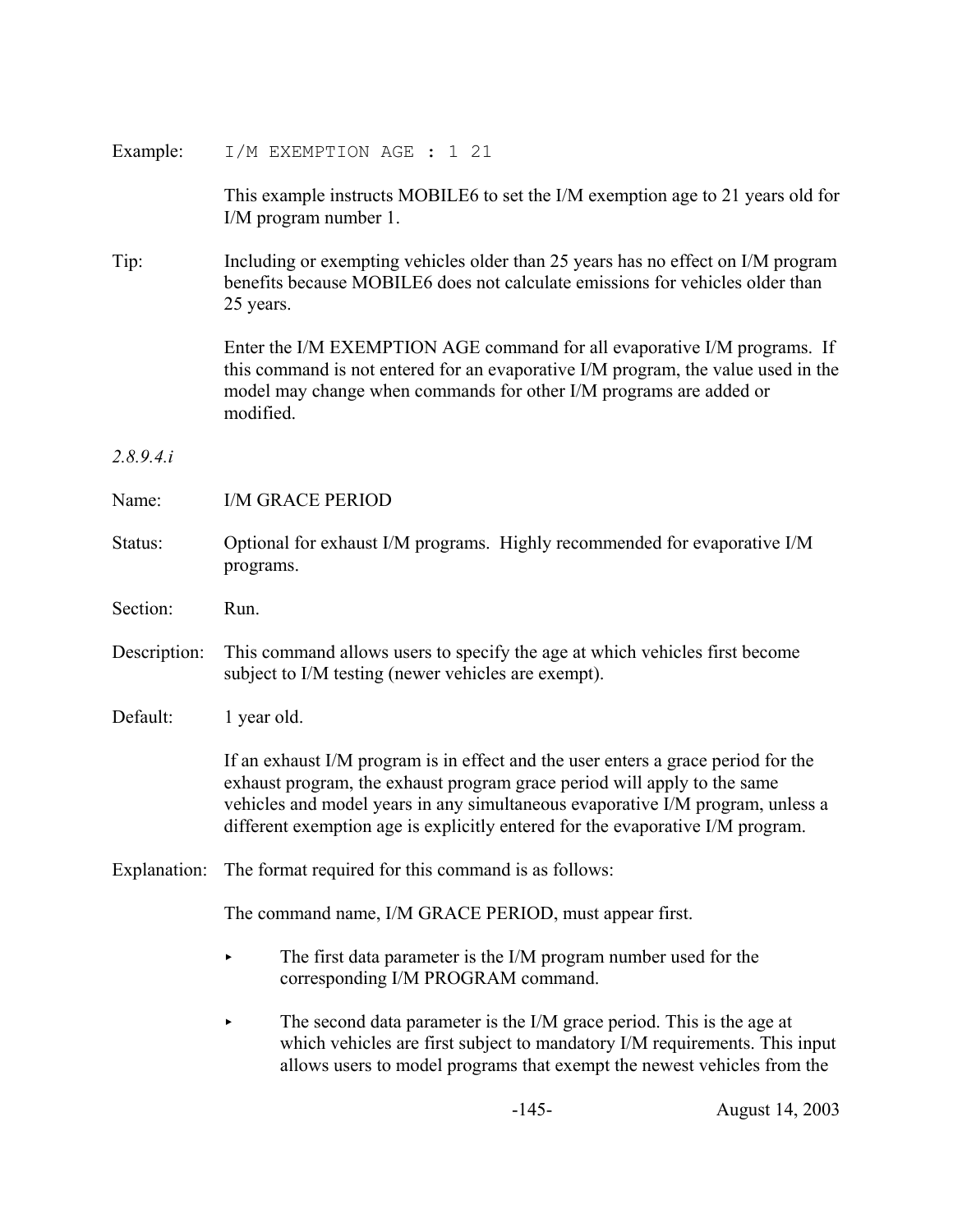|              | requirements. The valid range for this input is 1 through 25. A value of 1<br>would exempt only those vehicles that are less than 1 year old (the<br>default), and a value of 25 would exempt all but the oldest model year<br>vehicle. Exempted vehicles lose all I/M credit. The exemption age input<br>value must be entered into MOBILE6 as an integer. |
|--------------|-------------------------------------------------------------------------------------------------------------------------------------------------------------------------------------------------------------------------------------------------------------------------------------------------------------------------------------------------------------|
| Example:     | I/M GRACE PERIOD<br>$5^{\circ}$<br>: 1                                                                                                                                                                                                                                                                                                                      |
|              | This example instructs MOBILE6 to set the I/M grace period to 5 years old for<br>I/M program number 1.                                                                                                                                                                                                                                                      |
| Tip:         | Enter the I/M GRACE PERIOD command for all evaporative I/M programs. If<br>this command is not entered for an evaporative I/M program, the value used in the<br>model may change when commands for other I/M programs are added or<br>modified.                                                                                                             |
| 2.8.9.4j     |                                                                                                                                                                                                                                                                                                                                                             |
| Name:        | NO I/M TTC CREDITS                                                                                                                                                                                                                                                                                                                                          |
| Status:      | Optional for exhaust I/M. Not used for evaporative I/M programs.                                                                                                                                                                                                                                                                                            |
| Section:     | Run.                                                                                                                                                                                                                                                                                                                                                        |
| Description: | This command eliminates the I/M credit that MOBILE6 assigns to a technician<br>training program.                                                                                                                                                                                                                                                            |
| Default:     | MOBILE6 assigns full I/M credit for technician training. This command is<br>appropriate only if the I/M program does not conduct or plan to conduct a<br>technician training program.                                                                                                                                                                       |
| Explanation: | This command requires only the command name and I/M program number to be<br>entered.                                                                                                                                                                                                                                                                        |
|              | The command is not needed for evaporative I/M programs. If it is provided with<br>an evaporative I/M program number, the inputs will be ignored.                                                                                                                                                                                                            |
| Example:     | NO I/M TTC CREDITS : 1                                                                                                                                                                                                                                                                                                                                      |
|              | This example instructs the computer to remove the I/M technician training credits<br>from the I/M benefits for I/M program number 1.                                                                                                                                                                                                                        |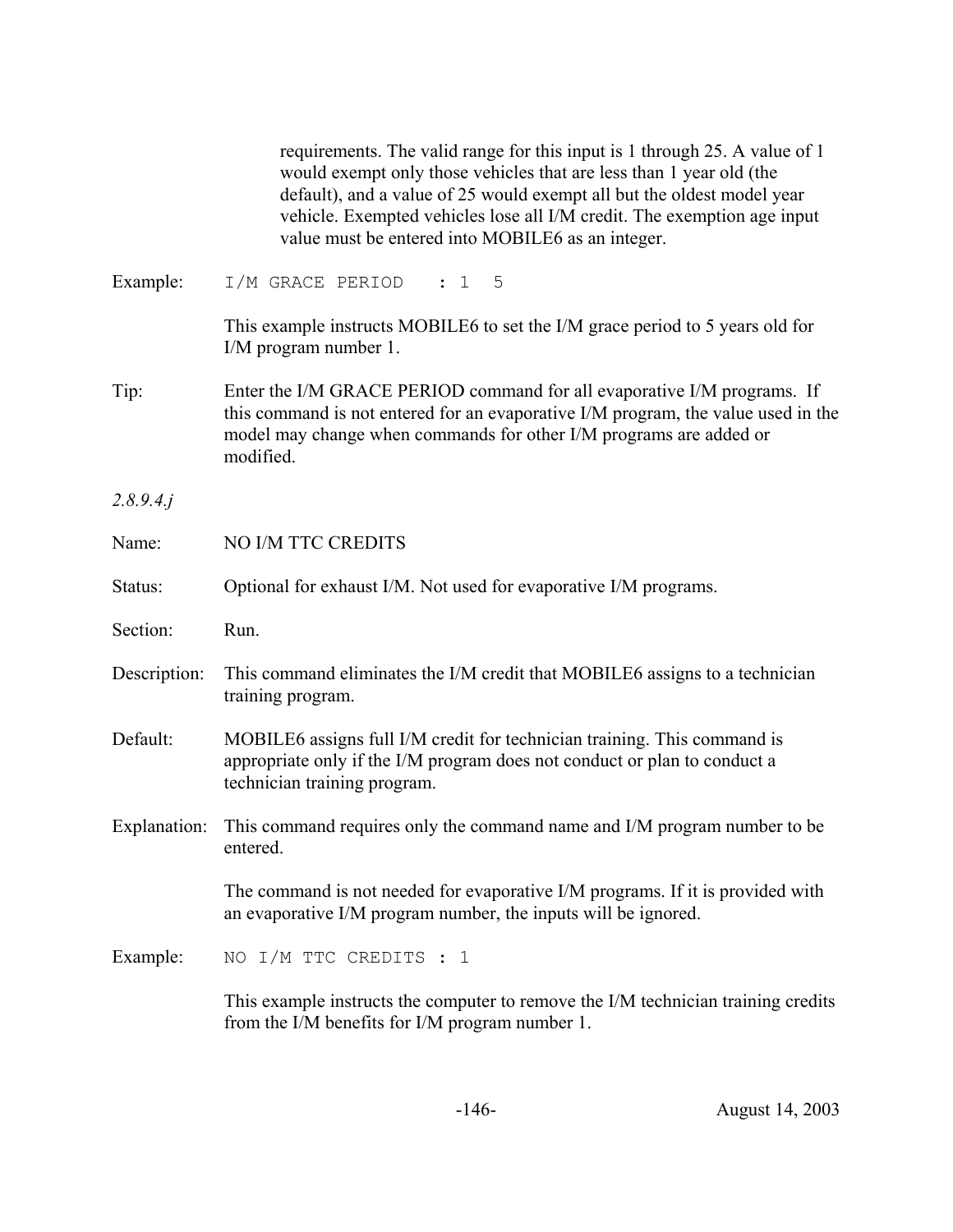*2.8.9.4.k*

| Name:        | I/M EFFECTIVENESS                                                                                                                                                                                                                                                                                                                                                                                                                                                                                                                                                                                                                                                                                                                                                                                                                                                        |  |  |  |  |
|--------------|--------------------------------------------------------------------------------------------------------------------------------------------------------------------------------------------------------------------------------------------------------------------------------------------------------------------------------------------------------------------------------------------------------------------------------------------------------------------------------------------------------------------------------------------------------------------------------------------------------------------------------------------------------------------------------------------------------------------------------------------------------------------------------------------------------------------------------------------------------------------------|--|--|--|--|
| Status:      | Optional.                                                                                                                                                                                                                                                                                                                                                                                                                                                                                                                                                                                                                                                                                                                                                                                                                                                                |  |  |  |  |
| Section:     | Run.                                                                                                                                                                                                                                                                                                                                                                                                                                                                                                                                                                                                                                                                                                                                                                                                                                                                     |  |  |  |  |
| Description: | This command is a correction factor that reduces the exhaust I/M credit for test<br>and repair programs by the specified input percentage.                                                                                                                                                                                                                                                                                                                                                                                                                                                                                                                                                                                                                                                                                                                               |  |  |  |  |
| Default:     | 100 percent or full credit to all I/M program types.                                                                                                                                                                                                                                                                                                                                                                                                                                                                                                                                                                                                                                                                                                                                                                                                                     |  |  |  |  |
| Explanation: | This command allows the user to enter separate effectiveness values for each of<br>the three pollutants. These values will apply to all exhaust I/M programs in that<br>run. Within a run, it is not possible to model separate effectiveness levels for each<br>I/M program element. The command does not affect evaporative I/M or ATP<br>calculations.                                                                                                                                                                                                                                                                                                                                                                                                                                                                                                                |  |  |  |  |
|              | The format required for this command is free column format. The command<br>name, I/M EFFECTIVENESS, must appear first.                                                                                                                                                                                                                                                                                                                                                                                                                                                                                                                                                                                                                                                                                                                                                   |  |  |  |  |
|              | The next three inputs are the I/M effectiveness values for HC, CO and<br>▶<br>$NOx$ pollutants, respectively. The effectiveness values are entered as<br>fractions. For example, if a value of 0.80 is entered for the first parameter,<br>then the HC I/M benefits are reduced by 0.20 or 20 percent $(1.0 - 0.80)$<br>$(0.20)$ . All values are entered into the program as fractions from 0.0 to 1.0<br>and include a decimal. Values outside the range of $0.0$ to $1.0$ will produce<br>error messages. Note that the I/M program number is not an input for this<br>command.<br>The I/M EFFECTIVENESS Command requires the I/M type parameter in the I/M<br>PROGRAM Command (2.8.9.4.a) to be set to either "TRC" or "TRM". If the<br>user sets the program type is to "T/O", then the I/M EFFECTIVENESS<br>Command has no effect (default value of 100% is used). |  |  |  |  |
| Example:     | I/M EFFECTIVENESS : 0.80 0.70 0.72                                                                                                                                                                                                                                                                                                                                                                                                                                                                                                                                                                                                                                                                                                                                                                                                                                       |  |  |  |  |
| Tip:         | Unlike other I/M commands, the data section of this command does not begin<br>with the I/M program number. Instead, the first value in the data section is the<br>effectiveness value for HC. Thus, entering the command: I/M<br>$\therefore$ 1 0.5 0.5 0.5 will lead to the computation of 100%<br><b>EFFECTIVENESS</b><br>effectiveness for HC and 50% effectiveness for CO and NOx, for all exhaust I/M<br>programs in the run.                                                                                                                                                                                                                                                                                                                                                                                                                                       |  |  |  |  |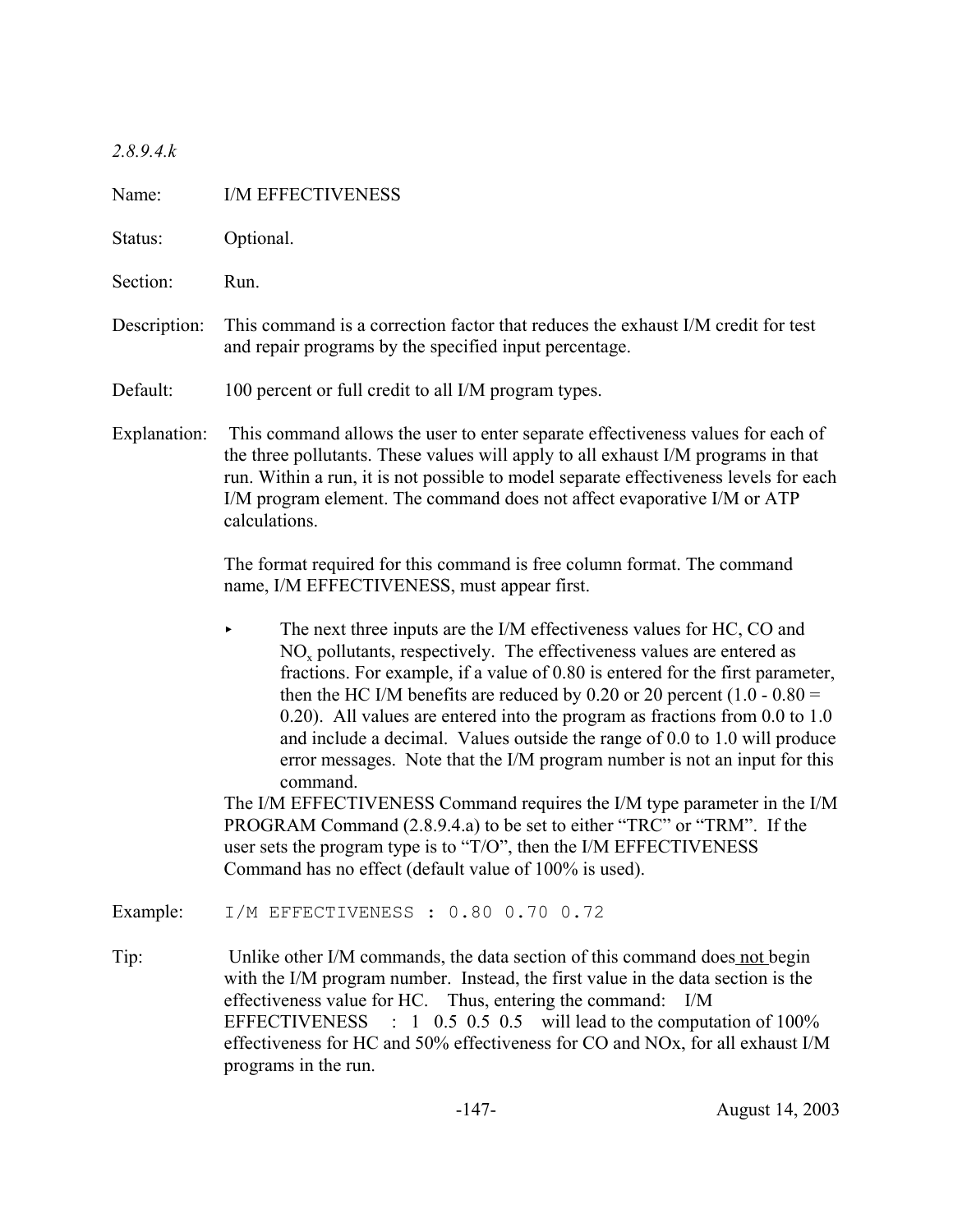#### *2.8.9.4.l*

Name: I/M DESC FILE Status: Optional. Section: Run. Description: This command allows users to enter any set of I/M commands in an external file rather than in the MOBILE6 command input file. Default: There is no MOBILE6 default for this command. Explanation: This command instructs MOBILE6 to read I/M records from an external data file. When the model finds this command in the command input file, it opens the external file named in the command and continues to read I/M program description commands from that file. The external file can contain any of the I/M commands except another I/M DESC FILE command. It may also contain any number of blank and comment lines. Comment lines read from the external file will be treated exactly as though they had been read from the command input file. Comments beginning with a "greater than" symbol (>) will be appear in the output file. Blank lines and comments beginning with an asterisk (\*) will be ignored. The format required for this command is the command name followed by the name of the external file as the first data parameter. The file's complete path name is required if the file is not in the same subdirectory as the MOBILE6 program. Unlike most other external files, the one for this command does not repeat the command name on the first line.

Example: I/M DESC FILE : IMTEST.D

This example instructs MOBILE6 to read I/M program descriptions from an external file called, "IMTEST.D". A sample data set can be found in the file, "IMTEST.D".

Tips: This option lets the user avoid retyping a long set of repetitive I/M commands each time the model is run. If the user decides to use this option, all of the I/M inputs should be included for a given run, rather than dividing them between an external file and the MOBILE6 command input file.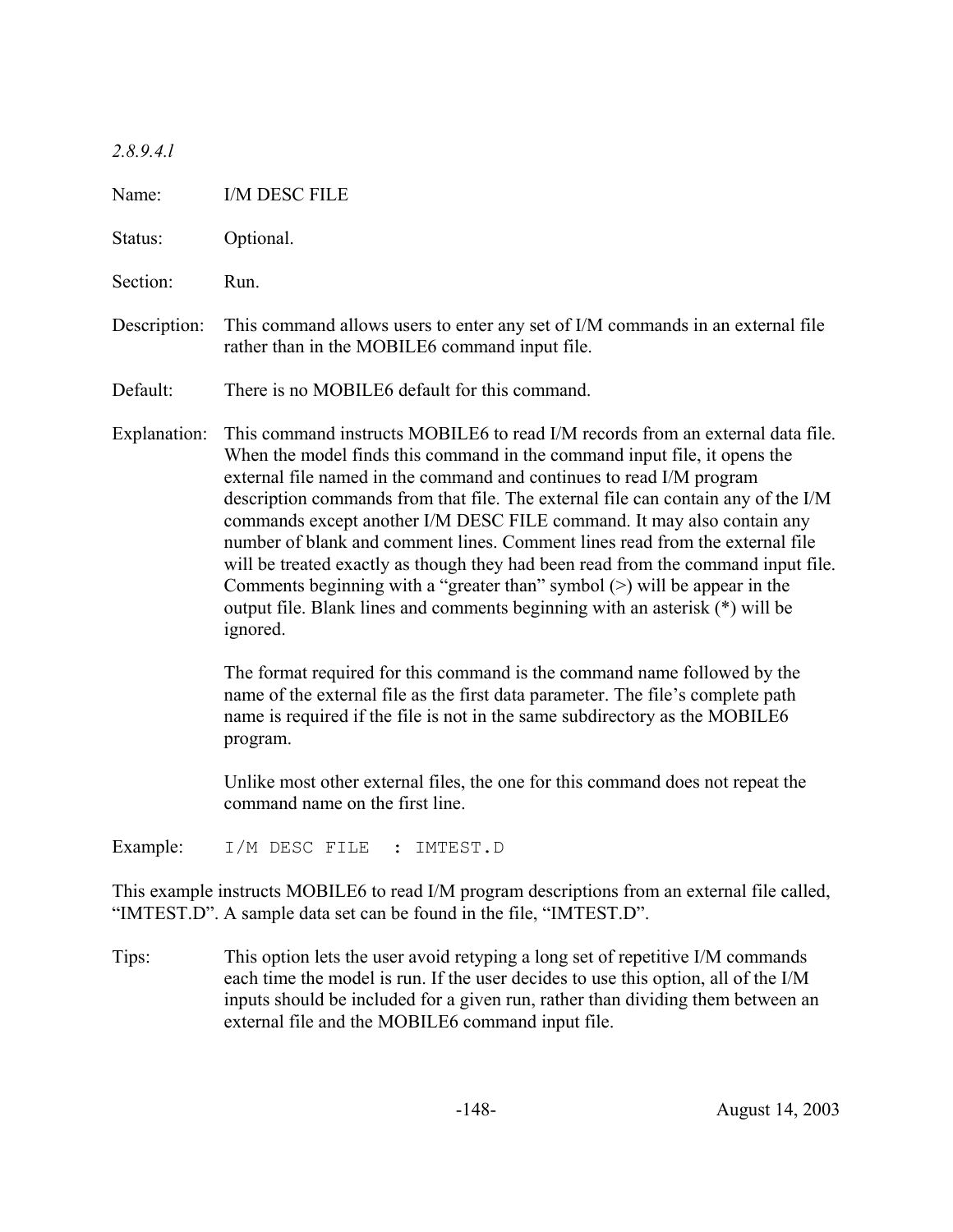# **2.8.10 Fuel Commands**

Fuel commands allow users to model the impact of various gasoline fuel parameters.

| 2.8.10.1     | <b>Fuel Program</b>                                                                                                                                                                                                                                                                     |  |  |  |  |  |
|--------------|-----------------------------------------------------------------------------------------------------------------------------------------------------------------------------------------------------------------------------------------------------------------------------------------|--|--|--|--|--|
| Name:        | <b>FUEL PROGRAM</b>                                                                                                                                                                                                                                                                     |  |  |  |  |  |
| Status:      | Optional.                                                                                                                                                                                                                                                                               |  |  |  |  |  |
| Section:     | Run or Scenario.                                                                                                                                                                                                                                                                        |  |  |  |  |  |
| Description: | This command allows users to specify one of two Tier 2 sulfur phase-in<br>schedules, to model the impact of a reformulated gasoline (RFG) program, or to<br>specify sulfur content for gasoline after 1999.                                                                             |  |  |  |  |  |
| Default:     | MOBILE6 assumes that there is no RFG program in place and applies the<br>standard Tier 2 gasoline sulfur phase-in schedule for calendar years after 1999.<br>This default condition is described below as "Conventional Gasoline East."                                                 |  |  |  |  |  |
| Explanation: | This command allows four options. Users may specify one of two Tier 2 sulfur<br>phase-in schedules, model the effect of an RFG program, or directly supply<br>values for gasoline sulfur content after 1999.                                                                            |  |  |  |  |  |
|              | Users select the desired option by entering an integer following the command<br>name. This data entry is in free column format. Some options also require<br>additional input data, as described below. The options and their associated<br>numbers are:                                |  |  |  |  |  |
|              | <b>Conventional Gasoline East</b><br>$\mathbf{1}$<br>$\overline{2}$<br><b>Reformulated Gasoline</b><br>$\mathfrak{Z}$<br><b>Conventional Gasoline West</b><br>$\overline{4}$<br>User-supplied gasoline sulfur levels.                                                                   |  |  |  |  |  |
|              | Each of these options and its input requirements are described in detail below.                                                                                                                                                                                                         |  |  |  |  |  |
|              | Conventional Gasoline East—This is the MOBILE6 default. It supplies<br>post-1999 gasoline sulfur levels by year under the phase-in schedule<br>prescribed by the Tier 2 rule for most states.<br>See www.epa.gov/otaq/tr2home.htm#documents for more information on<br>the Tier 2 rule. |  |  |  |  |  |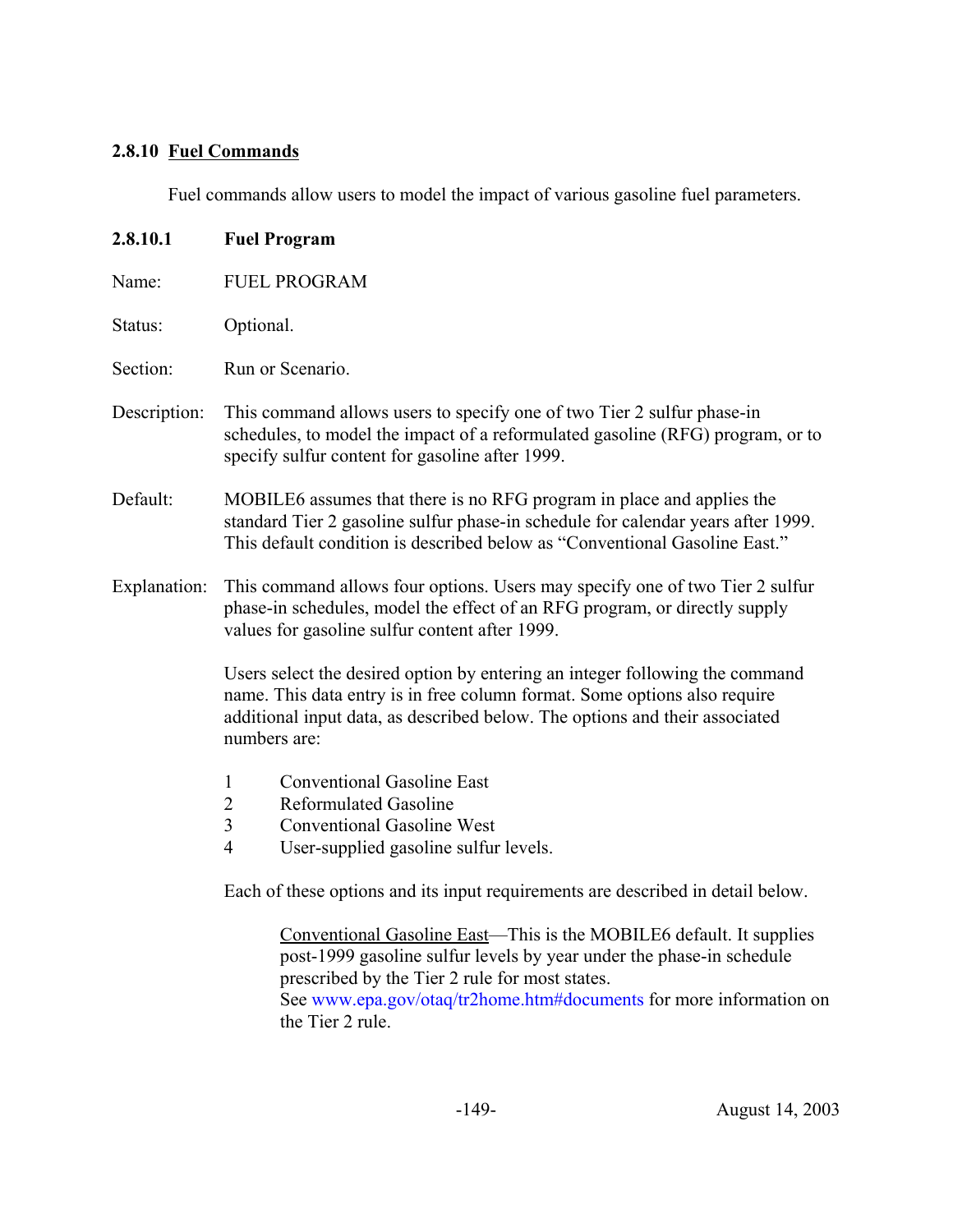The user may select Conventional Gasoline East by omitting the FUEL PROGRAM command (because this is the default option) or by placing the integer, "1", on the command line after the FUEL PROGRAM command.

Conventional Gasoline West—This option supplies post-1999 gasoline sulfur levels by year under the phase-in schedule prescribed by the Tier 2 rule for specific western states (i.e., Alaska, Colorado, Idaho, Montana, New Mexico, North Dakota, Utah, Wyoming) and bordering counties in other states.

See www.epa.gov/otaq/tr2home.htm#documents for more information on the Tier 2 rule, and see *66 FR 19306*, April 13, 2001, for a list of the relevant counties and Federal Indian reservations.

The user may select Conventional Gasoline West by placing the integer, "3", on the command line after the FUEL PROGRAM command.

Reformulated Gasoline (RFG)—This option should be used to model the effects of an RFG program (Unless the user intends to model air toxics, in which case the RFG parameters must be entered explicitly. See Section 2.8.3.7). The option sets 1995-and-later gasoline sulfur content, oxygen content, and fuel volatility values for the MOBILE6 calculations, generally overriding default fuel parameters and parameters set with the FUEL RVP, SULFUR CONTENT, and OXYGENATED FUELS commands. Although the exact composition of RFG fuel may vary by refiner, the RFG fuel values modeled in MOBILE6 are consistent with the RFG requirements, and represent the typical values expected in an RFG area.

Like conventional gasoline, RFG must meet fuel volatility requirements that vary by geographic region (see "Volatility Regulations for Gasoline and Alcohol Blends Sold in Calendar Years 1992 and Beyond," 55 FR 23658, June 11, 1990). Because the RFG option often sets fuel volatility and overrides the FUEL RVP label, the RFG option requires the user to indicate which region (north or south) is being modeled. The user may select Reformulated Gasoline by placing the integer, "2", on the command line after the FUEL PROGRAM command, followed by the appropriate letter, "S" (for south), or "N" (for north). The value designating the fuel volatility region must be separated from the program value, "2", by at least one blank space.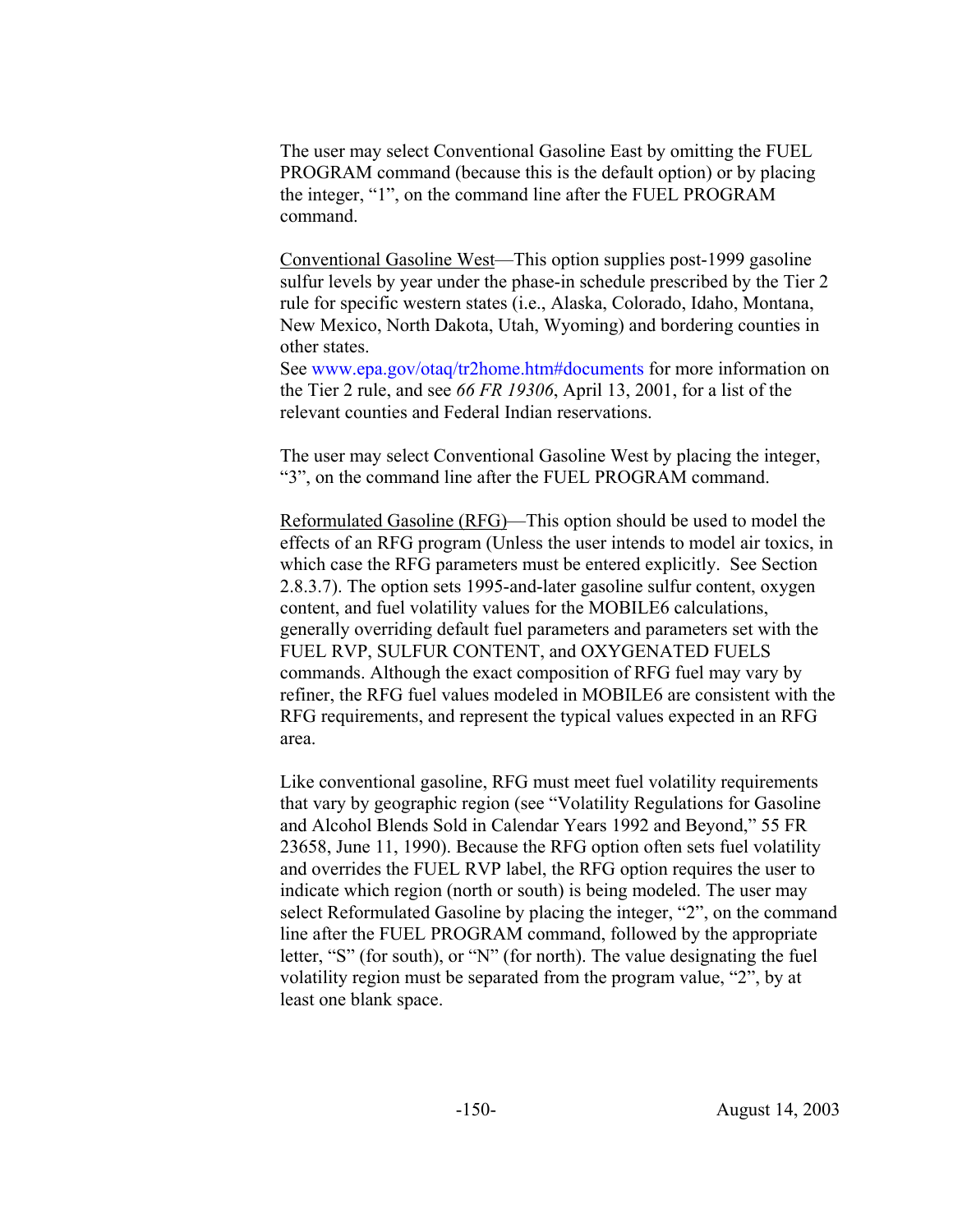The exact fuel parameters modeled for RFG depend on the geographic region, the calendar year, and the season. The values used in MOBILE6 are listed in the following two tables. Explanatory notes follow the tables.

| Reformulated Gasoline Parameters-Summer (1) |                                         |       |                                                   |                                  |                      |      |  |
|---------------------------------------------|-----------------------------------------|-------|---------------------------------------------------|----------------------------------|----------------------|------|--|
| Year $(2)$                                  | RVP (pounds per<br>square inch, or psi) |       | Oxygenated Fuels                                  |                                  | Sulfur Content (ppm) |      |  |
|                                             | North                                   | South | Ether<br>Oxygen<br>Content<br>$(\%$ by<br>weight) | Ether<br>Market<br>Share $(\% )$ | Average              | Max  |  |
| 1995-1999                                   | 8.0                                     | 7.1   | 2.1                                               | 100                              | 300                  | N/A  |  |
| 2000                                        | 6.7                                     | 6.7   | 2.1                                               | 100                              | 150                  | 1000 |  |
| 2001                                        | 6.7                                     | 6.7   | 2.1                                               | 100                              | 149                  | 1000 |  |
| 2002                                        | 6.7                                     | 6.7   | 2.1                                               | 100                              | 129                  | 1000 |  |
| 2003                                        | 6.8                                     | 6.8   | 2.1                                               | 100                              | 120                  | 1000 |  |
| 2004                                        | 6.8                                     | 6.8   | 2.1                                               | 100                              | 120                  | 303  |  |
| 2005                                        | 6.8                                     | 6.8   | 2.1                                               | 100                              | 90                   | 303  |  |
| 2006                                        | 6.8                                     | 6.8   | 2.1                                               | 100                              | 30                   | 87   |  |
| 2007                                        | 6.8                                     | 6.8   | 2.1                                               | 100                              | 30                   | 87   |  |
| 2008                                        | 6.8                                     | 6.8   | 2.1                                               | 100                              | 30                   | 80   |  |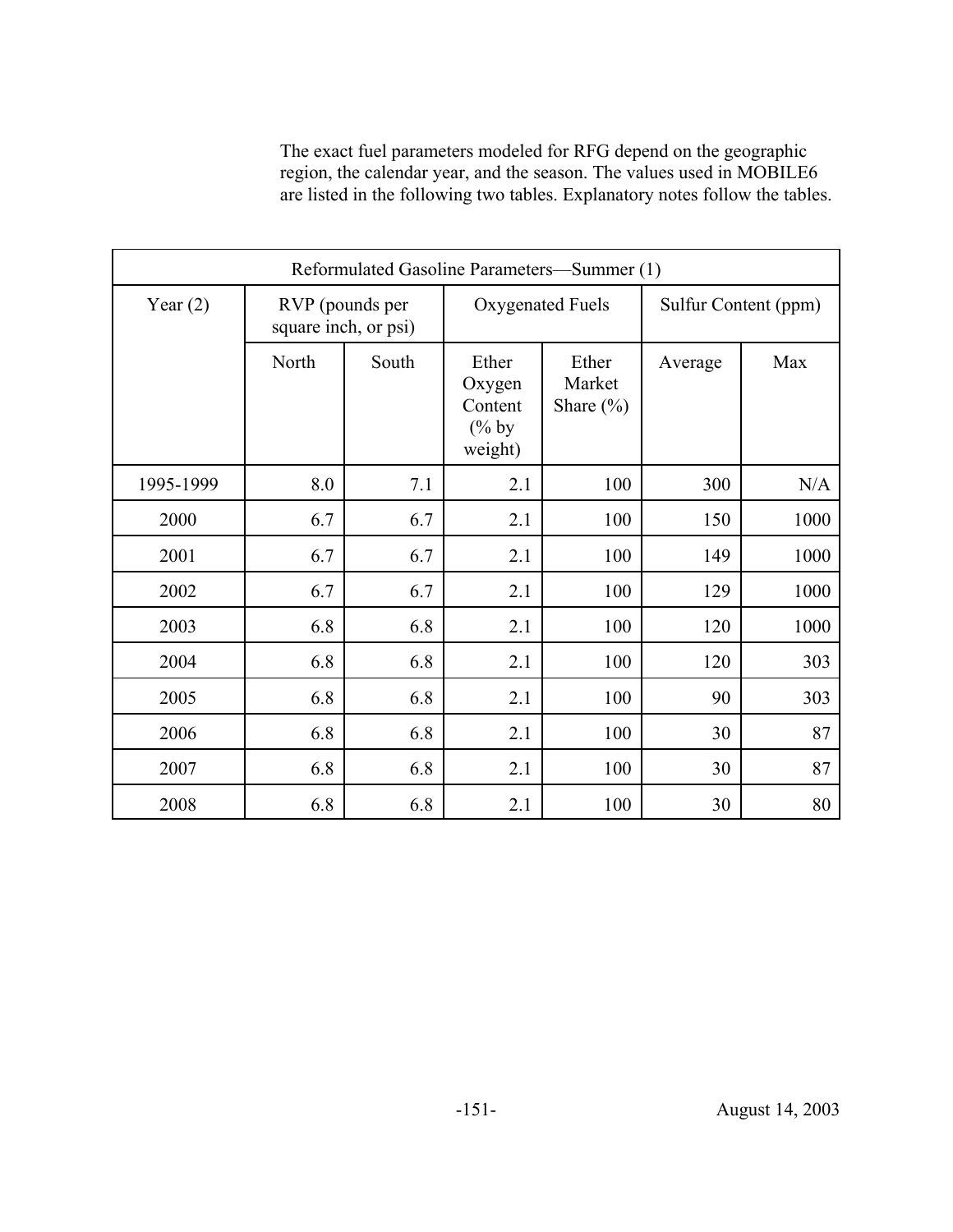| Reformulated Gasoline Parameters—Winter (1) |                            |                                                   |                                    |                                                     |                            |         |                                      |  |
|---------------------------------------------|----------------------------|---------------------------------------------------|------------------------------------|-----------------------------------------------------|----------------------------|---------|--------------------------------------|--|
| Year $(2)$                                  | <b>RVP</b><br>(psi)        |                                                   | Oxygenated Fuels (3)               |                                                     |                            |         | <b>Sulfur Content</b><br>$(ppm)$ (4) |  |
|                                             | North<br>$\alpha$<br>South | Ether<br>Oxygen<br>Content<br>$(\%$ by<br>weight) | Ether<br>Market<br>Share<br>$(\%)$ | Ethanol<br>Oxygen<br>Content<br>$(\%$ by<br>weight) | Ethanol<br>Market<br>Share | Average | Max                                  |  |
| 1995-<br>1999                               | as set<br>by user          | 1.5                                               | 70                                 | 3.5                                                 | 30                         | 300(5)  | N/A                                  |  |
| 2000                                        |                            | 1.5                                               | 70                                 | 3.5                                                 | 30                         | 300     | 1000                                 |  |
| 2001                                        |                            | 1.5                                               | 70                                 | 3.5                                                 | 30                         | 299     | 1000                                 |  |
| 2002                                        |                            | 1.5                                               | 70                                 | 3.5                                                 | 30                         | 279     | 1000                                 |  |
| 2003                                        |                            | 1.5                                               | 70                                 | 3.5                                                 | 30                         | 259     | 1000                                 |  |
| 2004                                        |                            | 1.5                                               | 70                                 | 3.5                                                 | 30                         | 121     | 303                                  |  |
| 2005                                        |                            | 1.5                                               | 70                                 | 3.5                                                 | 30                         | 92      | 303                                  |  |
| 2006                                        |                            | 1.5                                               | 70                                 | 3.5                                                 | 30                         | 33      | 87                                   |  |
| 2007                                        |                            | 1.5                                               | 70                                 | 3.5                                                 | 30                         | 33      | 87                                   |  |
| 2008                                        |                            | 1.5                                               | 70                                 | 3.5                                                 | 30                         | 30      | 80                                   |  |

Notes for Reformulated Gasoline Parameter tables:

(1) The Clean Air Act defines the RFG "Summer" as May 1 through September 15. "Winter" is the rest of the year. MOBILE6 will generally determine which fuel season to model using the value input for EVALUATION MONTH  $(1 = January and indicates winter; 7 = July and$ indicates summer). However, the user can override the fuel season indicated by the EVALUATION MONTH by using the SEASON command described later in this chapter.

(2) For most of the fuel parameters, the year listed here indicates the calendar year for which the fuel parameter is typical. However, the "Maximum Sulfur"value represents the maximum sulfur level ever experienced by a vehicle, regardless of the fuel level in the calendar year of the MOBILE6 run. Thus, the "year" in these tables is used to assign the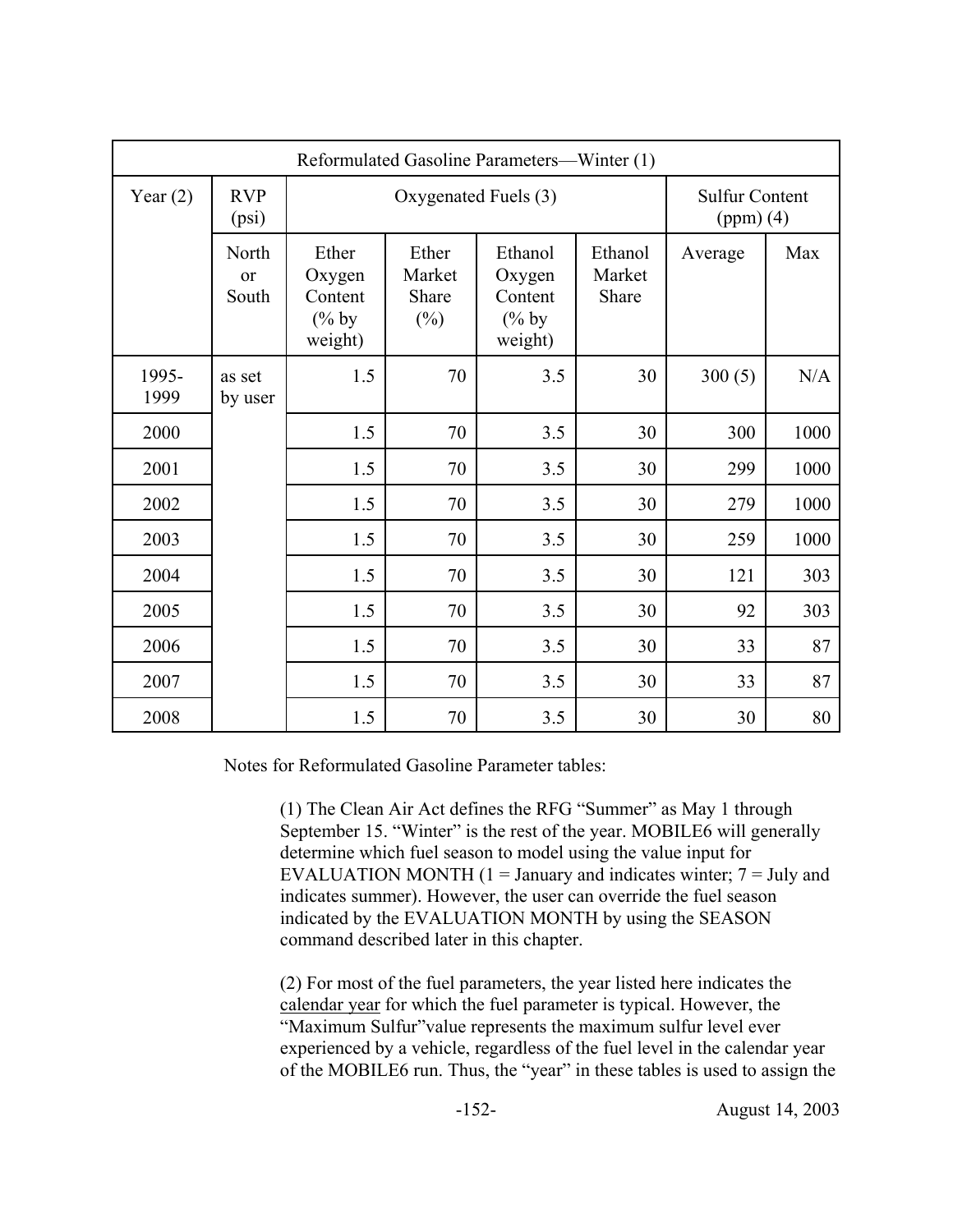maximum sulfur values to the appropriate vehicle model year. The maximum sulfur effect is not calculated for 1999-and-earlier vehicles, so no maximum sulfur level is needed for these years.

(3) During the winter fuel season, the user may override the default RFG parameters for oxygenated fuels if the user-supplied oxygenated fuel parameters have a combined oxygenate for ethanol and ether blends greater than 2.1 percent by weight and the combined oxygenate market share is 100 percent.

(4) The winter RFG sulfur values listed here and used in MOBILE6 when the RFG option is selected are appropriate for most of the United States, but they are not correct for states with "western" Tier 2 fuel (see "Conventional Gasoline West" above). The "Tips" section at the end of this command entry explains how to model winter RFG for these western states.

(5) In the winter RFG season, user input for SULFUR CONTENT will override the default average fuel sulfur for calendar years 1999-andearlier. This is not true for summer RFG.

User-supplied Gasoline Sulfur Levels—This option allows the user to directly specify the average and maximum sulfur levels for calendar years 2000 and later if these are known to differ from RFG or the conventional fuels programmed into the model. For calendar years prior to 2000, the SULFUR CONTENT command must be used.

The user may select user-supplied sulfur levels for 2000 and later by placing the integer, "4", on the command line after the FUEL PROGRAM command. On the following lines, the user must enter 32 values, indicating average and maximum fuel sulfur contents (parts per million, or ppm) in the lines following the command. The first 16 values are the average fuel sulfur content for gasoline in calendar years 2000 through 2015. The next 16 values are the maximum sulfur levels to which the model years 2000 through 2015 are exposed. These values should represent the maximum sulfur in any batch of fuel sold in the modeled area. The 2015 value is used for all 2015 and newer model years. Values from 30 ppm to 1,000 ppm are valid inputs for both the average and the maximum sulfur levels, but MOBILE6 calculates identical sulfur effects for all values more than 600 ppm. All values are in ppm and must be entered with a decimal point. Each value must be separated by at least one space.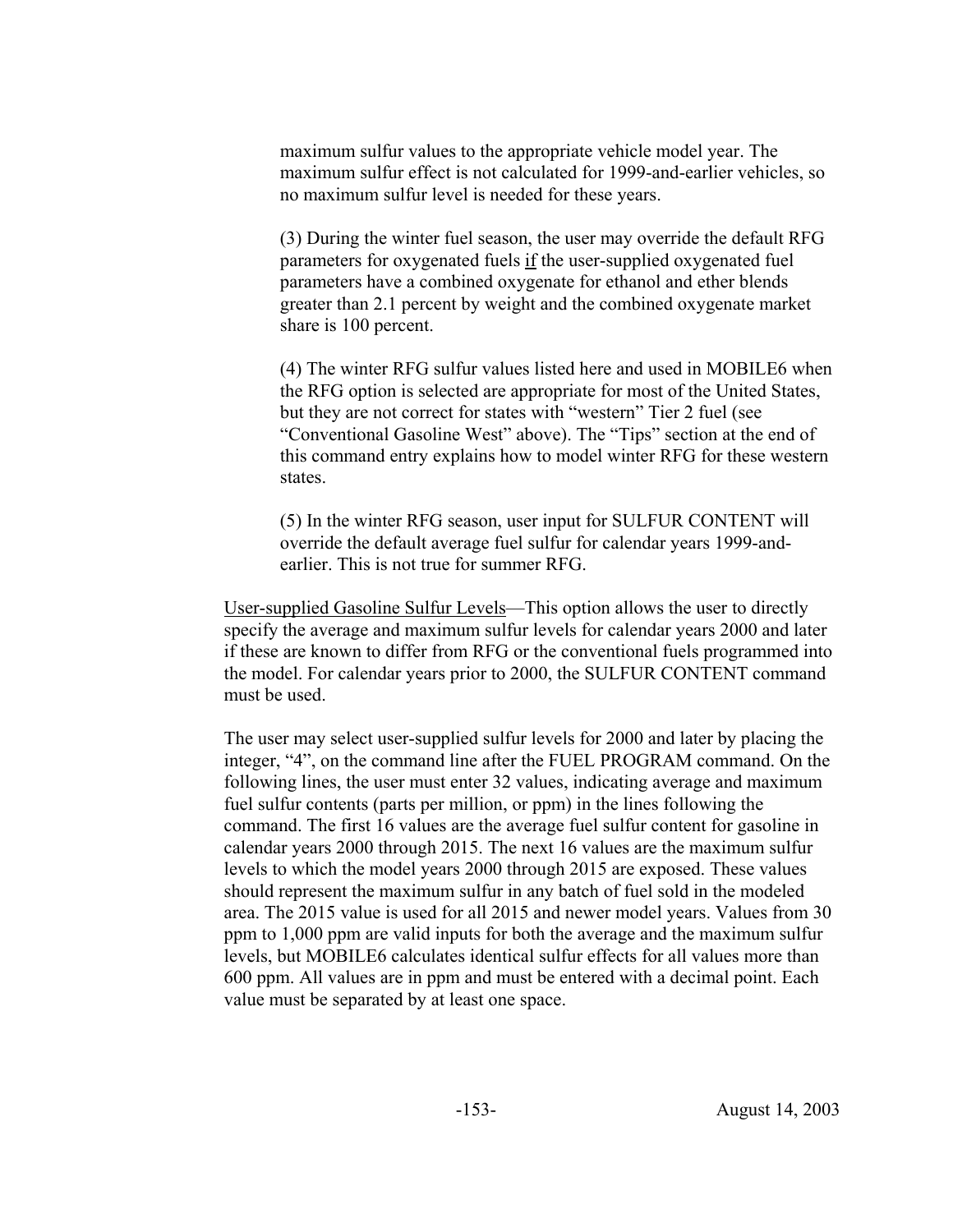If particulate emissions are being estimated (See Section 2.8.3.2), increasing the amount of sulfur in the vehicle fuel has the effect of directly increasing estimated sulfate particulate emissions.

Examples: FUEL PROGRAM : 1

The preceding example calls for the Conventional Gasoline East fuel program.

FUEL PROGRAM : 3

The preceding example calls for the Conventional Gasoline West fuel program.

FUEL PROGRAM : 2 S

The preceding example calls for a RFG fuel program for a southern region.

FUEL PROGRAM : 2 N

The preceding example calls for a RFG fuel program for a northern region.

|  |  | $300.0$ 299.0 279.0 259.0 121.0 92.0 33.0 33.0    |  |  |
|--|--|---------------------------------------------------|--|--|
|  |  |                                                   |  |  |
|  |  | 1000.0 1000.0 1000.0 1000.0 303.0 303.0 87.0 87.0 |  |  |
|  |  |                                                   |  |  |

This final example demonstrates user-supplied gasoline sulfur levels. The values provided here are the same sulfur levels used for the MOBILE6 default (Conventional Gasoline East).

Tips: The FUEL PROGRAM command affects sulfur content prior to calendar year 2000 only when RFG is selected. In general, use the SULFUR CONTENT command to define the sulfur content of gasoline in calendar years before 2000.

> MOBILE6 treats FUEL PROGRAM command option 4 as a conventional gasoline program with alternate sulfur levels. If an RFG program is desired with alternate sulfur levels, the FUEL PROGRAM command option 4 lets users enter the sulfur levels and alter the other non-sulfur fuel parameters through the FUEL RVP and OXYGENATED FUELS and/or AIR TOXICS fuel commands to approximate the non-sulfur effects of RFG.

> It is not appropriate to use the FUEL PROGRAM command option 2 to choose a Phase 2 (calendar year 2000 or later) RFG program for western Tier 2 sulfur content phase in states (listed above). Users wishing to model western RFG will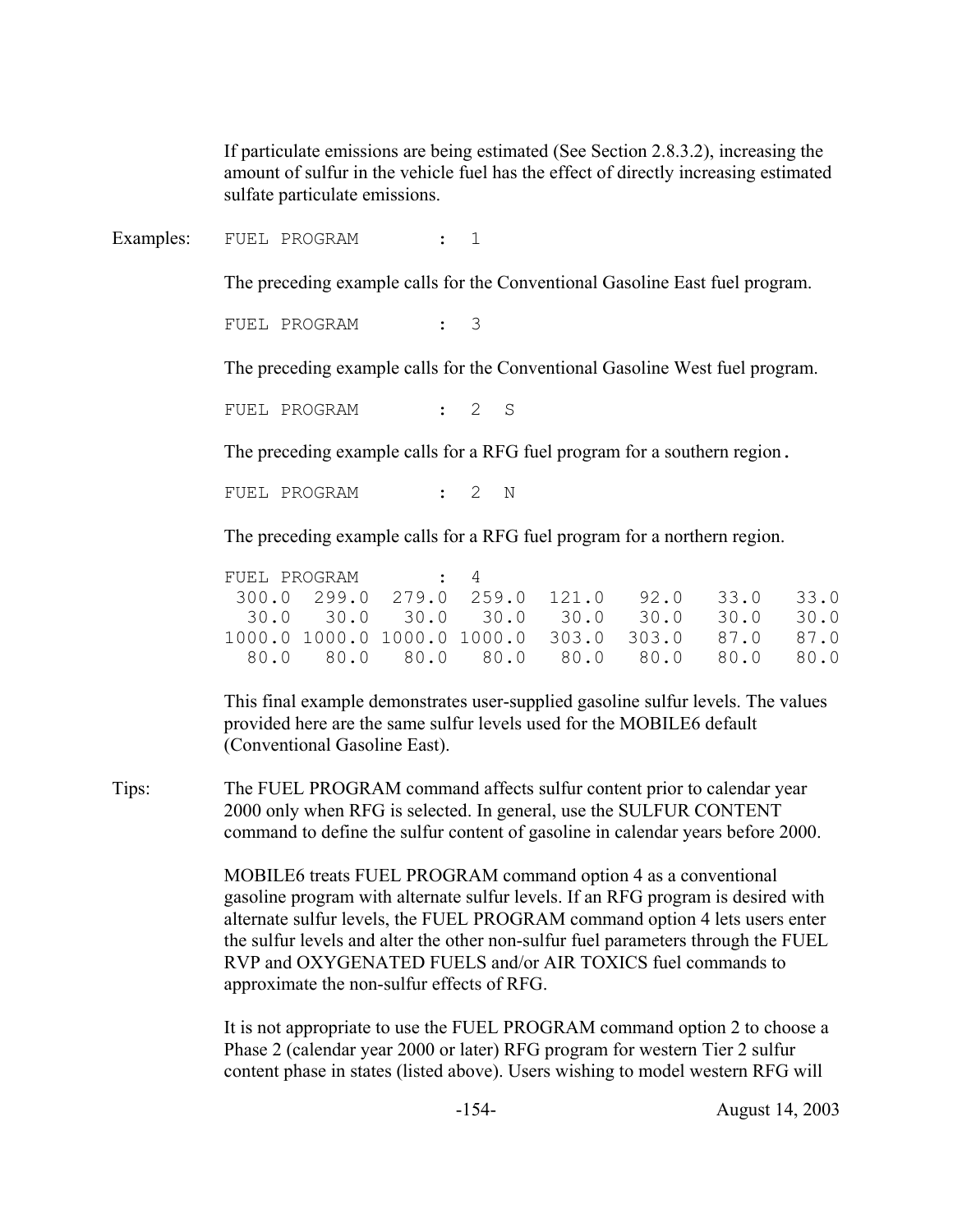need to specify all of the fuel parameters (sulfur content, oxygen content and RVP) separately for each calendar year they wish to evaluate. In winter season scenarios, users should use the FUEL PROGRAM command to choose "Conventional Gasoline West" to obtain the appropriate winter sulfur levels. Then, using the OXYGENATED FUELS command, users must enter either the winter RFG oxygenated fuel parameters described above or a local oxygenated fuels program that satisfies the RFG rule. The FUEL RVP command is used to specify fuel volatility. Modeling western RFG in summer will require the user to specify the sulfur levels using the FUEL PROGRAM command option 4, because the summer average sulfur will be the same as those shown above for RFG, however, the maximum sulfur values will be those shown for the western phase in states. As with winter, the user must specify the appropriate oxygen content and fuel RVP levels shown above for RFG using the OXYGENATED FUELS and FUEL RVP commands. To model air toxics emissions Western RFG, users should make the appropriate adjustments to the air toxics fuel command.

### **2.8.10.2 Sulfur Content of Gasoline**

- Name: SULFUR CONTENT or GASOLINE SULFUR (The two command names are equivalent.)
- Status: Optional.

.

- Section: Scenario.
- Description: This command allows the user to enter the sulfur content of gasoline fuel for calendar years through 1999. This input is valid only through the 1999 calendar year. For calendar years after 1999, MOBILE6 will ignore this input.
- Default: 300 ppm
- Explanation: MOBILE6 will accept sulfur contents for 30.0 ppm through 600.0 ppm. If a sulfur level outside that range is entered, MOBILE6 will round to the (appropriate) end point (30 ppm or 600 ppm) and generate a warning message.

This command only requires one value in the data field of the command, namely the sulfur content of the fuel in ppm.

Example: SULFUR CONTENT : 50.0

Tips: To enter values for years after 1999, the FUEL PROGRAM command must be used.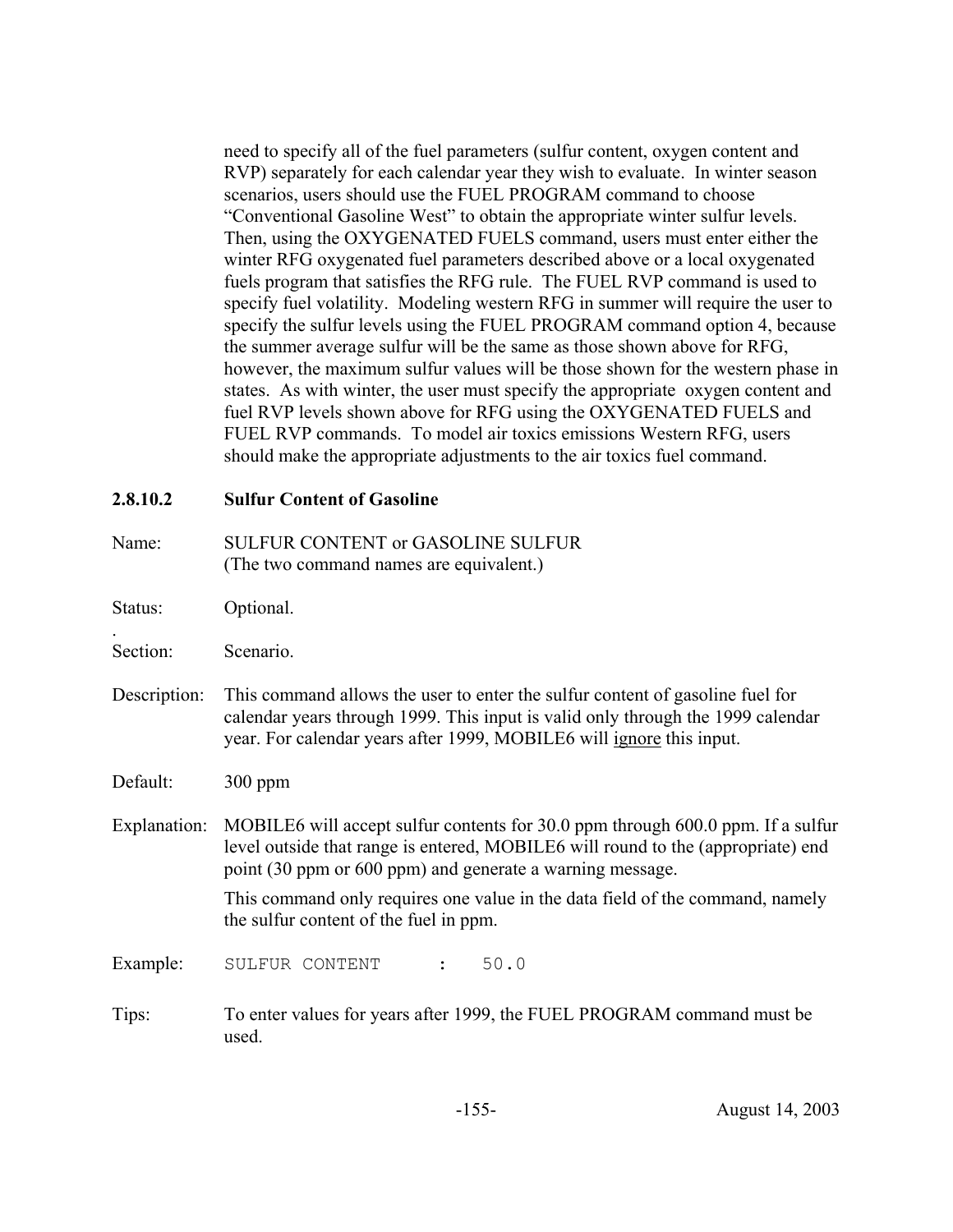Using this command will override the default fuel sulfur content (300 ppm) used for Reformulated Gasoline in calendar years 1995 through 1999 (Phase 1) in both Regions (North and South) and in both winter and summer seasons.

The user should note that the GASOLINE SULFUR and DIESEL SULFUR commands are not completely analogous. The GASOLINE SULFUR command applies only the 1999 and earlier calendar years, while the DIESEL SULFUR command applies to all calendar years.

### **2.8.10.3 Sulfur Content of Diesel Fuel**

- Name: DIESEL SULFUR
- Status: Mandatory, if PARTICULATES command is used.
- Section: Scenario
- Description: This command provides for the input of the average diesel fuel sulfur level for the scenario.
- Default: None
- Explanation: The value is specified in units of parts of sulfur per million. This value can range from 0.01 ppm to 5000 ppm.
- Example: DIESEL SULFUR : 15.00
- Tip: The user should note that the GASOLINE SULFUR and DIESEL SULFUR commands are not completely analogous. The GASOLINE SULFUR command applies only the 1999 and earlier calendar years, while the DIESEL SULFUR command applies to all calendar years.

The diesel fuel sulfur content value does not affect the calculation of HC, CO, and NOX emissions or of air toxic compounds (except when calculated as a ratio to PM).

If particulate emissions are being estimated (See Section 2.8.3.2), increasing the amount of sulfur in the vehicle fuel has the effect of directly increasing estimated sulfate particulate emissions.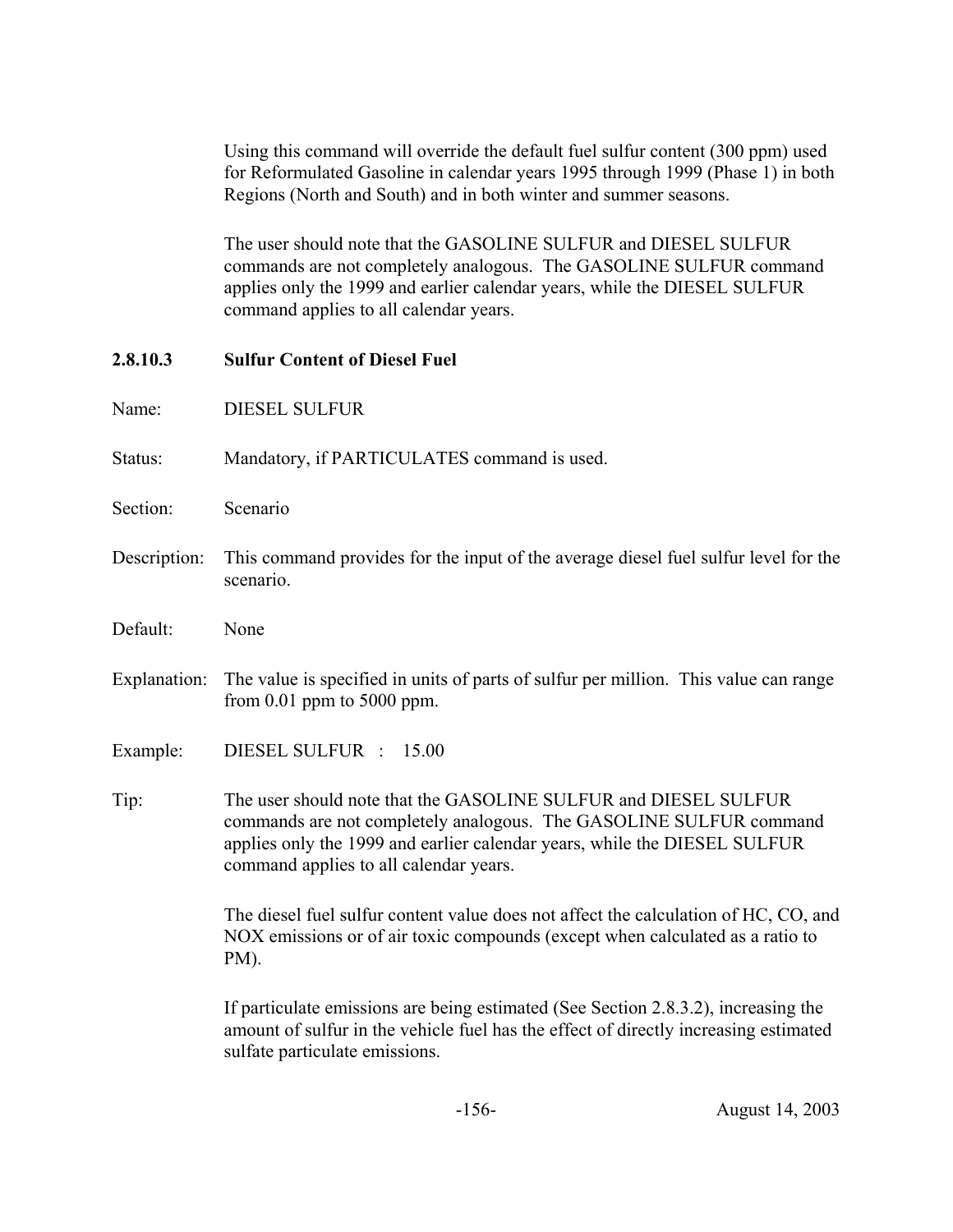# **2.8.10.4 Oxygenated Fuels Programs** Name: OXYGENATED FUELS Status: Optional. (Note: Cannot be used with AIR TOXICS command. See OXYGENATE command, Section 2.8.10.7.f and RVP OXY WAIVER command, Section 2.8.10.7.g.) Section: Run or Scenario. Description: This command permits users to model the effects of oxygenated gasoline on exhaust emissions for all gasoline-fueled vehicle types. Default: If the OXYGENATED FUELS command is not used and the FUELS PROGRAM command is not used to select a RFG program, MOBILE6 assumes that the fuel used by gasoline-fueled vehicles does not contain an oxygenate and does not calculate an oxygenated fuels benefit. Explanation: The effect of oxygenated fuels on emissions depends on several fuel parameters that are specified by this command. These include whether the oxygenate is an alcohol or ether blend; the amount of oxygen in the fuel; and the market share of oxygenated fuels. In certain cases, the presence of oxygenate in fuel can affect fuel RVP, generating an additional emission effect. The command requires five numbers be provided by the user in the data field portion of the command record. Each of the five values must be separated from the others by at least one blank space: The first number specifies the ether blend market share (expressed as a decimal fraction). The range is 0.000 to 1.000.  $\blacktriangleright$  The second number specifies the alcohol blend market share (expressed as a decimal fraction). The range is 0.000 to 1.000. The third number specifies the average oxygen content of ether blend fuels (percent weight, expressed as a decimal fraction). The range is 0.000 to 0.027.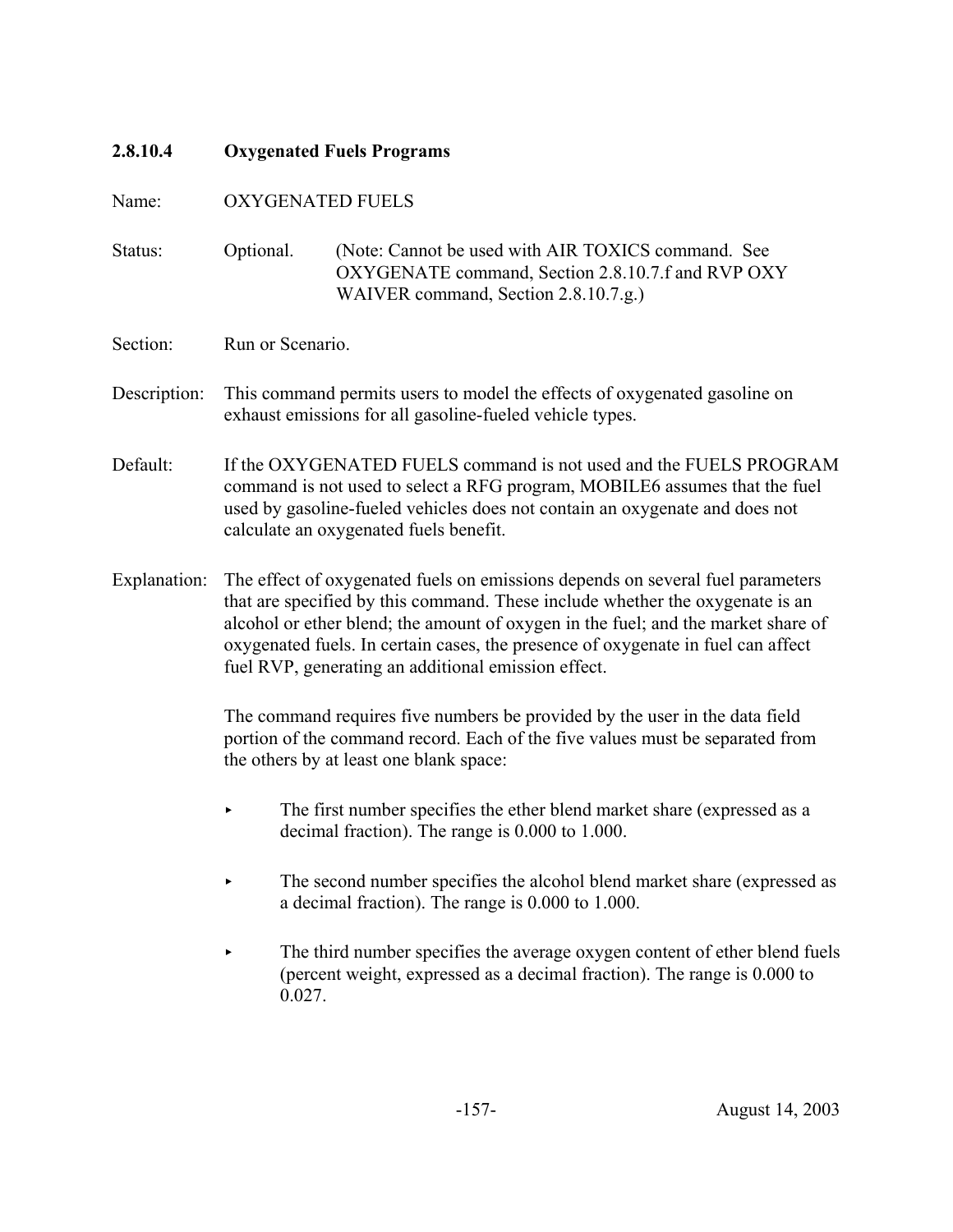- The fourth number specifies the average oxygen content of alcohol blend fuels (percent weight, expressed as a decimal fraction). The range is 0.000 to 0.035.
- The fifth number specifies whether a Reid vapor pressure (RVP) waiver has been granted to allow "splash" blending of alcohol-based oxygenates. If a waiver has <u>not</u> been granted (value  $= 1$ ), then alcohol-based oxygenated fuels must meet the same RVP requirements as nonoxygenated fuels sold in the area. If a waiver has been granted (value  $= 2$ ), then alcohol-based oxygenated fuels are allowed to exceed the RVP requirements by up to 1 pound per square inch (psi), and the user-input RVP is increased to account for the market share of the higher RVP fuel.

Note: If the market share of the oxygenated fuels is not 100%, then the average RVP of fuel will be increased by a commingling effect from the mixing of oxygenated and non-oxygenated fuels, even if there is no RVP waiver for oxygenated fuels.

Example: OXYGENATED FUELS : .035 .129 .027 .031 2

This example states that 3.5 percent of the fuel sold in the area is an ether blend with an average oxygen content of 2.7 percent weight; that 12.9 percent of the fuel sold in the area is an alcohol blend with an average oxygen content of 3.1 percent by weight; and that an RVP waiver is in effect allowing the volatility of the alcohol-based oxygenated fuels to be up to 1.0 psi RVP greater than the limit applicable to straight gasoline.

Tips: If the user specifies a RFG program using the FUEL PROGRAM command, then the oxygenated fuel parameters of that program take precedence over the OXYGENATED FUELS command. See Section 2.8.10.1, which describes the FUEL PROGRAM command, for more information on the RFG program parameters and their effects.

> The OXYGENATED FUELS command may change the expected effects of the mandatory user input for the SCENARIO RECORD command. For more details, see the discussion of the RVP waiver for "splash-blended" fuels in the "Explanation" section on page 167.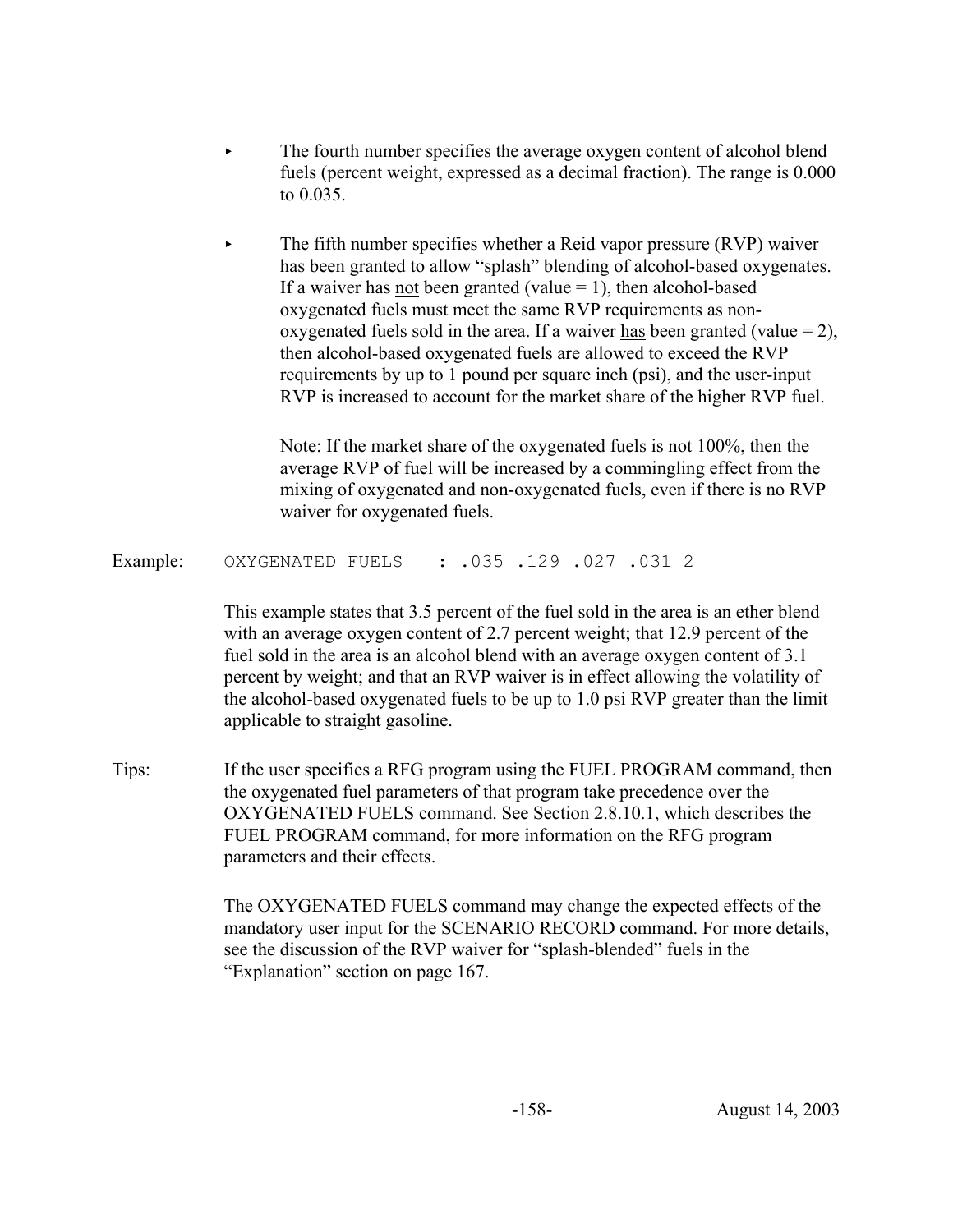# **2.8.10.5 Fuel Reid Vapor Pressure (RVP)** Name: FUEL RVP Status: Required. Section: Run or Scenario. Description: This command allows users to specify fuel RVP for the area to be modeled Default: There is no MOBILE6 default for fuel RVP. Users must enter a value for all scenarios (in the Run section) or for each scenario (in the Scenario section) of each MOBILE6 command input file. Explanation: RVP is one measure of the volatility of gasoline. Exhaust and especially nonexhaust emissions vary with fuel volatility. The FUEL RVP command specifies the value of RVP (in psi) representing the prevailing average fuel volatility for the geographic area of interest. The RVP value entered must reflect the average in-use RVP of gasoline in the region of the country being modeled. The RVP value can be between 6.5 psi and 15.2 psi, inclusive. If the user enters a value outside this range, MOBILE6 will round to the appropriate endpoint (6.5 psi or 15.2 psi) and will generate a warning message. However, there are federal limits on fuel RVP in ozone-producing months (May through September), which began in 1989. For the calendar years 1989 to1991, the RVP limit is 10.5 psi, 9.5 psi, or 9.0 psi depending on the region of the country or summer month (see Federal Register 54 FR 11868, March 22, 1989). For calendar years 1992 and beyond, the summer RVP limit is either 9.0 psi or 7.8 psi depending on the region or month (see Federal Register 54 FR 23658, June 11, 1990). The only required data are the command name FUEL RVP and the fuel RVP (in psi), which can be placed anywhere in the data field of the command record. Example: FUEL RVP : 9.0 This example would model a region of the country where the prevailing fuel RVP was 9.0 psi.

-159- August 14, 2003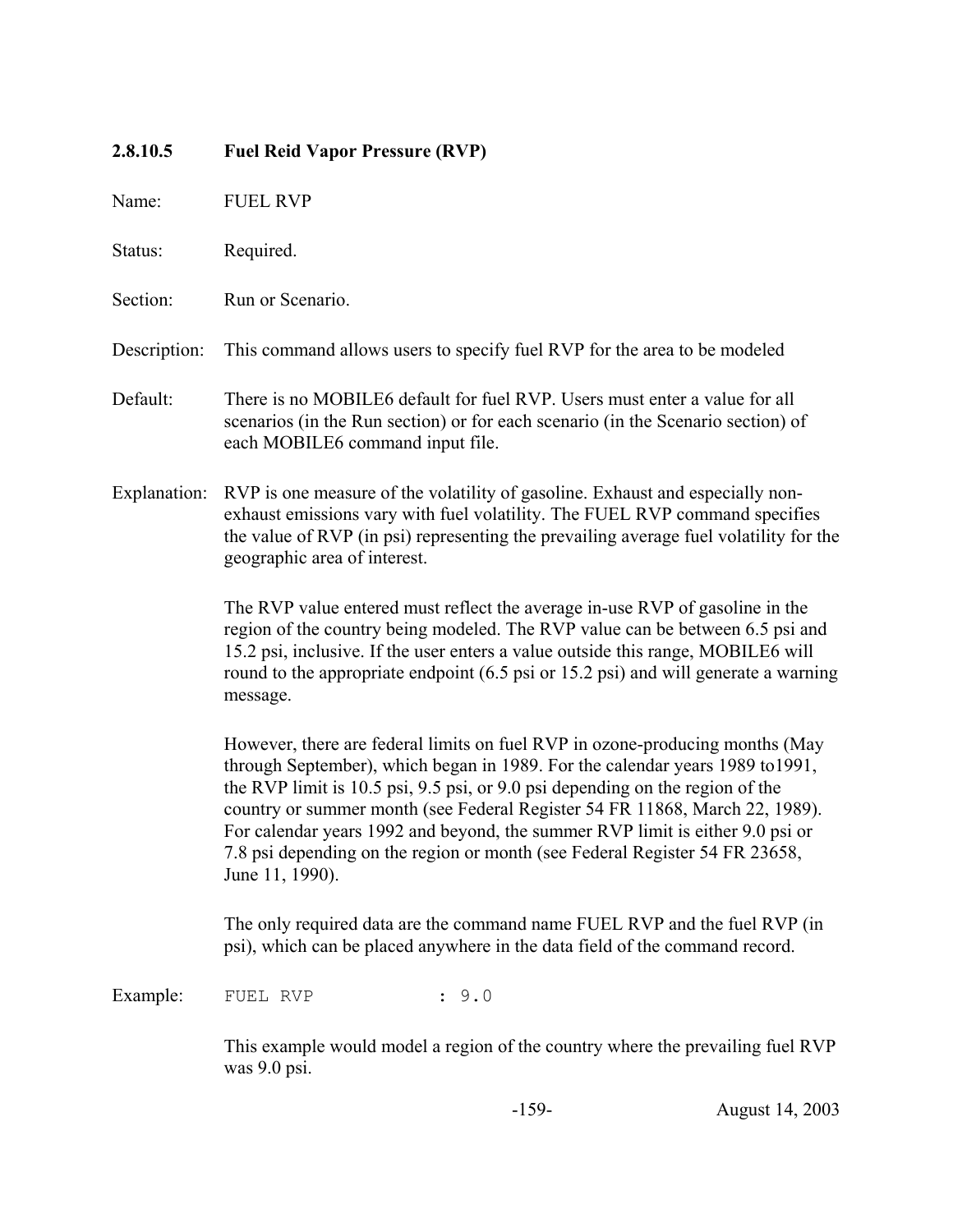Tips: At temperatures below 45°F, fuel evaporation becomes negligible and RVP is assumed to have no effect on emissions. However, it is still a required input.

The RVP effects are the same for all RVP values greater than 11.7 psi.

The OXYGENATED FUELS, OXYGENATE, and the FUEL PROGRAM commands may affect the RVP used in the model calculations. See the sections on these commands for more details.

#### **2.8.10.6 Effective Season for RFG Calculation**

Name: SEASON

- Status: Optional.
- Section: Run or Scenario.
- Description: This command identifies the effective season (winter or summer) for the RFG calculation regardless of the month being modeled.
- Default: MOBILE6 assumes the season is winter when January is selected as the evaluation month and that the season is summer when July is selected as the evaluation month. The MOBILE6 default evaluation month is January, so winter RFG will be modeled unless the user selects July using the EVALUATION MONTH command or selects summer by using this command.
- Explanation: The effect of RFG on emissions differs in summer and winter. The SEASON command allows the user to override the effect of the EVALUATION MONTH command on RFG calculations, either specifying that summer RFG rules be applied when the evaluation month is January or that winter RFG rules be applied when the evaluation month is July. This command affects only RFG-related emission results.

The SEASON command can assume only two values: a "1" (denoting summer) or a "2" (denoting winter). This information must appear in the data portion of the record following the command name.

Example: SEASON : 1

This example directs MOBILE6 to use summer RFG values.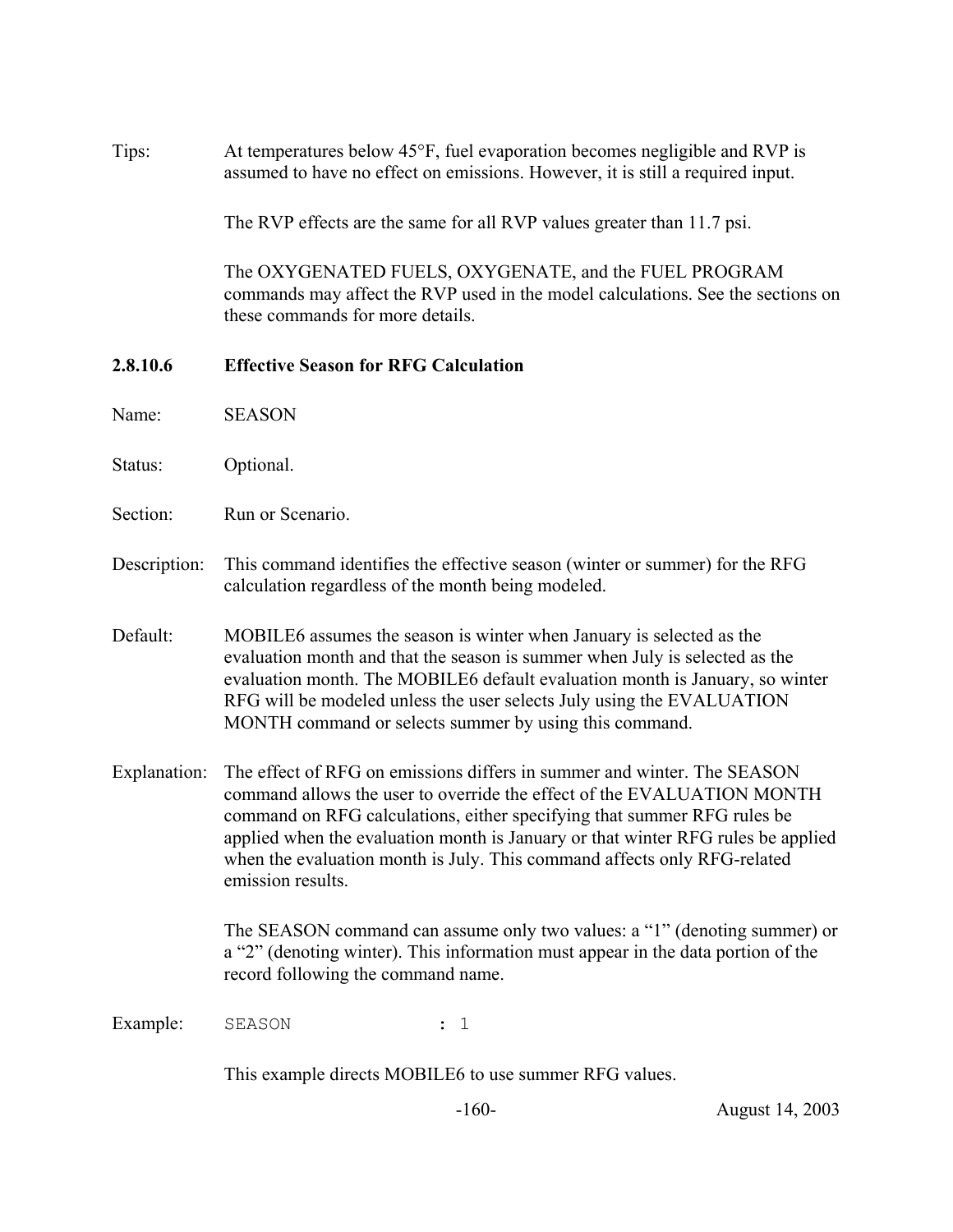Tips: The SEASON command affects results only relating to RFG. The SEASON command will have no effect on results unless the input includes a FUEL PROGRAM command, indicating that an RFG program is in place.

### **2.8.10.7 Fuel Commands Used ONLY in the Air Toxic Emission Calculations**

This series of commands are used only in the calculation of air toxic emissions in MOBILE6.2. Most are required commands if the user desires air toxic emission results. Except for the OXYGENATE command, they have no effect on the calculation of HC, CO, NOX, or PM emissions.

| 2.8.10.7.a   | Volume Percent of Aromatic Compounds in Gasoline                                                                                                                                                                                                                                                                           |
|--------------|----------------------------------------------------------------------------------------------------------------------------------------------------------------------------------------------------------------------------------------------------------------------------------------------------------------------------|
| Name:        | <b>GAS AROMATIC%</b>                                                                                                                                                                                                                                                                                                       |
| Status:      | Required, if the AIR TOXICS command is used. Do not use this command<br>without the AIR TOXICS command.                                                                                                                                                                                                                    |
| Section:     | Scenario.                                                                                                                                                                                                                                                                                                                  |
| Description: | This command allows users to specify the aromatic content of gasoline on a<br>volume of fuel percentage basis.                                                                                                                                                                                                             |
| Default:     | None.                                                                                                                                                                                                                                                                                                                      |
| Explanation: | This is the percentage of aromatic compounds in gasoline on a volume basis. An<br>aromatic compound is one which contains a six-carbon ring configuration of the<br>benzene series and related organic groups. The value supplied by the user should<br>include benzene and other aromatic type compounds (i.e., toluene). |
|              | The valid range of inputs is from 10% to 55%. Any values outside of this range<br>will most likely lead to erroneous results. A typical value for this input is in the<br>range of 20 to 30 percent Aromatic compounds by volume. Wintertime values are<br>typically <u>lower</u> than summertime values.                  |
| Example:     | : 25<br>GAS AROMATIC%                                                                                                                                                                                                                                                                                                      |
|              | This example specifies gasoline with 25% aromatics by volume.                                                                                                                                                                                                                                                              |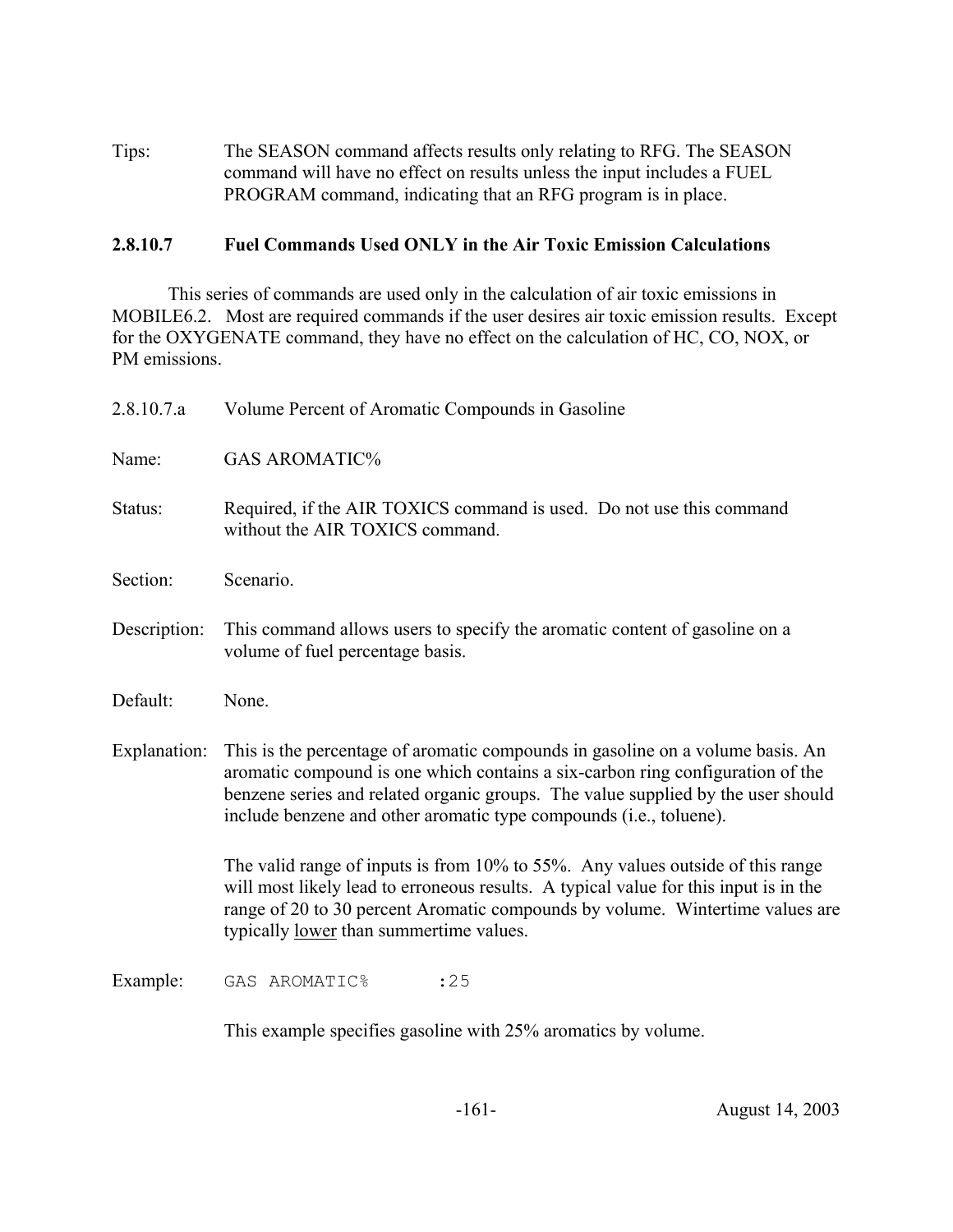| 2.8.10.7.b   | Volume Percent of Olefin Compounds in Gasoline                                                                                                                                                                                                                                                                                                                    |  |  |  |  |  |  |
|--------------|-------------------------------------------------------------------------------------------------------------------------------------------------------------------------------------------------------------------------------------------------------------------------------------------------------------------------------------------------------------------|--|--|--|--|--|--|
| Name:        | <b>GAS OLEFIN%</b>                                                                                                                                                                                                                                                                                                                                                |  |  |  |  |  |  |
| Status:      | Required, if the AIR TOXICS command is used. Do not use this command<br>without the AIR TOXICS command.                                                                                                                                                                                                                                                           |  |  |  |  |  |  |
| Section:     | Scenario.                                                                                                                                                                                                                                                                                                                                                         |  |  |  |  |  |  |
| Description: | This command allows users to specify the olefin content of gasoline on a volume<br>of fuel percentage basis.                                                                                                                                                                                                                                                      |  |  |  |  |  |  |
| Default:     | None.                                                                                                                                                                                                                                                                                                                                                             |  |  |  |  |  |  |
| Explanation: | This is the percentage of olefin compounds in gasoline on a volume basis. An<br>olefin is a class of unsaturated hydrocarbons, such as ethylene, having the general<br>formula $C_nH_{2n}$ and characterized by relatively great chemical activity. The value<br>supplied by the user should include all varieties of olefins that can appear in the<br>gasoline. |  |  |  |  |  |  |
|              | The valid range of inputs is from $0\%$ to $30\%$ . Any values outside of this range<br>will most likely lead to erroneous results. A typical value for this input is in the<br>range of 5 to 25 percent olefin compounds by volume. Wintertime values are<br>typically higher than summertime values.                                                            |  |  |  |  |  |  |
| Example:     | GAS OLEFIN%<br>: 15                                                                                                                                                                                                                                                                                                                                               |  |  |  |  |  |  |
|              | This example specifies gasoline with 15% olefins by volume.                                                                                                                                                                                                                                                                                                       |  |  |  |  |  |  |
| 2.8.10.7.c   | Volume Percent of Benzene in Gasoline                                                                                                                                                                                                                                                                                                                             |  |  |  |  |  |  |
| Name:        | <b>GAS BENZENE%</b>                                                                                                                                                                                                                                                                                                                                               |  |  |  |  |  |  |
| Status:      | Required, if the AIR TOXICS command is used. Do not use the command<br>without the AIR TOXICS command.                                                                                                                                                                                                                                                            |  |  |  |  |  |  |
| Section:     | Scenario.                                                                                                                                                                                                                                                                                                                                                         |  |  |  |  |  |  |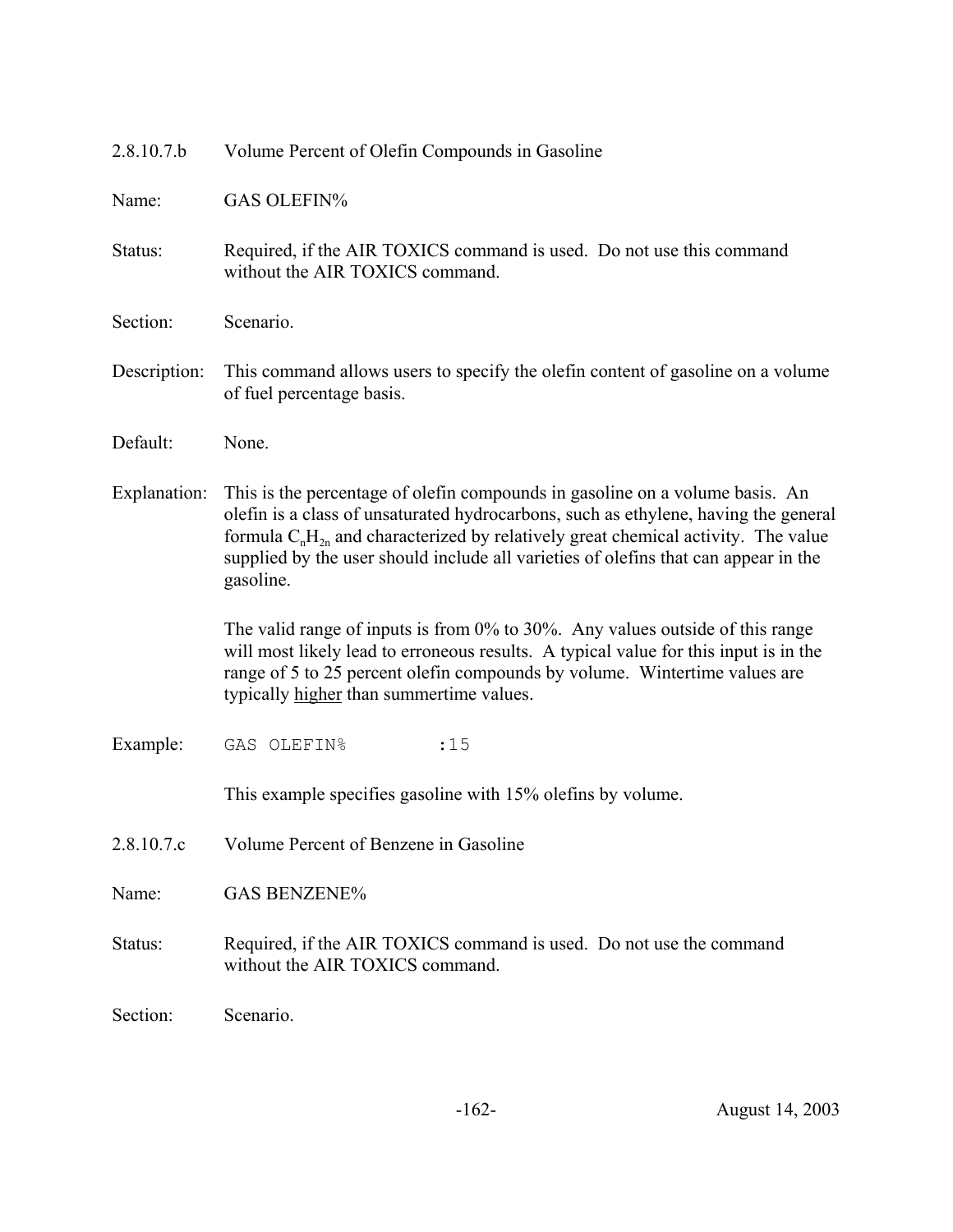| Description: | This command allows users to specify the benzene content of gasoline on a<br>volume of fuel percentage basis.                                                                                                                                                                                 |
|--------------|-----------------------------------------------------------------------------------------------------------------------------------------------------------------------------------------------------------------------------------------------------------------------------------------------|
| Default:     | None.                                                                                                                                                                                                                                                                                         |
| Explanation: | This is the percentage of benzene compounds in gasoline on a volume basis. The<br>value supplied by the user should include all the benzene that can appear in the<br>gasoline.                                                                                                               |
|              | The valid range of inputs is from $0\%$ to 5% for conventional gasoline and 0% to<br>2% for Reformulated Gasoline. Any values outside of these ranges will most<br>likely lead to erroneous results. A typical value for this input is in the range of<br>0.2 to 3 percent benzene by volume. |
| Example:     | : 1.5<br>GAS BENZENE%                                                                                                                                                                                                                                                                         |
|              | This example specifies gasoline with 1.5% benzene.                                                                                                                                                                                                                                            |
| 2.8.10.7.d   | Vapor Percentage of Gasoline at 200 Degrees Fahrenheit                                                                                                                                                                                                                                        |
| Name:        | E200                                                                                                                                                                                                                                                                                          |
| Status:      | Required, if the AIR TOXICS command is used. Do not use this command<br>without the AIR TOXICS command.                                                                                                                                                                                       |
| Section:     | Scenario.                                                                                                                                                                                                                                                                                     |
| Description: | This command allows users to specify the percentage of vapor of a given gasoline<br>fuel at 200 degrees F.                                                                                                                                                                                    |
| Default:     | None.                                                                                                                                                                                                                                                                                         |
| Explanation: | This is a gasoline fuel volatility property that identifies the percentage of vapor of<br>a given gasoline fuel produces at 200 degrees F. This is a common parameter<br>reported in fuel and refinery statistics. The E200 parameter is entered into<br>MOBILE6.2 as a percentage.           |
|              | The valid range of inputs is from 30% to 70%. Any values outside of this range<br>will most likely lead to erroneous results. A typical value for this input is in the<br>range of 35 percent to 55 percent.                                                                                  |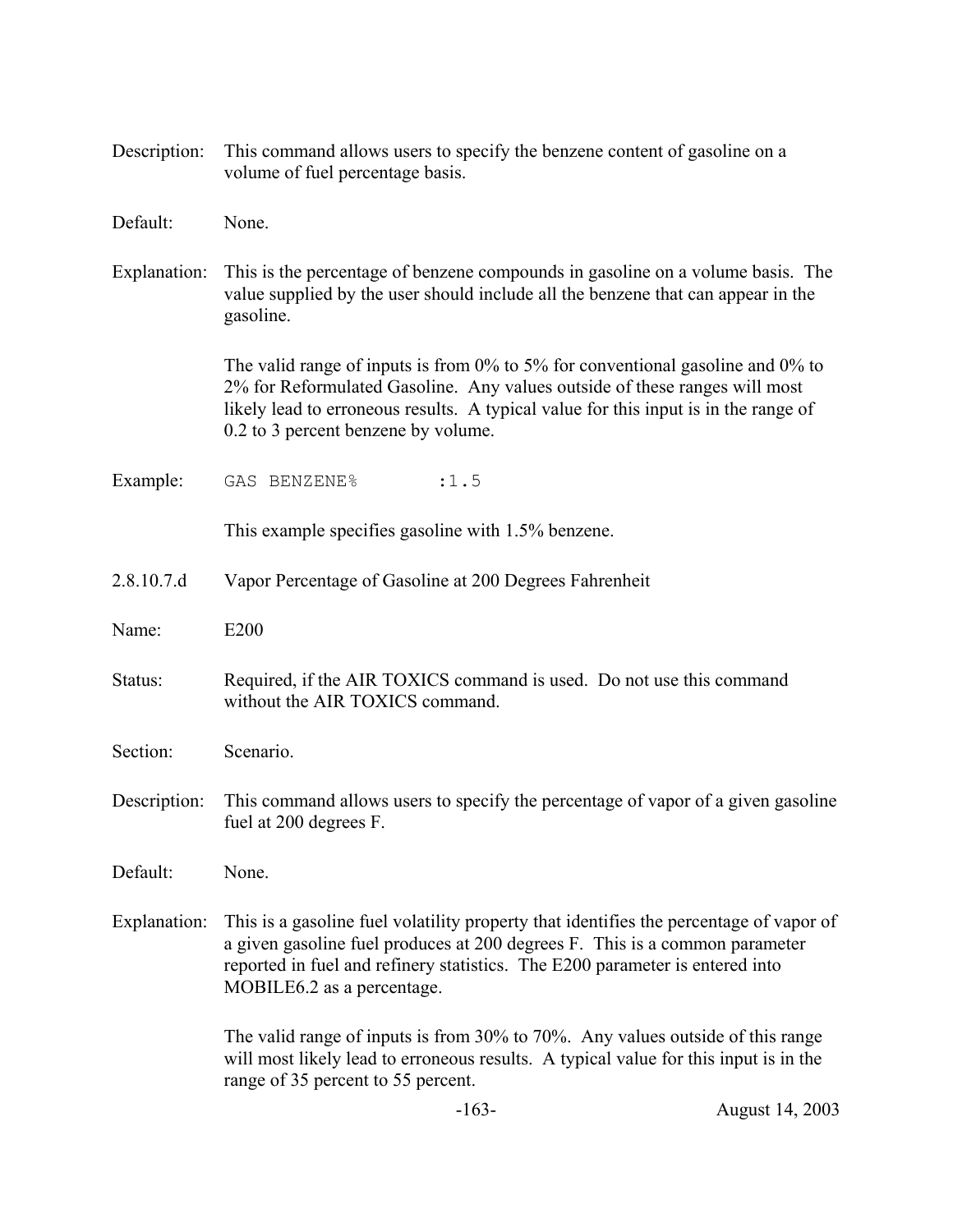| Example:     | E200<br>:50                                                                                                                                                                                                                                                                     |  |  |  |  |
|--------------|---------------------------------------------------------------------------------------------------------------------------------------------------------------------------------------------------------------------------------------------------------------------------------|--|--|--|--|
|              | This example specifies gasoline with an E200 value of 50 percent.                                                                                                                                                                                                               |  |  |  |  |
| 2.8.10.7.e   | Vapor Percentage of Gasoline at 300 Degrees Fahrenheit                                                                                                                                                                                                                          |  |  |  |  |
| Name:        | E300                                                                                                                                                                                                                                                                            |  |  |  |  |
| Status:      | Required, if the AIR TOXICS command is used. Do not use this command<br>without the AIR TOXICS command.                                                                                                                                                                         |  |  |  |  |
| Section:     | Scenario.                                                                                                                                                                                                                                                                       |  |  |  |  |
| Description: | This command allows users to specify the percentage of vapor a given gasoline<br>fuel produces at 300 degrees F.                                                                                                                                                                |  |  |  |  |
| Default:     | None.                                                                                                                                                                                                                                                                           |  |  |  |  |
| Explanation: | This is a gasoline fuel volatility property that identifies the percentage of vapor a<br>given gasoline fuel produces at 300 degree F. This is a common parameter<br>reported in fuel and refinery statistics. The E300 parameter is entered into<br>MOBILE6.2 as a percentage. |  |  |  |  |
|              | The valid range of inputs is from 70% to 100%. Any values outside of this range<br>will most likely lead to erroneous results. A typical value for this input is in the<br>range of 80 percent to 90 percent.                                                                   |  |  |  |  |
| Example:     | E300<br>:85                                                                                                                                                                                                                                                                     |  |  |  |  |
|              | This example indicates gasoline with an E300 value of 85%.                                                                                                                                                                                                                      |  |  |  |  |
| 2.8.10.7.f   | Oxygenated Fuels Command for Air Toxic Emission Calculations                                                                                                                                                                                                                    |  |  |  |  |
| Name:        | <b>OXYGENATE</b>                                                                                                                                                                                                                                                                |  |  |  |  |
| Status:      | Required, if the AIR TOXICS command is used. Do not use this command<br>without the AIR TOXICS command                                                                                                                                                                          |  |  |  |  |
| Section:     | Scenario.                                                                                                                                                                                                                                                                       |  |  |  |  |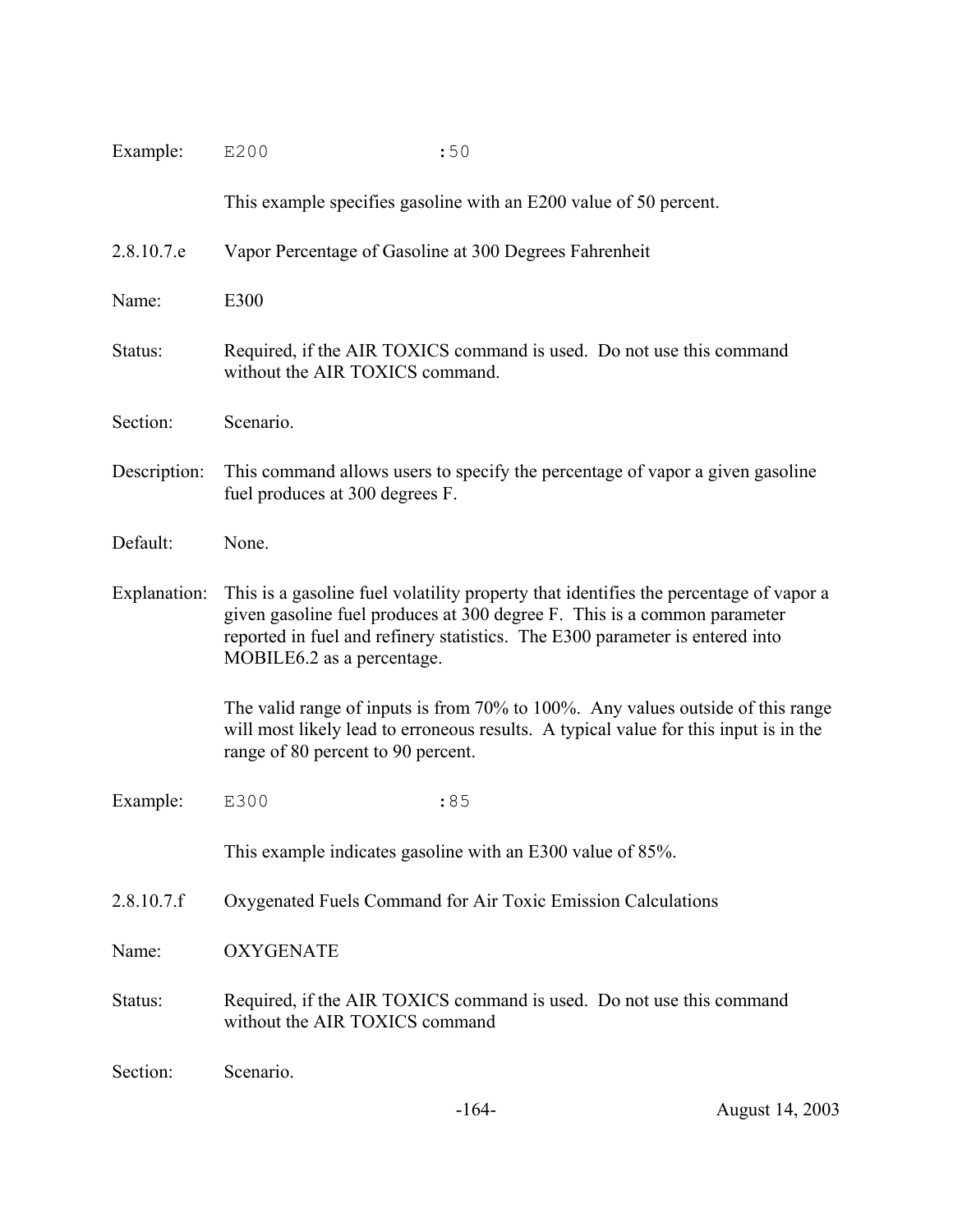- Description: This command is used to specify the particular gasoline fuel oxygenate type, the fuel oxygenate content (in terms of percent by volume of the oxygenate), and the market share of the particular oxygenate. Together with the RVP OXY WAIVER command, it supercedes the OXYGENATED FUELS command, if the AIR TOXICS command is used. The program will produce an error message if the both the OXYGENATE and OXYGENATED FUELS commands are used in the same run. Also, the OXYGENATE command cannot be used in conjunction with the FUEL PROGRAM command equal to a value of '2' (an RFG program).
- Default: None.
- Explanation: The OXYGENATE command requires fuel oxygenate content and market share information on four gasoline fuel oxygenates. These are MTBE, ETBE, Ethanol and TAME.

MTBE is Methyl Tertiary Butyl Ether. ETBE is Ethyl Tertiary Butyl Ether. ETOH is Ethanol or Ethyl Alcohol. TAME is Tertiary Amine Methyl Ether.

The information must be entered on four separate sequential records. The first record contains the command OXYGENATE in columns 1 through 20. The parameters that follow in columns 21 and higher are the name of the oxygenate, the oxygenate content (expressed in volume percentage) in the fuel (see limits by individual oxygenate), and the market share fraction of the oxygenate (ranges from 0 to 1.0). The second through fourth records contain only the name of the oxygenate, the oxygenate content by volume percentage in the fuel, and the market share of the oxygenate beginning in column 21. The only valid oxygenate names are: MTBE, ETBE, ETOH and TAME.

MOBILE6 enforces the following maximum oxygenate volume percentages:

| <b>MTBE</b> | $151\%$ |
|-------------|---------|
| ETBE        | 17.6%   |
| Ethanol     | 10.6%   |
| <b>TAME</b> | 16.5%   |

Values outside of this range will produce invalid results. An example is given below.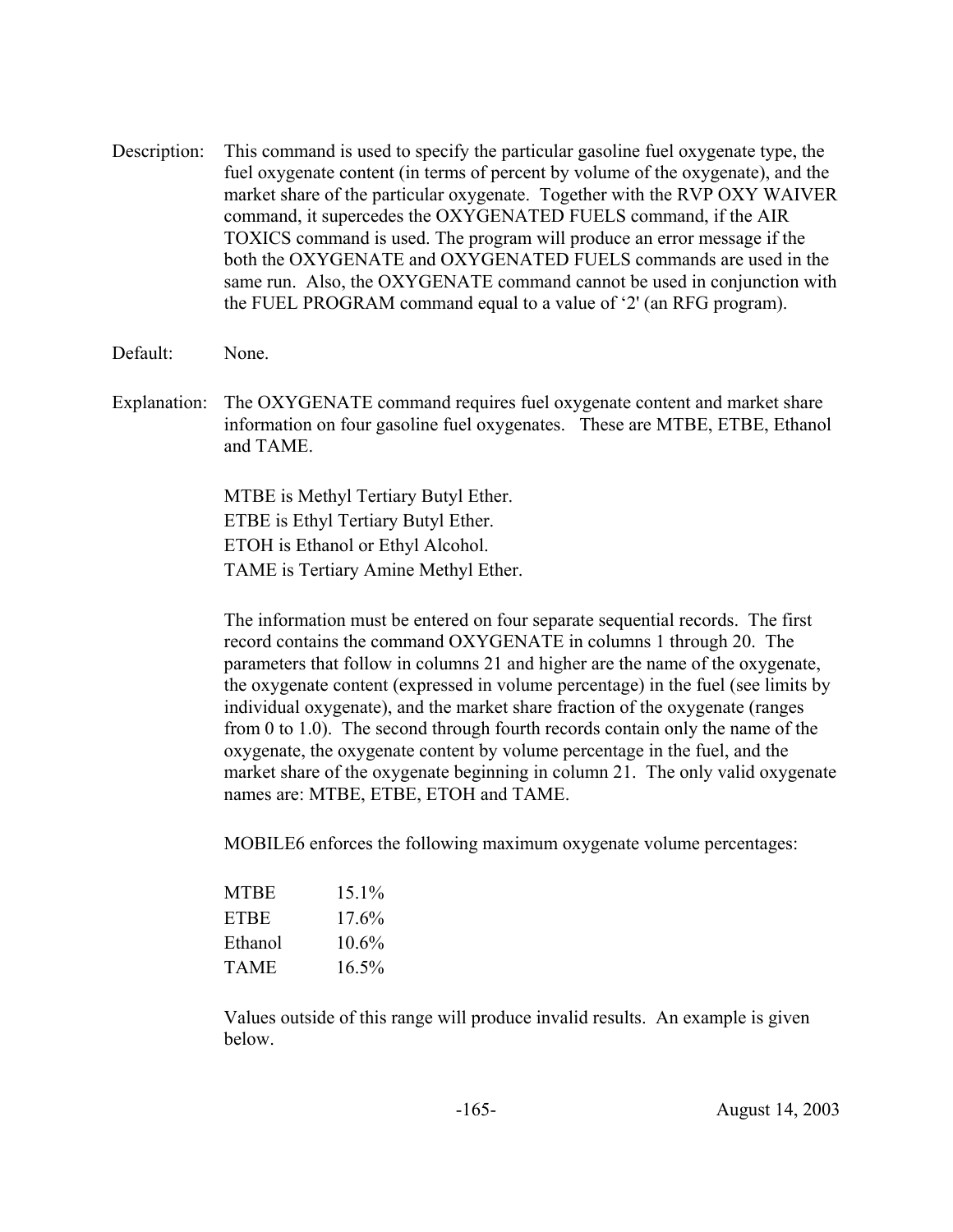If an Air Toxics run is performed, the OXYGENATE command supercedes the OXYGENATED FUELS command by weighting the MTBE, ETBE and TAME oxygen levels by the market share, summing the result, and inserting it into the program for the first and third parameters in the OXYGENATED FUELS command. Likewise, the Ethanol market share and Ethanol oxygen level in the OXYGENATE command are inserted for the second and fourth parameters in the OXYGENATED FUELS command. For more details on the structure of the OXYGENATED FUELS command please see Section 2.8.10.4.

| Example: OXYGENATE | MTBE       | 15.1 | 0.50 |
|--------------------|------------|------|------|
|                    | $:$ ETBE   | 17.6 | 0.05 |
|                    | $:$ $ETOH$ | 10.0 | 0.45 |
|                    | TAME       | 6.0  | 0.00 |
|                    |            |      |      |

Tips: Note that MOBILE cannot model a situation where a single fuel contains more than one oxygenate. For example a single fuel containing both MTBE and ETBE cannot be modeled. The "market share" parameter allows for an area fuel supply to consist of multiple fuels, each of which may contain one oxygenate.

> If the four market share values do not add up to unity, MOBILE assumes that any remaining portion does not contain an oxygenate.

Oxygenate concentrations are sometime expressed in terms of the percentage by weight of oxygen in the resulting fuel blend. The following factors can be used to convert such data to be expressed in terms of percent by volume of the oxygenate which is the form required for input to MOBILE:

Volume percent MTBE = Weight Percent Oxygen / .1786 Volume percent ETBE = Weight Percent Oxygen / .1533 Volume percent ETOH = Weight Percent Oxygen / .3448 Volume percent TAME = Weight Percent Oxygen / .1636

These equations assume there is only a single oxygenate in the fuel.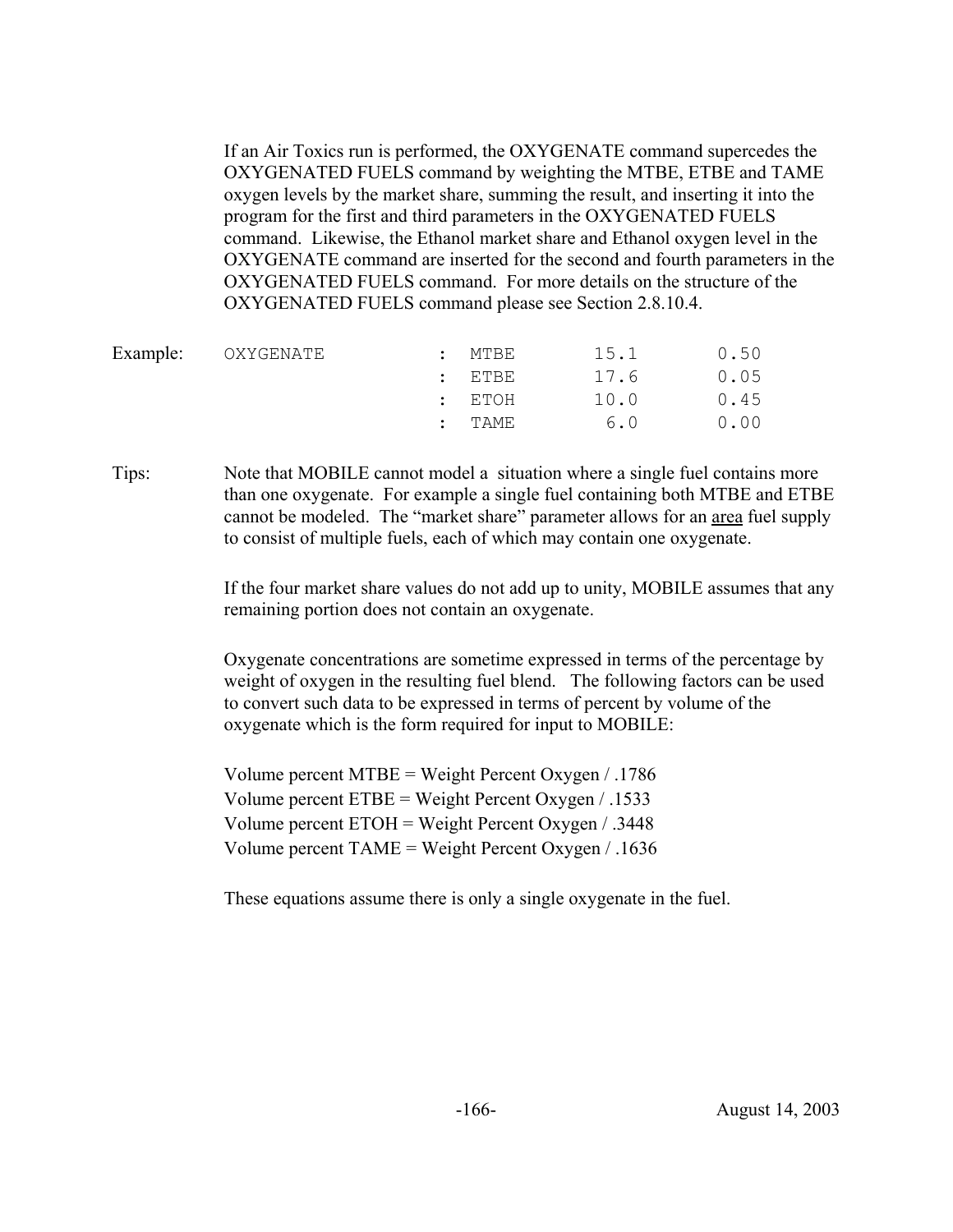| 2.8.10.7.g   | Oxygenated Fuels RVP Splash Blend Waiver                                                                                                                                                                                                                                                                                                                                                                                                                                                                                                                                                                  |
|--------------|-----------------------------------------------------------------------------------------------------------------------------------------------------------------------------------------------------------------------------------------------------------------------------------------------------------------------------------------------------------------------------------------------------------------------------------------------------------------------------------------------------------------------------------------------------------------------------------------------------------|
| Name:        | <b>RVP OXY WAIVER</b>                                                                                                                                                                                                                                                                                                                                                                                                                                                                                                                                                                                     |
| Status:      | Optional. (Do not use this command without the AIR TOXICS command.)                                                                                                                                                                                                                                                                                                                                                                                                                                                                                                                                       |
| Section:     | Scenario.                                                                                                                                                                                                                                                                                                                                                                                                                                                                                                                                                                                                 |
| Description: | This command is used to specify whether a Reid vapor pressure (RVP) waiver has<br>been granted to allow "splash" blending of alcohol-based oxygenates. If a waiver<br>has <u>not</u> been granted (value $= 1$ ), then alcohol-based oxygenated fuels must meet<br>the same RVP requirements as non-oxygenated fuels sold in the area. If a waiver<br>has been granted (value $= 2$ ), then alcohol-based oxygenated fuels are allowed to<br>exceed the RVP requirements by up to 1 pound per square inch (psi), and the<br>user-input RVP is increased to account for the market share of the higher RVP |

Default: A value of '1' or no waiver is the default

fuel.

Explanation: If a waiver has <u>not</u> been granted (value  $= 1$ ), then alcohol-based oxygenated fuels must meet the same RVP requirements as non-oxygenated fuels sold in the area. If a waiver has been granted (value  $= 2$ ), then alcohol-based oxygenated fuels are allowed to exceed the RVP requirements by up to 1 pound per square inch (psi), and the user-input RVP is increased to account for the market share of the higher RVP fuel.

See OXYGENATED FUELS command (Section 2.8.10.3) for further details.

Example: RVP OXY WAIVER :1

This example indicates that no RVP splash blend waiver has been granted.

Tips: Note: If the market share of the oxygenated fuels is not 100%, then the average RVP of fuel will be increased by a commingling effect from the mixing of oxygenated and non-oxygenated fuels, even if there is no RVP waiver for oxygenated fuels.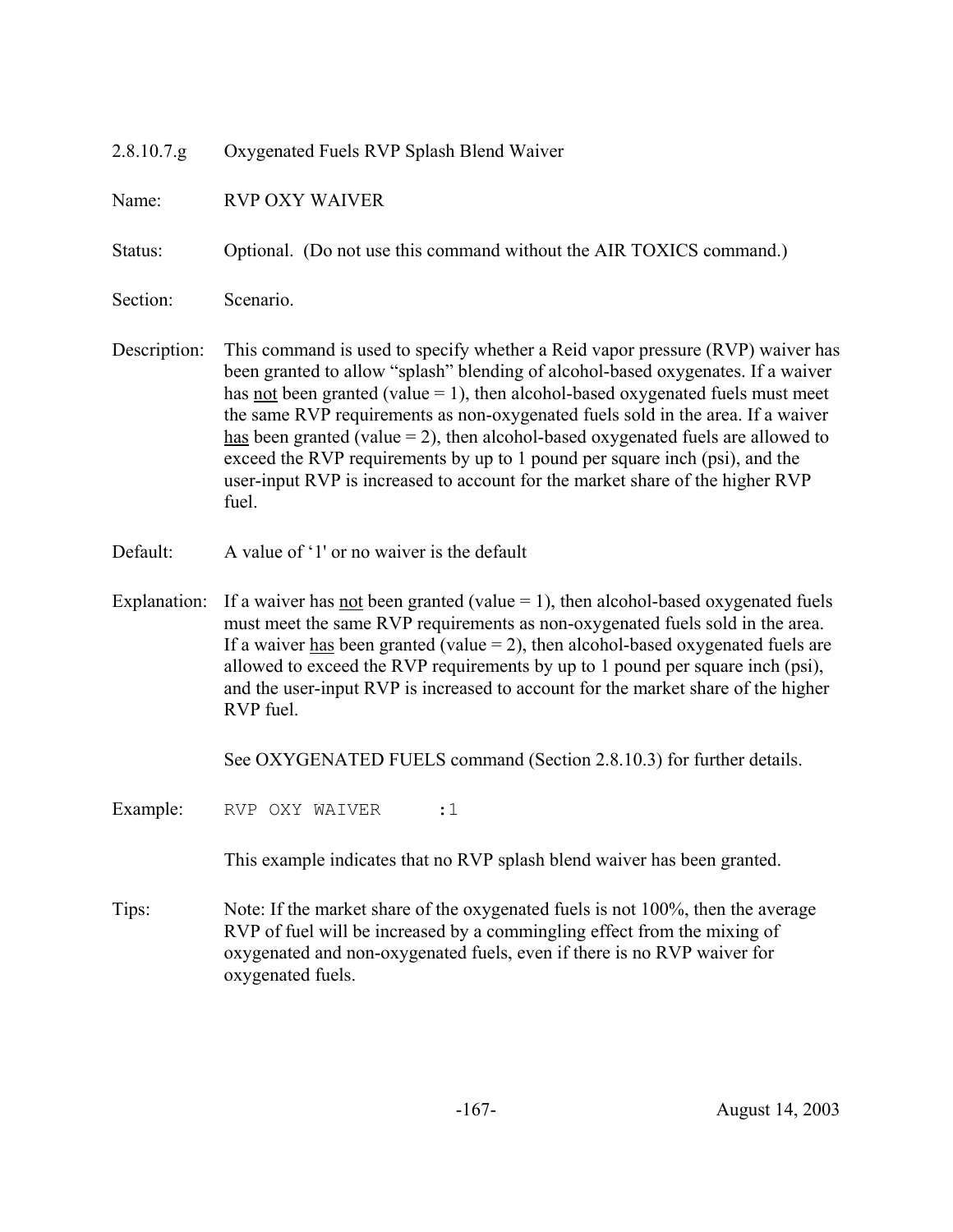# **2.8.11 Alternative Emission Regulations and Control Measures**

| 2.8.11.1     | Disablement of the 1990 Clean Air Act Requirements                                                                                                                                                                                                                                                                                                                                                                                                                                                               |  |  |  |
|--------------|------------------------------------------------------------------------------------------------------------------------------------------------------------------------------------------------------------------------------------------------------------------------------------------------------------------------------------------------------------------------------------------------------------------------------------------------------------------------------------------------------------------|--|--|--|
| Name:        | <b>NO CLEAN AIR ACT</b>                                                                                                                                                                                                                                                                                                                                                                                                                                                                                          |  |  |  |
| Status:      | Optional.                                                                                                                                                                                                                                                                                                                                                                                                                                                                                                        |  |  |  |
| Section:     | Run.                                                                                                                                                                                                                                                                                                                                                                                                                                                                                                             |  |  |  |
| Description: | This command allows users to model vehicle emissions as if the Federal Clean<br>Air Act Amendments of 1990 had not been implemented. This command may be<br>used in conjunction with the modeling of state Rate of Progress (ROP) plans.                                                                                                                                                                                                                                                                         |  |  |  |
| Default:     | MOBILE6 assumes that the Clean Air Act (CAA)Amendments of 1990 did occur.                                                                                                                                                                                                                                                                                                                                                                                                                                        |  |  |  |
| Explanation: | MOBILE6 has been updated to include a number of vehicle and fuel requirements<br>mandated by the 1990 Clean Air Act Amendments. These include Tier1, low<br>emissions vehicle (LEV), and Tier2 tailpipe exhaust emission standards, and new<br>evaporative emission test procedure requirements. Nevertheless, for some<br>modeling purposes, emission factors for future calendar years in the absence of<br>the requirements imposed by the 1990 CAA amendments may be needed (e.g., to<br>support ROP plans). |  |  |  |
|              | By using this command, the user can disable the following effects in MOBILE6:                                                                                                                                                                                                                                                                                                                                                                                                                                    |  |  |  |
|              | The effect of all Federal exhaust tailpipe standards after Tier0 standards or<br>the 1993 model year will be shut off. All model years subsequent to the<br>1993 model year will be assigned the 1993 model year emission factor.<br>The 1993 model year was selected because it is the last year that was<br>unaffected by the CAA amendments.                                                                                                                                                                  |  |  |  |
|              | The evaporative emission benefits from the Enhanced Evaporative Test<br>procedure will be eliminated. This affects running loss, diurnal, hot soak,<br>resting loss, and refueling emission factors.                                                                                                                                                                                                                                                                                                             |  |  |  |
|              | The emission benefits from the Supplemental Federal Test Procedure for<br>both off-cycle and air-conditioning emission effects will be eliminated if                                                                                                                                                                                                                                                                                                                                                             |  |  |  |

the command is issued.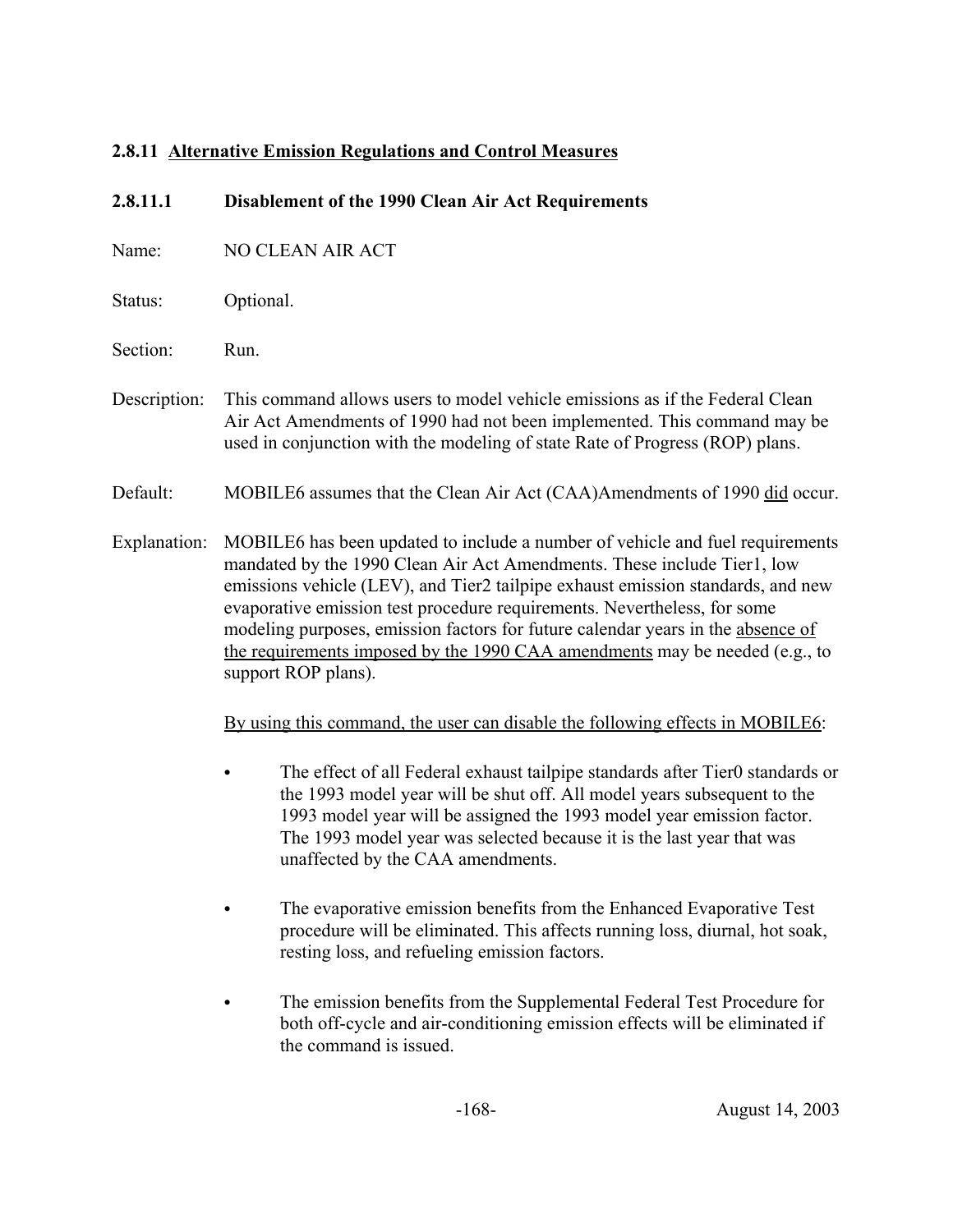- The effects of OBD will be eliminated, and an OBD I/M program will not be allowed. Evaporative OBD I/M programs are also not allowed when this command is used. Only Exhaust and Evaporative I/M programs that existed in calendar year 1990 can be modeled, and they can be modeled for model years 1996 and later.
- The fuel sulfur level is set to 300 parts per million (ppm) for all model years greater than 1993.
- The detergent gas emission effect is eliminated.
- The 1995 model year tampering rates are extended past the 1995 model year / calendar year. For these years, the rates that prevailed in the 1995 model year are used.
- Cold temperature CO effects are affected. These will be set to 1993 model year rates.

## The following effects are NOT affected by the NO CLEAN AIR ACT command.

- Heavy-duty vehicle off-cycle effects (defeat device), and heavy-duty vehicle conversion factors are unaffected by this command.
- The MOBILE6 correction factors for average speed are unaffected by this command.
- Facility cycle or roadway effects are unaffected by this command.
- Fleet effects such as fleet turnover, changes in VMT between classes, mileage accumulation effects, and registration distributions are unaffected by this command.

Example: NO CLEAN AIR ACT :

Tips: If this command is entered in conjunction with an I/M PROGRAM command, the OBD I/M test type is not allowed for any model years. Only exhaust-based emission tests are allowed, such as the IDLE, 2500/IDLE , or non-OBD Evaporative test programs, such as the gas cap check. An error message will result if the user enters an OBD-based I/M program, or if the user enters an I/M240 or ASM type program.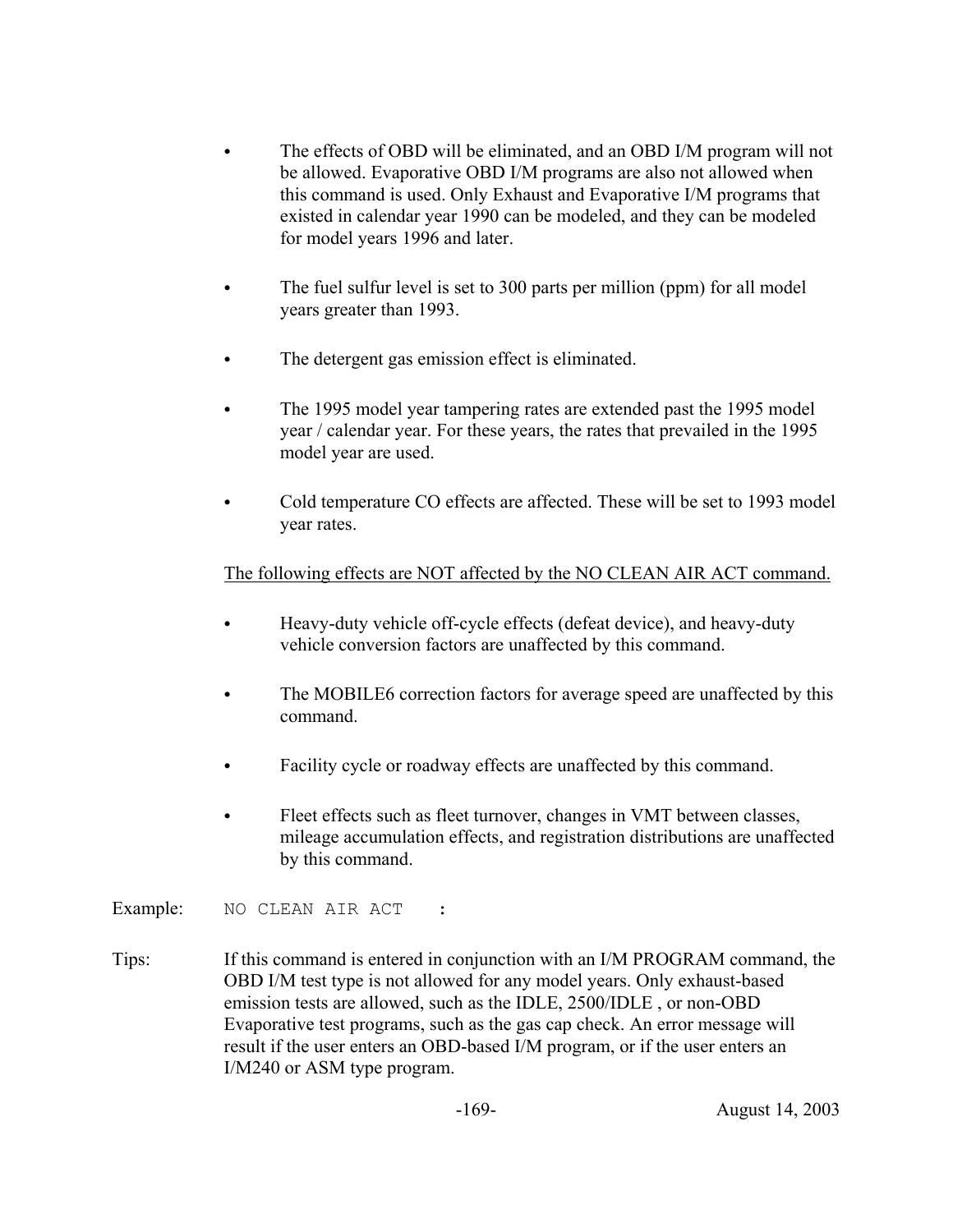When this command is used, the model year coverage for exhaust-based I/M emission test programs may extend to 1996 and newer model years.

## **2.8.11.2 Heavy-Duty Diesel Vehicle NOx Off-Cycle Emission Effects**

- *2.8.11.2.a*
- Name: NO DEFEAT DEVICE
- Status: Optional.
- Section: Run
- Description: This command allows users to turn off the effects of the heavy-duty diesel vehicle NOx off-cycle emission effects (defeat device emissions). It affects only NOx emissions from vehicle classes 17 through 23, and has an appreciable emission effect only on vehicle classes 22 and 23. It also only affects the NOx emission results from calendar years 1989 through 2028 by affecting model years 1988 through 2003.
- Default: MOBILE6 uses national estimates to report the effects of off-cycle NOx emissions from heavy-duty diesel vehicles. The default setting for this command is to include these effects. IT IS RECOMMENDED THAT MOST USERS DO NOT USE THE 'NO DEFEAT DEVICE' COMMAND.
- Explanation: EPA's best estimate for the effects of heavy-duty vehicle NOx off-cycle emissions has been programmed into MOBILE6 as the default input. Most users will not need to model the anything other than the default emission effects which include an off-cycle emission contribution. However, this command has been added to MOBILE6 to allow users the ability to easily shut off the reporting of the NOx off-cycle emissions should they need the capability.
- Example: NO DEFEAT DEVICE :

This example directs MOBILE6 to NOT report the NOx off-cycle emission effects.

Tips: Care should be taken when using this command since it disables EPA's best estimates for the effect of NOx off-cycle emissions. It also has interactive effects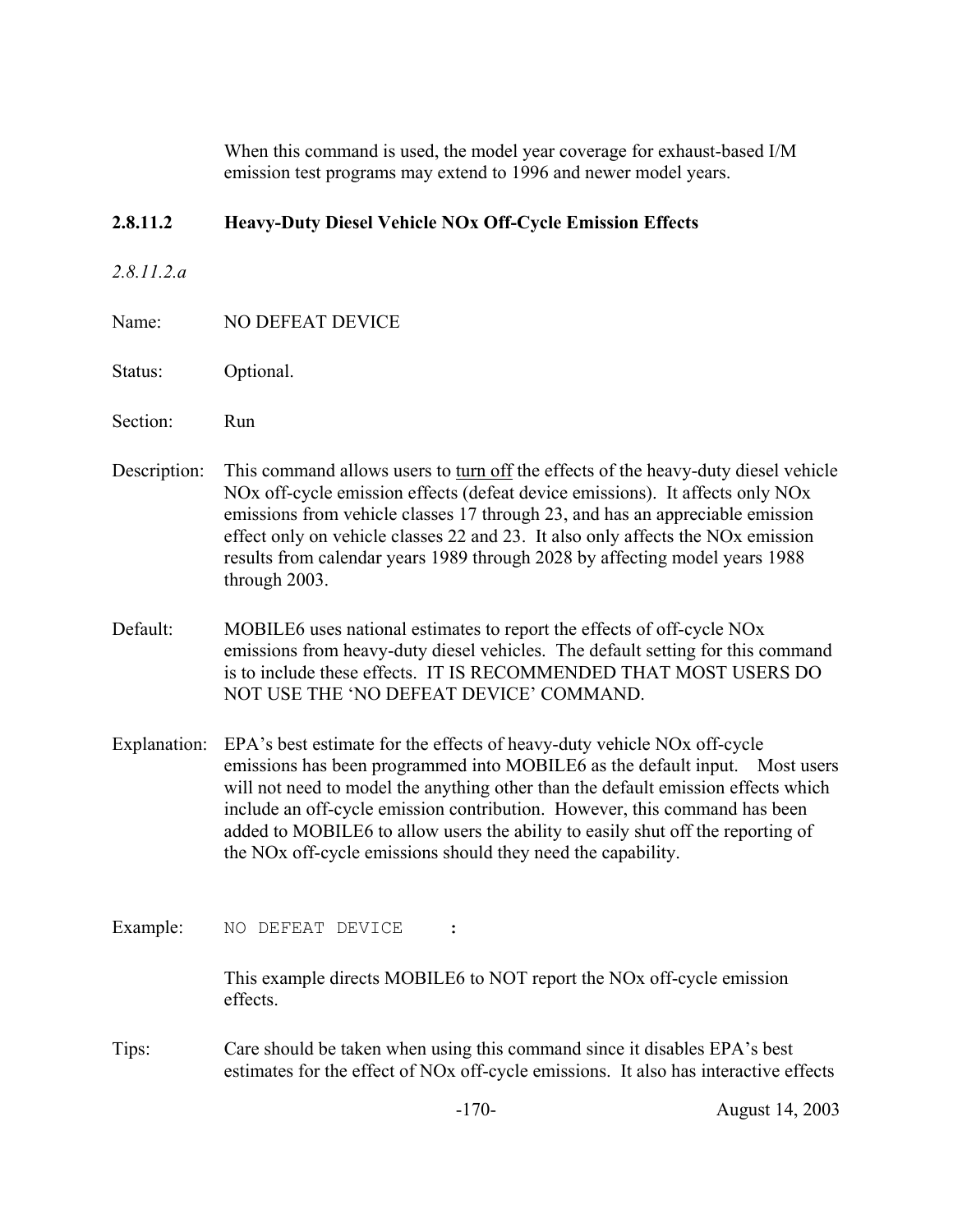with the other heavy-duty diesel vehicle NOx off-cycle commands. For example, the NO DEFEAT DEVICE should not be used in conjunction with the other NOx off-cycle commands such as "REBUILD EFFECTS", "NO REBUILD", and "NO NOx PULL AHEAD". These command are invalid when used in conjunction with the "NO DEFEAT DEVICE" command. This is because if there were NO<sub>x</sub> off-cycle emissions produced by heavy-duty diesel vehicles, then there would no need for the mitigation strategies such as Pull Ahead and Rebuild.

*2.8.11.2.b*

- Name: NO NOX PULL AHEAD
- Status: Optional.
- Section: Run
- Description: This command allows the user to turn off the effects of the Pull Ahead mitigation program used to reduce heavy-duty diesel vehicle NOx off-cycle emissions. It affects only NOx emissions from vehicle classes 17 through 23, and has an appreciable emission effect only on vehicle classes 22 and 23. It also only affects the NOx emission results from model years 2002 and 2003.
- Default: MOBILE6 uses national estimates to report the effects of off-cycle NO<sub>x</sub> emissions pull ahead from heavy-duty diesel vehicles. The default setting for this command is to include these effects. IT IS RECOMMENDED THAT MOST USERS DO NOT USE THE 'NO NOX PULL AHEAD' COMMAND.
- Explanation: EPA's best estimate for the effects of heavy-duty vehicle NOx off-cycle emissions and the effects of the EPA Pull Ahead mitigation program have been programmed into MOBILE6 as the default input. The Pull Ahead program modeled by MOBILE6 is the best estimate at the time of the release of MOBILE6 of what the actual program will achieve. It was assumed to have only partial compliance by the engine manufacturers in both model year 2002 and 2003, and achieve an average NOx emission standard of 6.0 g/bhp-hr for those vehicles which comply. It does not give the user any capability to change the compliance rates, the implementation schedule or the emission level of 6.0 g/bhp-hr.

Example: NO NOX PULL AHEAD :

This example directs MOBILE6 to NOT report the NOx off-cycle emission Pull Ahead effects.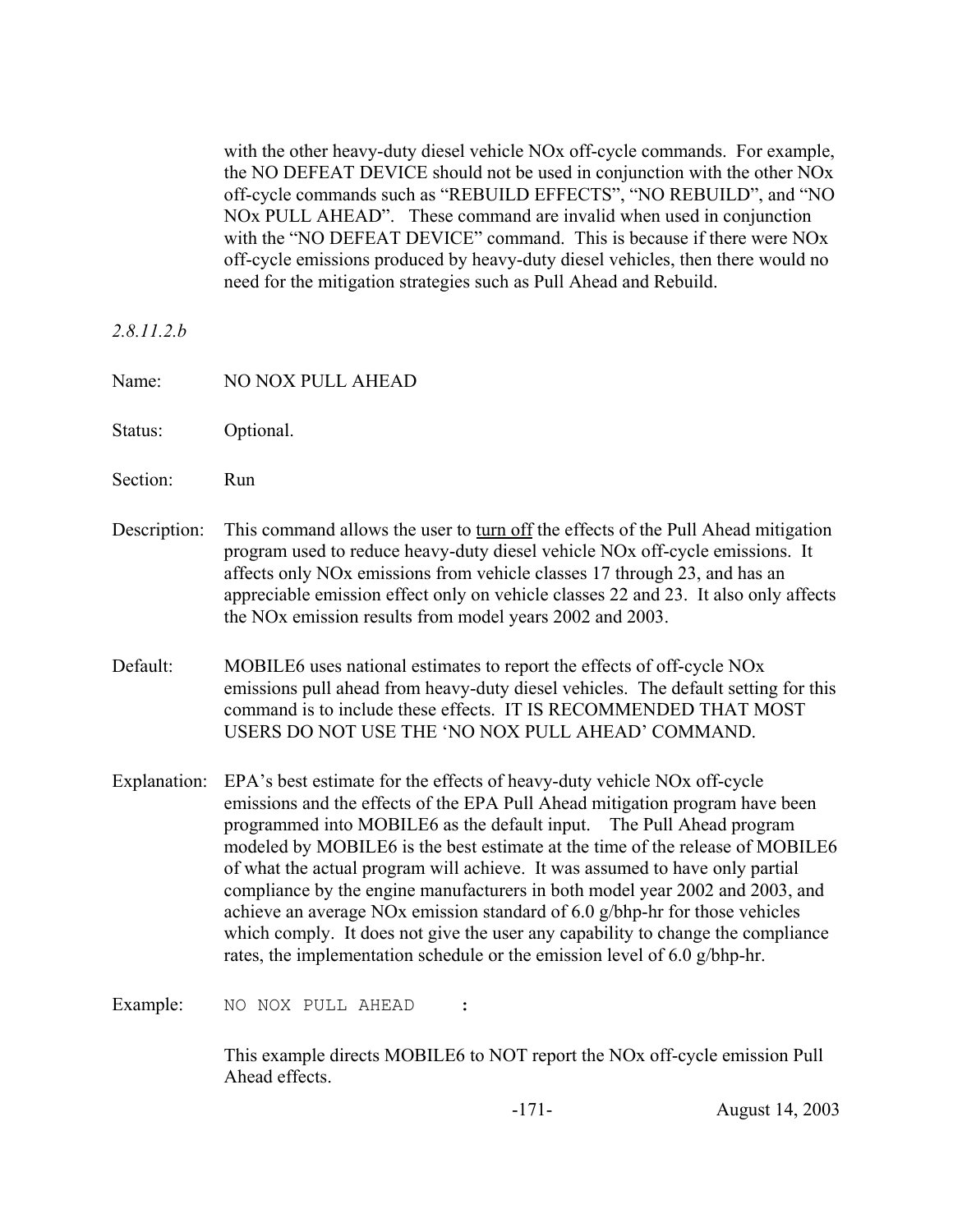Tips: Care should be taken when using this command since it disables EPA's best estimates for the effect of the NOx off-cycle emissions mitigation strategy called Pull Ahead. The command also has interactive effects with the "NO DEFEAT DEVICE" command, and should not be used in conjunction with this command.

### *2.8.11.2.c*

- Name: NO REBUILD
- Status: Optional.
- Section: Run
- Description: This command allows the user to turn off the effects of the Rebuild mitigation program used to reduce heavy-duty diesel vehicle NOx off-cycle emissions. It affects only NOx emissions from vehicle classes 17 through 23, and has an appreciable emission effect only on vehicle classes 22 and 23. It also only affects the NOx emission results from model years 1993 through 2003.
- Default: MOBILE6 uses national estimates to report the effects of off-cycle NO<sub>x</sub> emissions Rebuild program for heavy-duty diesel vehicles. The default setting for this command is to include these effects at an effectiveness rate of 90%. IT IS RECOMMENDED THAT MOST USERS DO NOT USE THE 'NO REBUILD' **COMMAND**
- Explanation: EPA's best estimate for the effects of heavy-duty vehicle NOx off-cycle emissions and the effects of the EPA Rebuild mitigation program have been programmed into MOBILE6 as the default input. The Rebuild program modeled by MOBILE6 is the best estimate at the time of the release of MOBILE6 of what the actual program will achieve. It was assumed to have an effectiveness rate of 90 percent, cover 1994 through 2003 model years, begin after five years of service for class 8a and 8b trucks and 12 years for medium duty diesel trucks, and rebuild engines to a standard of 6.00 g/bhp-hr. The command does not give the user the ability to change any of these parameters. The effective parameter (90%) can be changed with the REBUILD EFFECTS command.

Example: NO REBUILD :

This example directs MOBILE6 to NOT report the NOx off-cycle emission Rebuild program effects.

-172- August 14, 2003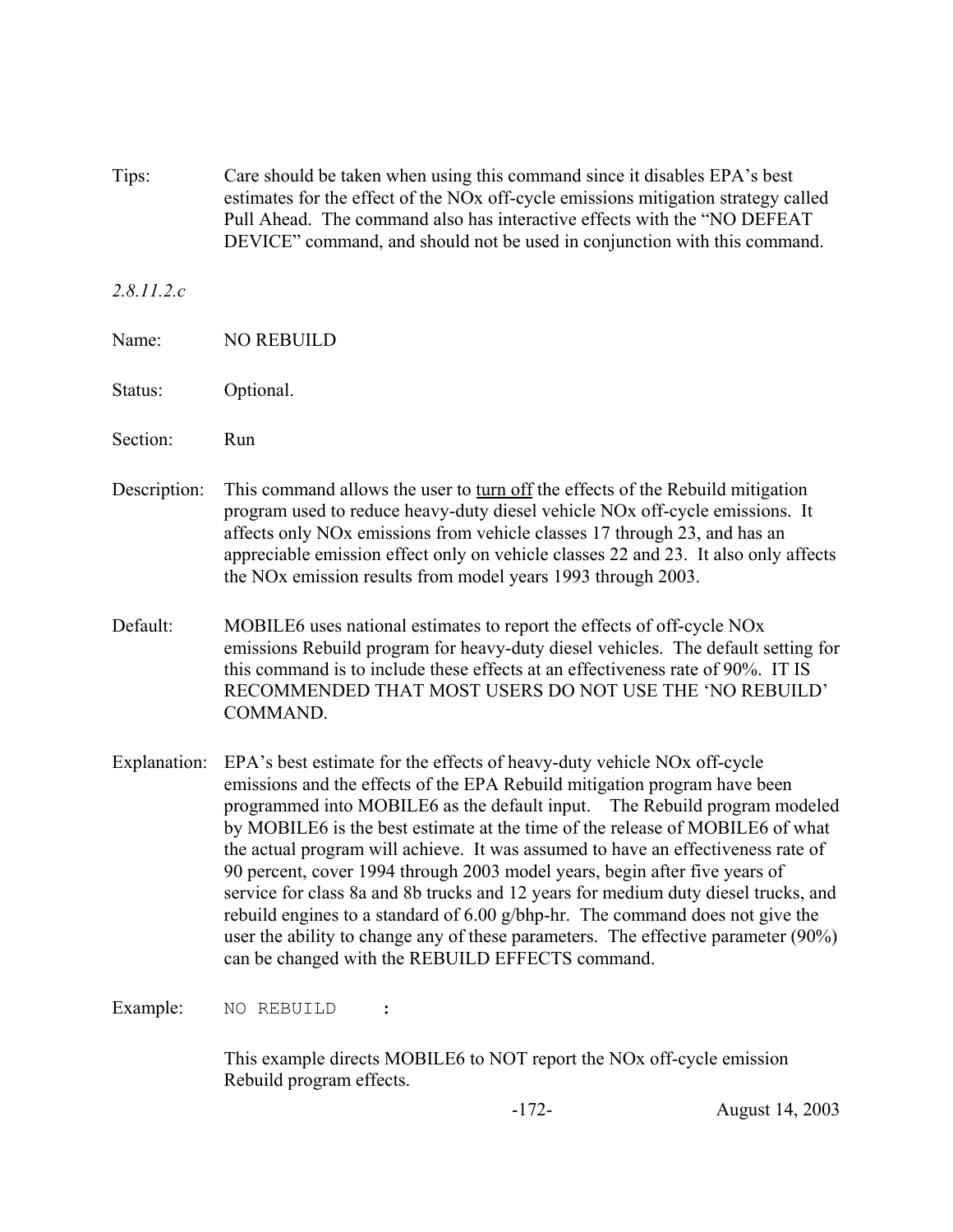Tips: Care should be taken when using this command since it disables EPA's best estimates for the effect of the NOx off-cycle emissions mitigation strategy called Rebuild. The command also has interactive effects with the "NO DEFEAT DEVICE" command, and should not be used in conjunction with this command. This command also cannot be used in conjunction with the command REBUILD **EFFECTS** 

*2.8.11.2.d*

- Name: REBUILD EFFECTS
- Status: Optional.
- Section: Run
- Description: This command allows the user to change the Rebuild program effectiveness rate used to reduce heavy-duty diesel vehicle NOx off-cycle emissions. It affects only NOx emissions from vehicle classes 17 through 23, and has an appreciable emission effect only on vehicle classes 22 and 23. It also only affects the NOx emission results from model years 1993 through 2003.
- Default: MOBILE6 uses national estimates to report the effects of off-cycle NOx emissions Rebuild program for heavy-duty diesel vehicles. The range of legal values for this input parameter are 0.01 to 0.90. The default setting for this command is to include these effects at an effectiveness rate of 90%. IT IS RECOMMENDED THAT MOST USERS DO NOT USE THE 'REBUILD EFFECTS' COMMAND.
- Explanation: EPA's best estimate for the effects of heavy-duty vehicle NOx off-cycle emissions and the effects of the EPA Rebuild mitigation program have been programmed into MOBILE6 as the default input. This default effectiveness level is 90 percent.
- Example: REBUILD EFFECTS : 0.50

This example directs MOBILE6 to use a rebuild effectiveness of 50%.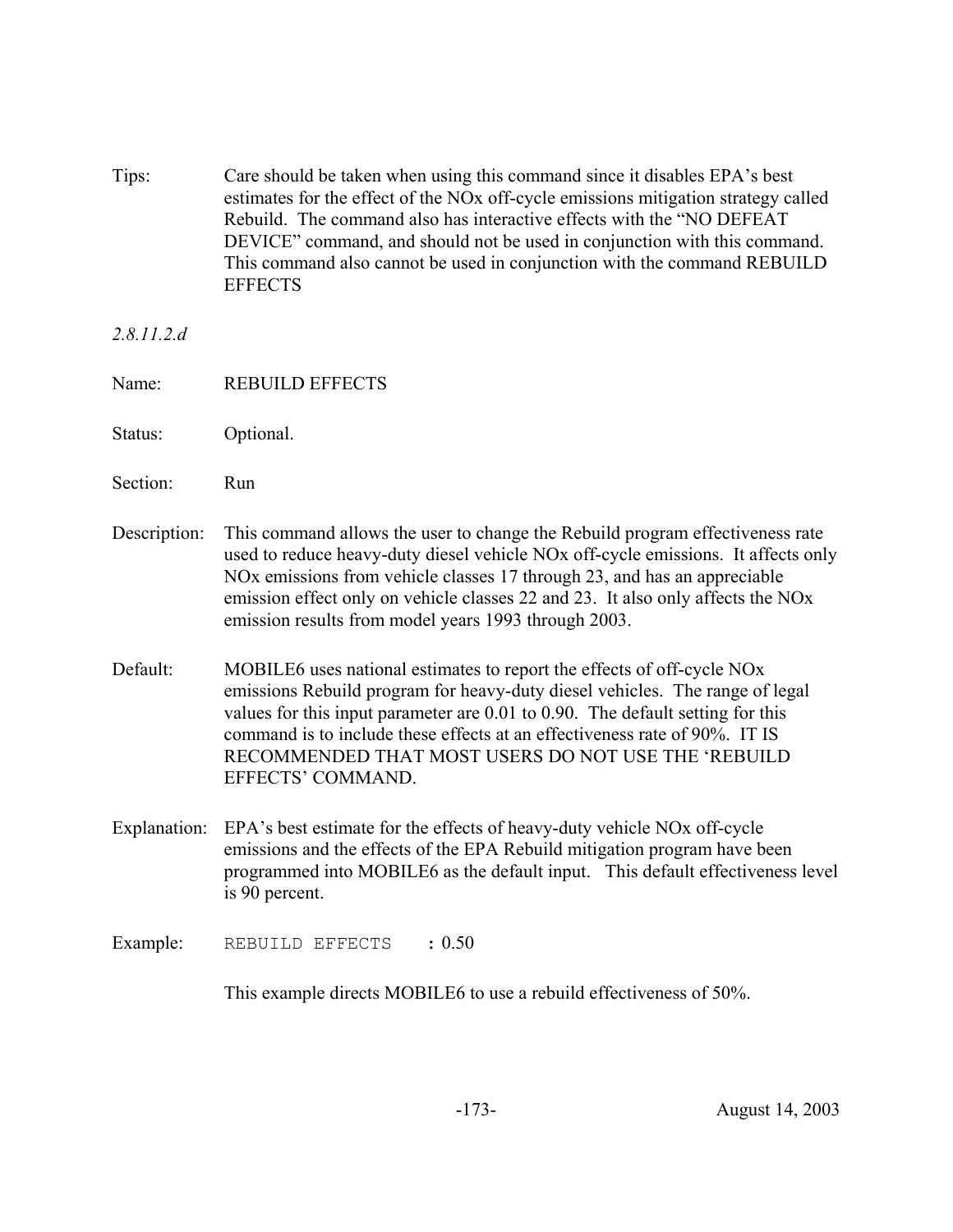Tips: This command allows the user to vary the Rebuild Effectiveness to perhaps better fit a local situation. However, it is unlikely that most users will have good local data on this parameters, and are thus, encouraged to not use it.

### **2.8.11.3 Tier 2 Emission Standards and Fuel Requirements**

The following commands override default settings for the Tier 2 emission standards and fuel requirements.

| 2.8.11.3.a   |                                                                                                                                                                                                                                                                                                                                                  |
|--------------|--------------------------------------------------------------------------------------------------------------------------------------------------------------------------------------------------------------------------------------------------------------------------------------------------------------------------------------------------|
| Name:        | <b>NO TIER2</b>                                                                                                                                                                                                                                                                                                                                  |
| Status:      | Optional                                                                                                                                                                                                                                                                                                                                         |
| Section:     | Run                                                                                                                                                                                                                                                                                                                                              |
| Description: | This command allows the user to disable the Tier 2 emission standards and fuel sulfur<br>requirements.                                                                                                                                                                                                                                           |
| Default:     | MOBILE6 accounts for the Tier 2 emission standards and fuel requirements if the user does not<br>use the NO TIER2 command.                                                                                                                                                                                                                       |
| Explanation: | Use of the NO TIER2 command causes MOBILE6 to calculate emission factors without the<br>effects of the Tier 2 standards. MOBILE6 will continue modeling the NLEV vehicle and truck<br>program through 2050 with the default fuel sulfur levels for calendar year 2000 (300 ppm for<br>conventional gasoline, 150 ppm for reformulated gasoline). |
| Example:     | NO TIER2                                                                                                                                                                                                                                                                                                                                         |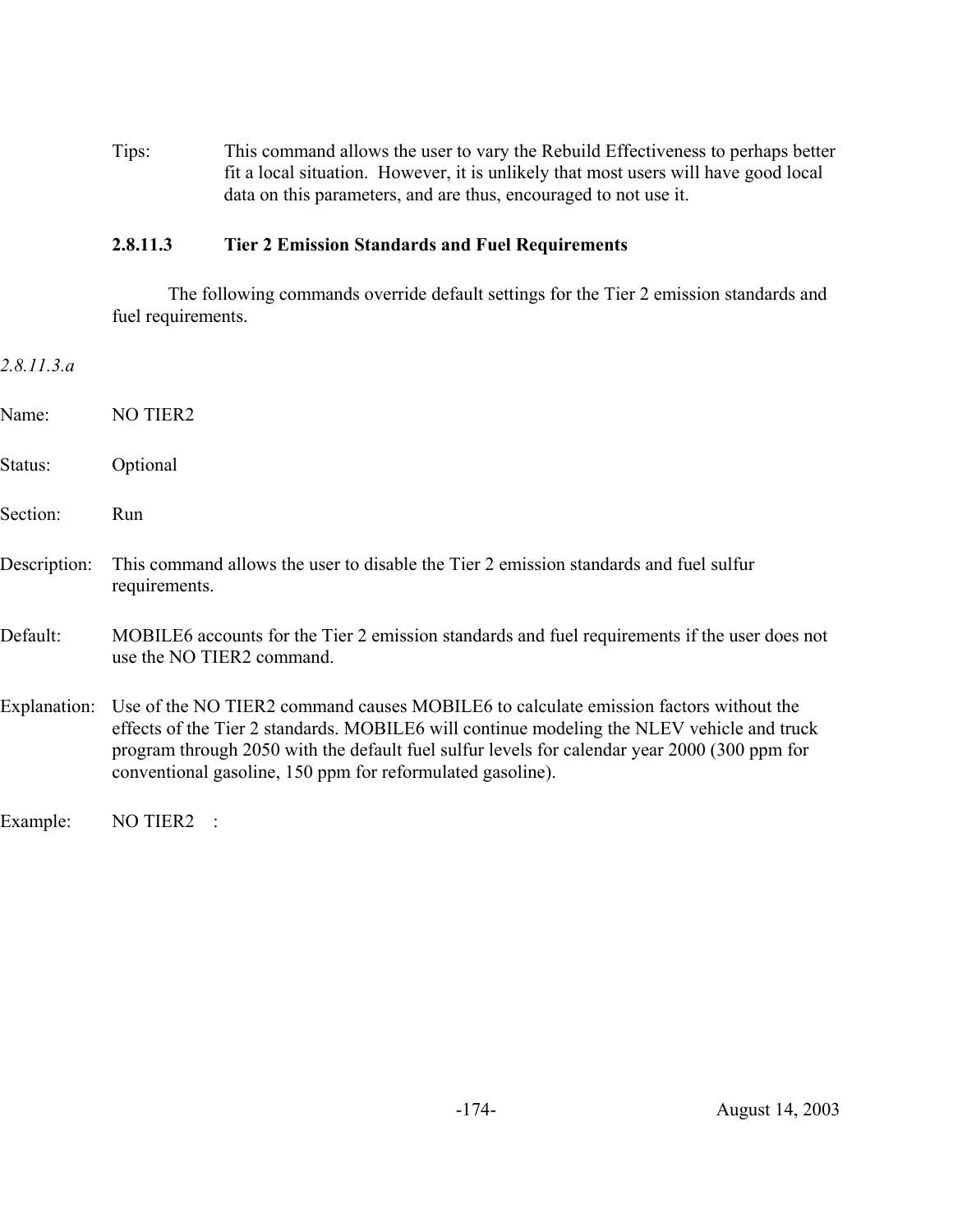| 8.11.3<br>$\mathcal{D}$ |
|-------------------------|
|-------------------------|

|              | Name:                                                                                                                                                                                                                                                                                                                                                                                                                                                                                                                                                                                                                    | <b>T2 EVAP PHASE-IN</b>                                                                                                                                                                                                                                                                                                                                                                                                                                                                                                                                                                                                  |  |
|--------------|--------------------------------------------------------------------------------------------------------------------------------------------------------------------------------------------------------------------------------------------------------------------------------------------------------------------------------------------------------------------------------------------------------------------------------------------------------------------------------------------------------------------------------------------------------------------------------------------------------------------------|--------------------------------------------------------------------------------------------------------------------------------------------------------------------------------------------------------------------------------------------------------------------------------------------------------------------------------------------------------------------------------------------------------------------------------------------------------------------------------------------------------------------------------------------------------------------------------------------------------------------------|--|
| Status:      | Optional                                                                                                                                                                                                                                                                                                                                                                                                                                                                                                                                                                                                                 |                                                                                                                                                                                                                                                                                                                                                                                                                                                                                                                                                                                                                          |  |
| Section:     | Run                                                                                                                                                                                                                                                                                                                                                                                                                                                                                                                                                                                                                      |                                                                                                                                                                                                                                                                                                                                                                                                                                                                                                                                                                                                                          |  |
| Description: | This command allows the user to replace the default phase-in fractions (by certification bin) for<br>the Tier 2 evaporative emission standards, allowing different phase-in schedules to be modeled.<br>This command is also necessary to model the evaporative emission effects of California's LEV<br>II requirement.                                                                                                                                                                                                                                                                                                  |                                                                                                                                                                                                                                                                                                                                                                                                                                                                                                                                                                                                                          |  |
| Default:     | MOBILE6 uses the default Tier2 certification standard phase-in schedule.                                                                                                                                                                                                                                                                                                                                                                                                                                                                                                                                                 |                                                                                                                                                                                                                                                                                                                                                                                                                                                                                                                                                                                                                          |  |
| Explanation: | The T2 EVAP PHASE-IN command specifies an external input file containing values that will<br>override the default Tier 2 phase-in fractions. The input file used in conjunction with the T2<br>EVAP PHASE-IN command must begin with T2 EVAP PHASE-IN on the first line. Beginning<br>with the second line, the input file contains a delimited data matrix of 12 columns by 5 rows.<br>The columns reflect model years 2004 through 2015, inclusive. The rows reflect phase-in<br>percentages by the 5 light-duty vehicle classes (LDV/LDT1/LDT2/LDT3/LDT4). Either<br>commas or spaces may be used to separate values. |                                                                                                                                                                                                                                                                                                                                                                                                                                                                                                                                                                                                                          |  |
|              |                                                                                                                                                                                                                                                                                                                                                                                                                                                                                                                                                                                                                          | The input file called by T2 EVAP PHASE-IN will read in phase-in fractions for<br>each light-duty vehicle type for model years 2004 through 2015, inclusive. Each<br>of the phase-in fractions must be between zero and one, inclusive. The sum of the<br>phase-in fractions must be between 0.999 and 1.001 (inclusive) for a given<br>vehicle, model year, and pollutant, or the input data will be rejected and the<br>previously stored values will be used. An error message will be sent to the<br>descriptive output when the user supplied input for the alternate Tier2 phase-in<br>fractions has been rejected. |  |
|              |                                                                                                                                                                                                                                                                                                                                                                                                                                                                                                                                                                                                                          | If modeling the effect of zero-emitting vehicles (ZEVs), the user needs to specify<br>the percentage of ZEVs under the 94+ LDG IMP command discussed in section<br>2.8.11.4, and use the T2 EVAP PHASE-IN command to assign the phase-in<br>schedule for non-ZEVs. In this scenario the non-ZEV phase-in fractions have to<br>be normalized in the input file containing the phase-in schedule so that they sum<br>to one across vehicle class and model year.                                                                                                                                                           |  |

## Example: T2 EVAP PHASE-IN : T2EVAP.D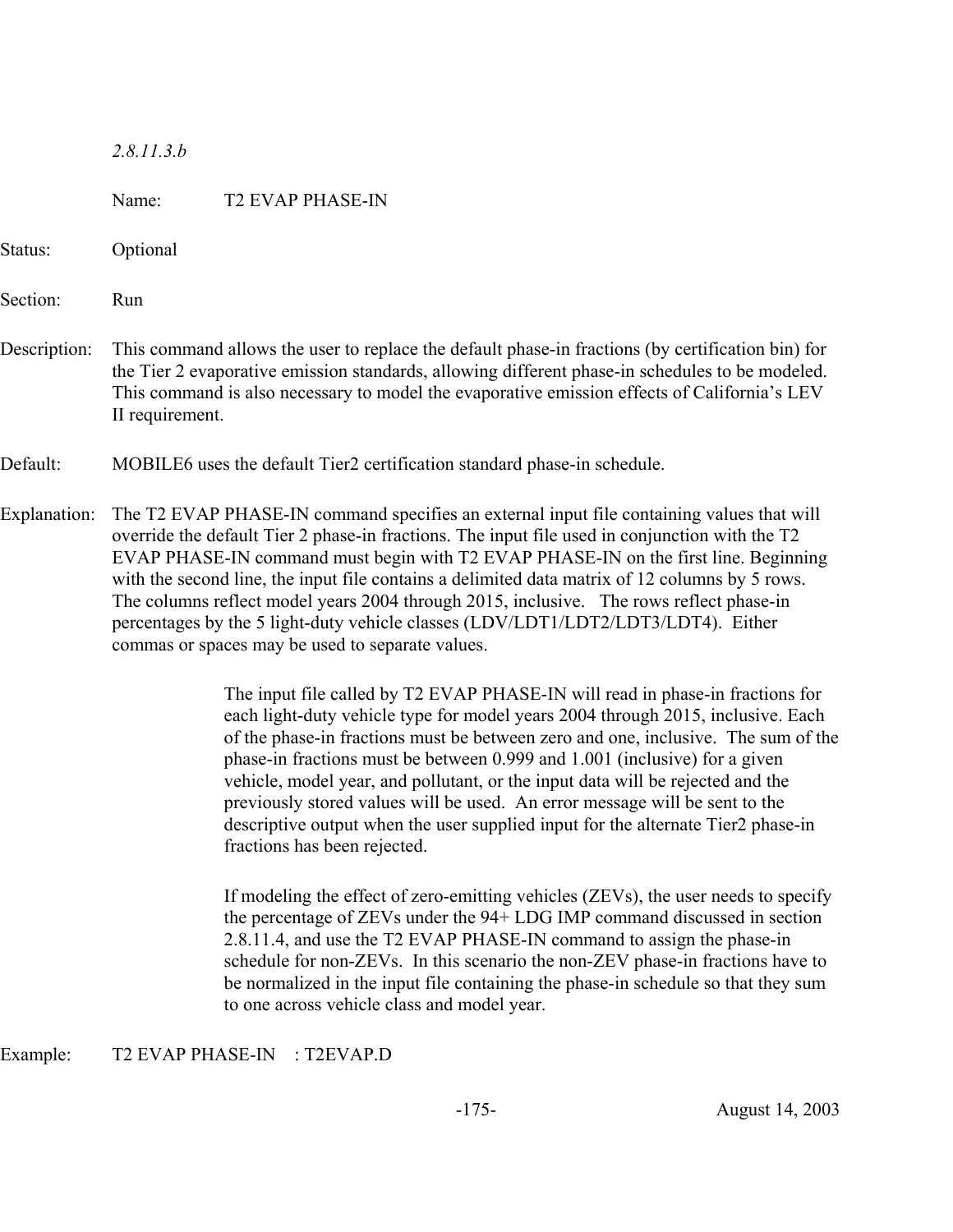*2.8.11.3.c*

Name: T2 EXH PHASE-IN

Status: Optional

Section: Run

Description: This command allows the user to replace the default phase-in fractions (by certification bin) for the Tier 2 exhaust emission standards, allowing different phase-in schedules to be modeled. This command is also necessary to model the exhaust emission effects of California's LEV II requirement.

Default: MOBILE6 uses the default Tier2 certification standard phase-in schedule.

Explanation: The input file used in conjunction with the T2 EXH PHASE-IN command must begin with T2 EXH PHASE-IN on the first line. Beginning with the second line, the input file contains a delimited data matrix of 12 columns by 180 rows. Either commas or spaces may be used to separate values. The columns reflect model years 2004 through 2015, inclusive. The rows reflect phase-in percentages by a) 12 certification bins, b) 3 pollutants (HC/CO/NOx), and c) 5 light-duty vehicle classes (LDV/LDT1/LDT2/LDT3/LDT4). For example, the first 12 rows of the matrix contain bins 1-12 for LDV HC; the second 12 rows contain bins 1-12 for LDV CO; the third 12 rows contain bins 1-12 for LDV NOx; the fourth 12 rows contain bins 1-12 for LDT1 HC, etc.

> In terms of model operation, each fraction must be between zero and one, (inclusive). The sum of the phase-in fractions must be between 0.999 and 1.001 (inclusive) for a given vehicle class, model year, and pollutant, or the input data will be rejected and the previously stored values will be used. An error message will be generated when the user-supplied input for the alternate Tier2 phase-in fractions has been rejected. Beyond model execution, the user must ensure that alternate phase-in assumptions for the Tier 2 requirement satisfy the fleet-average and minimum phase-in provisions of the Tier 2 rule; MOBILE6 does not check for the latter condition. As discussed in the MOBILE6 technical report M6.EXH.004, the Tier 2 requirement contains 10 actual certification bins; 8 "final", and 2 "interim". Bins 1-8 are the final bins (lowest standard to highest), and Bins 9-10 are the interim standards. Under the default scenario of MOBILE6, Bins 11-12 are used only to account for provisions of the HC interim standards for LDT3s and LDT4s which necessitate multiple standards being assigned to one bin. The user can "activate" these bins through the T2 CERT command (discussed in section 2.8.11.3.d).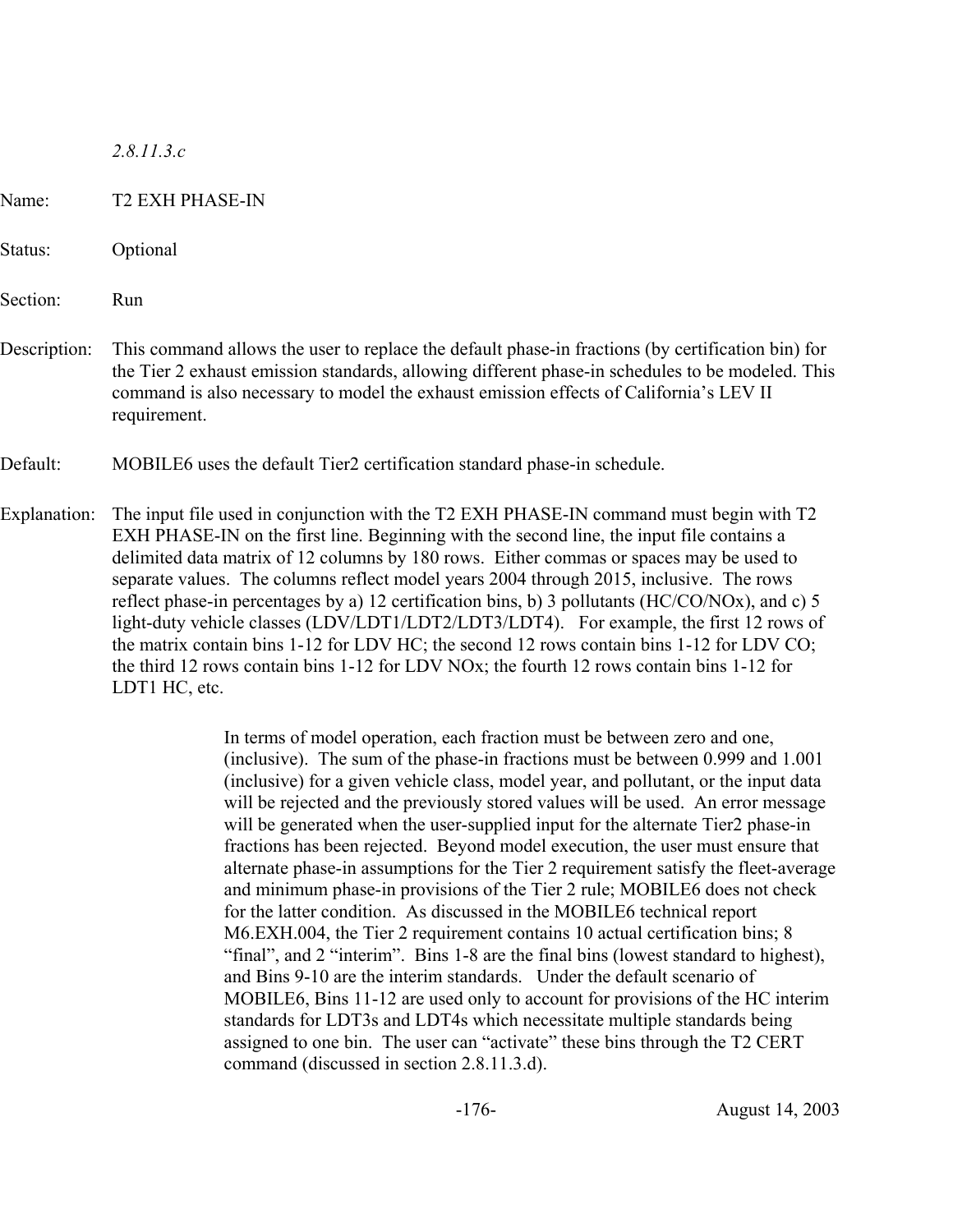Under the default condition, the certification standard for Bin 1 is 0. However, zero-emitting vehicles (ZEVs) should not be assigned to this bin, because overall emissions as calculated by MOBILE6 will not be zero. Instead, the user would need to specify the percentage of ZEVs under the 94+ LDG IMP command discussed in section 2.8.11.4, and use the T2 EXH PHASE-IN command to apportion the non-ZEVs in Bins 2-10. In this scenario the non-ZEV phase-in fractions would have to be normalized in the input file containing the phase-in schedule so that they sum to one across vehicle class, model year, and pollutant.

- Example: T2 EXH PHASE-IN : T2EXH.D
	- *2.8.11.3.d*
- Name: T2 CERT
- Status: Optional
- Section: Run
- Description: This command allows the user to specify alternative Tier 2 50,000 mile certification standards and must be used to model the effects of California's LEV II requirement. Since the standards under the Tier 2 rule are final and therefore static, the intended use of this command is to model the effects of California's LEV II program.
- Default: MOBILE6 uses the default Tier2 certification standards.

Explanation: The T2 CERT command is used to specify an external input file containing values that will override the default Tier 2 certification standards. The input file called by T2 CERT will read in 50,000 mile certification standards for each of the 10 certification "bins" (interim and final) for each light-duty vehicle type (Classes 1 through 5) and pollutant (HC, CO and NOx). The Tier 2 requirement contains 10 actual certification bins; 8 "final", and 2 "interim". Bins 1-8 are the final bins (lowest standard to highest), and Bins 9-10 are the interim standards. Under the default scenario of MOBILE6, bins 11-12 are used only to account for provisions of the HC interim standards for LDT3s and LDT4s which necessitate multiple standards being assigned to one bin. The user can "activate" these bins through the T2 CERT command, a necessary step for modeling the California LEV II program.

> The alternate certification standards supplied under T2 CERT are checked to ensure that they are greater than or equal to zero. Negative values or missing values result in all user supplied input values being rejected. An error message will be sent to the descriptive output when user supplied input has been rejected.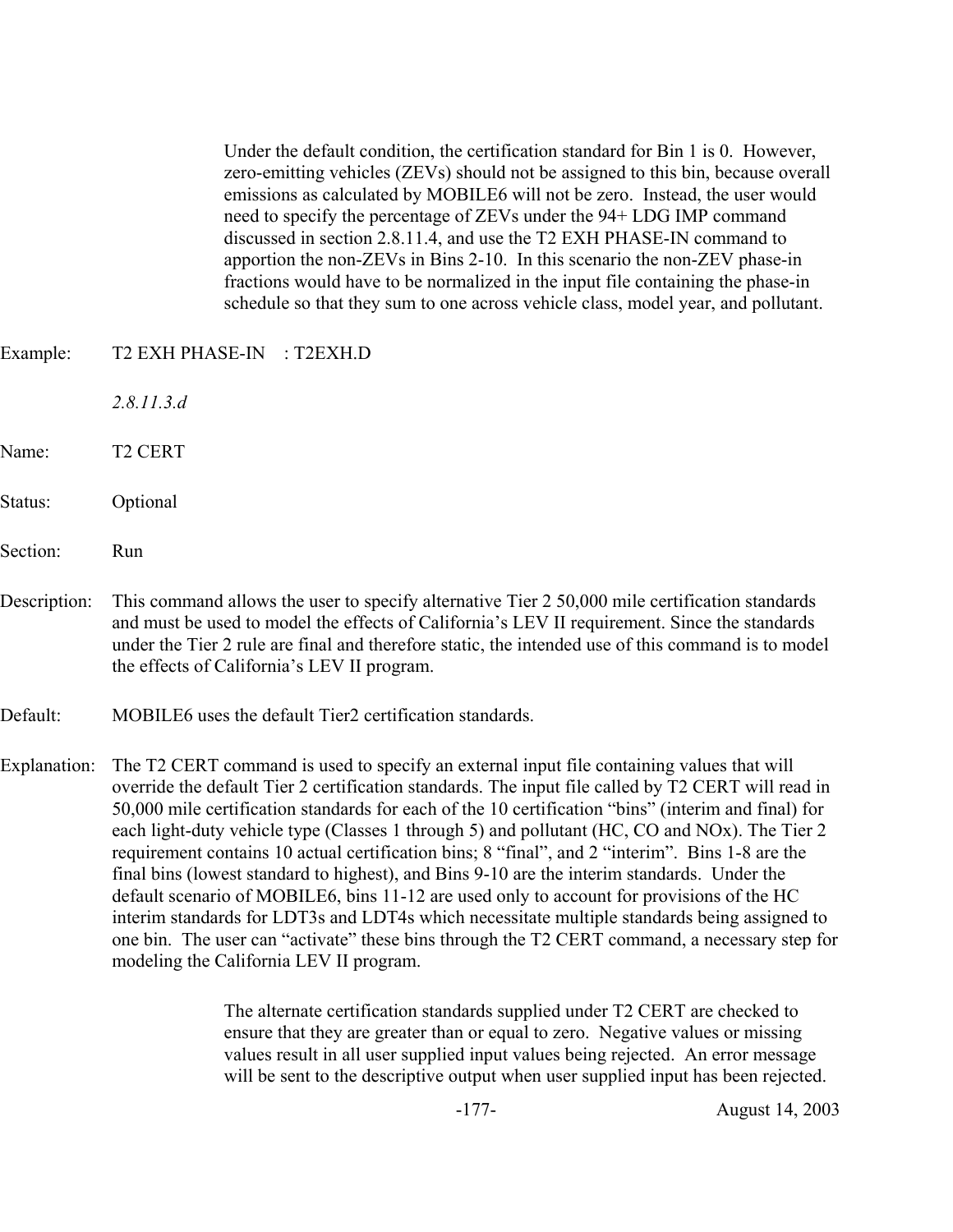T2 CERT requires an external file which supplies alternate 50,000 mile exhaust certification standards for Bins 1-12.

The input file used in conjunction with the T2 CERT command must begin with T2 CERT on the first line. Beginning with the second line, the input file contains 3 separate delimited data matrices of 5 columns by 12 rows. Either commas or spaces may be used to separate values. The columns reflect 5 light-duty vehicle classes (LDV/LDT1/LDT2/LDT3/LDT4). The rows reflect Bins 1-12. Each matrix represents a pollutant (HC, CO, NOx), and is separated by a space. The entries in each matrix "cell" are the 50,000 miles certification standard for the appropriate bin, vehicle class and pollutant.

Example: T2 CERT: T2CERT.D

### **2.8.11.4 Alterative Schedule for 1994 and Later Model Year Light Duty Gasoline Vehicle Standards**

- Name: 94+ LDG IMP
- Status: Optional
- Section: Run
- Description: This command allows the user to input optional 1994 and later fleet penetration fractions for light-duty gasoline vehicles under the Tier 1, NLEV (or California LEV 1), and Tier 2 emission standard programs.
- Default: MOBILE6 uses the default certification standard phase-in schedule for the Tier 1, NLEV and Tier 2 programs.
- Explanation: This command allows for optional user input of light-duty gas 1994+ model year emission standard implementation values. These values are fleet penetration fractions of the eleven vehicle certification standard categories under the Tier 1, NLEV (or California LEV I), and Tier 2 vehicle emission programs. For a given model year and light-duty gas vehicle type the eleven fractions must add up to 1.000. The standards types are: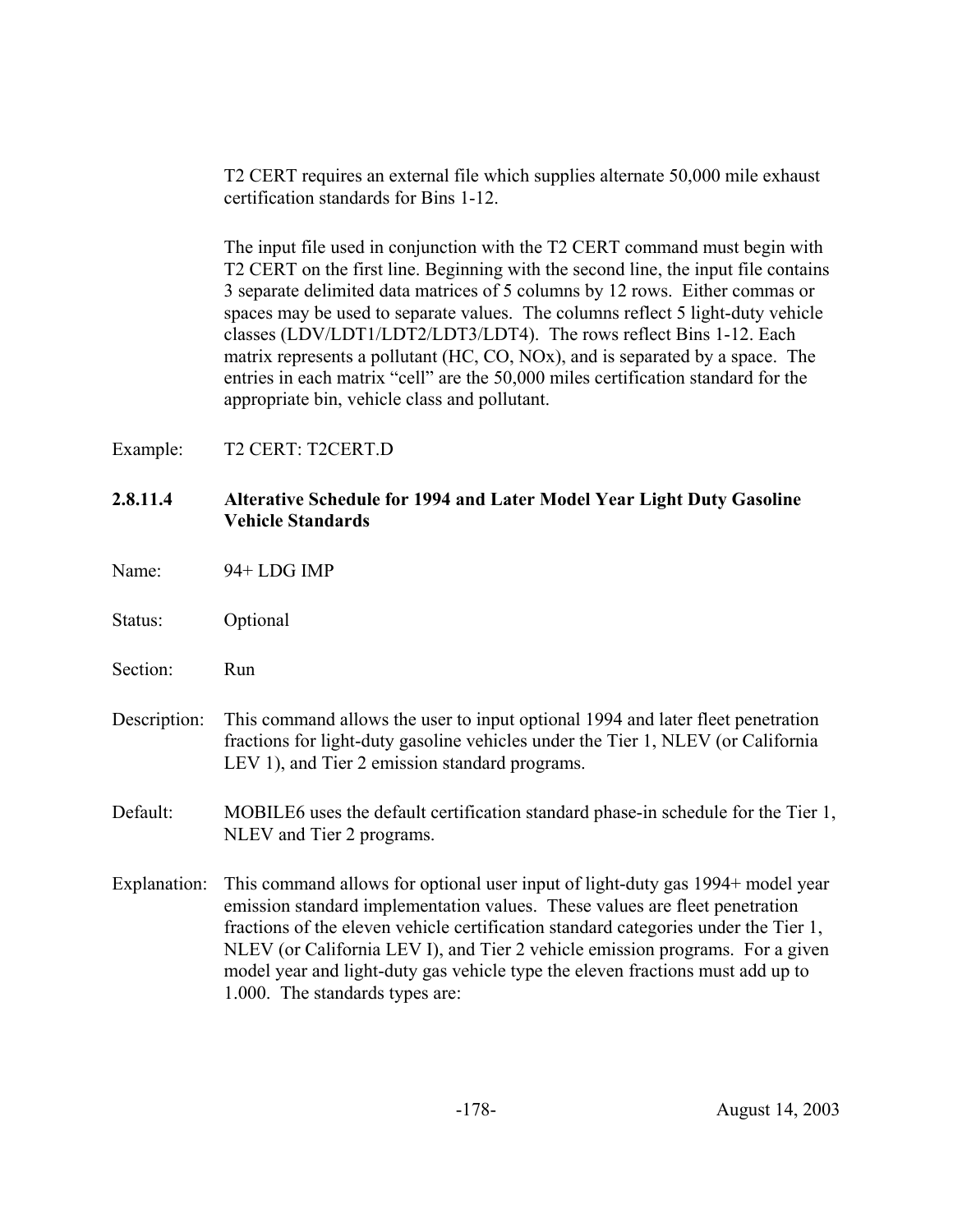- 1. Tier0
- 2. Intermediate Tier1
- 3. Tier1
- 4. Tier2
- 5. Intermediate TLEV
- 6. TLEV
- 7. Intermediate LEV I
- 8. LEV I
- 9. Intermediate ULEV I
- 10. ULEV I
- 11. ZEV (zero emitting vehicle)

It should be noted that the category "Tier 2" under this command only denotes the fraction of light-duty vehicles and trucks participating in the Tier 2 program. The full "bin" implementation of the Tier 2 vehicle program (or LEV II program) would be modeled using the Tier 2 input commands discussed in Section 2.8.11.3. However, this command must be used to model the effect of zero-emitting vehicles under the LEV I or LEV II programs.

MOBILE6 does not have separate emission estimates for the intermediate useful life standards. The "intermediate" standard level categories use the emission estimates for the final category; e.g., Intermediate Tier1 type uses the Tier1 emission level.

The input file used in conjunction with the 94+ LDG IMP command must begin with 94+ LDG IMP on the first line. After this, the required data are divided into 5 blocks, one each for LDGV, LDGT1, LDGT2, LDGT3, and LDGT4. In each data block there is one data line for each calendar year from 1994 to 2025. Each line contains the phase-in values for that year for the 11 different vehicle standards categories, according to the list above. Those values for a given model year and vehicle type must sum to 1. The data for a given row (model year and vehicle type) must use the following FORTRAN fixed format:

F5.3,10(1X,F5.3)

Example: 94+ LDG IMP : P94IMP.D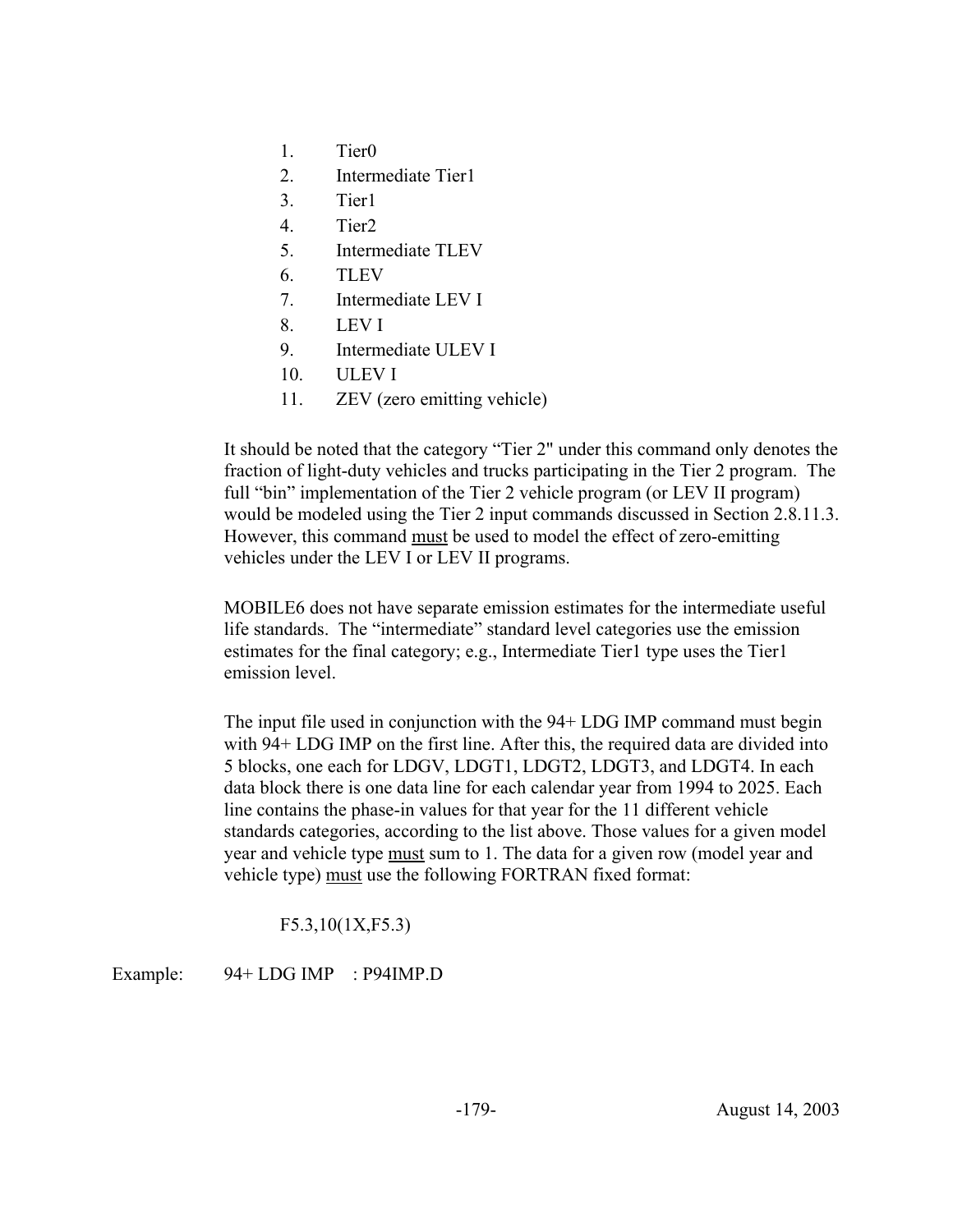# **2.8.11.5 2007 Heavy Duty Vehicle Emissions Reductions**

The following command overrides the default settings for the 2007 Heavy Duty Vehicle emission standards.

| Name:        | NO 2007 HDDV RULE                                                                                                                                                                                                                                                                                                                                                                                                                                                             |
|--------------|-------------------------------------------------------------------------------------------------------------------------------------------------------------------------------------------------------------------------------------------------------------------------------------------------------------------------------------------------------------------------------------------------------------------------------------------------------------------------------|
| Status:      | Optional                                                                                                                                                                                                                                                                                                                                                                                                                                                                      |
| Section:     | Run                                                                                                                                                                                                                                                                                                                                                                                                                                                                           |
| Description: | This command allows the user to disable the 2007 heavy duty vehicle emission<br>standards.                                                                                                                                                                                                                                                                                                                                                                                    |
| Default:     | MOBILE6 will account for the 2007 heavy duty vehicle emission standards if the<br>user does not use the NO 2007 HDDV RULE command.                                                                                                                                                                                                                                                                                                                                            |
|              | Explanation: Use of the NO 2007 HDDV RULE command causes MOBILE6 to calculate<br>emission factors without the effects of the 2007 heavy duty vehicle emission<br>standards. These standards and the associated lower sulfur diesel fuels will begin<br>effecting emissions in 2008 and will be fully implemented in all vehicles<br>manufactured in 2009 and subsequent years. The interplay of this command with<br>the NO TIER2 command is illustrated in the Tables below. |
| Example:     | NO 2007 HDDV RULE                                                                                                                                                                                                                                                                                                                                                                                                                                                             |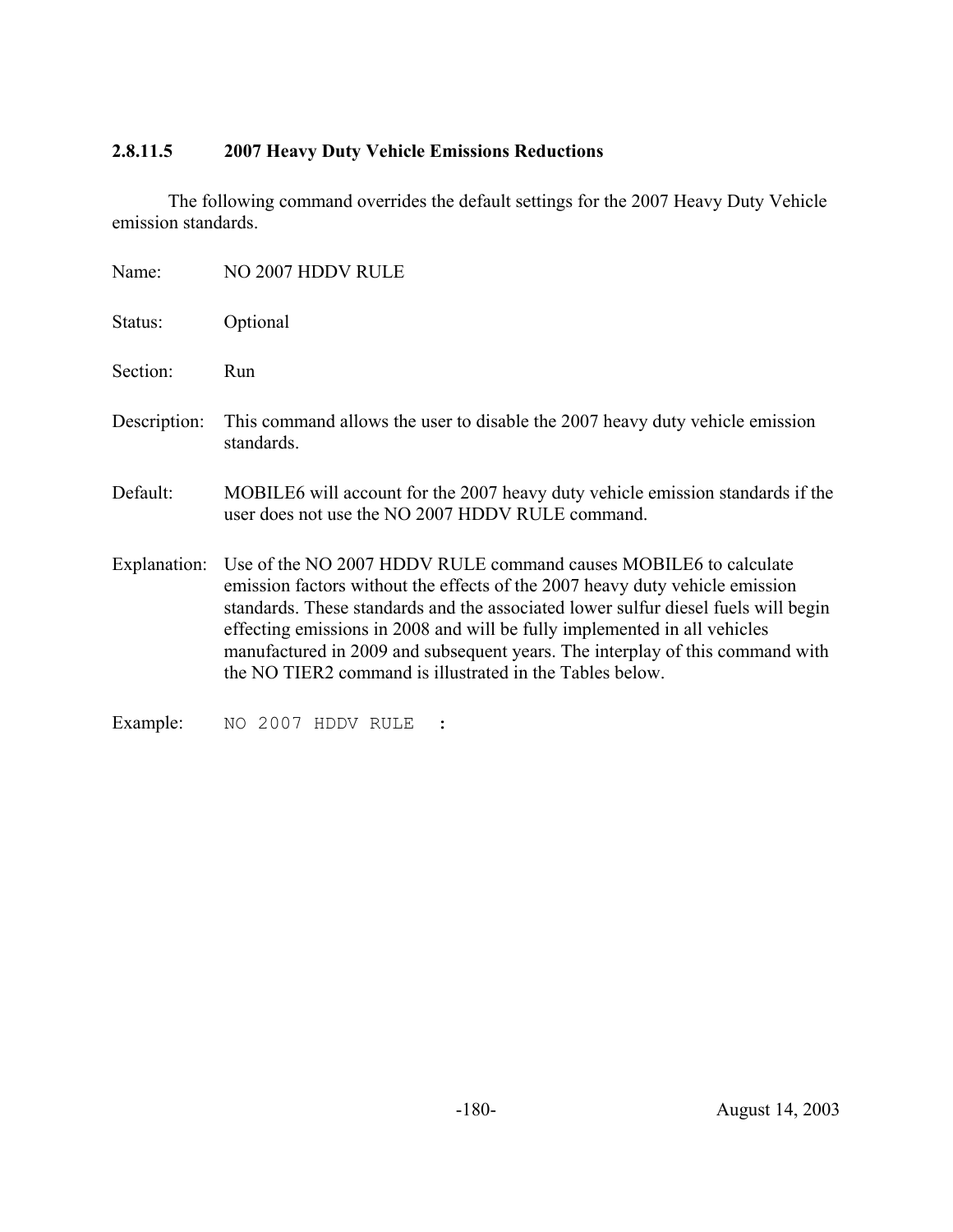| GASOLINE FUELED HEAVY TRUCKS |             |                                                                                                                                                                                                                                                                                   |  |  |  |  |  |
|------------------------------|-------------|-----------------------------------------------------------------------------------------------------------------------------------------------------------------------------------------------------------------------------------------------------------------------------------|--|--|--|--|--|
| NO TIER2                     | NO HD2007   |                                                                                                                                                                                                                                                                                   |  |  |  |  |  |
| Not Applied                  | Not Applied | EXHAUST: This is the default case<br>with emissions reduced starting in<br>2005 according to the 2005 heavy<br>duty rule and any Tier2 effects.<br>Another reduction in 2008 which<br>accounts for phase in of the heavy<br>duty 2007 rules. The last reduction<br>is in 2009.    |  |  |  |  |  |
| Applied                      | Not Applied | EVAPORATIVE: This default case<br>includes the effects of Tier2 and<br>the heavy duty vehicle (HDV) rules.<br>EXHAUST: In this case only the 2007                                                                                                                                 |  |  |  |  |  |
|                              |             | heavy duty step-wise emissions<br>reductions occur in 2008 and in<br>2009. There are no emissions<br>reductions in the earlier years,<br>2005 through 2007. This essentially<br>removes any Tier2 and 2005 heavy<br>duty rule emissions reductions.                               |  |  |  |  |  |
|                              |             | EVAPORATIVE: This shuts off the<br>effects of HDV and Tier2 rules.                                                                                                                                                                                                                |  |  |  |  |  |
| Not Applied                  | Applied     | EXHAUST: Except for the HDG2B's, a<br>single step-wise reduction occurs<br>in 2005 which is equivalent to the<br>default reduction in 2005 for each<br>particular vehicle type. This<br>reduction is due to the 2005 rule.<br>No further reductions occur in<br>subsequent years. |  |  |  |  |  |
|                              |             | The HDGV2B's are reduced according<br>to the 2005 rule and Tier2 effects.<br>The Tier2 effects are applied to a<br>subset of HDGV2B's, i.e., medium<br>duty passenger vehicles.                                                                                                   |  |  |  |  |  |
|                              |             | EVAPORATIVE: This shuts off the<br>effects the HDV and Tier2 rules.                                                                                                                                                                                                               |  |  |  |  |  |
| Applied                      | Applied     | EXHAUST: No emissions reductions<br>occur. This combination of commands<br>effectively shuts off the Tier2 and<br>both heavy duty vehicle rules. The<br>emissions rates for all years<br>subsequent to 2004 remain at the<br>2004 levels.                                         |  |  |  |  |  |
|                              |             | EVAPORATIVE: This shuts off the<br>effects of the HDV and Tier2 rules.                                                                                                                                                                                                            |  |  |  |  |  |

# **Effects of Applying the NO HD2007 RULE and NO TIER2 Commands On Heavy Duty Gasoline Vehicle Emissions**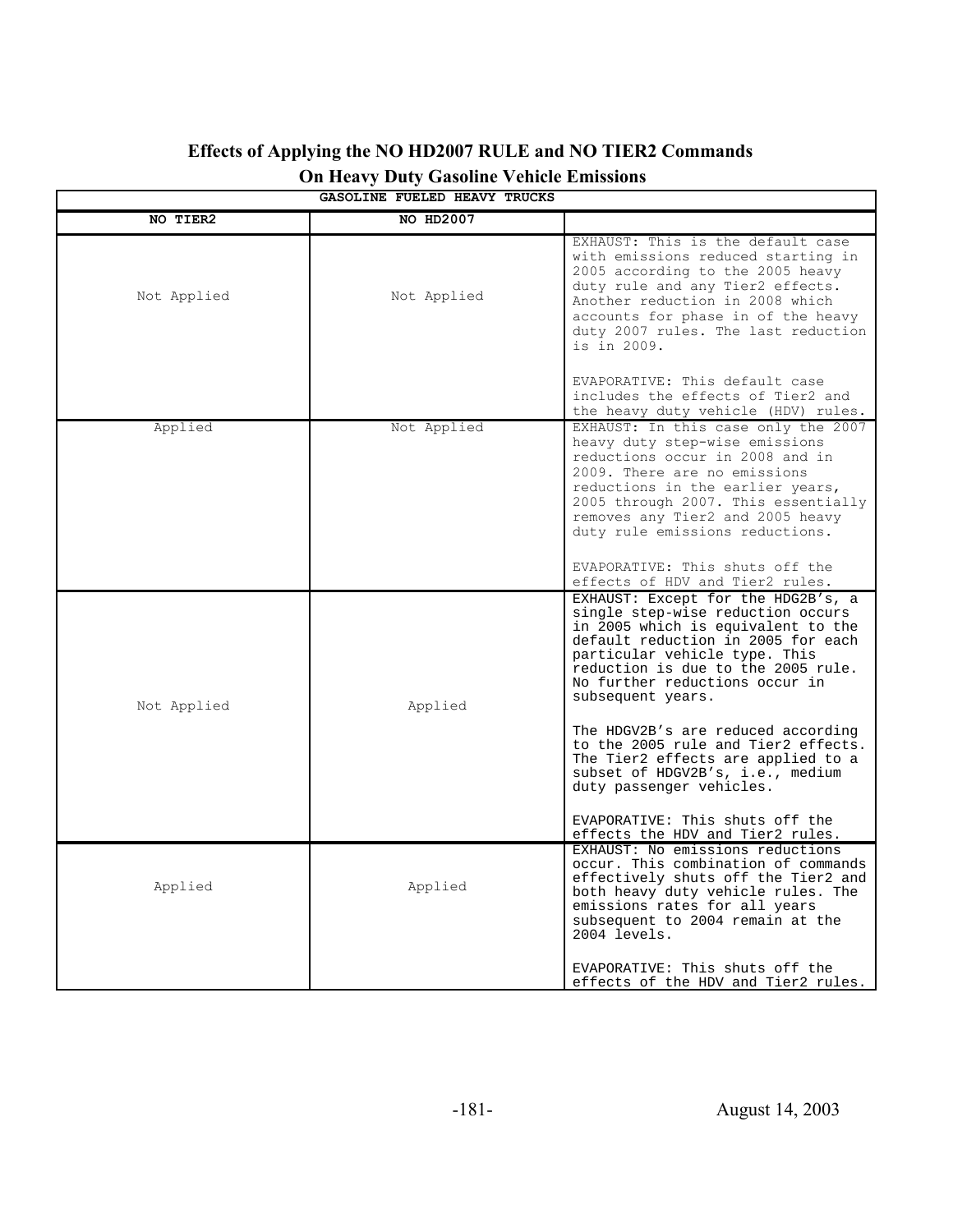| DIESEL FUELED HEAVY TRUCKS |                  |                                                                                                                                                                                                                                                                                                                                     |  |  |  |  |  |
|----------------------------|------------------|-------------------------------------------------------------------------------------------------------------------------------------------------------------------------------------------------------------------------------------------------------------------------------------------------------------------------------------|--|--|--|--|--|
| NO TIER2                   | <b>NO HD2007</b> |                                                                                                                                                                                                                                                                                                                                     |  |  |  |  |  |
| Not Applied                | Not Applied      | This is the default case with two<br>step-wise emission reductions. The<br>first starting in 2004. The second<br>reduction is in 2007. This second<br>reduction is due to the 2007 heavy<br>duty diesel rule.                                                                                                                       |  |  |  |  |  |
| Applied                    | Not Applied      | This is the same as the default<br>case.                                                                                                                                                                                                                                                                                            |  |  |  |  |  |
| Not Applied                | Applied          | This command removes the 2007 heavy<br>duty diesel rule. A single<br>reduction occurs which goes into<br>effect in 2004. These reduced<br>emission rates begin in 2004 and<br>remain in effect for all years<br>proceeding 2004. These emission<br>rates are identical to those that<br>take place in 2004 for the default<br>case. |  |  |  |  |  |
| Applied                    | Applied          | This is the same as the above case<br>whereby emissions are reduced in<br>2004 and remain at that level for<br>all subsequent model years.                                                                                                                                                                                          |  |  |  |  |  |

# **Effects of Applying The NO HD2007 RULE and NO TIER2 Commands On Heavy Duty Diesel Vehicle Emissions**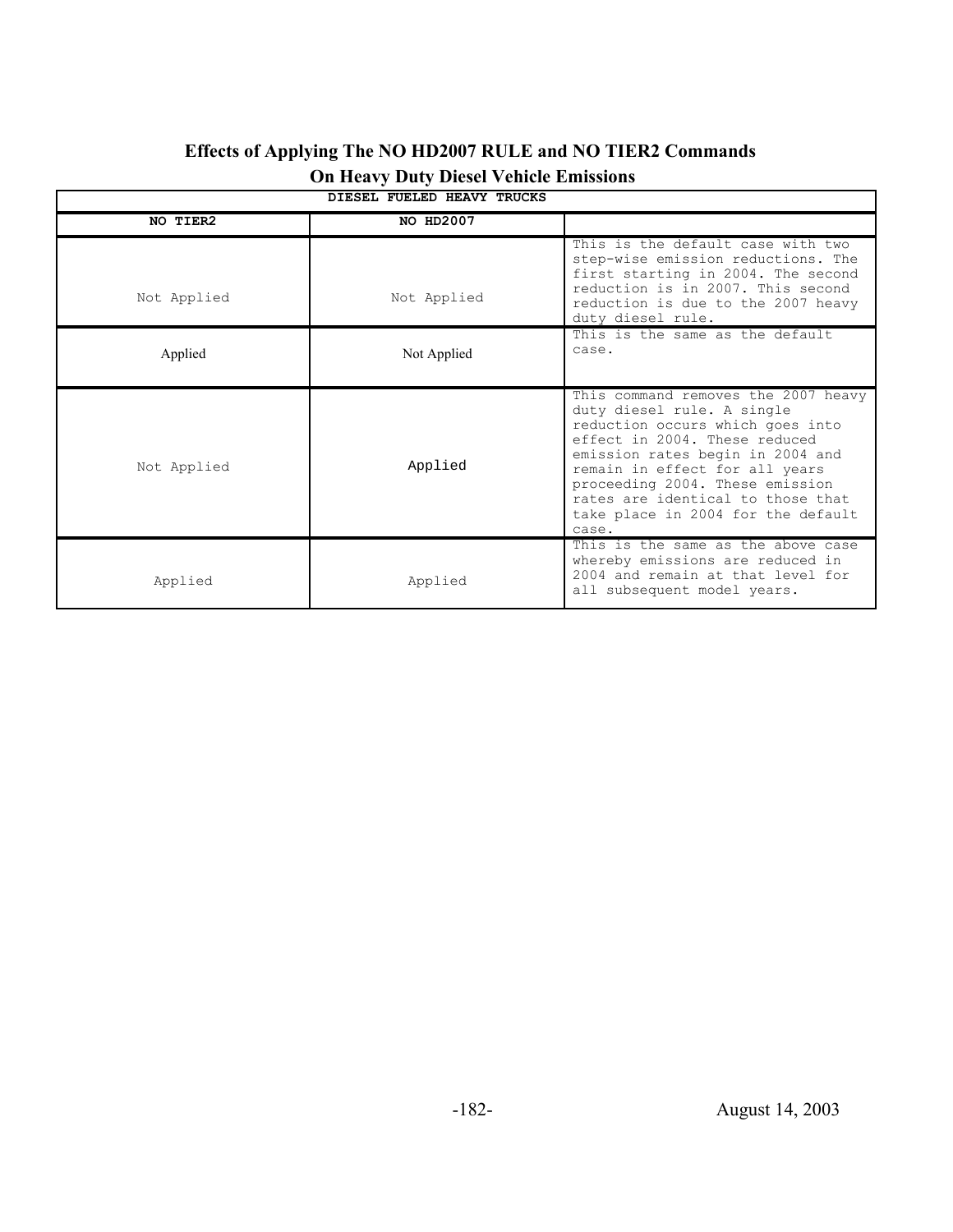### **CHAPTER 3**

### **MOBILE6 OUTPUTS**

### **3.0 INTRODUCTION**

This chapter describes the output that can be produced by the MOBILE6 highway vehicle emission factor model. There are five basic kinds of output:

- 1. Database Output Report.
- 2. Descriptive Output Reports.
- 3. Spreadsheet Output.
- 4. Warning and Error Messages.
- 5. User Screen Dialog.

The database output report contains detailed emission results in a form suitable for use with database management or spreadsheet software.

The descriptive output reports contain summary-level emission results in a format suitable for printing. These reports also contain any non-fatal warning or comment messages pertaining to user-supplied input values.

The spreadsheet output reports the same level of detail as the description output in a form easily imported into spreadsheet software.

During execution of the MOBILE6 program, a few simple prompting and status messages are displayed on the computer screen. Certain error messages related to the interaction between the computer software operating system and the MOBILE6 program might also appear on the screen. Fatal error messages are written to a separate error report file.

# **3.1 DATABASE OUTPUT REPORT**

The user can (by using the DATABASE OUTPUT command) create a tab-separated variable, ASCII text file, which can then be imported into various database or spreadsheet programs. Database output is not produced unless this command is specified in the Header section of the command input file. By default, the database output file is given the base name of the command input file with a ".TB1" file name extension. The user can give the file any desired DOS file name by using the EMISSIONS TABLE command.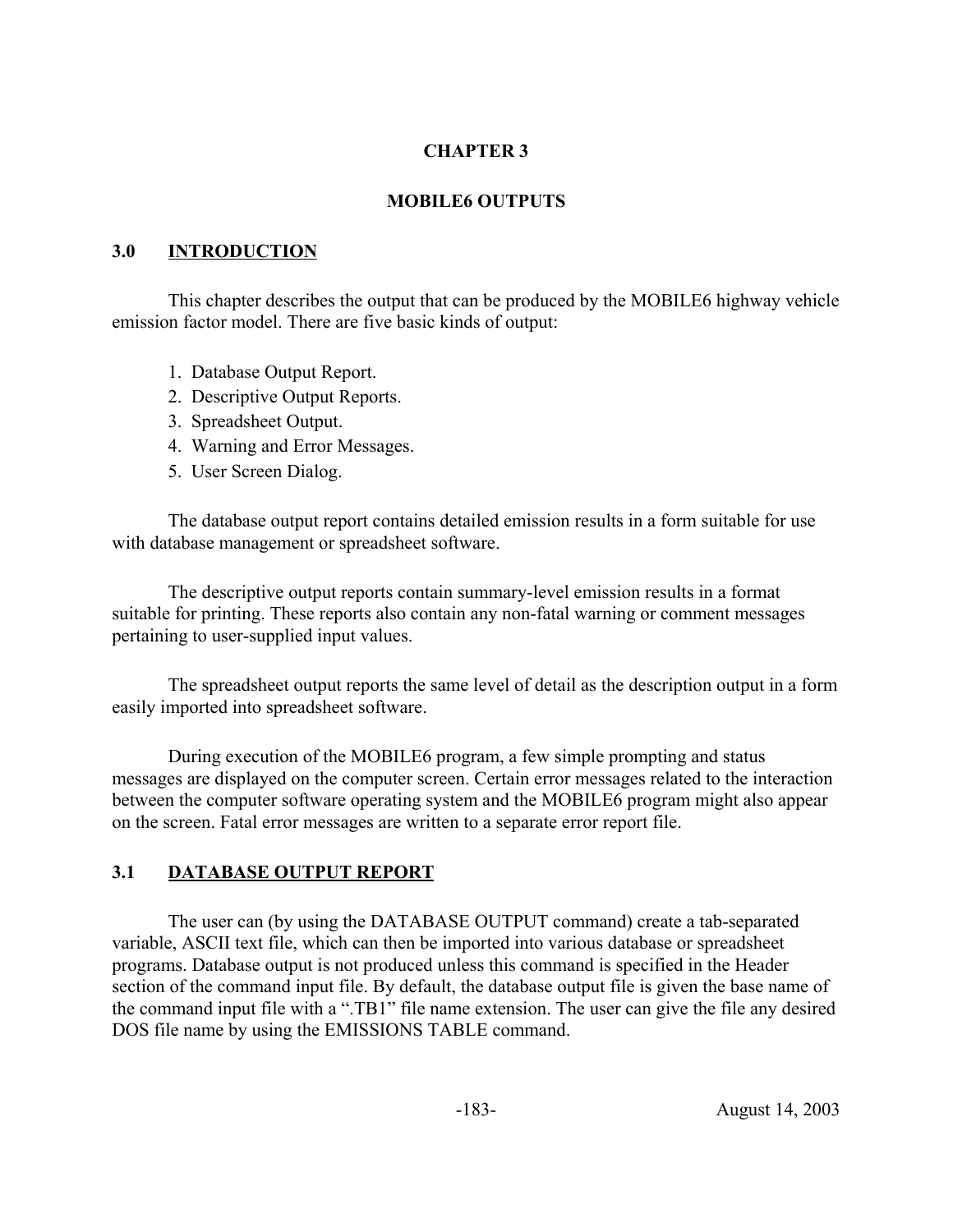### **3.1.1 Database Output Formatting Options**

The database output has three forms. The first is the default form in an hourly format, which reports all emission factors for each hour of the 24-hour day. This output is often quite voluminous and is suitable only for use with database management software. The second form is a daily format, which summarizes the hourly information into emission factors pertaining to the entire 24-hour day. This significantly reduces the amount of output produced and often produces output that can be analyzed with spreadsheet software. The third form is aggregated format, which aggregates the daily results into values similar to those reported in the descriptive output report(s). By default (assuming the DATABASE OUTPUT command has been specified), MOBILE6 produces the hourly format. The DAILY OUTPUT or the AGGREGATED OUTPUT command can be specified in the Header section of the command input file to produce the daily or aggregated database format instead. The user cannot specify both the DAILY OUTPUT and the AGGREGATED OUTPUT commands in the same MOBILE6 input file.

By default, the database output table, whether in hourly, daily, or aggregated format, is a purely "flat" file, in which every record has the same format and contains only result information. The WITH FIELDNAMES command can be used to add an initial record to the database output file containing short names for each column of information it contains.

The hourly database output file contains 22 fields; the daily format contains 18 of these. The aggregated format contains only 13 fields. The fields can be divided into three groups: key fields, echoed fields, and calculated fields. In the following section, command input refers to non-batch input.

### **3.1.1.1 Key Fields**

These nine key fields serve, in combination, to uniquely identify a particular record in the output.

- File Number (FILE). The number of the command input file, beginning with 1. Batch input files may contain more than one command input file.
- Run Number (RUN). The run number within the input file, beginning with 1. Command input files may contain multiple runs.
- Scenario Number (SCEN). The scenario number within the run, beginning with 1. Runs may contain multiple scenarios.
- Hour of the Day (HOUR). 1 through 24. Hour "1" begins at 6:00 a.m. and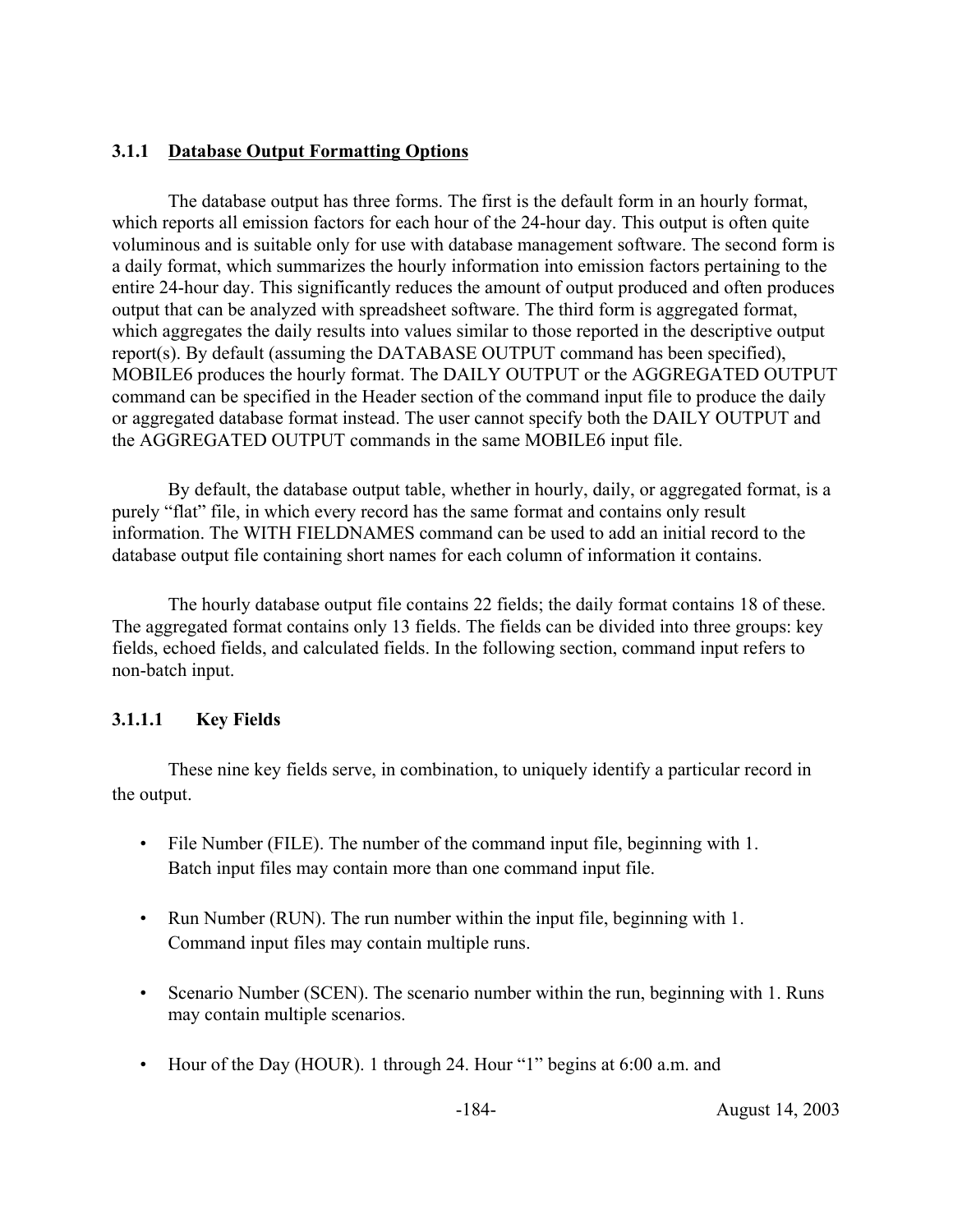extends until 7:00 a.m.. This field is not present in the daily or aggregated format.

- Vehicle Type (VTYPE). Values 1 through 28 as shown Table 3, Appendix B.
- Vehicle Age in Years (AGE). 0 through 24. This age is relative to the calendar year for which the scenario is being run. Age value 24 represents vehicles of age 24 or more. This field is not present in the aggregated format.
- Pollutants (POL). Values of 1 through 15, as listed in table 1.2.6.
- Emission Types (ETYPE). Values of 1 through 10.
	- 1. Exhaust emissions nominally from running operations, including start emissions from heavy-duty vehicles and start emissions of pollutants other than HC, CO, NOx, and air toxics ratioed to HC. (All exhaust emissions not included in type 2 below.)
	- 2. HC, CO, and NOx exhaust emissions, as well as air toxics exhaust emissions ratioed to HC, from the engine start operations of light-duty vehicles and motorcycles.

NOTE: Emission types 1 and 2 are used somewhat differently in the database output than in the descriptive output, in which the exhaust HC, CO, and NOx emissions of heavyduty vehicles are reported only as "composite" exhaust results, not as either start or running.

- 3. Evaporative emissions from hot soak conditions.
- 4. Evaporative emissions from diurnal conditions.
- 5. Evaporative emissions from resting loss conditions.
- 6. Evaporative emissions from running loss conditions.
- 7. Evaporative emissions from crankcase emissions.
- 8. Evaporative emissions from refueling conditions.
- 9. Particulate emissions from brake wear.
- 10. Particulate emissions from tire wear.

This field is not present in the aggregated format.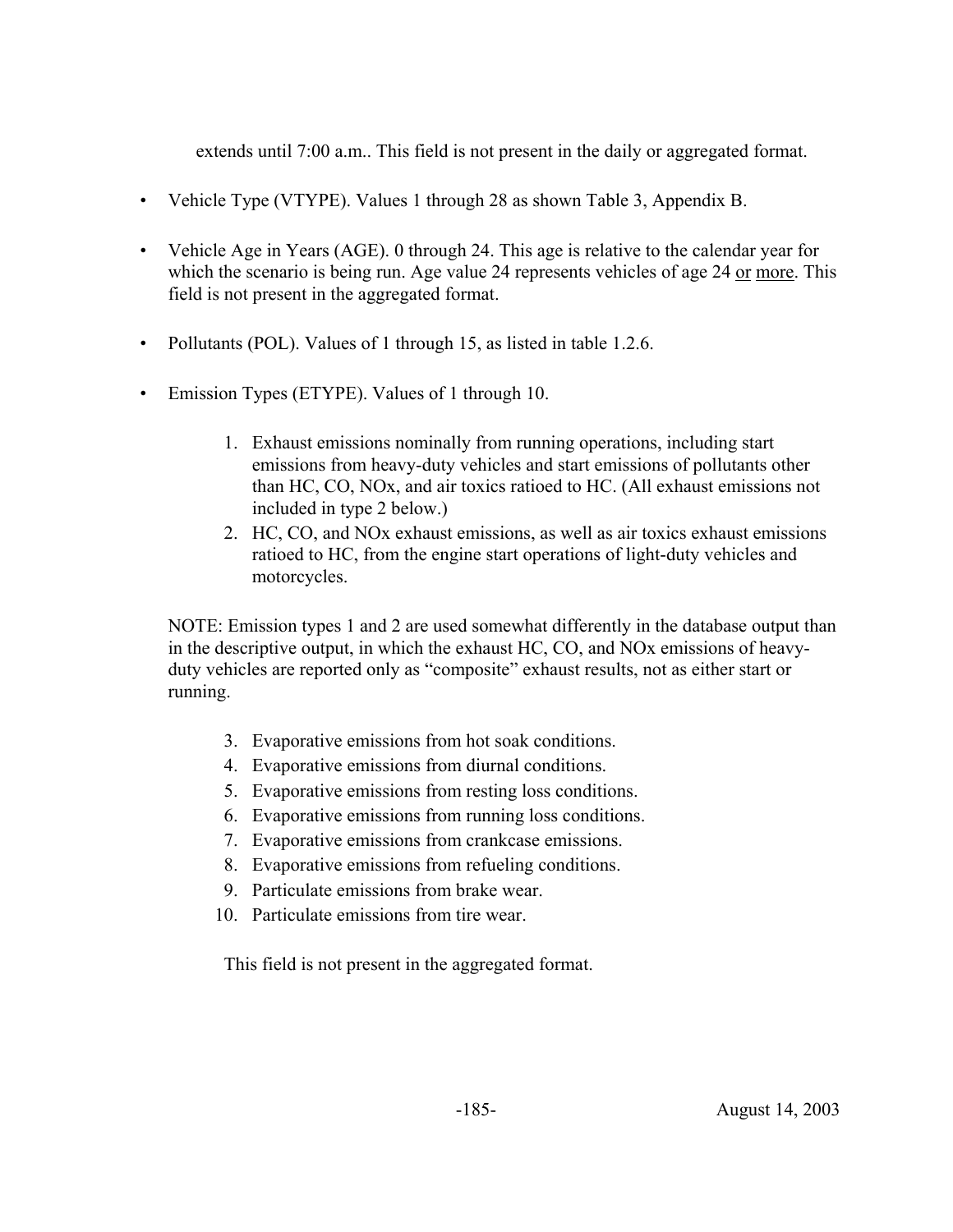- Roadway or "Facility" Types (FTYPE) (1 through 5).
	- 1. Freeway.
	- 2. Arterial.
	- 3. Local.
	- 4. Ramp.
	- 5. None or "not applicable" (e.g., for emissions independent of facility type, such as engine start emissions and most evaporative emission types.)

This field is not present in the aggregated format.

# **3.1.1.2 Echoed Fields Carried To Output From Input**

Eleven fields of the database output are "echoed" from MOBILE6 inputs. It is important for users to understand that these information items are not substantively calculated or modeled by MOBILE6—they are essentially independent rather than dependent variables. They are provided in the database output to facilitate conversion of the emission factor results into alternative units, such as grams per engine start, grams per gallon, and so on. These fields also are provided to facilitate the calculation of average emissions for nonstandard combinations of vehicle types.

The "echoed" fields include the following:

- STARTS: The average number of engine starts per vehicle in the time period (hour or day) represented by the record.
- ENDS: The average number of trip ends per vehicle in the time period (hour or day) represented by the record. The number of trip ENDS is generally less than the number of STARTS because very short periods of engine operation are not considered a "trip" by MOBILE6 in calculating hot soak emissions.
- MILES: Miles traveled per vehicle of this type and age in the time period (hour or day) represented by the record.
- MPG: Miles per gallon per vehicle of this type.
- HRVMT: Percentage of daily vehicle miles traveled, for all vehicles combined, in the hour to which this record pertains. This field is not present in the daily or aggregated database output.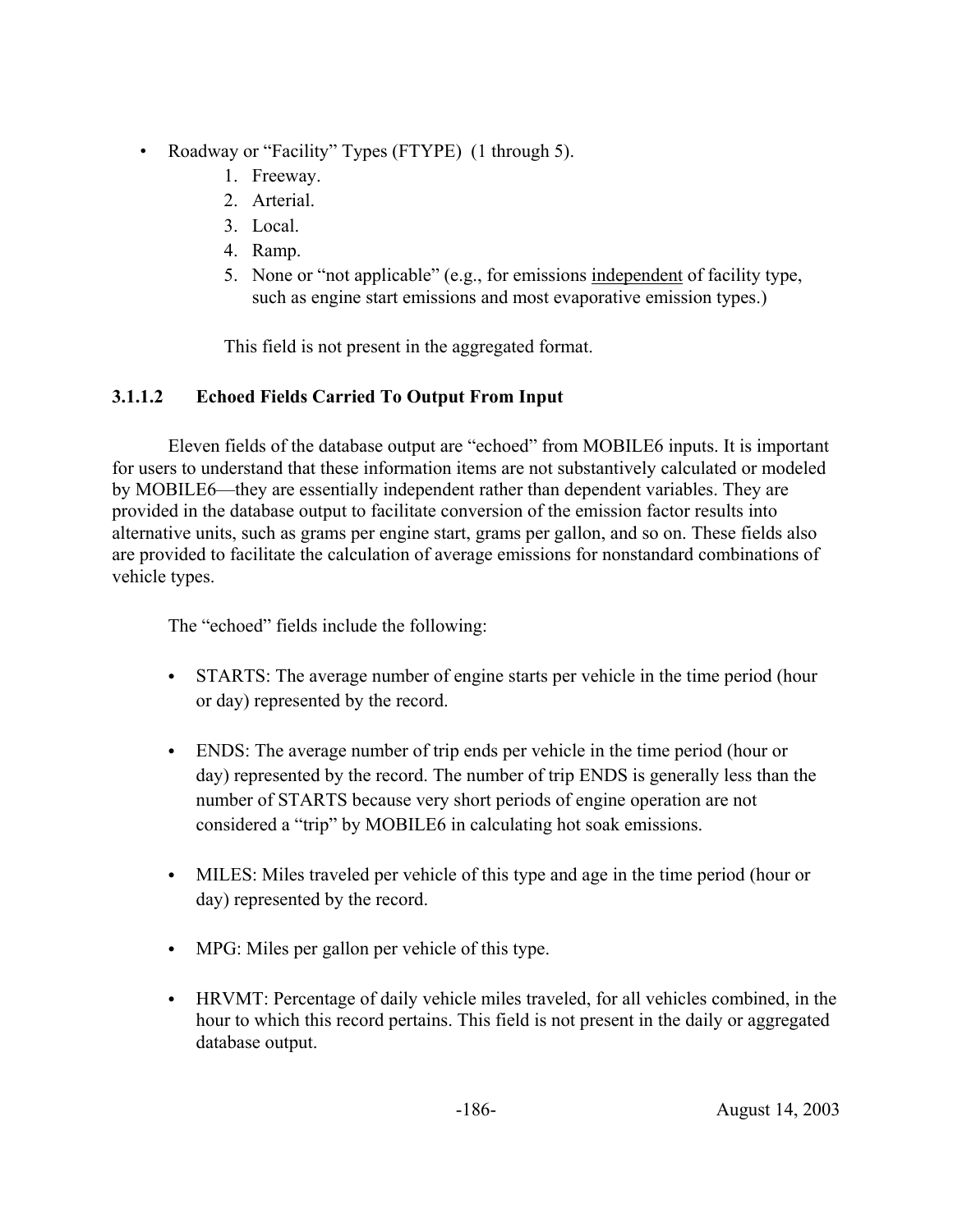- FACVMT: Percentage of vehicle miles traveled in the time period (day or hour) represented by this record on the indicated facility (roadway type). This field is not present in the aggregated format.
- REG DIST: Percentage of vehicles of this type (from VTYPE field) that are of this age (from the AGE field). This field is not present in the aggregated format.
- VCOUNT: Number of vehicles of each VTYPE used by MOBILE6 to calculate these results. Note: The absolute number of vehicles is not significant in MOBILE6, which expresses all emission results on a per-vehicle basis. Ratios or percentages of VCOUNT numbers can be useful, however, when combining vehicle classes. This field is not present in the aggregated format.
- AMBTEMP: Ambient temperature during this hour expressed in degrees Fahrenheit. This field is not present in the daily output format or the aggregated format.
- DIURTEMP: Temperature used for diurnal evaporative emission calculations during this hour, expressed in degrees Fahrenheit. Normally, this equals AMBTEMP, but it may differ if the user has supplied alternate hourly temperature information. This field is not present in the daily or aggregated output format.
- MYR: Model Year. This is calculated as Calendar Year Age. This field is not present in the aggregated output.
- The aggregated output includes an echoed field—the fraction of vehicle miles traveled (VMT)—which is not included in either the hourly or daily format.
- The aggregated output includes another echoed field—calendar year (CAL\_YEAR)—which is not included in either the hourly or daily format.

# **3.1.1.3 Calculated Fields**

These two fields are calculated by the MOBILE6 model.

C G\_MI: Emissions of the given emission type and pollutant on the given facility (roadway) type during the given time period (hour or day) in grams per mile per average vehicle of the given type (e.g., LDGV) and age.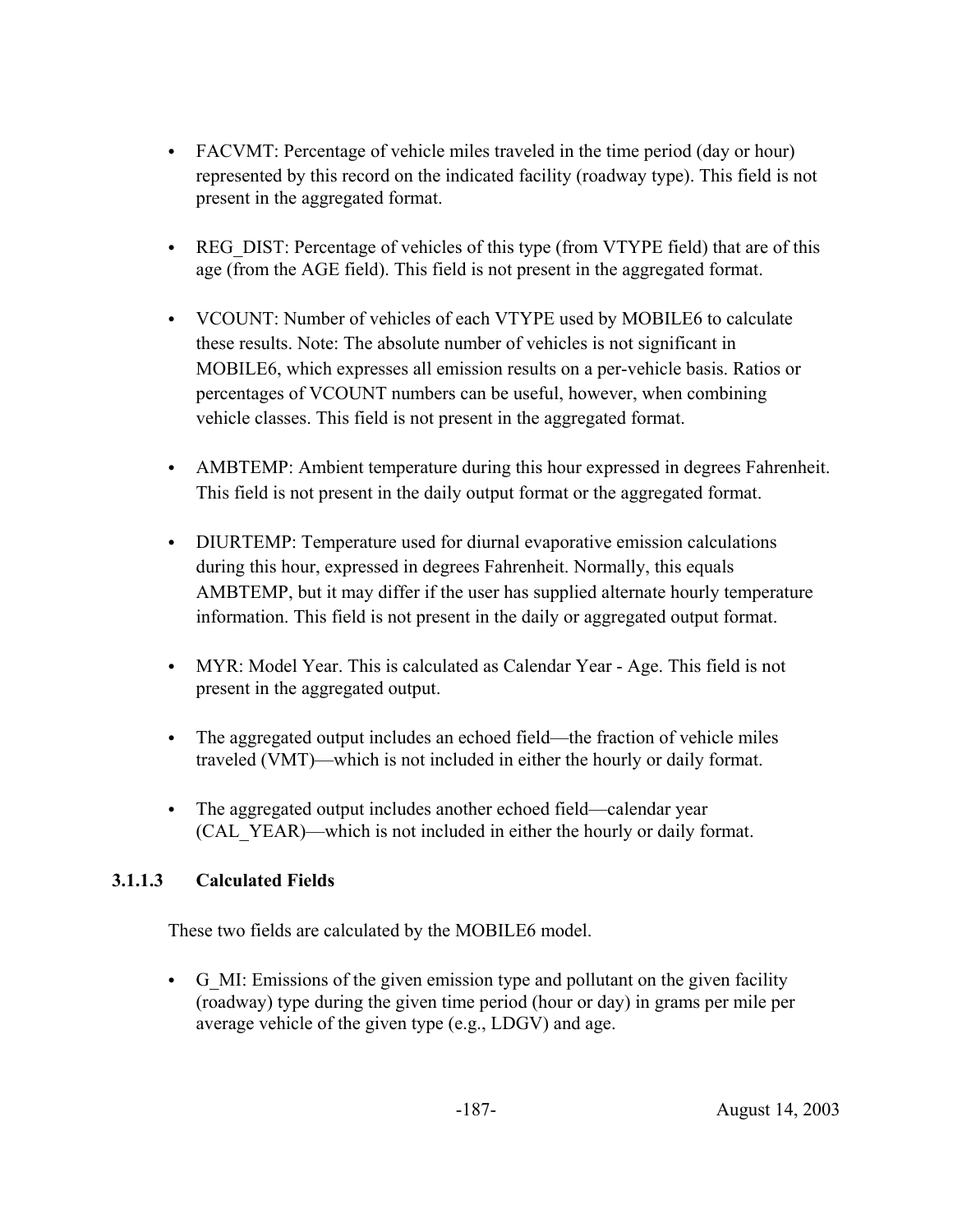• G HR or G DAY: Emissions of the given emission type and pollutant on the given facility (roadway) type in grams per hour or day per average vehicle of the given type and age.

NOTE: These calculated values are emission rates. They are not simple mass values that can easily be summed up. Calculations that involve combinations of these values require that proper weighting factors are used.

In the aggregated format option, the content of the calculated fields can be controlled by the DATABASE EMISSIONS and NO REFUELING commands. By default, the aggregated results are the sum of all emissions for all vehicle ages and roadway types. Using the DATABASE EMISSIONS or NO REFUELING command, the emission types included in the aggregated results can be restricted.

### **3.1.2 Database Output Structure**

The database output file is a highly "flattened" table structure. As a result, many of its non-key field values do not depend upon all of its key fields. In database design terms, the table is not "normalized" because it violates the rule for "second normal form." Users should understand these field dependencies (or the lack of them) when working with the database output tables. All of the non-key fields depend upon FILE, RUN, and SCEN. Beyond this, their dependencies are as follows:

- CAL YEAR depends upon no other field.
- STARTS and ENDS depend only upon HOUR (if present), VTYPE, and AGE (though the default input data does not vary by age).
- MILES depends only upon HOUR (if present), VTYPE and AGE.
- MPG depends only upon VTYPE and AGE.
- HRVMT depends only upon HOUR.
- FACVMT depends only upon HOUR (if present), VTYPE, and FTYPE.
- REG DIST depends only upon VTYPE and AGE.
- VCOUNT depends only upon VTYPE.
- AMBTEMP and DIURTEMP depend only upon HOUR.
- G\_MI, G\_HR and G\_DAY depend upon all the key fields.
- VMT depends upon VTYPE.
- MYR depends upon AGE.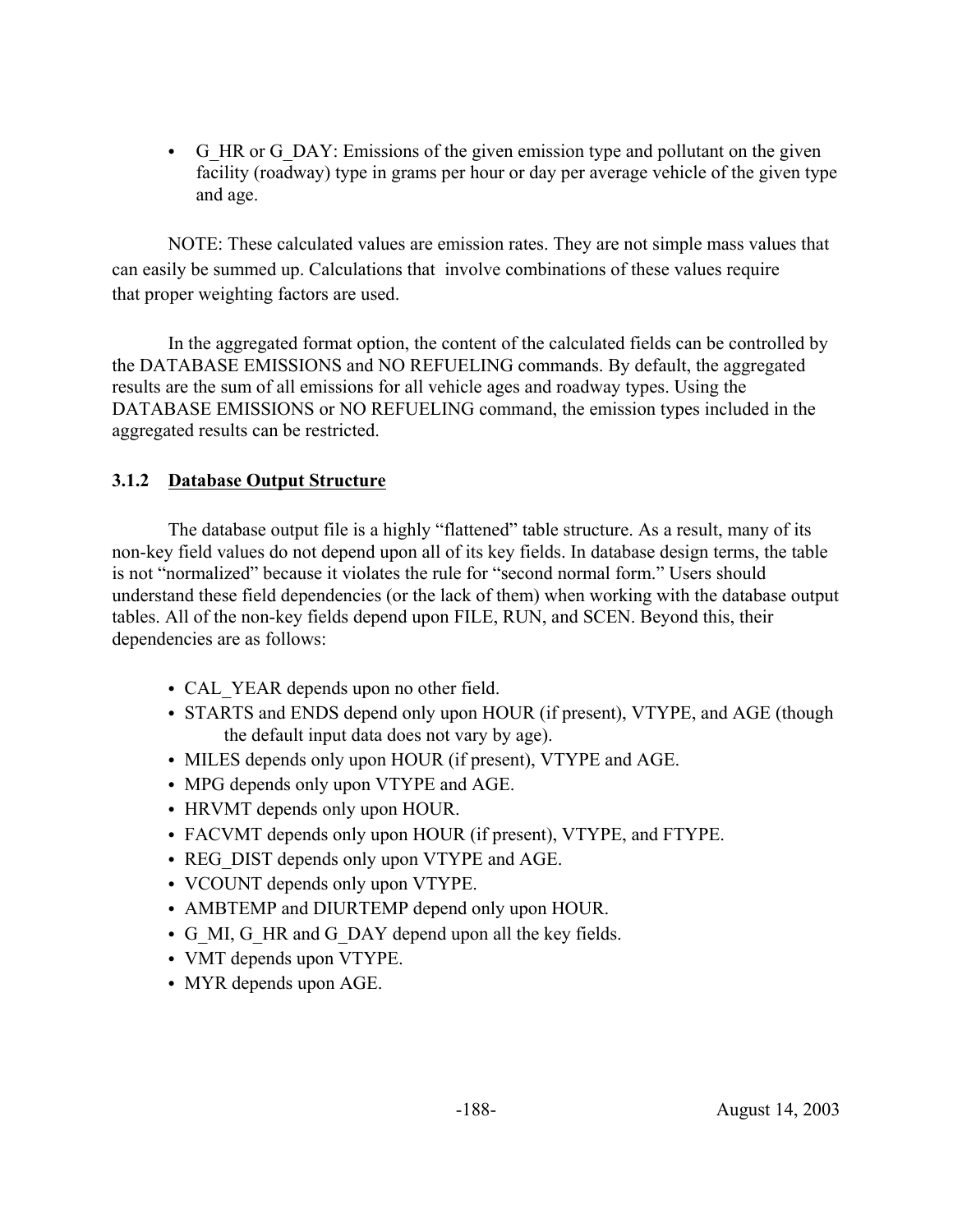# **3.1.3 Restricting the Set of Database Output Records Produced**

If users request hourly database output and do nothing to restrict which records are produced, MOBILE6 produces a truly huge output file (about 35 megabytes per scenario). Therefore, users are advised to limit their requested data by using commands that restrict the set of output records produced.

The POLLUTANTS, PARTICULATES, and AIR TOXICS commands limit which of the 18 MOBILE6.0 pollutants records are produced and affects the descriptive output.

The DATABASE AGES command specifies which of the 25 vehicle ages are reported in the hourly or daily database output formats.

The DATABASE EMISSIONS command specifies which of the ten emission types records are produced.

The DATABASE FACILITIES command specifies which of the five values of facility type records are produced.

The DATABASE HOURS command specifies which of the 24 hours are reported in the hourly format of the database output.

The DATABASE VEHICLES command specifies which of the 28 vehicle types records are produced.

The DATABASE YEARS command specifies which of the 25 model years are reported in the hourly or daily database output formats.

The DAILY OUTPUT command may be used to produce output in which the hourly data is aggregated to the daily level (see Section 2.8.5.1.j). This reduces the volume of the database output by a factor of about 30. Any combination of the above commands can be used.

The AGGREGATED OUTPUT command option allows the user to further aggregate the daily results by age, roadway, and emission type. The output can be further reduced by restricting the vehicle classes and the pollutants to be written using the DATABASE VEHICLES, POLLUTANTS, PARTICULATES, and AIR TOXICS commands.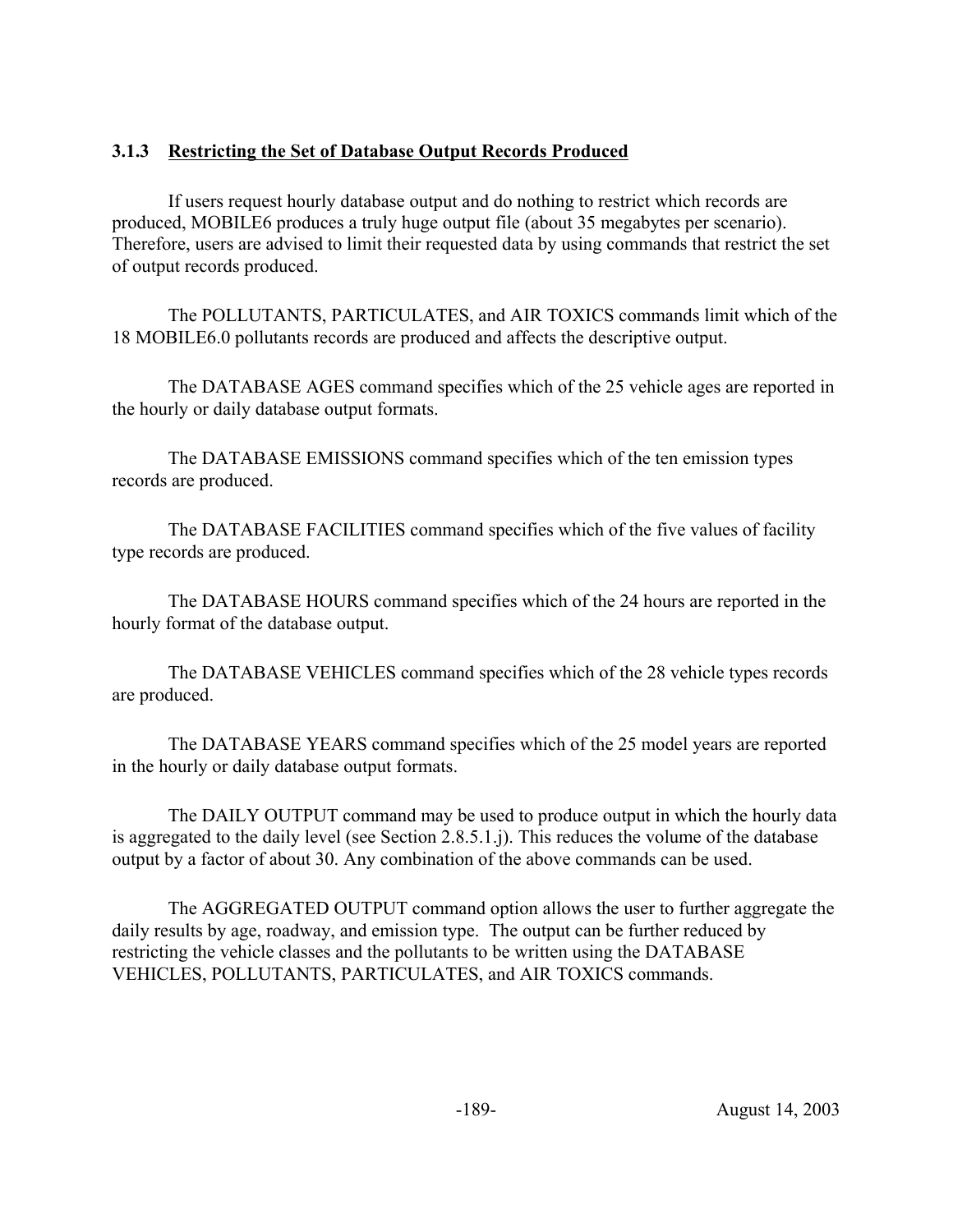### **3.2 DESCRIPTIVE OUTPUT**

The default output for MOBILE6 is a basic descriptive output report for HC, CO, and NOx that includes (following any warning messages and some introductory scenario identifying information) only the composite emission rates calculated for the eight basic vehicle classes. Several of these classes are combinations of individual vehicle classes and are explained later in this section. If the user asks for CO2 results they are added to this output. If the user specifies the PARTICULATES command, a similar report is produced for particulate matter and related pollutants, unless MOBILE6 is directed otherwise by other commands. If the user specifies the AIR TOXICS command, a similar report is produced for the air toxic pollutants, unless MOBILE6 is directed otherwise by other commands.

By default, the HC, CO, NOx, and CO2 descriptive output file is given the base name of the command input file with a ".TXT" file name extension, the particulate report is given the same base filename with an extension of ".PM", and the air toxics report is given the same base filename with the extension of ".TOX". The user can give the files any desired DOS file name with the REPORT FILE command.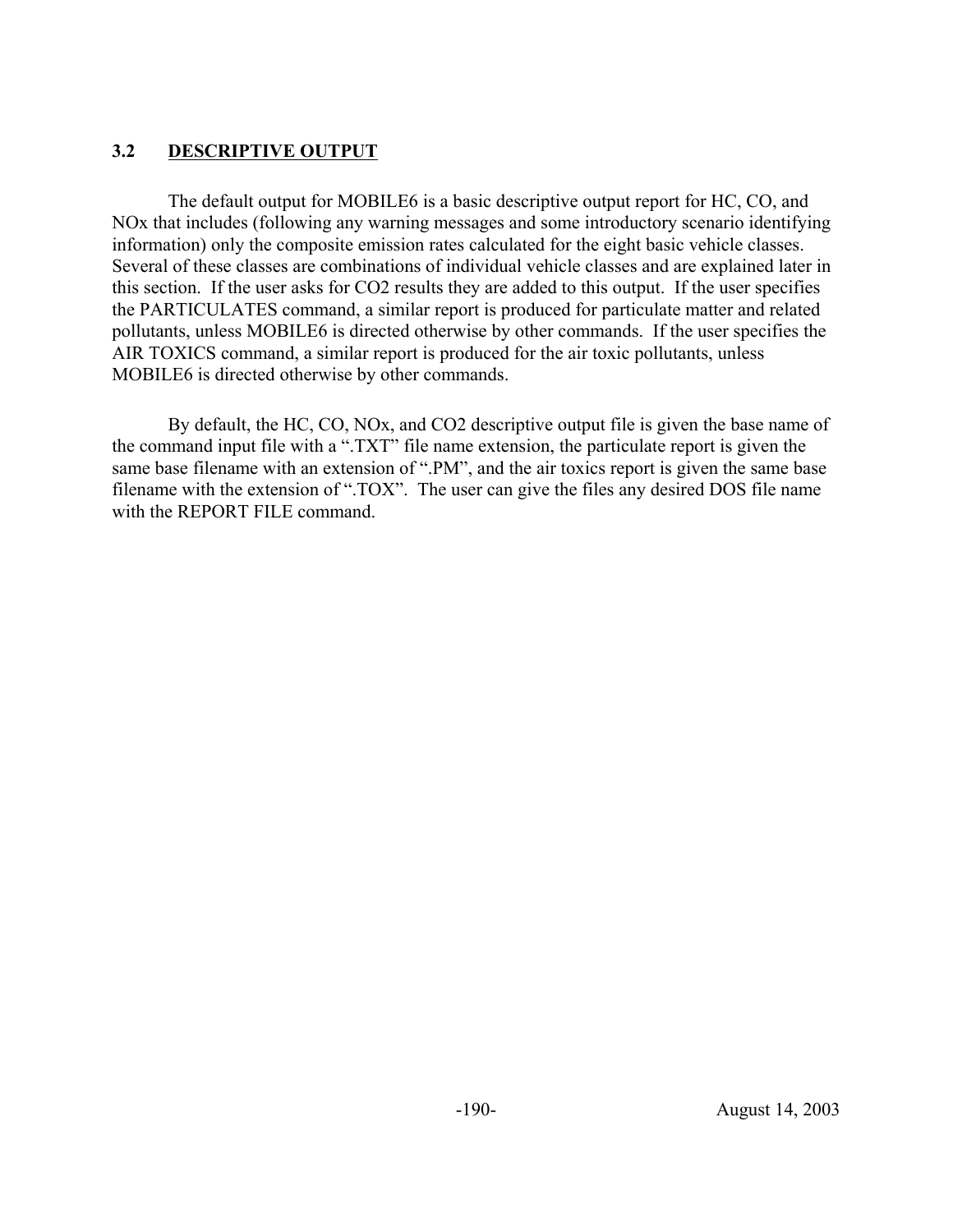A sample MOBILE6 HC, CO, and NOx descriptive output file is shown below in Figure

1:

```
Figure 1 ***************************************************************************
* MOBILE6 (28-Aug-2000) *
* Input file: TESTAIR4.IN (file 1, run 1). *
***************************************************************************
  M603 Comment:
             User has disabled the calculation of REFUELING emissions.
* # # # # # # # # # # # # # # # # # # # # # # # # #
* 
* File 1, Run 1, Scenario 1. 
* # # # # # # # # # # # # # # # # # # # # # # # # #
  M 48 Warning:
            there are no sales for vehicle class HDGV8b 
                 Calendar Year: 2000
                        Month: Jan.
                     Altitude: Low 
            Minimum Temperature: 60. (F)
            Maximum Temperature: 84. (F)
              Nominal Fuel RVP: 11.5 psi
                Weathered RVP: 11.2 psi
            Fuel Sulfur Content: 300. ppm
                   I/M Program: No 
                   ATP Program: No 
               Reformulated Gas: No 
             Following assumptions made for air conditioning adjustments:
                Absolute Humidity: 75. grains/lb
                Sun rise at 600; Sun set at 2100
                Peak sun occurring between 1000 and 1600.
                Fraction of cloud cover equal to 0.00
     Vehicle Type: LDGV LDGT12 LDGT34 LDGT HDGV LDDV LDDT HDDV MC All Veh<br>GVWR: <6000 >6000 (All)
GVWR: <6000 >6000 (All)
 ------ ------ ------ ------ ------ ------ ------ ------ ------ ------
   VMT Distribution: 0.494 0.283 0.097 0.036 0.001 0.002 0.081 0.006 1.000
  ----------------------------------------------------------------------------------------------------------------------
 Composite Emission Factors (g/mi):
 Composite THC : 2.45 2.57 3.92 2.92 3.30 0.76 0.92 0.82 2.93 2.524
 Composite CO : 29.38 35.34 49.07 38.84 36.05 1.77 1.65 4.25 14.73 30.997
 Composite NOX : 1.33 1.46 1.85 1.56 5.10 1.81 1.81 18.47 1.25 2.948
     ----------------------------------------------------------------------------------------------------------------------
```
The main portion of these reports is essentially a table with rows that represent different kinds (or combinations of kinds) of emissions and columns that are vehicle types (or combinations of vehicle types). This information is at a much more summary level than in the database output. In particular, the descriptive output values are always aggregates, derived from the sum of hour, facility (roadway) type, and age. If detailed information is needed by hour, facility (roadway) type, or age, then the database output must be used. A detailed description of the meaning of these terms is found in Section 3.1.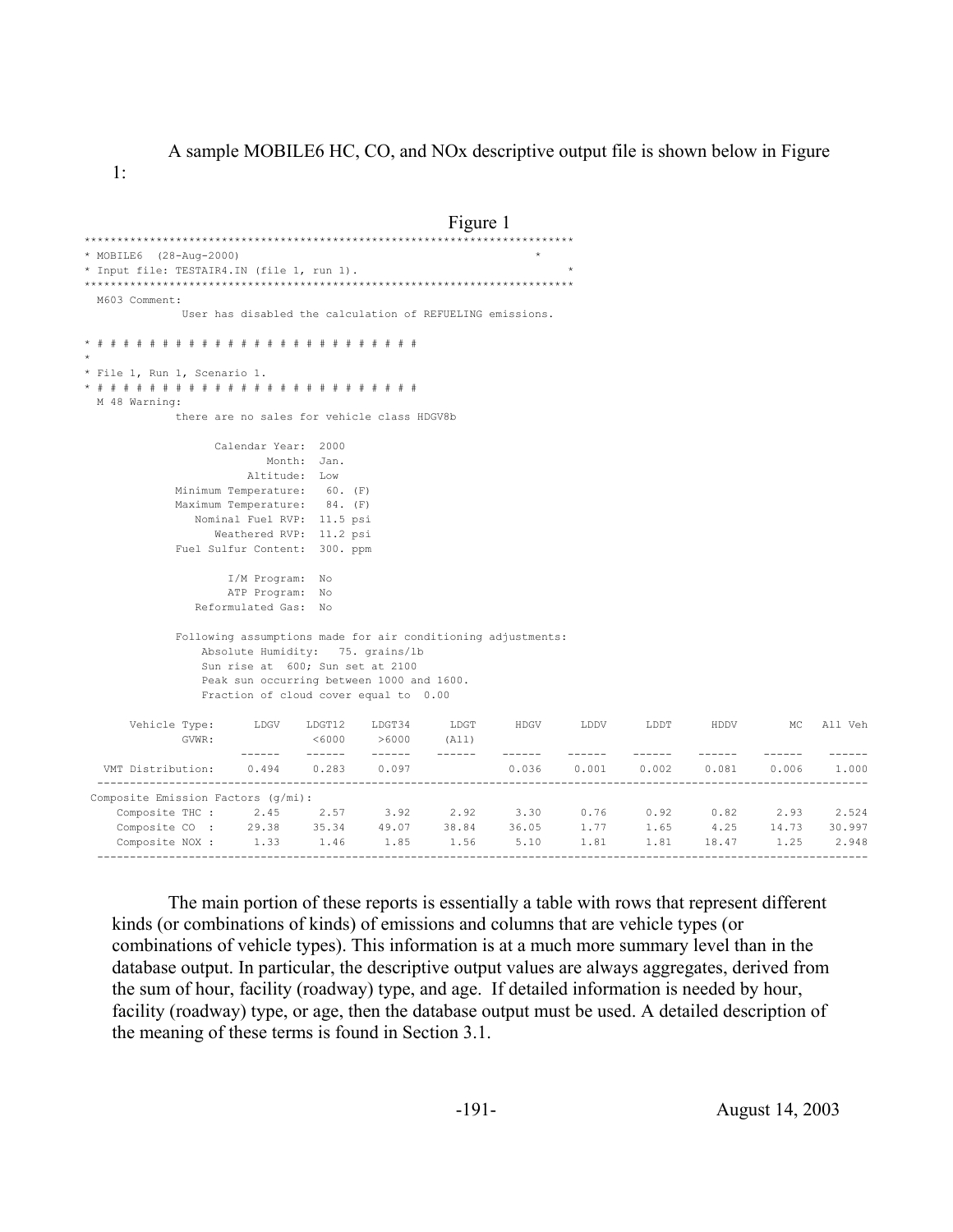#### **3.2.1 Descriptive Output Formatting Options**

Users can suppress all descriptive outputs by including an optional command, NO DESC OUTPUT, in the Header portion of the command input file. The user must specify in this case that database or spreadsheet output be produced. Otherwise, the model will run without reporting any results.

Users can produce an expanded list of exhaust emission rates (engine start and running) in the HC, CO, and NOx report by including an optional run-level command, EXPAND EXHAUST, in the command input file. These values are in addition to the basic descriptive output of composite emission rates. The start and running exhaust emissions are split for only the LDVs and LDTs. A total exhaust line is also printed that is the simple sum of the start and running exhaust emissions. The total exhaust differs from the composite for any HC output for gasoline vehicles. This is because the composite values include evaporative emissions, while the total exhaust values do not.

Users can produce expanded rows, detailing the evaporative emissions by type, in the HC, CO, and NOx report by including the optional run-level command, EXPAND EVAP, in the command input file. These values are in addition to the basic descriptive output of composite emission rates. (This expansion is always produced in the descriptive output for air toxics.)

Users can produce an extra section of descriptive light-duty truck emission rates by weight (LDGT1, LDGT2, LDGT3, LDGT4, LDDT12, and LDDT34) in any descriptive output reports being produced by including an optional run-level command, EXPAND LDT EFS, in the command input file. The user will get the basic descriptive output (composite) emission rates for these vehicle classes. This additional section will also be affected by the user options for expanded exhaust or evaporative emissions, as well as by user options controlling pollutants and speciation.

Users can produce an extra section of descriptive heavy-duty gasoline fueled truck emission rates by weight in all descriptive output reports being produced by including an optional run-level command, EXPAND HDGV EFS, in the command input file. Users will get the basic descriptive output (composite) emission rates for these vehicle classes. This additional section will also be affected by user options for expanded exhaust or evaporative emissions, as well as by user options controlling pollutants and speciation.

Users can produce an extra section of descriptive heavy-duty diesel-fueled truck emission rates by weight in all descriptive output reports being produced by including an optional runlevel command, EXPAND HDDV EFS, in the command input file. Users will get the basic descriptive output (composite) emission rates for these vehicle classes. This additional section will also be affected by user options for expanded exhaust or evaporative emissions, as well as by user options controlling pollutants and speciation.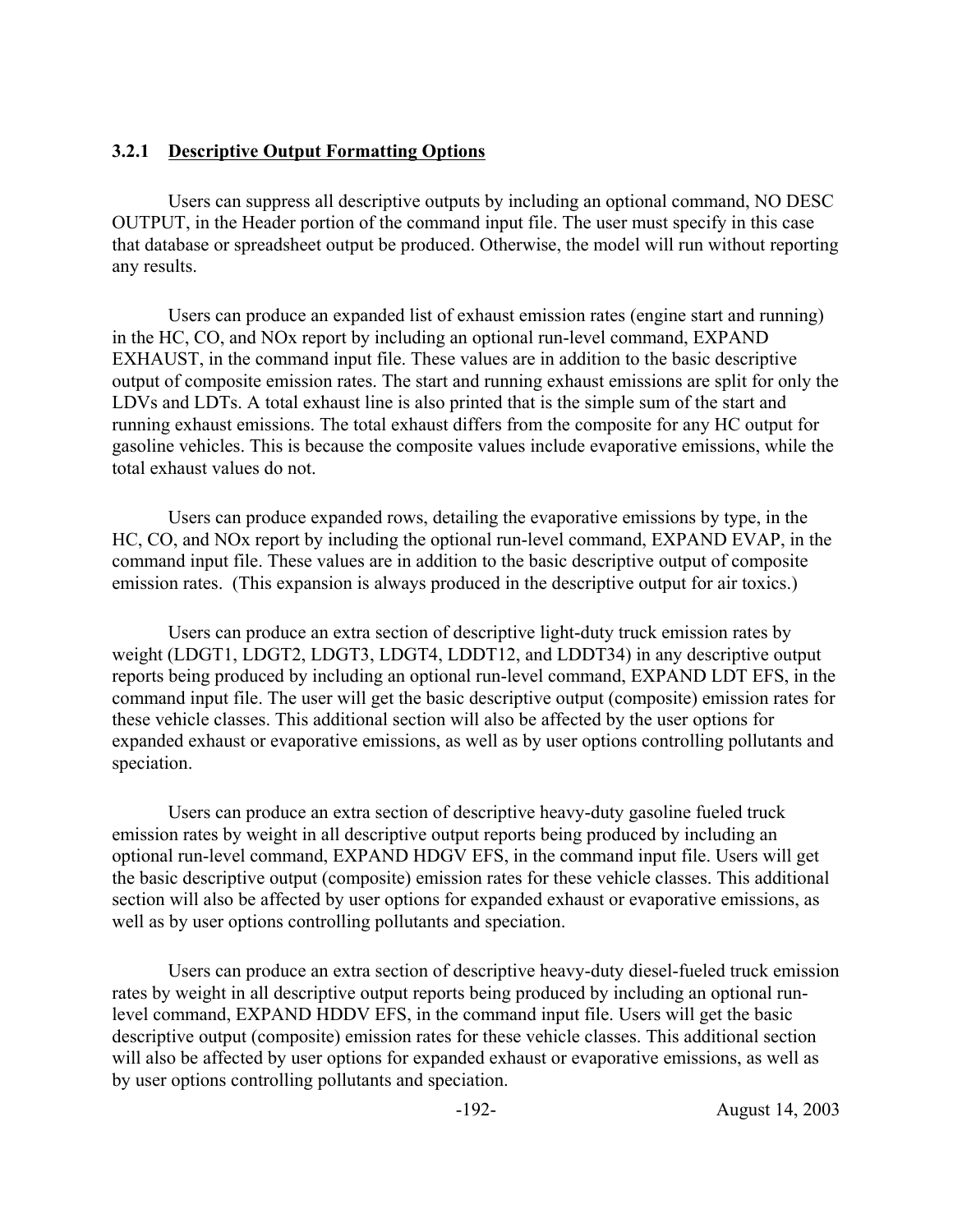Users can produce an extra section of descriptive diesel- and gasoline-fueled bus emission rates (both school bus and transit bus) in all descriptive output reports being produced by including an optional run-level command, EXPAND BUS EFS, in the command input file. Users will get the basic descriptive output (composite) emission rates for these vehicle classes. This additional section will also be affected by user options for expanded exhaust or evaporative emissions, as well as by user options controlling pollutants and speciation.

Users can select which pollutants will appear in all of the descriptive output options for the HC, CO, and NOx report by including an optional command, POLLUTANTS, in the Header portion of the command input file. This option will allow any combination of pollutants (e.g., HC and NO<sub>x</sub>) and will suppress the output of pollutants not selected. The default is to include all pollutants (HC, CO and NO $_{\rm v}$ ). It should be noted that not selecting HC when using the POLLUTANTS command will result in MOBILE6 not reporting any HC emissions, even if the user has specified the reporting of expanded evaporative emission rates.

Users may select which variety of HC emissions (THC, NMHC, VOC, TOG, and NMOG) will be calculated and reported in the descriptive output by including one of five optional run-level commands (EXPRESS HC AS ...) in the command input file. The default value for HC speciation is VOC. The descriptive output labeling reflects the selection of species by the user.

Users may select which PM and related emissions are reported in the descriptive output report for these pollutants by using the PARTICULATES command. Users may select which air toxic pollutant emissions are reported in the descriptive output report by using the AIR TOXICS command.

### **3.2.2 Explanation Of Additional Items in the Descriptive Output**

The HC, CO, and NOx descriptive output report includes a preliminary information section containing:

- Calendar year.
- Evaluation month
- Altitude.
- Minimum and maximum temperatures.
- Absolute humidity.
- Nominal fuel RVP (user-supplied).
- Weathered RVP.
- Gasoline fuel sulfur content.
- I/M and reformulated gasoline program information.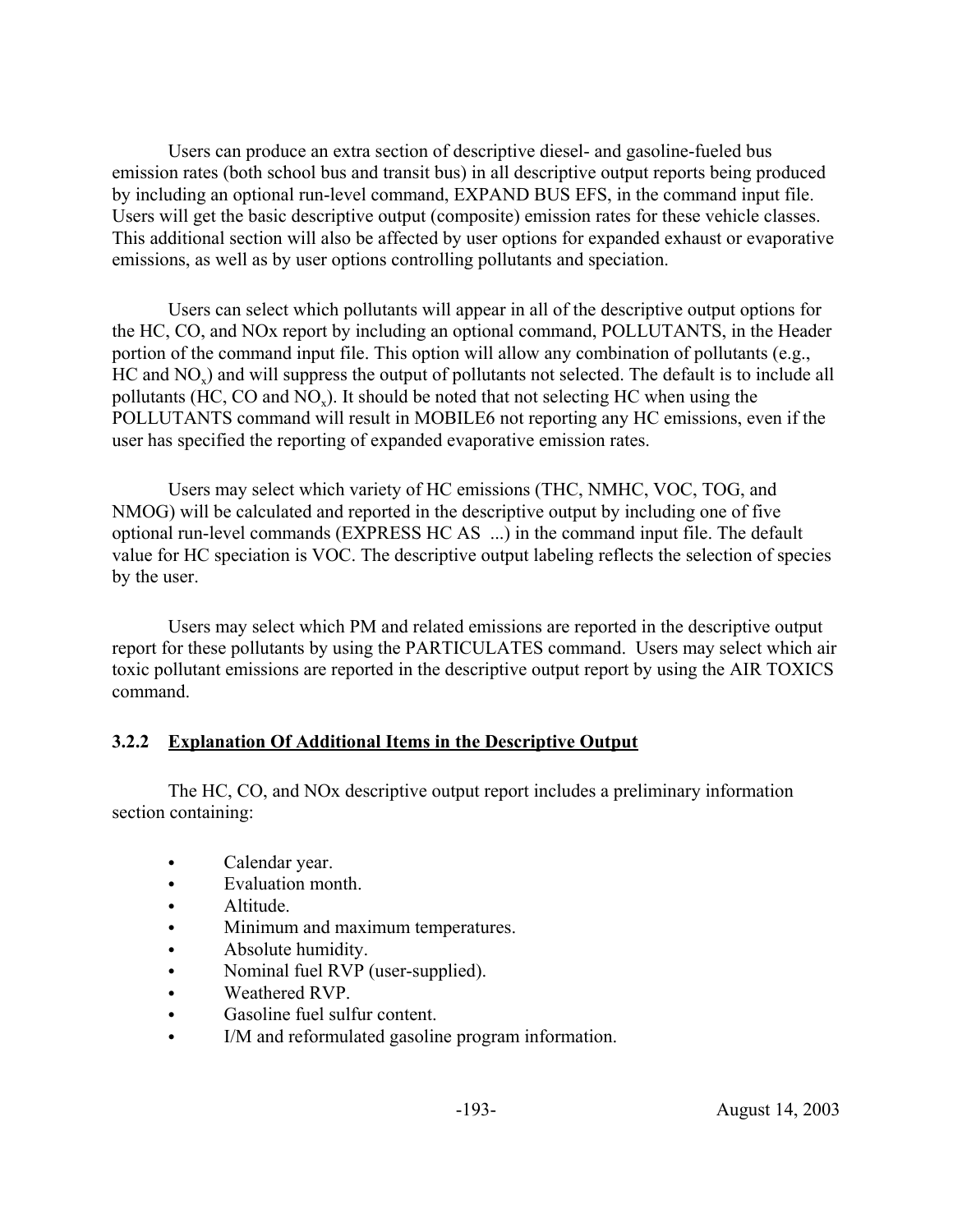The minimum and maximum temperatures reported in this section are selected from the hourly temperatures—if the user supplies hourly temperatures. Otherwise, they are the values specified by the user with the MIN/MAX TEMP command.

The descriptive output report for particulate matter and related pollutants includes a similar preliminary information section containing items relevant to the calculation of these pollutants, including:

- Calendar year.
- Evaluation month.
- Gasoline fuel sulfur content.
- Diesel fuel sulfur content.
- Particle size cutoff.
- Whether a reformulated gasoline program is in effect.

The descriptive output report for air toxic pollutants also includes a similar preliminary information section containing items relevant to the calculation of these pollutants, including:

- Calendar year.
- Evaluation month.
- Market weighted oxygen level of gasoline.
- Gasoline fuel sulfur content.
- Maximum temperature.
- Minimum temperature.
- Weathered RVP.
- Gasoline vapor percentage at 200 degrees F.
- Gasoline vapor percentage at 300 degrees F.
- Aromatics content of gasoline.
- Olefins content of gasoline.
- Benzene content of gasoline.
- MTBE content of gasoline.
- ETBE content of gasoline.
- Ethanol content of gasoline.
- TAME content of gasoline.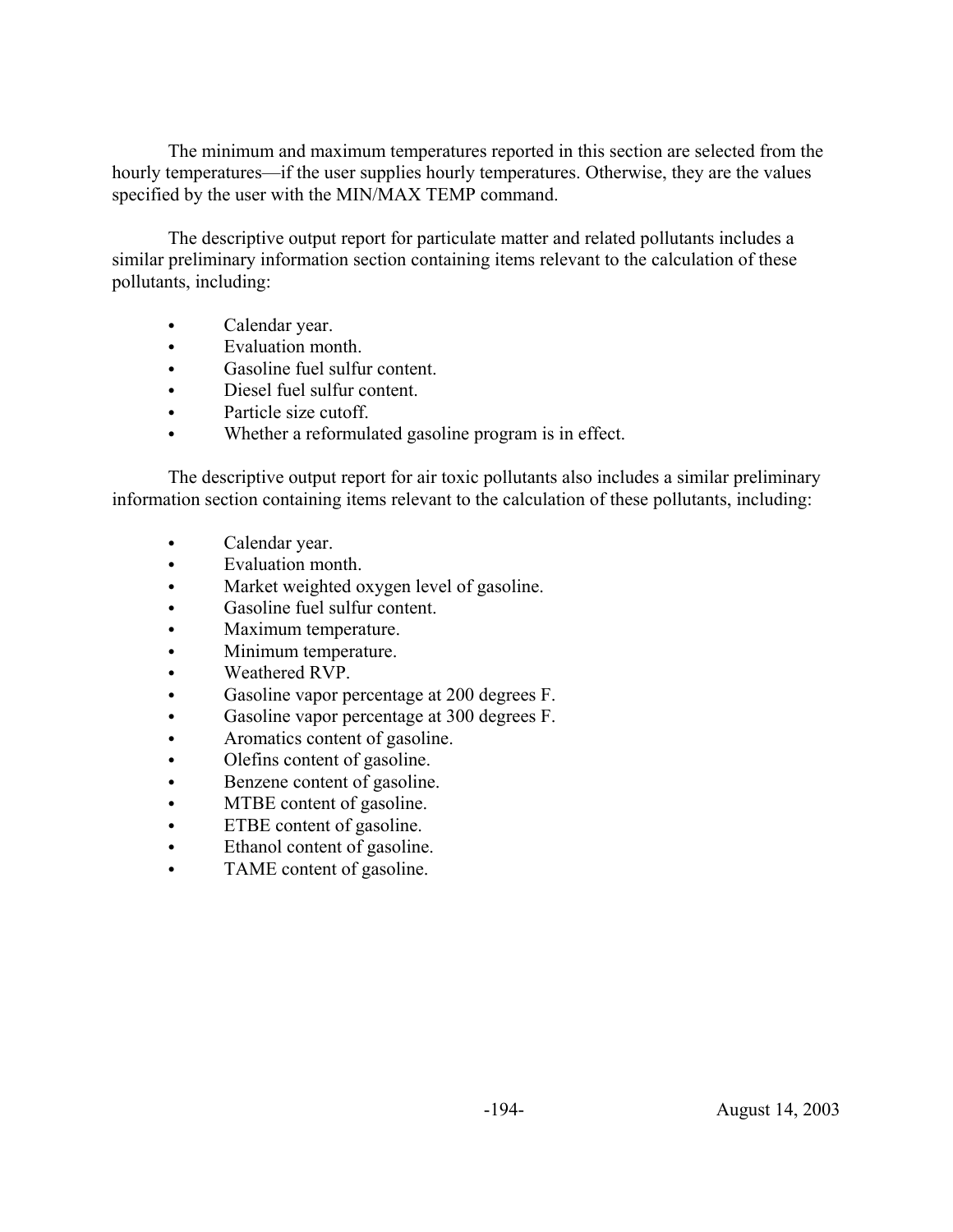The vehicle classes and combinations of classes that appear in the default descriptive outputs are listed below:

- -- LDGV.
- -- LDGT 1 and 2 together (LDGT 1-2).
- -- LDGT 3 and 4 together (LDGT 3-4).
- -- LDGT 1,2, 3, and 4 together (LDGT).
- LDDV.
- -- LDDT 1,2, 3, and 4 together (LDDT).
- -- All HDGV and HDGB together (HDG).
- -- All HDDV and HDDB together (HDD).
- All 28 subtypes together: (All Vehicles).

All 28 sub-type classes (LDGV, LDGT1, LDGT2, LDGT3, LDGT4, HDGV2b, HDGV3, HDGV4, HDGV5, HDGV6, HDGV7, HDGV8a, HDGV8b, LDDV1-2,LDDT1-2, HDDV2b, HDDV3, HDDV4, HDDV5, HDDV6, HDDV7, HDDV8a, HDDV8b, MC, HDGB, HDDB-T, HDDB-S, LDDT3-4.) can appear, separately, in the descriptive output with the use of the EXPAND LDT EFS, EXPAND HDGV EFS, EXPAND HDDV EFS, and EXPAND BUS EFS commands.

Any comments that users place after the RUN DATA Command, beginning with the "greater than" symbol, are echoed to the HC, CO, NOx descriptive output immediately after the Run section and before any error or warning messages or any other type of program output. There are other options for users to annotate the output using comments in the command input file as explained in Chapter 2.

To obtain "by-model-year" results, users must specify the database output (see Sections 2.8.5.1 and 3.1).

# **3.3 SPREADSHEET OUTPUT REPORT**

This form of output is new in MOBILE6.1/6.2. It is available for all MOBILE6 pollutants, including HC, CO, and NOx. It produces a tab-delimited ASCII text file containing essentially the same information as is reported in the descriptive outputs (.TXT, .PM, and .TOX files). Information for all pollutants is combined into a single output file having the filename extension of ".TAB".

Whereas the descriptive output reports are designed to be read or printed, this form of output is ideal for loading into spreadsheet software such as Lotus123 or Excel.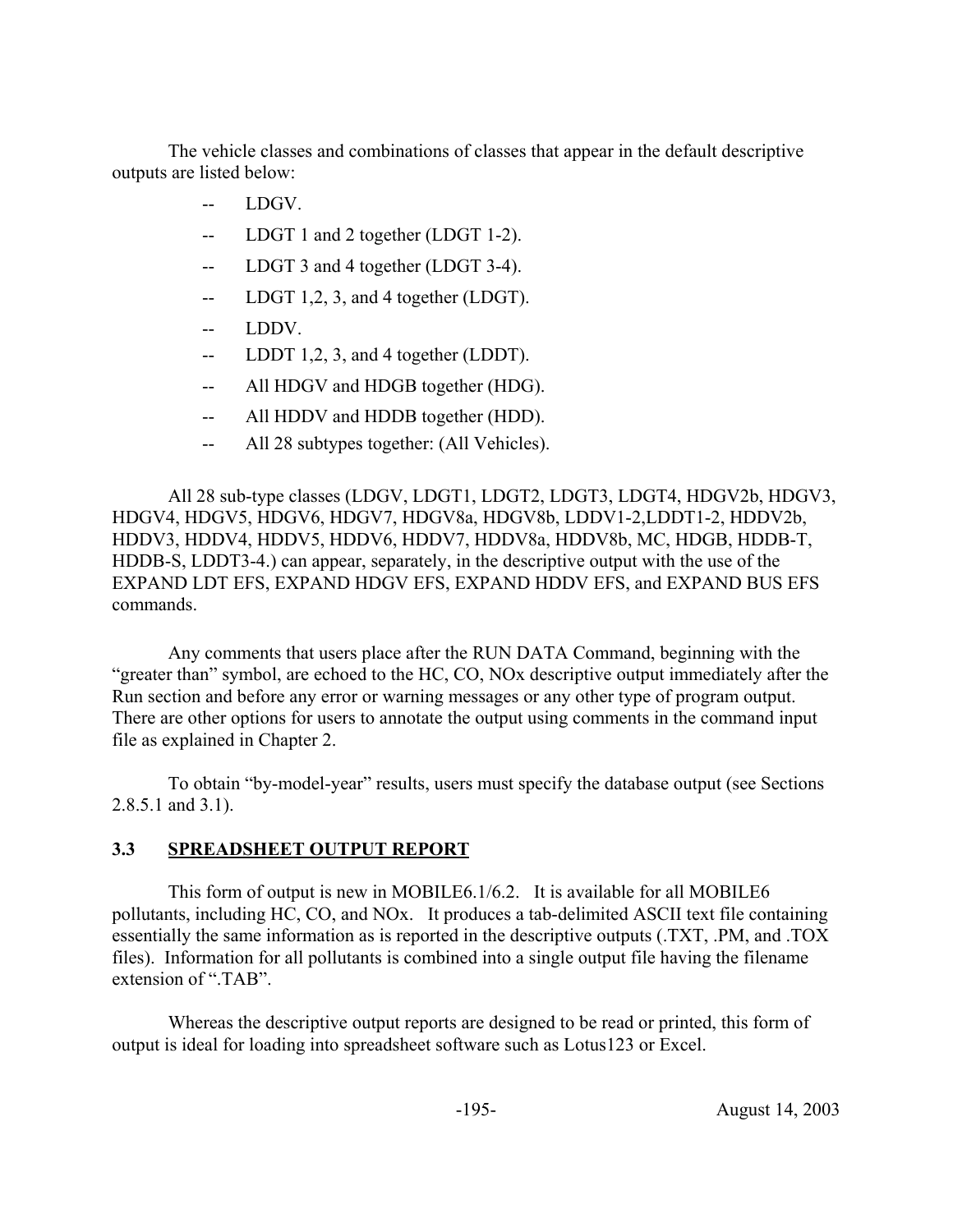All that is necessary to produce this additional output file is to specify the SPREADSHEET command in the header of the MOBILE6 input file.

For additional information please refer to the description of the SPREADSHEET command in section 2.8.4.2.

### **3.4 WARNING AND ERROR MESSAGES**

Diagnostic messages are used to caution users concerning user-supplied information. They are written to an error message file or the descriptive output (.TXT) file and are produced even if the NO DESC OUTPUT command has been specified.

There are three types of diagnostic messages: errors, warnings, and comments. Errors are reported to a file named m6error.txt. An error will in all cases terminate processing of the current scenario; in most cases, it will terminate processing of the entire run. In such cases, however, the program will print out all error messages for the run, not just the first one. Warnings and comments are included to help users interpret the results.

Error messages indicate either that invalid input data were entered into MOBILE6, or that MOBILE6 attempted to perform invalid operations. If the error message is due to an input value that is out of bounds, the range of acceptable values is also printed.

Warning messages indicate that MOBILE6 input data caused an operation not necessarily intended by the user, although the situation is not serious enough to necessarily be considered an error. Nonetheless, users should examine the warning messages to ascertain the conditions that were modeled because these may be different from what was expected.

Comments are a type of diagnostic warning message that are printed for the user's information. Neither a warning nor a comment will stop a MOBILE6 run. Warning and comment messages are written to the .TXT descriptive output file.

# **3.5 USER SCREEN OUTPUT**

As the MOBILE6 program executes, a very simple textual display is produced on the computer screen. The program announces itself, including giving version date information, then prompts for a batch or command input file name. Once the user enters this information, the program displays some basic status information as it processes each scenario and run.

Of particular interest is that, following each run, a value labeled, "INERR", is shown. This value represents the total number of errors found processing the input data for that run. Normally, this value is zero. If a number other than zero is reported, detailed error messages will appear in the error message file and the descriptive output file.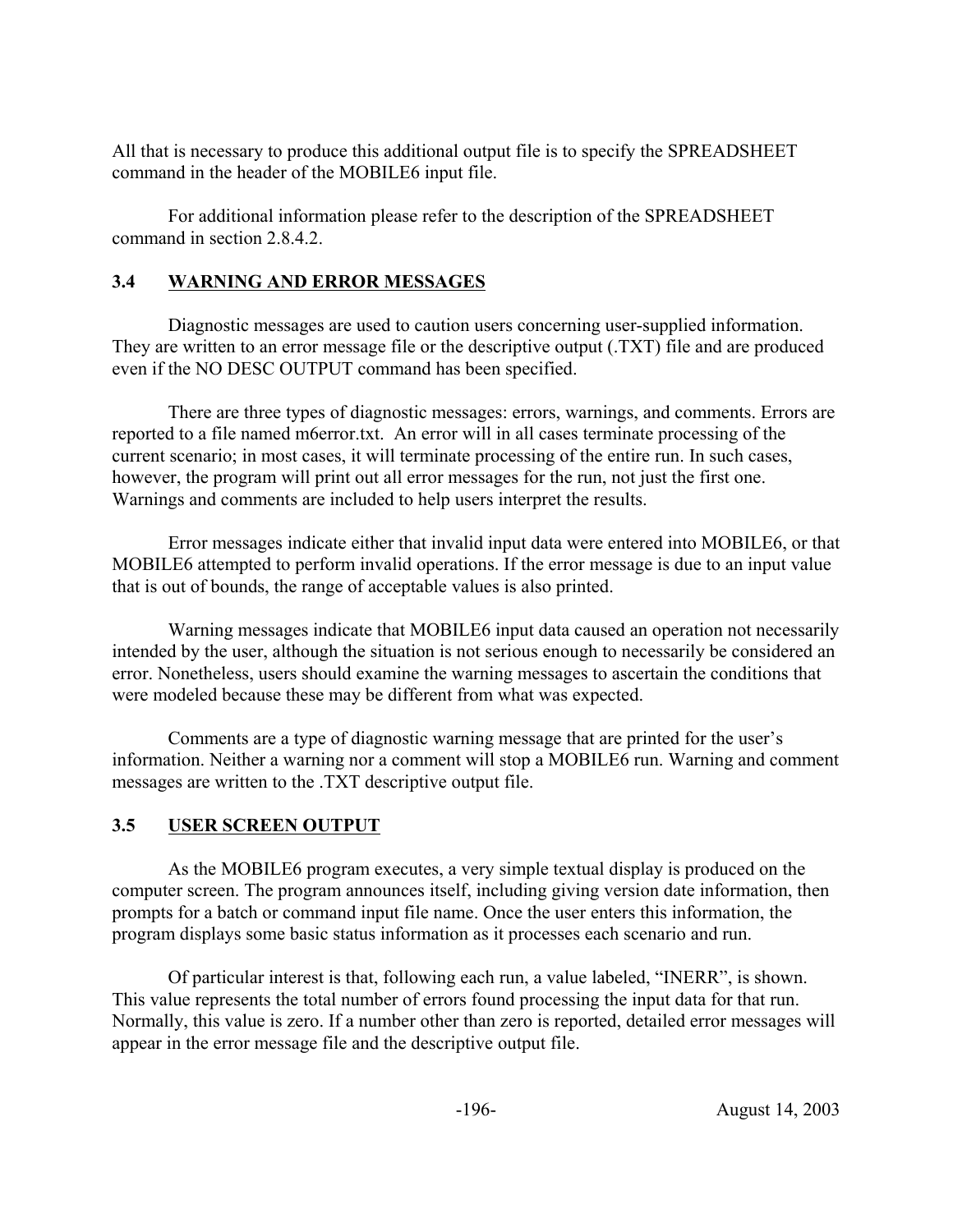# **CHAPTER 4**

### **MOBILE6 INSTALLATION AND COMPUTER REQUIREMENTS**

### **4.0 INTRODUCTION**

This chapter contains technical information on how to install MOBILE6 that may be useful in implementing MOBILE6 on various computer systems. Although this chapter tries to make this information clear to novice computer users and veteran MOBILE model users, it cannot and does not attempt to train users on all aspects of every computer system. The user should be familiar with the system on which the MOBILE model is operated.

# **4.1 GENERAL INFORMATION**

 MOBILE6 is provided without restrictions: the software application, source code, and all related files may be copied and distributed freely and may be used as a basis for other work. However, any unauthorized modifications to the program may invalidate it for official EPA business.

# **4.2 PROGRAM AVAILABILITY**

MOBILE6, along with the related external data files and the User's Guide document, is available directly from EPA via the OTAQ Web site:

http://www.epa.gov/otaq/m6.htm

The distributed MOBILE6 executable program will only run on DOS-based PCs. All Fortran source code and external data files are in ASCII text format. The User's Guide document is available in WordPerfect for Windows and in Adobe Acrobat (PDF multi-platform) format. There is no fee for these files. As stated in the above section, MOBILE6 is provided without restrictions.

Removable media (e.g., disks or CD-ROMs) containing this information may also be requested from EPA Regional offices or any of the other usual sources for EPA models. The model may also be requested directly from OTAQ:

MOBILE6 Model U.S. EPA, OTAQ, ASD 2000 Traverwood Ann Arbor, MI 48105-2498 (734) 214-4892 mobile@epa.gov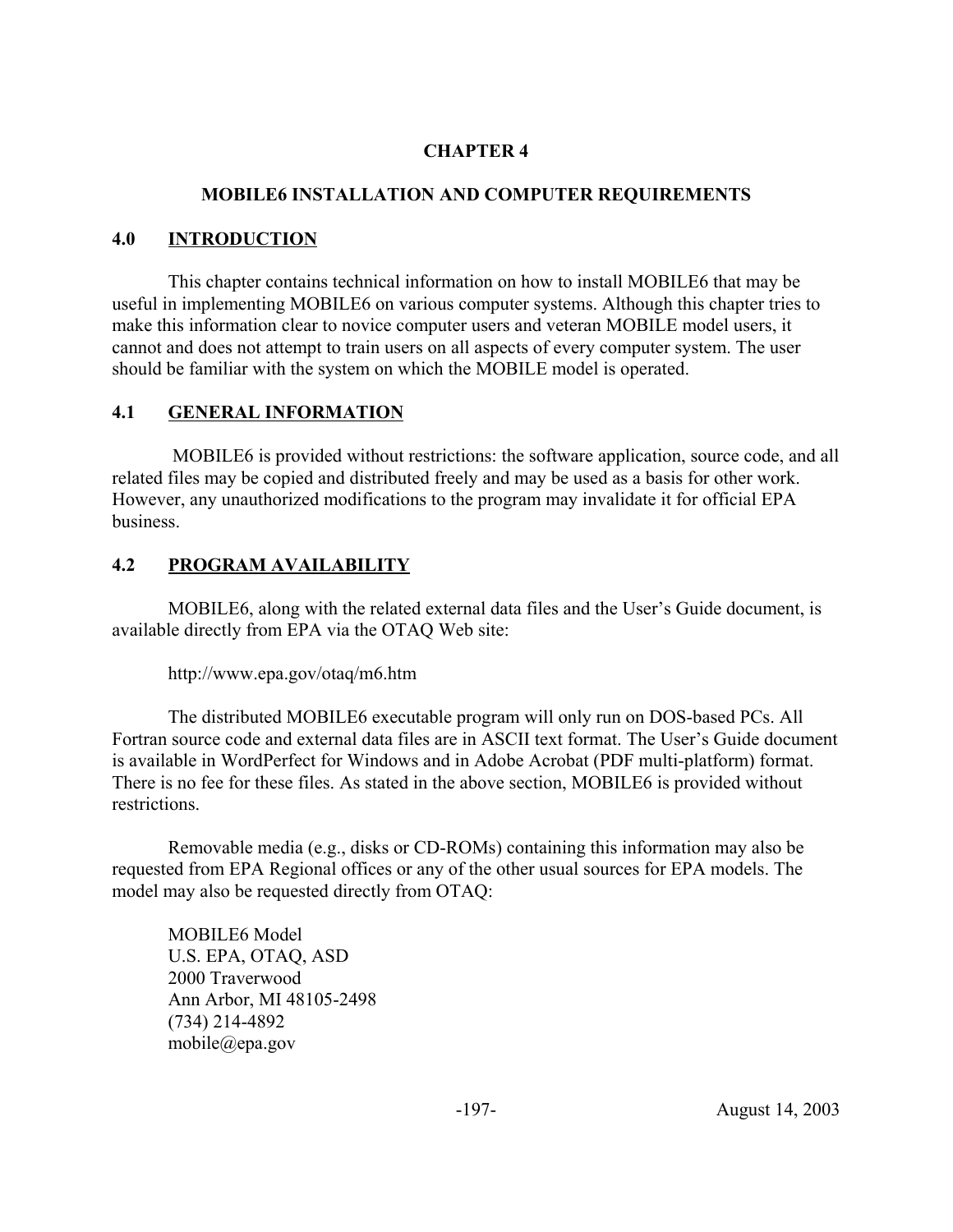EPA has not prepared versions of MOBILE6 that can run on platforms other than DOSbased PCs. However, it should be possible to create executable applications for any platform, as long as a Fortran90 compiler application is available to the user for that platform. However, EPA cannot help users choose a compiler or run compiler software.

### **4.3 SYSTEM REQUIREMENTS**

The executable DOS application version of MOBILE6 was compiled using the Lahey Fortran90 Version 4.0e compiler. The source code for this version of MOBILE6 is identical to the source code made available for other computer platforms. This is the platform that was used to develop the initial code for MOBILE6 and is the only executable application initially intended to be distributed.

MOBILE6 will require the minimum microcomputer hardware configuration for DOS machines:

 IBM-compatible 80386 (or better, such as 80486 or Pentium). At least 8 megabytes of RAM memory. Math coprocessor chip (such as Intel 80387).

Microcomputers using the 80286 microprocessor will not be able to run the MOBILE6 model. Microcomputers using 80386- or 80486-based microcomputers without a math coprocessor also will not be able to run MOBILE6. MOBILE6 will probably not run in a DOS window of machines using the OS/2 operating system because earlier versions of MOBILE had this problem.

Because the scope of the MOBILE6 model has increased, the time required to run individual scenarios has increased compared with earlier versions. It is recommended that users consider the time it takes to execute runs of the model when selecting the appropriate machine for running MOBILE6. Using a 400-MHz Pentium machine, typical scenarios take about six seconds each. The time necessary to run the model using older, slower machines, may be intolerable. EPA recommends that only Pentium (or better) machines run MOBILE6.

Some individual computers may have a problem running MOBILE6 if the DOS PATH specification (in the AUTOEXEC.BAT file) is too long. A memory protection fault will likely result if the DOS PATH is longer than 260 characters. Reducing the DOS PATH specification will solve this problem.

Because some of these system requirements may be a result of the particular Fortran compiler that was used, users with Fortran compilers may attempt to compile the source code themselves to have greater control over the characteristics of the final executable application. Users should refer to their compiler software documentation for further guidance.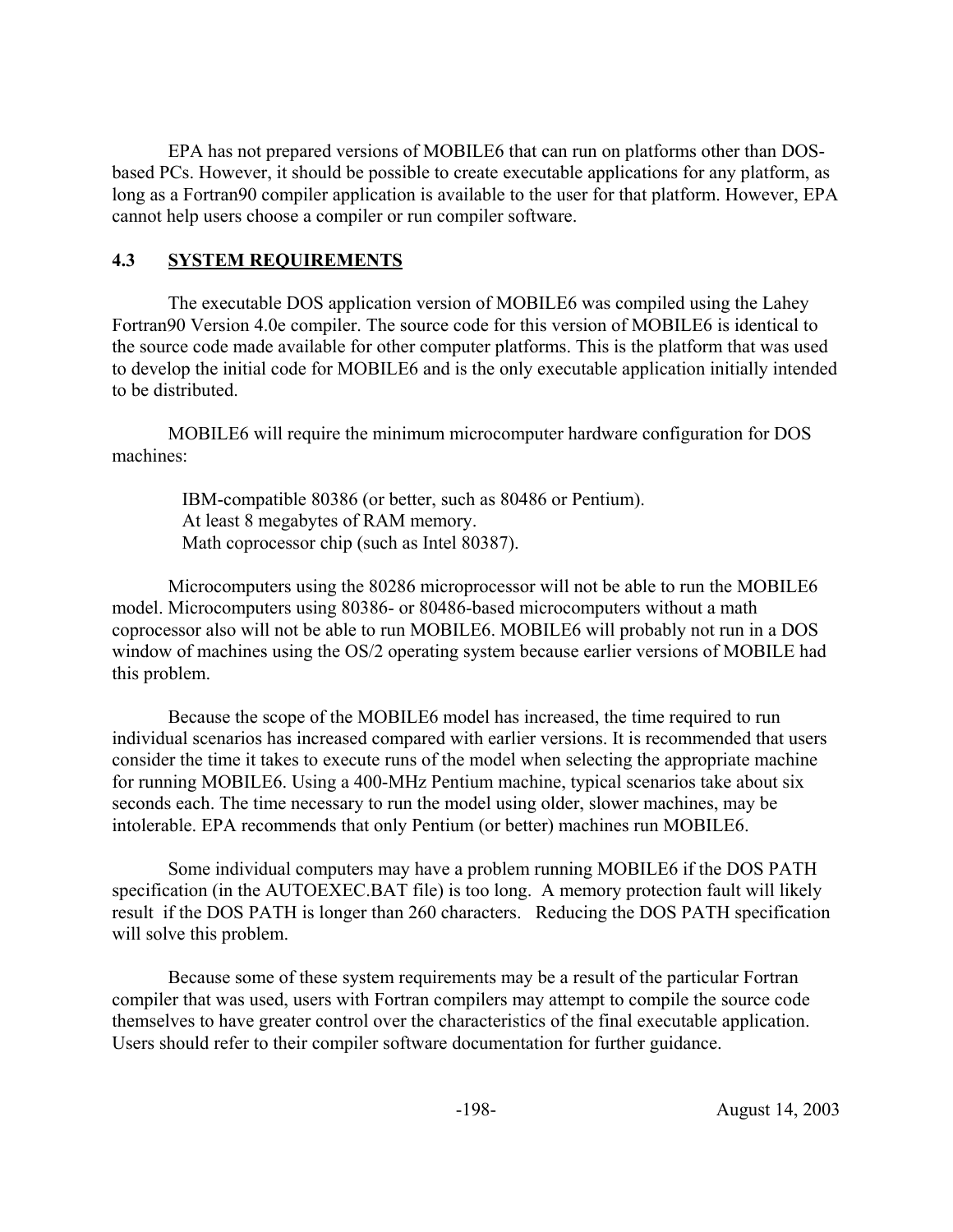# **4.4 INSTALLATION**

MOBILE6 does not include an installation application. The necessary directories must be created by the user, and the user must copy the appropriate files to the created directories. However, improper installation will not harm the files used by the model, although it may be necessary to relocate files to operate the model.

# **4.4.1 Basic Installation**

The instructions presented in this section assume that 1) the user has obtained a complete set of MOBILE6-related files, 2) the files have been decompressed if necessary, and 3) the files have been placed in a set of directories as explained in this section.

To obtain a complete set of MOBILE6-related files, the user should consult the EPA OTAQ Web site at the URL listed in Section 4.2. The user may download the files from the Web site or obtain them from a third party, but the user should always consult the Web site for all the necessary files and for any updates in source code or documentation.

When downloaded, some of the files may be stored in a compressed, or "ZIP" format archive file. The compressed files must first be extracted from the archive file and decompressed before they can be used. Applications for this purpose are publically available, but obtaining and using those applications will not be discussed here.

The MOBILE6 program and related materials are distributed in the following DOS directory structure:

MOBILE6 (main folder) RUN (sub-folder) EXAMPLES (in RUN sub-folder) UGUIDE (sub-folder) SOURCE (sub-folder)

The simplest installation procedure is to copy this entire structure to the user's hard drive. The instructions presented in this section assume that the user has created this directory structure and installed all MOBILE6 files to the appropriate directory.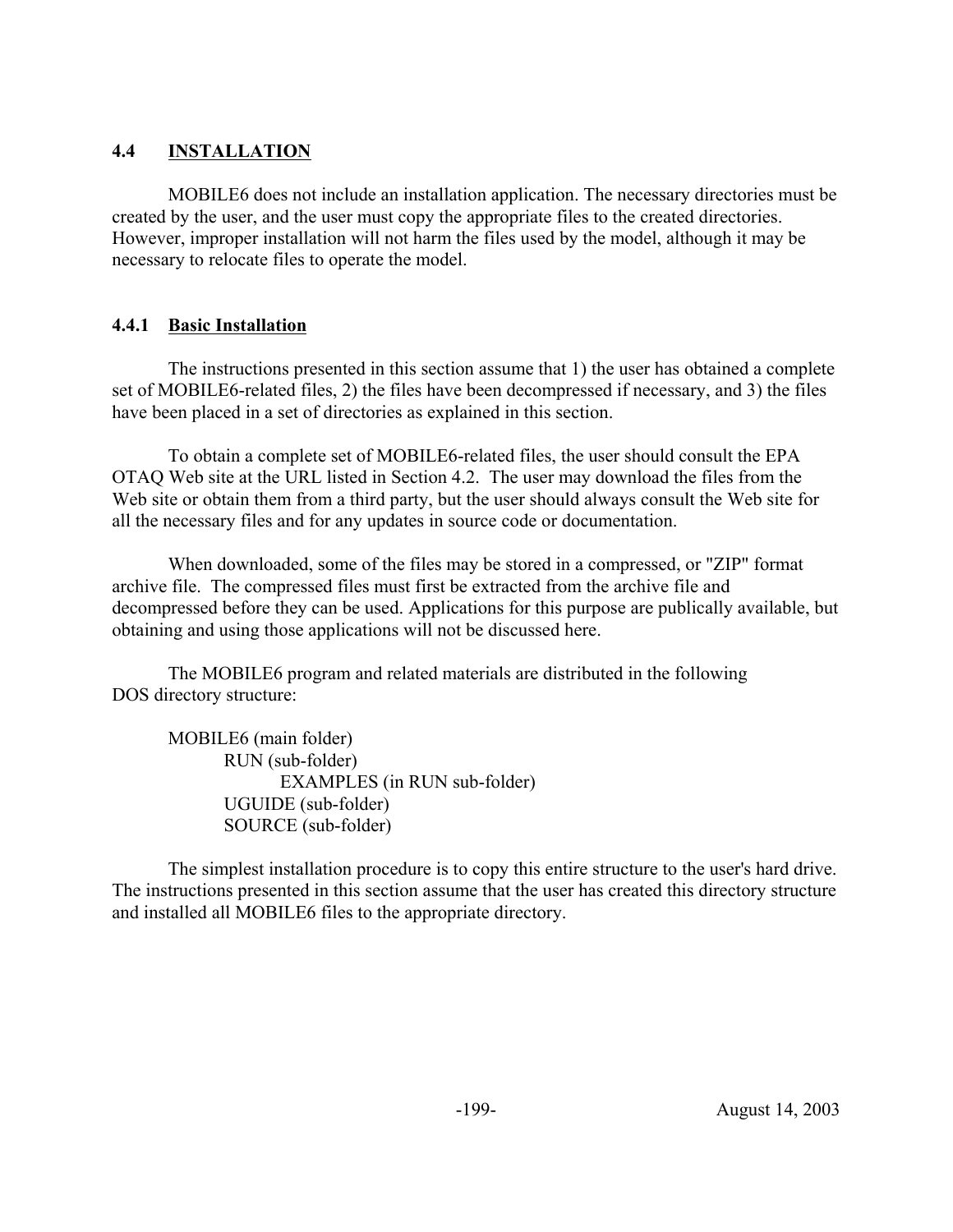### **4.4.1.1 The RUN Subdirectory—The Executable Program**

The most critical file necessary to run MOBILE6 is the executable application file itself ("MOBILE62.EXE"). The MOBILE6 executable application file will run from any directory on any available drive, as long as the appropriate external data files requested by user input are available to the application. However, for practical purposes, the user will probably want to locate commonly used files in the same directory as the executable application file to reduce the length of the combined file name and directory path name when specifying external data files in the input. The limitations are:

- The file, "LF90.EER", must reside in the same directory as the executable application file. This is an error description file used by the Lahey compiler, and MOBILE6 will automatically look for this file in the local directory if a Fortran error occurs. MOBILE6 will run without this file being available, but some error messages will be cryptic, making diagnostics difficult.
- All data and input files must have the read-only attribute set to "off." MOBILE6 will not read a file that has been set to read-only status. This attribute can be changed by the user through the file properties.

 Also in the RUN subdirectory is a default example command input file, "MOBILE6.IN". The command input file does not need to reside in the same directory as the MOBILE6 application to be used. The files, "ASMDATA.D", and "TECH12.D", are also required to model the effect of I/M programs. Additional files are required to use the added capabilities of MOBILE6.1 and 6.2.

It is recommended that users install more than just the MOBILE6 application. In particular, it is recommended that users have the complete set of example inputs available for reference and for use as templates to create more complex command input files. Also, users will want a complete set of alternate external input files to use as templates for creating data inputs using local information. A set of alternate external data input files are provided with MOBILE6. These alternate example files are useful as templates for construction of external data files that contain local data. The example input files are set up assuming that the external data files are available in the same directory as the MOBILE6 application. As a result, these example external data files should all be placed in the directory containing the MOBILE6 executable application file. These files will not interfere with any other input files and will take effect only if invoked within a command input file. It is recommended that the user not change these files. If they are used as templates, a copy should be made with a different file name, and changes should be made to the copy. However, because they are invoked by the command input files, they must not be set at read-only status, or MOBILE6 will not read them.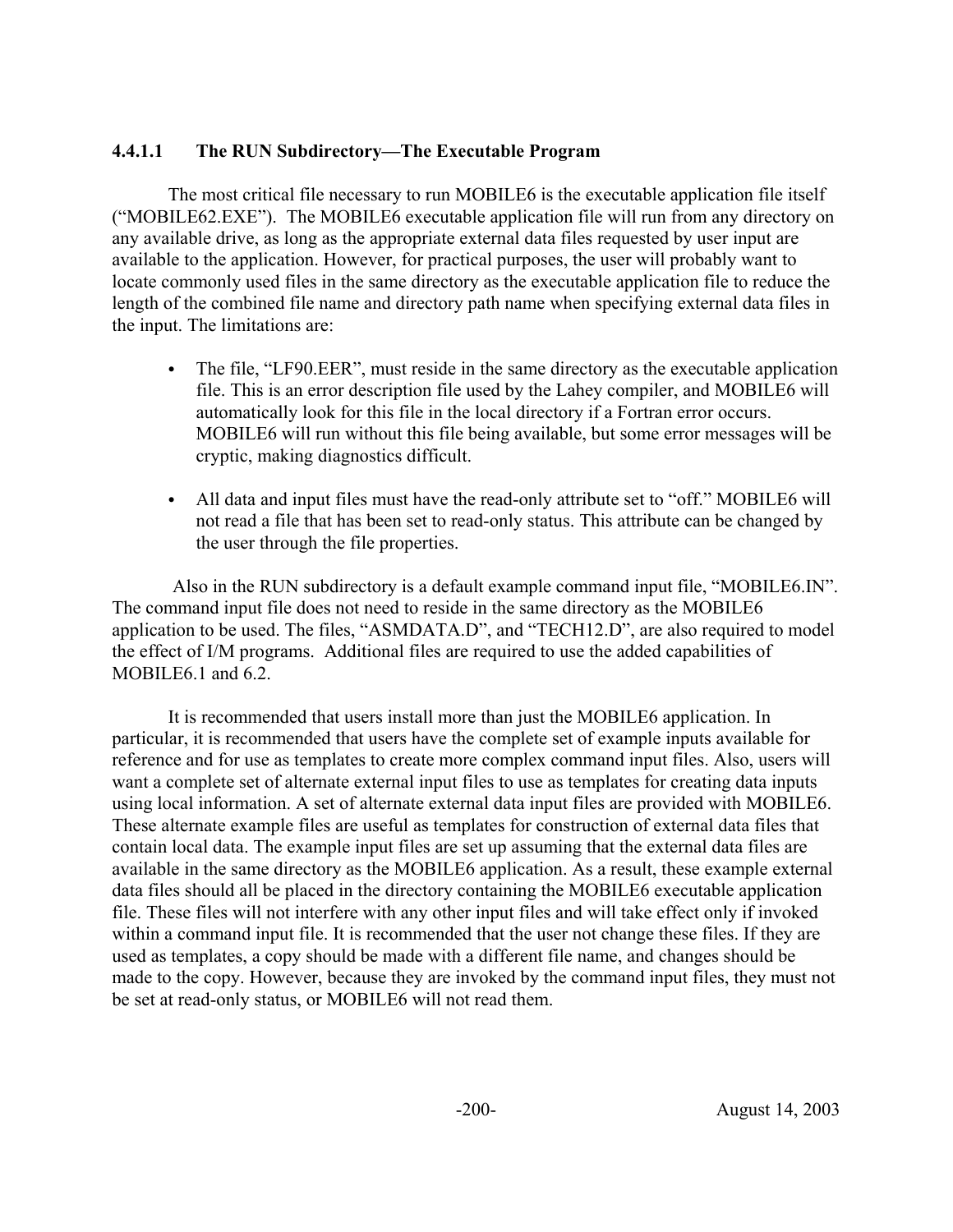# **4.4.1.2 The Examples Subdirectory**

An additional subdirectory (i.e., EXAMPLES) should be created to contain example command input files. All of the example command input files provided should be placed in this directory for reference. It is recommended that these files be read-only and not be changed. If they are used as templates, a copy should be made with a different file name, and changes should be made only to the copy.

# **4.4.1.3 The UGUIDE Subdirectory**

The MOBILE6 User's Guide is available electronically. Although it may be convenient to have a printed copy, it is recommended that the user keep a copy of the electronic version of the User's Guide with the copy of MOBILE6. An additional subdirectory (e.g., UGUIDE) containing the MOBILE6 User's Guide files is recommended. There are two files:

UGMOB62.WPD User's Guide for MOBILE6.2. Covers all earlier versions. WordPerfect format.

UGMOB62.PDF

User's Guide for MOBILE6.2. Covers all earlier versions. Adobe Acrobat format.

Additional documentation such as "frequently asked questions" may be included in this subdirectory.

# **4.4.1.4 The SOURCE Subdirectory**

EPA will make the Fortran source code available for the MOBILE6 application. This source code is provided so the user can recompile the application for different platforms and optimize the application for specific operating systems. However, unauthorized modifications to the program source code might nullify its usefulness for official EPA business. EPA cannot assist users in their choice of a compiler or with running compiler software. In most instances, users will not need to keep a copy of the MOBILE6 source code. It is not needed to run the application or understand how to run the model. However, if the user wishes to keep a local copy of the source code, it is recommended that a separate subdirectory (SOURCE) be created to keep the source code files.

# **4.4.2 Advanced Options**

Users may want to share command input files and external data files to avoid duplication and confusion. This is possible by locating these files on a network (shared) drive. Because MOBILE6 allows file names to include drive and directory path information, users can share these files as long as they are properly identified in the command input file and specified in the keyboard entry of the file name. Some systems, however, specify shared drive locations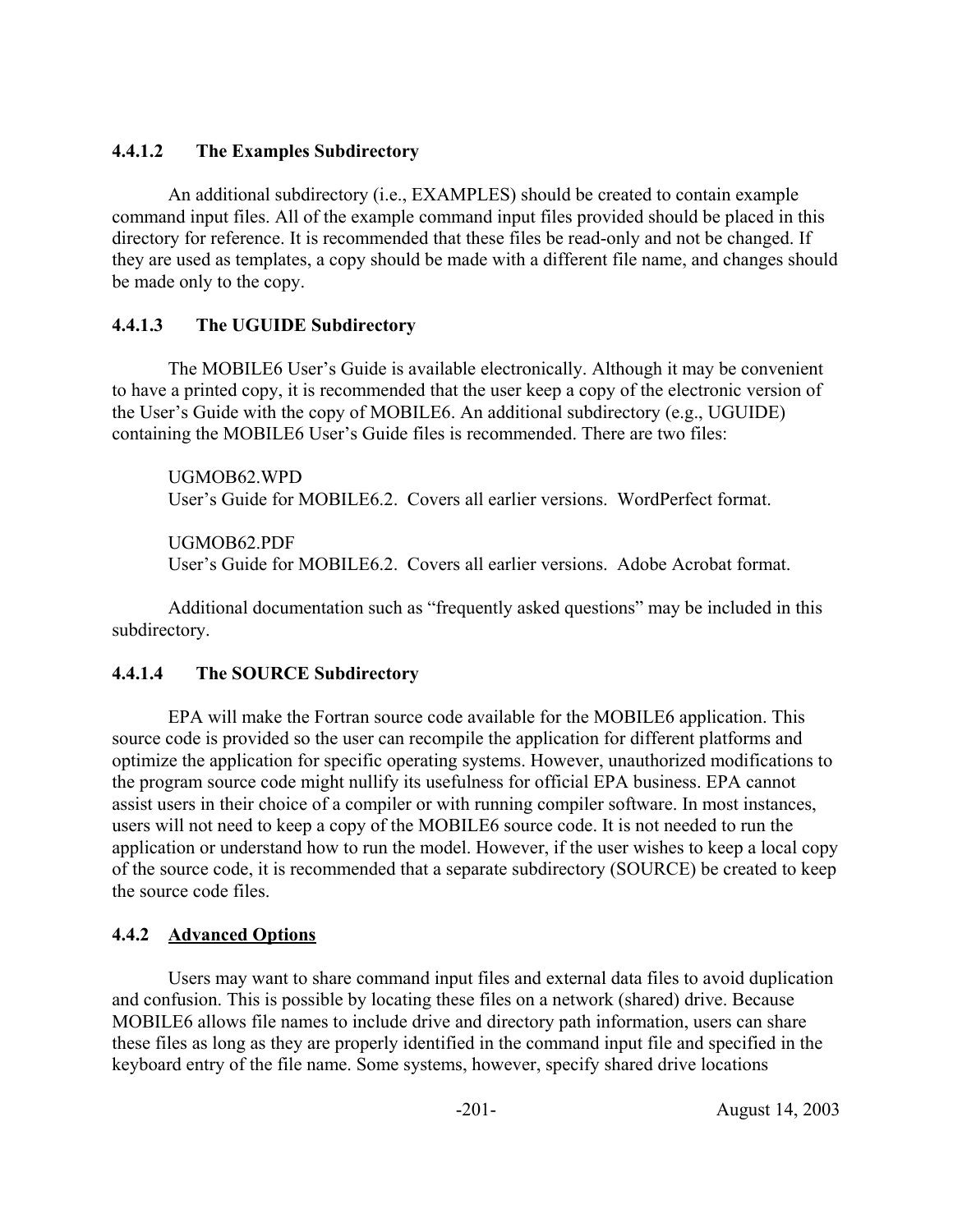differently for different users on the network. All users should share the same location designation and have simple access.

The MOBILE6 executable application file itself can be located on a shared drive. However, running MOBILE6 through a network will further slow the execution time. Because the MOBILE6 application file itself is not large and can be copied without restriction, it may make more sense to provide each user with their own copy on their local hard drive. The application itself does not change and does not need to be shared.

MOBILE6 cannot read directory names that are more than eight characters or contain characters that cannot be read by DOS. Some operating systems allow longer names and nonstandard characters. Do not take advantage of these features.

### **4.5 RUNNING MOBILE6**

MOBILE6 cannot run in a full interactive mode. The user must provide a text file (i.e., a command input file) containing control information (i.e., commands, data) that MOBILE6 uses to determine what sort of output to produce. If such a file does not exist, MOBILE6 will not run. The user should read Chapter 2 to learn more about how to create an appropriate command input file. MOBILE6 is also distributed with many example command and external input data files. Users may want to use these example files to test or practice using MOBILE6. The command and external input files must exist on a drive available to the user and must not be compressed or set to read-only status.

# **4.5.1 Basic Run**

To execute the application in DOS mode, the user must invoke the application name at the DOS prompt by typing the name MOBILE6 and pressing the "enter" or "return" key. The program will return with a prompt:

"Enter the name of the Mobile6 input file:"

The file name the user enters will determine the source of input information used by MOBILE6. The user must enter the location of the input information and press the "enter" or "return" key. The program will prompt the user in the same way on all computer platforms. If the user enters an invalid or nonexistent file name, MOBILE6 will prompt the user for a valid file name. If the user leaves the entry blank and presses the "enter" or "return" key, MOBILE6 will quit. Valid file names are discussed in Section 4.5.5.

When using a version of Microsoft Windows, double clicking on the MOBILE6 application icon will start a DOS window that will include the DOS prompt described above. The user will then enter the input information the same way as if running MOBILE6 from DOS.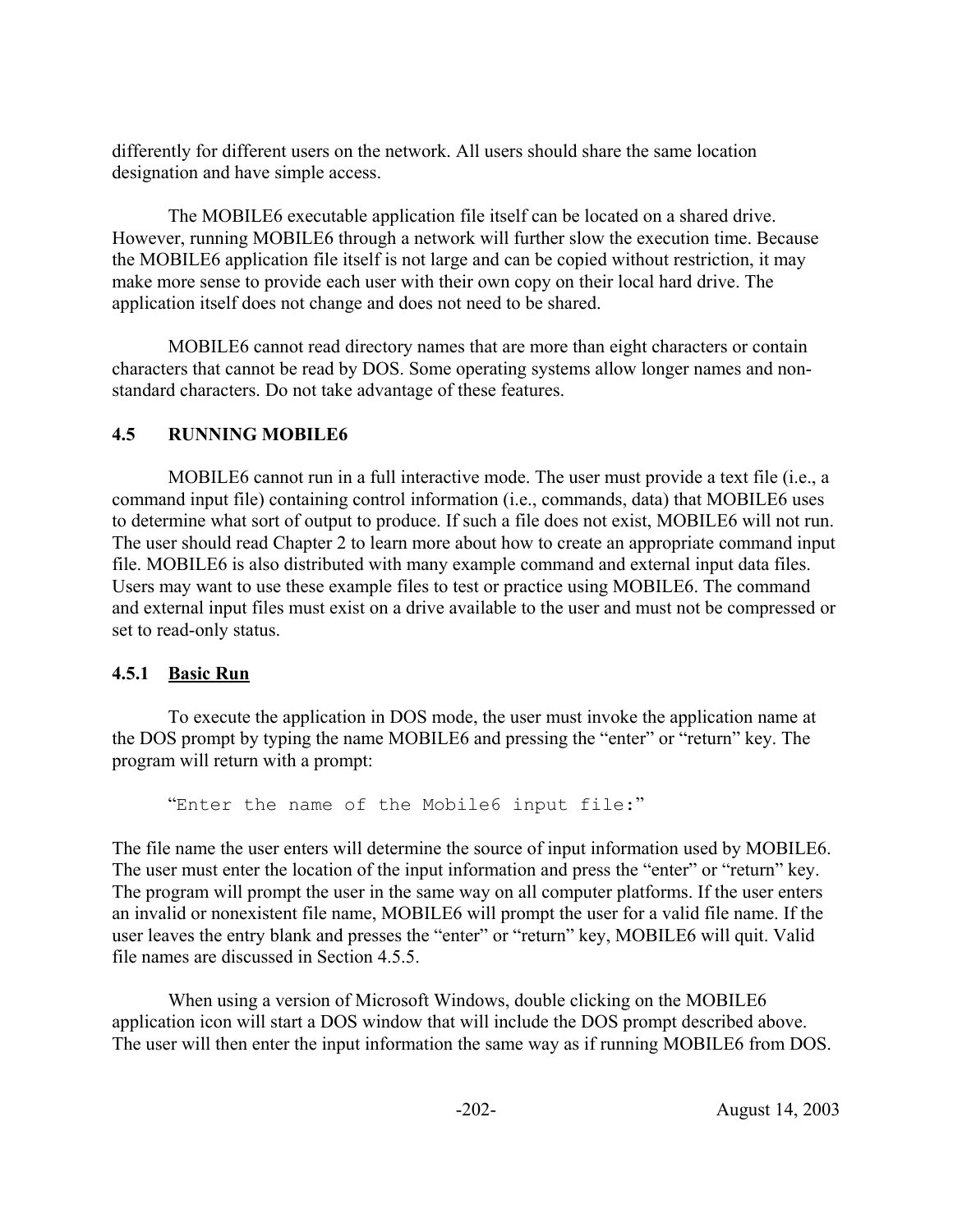MOBILE6 makes use of the ability of DOS-based machines to access information that does not reside in the local directory. As a result, any time the MOBILE model asks for a file name, the user may also supply a DOS path with the file name. This will allow input and output file information to reside in directories other than the one in which MOBILE6 resides.

For example, the user has a command input file, "TEST.IN", on their hard drive at the location:

c:\mobile6\run\test.in

When MOBILE6 is invoked, the prompt will ask for the location of the command input file. The user should enter the full drive, path, and file name. It will not matter where the MOBILE6 application is located or where the command input file is located, as long as the full drive, path, and file name is entered when prompted.

Windows users can place "shortcuts" to the MOBILE6 application in convenient locations (e.g., the desktop) to make it easier to invoke the MOBILE6 application. The name of the directory that contains the MOBILE6 executable file can be added to the PATH statement in the "AUTOEXEC.BAT" file, which will allow MOBILE6 to be invoked from any directory when in DOS mode.

If the command input file is in a subdirectory of the directory that contains the actual MOBILE6 application (not a shortcut to the MOBILE6 application), then the full path name does not need to be used. This can reduce the amount of required typing to enter the file name. For example, if the MOBILE6 application is in the directory, "c:\mobile6" (as in the example on page 130), then the file name can be entered (at the prompt) as:

run/test.in

MOBILE6 will search for a subdirectory of that name and locate the file there. The drive designation and the primary directory location are not needed. A slash (/) character may be substituted for the normal backslash  $\langle \rangle$  character for this purpose.

MOBILE6 will automatically label the output file names and choose file name extensions for the output files by default. For more information, see Section 4.5.3. This means that if the user does not specify the output file names and locations, all output will automatically be located in the same directory as the command input file. The output file names will also be the same as the command input file name, but with the different file name extensions. This feature allows users to run MOBILE6 without designating output file names. However, users can designate output file names and locations, which is discussed in Section 4.5.5.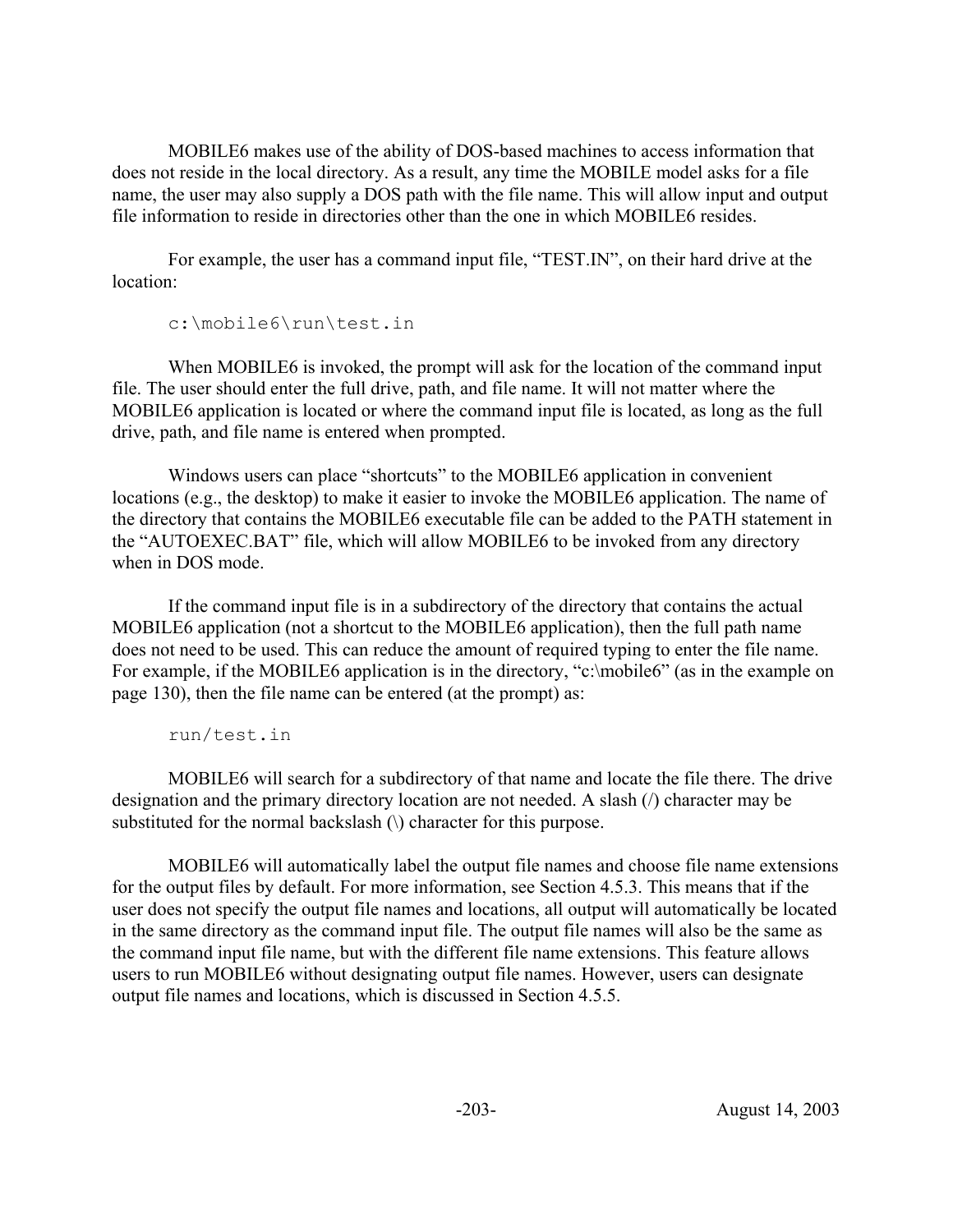Another feature allows even less typing. MOBILE6 expects that all command input files have a file name extension of ".IN". For example, the above command input file prompt can further be shortened to:

run/test

In this case, all output will be written to the "c:\mobile6\run" directory, and all output files will have TEST file names with different file name extensions (depending on the type of output).

# **4.5.2 Input**

Any word processing software or text editor can create or modify the example MOBILE6 command and external input files to match user requirements. Editing an example command or external input file with careful reading of the relevant sections of Chapter 2 is the easiest way to ensure that the proper commands, locations, and formats are maintained. However, when using word processing software, the user should always save input files only as DOS text documents (ASCII text). MOBILE6 expects all input files to be in text. Converting and saving MOBILE6 input files as word processing documents will add hidden characters, which will not be properly processed by MOBILE6. Command and external input files that have been inadvertently converted to a word processing document can be recovered by saving the file again as a DOS text file. Simple text editors (such as Notepad) will not normally add unwanted characters to a file. Do not add hidden characters (such as tabs) to MOBILE6 input files because MOBILE6 cannot read them properly.

The user can determine if an input file has hidden characters by using the TYPE command available in DOS to list the input file to the screen. Any characters shown that were not intended to be in the file will likely cause problems when the file is read by MOBILE6. An example of the TYPE command, with an option to pause after each screen of characters would be:

```
TYPE <file name> | MORE
```
Most word processors and editors also have features that allow the user to see hidden characters. These features can also be used to identify and remove hidden characters.

When altering or creating MOBILE6 command or external input files, the user should know the rules for annotating the input and output text (described in Sections 2.6.3 and 2.7). MOBILE6 allows liberal inclusion of descriptive text in command and external input files and allows text to be added to the output via the command input file. EPA encourages users to take advantage of this feature.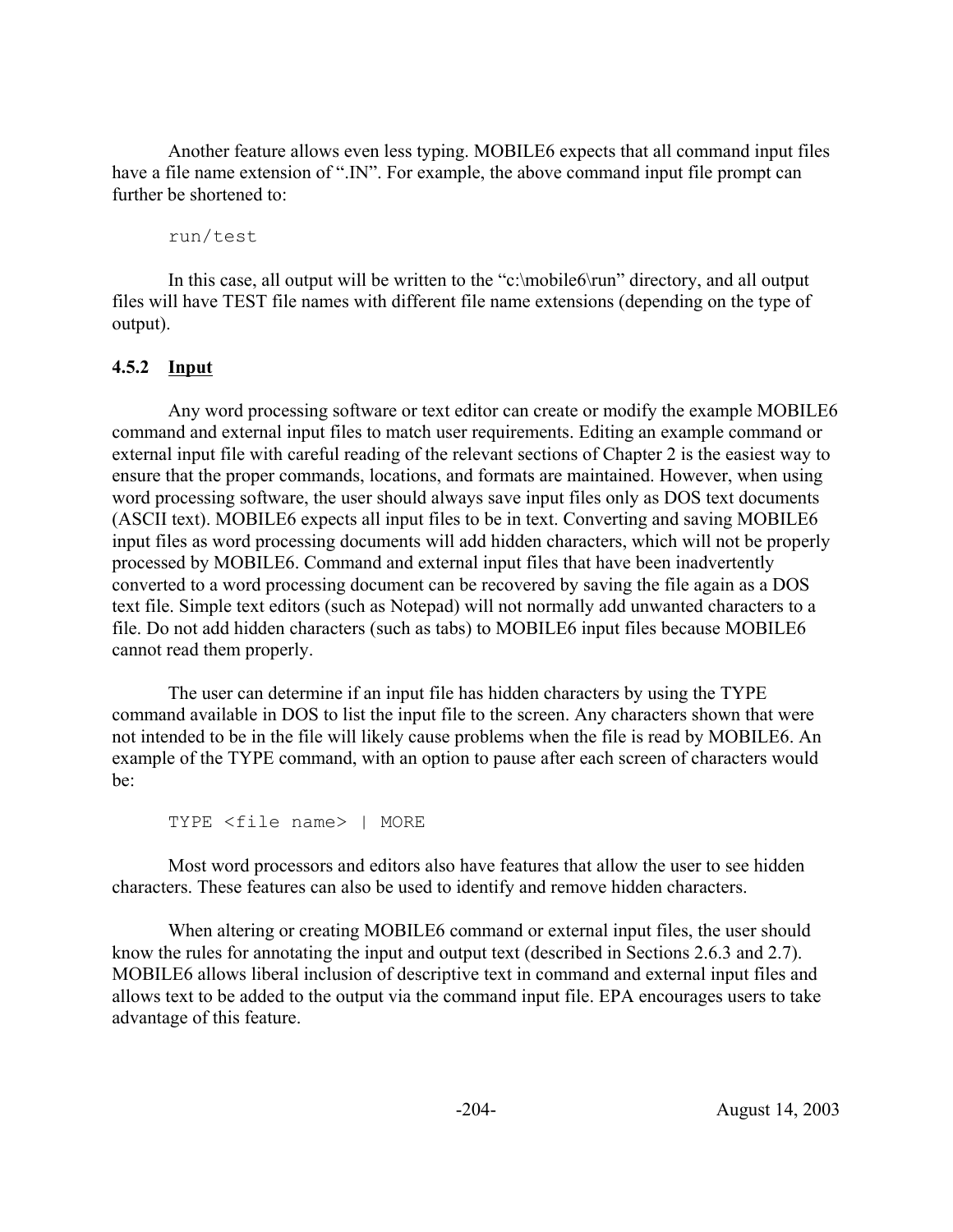#### **4.5.3 Output**

All results from MOBILE6 are written to ASCII text files. There are three basic output types: descriptive, spreadsheet, and database. Descriptive output is appropriate to be printed and includes sufficient labeling and notation so it can be interpreted without extensive knowledge of MOBILE6. Spreadsheet output contains essentially the same level of information in a form easily loaded into spreadsheet software. The database output is intended to be processed using applications such as database software or (with care) spreadsheets. Interpretation of the database output will require advanced understanding of MOBILE6. All output options are described in more detail in Chapter 3.

By default, MOBILE6 uses six file name extensions, ".TXT", ".PM", ".TOX", ".TAB", ".TB1", and ".ERR". These are listed and explained in section 4.5.5. The user has the option to specify the file name of both descriptive output files and the database output file. This feature is discussed in Section 4.5.5. EPA recommends that, like the example, the base of the output file names be the same as the base of the command input file name to avoid confusion when matching MOBILE6 results with the corresponding command input file. By default, output files are written to the same directory location as the command input file. This location can be altered by providing the output file name and indicating a different path for output file names.

The descriptive output file(s) can be printed once these have been opened by an application such as a word processor. For best results, EPA recommends using non-proportional fonts (such as Courier font) because the output file design contains no formatting characters (such as tabs). Because the output is 120 characters wide, EPA recommends printing the pages in "landscape" format (11" by 8-1/2"), reducing the font size to 10 points, and setting both the left and right margins to 0.5 inches. In this case, the full width of the descriptive output should fit on a standard page. Because the length of the output is determined by a great variety of parameters, it is likely that the text of the output will run over several pages. EPA recommends that the user add automatic page numbering to the output document via options available in the application used for printing. A run and scenario number will be indicated in the text within the output itself.

The database output file is not intended to be printed. Unless the user specifies the WITH FIELDNAMES command in the Header section of the command input file (see Section 2.8.5.1.b), the database output will be an ASCII text file containing thousands of numbers and no text. EPA recommends that applications designed to process numbers be used to access this information, such as database, spreadsheet, or statistical applications. A detailed description of the content of the database output is found in Chapter 3.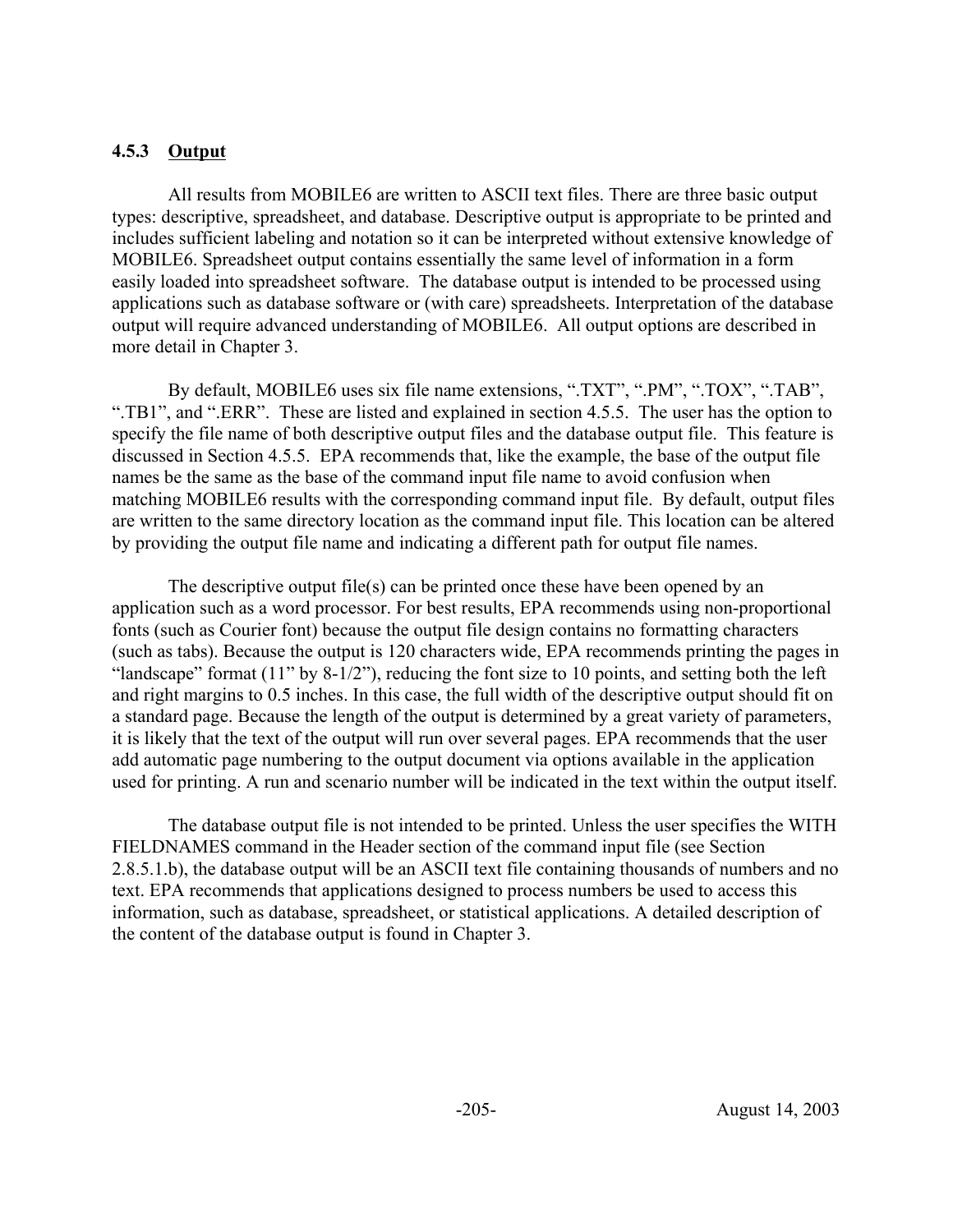# **4.5.4 Batch Input**

Batch input is used to refer to the ability to run several command input files together with a single invocation of MOBILE6. Each command input file can contain several runs with multiple scenarios, and each scenario produces a separate result. In this way, many results can be obtained by either multiple runs in a command input file or by running multiple command input files using the batch option. Setting up a batch input file is described in Section 2.8.2.2.

Running a batch input file is done exactly the same as any input file. The first line of any MOBILE6 input file must contain the command that describes the type of in the file. A batch input file announces itself to the MOBILE6 program using the MOBILE6 BATCH FILE command. MOBILE6 will then process the input and output file names that it contains. For example, if the user created a batch input file with the name, "TESTBAT.IN", at the file name prompt, the user could type:

run/testbat

This assumes that the "TESTBAT.IN" file is located in a subdirectory named RUN and that the MOBILE6 application is located in the directory that has the subdirectory RUN. None of the files (input or output) that are listed in the "TESTBAT.IN" file need to be in either directory as long as the path is included with each file name.

### **4.5.5 Input and Output File Names**

Mobile6 input and output file names cannot contain more than eight characters, followed by a decimal and an optional three-character extension. The names must contain only valid DOS file name characters. If a batch or command input file name is not provided, MOBILE6 will assume that the input file name is MOBILE6.IN. The content of input files is discussed in Chapter 2.

MOBILE6 displays the names of both the command input file and the descriptive output file for HC, CO, and NOx on the monitor screen before it processes the command input file. When processing a batch input file, the names of each of the command input files and the descriptive output files are displayed on the monitor screen before MOBILE6 begins to process each command input file. Database output file names are not displayed on the monitor screen.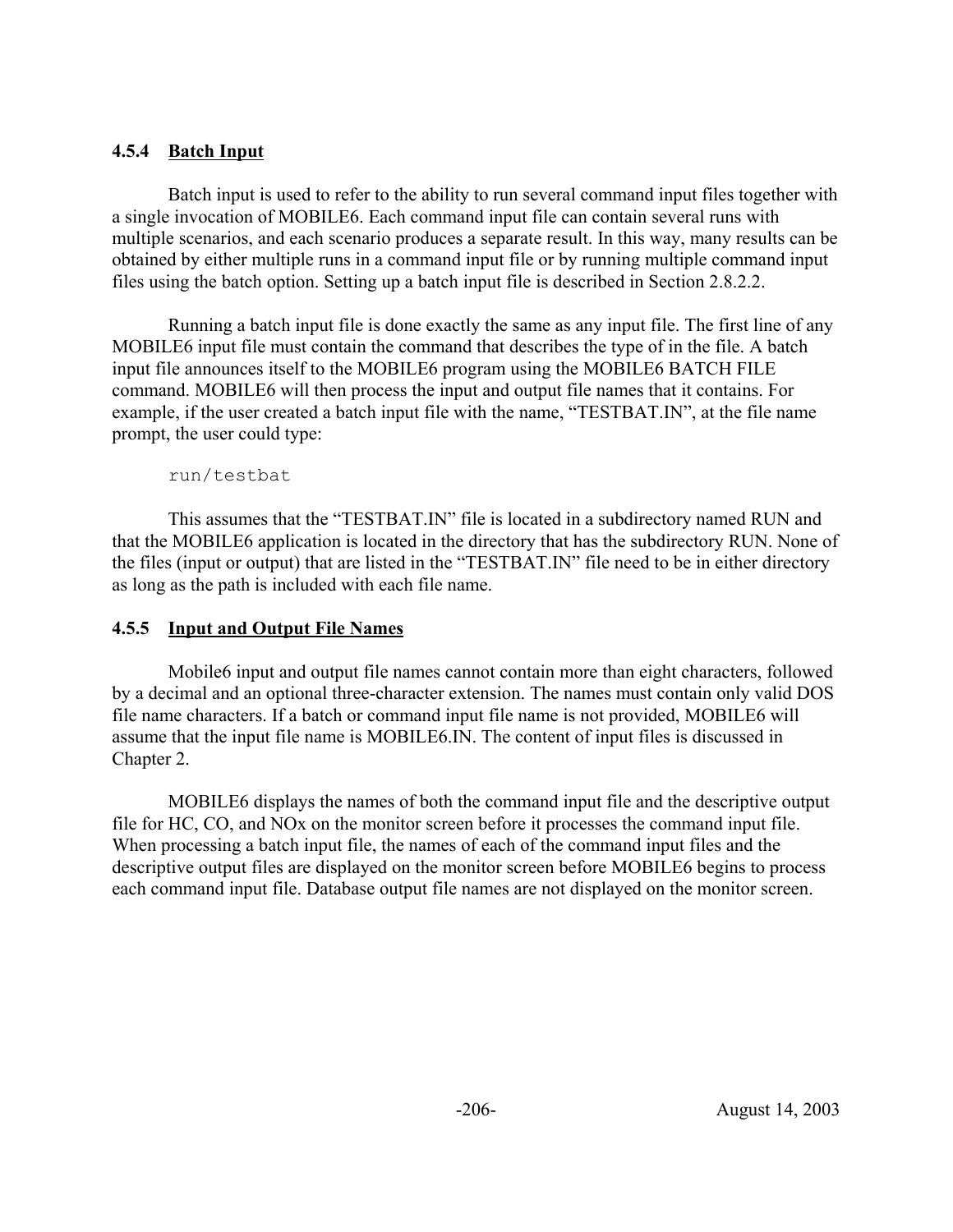The user may specify a name for any MOBILE6 output file or elect to have MOBILE6 assign a default name. By default, all output file names will use the same initial eight characters used in the input file name supplied by the user to name output files, but MOBILE6 will add extensions that indicate the type of output contained in each file.

- The extension, ".TXT", is used for descriptive output files for HC, CO, and NOx.
- The extension, ".PM", is used for descriptive output files for PM and related pollutants.
- The extension, ".TOX", is used for descriptive output files for air toxic pollutants.
- The extension, ".TAB", is used for spreadsheet output files.
- The extension, ".TB1", is used for database output files.
- The extension, ".ERR", is used for fatal error reports.

The content of output files is discussed in Chapter 3. Although the user can change the output file name, to avoid confusion, it is recommended that the names of all output files be the same (except for the three-character extensions) as the names of the command input files that were used to generate the results. This will make it easier to associate the resulting data with the appropriate command input file. This is the default case. However, there may be cases in which the user wishes the name and/or location of the output files to be different than that of the command input file that created them.

There are three ways to specify the output file names:

- Using the REPORT FILE and EMISSIONS TABLE commands.
- Adding the output file name after the input file name in batch input files.
- Adding the output file name after the input file name when running MOBILE6.

By default, if an output file name is not specified, the output file will be written to the same directory as the location of the command input file (as indicated in the path portion of the file name). If the user specifies an output file name but does not include a path—but the input file names have a path—the output files will not be written to the same directory as the command input file. Instead, the output files will be written to the same directory as the MOBILE6 program. If the user wishes to have the output written to another directory, the path to the directory must be specified in the output file name. MOBILE6 will treat slashes (/) and backslashes (\) interchangeably in the path names.

The optional REPORT FILE command (see Section 2.8.4.1) can be used to name the descriptive output file(s), and the optional EMISSIONS TABLE command (See Section 2.8.5.2) can be use to name the database output file from within the command input file. The effect of both of these commands will be overridden if either of the other two options for naming output files is used.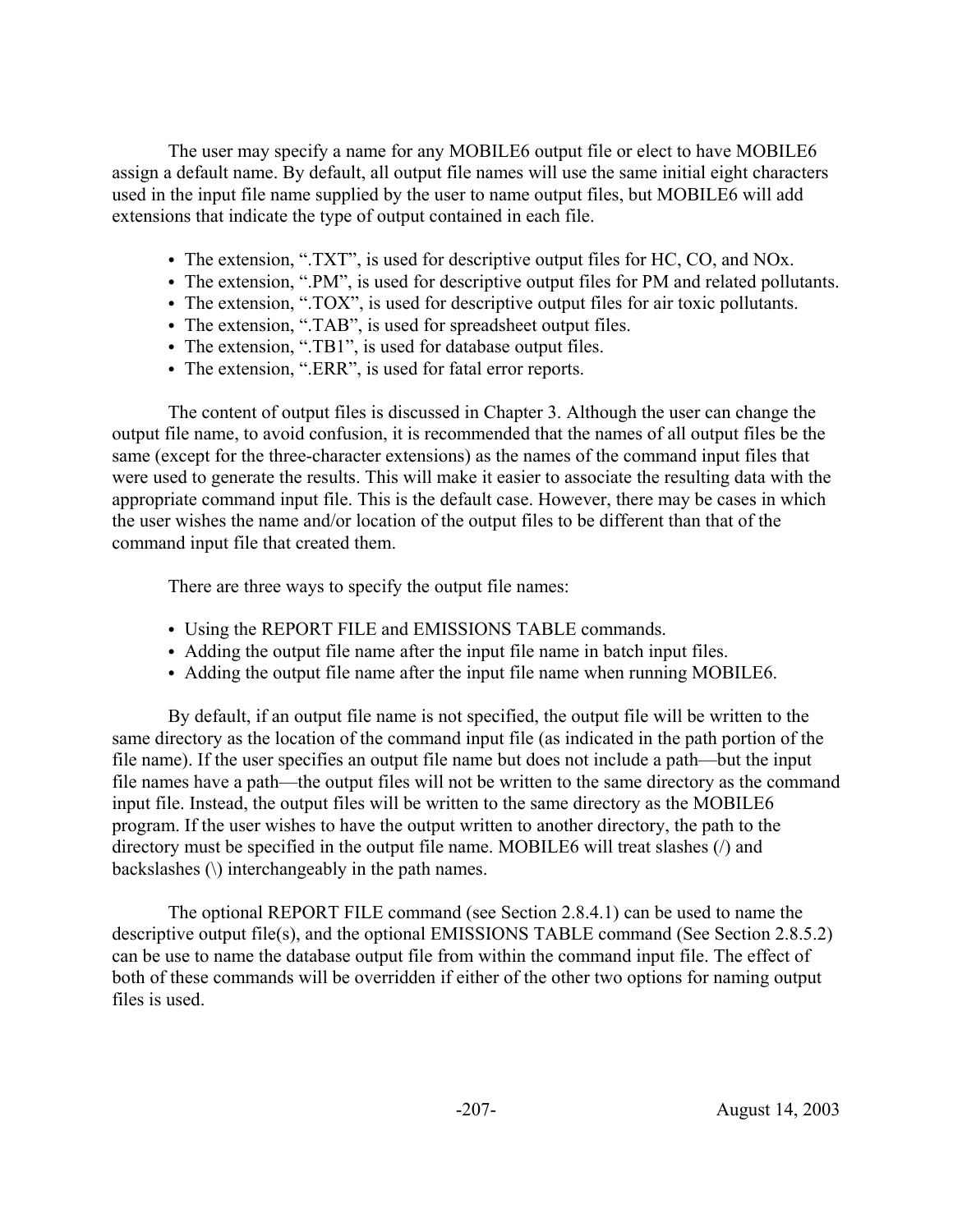Output file names can also be specified from within a batch input file. This is done by entering the desired output file name(s) following any corresponding command input file name. The user must leave at least one blank space between the input and output file names.

The output file name specified in a batch input file will take precedence over both the file name specified using the REPORT FILE command and the file name specified using the EMISSIONS TABLE command within the MOBILE6 input file named. Both the descriptive and database output file names will always use the default extensions for output files, regardless of the extension of the file name provided by the user after the file name prompt. As a result, only the eight-character name may be specified for the MOBILE6 output files in this manner. For example:

```
MOBILE6 BATCH INPUT
c:\town\input
c:\village\data.inp c:\results\output.dat
run12
test/m6in m6out
```
The results from the first command input file ("INPUT.IN", located in the "c:\town" directory) will be written to the "INPUT.TXT" file (and "INPUT.TB1"), located in the "c:\town" directory. The results from the second command input file (file "DATA.INP", located in the "c:\village" directory) will be written to the file, "OUTPUT.TXT" (and "OUTPUT.TB1"), located in the "c:\results" directory. Although the ".DAT" extension is used on the output file name, the extension is ignored by MOBILE6, and the default extensions ("TXT" and "TB1") are used instead. The third command input file, "RUN12.IN", must be located in the same directory as the MOBILE6 application because the user did not specify a path. The results will be written to the same directory and will have the default names, "RUN12.TXT", and "RUN12.TB1". The last example indicates that the command input file, "M6IN.IN", must be located in the "\test" subdirectory of the directory in which the MOBILE6 program is located. The results will be written to the same directory as the MOBILE6 application and will have the default names, "M6OUT.TXT", and "M6OUT.TB1".

Alternatively, if a batch input file is not being used, the user can simply enter the desired output file name (with or without DOS path) following the user-supplied input file name when entering the command input file name in response to the initial "Enter the name of the MOBILE6 input file:" prompt. The user must leave at least one blank space between the input and output file names and may specify an output file name only if the command input file name has already been specified (i.e., not blank).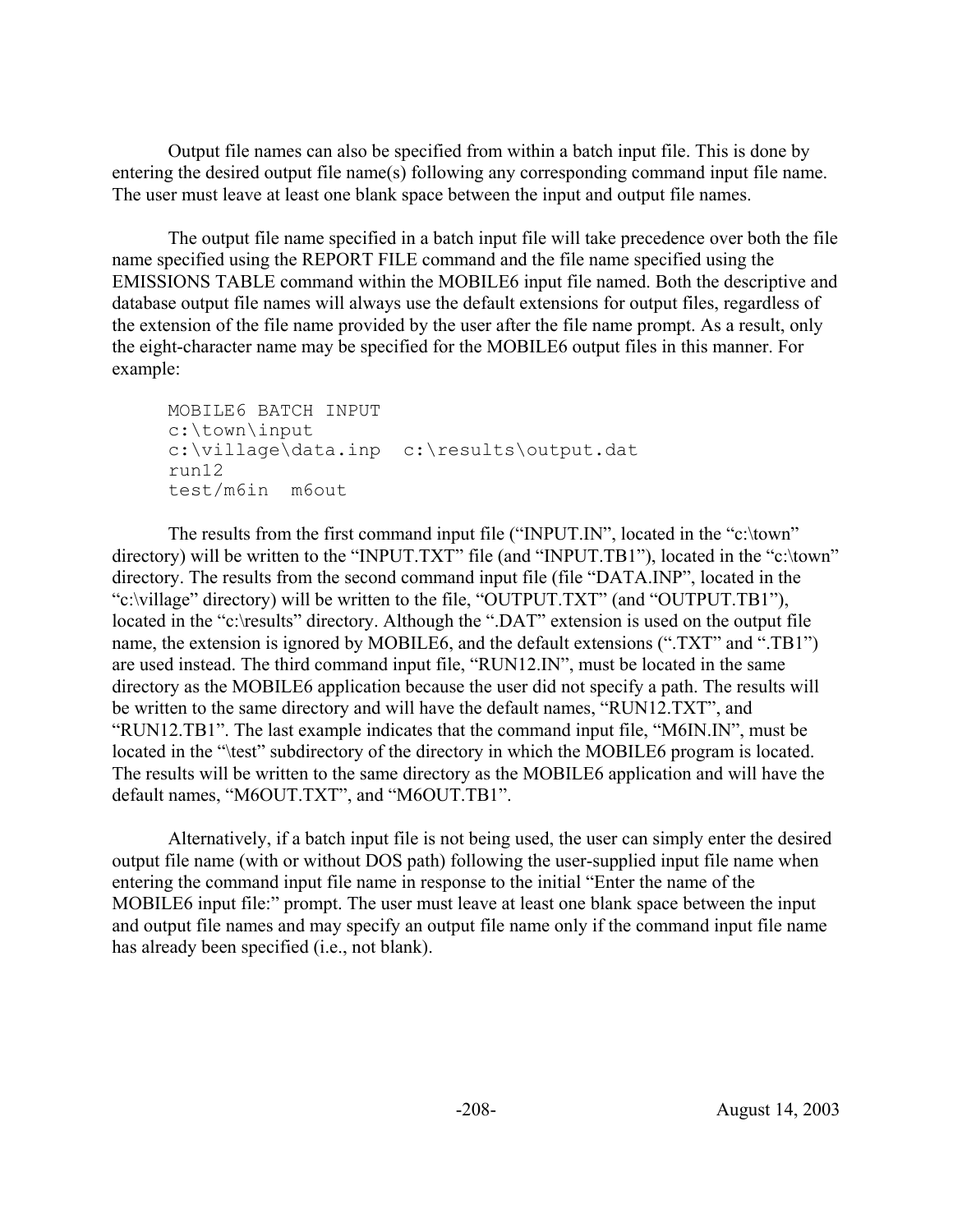Both the descriptive and database output file names will use the default extensions for output files, regardless of the extension of the output file name provided by the user after the file name prompt. For example:

Enter the name of the MOBILE6 input file: c:\city\data Enter the name of the MOBILE6 input file: c:\city\input.in c:\results\output Enter the name of the MOBILE6 input file: test/m6in m6out

The first example indicates that the input file ("DATA.IN") is located in the "c:\city" directory. The descriptive output files will be written to the "c:\city" directory and will be named, "DATA.TXT", "DATA.PM", "DATA.TOX", and "DATA.TB1", if database output is specified. The second example indicates that the command input file ("INPUT.IN") is located in the "c:\city" directory. The descriptive output files will be written to the "c:\results" directory and will be named, "OUTPUT.TXT", "OUTPUT.PM", "OUTPUT.TOX", and "OUTPUT.TB1", if database output is specified. The last example indicates that the command input file ("M6IN.IN") must be located in the "\test" subdirectory off the directory in which the MOBILE6 application is located. The results will be written to the same directory as the MOBILE6 application and will have the default names, "M6OUT.TXT", "M6OUT.PM", "M6OUT.TOX", and "M6OUT.TB1".

### **4.5.6 Open Actions**

The user may optionally specify open actions for output files. These actions dictate whether MOBILE6 creates a new output file or inserts modeling results into an existing output file. The legal open action options are APPEND and REPLACE. Both options create a new file if the specified output file name does not already exist. If the output file does already exist:

- The APPEND action adds new output to the end of the output file. Thus, results from previous MOBILE6 runs using the same output file name are retained.
- The REPLACE action deletes existing text in the output file so that only new modeling results are retained. REPLACE is the default open action.

To avoid confusion, it is recommended that the APPEND action be used only in special circumstances. This will ensure that the output files contain the results only from the most recent running of the associated command input file. These options may be entered in mixed case. If no open action is specified, the action will default to REPLACE.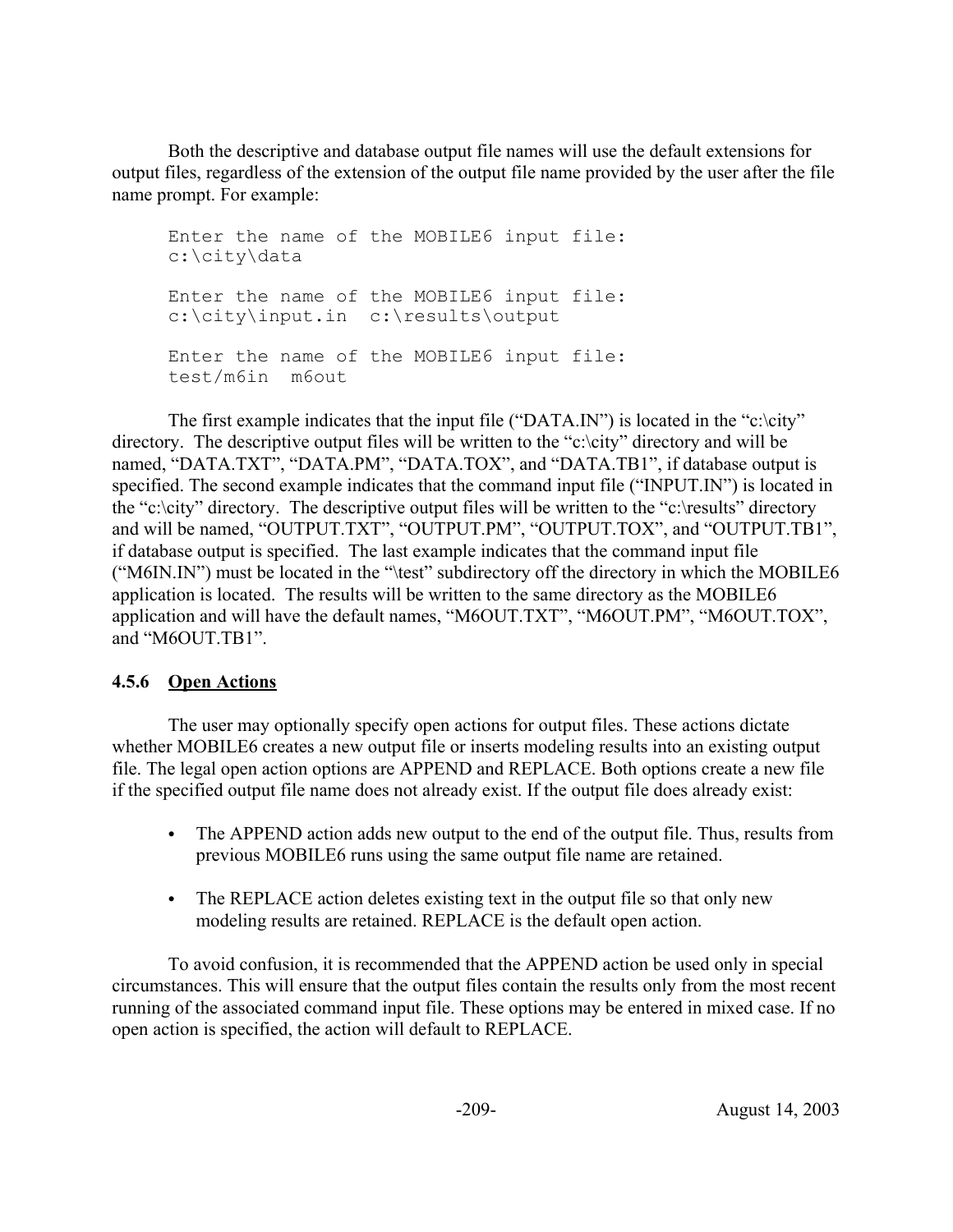To specify the open action, the user must enter both the command input file name and the output file name. The open action is entered on the same line, following the output file name. The open action must be separated from the output file name by at least one blank space and may be specified in mixed case.

### **4.6 MOBILE6 SOURCE CODE**

The MOBILE6 model as released was written in standard Fortran90 computer language, using the ANSI X3.198-1992 standard published by the American National Standards Institute.

The source code is distributed in ASCII text files. Most subroutines and functions have been separated into separate text files, although some files may contain more than one function or subroutine. All subroutine and function files have the file name extension A\*.FOR@. Files that have the extension "\*.I" are "include" files, which contain information used in common blocks. MOBILE6 was compiled using an option (MAKE), which allowed the various subroutines to be compiled separately and "linked" at the end to make the executable application. The various function and subroutine files may be combined, if the user wishes, to reduce the number of files that must be compiled without affecting the results from the program.

The same source code (including all comment records) should be used for any installation of the model on any computer platform, with the exception of necessary changes in the input/output (I/O) device allocations for different platforms. The variable name used to represent each device assignment in the program code is listed below: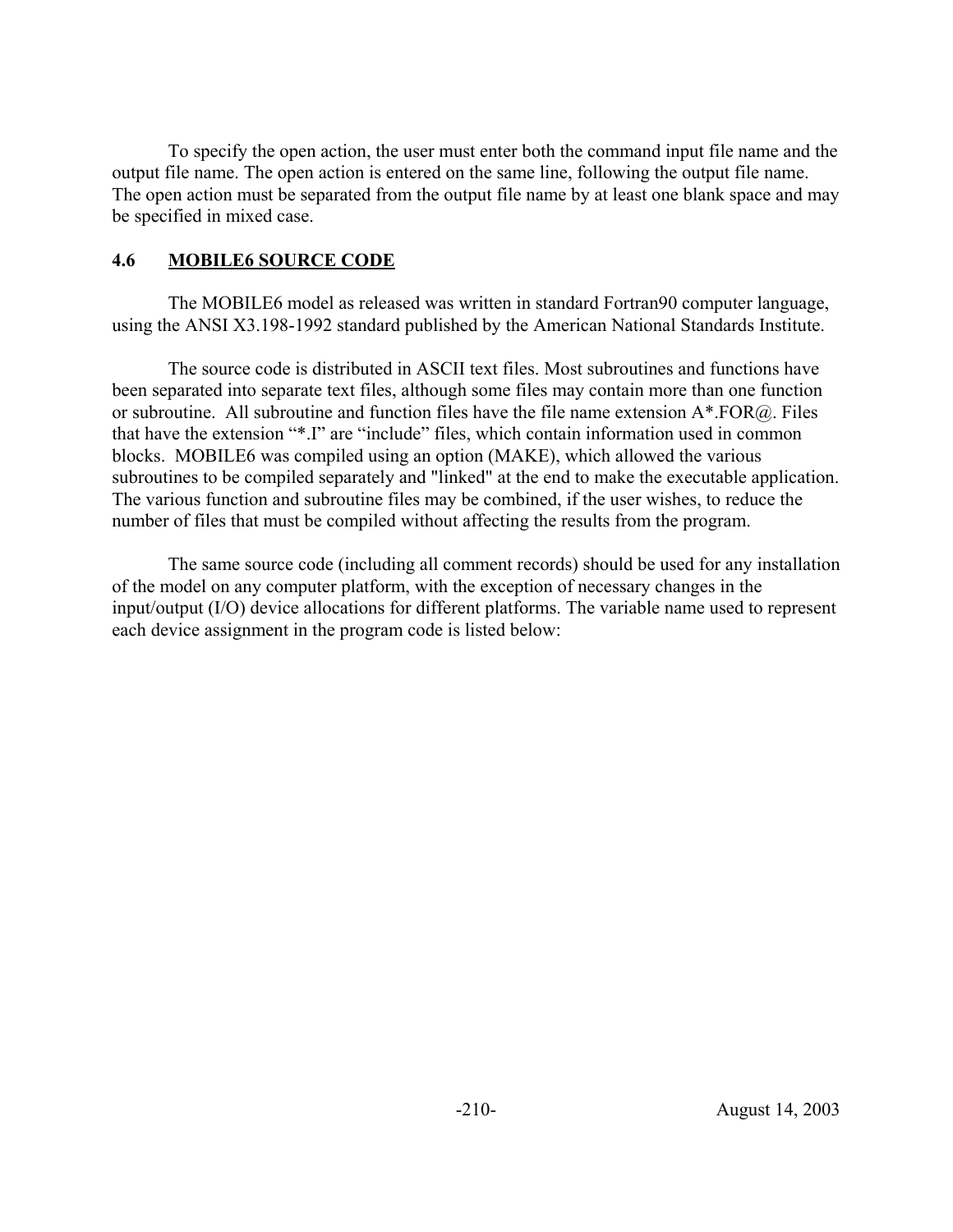|                                                           |               | Default       |
|-----------------------------------------------------------|---------------|---------------|
| Description                                               | Variable Name | Device Number |
| Control file input                                        | (IOUGEN)      | 1             |
| I/M parameters input                                      | (IOUXIM)      | 3             |
| I/M credit input                                          | (IOUIMD)      | 4             |
| Keyboard input                                            | (IOUIN)       | 5             |
| External data file input                                  | (IOUALT)      | 7             |
| Batch control file input                                  | (IOBAT)       | 19            |
| Program descriptive output (HC, CO, NOx) (IOUREP)         |               | 2             |
| Program descriptive output<br>(PM and related pollutants) | (IOUPM)       | 8             |
| Program descriptive output                                | (IOUAT)       | 9             |
| (Hazardous air pollutants (HAPs)                          |               |               |
| Program spreadsheet output                                | (IOUSS)       | 10            |
| Error message output to file                              | (IOUERR)      | 2             |
| Monitor screen output                                     | (IOUOUT)      | 6             |
| Program database output                                   | (DBUNIT)      | 51            |
| Unneeded output                                           | (IOUNULL)     | - 1           |

The default setting for these devices are optimized for the DOS platform. The device assignment variables are initialized in Block Data Subprogram 16. The device assignment variables are also reset in the "driver" program when the application is invoked. If a user wishes to change the default settings, the settings should be changed at both locations. In earlier MOBILE versions, the system of using variable names for device assignments was not fully implemented. Every attempt has been made in MOBILE6 to use only the variable names above, with all initialization in the two locations listed. In general, it is prudent for users not to attempt to change the device settings unless it is absolutely necessary.

### **4.7 USING MOBILE6 ON OTHER COMPUTER PLATFORMS**

If properly compiled and built, MOBILE6 will run the same way on all computer platforms and have all of the same options and capabilities. As a result, the same User's Guide may be used for all platforms. There are some minor considerations that are platform-specific and are discussed in the remainder of this section.

In this section, "computer platform" means a specific combination of computer hardware version, operating system version, and Fortran compiler version.

An executable application of MOBILE6 is provided for only one platform, requiring typical Intel APC@ hardware and DOS operating system compatibility (section 4.3). Because the source code for all computer platforms is identical, a source code file available on one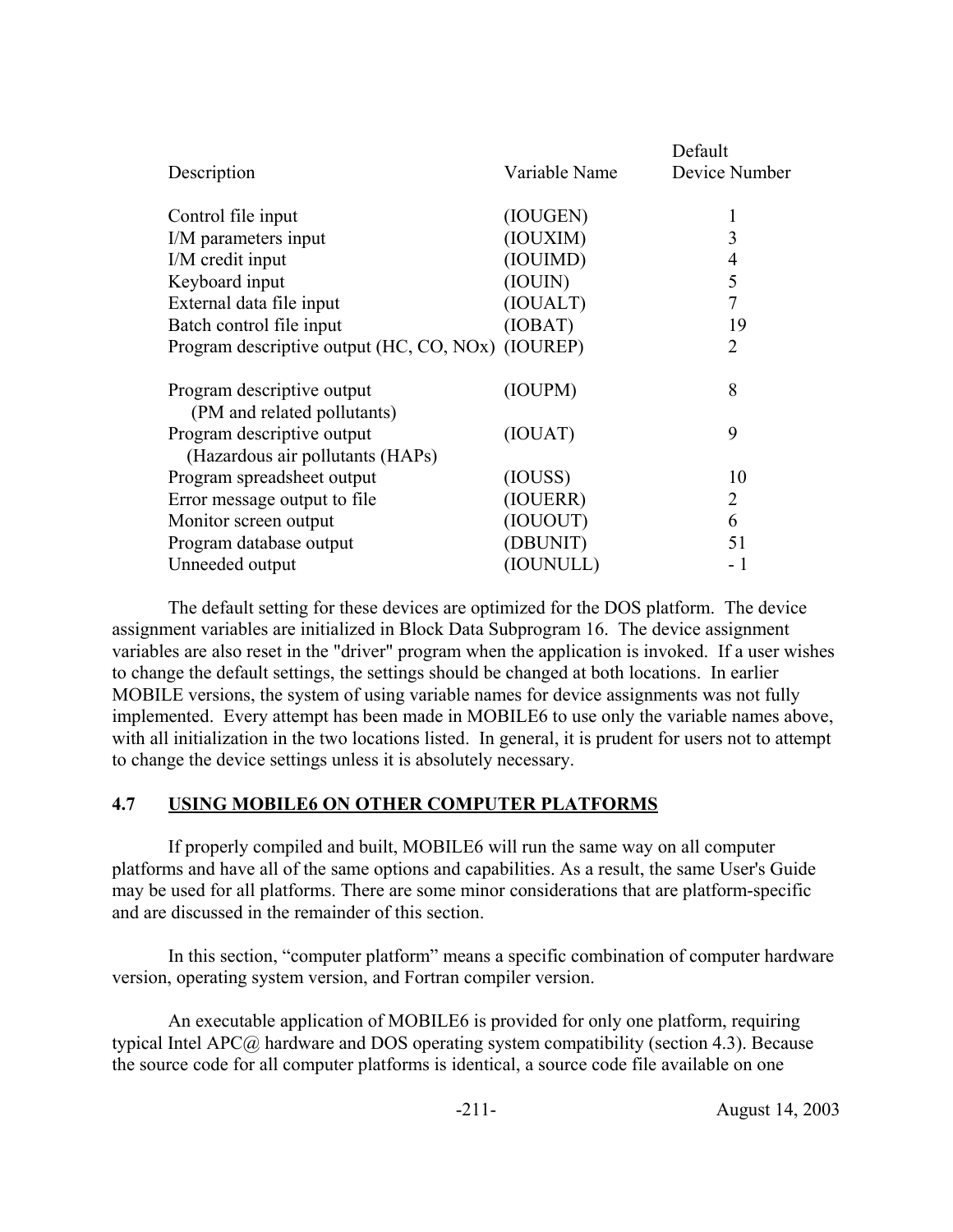platform (such as DOS-based microcomputers) may be used on another platform (such as a mainframe computer or Unix system) as long as any appropriate changes for that platform are made to the device allocations. This will require the user to have access to a Fortran90 compiler capable of handling the MOBILE6 source code in order to re-create the executable application from the (altered) source code.

EPA cannot assist users in their choice of a compiler or with running compiler software. EPA will not be able to assist users with problems resulting from conflicts with the platform operating system.

The following are some considerations that might help for users who intend to create MOBILE6 executable applications for their own platforms.

### **4.7.1 Platform-Specific Differences**

Users can generally expect to see MOBILE6 perform differently in two areas when used on different computer platforms. First, small differences in the model results will exist, and the second is a difference in the file names and paths that will be accepted.

There sometimes will be a negligible difference in the model results (the emission factors calculated by MOBILE6) when comparing results from different computer platforms. This can be the case even when the model is run on the same hardware using different compiler versions. This discrepancy is likely due to the number of significant digits that the computer system carries when doing calculations. The differences are usually small (less than one half of one percent), but they sometimes will show up in larger numbers in the last digit of MOBILE6 output. As a result, for the sake of consistency, comparison or mixing of results from MOBILE6 runs executed on different computer platforms is not recommended.

Although the MOBILE6 code accepts file names and pathway information up to 80 characters in length, some Fortran compilers are more restrictive, and some operating systems may allow file names and paths much longer than 80 characters. It is also important to note that some operating systems (e.g., Unix) use file names that are case-sensitive, while others interpret upper-case and lower-case letters as the same.

# **4.7.2 DOS Platform Differences**

On systems with Intel hardware and the DOS operating system, the Fortran compilers available to EPA for development of the release version of MOBILE6 are not the only ones available. However, there are limits to the amount of exploration into compiler differences that can be done by EPA. It may be possible to recompile MOBILE6 source code using a different compiler to avoid limitations in the distributed version of MOBILE6. However, EPA cannot assist users in their choice of a compiler or with running compiler software.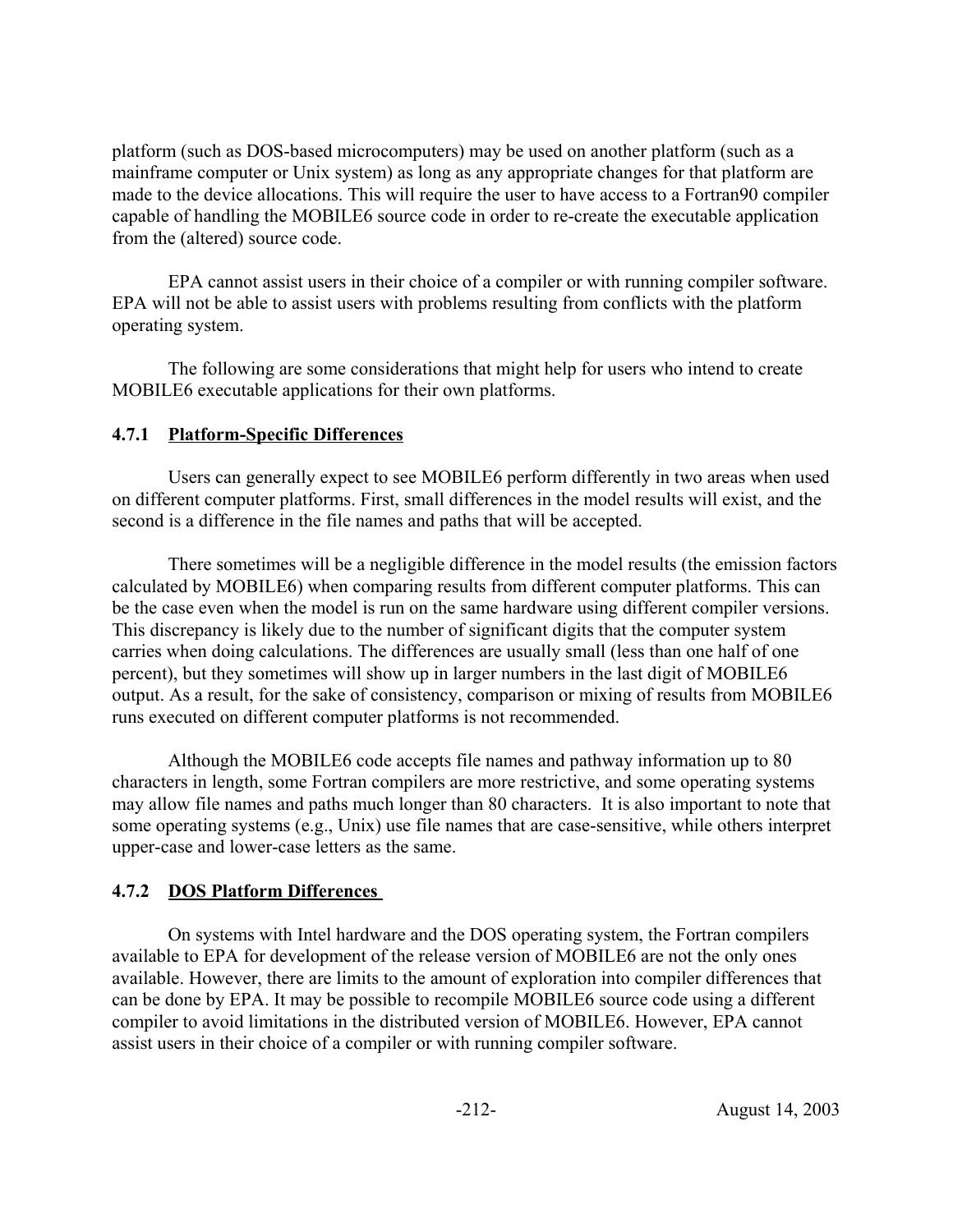### **4.7.3 Apple Macintosh Microcomputers**

Macintosh operating systems use different default device assignments than DOS-based machines. This will likely require changes to the default device assignments in MOBILE6. In particular, the assignment of the keyboard input may be different. Below is the correct assignment for the keyboard input variable:

Keyboard input (IOUIN) Device 9

This in turn means that IOUAT needs to be reassigned.

The location of files in the Macintosh operating system works differently than in DOS. As a result, it is recommended that all input and external data files be placed in the same folder as the MOBILE6 application. This way, only the file name (and not the path) is needed for the command input file prompt.

To execute the application, double click on the MOBILE6 icon or choose FILE OPEN from the system menu. A window will appear with the MOBILE6 standard prompts. The program will prompt the user in the same way on all computer platforms.

### **4.7.4 Mainframe, Unix, and Other Computers**

As explained at the beginning of this section, the same source code (including all comment records) should be used for any installation of the model on any platform, with the exception of necessary changes in the input/output (I/O) device allocations for different platforms.It will be necessary for the MOBILE6 source code and other files to be uploaded to the target computer system from the Web site or other source.

The default device assignments for MOBILE6 will likely cause problems on some Unix computers. Although the Office of Transportation and Air Quality (OTAQ) has not run MOBILE6 on other computer platforms, the following comments have been received from users with Sun systems using the Unix operating system with earlier versions of MOBILE. The modifications discussed in this section are known to be useful only for Sun systems; other systems may require different device assignments.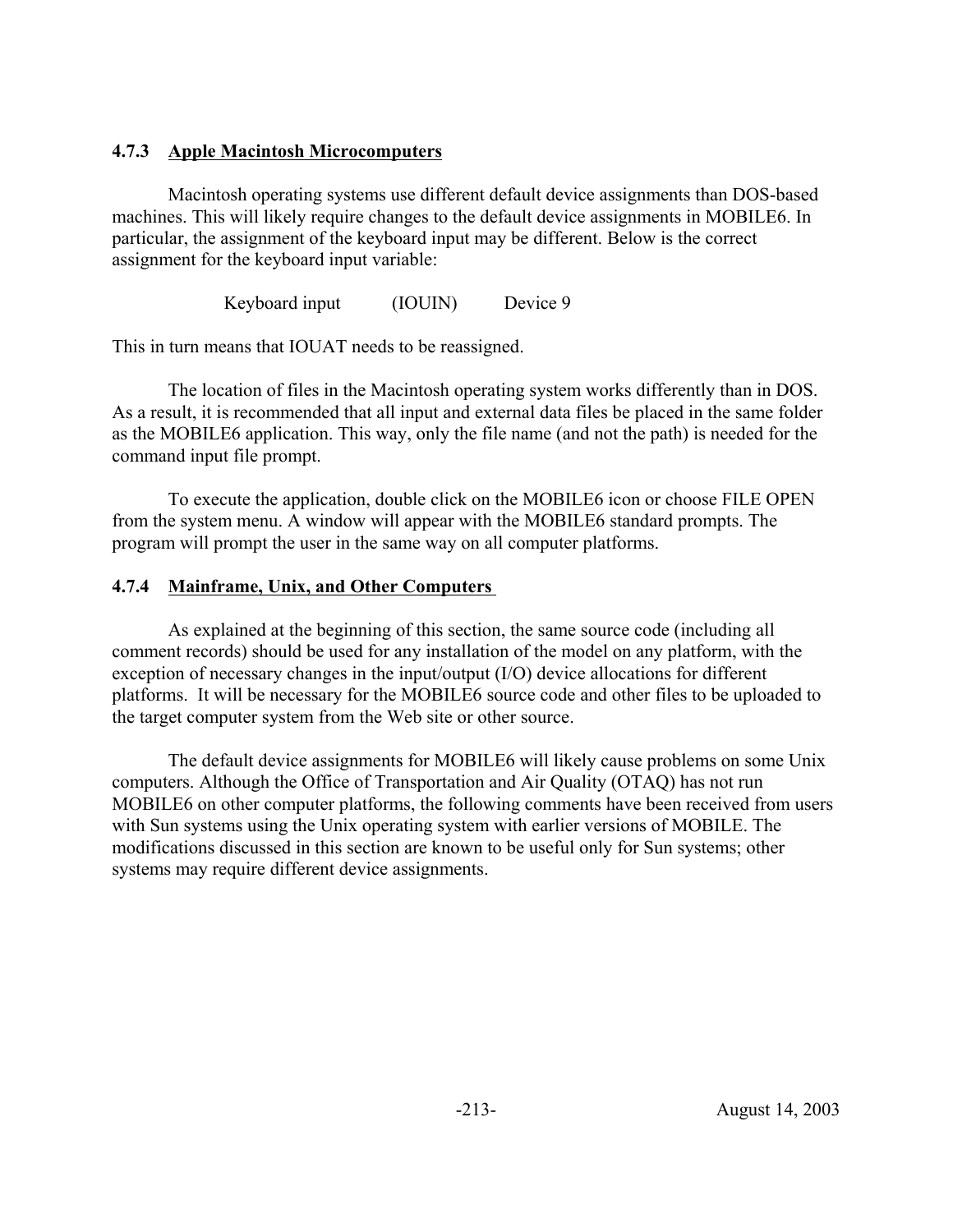Standard device assignments for the Sun machines are "5" for input, "6" for output, and "0" for error messages. This suggests that the following device assignments be made in the main program:

| Keyboard input                | (IOUIN)  | Device 5  |
|-------------------------------|----------|-----------|
| Control file input            | (IOUGEN) | Device 11 |
| Error message output to file. | (IOUERR) | Device 0  |
| Program descriptive output    | (IOUREP) | Device 6  |
| (HC, CO, NOx)                 |          |           |

It is important to remember that other device assignments are used for data file input and program output. The complete list of device numbers in Section 4.6 should be examined for conflicts.

It is also important to remember that Unix operating systems are case-sensitive, so external data file names entered as part of the input must match the case of the actual file names. MOBILE6 converts all user supplied file names to all upper case for processing. This means that all external file names (and the paths leading to them, if used) on Unix based platforms must be in all upper case to be used by MOBILE6.

The changes mentioned above have not been tested by OTAQ. Other computer systems may require different device assignments than those given above for Sun systems. However, any changes in the device assignments will not affect the validity of the results of the model.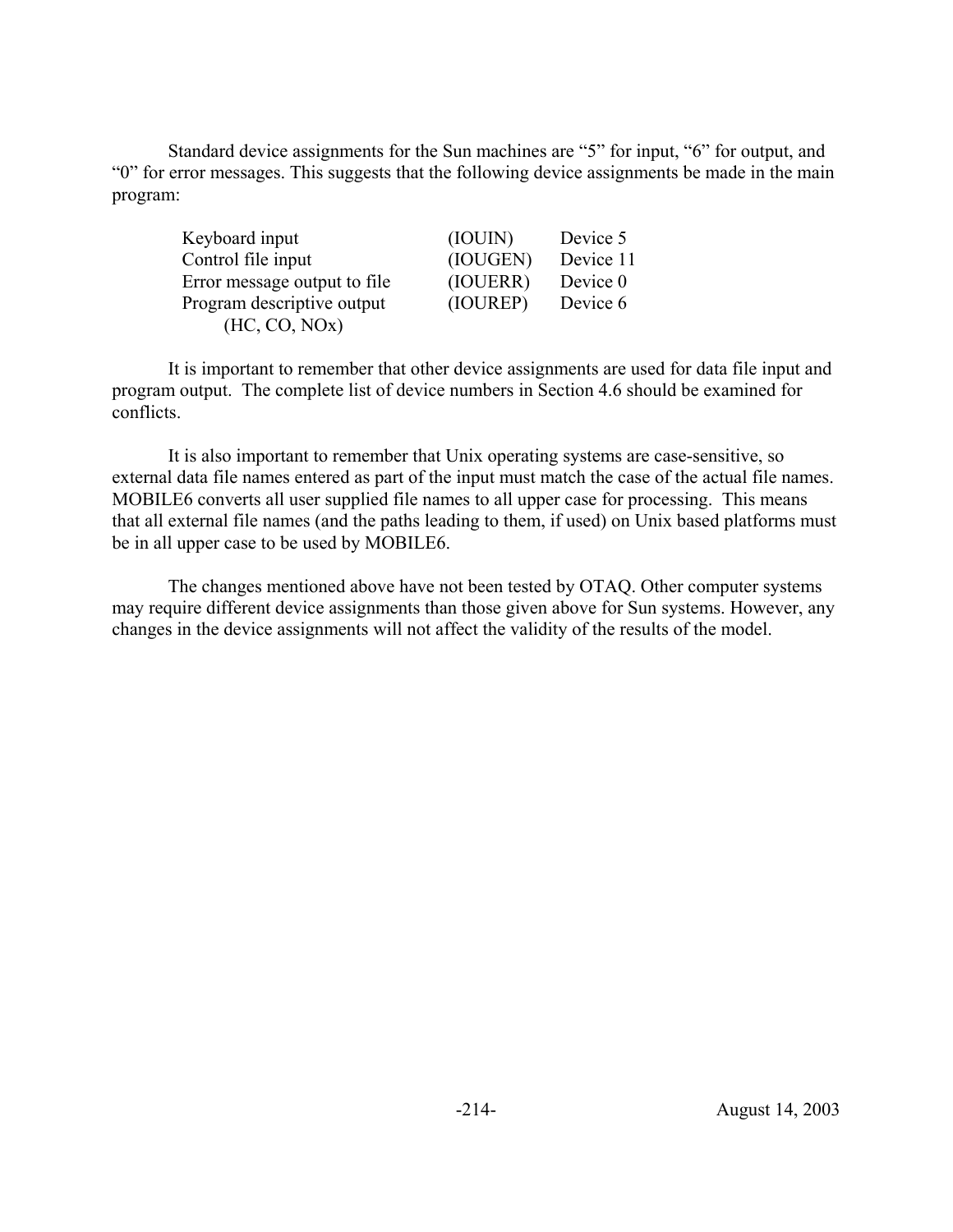#### **CHAPTER 5**

#### **CONVERTING MOBILE5 INPUTS TO MOBILE6**

#### **5.0 INTRODUCTION**

This chapter discusses how to use an existing MOBILE5 input file to create a corresponding MOBILE6 input command file. Users should familiarize themselves thoroughly with how MOBILE6 input commands are used before they attempt to use this chapter.

As explained in Chapter 2, MOBILE6 uses input commands to replace the control flags used in MOBILE5. The chapter discusses how to convert each MOBILE5 input file entry into the equivalent MOBILE6 command entry.

### **5.1 BASIC CONVERSION**

The table in Appendix C lists every MOBILE5 input parameter and identifies the corresponding command that serves the same function in MOBLE6. Most MOBILE5 features can be used directly, without additional calculations, once the corresponding MOBILE6 command has been identified. For example, the PRTFLG in MOBILE5 has been replaced by the POLLUTANTS command in MOBILE6. Several other MOBILE5 input parameters, such as the PROMPT or the LOCFLG flag, are no longer needed because they were used in MOBILE5 to control the format of the input file. Several other MOBILE5 features, identified in the table in Appendix C and discussed below, have been eliminated from MOBILE6.

On the other hand, there are several MOBILE5 features that required user-supplied values, which often require more extensive effort with MOBILE6. For example, the usersupplied vehicle miles traveled (VMT) by vehicle class (using VMFLAG) in MOBILE5 now requires fractions for 16 combined vehicle classes in MOBILE6 (using the VMT FRACTIONS command) instead of the eight necessary for MOBILE5 input. The conversion of these features is discussed in Section 5.3.

In general, because MOBILE6 has expanded capabilities, directly converting MOBILE5 input to MOBILE6 input will underutilize MOBILE6. Further guidance is expected to be provided to utilize more of the features of MOBILE6 once users become familiar with it. Users should be cautious in experimenting with these new capabilities for official emission estimates until EPA provides official guidance. Once proper guidance is available, it may supercede these rough conversion methods. Until then, users should continue to use existing guidance to determine which features to use and how to select or calculate the required input values.

Once users have become familiar with MOBILE6 input structure, users should refer to the table in Appendix C to identify which MOBILE5 inputs require conversion. For features that translate easily, the user will be directed to the appropriate MOBILE6 command described in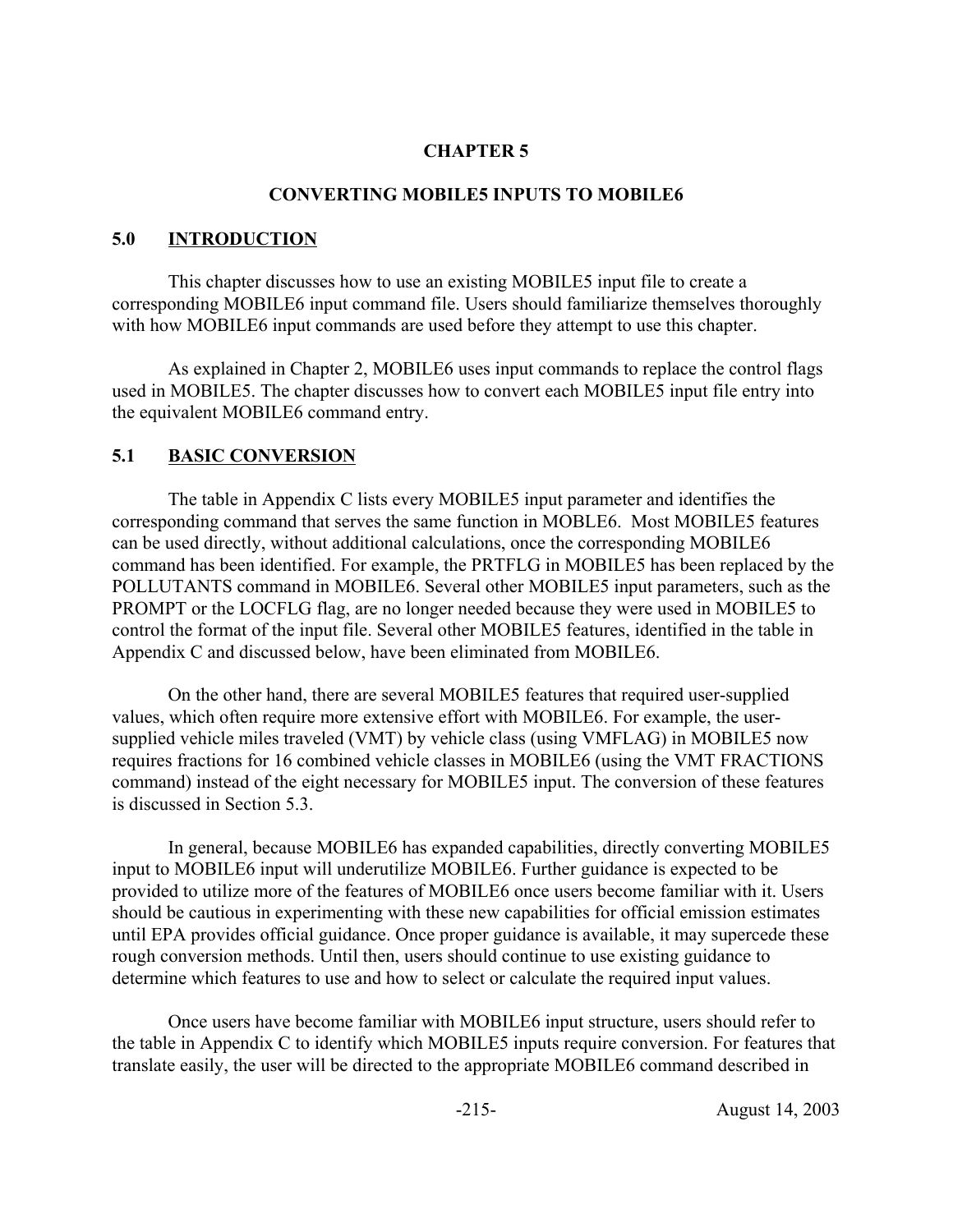detail in Chapter 2. For features that are more difficult to translate, Appendix C will direct the user back to this section to supply additional information.

# **5.2 FEATURES NO LONGER AVAILABLE**

Features that are no longer available in MOBILE6 cannot be modeled and should be dropped when converting MOBILE5 inputs to MOBILE6:

# Idle Emission Rates (IDLFLG)

This feature allowed the user to get additional values in the descriptive output for the HC, CO, and NOx emission rates of vehicles idling in grams per hour. This feature was not included in MOBILE6, although gram per hour results are available in the database output.

# Input and Output Devices (IOUNEW)

This feature allowed the user to specify the Fortran device designation value used for output. In particular, this feature allowed the user to write error messages to a separate output file. This feature did not always work properly in MOBILE5 and was not considered useful for the release of MOBILE6.

# Alternate Tampering Rates (TAMFLG)

With the introduction of the phase 2 of the onboard diagnostic (OBD) electronics in 1996, the explicit modeling of the effects of tampering on vehicle emissions will phase out because OBD vehicles are assumed to have negligible tampering rates. Providing for user-supplied tampering rates for pre-1996 model year vehicles was not considered necessary for the release of MOBILE6.

### User Entry of Basic Exhaust Emission Rates (NEWFLG)

Because it had no legitimate use in normal calculations, this feature was not included in the plan for official MOBILE6 release.

# Override User-Specified I/M for Tier 1 Vehicles (IMFLAG)

Because this feature was considered a diagnostic capability with no legitimate use in normal calculations, it was not included in the plan for MOBILE6 release.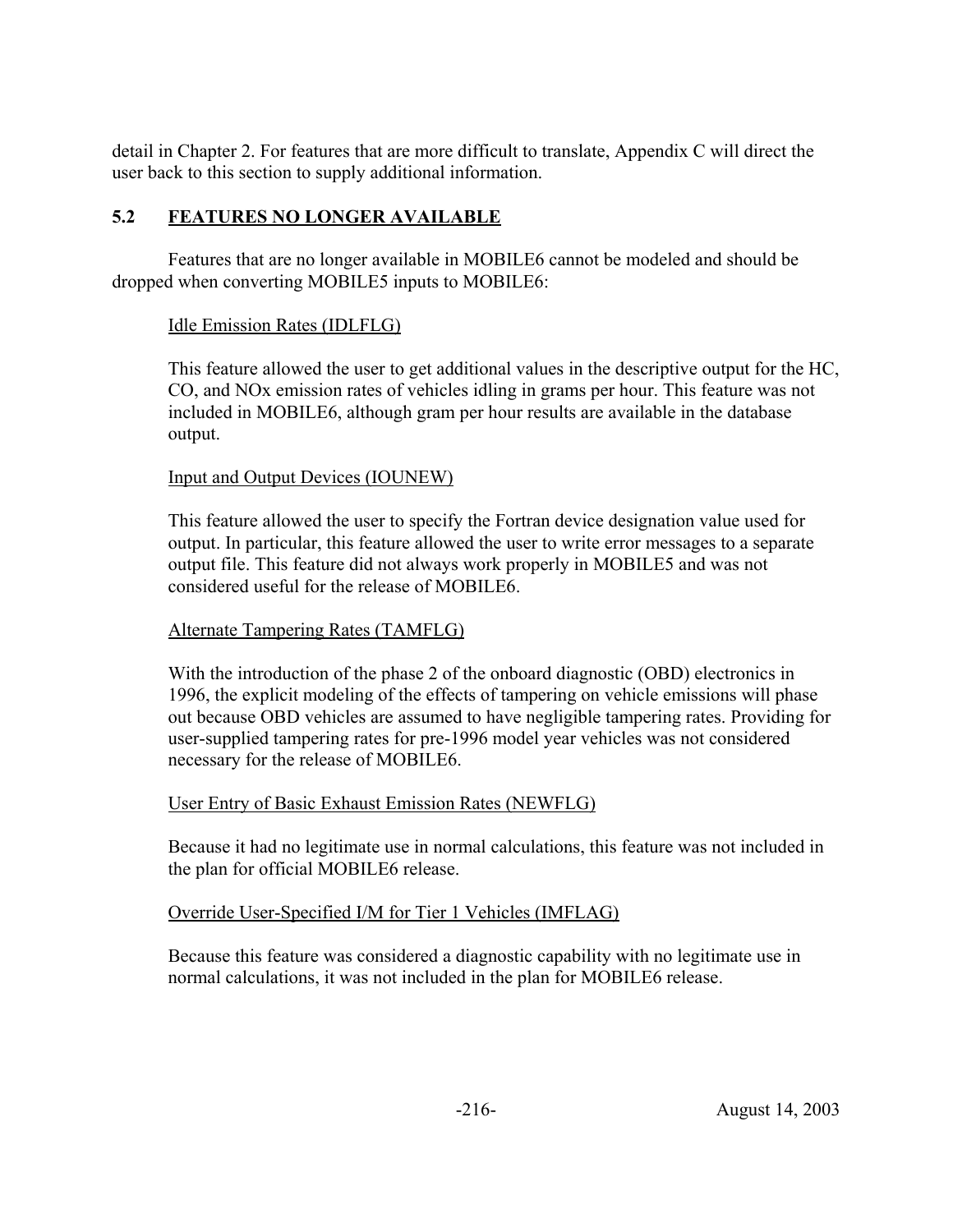# Functional Purge Check Inspection Programs (ATPFLG)

Because no acceptable inspection procedure was developed, this feature has been dropped from MOBILE6.

# Remote Sensing Device Inspection Programs

This flag (located on the I/M Control Flag Record) was used in MOBILE5b to ensure that the alternate I/M credits used had been adjusted to reflect the effects of a remote sensing device inspection program. MOBILE6 no longer allows the entry of alternate I/M credits. Therefore, the ability to model remote sensing device inspection programs was not considered necessary for the release of MOBILE6. It may be considered in future releases.

# Effectiveness for Anti-Tampering Programs

This feature was not considered necessary for MOBILE6.

# Effectiveness for Functional Pressure and Purge Check Programs

This feature was not considered necessary for MOBILE6.

# Extra Load and Trailer Towing Fractions (ALHFLG)

EPA guidance has long suggested that these features not be used, so they have been removed from MOBILE6.

# **5.3 CONVERTING USER-SUPPLIED DATA**

Certain user-supplied data available from a MOBILE5 input file will not be directly usable in MOBILE6 without guidance. These are:

- Data provided daily.
- Data provided by vehicle class.
- User-supplied operating modes.
- Average speed.
- Specific roadway (facility) type modeling.

In these cases, data available from a MOBILE5 input file will need to be converted in order to be used in MOBILE6. If default MOBILE5 values were used, MOBILE6 input and conversions are not required.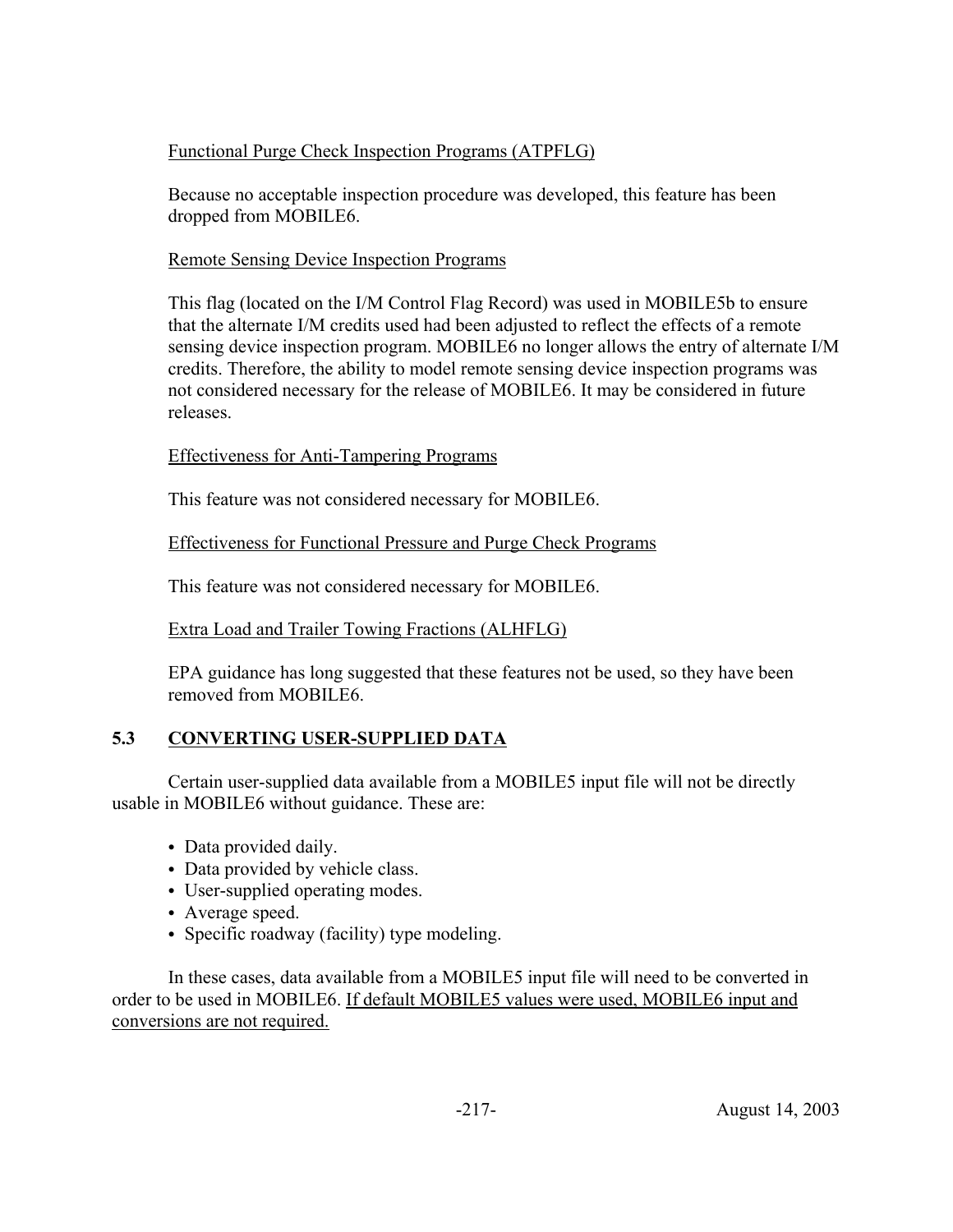# **5.3.1 Hour of the Day**

MOBILE6 allows the user to enter many activity parameters individually for each hour of the day. MOBILE5 allowed for only a single activity entry. Until further guidance is available, the same (single) MOBILE5 entry should be used for each of the 24 hours in MOBILE6.

One example is trip length distributions. MOBILE5 allowed the user to enter a single trip length distribution, but MOBILE6 allows the user to enter 14 trip length distributions for separate hourly groupings. For MOBILE6 input, the same MOBILE5 trip length distribution would be entered for each of the 14 hourly groups using either the WE DA TRI LEN or WE EN TRI LEN commands.

# **5.3.2 Vehicle Class**

MOBILE5 accounted for only eight vehicle classes, but MOBILE6 has greatly expanded the number of individual vehicle classes to 28. In some contexts, MOBILE6 input is provided in terms of 16 combined vehicle classes. In some cases, aggregated user-supplied MOBILE5 data will be used for each of the vehicle classes in MOBILE6. In other cases, such as distributions, the MOBILE5 values must be split by vehicle class for use in MOBILE6.

# VMT Distribution by Vehicle Class

 Because of the unequal growth that occurs in various vehicle classes, the VMT distribution by vehicle class becomes a function of calendar year. MOBILE5 allowed the user to enter eight VMT values, corresponding to the eight vehicle classes represented in the MOBILE5 output. MOBILE6 allows the user to enter 16 VMT values by combined vehicle class.

Whereas MOBILE5 allowed the user to enter separate VMT for diesel- and gasolinefueled vehicle classes, MOBILE6 requires that VMT by vehicle class be supplied in terms of the 16 combined gasoline and diesel-fuel categories. In MOBILE6, the VMT by vehicle class is split internally—accounting for the diesel sales fractions and annual mileage accumulation rates—in order to ensure that all of the fleet description and activity values are consistent with one another. The first step in converting MOBILE5 to MOBILE6 VMT fractions is to combine the VMT fractions for gasoline and diesel categories into five composite gasoline/diesel groupings:

- $\bullet$  LDV Group = LDGV + LDDV
- $\bullet$  LDT Group  $1 = LDGT1 + LDDT$
- LDT Group  $2 = LDGT2$
- $\cdot$  HDV Group = HDGV + HDDV
- $\bullet$  MC Group = MC

The sum of the VMT fractions from the five groups should still equal 1. These fractions are then adjusted using factors calculated from the default distributions of VMT from MOBILE6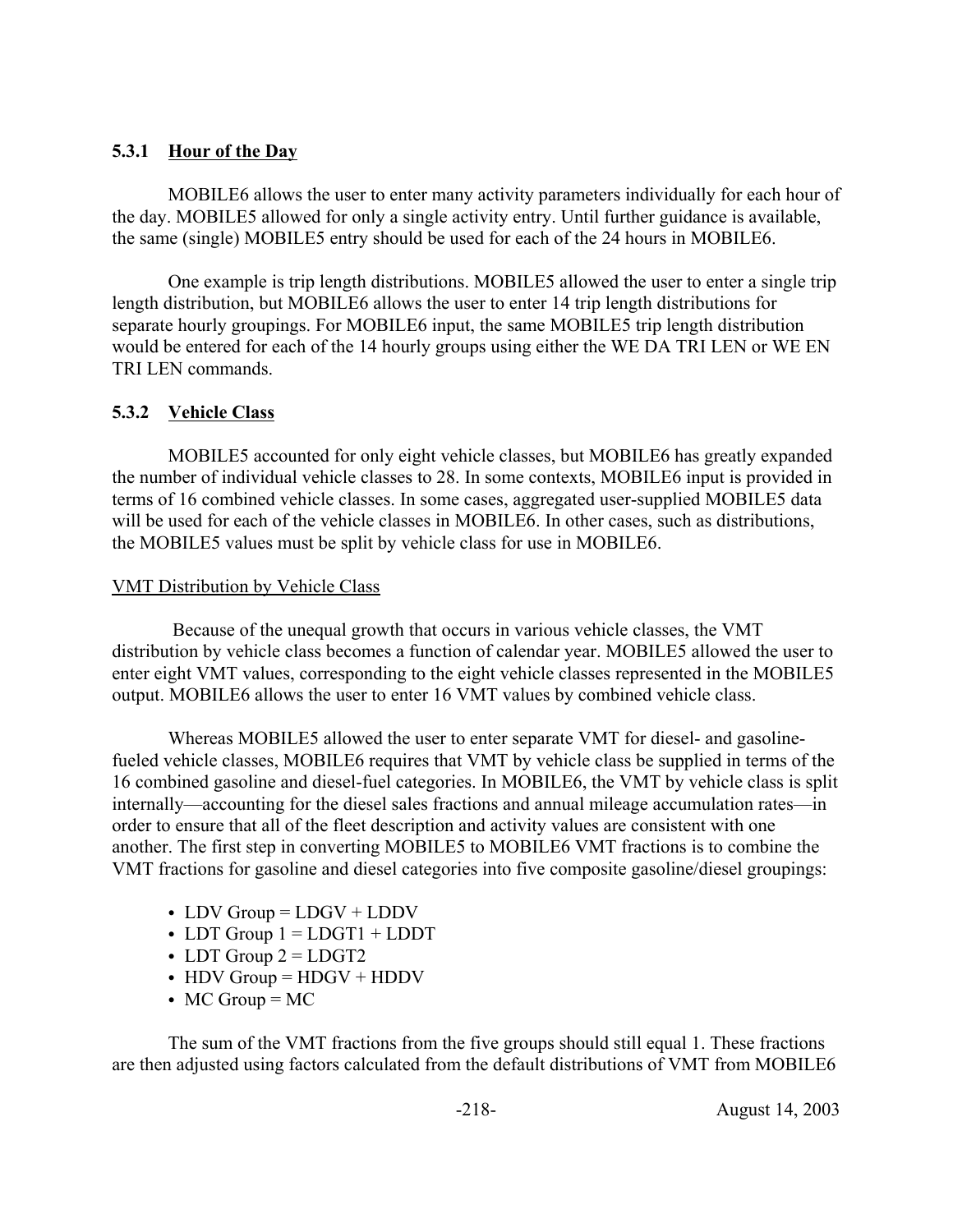| <b>16 Combined MOBILE6 Vehicle Classes</b> | <b>VMT Fraction Calculation</b> |
|--------------------------------------------|---------------------------------|
| <b>LDV</b>                                 | LDV Group                       |
| LDT1                                       | LDT Group $1 * A$               |
| LDT <sub>2</sub>                           | LDT Group $1 * B$               |
| LDT3                                       | LDT Group $2 * C$               |
| LDT4                                       | LDT Group $2 * D$               |
| HDV2b                                      | HDV Group * E                   |
| HDV3                                       | HDV Group * F                   |
| HDV4                                       | HDV Group * G                   |
| HDV5                                       | HDV Group * H                   |
| HDV <sub>6</sub>                           | HDV Group * I                   |
| HDV7                                       | HDV Group * J                   |
| HDV8a                                      | HDV Group * K                   |
| HDV8b                                      | HDV Group * L                   |
| <b>HDBS</b>                                | HDV Group * M                   |
| <b>HDBT</b>                                | HDV Group * N                   |
| <b>MC</b>                                  | MC Group                        |

for the appropriate calendar year. These adjustment factors are provided in Appendix D. When the adjustments are completed properly, the sum of the 16 MOBILE6 VMT fractions will be 1.

The values A through N are taken for the appropriate calendar year from the table in Appendix D. They are calculated from the default MOBILE6 VMT fractions for that calendar year. The terms A and B, C and D, and E through N should each add up to 1. The resulting 16 VMT fractions are supplied to MOBILE6 using the VMT FRACTIONS command.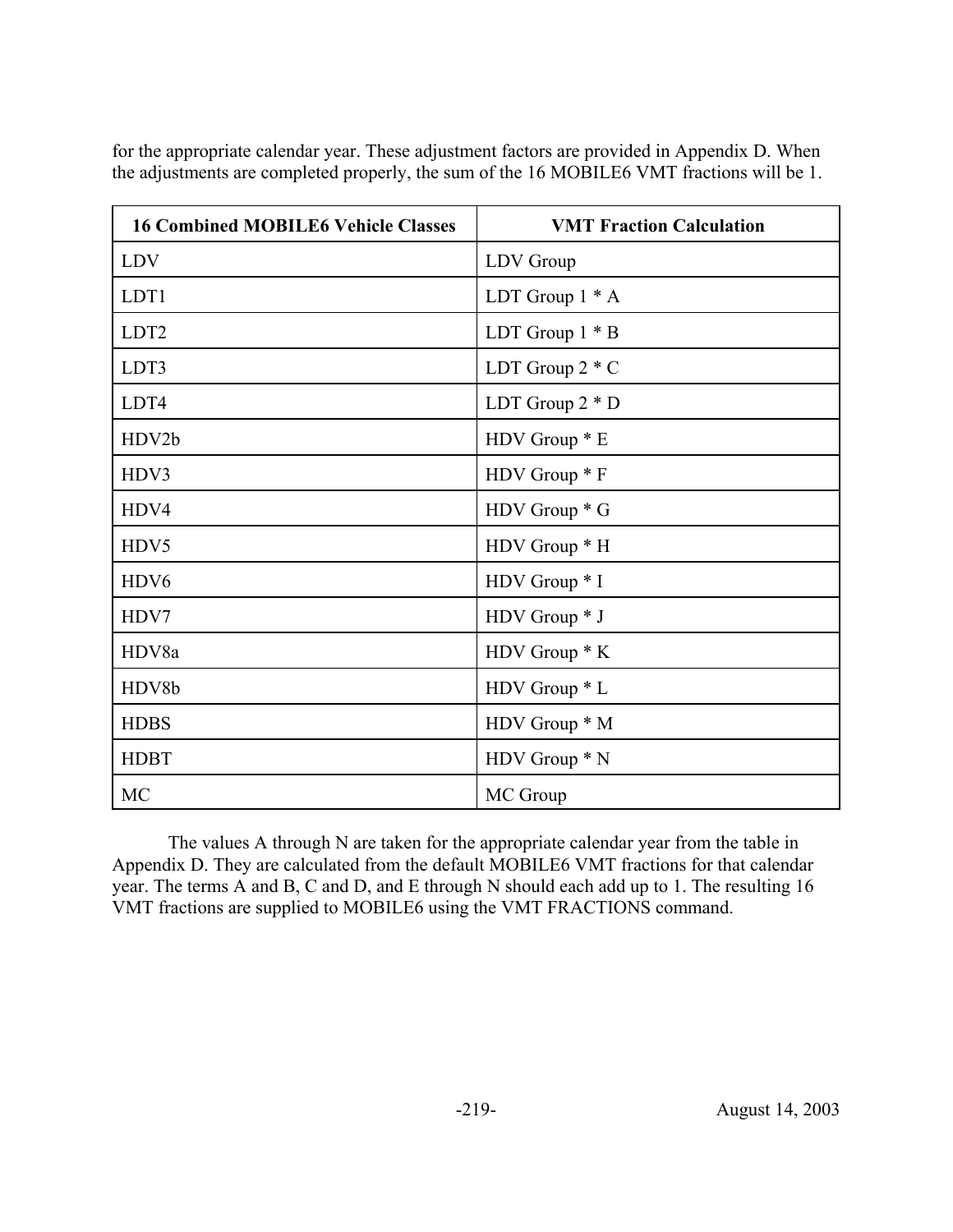## Registration Distribution

As with VMT fractions, MOBILE6 allows the entry of registration distributions for 16 vehicle classes, which combine the gasoline and diesel categories using the REG DIST command. MOBILE5 allowed the user to enter eight sets of registration distribution values, corresponding to the eight vehicle classes represented in the MOBILE5 output. In MOBILE5, the registration distributions for LDGV and LDDV and the registration distributions for LDGT1 and LDDT had to be identical.

MOBILE5 allowed the user to enter registration distributions separately for diesel- and gasoline-fueled heavy-duty vehicle classes. MOBILE6 requires that all entries of registration distributions by vehicle class be in terms of the combined gasoline- and diesel-fuel categories. In MOBILE6, the registration distributions are split internally—accounting for the diesel sales fractions and annual mileage accumulation rates—in order to ensure that all of the fleet description and activity values are consistent with one another.

The first step in converting MOBILE5 registration distributions to MOBILE6 registration distribution fractions is to combine the registration distributions for gasoline and diesel heavyduty categories, creating five groups:

- $\bullet$  LDV Group = LDGV or LDDV (they should be the same in MOBILE5)
- LDT Group  $1 =$  LDGT1 or LDDT (they should be the same in MOBILE5)
- LDT Group  $2 = LDGT2$
- $\bullet$  HDV Group = weighted HDGV + HDDV (see below)
- $\bullet$  MC Group = MC

The HDGV and HDDV registration distributions need to be combined using the fraction of all heavy-duty vehicles in each category. The values (O and P) shown in the table in Appendix D are the gasoline and diesel heavy-duty vehicle fractions for each calendar year. The sum of the O and P value must be 1 for each calendar year. These weighting factors are derived using the MOBILE6 default distributions and vehicle counts.

Each HDGV registration fraction is multiplied by the value O, and each HDDV registration fraction is multiplied by the value P. The registration fractions for each age (HDGV and HDDV) are then added together to give the combined registration fraction for that age for the HDV group. The sum of all fractions in the HDV group must be 1.

Once all the group registration distributions have been determined, the grouped registration distributions are repeated for the appropriate MOBILE6 vehicle classes, with the exception of the MOBILE6 heavy-duty transit bus vehicle category. Because transit buses are assumed to be all diesel-fueled, the MOBILE5 HDDV registration distribution can be used directly.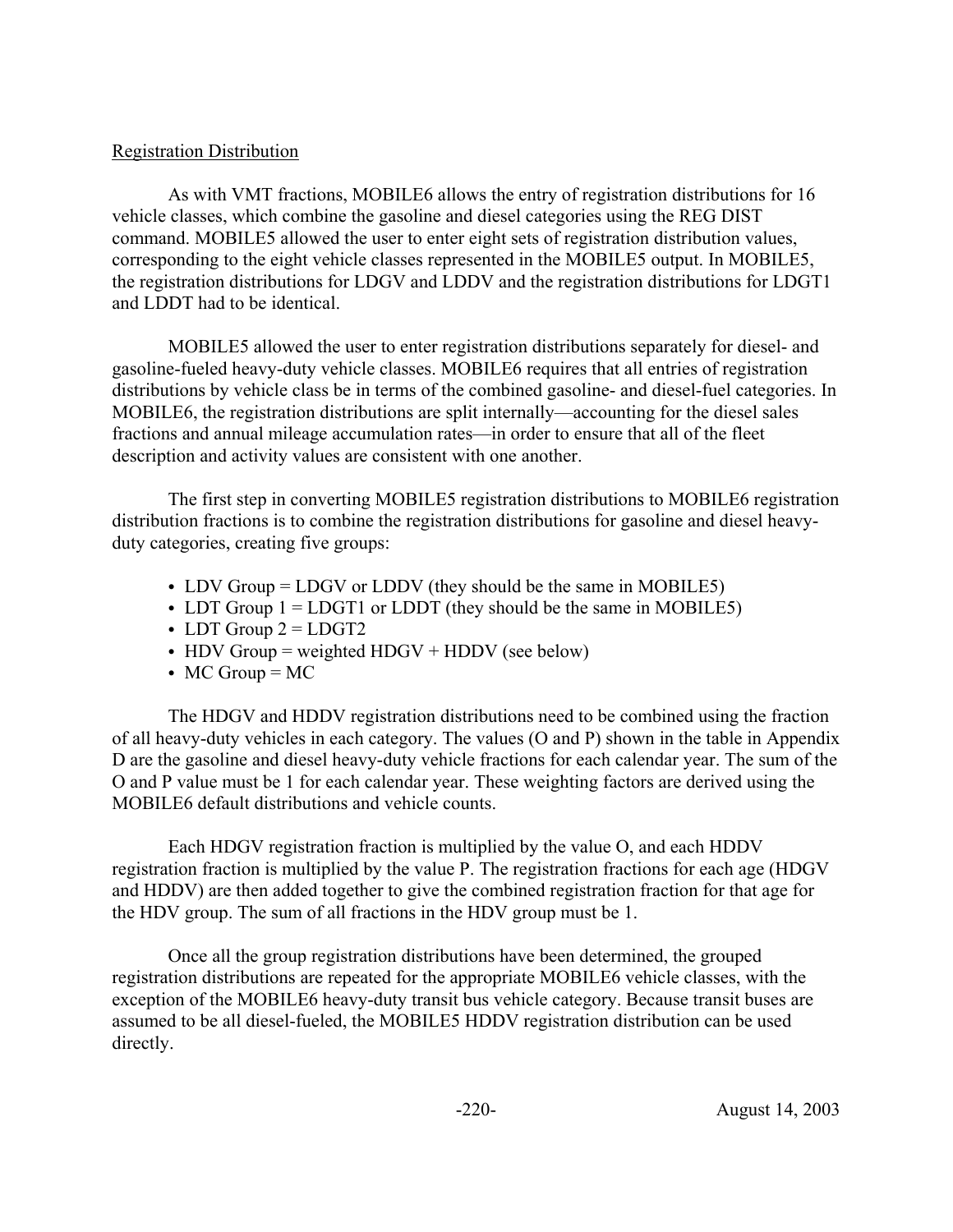| <b>Sixteen Combined MOBILE6 Vehicle</b><br><b>Classes</b> | <b>Registration Distribution Used</b> |
|-----------------------------------------------------------|---------------------------------------|
| <b>LDV</b>                                                | LDV Group                             |
| LDT1                                                      | LDT Group 1                           |
| LDT <sub>2</sub>                                          | LDT Group 1                           |
| LDT3                                                      | LDT Group 2                           |
| LDT4                                                      | LDT Group 2                           |
| HDV2b                                                     | HDV Group                             |
| HDV3                                                      | HDV Group                             |
| HDV4                                                      | HDV Group                             |
| HDV5                                                      | HDV Group                             |
| HDV <sub>6</sub>                                          | HDV Group                             |
| HDV7                                                      | HDV Group                             |
| HDV8a                                                     | HDV Group                             |
| HDV8b                                                     | HDV Group                             |
| <b>HDBS</b>                                               | <b>HDV</b> Group                      |
| <b>HDBT</b>                                               | <b>MOBILE5 HDDV</b>                   |
| <b>MC</b>                                                 | MC Group                              |

The resulting 16 registration distributions are supplied to MOBILE6 using the REG DIST command.

#### Diesel Sales Fractions

 MOBILE6 uses diesel sales fractions by model year and vehicle type to distribute the overall vehicle counts by combined vehicle class into those that are gasoline-fueled and those that are diesel-fueled. These values are entered into MOBILE6 using the DIESEL FRACTIONS command. MOBILE5 also used diesel sales fractions, but only for light-duty passenger vehicles and light-duty trucks.

MOBILE5 diesel sales fractions don't need to be converted. However, the values must be placed in the correct order for MOBILE6 as described for the DIESEL FRACTIONS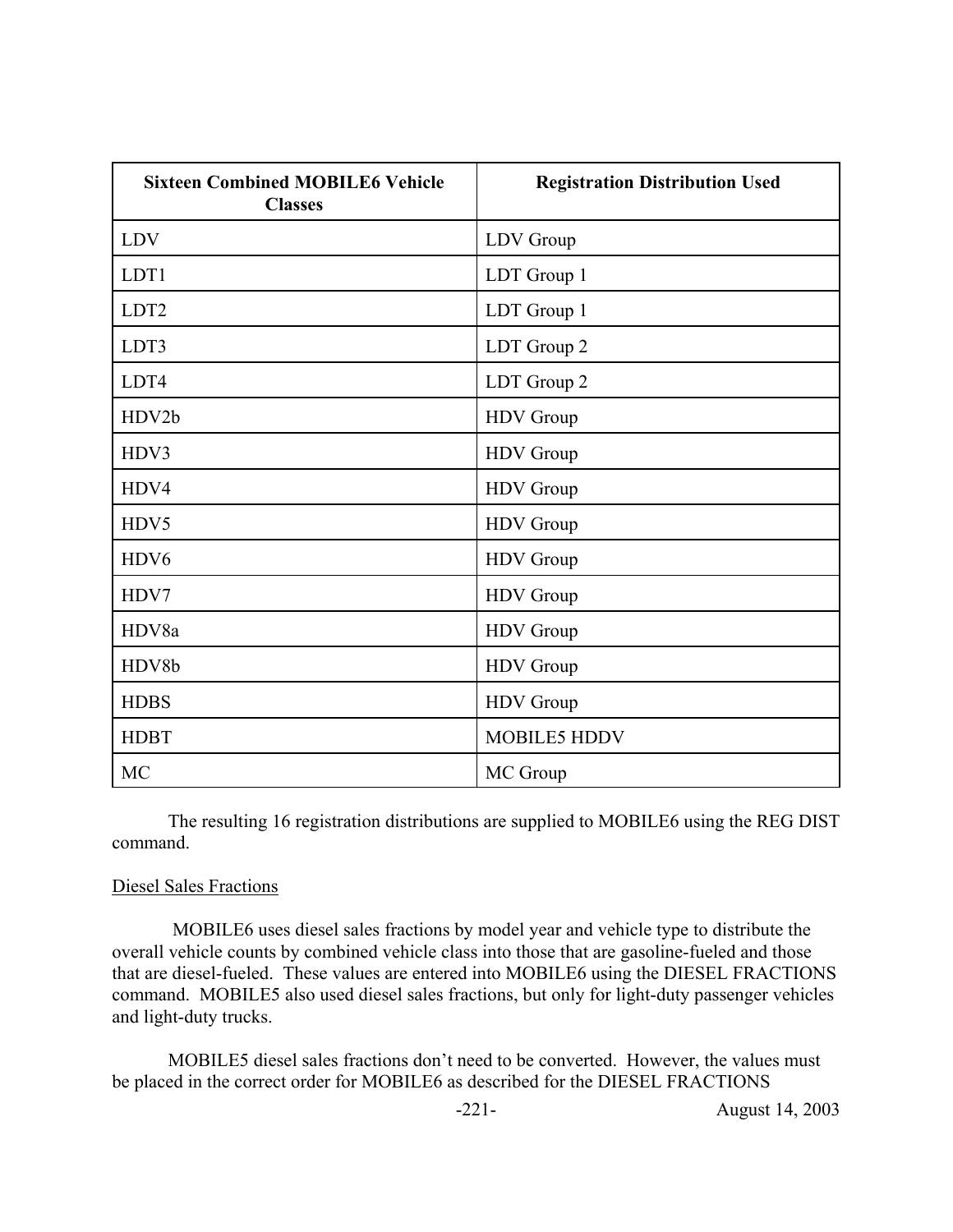command. The MOBILE5 order is 25 pairs of values, with each pair containing one passenger car (LDV) value followed by one light-truck (LDT1) value. The MOBILE6 command requires that the diesel sales fractions for all 14 combined vehicle classes be provided. The MOBILE5 value for the LDV vehicle class can be used directly, and the MOBILE5 value for the LDT1 class can be used for the LDT1 and LDT2 classes in MOBILE6.

The simplest approach is to fill in the remaining 11 vehicle classes with the default values from MOBILE6. However, the default diesel sales fractions in the MOBILE6 code are stored by model year, and the values read from the input file must be arranged by age, based on the scenario calendar year.

The table in Appendix E shows the default MOBILE6 diesel sales fractions by model year. In copying these values to a command input file, the user must begin with the scenario calendar year and select values for 25 vehicle ages. If the calendar year is not 1996, the diesel sales fractions will be repeated for some older or newer model years. The values in Appendix E are identical to the values in example file, "DIESFRAC.DEF", which is provided as part of the distribution of the MOBILE6 program.

#### Mileage Accumulation Rates

Annual mileage accumulation rates were entered for each of the eight vehicle classes in MOBILE5. MOBILE6 allows the entry of annual mileage accumulation rates for any of the 28 individual vehicle classes using the MILE ACCUM RATE command. No conversion of the MOBILE5 annual mileage accumulation rates is necessary. It is necessary to apply only the appropriate MOBILE5 annual mileage accumulation rate to the corresponding vehicle classes in MOBILE<sub>6</sub>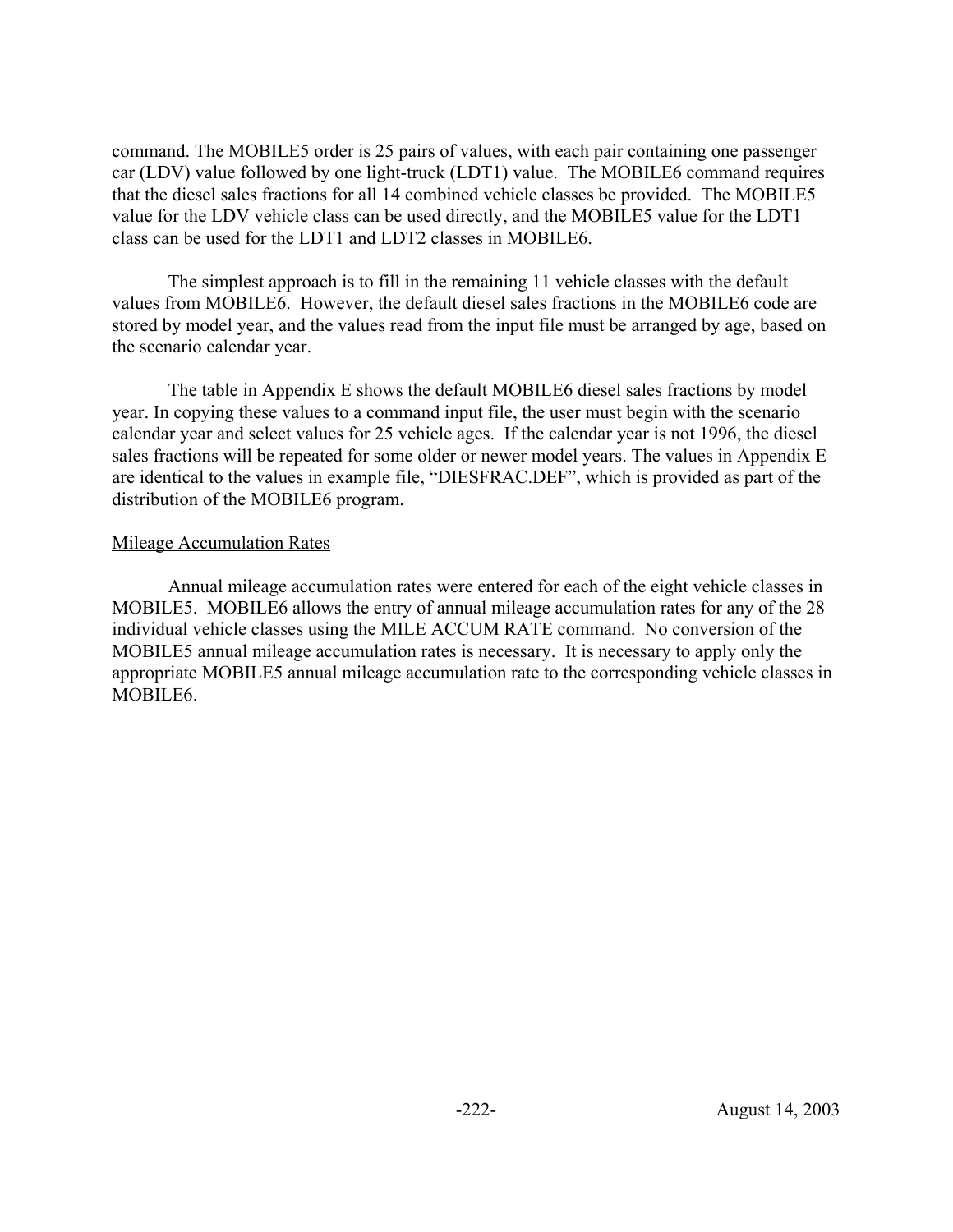| <b>MOBILE6 Individual Vehicle Class</b>                                       | <b>Appropriate MOBILE5 Annual Mileage</b><br><b>Accumulation Rate</b> |
|-------------------------------------------------------------------------------|-----------------------------------------------------------------------|
| <b>LDGV</b>                                                                   | <b>LDGV</b>                                                           |
| LDGT1, LDGT2                                                                  | LDGT1                                                                 |
| LDGT3, LDGT4                                                                  | LDGT <sub>2</sub>                                                     |
| HDGV2b, HDGV3, HDGV4, HDGV5,<br>HDGV6, HDGV7, HDGV8a, HDGV8b,<br><b>HDGB</b>  | <b>HDGV</b>                                                           |
| <b>LDDV</b>                                                                   | <b>LDDV</b>                                                           |
| LDDT12, LDDT34                                                                | <b>LDDT</b>                                                           |
| HDDV2b, HDDV3, HDDV4, HDDV5,<br>HDDV6, HDDV7, HDDV8a, HDDV8b,<br>HDDBS, HDDBT | <b>HDDV</b>                                                           |
| <b>MC</b>                                                                     | MC                                                                    |

Table 3 of Appendix B has a more detailed description of the 28 vehicle classes used in MOBILE6.

The MILE ACCUM RATE command requires input data only for the vehicle classes being changed.

# **5.3.3 Operating Modes**

Each MOBILE5 scenario had three operating modes. MOBILE6 does not use operating mode and instead controls the effect of engine starts using the SOAK DISTRIBUTION and STARTS PER DAY commands. The three MOBILE5 operating modes were:

- PCCN : Percent of miles traveled in cold start mode for non-catalyst vehicles.
- PCHC : Percent of miles traveled in hot start mode for all vehicles.
- PCCC : Percent of miles traveled in cold start mode for catalyst vehicles.

The definition of MOBILE5 operating modes is the same as the bags of the Federal Test Procedure (FTP). The cold start mode is bag1 (PCCN and PCCC operating modes), and the hot start mode is bag 3 (PCHC operating mode). The VMT remaining is assumed to be in a stabilized mode, which is bag 2. The default operating mode fractions for MOBILE5 are the operating modes of the FTP: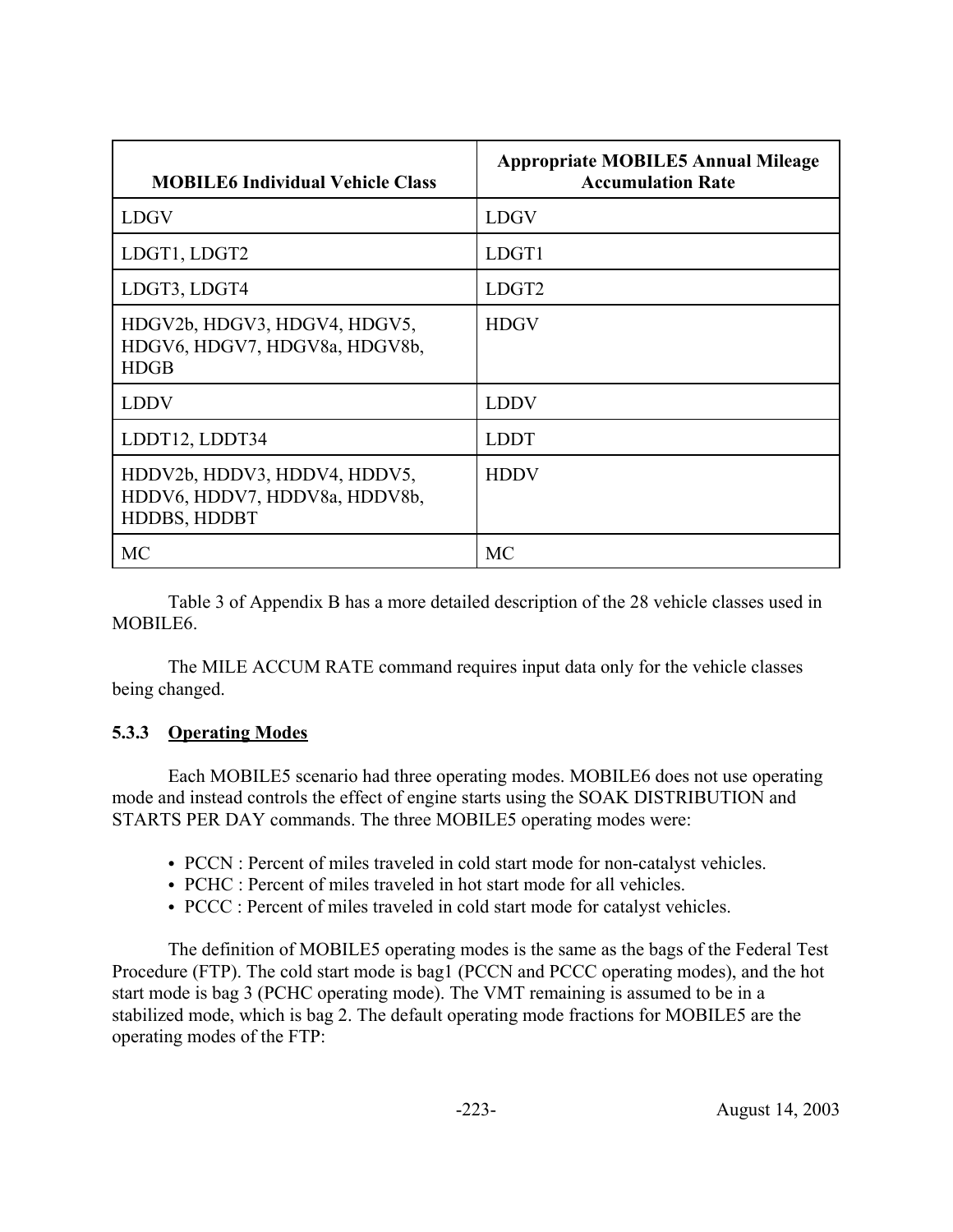- Cold Start : 20.6 percent (both catalyst and non-catalyst).
- $\bullet$  Hot Start : 27.3 percent.

This means that 43 percent of all starts are cold (20.6/(20.6+27.3)) and 57 percent are hot starts. In the FTP, a cold start is an engine start after at least 12 hours of soak, and a hot start is an engine start done after 10 minutes of soak (after bag 1 and bag 2 are completed).

If the MOBILE5 input uses these (default) operating modes, then no user input is required for MOBILE6 input, and the default MOBILE6 values related to operating mode will be used. However, if the user did not specify the default (FTP) case, then corresponding MOBILE6 input values must be calculated.

### Soak Distribution

The first step is to determine an engine start soak distribution that contains only FTP hot starts and FTP cold starts. Using the MOBILE6 SOAK DISTRIBUTION command, this can be represented by entering soak distribution fractions of zero for all times except 10 minutes (hot start) and 720 minutes (cold start) for every hour of the day. The only two non-zero values entered in the distribution will be:

- 10-Minute Soak Fraction =  $PCHC/(PCHC + PCCC)$ .
- 720-Minute Soak Fraction =  $\text{PCCC}/(\text{PCHC} + \text{PCCC})$ .

The percent of miles traveled in cold start mode for non-catalyst vehicles (PCCN) is not used because most vehicles will be equipped with catalysts. MOBILE6 does not allow for different soak distributions for catalyst and non-catalyst vehicles. The effect of soak time on the emissions of non-catalyst vehicles is handled internally by MOBILE6.

### Engine Starts Per Day

In addition to the change in the engine start soak distribution, the user must also change the number of engine starts per day assumed by MOBILE6. In MOBILE5 the number of starts per mile of vehicle travel does not change with age and is set by the operating mode fractions. In MOBILE6, the number of engine starts per day does not vary and is not affected by changes in the miles traveled each day. This means that the number of starts per mile of vehicle travel varies depending on the daily VMT in MOBILE6. This difference makes precise conversion of MOBILE5 assumptions into MOBILE6 difficult.

There is a separate entry in MOBILE6 for each of the 28 vehicle classes. Only light-duty vehicles, light-duty trucks, and motorcycles use the estimate of starts per day in MOBILE6. Heavy-duty vehicle classes do not estimate engine start emissions separately and will not use the estimate of starts per day entered by the user.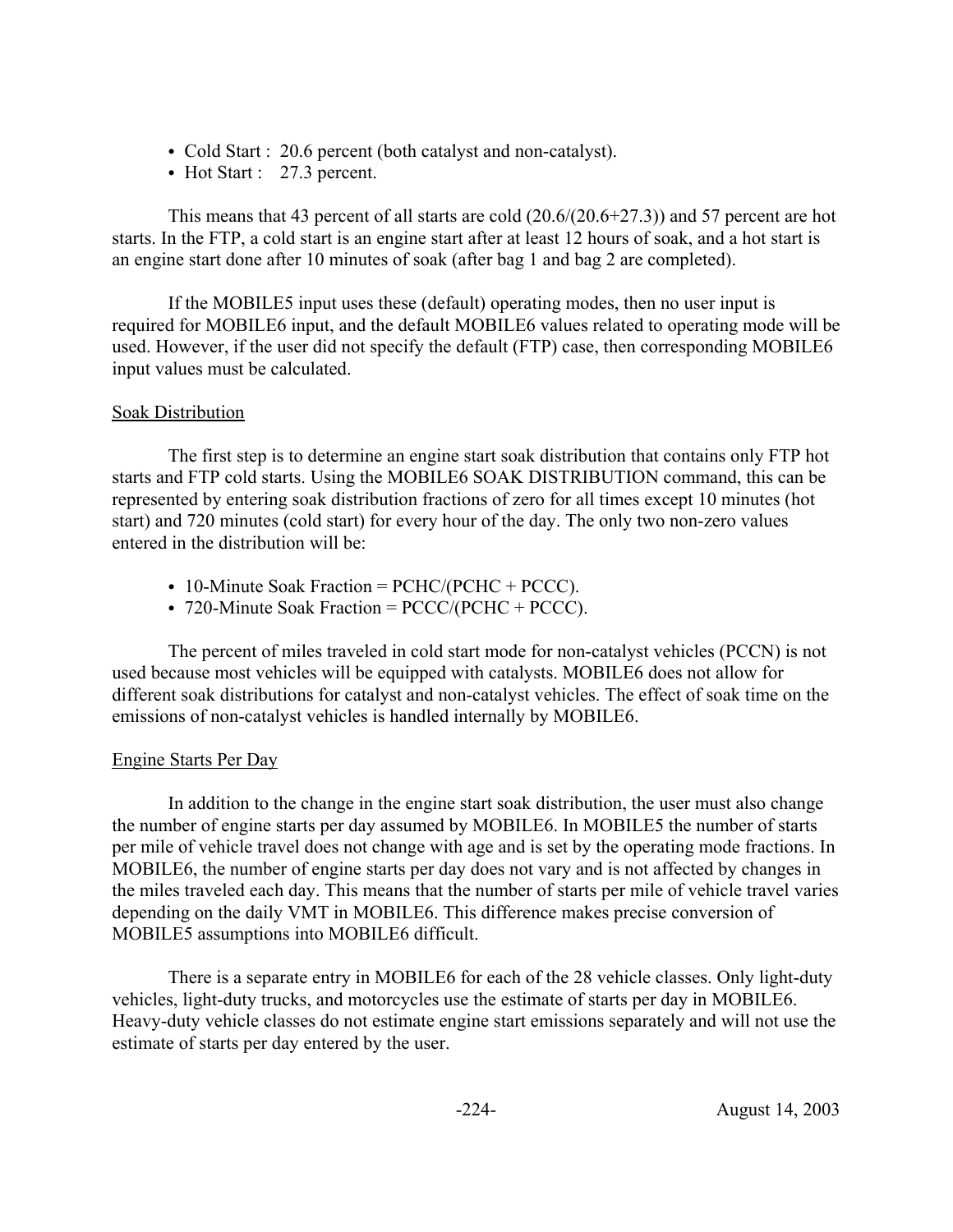The average LDGV in MOBILE5 travels 10,528 miles each year, or 28.8 miles per day (10,528/365). The sum of the PCCC and PCHC indicates that the fraction of those miles are driven each day in "bag 1 or bag 3 mode". Both bag 1 and bag 3 (represented by the PCCC and PCHC values) have 3.59 miles of travel. The number of engine starts is the number of miles driven each day in "bag 1 or bag 3 mode", and it is then divided by the 3.59 miles per start. The value of engine starts per day is entered into MOBILE6 using the STARTS PER DAY command.

The average annual mileage accumulation rate for a vehicle class in a calendar year will vary depending on the age distribution, annual mileage accumulation rates by vehicle age and the fraction of diesel vehicles in each model year. MOBILE6 will calculate the daily miles per day for your specific set of values when you specify database output using the aggregated output option. The following table gives the default annual mileage for all MOBILE6 vehicle categories in the calendar year 2000: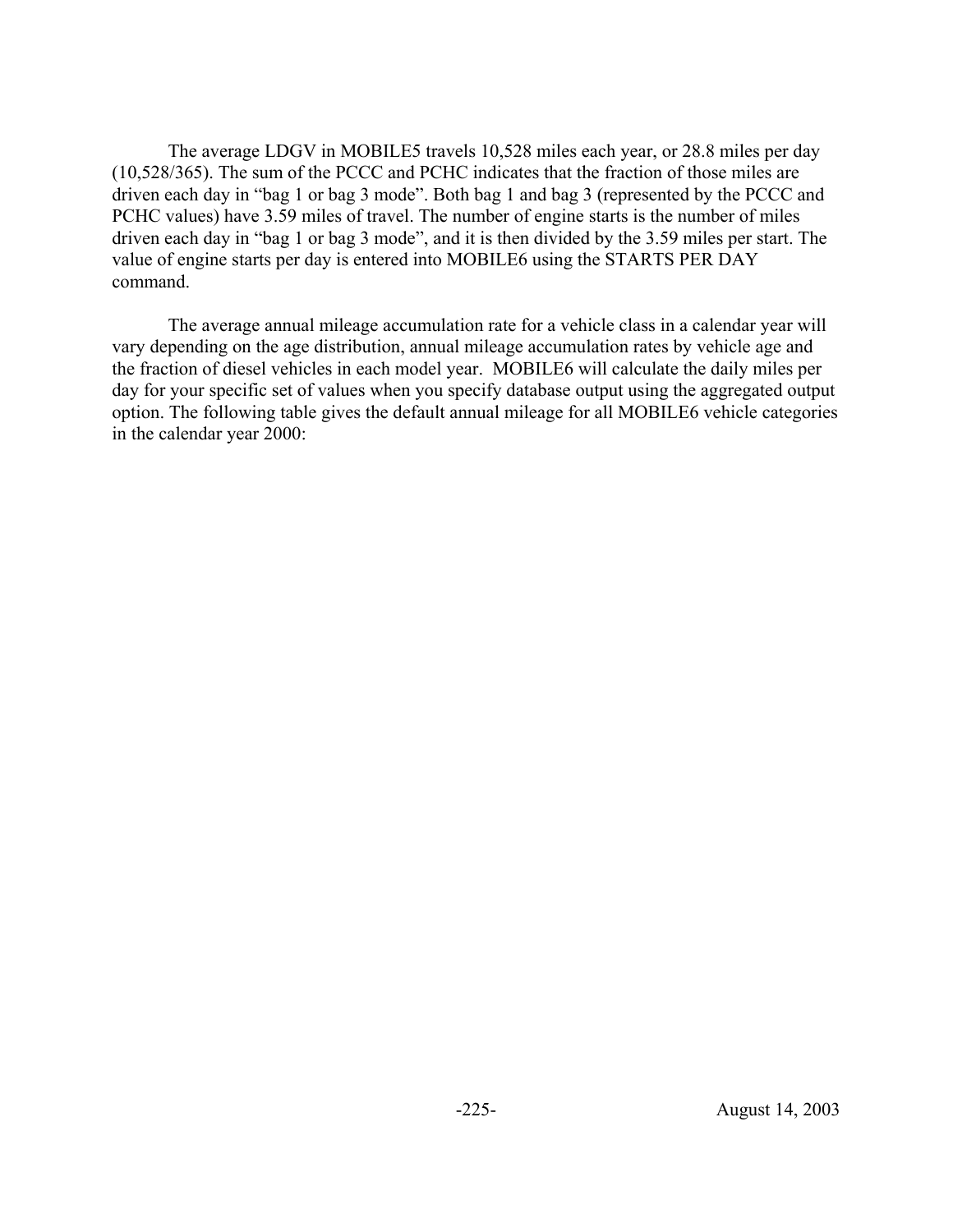|                         |                   | Average             | Average          |
|-------------------------|-------------------|---------------------|------------------|
| Vehicle                 | Vehicle           | <b>Annual</b>       | <b>Miles Per</b> |
|                         |                   | <b>Mileage</b>      |                  |
| <b>Index</b>            | <b>Type</b>       | <b>Accumulation</b> | Day              |
| $\mathbf{1}$            | <b>LDGV</b>       | 10,528              | 28.8             |
| $\overline{2}$          | LDGT1             | 12,529              | 34.3             |
| $\overline{\mathbf{3}}$ | LDGT <sub>2</sub> | 12,529              | 34.3             |
| $\overline{4}$          | LDGT3             | 12,185              | 33.4             |
| 5                       | LDGT4             | 12,185              | 33.4             |
| 6                       | <b>HDGV2B</b>     | 12,618              | 34.6             |
| $\overline{7}$          | HDGV3             | 11,021              | 30.2             |
| 8                       | HDGV4             | 6,891               | 18.9             |
| 9                       | HDGV5             | 9,412               | 25.8             |
| 10                      | HDGV6             | 9,187               | 25.2             |
| 11                      | HDGV7             | 7,801               | 21.4             |
| 12                      | <b>HDGV8A</b>     | 7,251               | 19.9             |
| 13                      | <b>HDGV8B</b>     | $\boldsymbol{0}$    | 0.0              |
| 14                      | <b>LDDV</b>       | 6,906               | 18.9             |
| 15                      | LDDT12            | 3,628               | 9.9              |
| 16                      | <b>HDDV2B</b>     | 15,747              | 43.1             |
| 17                      | HDDV3             | 16,881              | 46.2             |
| 18                      | HDDV4             | 21,813              | 59.8             |
| 19                      | HDDV5             | 22,850              | 62.6             |
| 20                      | HDDV6             | 22,494              | 61.6             |
| 21                      | HDDV7             | 21,335              | 58.5             |
| 22                      | HDDT8A            | 37,483              | 102.7            |
| 23                      | HDDT8B            | 58,276              | 159.7            |
| 24                      | MC                | 3554                | 9.7              |
| 25                      | <b>HDGB</b>       | 9939                | 27.2             |
| 26                      | <b>HDDBT</b>      | 34838               | 95.4             |
| 27                      | <b>HDDBS</b>      | 9939                | 27.2             |
| 28                      | LDDT34            | 15,612              | 42.8             |

### **National Average Miles Per Day by Vehicle Class for Calendar Year 2000**

For example, for passenger cars using the default FTP values for PCCC and PCHC, the calculation would be: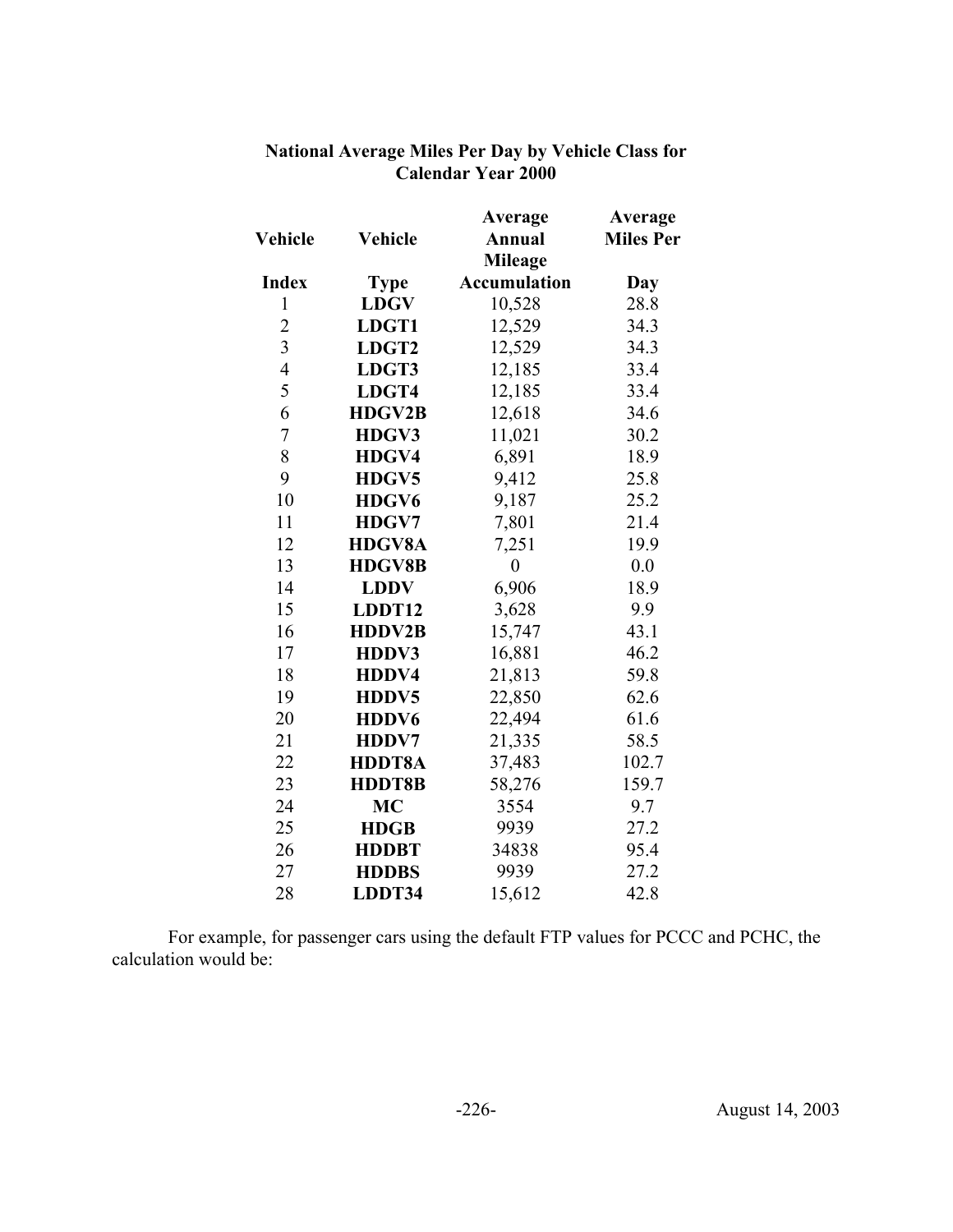Starts Per Day = (Miles Per Day)\*(PCCC+PCHC)/(3.59 miles per start)

or

Starts Per Day =  $(10,528/365)*(0.206+0.273)/3.59 = 3.85$  engine starts per day.

# **5.3.4 Average Speed**

MOBILE5 allowed the entry of a single average speed or the entry of a separate average speed for each of the eight vehicle types. In MOBILE6, the average speed is a distribution of average speeds at a given hour on a given roadway type for all vehicle types together. As a result, it is not possible to model a separate average speed for each vehicle type in a single MOBILE6 run. Multiple MOBILE6 runs can be done to model each vehicle class separately to allow for different average speeds. The distribution of average speeds is entered into MOBILE6 using the SPEED VMT command.

When using MOBILE5, an average speed of 19.6 mph was often used to represent a national average urban driving speed as a default. If the default MOBILE5 speed of 19.6 mph was used as a national average, there is no required MOBILE6 input for speed and no conversions are required.

The AVERAGE SPEED command has been added to MOBILE6 to assist in the use of MOBILE6 to model a single average speed. The same effect can be obtained using a careful combination of the SPEED VMT and VMT BY FACILITY commands as discussed below. However, the steps necessary to model a single average speed using MOBILE6 are often complex and prone to error. In most cases when modeling a single average speed, users should use the AVERAGE SPEED command.

In order to model a single, area-wide average speed, the average speed must be disassociated by roadway type. This is discussed below. If the MOBILE5 input is intended to represent a single roadway type, the user should read the following section describing how to select a single roadway type using the VMT BY FACILITY command. If the single roadway type is a freeway, then the user must also adjust the freeway speed to account for freeway ramps separately from freeway VMT not on freeway ramps. In all cases, the average speed might not fit precisely into one of the 14 average speed bins and will need to be represented as an interpolation between two average speed bins. This is discussed below. Once the distribution of average speeds has been determined, the same distribution should be entered for every hour of the day using the SPEED VMT command.

The values in the tables in Appendix F have been calculated using the methods described below by assuming the MOBILE6 default values for the distribution of VMT by roadway type. Since MOBILE5 did not have inputs related to VMT by roadway type, these tables may be all that is required for conversion of MOBILE5 average speed to MOBILE6 distributions. Users are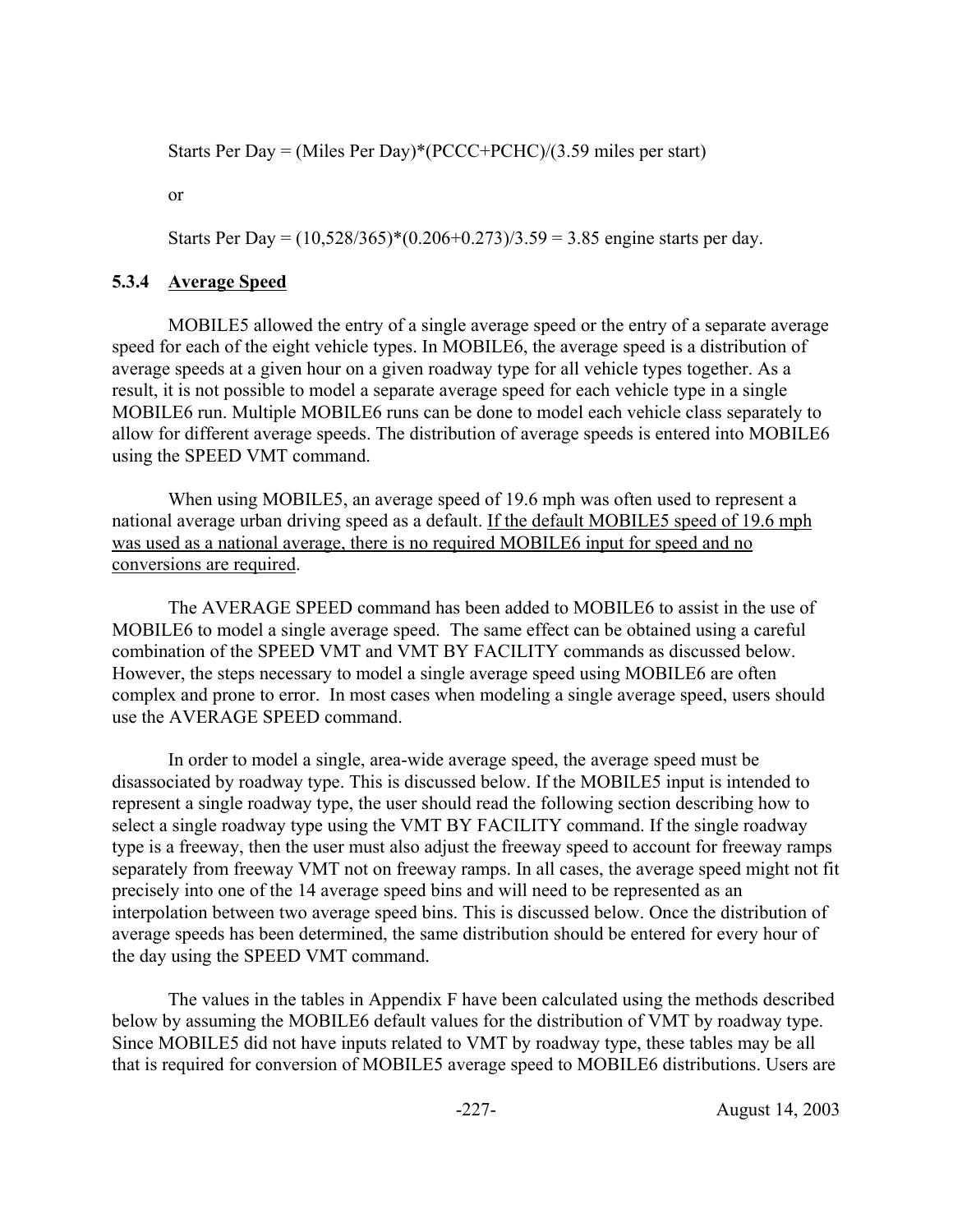encouraged to use these tables. The average speeds are in mile-per-hour increments. If users have decimal values for MOBILE5 average speed, users may interpolate the values shown in the tables. Since the MOBILE6 default distribution of VMT by roadway type was used, translating MOBILE5 average speeds becomes unrealistic at higher speeds. If users intend to model areawide average speeds over 40 mph, users should consider obtaining local distribution of VMT by roadway type and entering the distribution into MOBILE6 using the VMT BY FACILITY command.

If local values for VMT by roadway type are to be used, the tables in Appendix F should not be used, and the user must make the appropriate calculations described below using the local VMT by roadway type distribution.

#### Average Speed for All Roadways

In a simple case, using MOBILE5, the user entered a single average speed. Roadway type was not an input for MOBILE5, and it was assumed that the single average speed was an aggregation of all speeds on all roadway types. MOBILE6 has different speed adjustments for each of four roadway types.

When a user input of a single average speed is meant to apply to all roadway types (i.e., area-wide average speed), the single average speed value must be distributed among the roadway types. The default distribution of vehicle miles traveled on each of the four MOBILE6 roadway types is:

- 34.2 percent of total daily VMT occurs on freeways.
- 49.8 percent of total daily VMT occurs on arterial/collectors.
- 13.0 percent of total daily VMT occurs on local roadways.
- 3.0 percent of total daily VMT occurs on freeway ramps.

This same distribution is used for each hour of the day. The default daily average speed for these roadway types is:

- 36.5 mph for freeways.
- 31.2 mph for arterial/collectors.
- 12.9 mph for local roadways.
- 34.6 mph for freeway ramps.

The average speed for local roadways and freeway ramps are constant for all hours of the day and cannot be changed by user inputs. A harmonic mean of the average speeds, weighted by the VMT fractions, gives the default daily average speed assumed by MOBILE6:

Avg. Speed =  $1/((1/36.5)^*0.342 + (1/31.2)^*0.498 + (1/12.9)^*0.13 + (1/34.6)^*0.03) = 27.6$  mph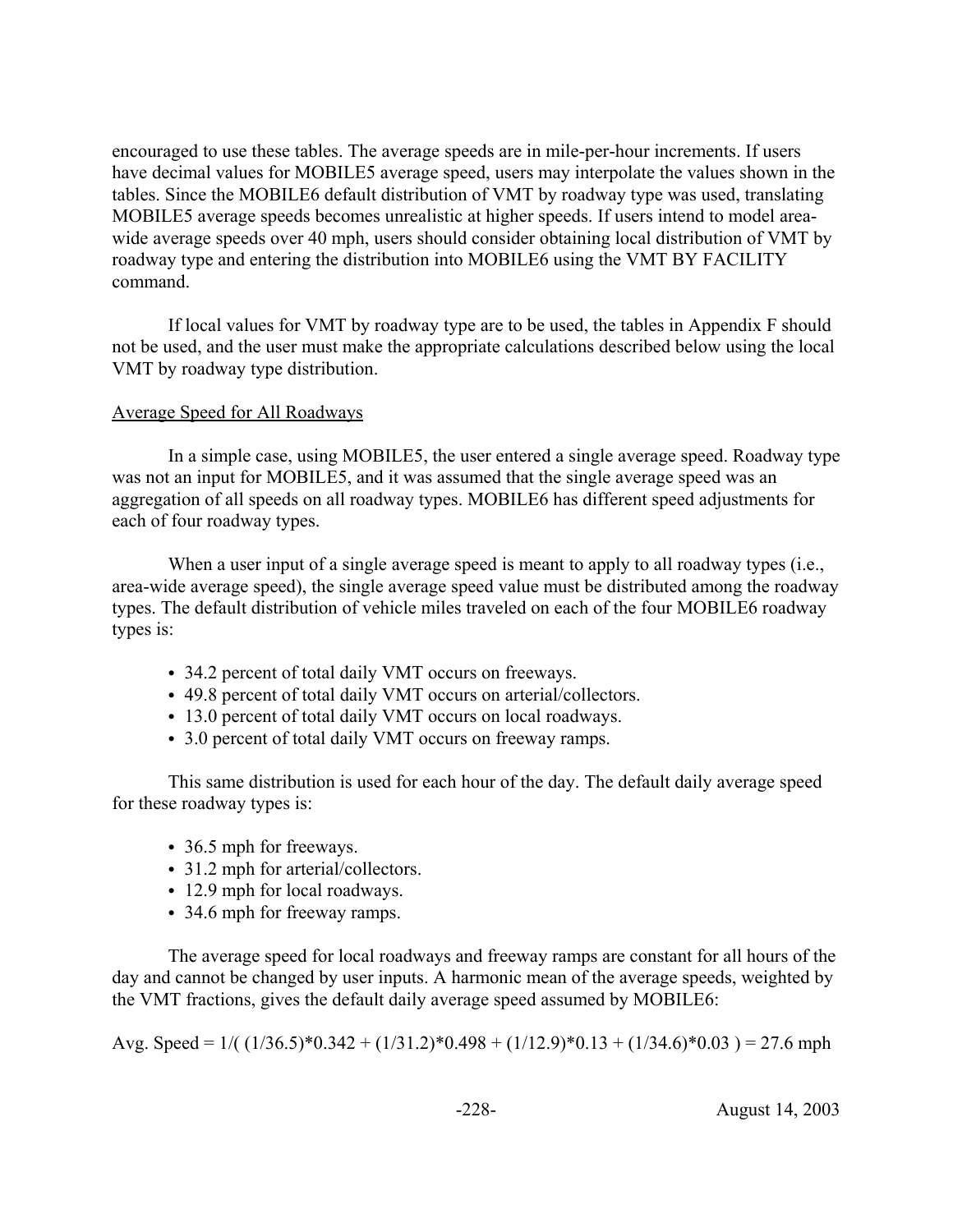Since the user knows the daily average speed desired ("target" speed), and the daily average speeds for local roadways and freeway ramps cannot be changed by user inputs, the above equation can be represented with a single unknown value, X, which is the change in speed of the freeway and arterial/collector roadway categories. This formulation assumes that the increase in speed occurs only for freeway and arterial/collector roadway categories and that the increase is the same proportional change on both roadway types. This also assumes that the mix of roadway types is not changed.

Avg. Speed =  $1/((1/(36.5*X))*0.342 + (1/(31.2*X))*0.498 + (1/12.9)*0.13 + (1/34.6)*0.03)$ 

When we solve for the value, X, in terms of the average speed, we get:

 $X = 0.02533/((1 / Avg. Speed) - 0.01095)$ 

The value, X, would be used to determine the average speed necessary for input into MOBILE6 for freeways and for arterial/collector roadways to be consistent with the overall average speed provided by the user. For example, if the overall average speed is 32 mph, then:

 $X = 0.02533/((1/32) - 0.01095) = 1.2475$ 

Then, the input for average speed for MOBILE6 would be:

Average Freeway Speed =  $36.5 * 1.2475 = 45.5$  mph

Average Arterial/Collector Speed = 31.2 \* 1.2475 = 38.9 mph

This average freeway speed has already accounted for freeway ramps and will not need the adjustment described later in this section. However, these values cannot be directly entered into the model and must be converted to a VMT distribution by average speed as described below in calculating the average speed for a single roadway. These VMT distribution values will be entered into the MOBILE6 model using the SPEED VMT command. The same speed distribution for arterial/collectors and freeways will be used for each hour of the day.

#### Average Speed for a Single Roadway (Not Freeways)

Once you know the average speed for a roadway, you can convert the single speed value to a distribution of VMT by average speed. This distribution is entered into the MOBILE6 model using the SPEED VMT command.

There are 14 speed bins to describe the distribution of VMT by average speed separately for freeways and arterial/collector roadways (described above). It is likely that the speed value does not fall precisely at the mean value in any of the 14 speed bins. Single average speed inputs must be interpolated using a harmonic mean to give a distribution of average speeds.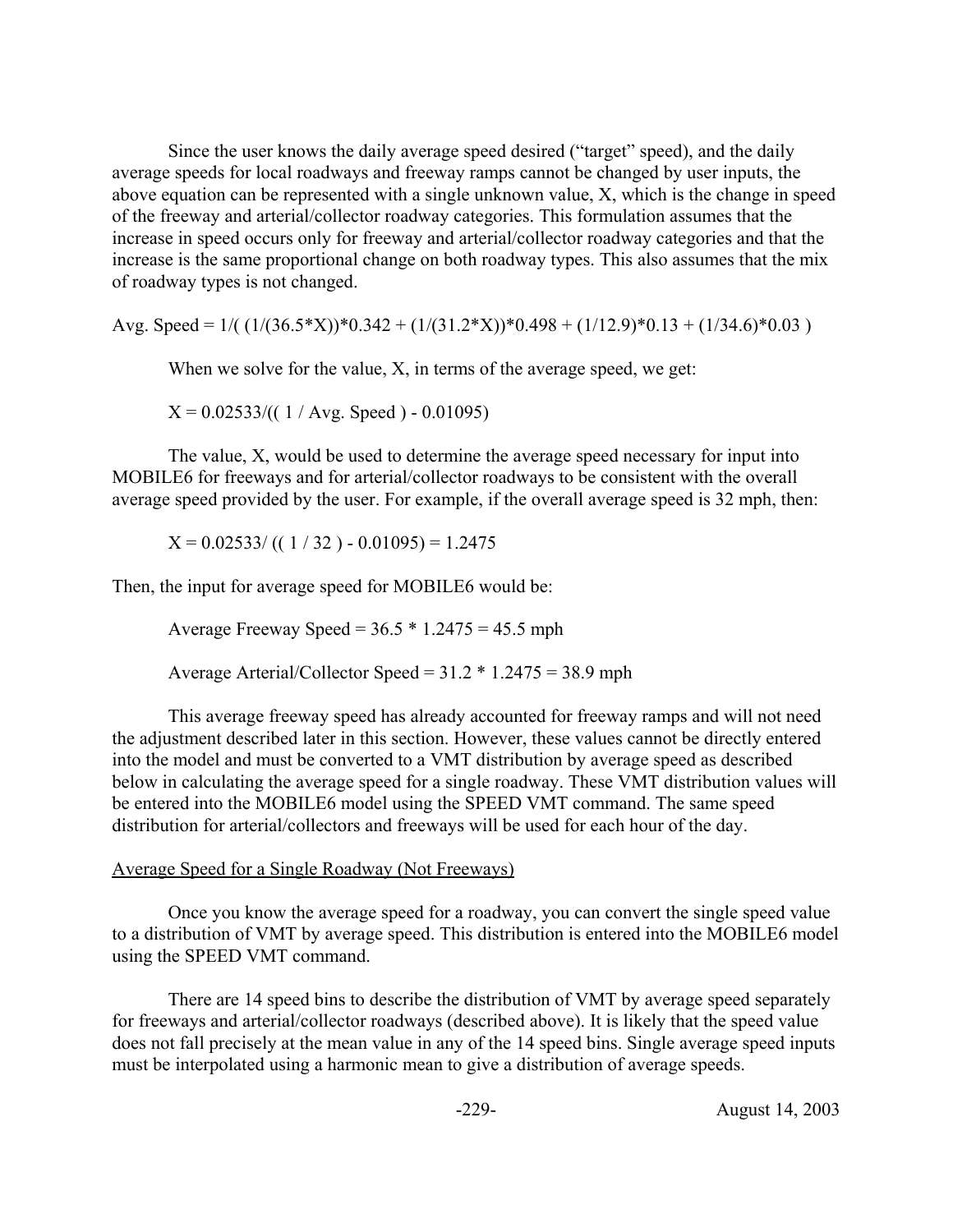For example, we have an average speed on arterial/collectors of 43.5 mph. We do not have the actual distribution of average speed VMT for this average speed. The means of the 14 available speed bins do not include this value, so a combination of two speed bins are needed. The general harmonic mean formula would be:

Speed =  $1/(X/(Lower Speed Bin Speed) + (1-X)/(Higher Speed Bin Speed))$ 

or

X = (1/Speed-1/Higher Speed Bin Speed)/(1/Lower Speed Bin Speed-1/Higher Speed Bin Speed)

Where:

| X                | VMT fraction for the lower speed bin $(0 < X < 1)$ |
|------------------|----------------------------------------------------|
| Speed            | The average speed used in MOBILE5                  |
| Lower Speed Bin  | The nearest speed bin lower than the Target Speed  |
| Higher Speed Bin | The nearest speed bin higher than the Target Speed |

For this example, the mean of the lower speed bin would be 40 mph, and the mean of the higher speed bin would be 45 mph. The value of X is then 0.276. This would be the value for the 40 mph speed bin in the speed VMT distribution for arterial/collector roadways. The 45 mph speed bin would have the remainder (0.724, or (1-X)). All other speed bins will be zero for arterial/collector roadway distributions. This VMT distribution will be entered into the MOBILE6 model using the SPEED VMT command. The same distributions will be repeated for all hours of the day.

If the roadway type is a freeway, and freeway ramps have not already been accounted for in the calculation of average speeds, then users should follow the directions below for freeways. Once a freeway average speed that accounts for freeway ramps has been determined, then the VMT distribution can be calculated using the above method.

### Average Speed for Freeways

When modeling freeways exclusively, if current estimates of average speed do not include freeway ramp travel, then the current speed estimate should be directly used for the SPEED VMT command input. The speed may need to be distributed among the speed bins (as described above). When freeway average speeds include ramp activity, since MOBILE6 models freeways and freeway ramps separately, the freeway average speed estimate must be adjusted to exclude the effects of ramp activity. This adjustment is described below.

MOBILE6 models freeways and freeway ramps separately, allowing the impact of freeway ramps to be accounted for explicitly in freeway segments. The average speed of freeway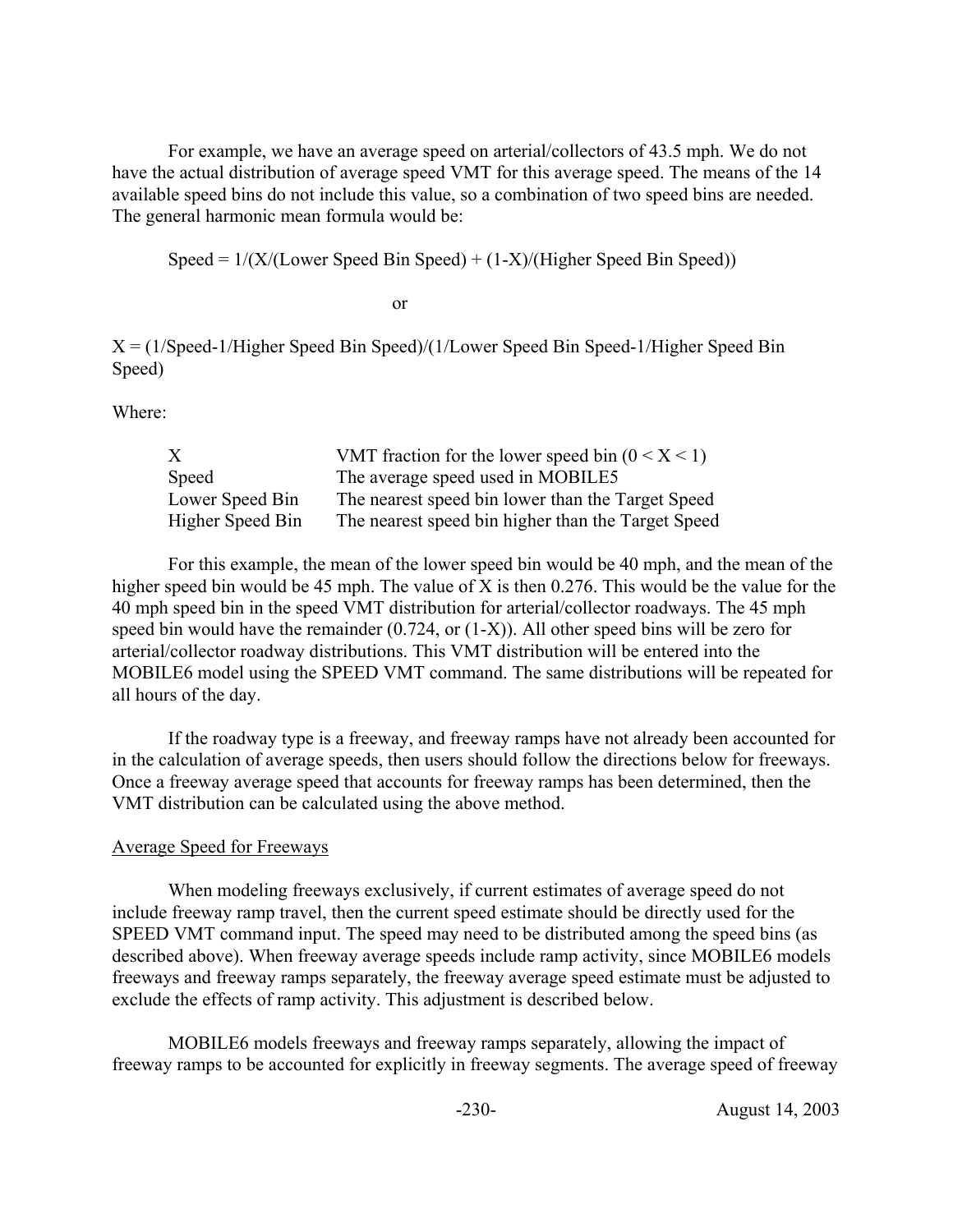ramps cannot be changed by the user. If the user has changed the distribution of VMT by facility, which affects the fraction of freeway VMT that occurs on freeway ramps, this will affect the overall average speed assumed for freeways. The equations below assume the default fraction of all freeway VMT that occurs on freeway ramps (8 percent). The coefficients must be recalculated if a different VMT fraction is to be used.

The average speed on freeways is the harmonic mean of the average speed on freeway ramps and the average speed on the remaining freeway segments. Using the default fractions and speeds described above:

Speed =  $1/((\text{Non-Ramp VMT/Non-Ramp Speed}) + (\text{Ramp VMT/Ramp Speed}))$ 

Speed =  $1/((34.2/(34.2+3.0))/36.5 + (3.0/(34.2+3.0))/34.6) = 36.4$  mph

Where:

- 34.2 is the default Non-Ramp VMT fraction for freeways.
- 3.0 is the default Ramp VMT fraction for freeways.
- 36.5 is the default Non-Ramp average speed for freeways.
- 34.6 is the default Ramp average speed for freeways.

The VMT fractions must be normalized to include only freeway (non-ramp) and freeway ramp VMT (as shown in the equation above). The sum of non-ramp VMT and ramp VMT will be 1. Since the average speed on freeway ramps is not a user input, the appropriate average speed for non-ramp segments can be determined once the ramp VMT fraction (and thus, nonramp VMT) is known.

Non-Ramp Speed = (1-Ramp VMT)/(1/Speed - Ramp VMT/Ramp Speed)

Because ramp speed is a constant, if the default normalized ramp VMT fraction is used (8 percent), this calculation simplifies to:

Non-Ramp Speed = 0.92/(1/Speed - 0.00231)

For example, if my average speed on freeways (including ramps) is 40.0 mph, and I am using the default ramp VMT fraction of 8 percent, the non-ramp freeway speed is:

Non-Ramp Speed =  $0.92/(1/40 - 0.00231) = 40.6$  mph

Once this average speed of 40.6 mph is known, a VMT distribution by average speed can be calculated using the method above. The VMT distribution by average speed for freeways would be entered into MOBILE6 using the SPEED VMT command. The same distributions will be repeated for all hours of the day.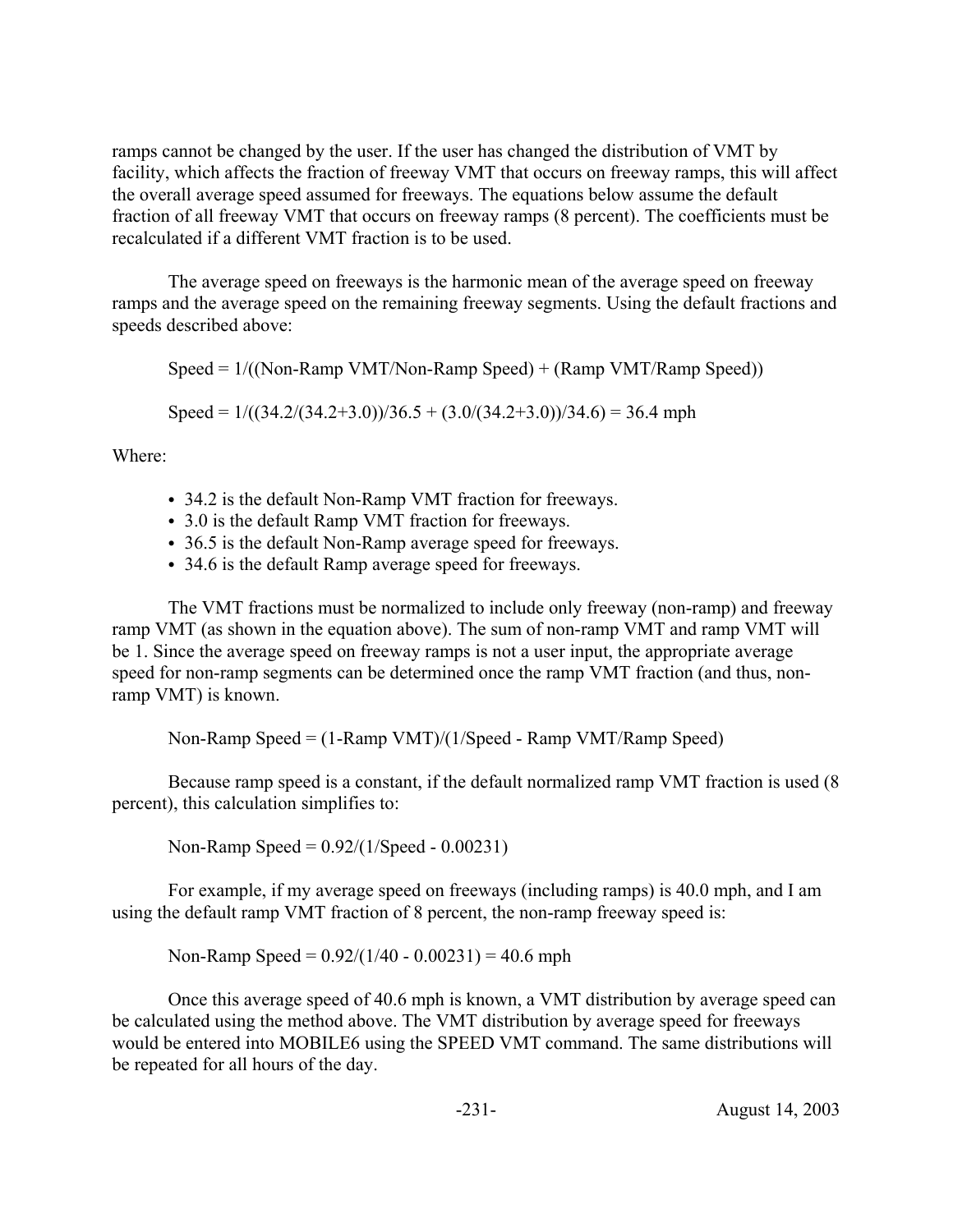# **5.3.5 Roadway Type**

MOBILE5 did not differentiate by vehicle roadway (facility) type. Since there was no user-supplied input for MOBILE5, there is no input value in a MOBILE5 input corresponding to roadway type in MOBILE6. However, because MOBILE6 assumes some activity on each roadway type, if the user wants the MOBILE5 input that is to be converted to MOBILE6 to represent a single roadway type, then the user must specify which roadway type is to be modeled. This is done using the VMT BY FACILITY command in MOBILE6. Setting the fraction of VMT to 1.0 for the roadway type of interest (and setting the VMT for the other roadway types to zero), the user can specify which roadway type is desired.

There are four roadway types simulated by MOBILE6:

- Freeways
- Arterial/Collectors
- $\bullet$  Local
- Freeway Ramps

MOBILE6 separates all freeway VMT into freeway (non-ramp) VMT and freeway ramp VMT. When modeling freeways, if the user does not know the split between ramp and non-ramp freeway VMT, the default MOBILE6 value should be used. MOBILE6 assumes that 8 percent of all freeway VMT occurs on ramps.

There is no average speed input for either the local roadways or freeway ramps.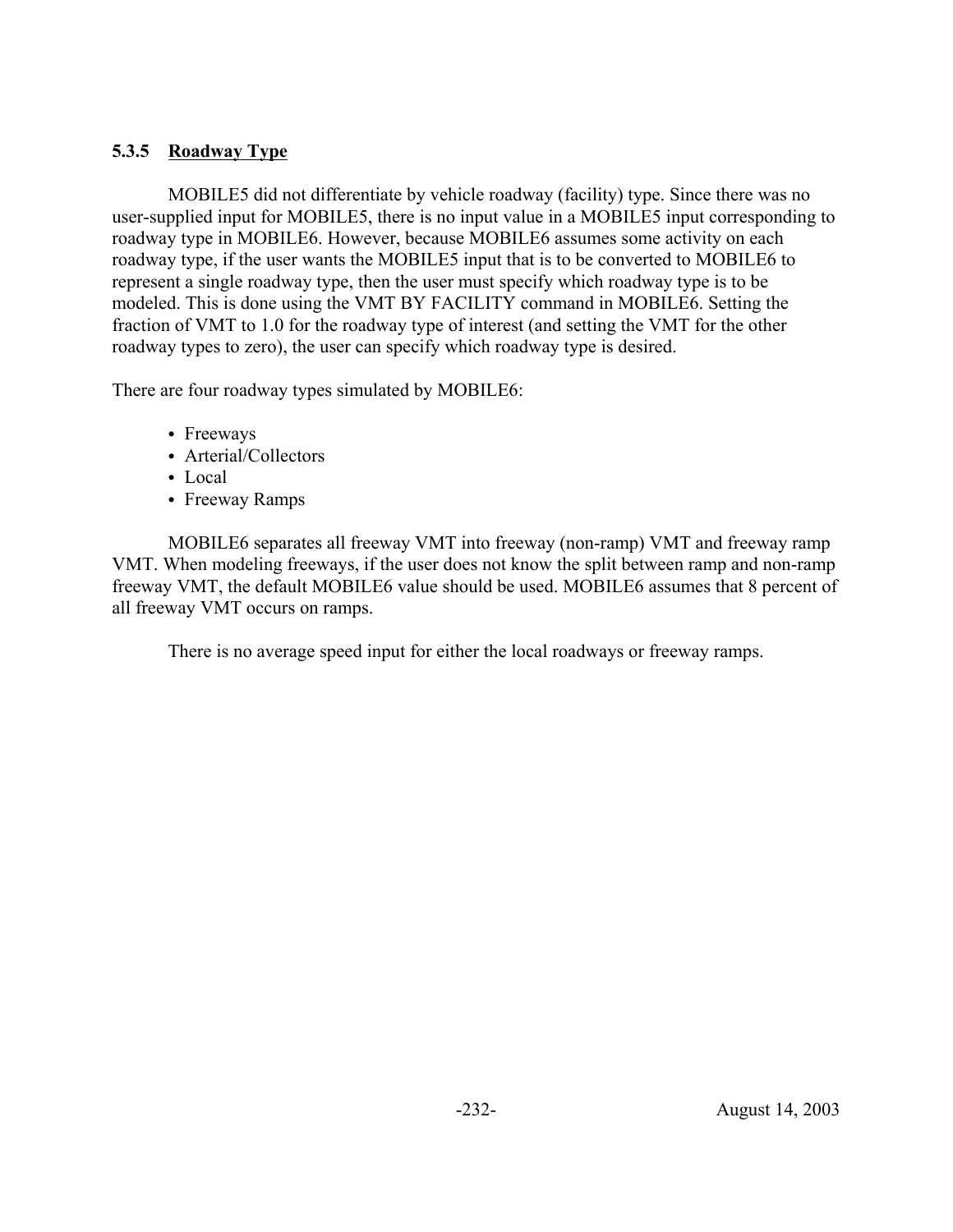# **Appendix A**

# **Alphabetical List of MOBILE6 Commands**

| <b>Command Name</b>      | <b>User's Guide Section</b>                                   | Command<br><b>Input File</b><br><b>Section</b> | Command<br>Parameter<br><b>Type</b> | <b>Required</b><br>Command? | <b>Command Function</b>                                                                                                |
|--------------------------|---------------------------------------------------------------|------------------------------------------------|-------------------------------------|-----------------------------|------------------------------------------------------------------------------------------------------------------------|
| <b>ABSOLUTE HUMIDITY</b> | <b>External Conditions</b><br>2.8.6.6                         | Run or<br>Scenario                             | Value                               |                             | Absolute humidity in grains per pound.                                                                                 |
| <b>ADDITIONAL HAPS</b>   | <b>Specifying Pollutants</b><br>and Emission Rates<br>2.8.3.8 | Scenario                                       | <b>External file</b>                |                             | Allows the user to enter emission factors or air toxic ratios for<br>additional air toxic pollutants.                  |
| <b>AGGREGATED OUTPUT</b> | Database Output<br>2.8.5.1.k                                  | Header                                         | On/Off                              |                             | Database output by daily time periods aggregated to the level of<br>the descriptive output.                            |
| <b>AIR TOXICS</b>        | <b>Specifying Pollutants</b><br>and Emission Rates<br>2.8.3.7 | Header                                         | Pollutant<br>choice                 |                             | Enables the computation of air toxic emissions and specifies<br>which of these pollutants are calculated and reported. |
| <b>ALTITUDE</b>          | <b>External Conditions</b><br>2.8.6.5                         | Scenario                                       | Option                              |                             | High or low altitude of area evaluated.                                                                                |
| <b>ANTI-TAMP PROG</b>    | State Programs<br>2.8.9.3                                     | Run                                            | Program<br>description              |                             | Anti-Tampering Programs.                                                                                               |
| <b>AVERAGE SPEED</b>     | Activity<br>2.8.8.2.d                                         | Scenario                                       | Value                               |                             | Allows the user to enter a single average speed value, rather<br>than an average speed distribution.                   |
| <b>BAROMETRIC PRES</b>   | <b>External Conditions</b><br>2.8.6.9                         | Scenario                                       | Values                              |                             | Allows the user to specify a daily average barometric pressure.                                                        |
| <b>CALENDAR YEAR</b>     | <b>External Conditions</b><br>2.8.6.1                         | Scenario                                       | Value                               | Yes                         | Calendar year of scenario evaluated.                                                                                   |
| <b>CLOUD COVER</b>       | <b>External Conditions</b><br>2.8.6.7.a                       | Run or<br>Scenario                             | Value                               |                             | Allows user to input fraction of cloud cover for a given day.                                                          |
| <b>DAILY OUTPUT</b>      | Database Output<br>$2.8.5.1$ .j                               | Header                                         | On/Off                              |                             | Database output by time periods.                                                                                       |
| <b>DATABASE AGES</b>     | Database Output<br>2.8.5.1.g                                  | Header                                         | Vehicle age<br>choice               |                             | Limits which of the 25 vehicle ages have emissions reported in<br>database output format.                              |

-233-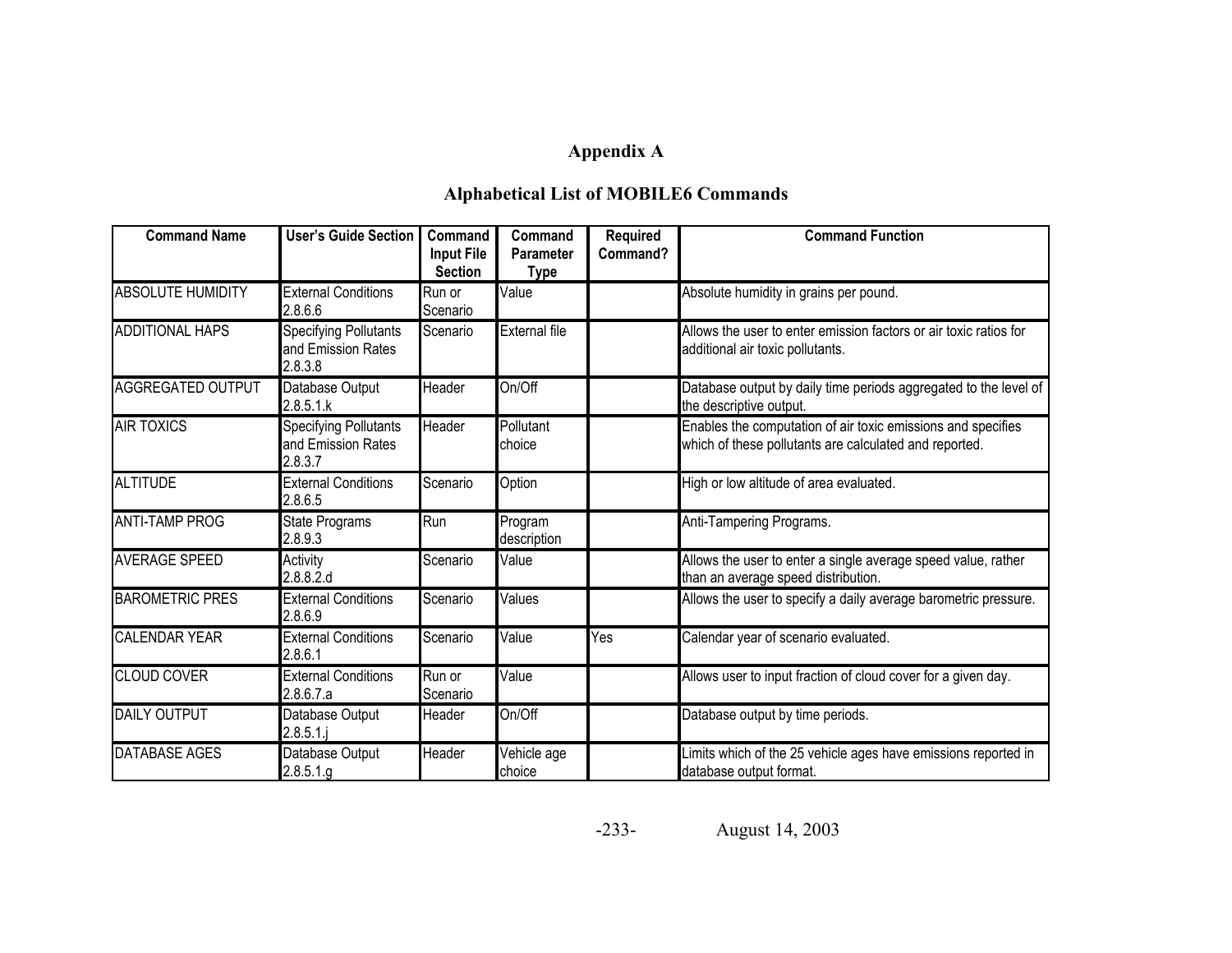| <b>Command Name</b>        | <b>User's Guide Section</b>           | Command<br><b>Input File</b><br><b>Section</b> | Command<br><b>Parameter</b><br><b>Type</b> | Required<br>Command? | <b>Command Function</b>                                                                                                                                    |
|----------------------------|---------------------------------------|------------------------------------------------|--------------------------------------------|----------------------|------------------------------------------------------------------------------------------------------------------------------------------------------------|
| DATABASE EMISSIONS         | Database Output<br>2.8.5.1.d          | Header                                         | Etype choice                               |                      | Limits which of the eight types of emissions are reported in<br>database output format.                                                                    |
| <b>DATABASE FACILITIES</b> | Database Output<br>2.8.5.1.e          | Header                                         | Facility choice                            |                      | Limits which of five roadway types have emissions reported in<br>database output format.                                                                   |
| <b>DATABASE HOURS</b>      | Database Output<br>2.8.5.1.h          | Header                                         | Hours of day<br>choice                     |                      | Limits which of the 24 hours of the day have emissions reported<br>in database output format.                                                              |
| DATABASE OPTIONS           | Database Output<br>2.8.5.1.c          | Header                                         | File name                                  |                      | Specifies a name for the external file holding a set of database<br>output selection records.                                                              |
| DATABASE OUTPUT            | Database Output<br>2.8.5.1.a          | Header                                         | On/Off                                     |                      | Specifies MOBILE6 to report output in database format.                                                                                                     |
| DATABASE VEHICLES          | Database Output<br>2.8.5.1.f          | Header                                         | Vehicle choice                             |                      | imits which of the 28 vehicle types have emissions reported in<br>database output format.                                                                  |
| DATABASE YEARS             | Database Output<br>2.8.5.1.i          | Header                                         | Model year<br>choice                       |                      | Limits which of the 25 model years, based on the calendar year<br>chosen, have emissions reported in database output format.                               |
| <b>DIESEL FRACTIONS</b>    | Fleets<br>2.8.7.2                     | Run or<br>Scenario                             | Values                                     |                      | Allows user-supplied alternate diesel sales fractions.                                                                                                     |
| <b>DIESEL SULFUR</b>       | <b>Fuels</b><br>2.8.10.3              | Scenario                                       | Value                                      | Yes*                 | Allows user to input the average diesel fuel sulfur level for the<br>scenario. *Required if PARTICULATES command is used.                                  |
| <b>DIURN SOAK ACTIVITY</b> | Activity<br>2.8.8.7                   | Scenario                                       | External file                              |                      | Specifies alternative distribution of diurnal soak times.                                                                                                  |
| E200                       | <b>Fuels</b><br>2.8.10.7.d            | Scenario                                       | Value                                      | Yes*                 | Allows the user to specify the percentage of vapor that a given<br>gasoline fuel produces at 200 degrees F.<br>Required if the AIR TOXICS command is used. |
| E300                       | <b>Fuels</b><br>2.8.10.7.e            | Scenario                                       | Value                                      | Yes*                 | Allows the user to specify the percentage of vapor that a given<br>gasoline fuel produces at 300 degrees F.<br>Required if the AIR TOXICS command is used. |
| <b>EMISSIONS TABLE</b>     | Database Output<br>2.8.5.2            | Header                                         | File name                                  |                      | Specifies a file name for the database output file.                                                                                                        |
| <b>END OF RUN</b>          | Separators<br>2.8.2.5                 | End of Run                                     |                                            |                      | Required to separate multiple runs in command input files.                                                                                                 |
| <b>EVALUATION MONTH</b>    | <b>External Conditions</b><br>2.8.6.2 | Scenario                                       | Value                                      |                      | Specifies January 1 or July 1 for calendar year of interest.                                                                                               |

-234-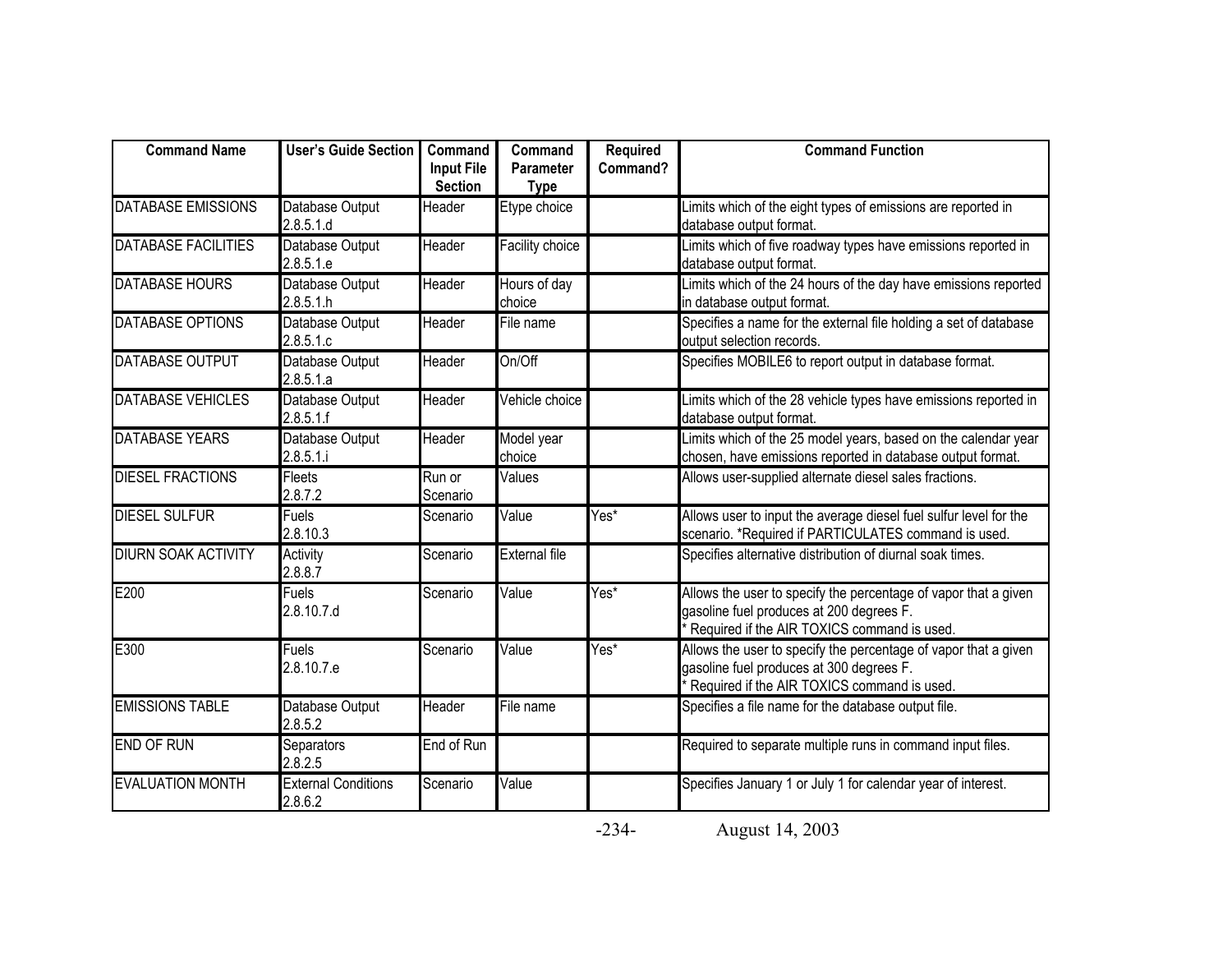| <b>Command Name</b>       | <b>User's Guide Section</b>                                   | Command<br><b>Input File</b><br><b>Section</b> | Command<br><b>Parameter</b><br><b>Type</b> | <b>Required</b><br>Command? | <b>Command Function</b>                                                               |
|---------------------------|---------------------------------------------------------------|------------------------------------------------|--------------------------------------------|-----------------------------|---------------------------------------------------------------------------------------|
| <b>EXPAND BUS EFS</b>     | Descriptive Output<br>2.8.4.1.c                               | Run                                            | On/Off                                     |                             | Directs M6 to report gas, urban and school bus categories<br>separately.              |
| <b>EXPAND EVAPORATIVE</b> | Descriptive Output<br>2.8.4.1.e                               | Run                                            | On/Off                                     |                             | Display all 6 evaporative emission types in descriptive output.                       |
| <b>EXPAND EXHAUST</b>     | <b>Descriptive Output</b><br>2.8.4.1.d                        | Run                                            | On/Off                                     |                             | Causes start, running and total exhaust EFs to be displayed in<br>descriptive output. |
| <b>EXPAND HDDV EFS</b>    | Descriptive Output<br>2.8.4.1.c                               | Run                                            | On/Off                                     |                             | Directs MOBILE6 to display EFs by eight HDDV classes.                                 |
| <b>EXPAND HDGV EFS</b>    | Descriptive Output<br>2.8.4.1.c                               | Run                                            | On/Off                                     |                             | Directs MOBILE6 to display EFs by eight HDGV classes.                                 |
| <b>EXPAND LDT EFS</b>     | Descriptive Output<br>2.8.4.1.c                               | Run                                            | On/Off                                     |                             | Directs MOBILE6 to display EFs by six LDT classes.                                    |
| <b>EXPRESS HC AS NMHC</b> | <b>Specifying Pollutants</b><br>and Emission Rates<br>2.8.3.5 | Run                                            | On/Off                                     |                             | Directs MOBILE6 to output exhaust HC as non-methane<br>hydrocarbons.                  |
| <b>EXPRESS HC AS NMOG</b> | <b>Specifying Pollutants</b><br>and Emission Rates<br>2.8.3.5 | Run                                            | On/Off                                     |                             | Directs MOBILE6 to output exhaust HC as non-methane organic<br>gases.                 |
| <b>EXPRESS HC AS THC</b>  | <b>Specifying Pollutants</b><br>and Emission Rates<br>2.8.3.5 | Run                                            | On/Off                                     |                             | Directs MOBILE6 to output exhaust HC as total hydrocarbons.                           |
| <b>EXPRESS HC AS TOG</b>  | <b>Specifying Pollutants</b><br>and Emission Rates<br>2.8.3.5 | Run                                            | On/Off                                     |                             | Directs MOBILE6 to output exhaust HC as total organic gases.                          |
| <b>EXPRESS HC AS VOC</b>  | <b>Specifying Pollutants</b><br>and Emission Rates<br>2.8.3.5 | Run                                            | On/Off                                     |                             | Directs MOBILE6 to output exhaust HC as volatile organic<br>compounds.                |
| <b>FUEL PROGRAM</b>       | Fuels<br>2.8.10.1                                             | Run or<br>Scenario                             | Program<br>description                     |                             | Designates fuel sulfur level of gasoline and whether RFG use<br>should be assumed.    |
| <b>FUEL RVP</b>           | Fuels<br>2.8.10.5                                             | Run or<br>Scenario                             | Values                                     | Yes                         | Required input of average fuel Reid vapor pressure.                                   |

-235-August 14, 2003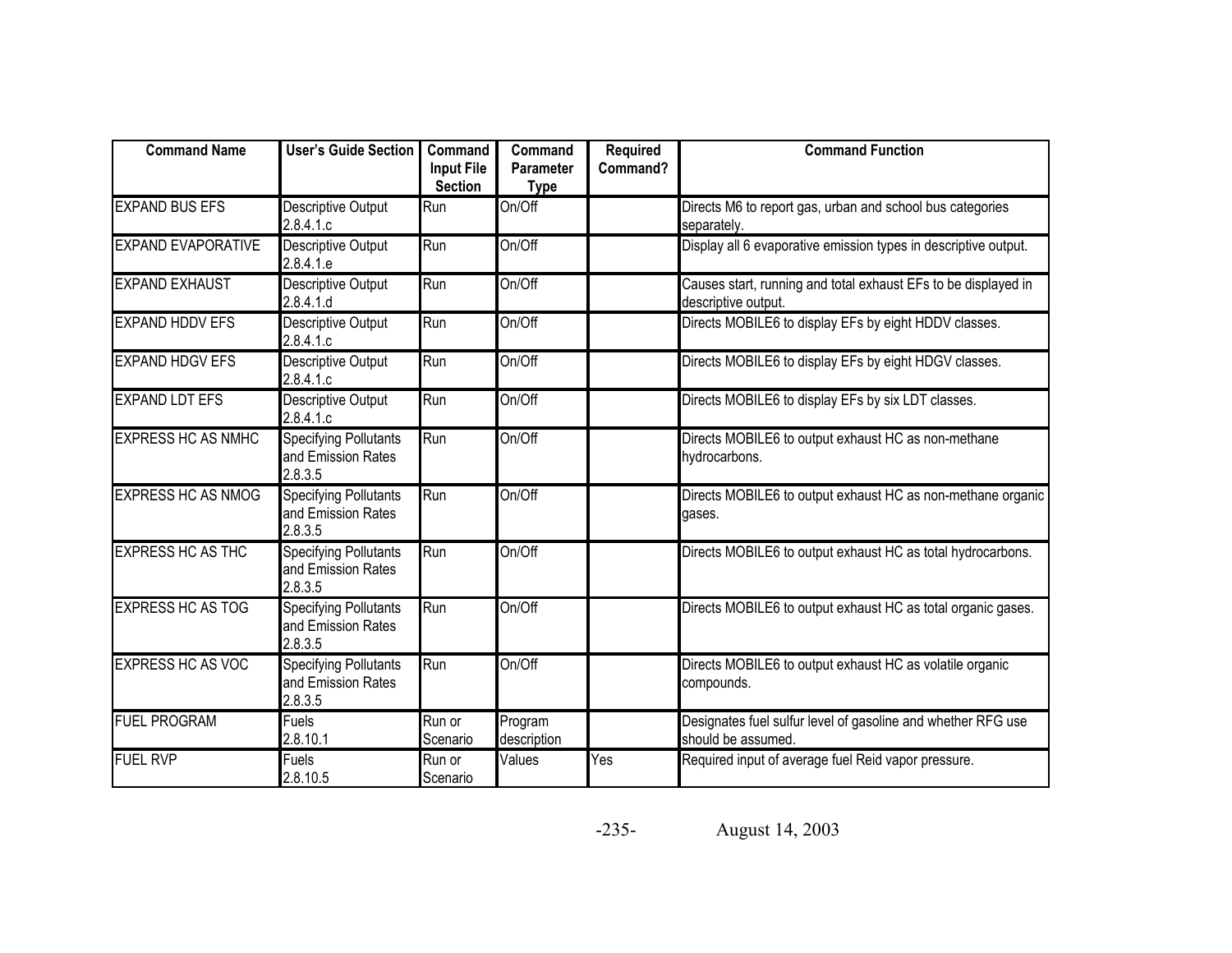| <b>Command Name</b>                            | <b>User's Guide Section</b>        | Command<br><b>Input File</b><br><b>Section</b> | Command<br><b>Parameter</b><br><b>Type</b> | <b>Required</b><br>Command? | <b>Command Function</b>                                                                                                                              |
|------------------------------------------------|------------------------------------|------------------------------------------------|--------------------------------------------|-----------------------------|------------------------------------------------------------------------------------------------------------------------------------------------------|
| <b>GAS AROMATIC%</b>                           | <b>Fuels</b><br>2.8.10.7.a         | Scenario                                       | Value                                      | Yes*                        | Allows the user to specify the aromatic content of gasoline on a<br>volume of fuel percentage basis.<br>Required if the AIR TOXICS command is used.  |
| <b>GAS BENZENE%</b>                            | <b>Fuels</b><br>2.8.10.7.c         | Scenario                                       | Value                                      | Yes*                        | Allows the user to specify the benzene content of gasoline on a<br>volume of fuel percentage basis.<br>* Required if the AIR TOXICS command is used. |
| <b>GAS OLEFIN%</b>                             | Fuels<br>2.8.10.7.b                | Scenario                                       | Value                                      | $Yes^*$                     | Allows the user to specify the olefin content of gasoline on a<br>volume of fuel percentage basis.<br>* Required if the AIR TOXICS command is used.  |
| <b>GASOLINE SULFUR</b>                         | Fuels<br>2.8.10.2                  | Scenario                                       | Value                                      |                             | Allows user to enter alternate sulfur content of gasoline (ppm)<br>that overrides MOBILE6 default of 300 ppm. Same as SULFUR<br>CONTENT command.     |
| <b>HOT SOAK ACTIVITY</b>                       | Activity<br>2.8.8.6                | Scenario                                       | <b>External file</b>                       |                             | Specifies alternative distribution of lengths of hot soaks.                                                                                          |
| <b>HOURLY TEMPERATURES</b> External Conditions | 2.8.6.4                            | Run or<br>Scenario                             | Values                                     | Yes*                        | Allows entry of 24 hourly temperatures.<br>*Required unless MIN/MAX TEMP is used.                                                                    |
| <b>IDLE PM EMISSIONS</b>                       | Descriptive Output<br>2.8.4.1.f    | Run                                            | On/Off                                     |                             | Controls the output idle mode particulate emission factors for<br>heavy-duty diesel vehicle classes 2b through 8b and diesel<br>buses.               |
| <b>I/M COMPLIANCE</b>                          | <b>State Programs</b><br>2.8.9.4.e | Run                                            | Value                                      |                             | Required input indicating percentage of total vehicle fleet<br>certified or waived by I/M program.                                                   |
| <b>IM CUTPOINTS</b>                            | State Programs<br>2.8.9.4.g        | Run                                            | <b>External file</b>                       |                             | Required command for cutpoints if IM240 used. Do not use with<br>other exhaust or evaporative I/M programs.                                          |
| I/M DESC FILE                                  | <b>State Programs</b><br>2.8.9.4.1 | Run                                            | <b>External file</b>                       |                             | Optional external input file containing I/M program description<br>records.                                                                          |
| <b>I/M EFFECTIVENESS</b>                       | <b>State Programs</b><br>2.8.9.4.k | Run                                            | Value                                      |                             | Reduce I/M effectiveness to account for Test and Repair losses.                                                                                      |
| <b>I/M EXEMPTION AGE</b>                       | <b>State Programs</b><br>2.8.9.4.h | Run                                            | Value                                      |                             | Optional command indicating age that vehicle automatically<br>becomes exempt from I/M program.                                                       |
| I/M GRACE PERIOD                               | <b>State Programs</b><br>2.8.9.4.i | Run                                            | Value                                      |                             | Optional command indicating when vehicle first becomes subject<br>to I/M program.                                                                    |

-236-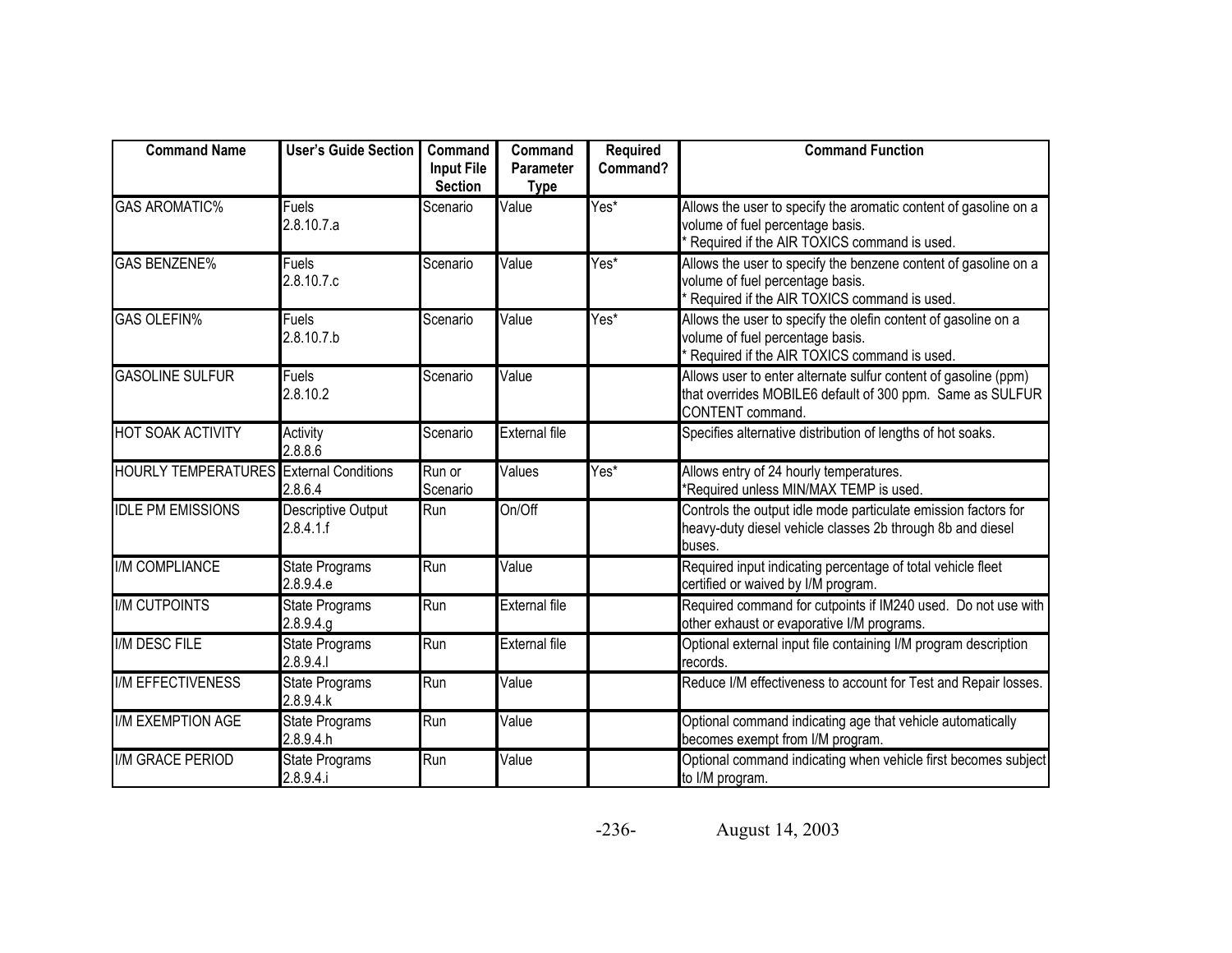| <b>Command Name</b>       | <b>User's Guide Section</b>                                     | Command<br><b>Input File</b><br><b>Section</b> | Command<br><b>Parameter</b><br><b>Type</b> | <b>Required</b><br>Command? | <b>Command Function</b>                                                                                                                                                                                                                             |
|---------------------------|-----------------------------------------------------------------|------------------------------------------------|--------------------------------------------|-----------------------------|-----------------------------------------------------------------------------------------------------------------------------------------------------------------------------------------------------------------------------------------------------|
| <b>I/M MODEL YEARS</b>    | <b>State Programs</b><br>2.8.9.4.b                              | Run                                            | Values                                     |                             | Required command indicating vehicle model years subject to I/M<br>program.                                                                                                                                                                          |
| <b>I/M PROGRAM</b>        | State Programs<br>2.8.9.4.a                                     | Run                                            | Values                                     |                             | Required command indicating program start and end dates,<br>frequency and test type.                                                                                                                                                                |
| <b>I/M STRINGENCY</b>     | <b>State Programs</b><br>2.8.9.4.d                              | Run                                            | Values                                     |                             | Required command indicating initial test failure rate $(\%)$ for pre-<br>1981 LDGVs and pre-1984 LDGTs.                                                                                                                                             |
| <b>I/M VEHICLES</b>       | <b>State Programs</b><br>2.8.9.4.c                              | Run                                            | Vehicle choice                             |                             | Required command indicating vehicle types subject to I/M.                                                                                                                                                                                           |
| <b>I/M WAIVER RATES</b>   | State Programs<br>2.8.9.4.f                                     | Run                                            | Values                                     |                             | Required command indicating percentage of vehicles failing<br>initial I/M test and do not have to pass a retest.                                                                                                                                    |
| <b>MILE ACCUM RATE</b>    | <b>Fleets</b><br>2.8.7.3                                        | Run                                            | <b>External file</b>                       |                             | Allows user to supply annual accumulation rates by age for each<br>of the 28 vehicle types.                                                                                                                                                         |
| <b>MIN/MAX TEMP</b>       | <b>External Conditions</b><br>2.8.6.3                           | Run or<br>Scenario                             | Values                                     | Yes*                        | Specifies minimum and maximum daily temperature.<br>This command is required unless HOURLY TEMPERATURES<br>is used.                                                                                                                                 |
| <b>MOBILE6 BATCH FILE</b> | Separators<br>2.8.2.2                                           | Header                                         | On/Off                                     |                             | Identifies MOBILE6 input file as batch file as opposed to a<br>regular command input file.                                                                                                                                                          |
| <b>MOBILE6 INPUT FILE</b> | Separators<br>2.8.2.1                                           | Header                                         |                                            | Yes                         | Identifies MOBILE6 input file as a regular command input file as<br>opposed to a batch input file.                                                                                                                                                  |
| <b>MPG ESTIMATES</b>      | <b>Specifying Pollutants</b><br>and Emission Rates<br>2.8.3.9   | Scenario                                       | <b>External file</b>                       |                             | Allows the user to enter fuel economy performance data by<br>vehicle class and model year to replace the default values built<br>into the model.                                                                                                    |
| <b>NGV EF</b>             | <b>Fleets</b><br>2.8.7.6                                        | Run                                            | <b>External file</b>                       |                             | Allows the user to enter alternate NGV emission factors for each<br>of the 28 vehicle types, for each of the three pollutants, and<br>(where applicable) for running and start emissions. Must be<br>used in conjunction with NGV FRACTION command. |
| <b>NGV FRACTION</b>       | Fleets<br>2.8.7.5                                               | Run                                            | <b>External file</b>                       |                             | Indicates percentage of natural gas vehicles in each of the 28<br>vehicles classes.                                                                                                                                                                 |
| 94+ LDG IMP               | Alternative Regulations Run<br>and Control Programs<br>2.8.11.4 |                                                | <b>External file</b>                       |                             | Allows the user to input optional 1994 and later fleet penetration<br>fractions for light-duty gasoline vehicles under the Tier 1, NLEV<br>(or California LEV 1), and Tier 2 standards.                                                             |

-237-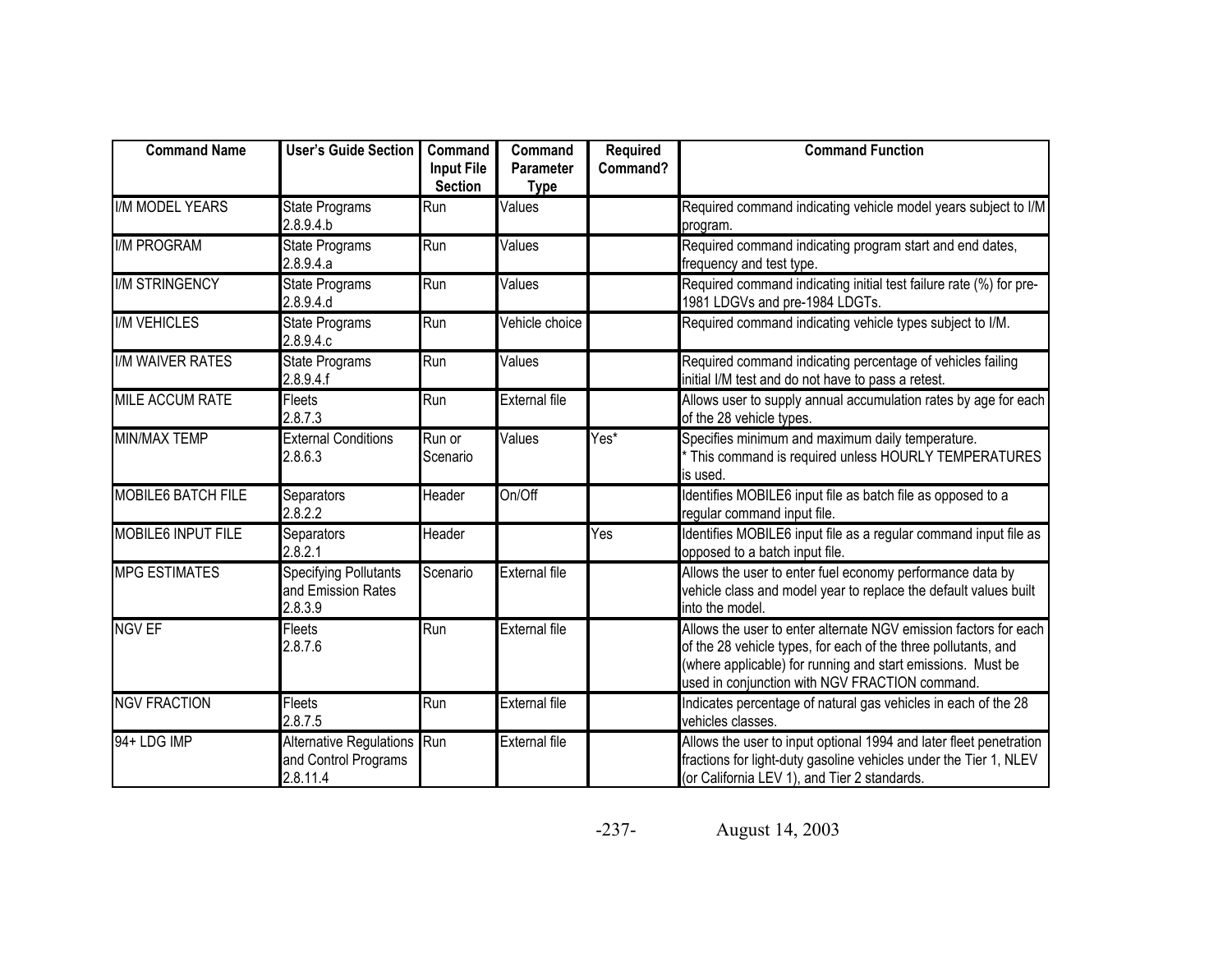| <b>Command Name</b>     | User's Guide Section                                              | Command<br><b>Input File</b><br><b>Section</b> | Command<br><b>Parameter</b><br><b>Type</b> | <b>Required</b><br>Command? | <b>Command Function</b>                                                                                                                                                                                                                                                                       |
|-------------------------|-------------------------------------------------------------------|------------------------------------------------|--------------------------------------------|-----------------------------|-----------------------------------------------------------------------------------------------------------------------------------------------------------------------------------------------------------------------------------------------------------------------------------------------|
| NO 2007 HDDV RULE       | Alternative Regulations Run<br>and Control Programs<br>2.8.11.5   |                                                | On/Off                                     |                             | Allows the user to disable the 2007 heavy duty vehicle emission<br>standards.                                                                                                                                                                                                                 |
| NO CLEAN AIR ACT        | Alternative Regulations Run<br>and Control Programs<br>2.8.11.1   |                                                | On/Off                                     |                             | Allows users to model vehicle emissions as if the Federal Clean<br>Air Act Amendments of 1990 had not been implemented.                                                                                                                                                                       |
| NO DEFEAT DEVICE        | Alternative Regulations Run<br>and Control Programs<br>2.8.11.2.a |                                                | On/Off                                     |                             | Allows users to turn off the effects of the heavy-duty diesel<br>vehicle NOx off-cycle emission effects (defeat device<br>emissions)                                                                                                                                                          |
| NO DESC OUTPUT          | <b>Descriptive Output</b><br>2.8.4.1.b                            | Header                                         | On/Off                                     |                             | Optional command that prevents production of descriptive<br>output.                                                                                                                                                                                                                           |
| NO I/M TTC CREDITS      | <b>State Programs</b><br>$2.8.9.4.$ j                             | Run                                            | On/Off                                     |                             | Optional command to eliminate credit for a technician training<br>program.                                                                                                                                                                                                                    |
| NO NOX PULL AHEAD       | Alternative Regulations Run<br>and Control Programs<br>2.8.11.2.b |                                                | On/Off                                     |                             | Allows the user to turn off the effects of the Pull Ahead mitigation<br>program used to reduce heavy-duty diesel vehicle off-cycle<br>emissions.                                                                                                                                              |
| <b>NO REBUILD</b>       | Alternative Regulations Run<br>and Control Programs<br>2.8.11.2.c |                                                | On/Off                                     |                             | Allows the user to turn off the effects of the Rebuild mitigation<br>program used to reduce heavy-duty diesel off-cycle emissions.                                                                                                                                                            |
| <b>NO REFUELING</b>     | <b>Specifying Pollutants</b><br>and Emission Rates<br>2.8.3.6     | Run                                            | On/Off                                     |                             | Allows user to "zero out" refueling (Stage 2) emissions, which<br>then must be accounted for in stationary source part of SIP.                                                                                                                                                                |
| NO TIER2                | Alternative Regulations Run<br>and Control Programs<br>2.8.11.3.a |                                                | On/Off                                     |                             | Allows the user to disable the Tier 2 emission standards and fuel<br>sulfur requirements.                                                                                                                                                                                                     |
| <b>OXYGENATE</b>        | Fuels<br>2.8.10.7.f                                               | Scenario                                       | Value                                      | Yes*                        | Allows the user to specify the particular gasoline fuel oxygenate<br>type, the fuel oxygenate content (percent by volume), and the<br>market share. This command supercedes the OXYGENATED<br>FUELS command if the AIR TOXICS command is used.<br>Required if the AIR TOXICS command is used. |
| <b>OXYGENATED FUELS</b> | <b>Fuels</b><br>2.8.10.4                                          | Run or<br>Scenario                             | Values                                     |                             | Allows modeling of the effects of use of oxygenated fuels on<br>exhaust emissions.                                                                                                                                                                                                            |

-238-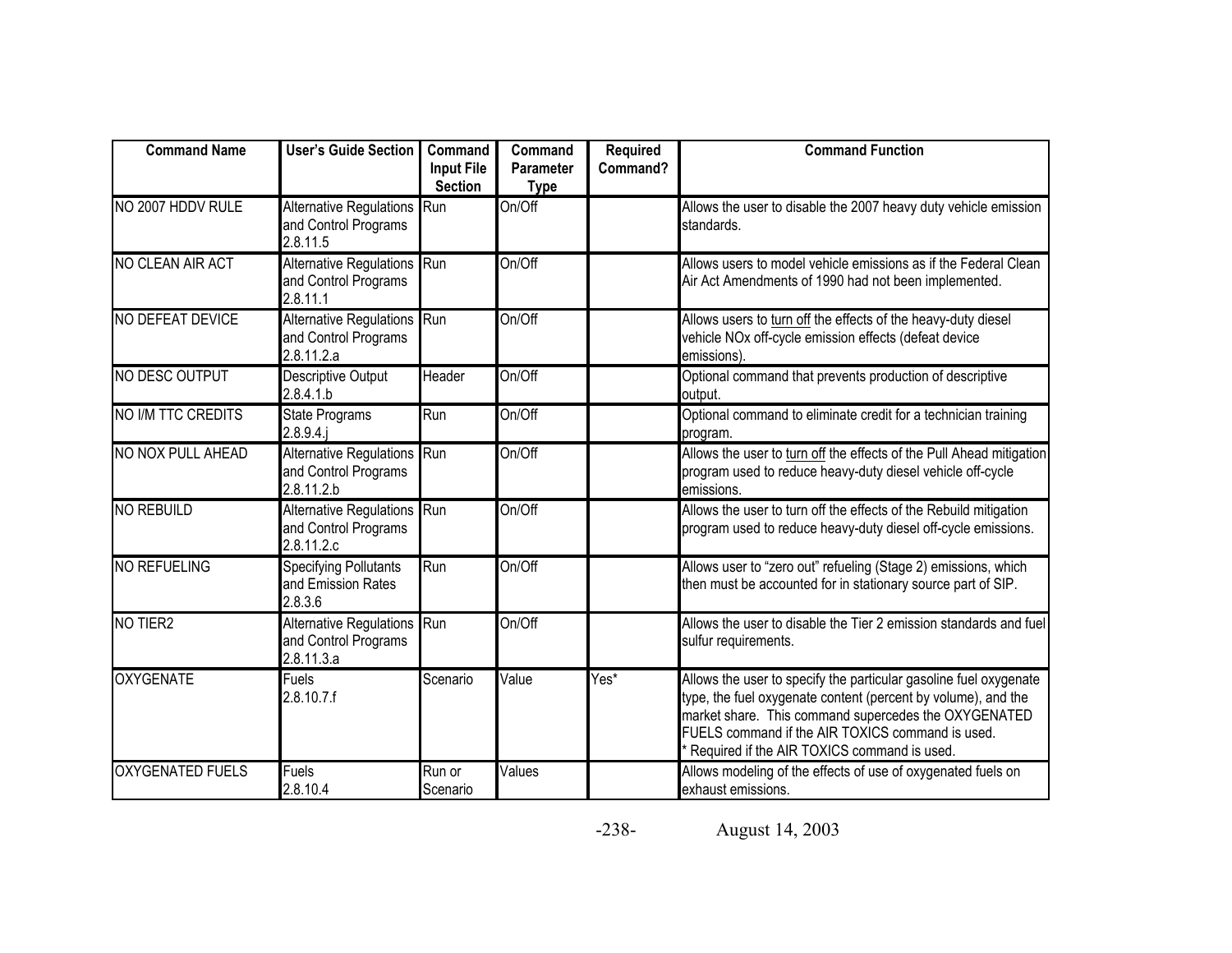| <b>Command Name</b>      | <b>User's Guide Section</b>                                       | Command<br><b>Input File</b><br><b>Section</b> | Command<br><b>Parameter</b><br><b>Type</b> | <b>Required</b><br>Command? | <b>Command Function</b>                                                                                                                                                                              |
|--------------------------|-------------------------------------------------------------------|------------------------------------------------|--------------------------------------------|-----------------------------|------------------------------------------------------------------------------------------------------------------------------------------------------------------------------------------------------|
| <b>PARTICULATE EF</b>    | <b>Specifying Pollutants</b><br>and Emission Rates<br>2.8.3.3     | Scenario                                       | <b>External files</b>                      | Yes*                        | Specifies the location of the data files that contain the particulate<br>emission factors. *Required if PARTICULATES command is<br>used                                                              |
| <b>PARTICULATES</b>      | <b>Specifying Pollutants</b><br>and Emission Rates<br>2.8.3.2     | Header                                         | Pollutant<br>choice                        |                             | Enables the computation of particulate matter (PM) and related<br>emissions and specifies which of these pollutants are calculated<br>and reported.                                                  |
| <b>PARTICLE SIZE</b>     | <b>Specifying Pollutants</b><br>and Emission Rates<br>2.8.3.4     | Scenario                                       | Value                                      | Yes*                        | Allows the user to specify the maximum particulate size cutoff<br>(PSC) that is used by the model. *Required if PARTICULATES<br>command is used.                                                     |
| <b>PEAK SUN</b>          | <b>External Conditions</b><br>2.8.6.7.b                           | Run or<br>Scenario                             | Values                                     |                             | Allows input of 2 daily times demarcating period of peak sun.                                                                                                                                        |
| <b>POLLUTANTS</b>        | <b>Specifying Pollutants</b><br>and Emission Rates<br>2.8.3.1     | Header                                         | Pollutant<br>choice                        |                             | Controls which HC, CO, and NOx pollutants will be calculated<br>and output to the database report and descriptive output.                                                                            |
| <b>REBUILD EFFECTS</b>   | Alternative Regulations Run<br>and Control Programs<br>2.8.11.2.d |                                                | Value                                      |                             | Allows the user to change the Rebuild program effectiveness<br>rate used to reduce heavy-duty diesel vehicle NOx off-cycle<br>emissions.                                                             |
| <b>REG DIST</b>          | Fleets<br>2.8.7.1                                                 | Run                                            | <b>External file</b>                       |                             | Allows user to supply vehicle registration distributions by age for<br>all 16 composite vehicles types.                                                                                              |
| <b>RELATIVE HUMIDITY</b> | <b>External Conditions</b><br>2.8.6.8                             | Scenario                                       | Values                                     |                             | Allows user to specify hourly relative humidity values and to<br>relate these relative humidity values directly to the<br>hourly temperature values(see also the<br><b>BAROMETRIC PRES command).</b> |
| <b>REPORT FILE</b>       | Descriptive Output<br>2.8.4.1.a                                   | Header                                         | File name                                  |                             | Specifies name for descriptive output file(s).                                                                                                                                                       |
| <b>RUN DATA</b>          | Separators<br>2.8.2.3                                             | End of<br>Header                               |                                            | Yes                         | Marks end of Header section and beginning of Run section of<br>regular MOBILE6 command input file.                                                                                                   |
| <b>RVP OXY WAIVER</b>    | <b>Fuels</b><br>2.8.10.7.g                                        | Scenario                                       | Value                                      |                             | Enables the user to specify whether a Reid vapor pressure<br>(RVP) waiver has been granted to allow "splash" blending of<br>alcohol-based oxygenates.                                                |
| <b>SCENARIO RECORD</b>   | Separators<br>2.8.2.4                                             | Start of<br>Scenario                           |                                            | Yes                         | Allows user to label individual scenario results. Marks start of<br>new scenario.                                                                                                                    |

-239-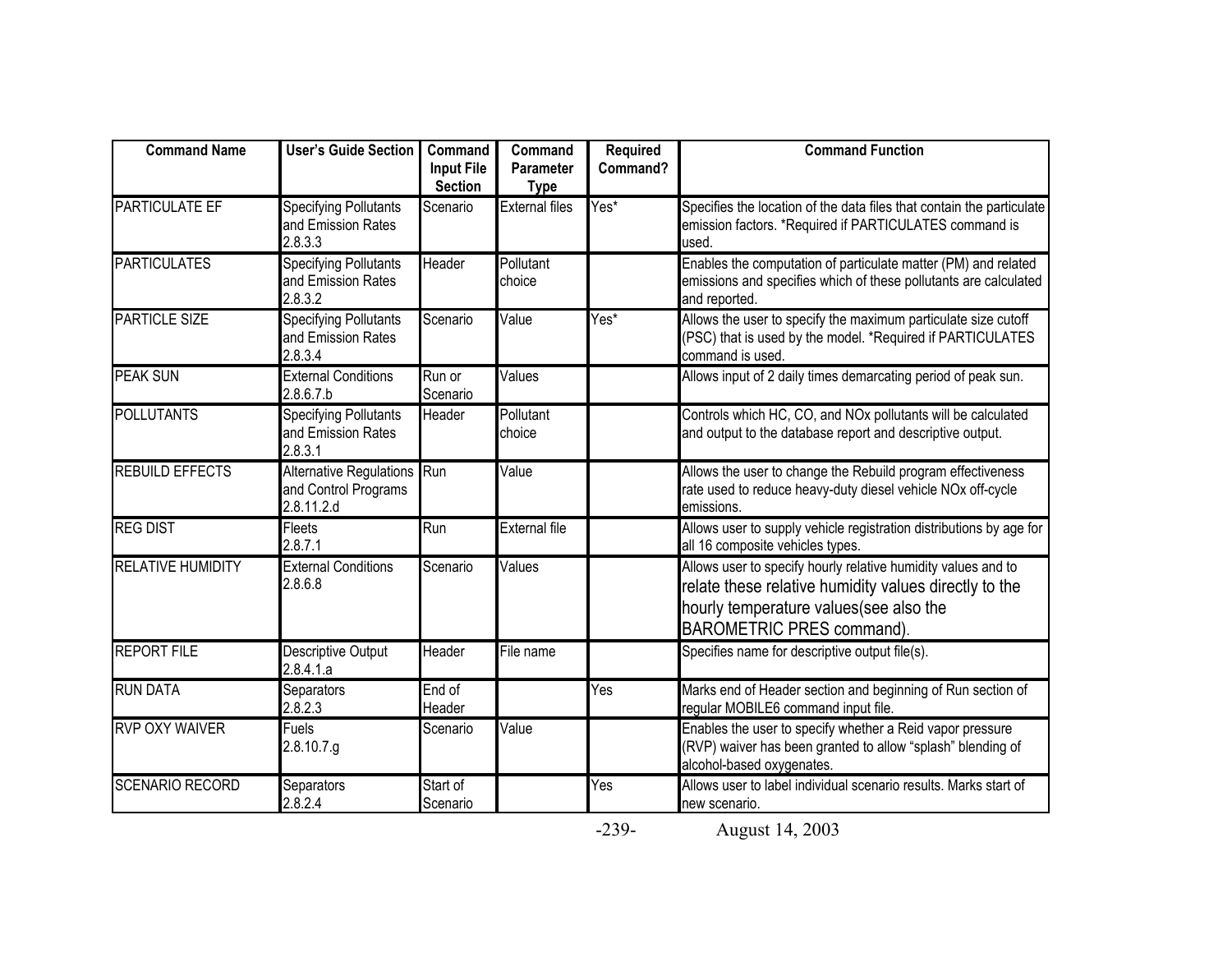| <b>Command Name</b>       | <b>User's Guide Section</b>                                          | Command<br><b>Input File</b><br><b>Section</b> | Command<br><b>Parameter</b><br><b>Type</b> | <b>Required</b><br>Command? | <b>Command Function</b>                                                                                                                                                                                                                                                                |
|---------------------------|----------------------------------------------------------------------|------------------------------------------------|--------------------------------------------|-----------------------------|----------------------------------------------------------------------------------------------------------------------------------------------------------------------------------------------------------------------------------------------------------------------------------------|
| <b>SEASON</b>             | Fuels<br>2.8.10.6                                                    | Run or<br>Scenario                             | Value                                      |                             | Allows users to specify winter or summer RFG independent of<br>evaluation month.                                                                                                                                                                                                       |
| <b>SOAK DISTRIBUTION</b>  | Activity<br>2.8.8.5                                                  | Scenario                                       | <b>External file</b>                       |                             | Allows user to enter soak duration distributions for each hour of<br>the day that will override MOBILE6 defaults.                                                                                                                                                                      |
| <b>SPEED VMT</b>          | Activity<br>2.8.8.2.c                                                | Run or<br>Scenario                             | <b>External file</b>                       |                             | Allows user to enter VMT distribution across 14 preselected<br>average speed ranges for each of the 24 hours of the day for<br>each scenario.                                                                                                                                          |
| <b>SPREADSHEET</b>        | Spreadsheet Output<br>2.8.4.2                                        | Header                                         | On/Off                                     |                             | Instructs MOBILE6 to output the average calendar year<br>emission factors in a form suitable for direct input into a<br>spreadsheet program.                                                                                                                                           |
| <b>STAGE II REFUELING</b> | State Programs<br>2.8.9.2                                            | Run                                            | Program<br>description                     |                             | Allows modeling of impact of stage II "at-the-pump" vapor<br>recovery system for refueling emissions.                                                                                                                                                                                  |
| <b>START DIST</b>         | Activity<br>2.8.8.4                                                  | Run                                            | <b>External file</b>                       |                             | Allows user to change the default for the hourly temporal<br>distribution of engine starts (trips) across the day.                                                                                                                                                                     |
| <b>STARTS PER DAY</b>     | Activity<br>2.8.8.3                                                  | Run                                            | <b>External file</b>                       |                             | Allows user to change default average number of engine starts<br>per day per vehicle.                                                                                                                                                                                                  |
| <b>SULFUR CONTENT</b>     | Fuels<br>2.8.10.2                                                    | Scenario                                       | Value                                      |                             | Allows user to enter alternate sulfur content of gasoline (ppm)<br>that overrides MOBILE6 default of 300 ppm.                                                                                                                                                                          |
| <b>SUNRISE/SUNSET</b>     | <b>External Conditions</b><br>2.8.6.7.c                              | Run or<br>Scenario                             | Values                                     |                             | Specifies times for sunrise and sunset for A/C calculations.                                                                                                                                                                                                                           |
| <b>T2 CERT</b>            | <b>Alternative Regulations</b><br>and Control Programs<br>2.8.11.3.d | Run                                            | File name                                  |                             | Allows the user to specify alternative Tier 2 50,000 mile<br>certification standards. Must be used to model the effects of<br>California's LEV II requirement.                                                                                                                         |
| <b>T2 EVAP PHASE-IN</b>   | Alternative Regulations Run<br>and Control Programs<br>2.8.11.3.b    |                                                | <b>External file</b>                       |                             | Allows the user to replace the default phase-in fractions (by<br>certification bin) for the Tier 2 evaporative emissions standards,<br>permitting different phase-in schedules to be modeled. Also<br>necessary to model the evaporative effects of California's LEVII<br>requirement. |

-240-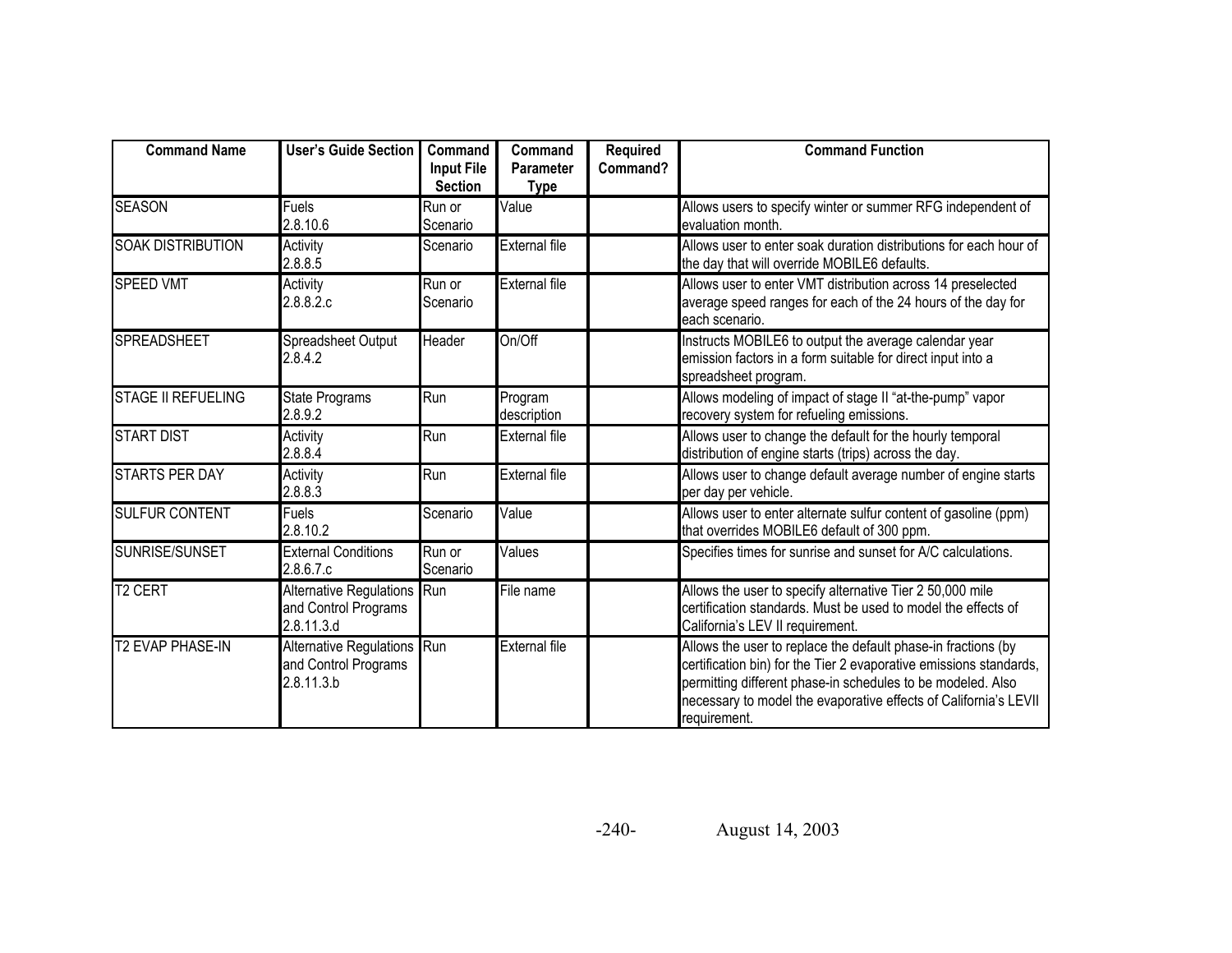| <b>Command Name</b>    | <b>User's Guide Section</b>                                       | Command<br><b>Input File</b><br><b>Section</b> | Command<br><b>Parameter</b><br>Type | <b>Required</b><br>Command? | <b>Command Function</b>                                                                                                                                                                                                                                                        |
|------------------------|-------------------------------------------------------------------|------------------------------------------------|-------------------------------------|-----------------------------|--------------------------------------------------------------------------------------------------------------------------------------------------------------------------------------------------------------------------------------------------------------------------------|
| <b>T2 EXH PHASE-IN</b> | Alternative Regulations Run<br>and Control Programs<br>2.8.11.3.c |                                                | <b>External file</b>                |                             | Allows the user to replace the default phase-in fractions (by<br>certification bin) for the Tier 2 exhaust emission standards,<br>allowing different phase-in schedules to be modeled. Also<br>necessary to model the exhaust effects of the California LEV II<br>requirement. |
| <b>VMT BY FACILITY</b> | Activity<br>2.8.8.2.a                                             | Run or<br>Scenario                             | <b>External file</b>                |                             | Allows user to supply alternate VMT distributions by facility type<br>that override MOBILE6 defaults for each scenario.                                                                                                                                                        |
| <b>VMT BY HOUR</b>     | Activity<br>2.8.8.2.b                                             | Run or<br>Scenario                             | <b>External file</b>                |                             | Allows user to supply alternate hourly distributions of VMT that<br>override MOBILE6 defaults for each scenario.                                                                                                                                                               |
| <b>VMT FRACTIONS</b>   | Activity<br>2.8.8.1                                               | Run or<br>Scenario                             | Values                              |                             | Allows user to apply alternate vehicle miles traveled fractions by<br>each of 16 combined vehicle types.                                                                                                                                                                       |
| WE DA TRI LEN DI       | Activity<br>2.8.8.8                                               | Run or<br>Scenario                             | <b>External file</b>                |                             | Allows user to supply alternate weekday hourly running loss trip<br>length distribution.                                                                                                                                                                                       |
| WE EN TRI LEN DI       | Activity<br>2.8.8.9                                               | Run or<br>Scenario                             | <b>External file</b>                |                             | Allows user to supply alternate weekend hourly running loss trip<br>length distribution.                                                                                                                                                                                       |
| <b>WE VEH US</b>       | Activity<br>2.8.8.10                                              | Scenario                                       | On/Off                              |                             | Directs MOBILE6 to use the weekend activity fractions in its<br>calculations.                                                                                                                                                                                                  |
| <b>WITH FIELDNAMES</b> | Database Output<br>2.8.5.1.b                                      | Header                                         | On/Off                              |                             | Specifies that a header record of field names is to be generated<br>for the database output.                                                                                                                                                                                   |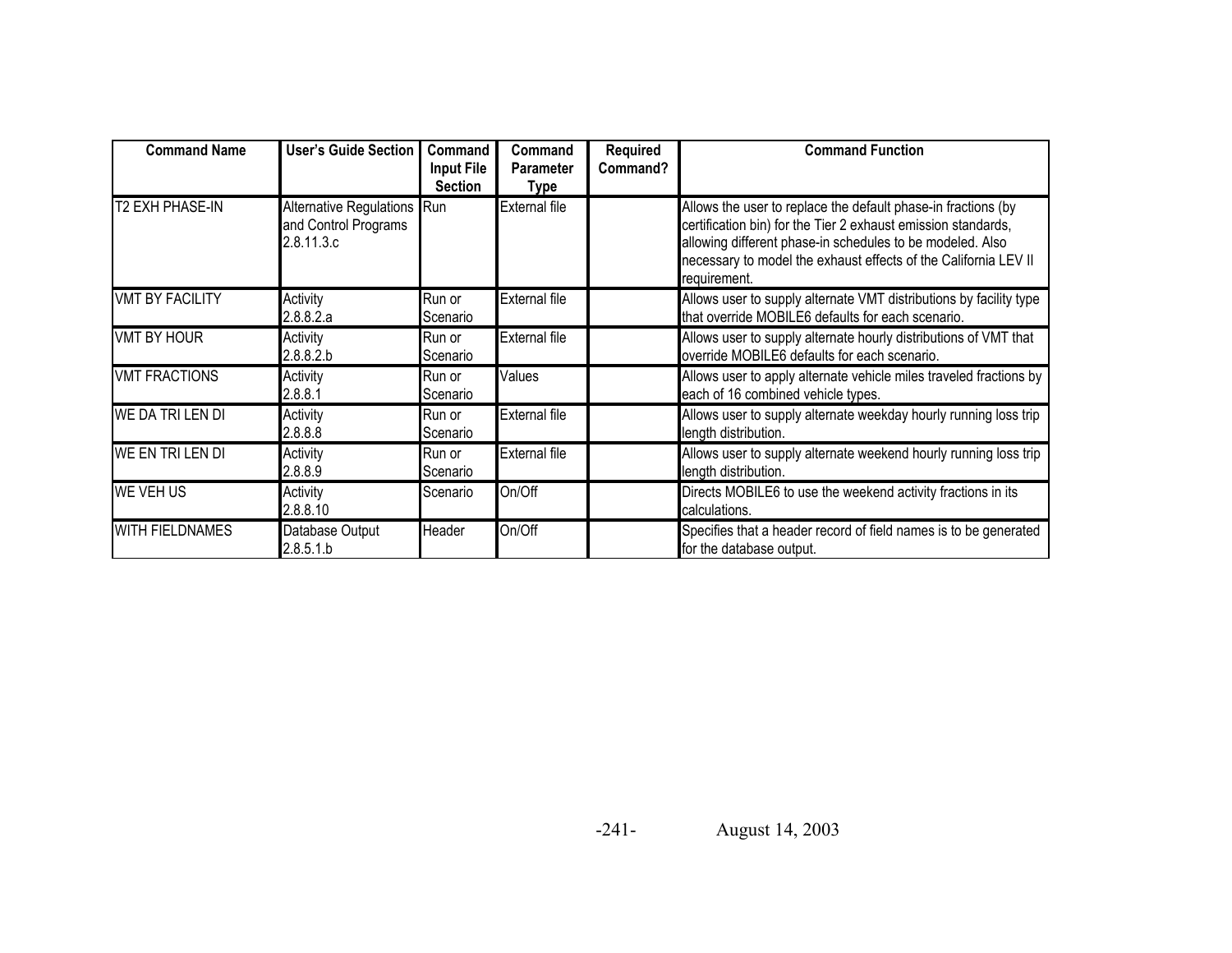#### **MOBILE6 Input Data Format Reference Tables**

|           |  |  | Table 1: Composite Vehicle Classes for Vehicle Registration Data and Vehicle Miles Traveled Fractions (REG DIST and VMT FRACTIONS |
|-----------|--|--|-----------------------------------------------------------------------------------------------------------------------------------|
| Commands) |  |  |                                                                                                                                   |

| <b>Number</b>  | <b>Abbreviation</b> | <b>Description</b>                                                       |
|----------------|---------------------|--------------------------------------------------------------------------|
|                | <b>LDV</b>          | Light-Duty Vehicles (Passenger Cars)                                     |
| $\mathfrak{D}$ | LDT1                | Light-Duty Trucks 1 (0-6,000 lbs. GVWR, 0-3,750 lbs. LVW)                |
| 3              | LDT <sub>2</sub>    | Light-Duty Trucks 2 (0-6,000 lbs. GVWR, 3,751-5,750 lbs. LVW)            |
| 4              | LDT3                | Light-Duty Trucks 3 (6,001-8,500 lbs. GVWR, 0-5,750 lbs. ALVW*)          |
| 5.             | LDT4                | Light-Duty Trucks 4 (6,001-8,500 lbs. GVWR, 5,751 lbs. and greater ALVW) |
| 6              | HDV2B               | Class 2b Heavy-Duty Vehicles (8,501-10,000 lbs. GVWR)                    |
| 7              | HDV3                | Class 3 Heavy-Duty Vehicles (10,001-14,000 lbs. GVWR)                    |
| 8              | HDV4                | Class 4 Heavy-Duty Vehicles (14,001-16,000 lbs. GVWR)                    |
| 9              | HDV5                | Class 5 Heavy-Duty Vehicles (16,001-19,500 lbs. GVWR)                    |
| 10             | HDV6                | Class 6 Heavy-Duty Vehicles (19,501-26,000 lbs. GVWR)                    |
| 11             | HDV7                | Class 7 Heavy-Duty Vehicles (26,001-33,000 lbs. GVWR)                    |
| 12             | HDV8A               | Class 8a Heavy-Duty Vehicles (33,001-60,000 lbs. GVWR)                   |
| 13             | HDV8B               | Class 8b Heavy-Duty Vehicles (>60,000 lbs. GVWR)                         |
| 14             | <b>HDBS</b>         | <b>School Buses</b>                                                      |
| 15             | <b>HDBT</b>         | <b>Transit and Urban Buses</b>                                           |
| 16             | MC                  | Motorcycles (All)                                                        |

\* ALVW = Alternative Loaded Vehicle Weight: The adjusted loaded vehicle weight is the numerical average of the vehicle curb weight and the gross vehicle weight rating (GVWR)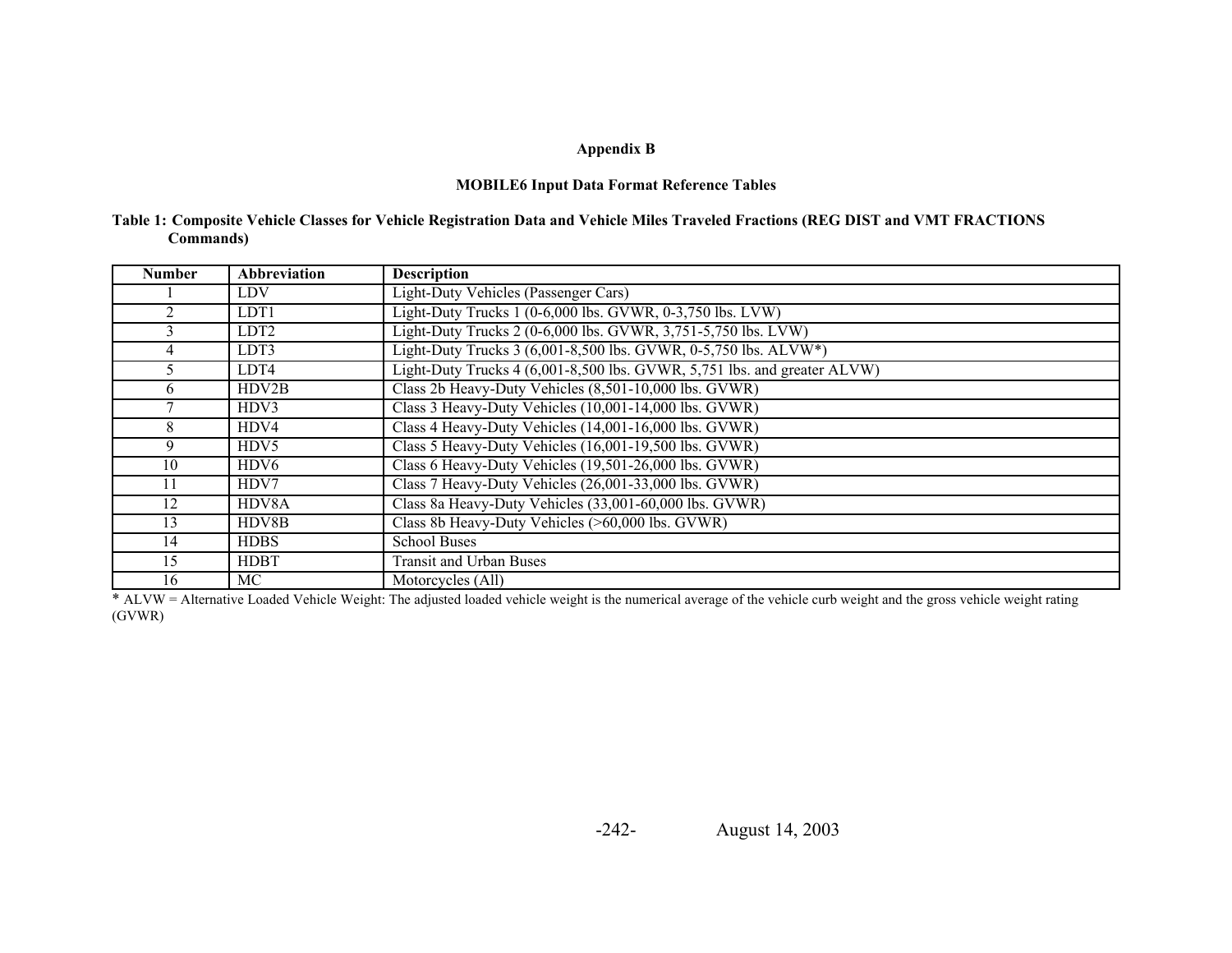### **MOBILE6 Input Data Format Reference Tables**

| Table 2: | <b>Composite Vehicle Types for Diesel Sales Fractions</b> |
|----------|-----------------------------------------------------------|
|          | (DIESEL FRACTIONS Command)                                |

| <b>Number</b>  | <b>Abbreviation</b> | <b>Description</b>                                                      |
|----------------|---------------------|-------------------------------------------------------------------------|
|                | <b>LDV</b>          | Light-Duty Vehicles (Passenger Cars)                                    |
| $\overline{2}$ | LDT1                | Light-Duty Trucks 1 (0-6,000 lbs. GVWR, 0-3750 lbs. LVW)                |
| 3              | LDT <sub>2</sub>    | Light-Duty Trucks 2 (0-6,000 lbs. GVWR, 3751-5750 lbs. LVW)             |
| $\overline{4}$ | LDT3                | Light-Duty Trucks 3 (6,001-8,500 lbs. GVWR, 0-5750 lbs. ALVW)           |
| 5              | LDT4                | Light-Duty Trucks 4 (6,001-8,500 lbs. GVWR, 5751 lbs. and greater ALVW) |
| 6              | HDV2B               | Class 2b Heavy-Duty Vehicles (8501-10,000 lbs. GVWR)                    |
| 7              | HDV3                | Class 3 Heavy-Duty Vehicles (10,001-14,000 lbs. GVWR)                   |
| 8              | H <sub>DV4</sub>    | Class 4 Heavy-Duty Vehicles (14,001-16,000 lbs. GVWR)                   |
| 9              | HDV5                | Class 5 Heavy-Duty Vehicles (16,001-19,500 lbs. GVWR)                   |
| 10             | HDV <sub>6</sub>    | Class 6 Heavy-Duty Vehicles (19,501-26,000 lbs. GVWR)                   |
| 11             | HDV7                | Class 7 Heavy-Duty Vehicles (26,001-33,000 lbs. GVWR)                   |
| 12             | HDV8A               | Class 8a Heavy-Duty Vehicles (33,001-60,000 lbs. GVWR)                  |
| 13             | HDV8B               | Class 8b Heavy-Duty Vehicles (>60,000 lbs. GVWR)                        |
| 14             | <b>HDBS</b>         | <b>School Buses</b>                                                     |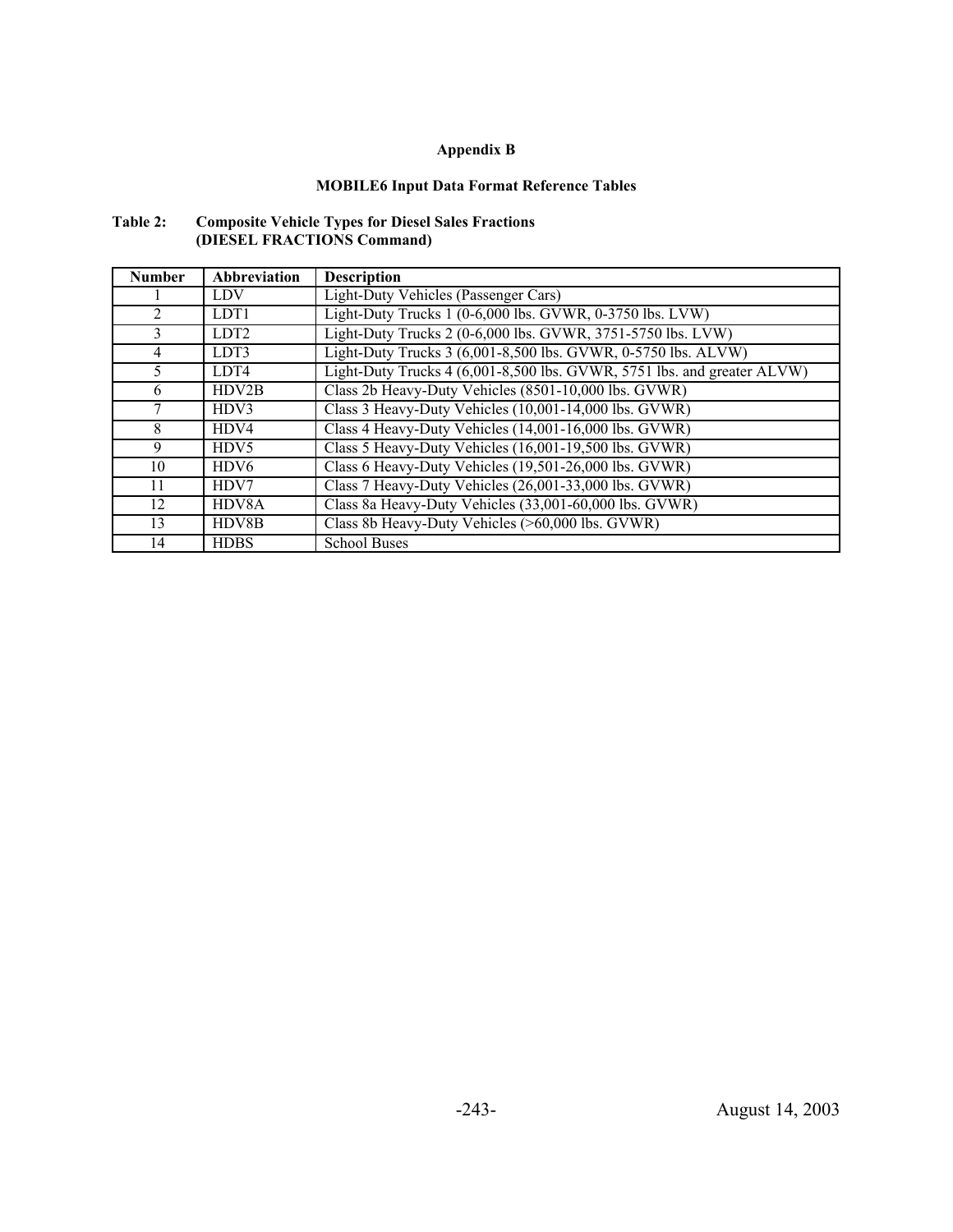#### **MOBILE6 Input Data Format Reference Tables**

### **Table 3: Complete MOBILE6 Vehicle Classifications**

|                | <b>Number Abbreviation Description</b> |                                                                                  |
|----------------|----------------------------------------|----------------------------------------------------------------------------------|
|                | LDGV                                   | Light-Duty Gasoline Vehicles (Passenger Cars)                                    |
| $\overline{2}$ | LDGT1                                  | Light-Duty Gasoline Trucks 1 (0-6,000 lbs. GVWR, 0-3750 lbs. LVW)                |
| 3              | LDGT2                                  | Light-Duty Gasoline Trucks 2 (0-6,000 lbs. GVWR, 3751-5750 lbs. LVW)             |
| 4              | LDGT3                                  | Light-Duty Gasoline Trucks 3 (6,001-8,500 lbs. GVWR, 0-5750 lbs. ALVW)           |
| 5              | LDGT4                                  | Light-Duty Gasoline Trucks 4 (6,001-8,500 lbs. GVWR, 5751 lbs. and greater ALVW) |
| 6              | HDGV2B                                 | Class 2b Heavy-Duty Gasoline Vehicles (8501-10,000 lbs. GVWR)                    |
| 7              | HDGV3                                  | Class 3 Heavy-Duty Gasoline Vehicles (10,001-14,000 lbs. GVWR)                   |
| 8              | HDGV4                                  | Class 4 Heavy-Duty Gasoline Vehicles (14,001-16,000 lbs. GVWR)                   |
| 9              | HDGV5                                  | Class 5 Heavy-Duty Gasoline Vehicles (16,001-19,500 lbs. GVWR)                   |
| 10             | HDGV <sub>6</sub>                      | Class 6 Heavy-Duty Gasoline Vehicles (19,501-26,000 lbs. GVWR)                   |
| 11             | HDGV7                                  | Class 7 Heavy-Duty Gasoline Vehicles (26,001-33,000 lbs. GVWR)                   |
| 12             | HDGV8A                                 | Class 8a Heavy-Duty Gasoline Vehicles (33,001-60,000 lbs. GVWR)                  |
| 13             | HDGV8B                                 | Class 8b Heavy-Duty Gasoline Vehicles (>60,000 lbs. GVWR)                        |
| 14             | <b>LDDV</b>                            | Light-Duty Diesel Vehicles (Passenger Cars)                                      |
| 15             | LDDT12                                 | Light-Duty Diesel Trucks 1 and 2 (0-6,000 lbs. GVWR)                             |
| 16             | HDDV2B                                 | Class 2b Heavy-Duty Diesel Vehicles (8501-10,000 lbs. GVWR)                      |
| 17             | HDDV3                                  | Class 3 Heavy-Duty Diesel Vehicles (10,001-14,000 lbs. GVWR)                     |
| 18             | HDDV4                                  | Class 4 Heavy-Duty Diesel Vehicles (14,001-16,000 lbs. GVWR)                     |
| 19             | HDDV5                                  | Class 5 Heavy-Duty Diesel Vehicles (16,001-19,500 lbs. GVWR)                     |
| 20             | HDDV6                                  | Class 6 Heavy-Duty Diesel Vehicles (19,501-26,000 lbs. GVWR)                     |
| 21             | HDDV7                                  | Class 7 Heavy-Duty Diesel Vehicles (26,001-33,000 lbs. GVWR)                     |
| 22             | HDDV8A                                 | Class 8a Heavy-Duty Diesel Vehicles (33,001-60,000 lbs. GVWR)                    |
| 23             | HDDV8B                                 | Class 8b Heavy-Duty Diesel Vehicles (>60,000 lbs. GVWR)                          |
| 24             | MC                                     | Motorcycles (Gasoline)                                                           |
| 25             | HDGB                                   | Gasoline Buses (School, Transit and Urban)                                       |
| 26             | <b>HDDBT</b>                           | Diesel Transit and Urban Buses                                                   |
| 27             | <b>HDDBS</b>                           | Diesel School Buses                                                              |
| 28             | LDDT34                                 | Light-Duty Diesel Trucks 3 and 4 (6,001-8,500 lbs. GVWR)                         |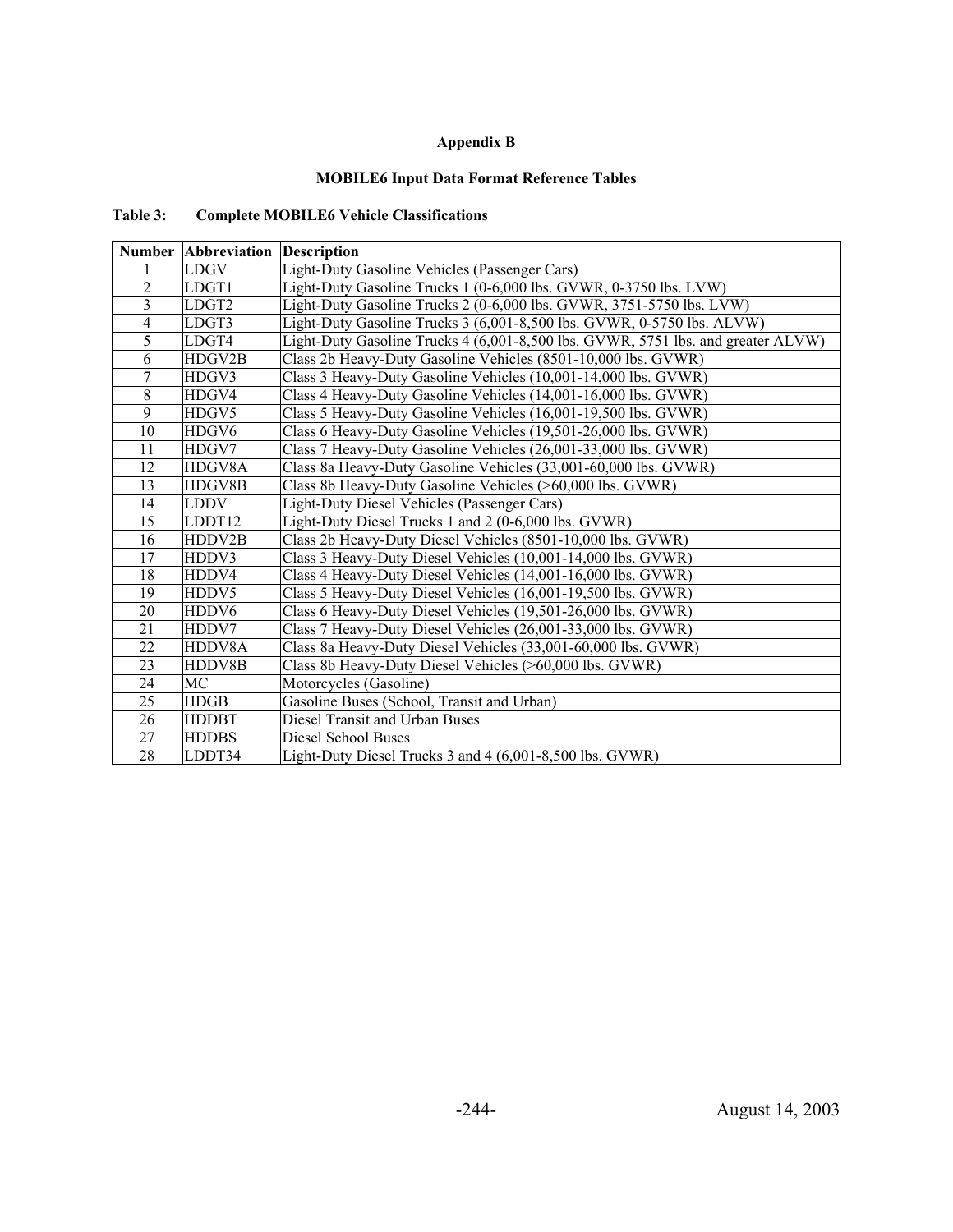#### **MOBILE6 Input Data Format Reference Tables**

#### **Number Abbreviation Description** 1 6 a.m. 6 a.m. through 6:59 a.m. 2 7a.m. 7 a.m. through 7:59 a.m. 3 8 a.m 8 a.m 8 a.m. through 8:59 a.m. 4 9 a.m. 9 a.m. through 9:59 a.m. 5 10 a.m 10 a.m. through 10:59 a.m. 6 11 a.m. 11 a.m. through 11:59 a.m. 7 12 Noon 12 Noon through 12:59 p.m. 8 1 p.m. 1 p.m. through 1:59 p.m. 9 2 p.m. 2 p.m. through 2:59 p.m. 10 3 p.m. 3 p.m. through 3:59 p.m. 11 4 p.m. 4 p.m. through 4:59 p.m. 12 5 p.m. 5 p.m. through 5:59 p.m. 13 6 p.m. 6 p.m. through 6:59 p.m. 14 7 p.m. 7 p.m. through 7:59 p.m. 15 8 p.m. 8 p.m. through 8:59 p.m.

16 9 p.m. 9 p.m. through 9:59 p.m. 17 10 p.m 10 p.m. through 10:59 p.m. 18 11 p.m. 11 p.m. through 11:59 p.m. 19 12 Midnight 12 Midnight through 12:59 a.m. 20 1 a.m. 1 a.m. through 1:59 a.m. 21 2 a.m. 2 a.m. through 2:59 a.m. 22 3 a.m. 3 a.m. through 3:59 a.m. 23 4 a.m. 4 a.m. through 4:59 a.m. 24 5 a.m. 5 a.m. through 5:59 a.m.

#### **Table 4: Daily Hour Mapping for Distribution of Vehicle Starts During the Day (START DIST, HOURLY TEMPERATURE, and RELATIVE HUMIDITY Commands)**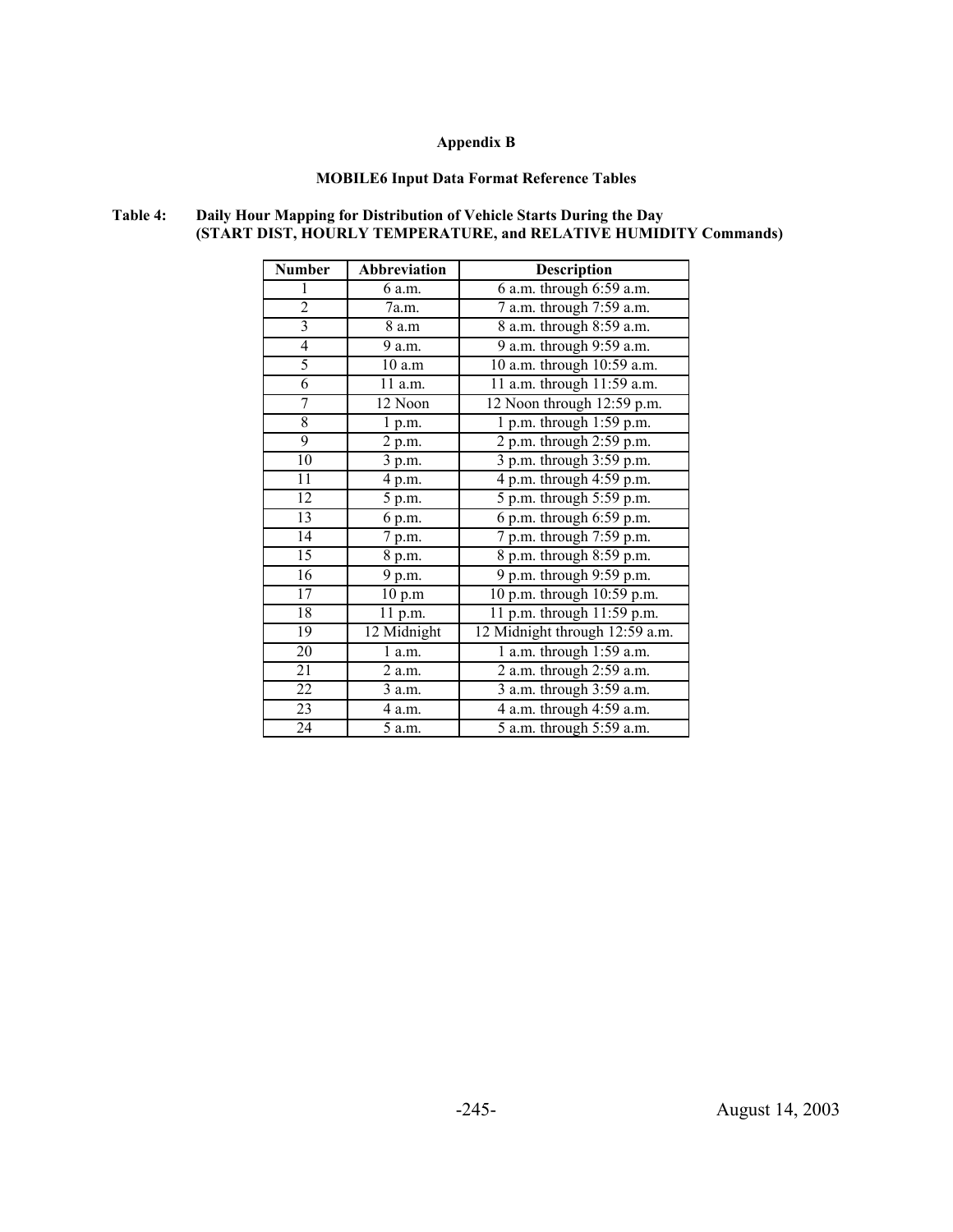#### **MOBILE6 Input Data Format Reference Tables**

### **Table 5: Average Speed Ranges for Speed Bins (SPEED VMT command)**

| <b>Number</b> | <b>Abbreviation</b> | <b>Description</b>                     |
|---------------|---------------------|----------------------------------------|
|               | $2.5$ mph           | Miles with average speed 0-2.5 mph     |
| 2             | 5 mph               | Miles with average speed 2.5-7.5 mph   |
| 3             | $10$ mph            | Miles with average speed 7.5-12.5 mph  |
| 4             | $15$ mph            | Miles with average speed 12.5-17.5 mph |
|               | $20$ mph            | Miles with average speed 17.5-22.5 mph |
| 6             | $25$ mph            | Miles with average speed 22.5-27.5 mph |
|               | $30$ mph            | Miles with average speed 27.5-32.5 mph |
| 8             | $35$ mph            | Miles with average speed 32.5-37.5 mph |
| 9             | 40 mph              | Miles with average speed 37.5-42.5 mph |
| 10            | 45 mph              | Miles with average speed 42.5-47.5 mph |
| 11            | 50 mph              | Miles with average speed 47.5-52.5 mph |
| 12            | 55 mph              | Miles with average speed 52.5-57.5 mph |
| 13            | $60$ mph            | Miles with average speed 57.5-62.5 mph |
| 14            | $65$ mph            | Miles with average speed $>62.5$ mph   |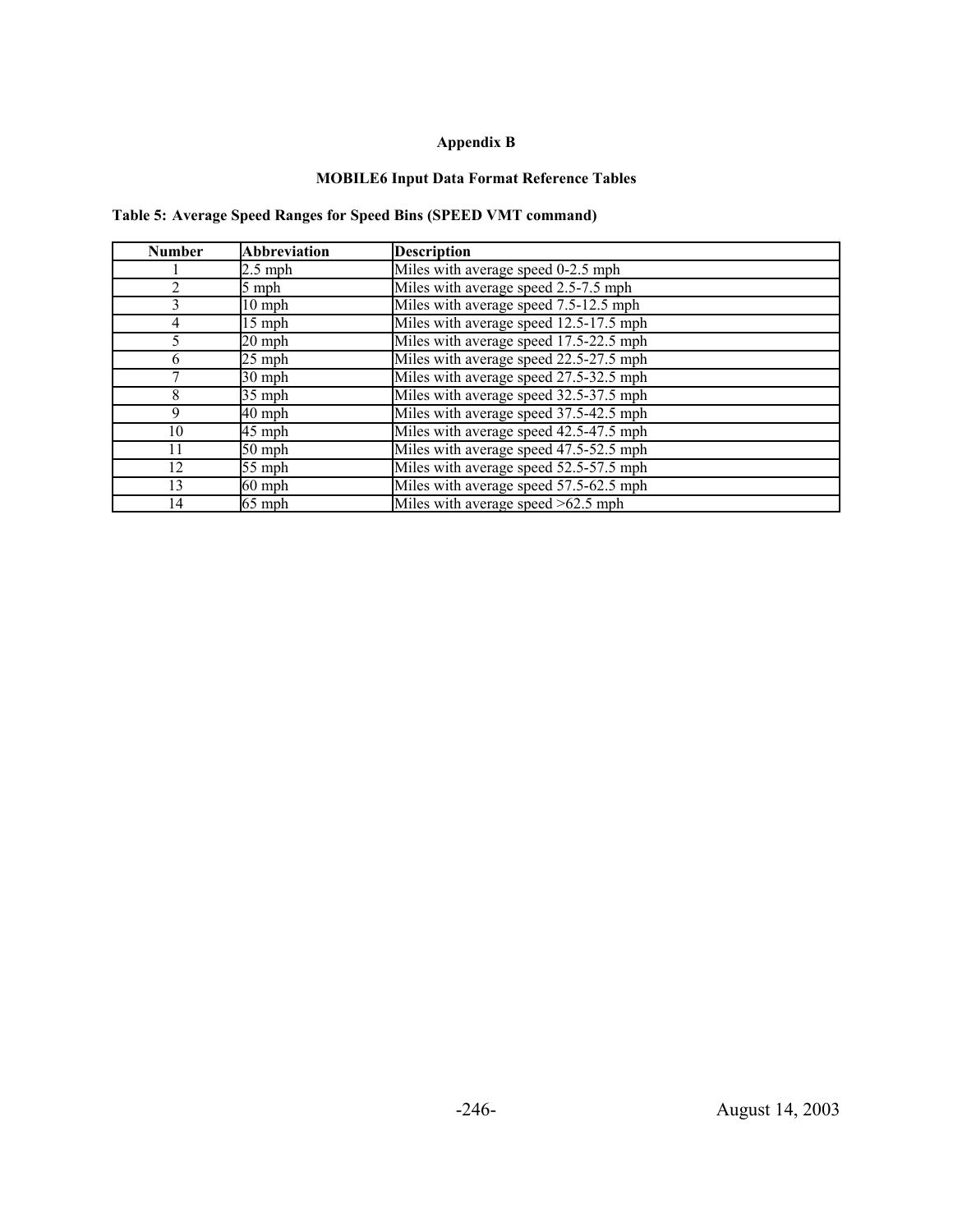### **Corresponding MOBILE6 Inputs for MOBILE5 Inputs**

#### **Part 1**

| Location               | <b>MOBILE5</b> Input    | <b>Related MOBILE6 Commands</b>                                     |
|------------------------|-------------------------|---------------------------------------------------------------------|
| Control Section        | $PROMPT=1,2,3,4$        | No longer needed with MOBILE6.                                      |
| Control Section        | PROMPT=5                | MOBILE6 Default. No required user input.                            |
| <b>Control Section</b> | <b>IOUNEW</b>           | This feature is not available in MOBILE6.                           |
| Control Section        | Title (PROJID)          | See Section 2.6.3 describing how to enter comments.                 |
| Control Section        | TAMFLG=1                | MOBILE6 Default. No required user input.                            |
| Control Section        | TAMFLG=2                | This feature is not available in MOBILE6.                           |
| <b>Control Section</b> | SPDFLG=1                | MOBILE6 Default. No required user input.                            |
| Control Section        | SPDFLG=2                | See SPEED VMT command. Additional guidance is provided in Chapter   |
|                        |                         |                                                                     |
| Control Section        | SPDFLG=3 or 4           | See WE DA TRI LEN DI or WE EN TRI LEN DI commands. Additional       |
|                        |                         | guidance is provided in Chapter 5.                                  |
| Control Section        | VMFLAG=1                | MOBILE6 Default. No required user input.                            |
| Control Section        | VMFLAG=2 or 3           | See VMT FRACTIONS command. Additional guidance is provided in       |
|                        |                         | Chapter 5.                                                          |
| Control Section        | MYMRFG=2                | See MILE ACCUM RATE command. Additional guidance is provided in     |
|                        |                         | Chapter 5.                                                          |
| Control Section        | MYMRFG=3                | See REG DIST command. Additional guidance is provided in Chapter 5. |
| Control Section        | MYMRFG=4                | See REG DIST and MILE ACCUM RATE commands. Additional               |
|                        |                         | guidance is provided in Chapter 5.                                  |
| Control Section        | MYMRFG=I                | MOBILE6 Default. No required user input.                            |
| <b>Control Section</b> | NEWFLG=1                | MOBILE6 Default. No required user input.                            |
| <b>Control Section</b> | NEWFLG=2 or 3 or 4 or 6 | This feature is not available in MOBILE6.                           |
| <b>Control Section</b> | NEWFLG=5                | See NO CLEAN AIR ACT command.                                       |
| Control Section        | IMFLAG=1                | MOBILE6 Default. No required user input.                            |
| <b>Control Section</b> | IMFLAG=4 or 5           | This feature is not available in MOBILE6.                           |
| Control Section        | IMFLAG=2                | See I/M PROGRAM command.                                            |
| Control Section        | IMFLAG=3                | See I/M PROGRAM command.                                            |
| Control Section        | IMFLAG=6                | See I/M TTC EFF command.                                            |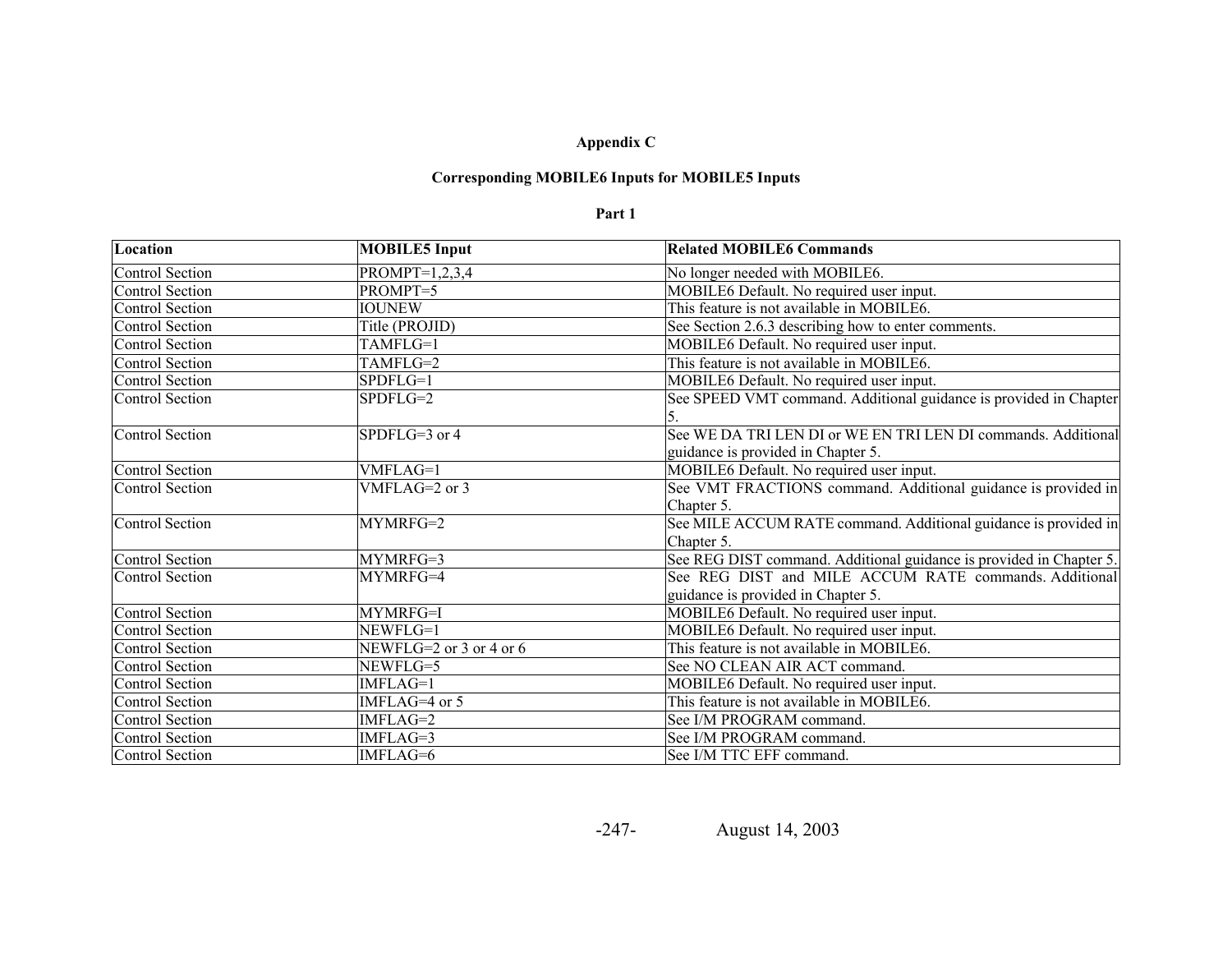# **Corresponding MOBILE6 Inputs for MOBILE5 Inputs**

#### **Part 2**

| Location               | <b>MOBILE5</b> Input  | <b>Related MOBILE6 Commands</b>                                  |
|------------------------|-----------------------|------------------------------------------------------------------|
| <b>Control Section</b> | ALHFLG=1              | MOBILE6 Default. No required user input.                         |
| <b>Control Section</b> | ALHFLG=2 or 3         | See ABSOLUTE HUMIDITY; CLOUD COVER; PEAK SUN and                 |
|                        |                       | SUNRISE SUNSET commands for air-conditioning effects. MOBILE6 no |
|                        |                       | longer allows additional loading.                                |
| <b>Control Section</b> | ATPFLG=1              | MOBILE6 Default. No required user input.                         |
| <b>Control Section</b> | ATPFLG=2              | See ANTI-TAMP PROG command.                                      |
| <b>Control Section</b> | ATPFLG=3              | See I/M PROGRAM command.                                         |
| <b>Control Section</b> | ATPFLG=4              | This feature is not available in MOBILE6.                        |
| <b>Control Section</b> | ATPFLG=5              | See ANTI-TAMP PROG and I/M PROGRAM commands.                     |
| <b>Control Section</b> | ATPFLG=6              | See ANTI-TAMP PROG command. The purge program feature is no      |
|                        |                       | longer available in MOBILE6.                                     |
| <b>Control Section</b> | ATPFLG=7              | See I/M PROGRAM command. The purge program feature is no longer  |
|                        |                       | available in MOBILE6.                                            |
| <b>Control Section</b> | ATPFLG=8              | See ANTI-TAMP PROG and I/M PROGRAM commands. The purge           |
|                        |                       | program feature is no longer available in MOBILE6.               |
| <b>Control Section</b> | RLFLAG=1 or 3         | MOBILE6 Default. No required user input.                         |
| <b>Control Section</b> | RLFLAG=2 or 4         | See STAGE II REFUELING command.                                  |
| <b>Control Section</b> | RLFLAG=5              | See NO REFUELING command.                                        |
| <b>Control Section</b> | $LOCFLG=1.2$          | No longer needed with MOBILE6.                                   |
| <b>Control Section</b> | TEMFLG=1 or 2         | See MIN/MAX TEMPERATURE and HOURLY TEMPERATURES                  |
|                        |                       | commands.                                                        |
| <b>Control Section</b> | OUTFMT=1, 2, 5 or $6$ | See DESCRIPTIVE OUTPUT and DATABASE OUTPUT commands.             |
| <b>Control Section</b> | OUTFMT=3 or 4         | See DESCRIPTIVE OUTPUT command.                                  |
| <b>Control Section</b> | IDLFLG=1 or 2         | This feature is not available in MOBILE6.                        |
| <b>Control Section</b> | PRTFLG=1              | See POLLUTANTS command.                                          |
| <b>Control Section</b> | PRTFLG=2              | See POLLUTANTS command.                                          |
| <b>Control Section</b> | PRTFLG=3              | See POLLUTANTS command.                                          |
| <b>Control Section</b> | PRTFLG=4              | See POLLUTANTS command.                                          |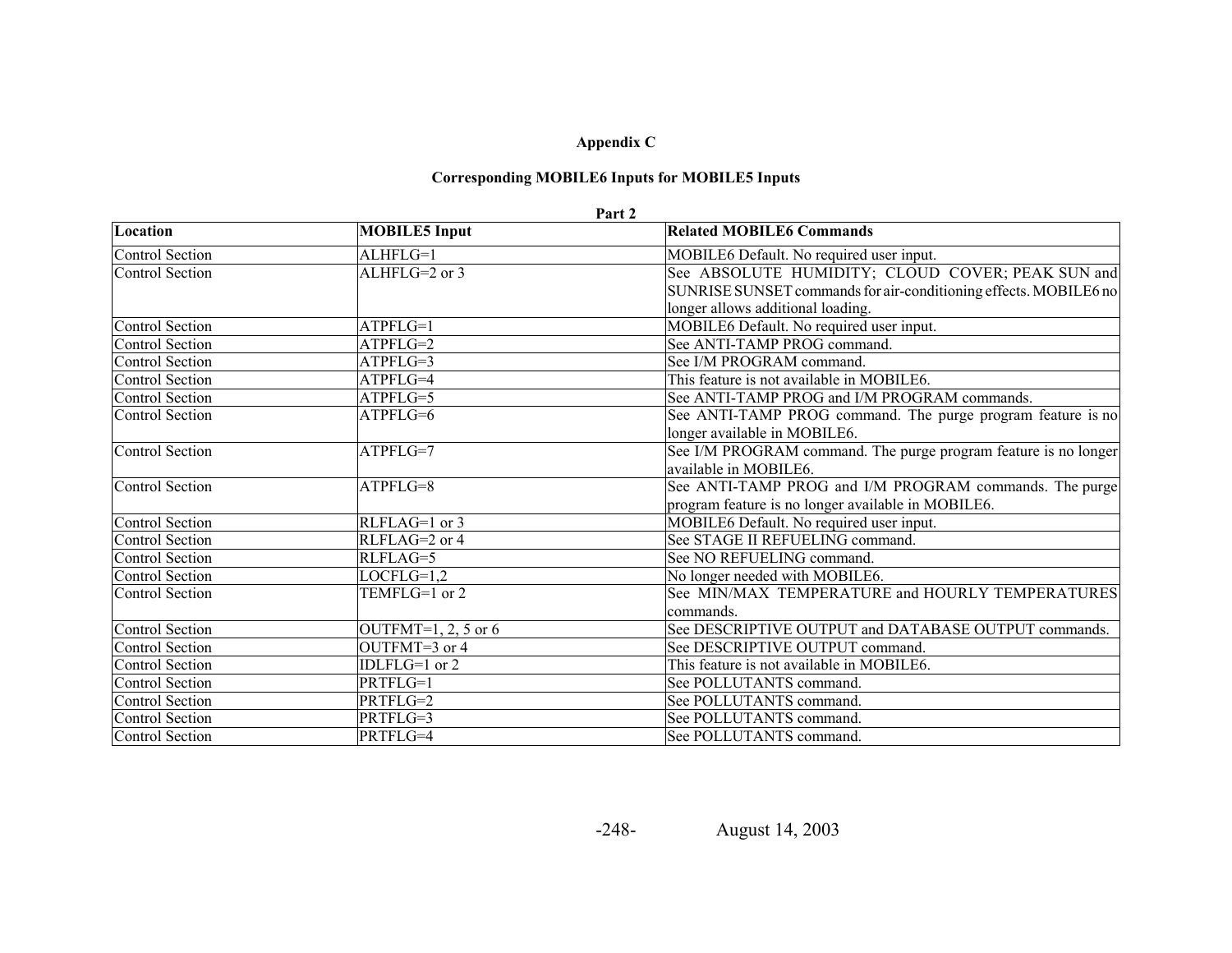# **Corresponding MOBILE6 Inputs for MOBILE5 Inputs**

#### **Part 3**

| Location                          | <b>MOBILE5</b> Input                            | <b>Related MOBILE6 Commands</b>                                     |
|-----------------------------------|-------------------------------------------------|---------------------------------------------------------------------|
| Control Section                   | NMHFLG=1                                        | See EXPRESS HC AS THC command.                                      |
| Control Section                   | NMHFLG=2                                        | See EXPRESS HC AS NMHC command.                                     |
| <b>Control Section</b>            | NMHFLG=3                                        | See EXPRESS HC AS VOC command.                                      |
| <b>Control Section</b>            | NMHFLG=4                                        | See EXPRESS HC AS TOG command.                                      |
| <b>Control Section</b>            | NMHFLG=5                                        | See EXPRESS HC AS NMOG command.                                     |
| <b>Control Section</b>            | HCFLAG=1                                        | MOBILE6 Default. No required user input.                            |
| <b>Control Section</b>            | HCFLAG=3                                        | See DATABASE OUTPUT command.                                        |
| <b>Control Section</b>            | HCFLAG=2                                        | See EXPAND EVAPORATIVE command.                                     |
| <b>Tampering Rates</b>            | <b>Tampering Rates</b>                          | This feature is not available in MOBILE6.                           |
| <b>VMT Mix Record</b>             | <b>VMT Mix Record</b>                           | See VMT FRACTIONS command. Additional guidance is provided in       |
|                                   |                                                 | Chapter 5.                                                          |
| Mileage Accumulation Rates        | Mileage Accumulation Rates                      | See MILE ACCUM RATE command. Additional guidance is provided in     |
|                                   |                                                 | Chapter 5.                                                          |
| <b>Registration Distributions</b> | <b>Registration Distributions</b>               | See REG DIST command. Additional guidance is provided in Chapter 5. |
| <b>Basic Emission Rates</b>       | <b>Basic Emission Rates</b>                     | This feature is not available in MOBILE6.                           |
| New Evap Test Procedure Record    | New Evap Test Procedure Record                  | MOBILE6 Default. No required user input.                            |
| I/M Control Flag Record           | Number of I/M program descriptive records       | No longer needed with MOBILE6.                                      |
| I/M Control Flag Record           | Override user specified I/M for Tier 1 vehicles | This feature is not available in MOBILE6.                           |
| I/M Control Flag Record           | Technician Training and Certification = 1       | See I/M TTC EFF command.                                            |
| I/M Control Flag Record           | Technician Training and Certification = $2$     | MOBILE6 Default. No required user input.                            |
| I/M Control Flag Record           | Remote Sensing Device Inspections = 1           | MOBILE6 Default. No required user input.                            |
| I/M Control Flag Record           | Remote Sensing Device Inspections = $2$         | This feature is not available in MOBILE6.                           |
| I/M Program Descriptive Record    | <b>Start Year</b>                               | See I/M PROGRAM command.                                            |
| I/M Program Descriptive Record    | <b>Stringency Level</b>                         | See I/M STRINGENCY command.                                         |
| I/M Program Descriptive Record    | First Model Year                                | See I/M MODEL YEARS command.                                        |
| I/M Program Descriptive Record    | Last Model Year                                 | See I/M MODEL YEARS command.                                        |
| I/M Program Descriptive Record    | <b>Waiver Rates</b>                             | See I/M WAIVER RATES command.                                       |
| I/M Program Descriptive Record    | Compliance Rate                                 | See I/M COMPLIANCE command.                                         |

-249-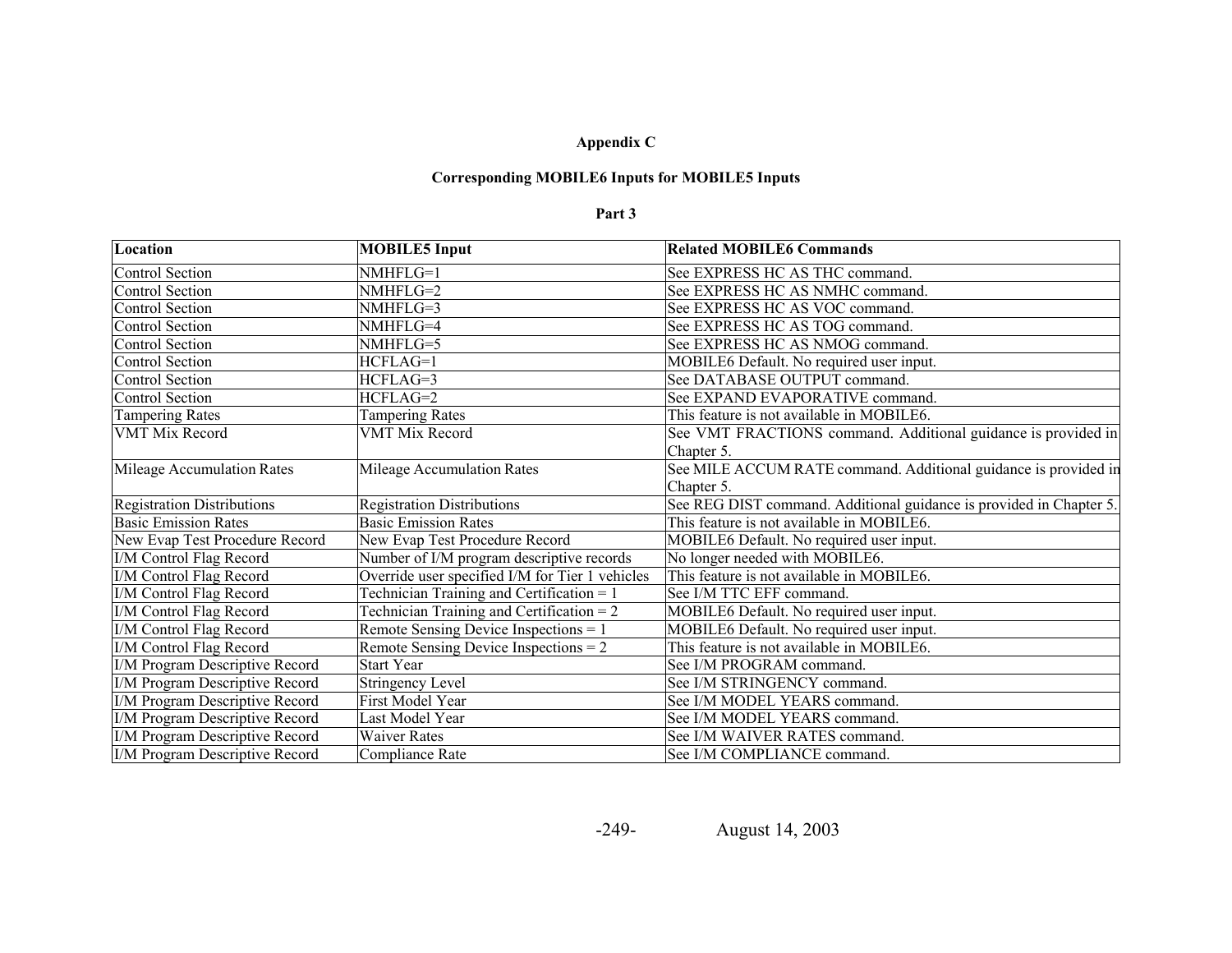### **Corresponding MOBILE6 Inputs for MOBILE5 Inputs**

#### **Part 4**

| Location                               | <b>MOBILE5</b> Input                                                                          | <b>Related MOBILE6 Commands</b>                                         |
|----------------------------------------|-----------------------------------------------------------------------------------------------|-------------------------------------------------------------------------|
| I/M Program Descriptive Record         | Program Type                                                                                  | See I/M PROGRAM command.                                                |
| I/M Program Descriptive Record         | Alternate Effectiveness Rates Flag = 1                                                        | MOBILE6 Default. No required user input.                                |
| I/M Program Descriptive Record         | Alternate Effectiveness Rates Flag = 2                                                        | See I/M EFFECTIVENESS command.                                          |
| I/M Program Descriptive Record         | <b>Inspection Frequency</b>                                                                   | See I/M PROGRAM command.                                                |
| I/M Program Descriptive Record         | Vehicle Types                                                                                 | See I/M VEHICLES command.                                               |
| I/M Program Descriptive Record         | Test Type                                                                                     | See I/M PROGRAM command.                                                |
| I/M Program Descriptive Record         | Non-default Cutpoints = $2$                                                                   | See I/M CUTPOINTS command.                                              |
| I/M Program Descriptive Record         | Alternate I/M Credits = $1$                                                                   | MOBILE6 Default. No required user input.                                |
| I/M Program Descriptive Record         | Alternate I/M Credits $= 2$                                                                   | This feature is not available in MOBILE6.                               |
| I/M Program Descriptive Record         | User-Supplied Cutpoint for HC                                                                 | See I/M CUTPOINTS command.                                              |
| I/M Program Descriptive Record         | User-Supplied Cutpoint for CO                                                                 | See I/M CUTPOINTS command.                                              |
| I/M Program Descriptive Record         | User-Supplied Cutpoint for $NOx$                                                              | See I/M CUTPOINTS command.                                              |
| Program Effectiveness Record           | Effectiveness Rate for HC emissions                                                           | See I/M EFFECTIVENESS command.                                          |
| Program Effectiveness Record           | Effectiveness Rate for CO emissions                                                           | See I/M EFFECTIVENESS command.                                          |
| Program Effectiveness Record           | Effectiveness Rate for $NOx$ emissions                                                        | See I/M EFFECTIVENESS command.                                          |
| Program Effectiveness Record           | Effectiveness Rate for anti-tampering program (ATP) This feature is not available in MOBILE6. |                                                                         |
| Program Effectiveness Record           | Effectiveness Rate for pressure/purge checks                                                  | This feature is not available in MOBILE6.                               |
| Alternate I/M Program Credit Files     | Alternate I/M Program Credit Files                                                            | This feature is not available in MOBILE6.                               |
| <b>ATP Descriptive Record</b>          | <b>ATP Descriptive Record</b>                                                                 | See ANTI-TAMP PROG command.                                             |
| <b>Functional Pressure Test Record</b> | <b>Functional Pressure Test Record</b>                                                        | See I/M PROGRAM command.                                                |
| <b>Functional Purge Test Record</b>    | <b>Functional Purge Test Record</b>                                                           | This feature is not available in MOBILE6.                               |
| <b>Stage II Descriptive Record</b>     | Stage II Descriptive Record                                                                   | See STAGE II REFUELING command.                                         |
| Local Area Parameter Record            | Scenario Name                                                                                 | See section describing how to enter comments.                           |
| Local Area Parameter Record            | <b>Fuel Volatility Class</b>                                                                  | Normally, no required user input. If Reformulated Gasoline Flag $= 2$ . |
|                                        |                                                                                               | see FUEL PROGRAM command.                                               |
| Local Area Parameter Record            | Minimum Daily Temperature                                                                     | See MIN/MAX TEMP                                                        |
| Local Area Parameter Record            | Maximum Daily Temperature                                                                     | See MIN/MAX TEMP                                                        |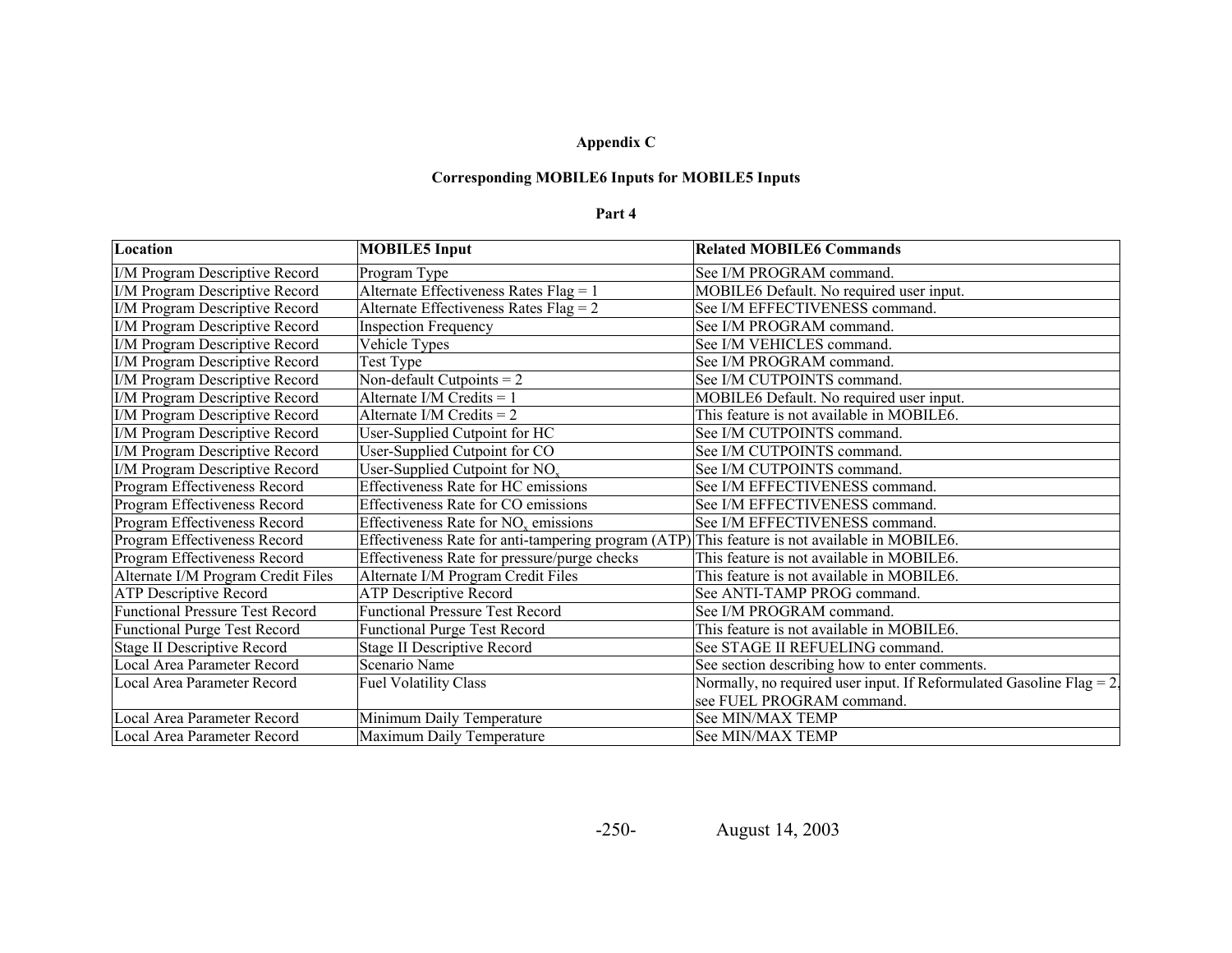### **Corresponding MOBILE6 Inputs for MOBILE5 Inputs**

#### **Part 5**

| Location                                                                | <b>MOBILE5</b> Input                                                               | <b>Related MOBILE6 Commands</b>                                 |
|-------------------------------------------------------------------------|------------------------------------------------------------------------------------|-----------------------------------------------------------------|
| Local Area Parameter Record                                             | RVP Period 1                                                                       | See FUEL RVP command.                                           |
| Local Area Parameter Record                                             | RVP Period 2                                                                       | See FUEL RVP command.                                           |
| Local Area Parameter Record                                             | RVP Period 2 Start Year                                                            | See FUEL RVP command.                                           |
| Local Area Parameter Record                                             | Oxygenated Fuels Flag (OXYFLG) = 1                                                 | MOBILE6 Default. No required user input.                        |
| Local Area Parameter Record                                             | Oxygenated Fuels Flag $(OXYFLG) = 2$                                               | See OXYGENATED FUELS command.                                   |
| Local Area Parameter Record                                             | Diesel Sales Flag (DSFLAG) = $1$                                                   | MOBILE6 Default. No required user input.                        |
| Local Area Parameter Record                                             | Diesel Sales Flag (DSFLAG) = $2$                                                   | See DIESEL FRACTIONS command.                                   |
| Local Area Parameter Record                                             | Reformulated Gasoline Flag (RFGFLG) = $1$                                          | MOBILE6 Default. No required user input.                        |
| Local Area Parameter Record                                             | Reformulated Gasoline Flag (RFGFLG) = $2$                                          | See FUEL PROGRAM command.                                       |
| Oxygenated Fuels Descriptive Record Oxygenated Fuels Descriptive Record |                                                                                    | See OXYGENATED FUELS command.                                   |
|                                                                         | Gasoline Detergent Additive Parameter Gasoline Detergent Additive Parameter Record | MOBILE6 Default. No required user input.                        |
| Record                                                                  |                                                                                    |                                                                 |
| Trip Length Distribution Record                                         | Trip Length Distribution Record                                                    | See WE DA TRI LEN DI or WE EN TRI LEN DI commands.              |
|                                                                         |                                                                                    | Additional guidance is provided in Chapter 5.                   |
| By Model Year Inclusion Record                                          | By Model Year Inclusion Record                                                     | See DATABASE VEHICLES command.                                  |
| Scenario Record                                                         | $REGION=1$                                                                         | MOBILE6 Default. No required user input.                        |
| Scenario Record                                                         | REGION=2                                                                           | See ALTITUDE command.                                           |
| Scenario Record                                                         | <b>CALENDAR YEAR</b>                                                               | See CALENDAR YEAR.                                              |
| Scenario Record                                                         | Average Speed                                                                      | See SPEED VMT command. Additional guidance is provided in       |
|                                                                         |                                                                                    | Chapter 5.                                                      |
| Scenario Record                                                         | <b>Ambient Temperature</b>                                                         | See HOURLY TEMPERATURE and MIN/MAX TEMP commands.               |
|                                                                         |                                                                                    | Additional guidance is provided in Chapter 5.                   |
| Scenario Record                                                         | Operating Modes (PCCN, PCHC, PCCC)                                                 | See EXPAND EXHAUST, SOAK DISTRIBUTION, and STARTS               |
|                                                                         |                                                                                    | PER DAY commands. Additional guidance is provided in Chapter 5. |
| Scenario Record                                                         | <b>MONTH</b>                                                                       | See SEASON and/or EVALUATION MONTH.                             |
| LEV Program Parameter Record                                            | <b>LEV Program Parameter Record</b>                                                | MOBILE6 Default. No required user input.                        |
| <b>Diesel Sales Fractions</b>                                           | <b>Diesel Sales Fractions</b>                                                      | See DIESEL FRACTIONS command. Additional guidance is            |
|                                                                         |                                                                                    | provided in Chapter 5.                                          |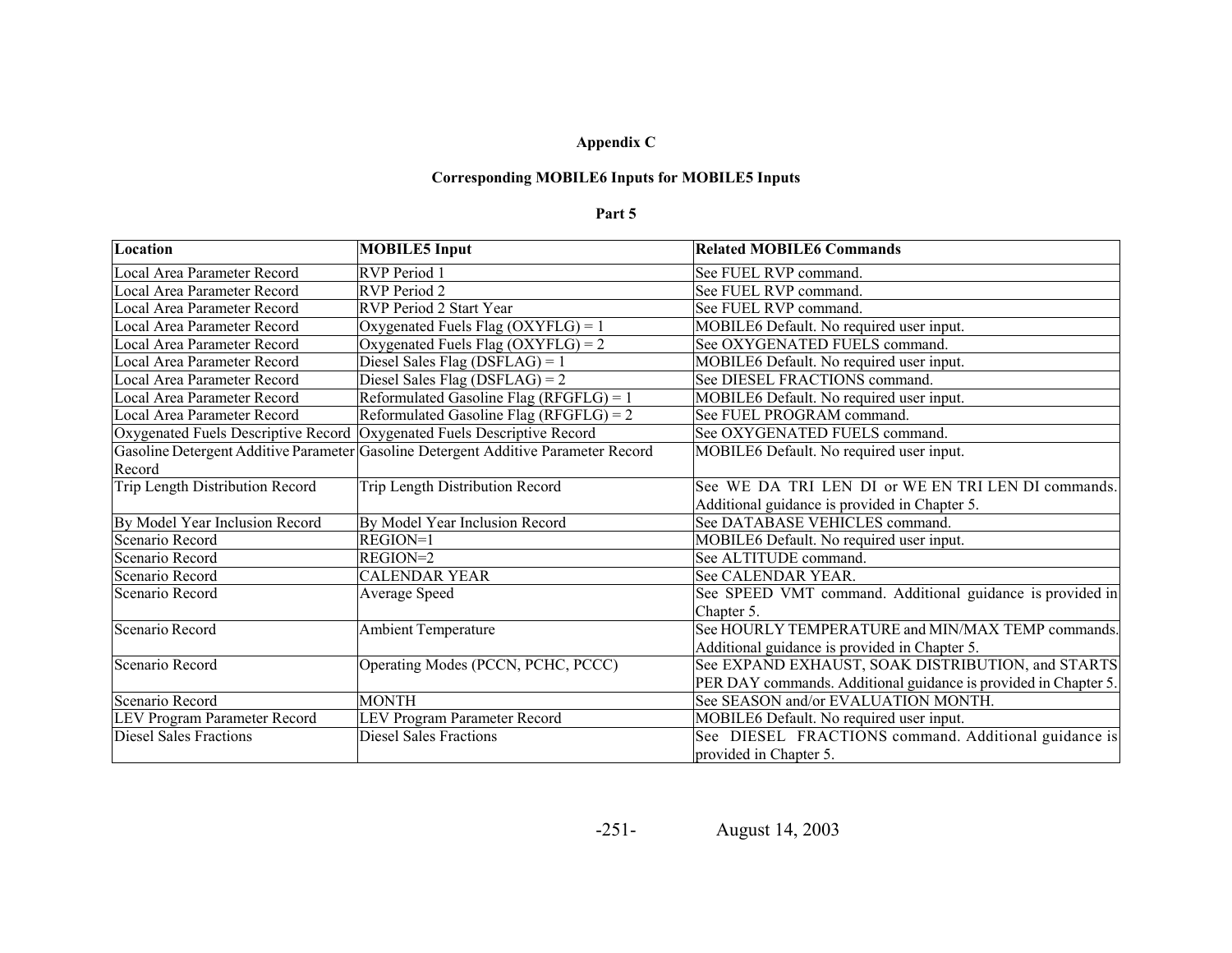# **Appendix C**

# **Corresponding MOBILE6 Inputs for MOBILE5 Inputs**

#### **Part 6**

| Location                                                             | <b>MOBILE5</b> Input            | <b>Related MOBILE6 Commands</b>                       |
|----------------------------------------------------------------------|---------------------------------|-------------------------------------------------------|
| Additional Correction Factor Record   Air Conditioning User Fraction |                                 | See ABSOLUTE HUMIDITY; CLOUD COVER; PEAK SUN, and     |
|                                                                      |                                 | SUNRISE SUNSET commands for air conditioning effects. |
| Additional Correction Factor Record Extra Load Fractions             |                                 | This feature is not available in MOBILE6.             |
| Additional Correction Factor Record                                  | <b>Trailer Towing Fractions</b> | This feature is not available in MOBILE6.             |
| Additional Correction Factor Record                                  | Absolute Humidity Level         | See ABSOLUTE HUMIDITY command.                        |
| Additional Correction Factor Record   Dry and Wet Bulb Temperatures  |                                 | See ABSOLUTE HUMIDITY command.                        |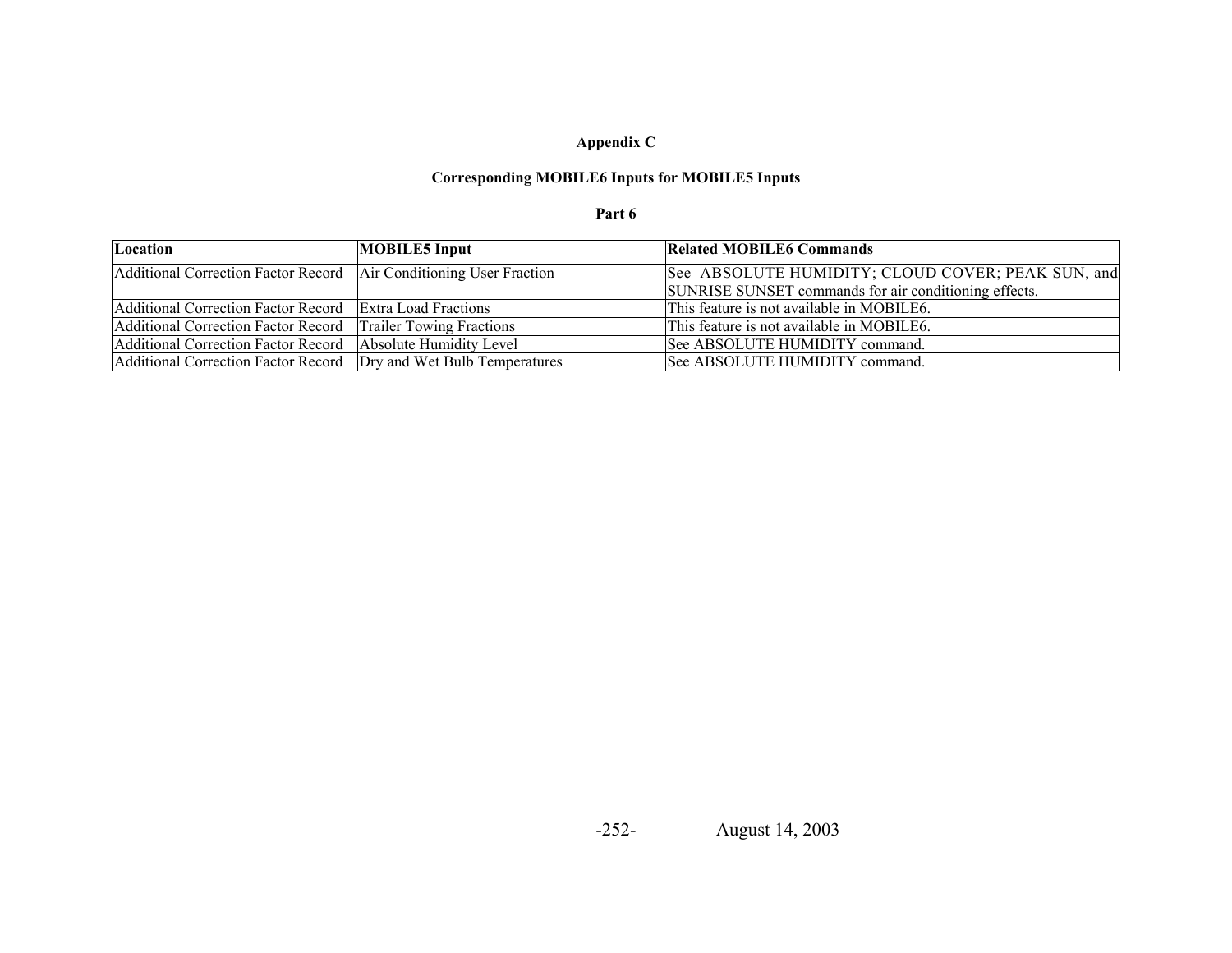# **Appendix D**

# **Vehicle Class Adjustment Factors**

#### **Part 1**

| Calendar | A      | B             | $\mathbf C$ | D      | E      | F      | G      | Н      |        | J.     | K      | L      | M      | N      | O      | ${\bf P}$ |
|----------|--------|---------------|-------------|--------|--------|--------|--------|--------|--------|--------|--------|--------|--------|--------|--------|-----------|
| Year     |        |               |             |        |        |        |        |        |        |        |        |        |        |        |        |           |
| 1952--   | 0.2310 | 0.7690        | 0.6850      | 0.3150 | 0.3387 | 0.0300 | 0.0190 | 0.0169 | 0.0538 | 0.0595 | 0.0985 | 0.3577 | 0.0178 | 0.0081 | 0.8203 | 0.1797    |
| 1972     |        |               |             |        |        |        |        |        |        |        |        |        |        |        |        |           |
| 1973     | 0.2310 | 0.7690        | 0.6850      | 0.3150 | 0.3387 | 0.0300 | 0.0190 | 0.0169 | 0.0538 | 0.0595 | 0.0986 | 0.3577 | 0.0178 | 0.0081 | 0.8203 | 0.1797    |
| 1974     | 0.2310 | 0.7690        | 0.6850      | 0.3150 | 0.3387 | 0.0300 | 0.0190 | 0.0169 | 0.0538 | 0.0595 | 0.0987 | 0.3577 | 0.0178 | 0.0081 | 0.8203 | 0.1797    |
| 1975     | 0.2310 | 0.7690        | 0.6850      | 0.3150 | 0.3386 | 0.0301 | 0.0190 | 0.0169 | 0.0538 | 0.0595 | 0.0988 | 0.3576 | 0.0177 | 0.0081 | 0.8201 | 0.1799    |
| 1976     | 0.2310 | 0.7690        | 0.6850      | 0.3150 | 0.3384 | 0.0300 | 0.0190 | 0.0169 | 0.0538 | 0.0597 | 0.0990 | 0.3574 | 0.0177 | 0.0081 | 0.8197 | 0.1803    |
| 1977     | 0.2310 | 0.7690        | 0.6850      | 0.3150 | 0.3380 | 0.0300 | 0.0189 | 0.0168 | 0.0540 | 0.0603 | 0.0991 | 0.3570 | 0.0177 | 0.0081 | 0.8186 | 0.1814    |
| 1978     | 0.2310 | 0.7690        | 0.6850      | 0.3150 | 0.3374 | 0.0299 | 0.0189 | 0.0168 | 0.0544 | 0.0615 | 0.0990 | 0.3563 | 0.0177 | 0.0081 | 0.8166 | 0.1834    |
| 1979     | 0.2310 | 0.7690        | 0.6850      | 0.3150 | 0.3365 | 0.0298 | 0.0188 | 0.0167 | 0.0550 | 0.0632 | 0.0989 | 0.3554 | 0.0176 | 0.0081 | 0.8137 | 0.1863    |
| 1980     | 0.2310 | 0.7690        | 0.6850      | 0.3150 | 0.3352 | 0.0297 | 0.0188 | 0.0167 | 0.0560 | 0.0654 | 0.0987 | 0.3540 | 0.0176 | 0.0080 | 0.8094 | 0.1906    |
| 1981     | 0.2310 | 0.7690        | 0.6850      | 0.3150 | 0.3335 | 0.0296 | 0.0187 | 0.0166 | 0.0576 | 0.0682 | 0.0983 | 0.3521 | 0.0175 | 0.0080 | 0.8026 | 0.1974    |
| 1982     | 0.2310 | 0.7690        | 0.6850      | 0.3150 | 0.3335 | 0.0299 | 0.0185 | 0.0165 | 0.0590 | 0.0705 | 0.0976 | 0.3493 | 0.0173 | 0.0079 | 0.7874 | 0.2126    |
| 1983     | 0.2310 | 0.7690        | 0.6850      | 0.3150 | 0.3348 | 0.0308 | 0.0185 | 0.0163 | 0.0597 | 0.0720 | 0.0967 | 0.3461 | 0.0171 | 0.0078 | 0.7663 | 0.2337    |
| 1984     | 0.2310 | 0.7690        | 0.6850      | 0.3150 | 0.3357 | 0.0314 | 0.0184 | 0.0162 | 0.0605 | 0.0733 | 0.0962 | 0.3434 | 0.0170 | 0.0078 | 0.7458 | 0.2542    |
| 1985     | 0.2310 | 0.7690        | 0.6850      | 0.3150 | 0.3359 | 0.0320 | 0.0185 | 0.0161 | 0.0613 | 0.0746 | 0.0955 | 0.3413 | 0.0169 | 0.0078 | 0.7261 | 0.2739    |
| 1986     | 0.2310 | 0.7690        | 0.6850      | 0.3150 | 0.3357 | 0.0327 | 0.0186 | 0.0160 | 0.0622 | 0.0758 | 0.0950 | 0.3395 | 0.0168 | 0.0077 | 0.7074 | 0.2926    |
| 1987     | 0.2310 | 0.7690        | 0.6850      | 0.3150 | 0.3347 | 0.0334 | 0.0188 | 0.0161 | 0.0630 | 0.0769 | 0.0946 | 0.3382 | 0.0168 | 0.0077 | 0.6912 | 0.3088    |
| 1988     | 0.2310 | 0.7690        | 0.6850      | 0.3150 | 0.3334 | 0.0338 | 0.0192 | 0.0161 | 0.0636 | 0.0777 | 0.0945 | 0.3373 | 0.0167 | 0.0077 | 0.6783 | 0.3217    |
| 1989     | 0.2310 | 0.7690        | 0.6850      | 0.3150 | 0.3323 | 0.0341 | 0.0197 | 0.0162 | 0.0640 | 0.0783 | 0.0943 | 0.3365 | 0.0167 | 0.0077 | 0.6654 | 0.3346    |
| 1990     | 0.2310 | 0.7690        | 0.6850      | 0.3150 | 0.3315 | 0.0344 | 0.0204 | 0.0164 | 0.0646 | 0.0791 | 0.0940 | 0.3354 | 0.0166 | 0.0076 | 0.6504 | 0.3496    |
| 1991     | 0.2310 | 0.7690        | 0.6850      | 0.3150 | 0.3309 | 0.0345 | 0.0209 | 0.0166 | 0.0655 | 0.0798 | 0.0936 | 0.3340 | 0.0166 | 0.0077 | 0.6333 | 0.3667    |
| 1992     | 0.2310 | 0.7690        | 0.6850      | 0.3150 | 0.3307 | 0.0344 | 0.0214 | 0.0168 | 0.0661 | 0.0804 | 0.0932 | 0.3328 | 0.0165 | 0.0076 | 0.6167 | 0.3833    |
| 1993     | 0.2310 | 0.7690        | 0.6850      | 0.3150 | 0.3306 | 0.0343 | 0.0219 | 0.0170 | 0.0667 | 0.0809 | 0.0929 | 0.3317 | 0.0164 | 0.0076 | 0.6003 | 0.3997    |
| 1994     | 0.2310 | 0.7690        | 0.6850      | 0.3150 | 0.3302 | 0.0341 | 0.0223 | 0.0172 | 0.0671 | 0.0813 | 0.0929 | 0.3311 | 0.0164 | 0.0075 | 0.5863 | 0.4137    |
| 1995     | 0.2310 | 0.7690        | 0.6850      | 0.3150 | 0.3294 | 0.0339 | 0.0228 | 0.0175 | 0.0675 | 0.0816 | 0.0927 | 0.3305 | 0.0164 | 0.0076 | 0.5747 | 0.4253    |
| 1996     |        | 0.2310 0.7690 | 0.6850      | 0.3150 | 0.3284 | 0.0336 | 0.0232 | 0.0177 | 0.0682 | 0.0822 | 0.0926 | 0.3301 | 0.0164 | 0.0076 | 0.5646 | 0.4354    |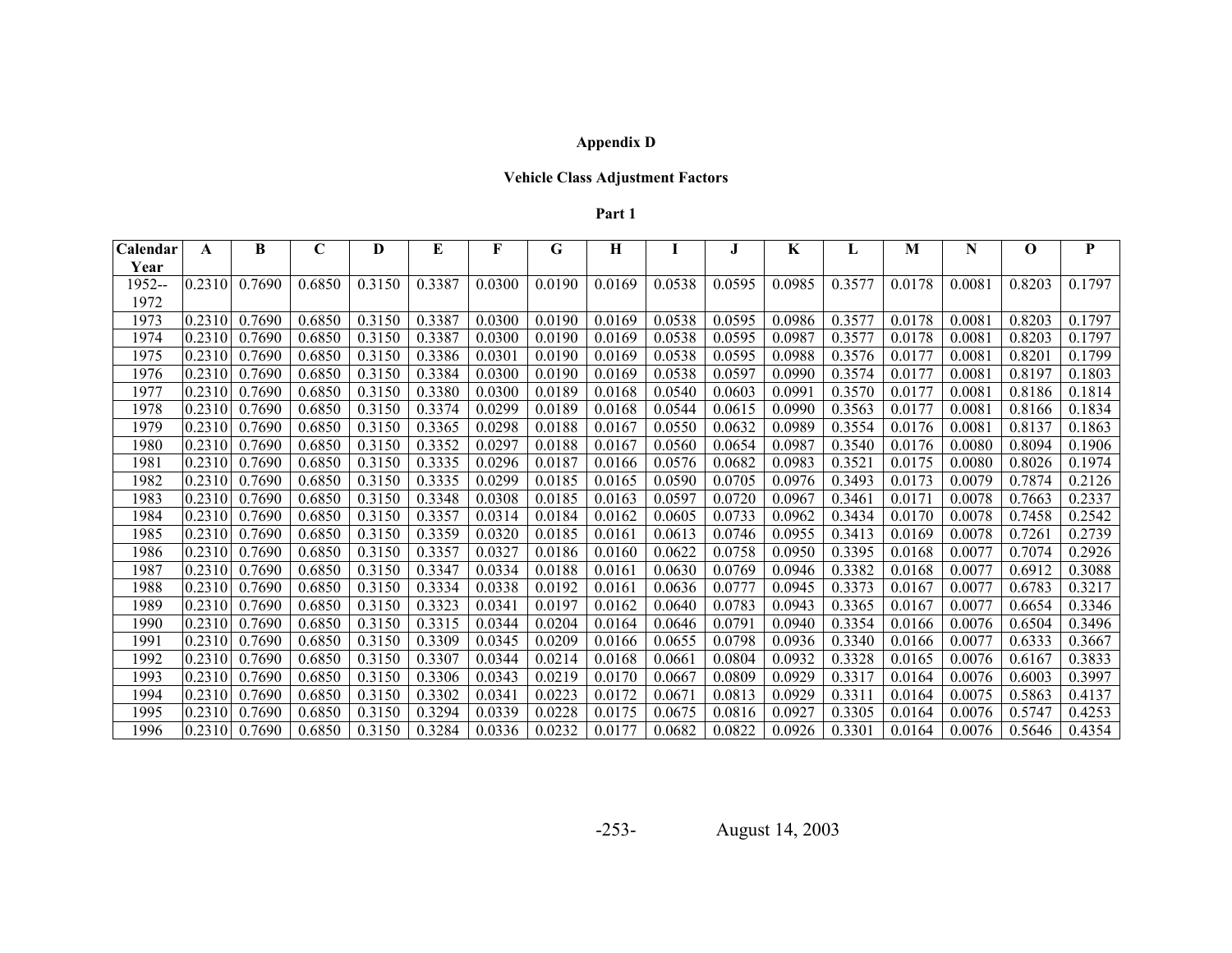# **Appendix D**

# **Vehicle Class Adjustment Factors**

|          |        |        |             |        |        |        |        | Part 2 |        |        |         |        |        |        |             |        |
|----------|--------|--------|-------------|--------|--------|--------|--------|--------|--------|--------|---------|--------|--------|--------|-------------|--------|
| Calendar | A      | B      | $\mathbf C$ | D      | E      | F      | G      | H      | I      | J      | $\bf K$ | L      | M      | N      | $\mathbf 0$ | P      |
| Year     |        |        |             |        |        |        |        |        |        |        |         |        |        |        |             |        |
| 1997     | 0.2310 | 0.7690 | 0.6850      | 0.3150 | 0.3272 | 0.0332 | 0.0236 | 0.0180 | 0.0689 | 0.0827 | 0.0926  | 0.3300 | 0.0163 | 0.0075 | 0.5566      | 0.4434 |
| 1998     | 0.2310 | 0.7690 | 0.6850      | 0.3150 | 0.3262 | 0.0329 | 0.0240 | 0.0182 | 0.0695 | 0.0831 | 0.0926  | 0.3297 | 0.0163 | 0.0076 | 0.5490      | 0.4510 |
| 1999     | 0.2310 | 0.7690 | 0.6850      | 0.3150 | 0.3253 | 0.0327 | 0.0243 | 0.0184 | 0.0700 | 0.0835 | 0.0924  | 0.3296 | 0.0163 | 0.0075 | 0.5418      | 0.4582 |
| 2000     | 0.2310 | 0.7690 | 0.6850      | 0.3150 | 0.3246 | 0.0325 | 0.0246 | 0.0185 | 0.0704 | 0.0838 | 0.0924  | 0.3294 | 0.0163 | 0.0076 | 0.5350      | 0.4650 |
| 2001     | 0.2310 | 0.7690 | 0.6850      | 0.3150 | 0.3240 | 0.0323 | 0.0248 | 0.0187 | 0.0707 | 0.0840 | 0.0924  | 0.3292 | 0.0163 | 0.0075 | 0.5283      | 0.4717 |
| 2002     | 0.2310 | 0.7690 | 0.6850      | 0.3150 | 0.3235 | 0.0321 | 0.0250 | 0.0189 | 0.0709 | 0.0842 | 0.0924  | 0.3291 | 0.0163 | 0.0075 | 0.5218      | 0.4782 |
| 2003     | 0.2310 | 0.7690 | 0.6850      | 0.3150 | 0.3232 | 0.0321 | 0.0252 | 0.0190 | 0.0711 | 0.0844 | 0.0923  | 0.3289 | 0.0163 | 0.0076 | 0.5165      | 0.4835 |
| 2004     | 0.2310 | 0.7690 | 0.6850      | 0.3150 | 0.3228 | 0.0320 | 0.0254 | 0.0191 | 0.0714 | 0.0846 | 0.0922  | 0.3288 | 0.0163 | 0.0075 | 0.5100      | 0.4900 |
| 2005     | 0.2310 | 0.7690 | 0.6850      | 0.3150 | 0.3225 | 0.0319 | 0.0256 | 0.0192 | 0.0715 | 0.0846 | 0.0922  | 0.3287 | 0.0163 | 0.0075 | 0.5041      | 0.4959 |
| 2006     | 0.2310 | 0.7690 | 0.6850      | 0.3150 | 0.3221 | 0.0317 | 0.0257 | 0.0193 | 0.0716 | 0.0847 | 0.0923  | 0.3287 | 0.0163 | 0.0075 | 0.4959      | 0.5041 |
| 2007     | 0.2310 | 0.7690 | 0.6850      | 0.3150 | 0.3220 | 0.0317 | 0.0259 | 0.0194 | 0.0717 | 0.0847 | 0.0922  | 0.3286 | 0.0163 | 0.0075 | 0.4944      | 0.5056 |
| 2008     | 0.2310 | 0.7690 | 0.6850      | 0.3150 | 0.3218 | 0.0317 | 0.0260 | 0.0194 | 0.0718 | 0.0848 | 0.0921  | 0.3286 | 0.0163 | 0.0075 | 0.4918      | 0.5082 |
| 2009     | 0.2310 | 0.7690 | 0.6850      | 0.3150 | 0.3218 | 0.0316 | 0.0261 | 0.0195 | 0.0718 | 0.0848 | 0.0922  | 0.3284 | 0.0163 | 0.0075 | 0.4907      | 0.5093 |
| 2010     | 0.2310 | 0.7690 | 0.6850      | 0.3150 | 0.3217 | 0.0316 | 0.0262 | 0.0196 | 0.0718 | 0.0848 | 0.0921  | 0.3284 | 0.0163 | 0.0075 | 0.4891      | 0.5109 |
| 2011     | 0.2310 | 0.7690 | 0.6850      | 0.3150 | 0.3217 | 0.0316 | 0.0263 | 0.0196 | 0.0719 | 0.0848 | 0.0921  | 0.3281 | 0.0162 | 0.0076 | 0.4897      | 0.5103 |
| 2012     | 0.2310 | 0.7690 | 0.6850      | 0.3150 | 0.3216 | 0.0316 | 0.0265 | 0.0197 | 0.0718 | 0.0848 | 0.0921  | 0.3281 | 0.0162 | 0.0075 | 0.4892      | 0.5108 |
| 2013     | 0.2310 | 0.7690 | 0.6850      | 0.3150 | 0.3215 | 0.0316 | 0.0265 | 0.0197 | 0.0719 | 0.0848 | 0.0921  | 0.3281 | 0.0162 | 0.0075 | 0.4868      | 0.5132 |
| 2014     | 0.2310 | 0.7690 | 0.6850      | 0.3150 | 0.3215 | 0.0316 | 0.0266 | 0.0198 | 0.0719 | 0.0848 | 0.0921  | 0.3280 | 0.0163 | 0.0075 | 0.4843      | 0.5157 |
| 2015     | 0.2310 | 0.7690 | 0.6850      | 0.3150 | 0.3214 | 0.0316 | 0.0266 | 0.0198 | 0.0719 | 0.0848 | 0.0921  | 0.3280 | 0.0163 | 0.0075 | 0.4831      | 0.5169 |
| 2016     | 0.2310 | 0.7690 | 0.6850      | 0.3150 | 0.3215 | 0.0316 | 0.0266 | 0.0198 | 0.0719 | 0.0848 | 0.092   | 0.3279 | 0.0162 | 0.0075 | 0.4839      | 0.5161 |
| 2017     | 0.2310 | 0.7690 | 0.6850      | 0.3150 | 0.3214 | 0.0316 | 0.0266 | 0.0199 | 0.0719 | 0.0848 | 0.0921  | 0.3280 | 0.0162 | 0.0075 | 0.4828      | 0.5172 |
| 2018     | 0.2310 | 0.7690 | 0.6850      | 0.3150 | 0.3215 | 0.0316 | 0.0266 | 0.0199 | 0.0719 | 0.0848 | 0.0920  | 0.3278 | 0.0162 | 0.0075 | 0.4856      | 0.5144 |
| 2019     | 0.2310 | 0.7690 | 0.6850      | 0.3150 | 0.3215 | 0.0317 | 0.0266 | 0.0199 | 0.0719 | 0.0848 | 0.0920  | 0.3278 | 0.0162 | 0.0075 | 0.4844      | 0.5156 |
| $2020 -$ | 0.2310 | 0.7690 | 0.6850      | 0.3150 | 0.3216 | 0.0317 | 0.0266 | 0.0199 | 0.0719 | 0.0848 | 0.0920  | 0.3278 | 0.0162 | 0.0075 | 0.4855      | 0.5145 |
| 2050     |        |        |             |        |        |        |        |        |        |        |         |        |        |        |             |        |

-254-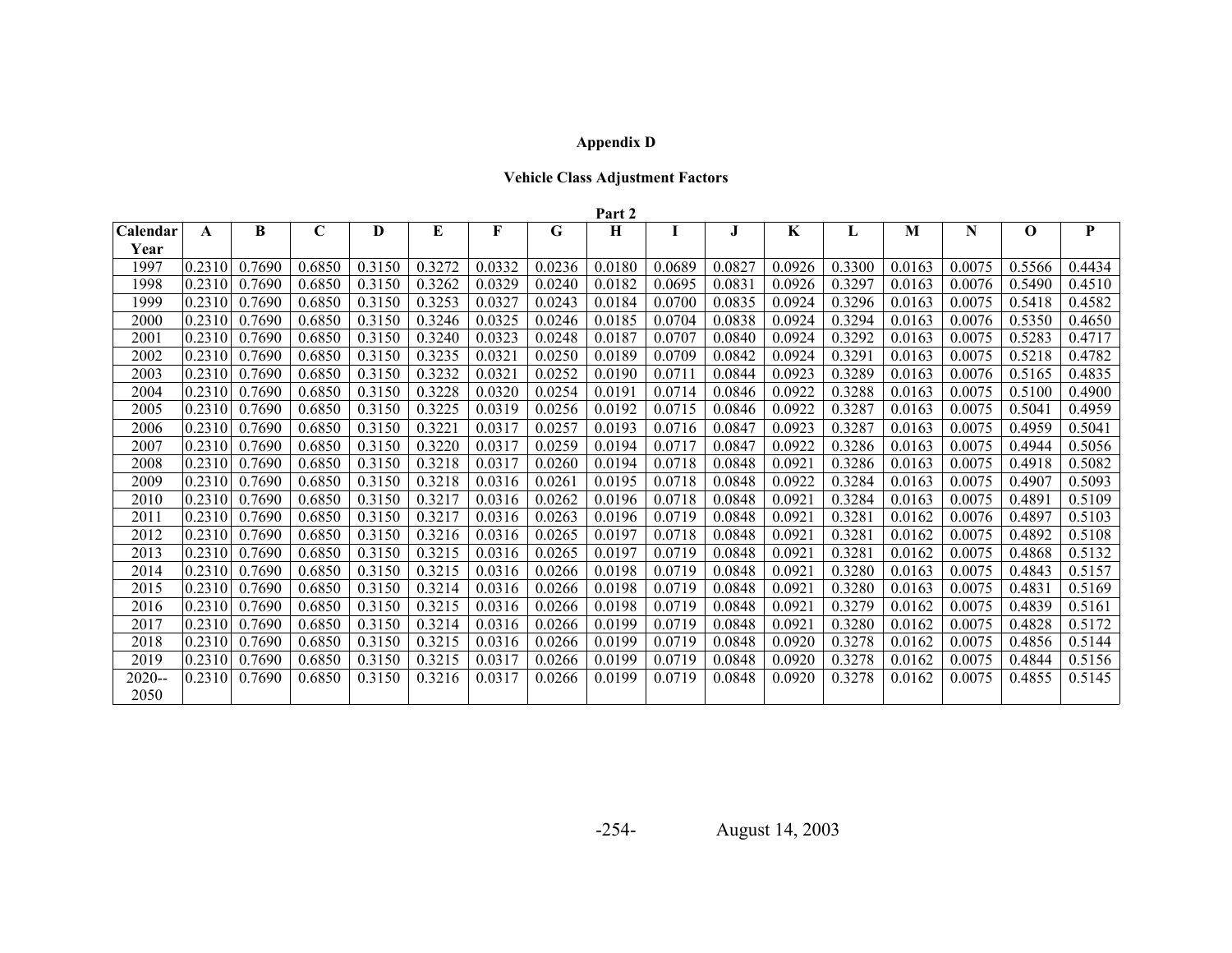# **Appendix E**

#### **MOBILE6 Default Diesel Sales Fractions**

| <b>Model</b> |            | LDT1 or          | LDT3 or |        |        |        |        |        |        |              |              |             |
|--------------|------------|------------------|---------|--------|--------|--------|--------|--------|--------|--------------|--------------|-------------|
| Year         | <b>LDV</b> | LDT <sub>2</sub> | LDT4    | HDV2B  | HDV3   | HDV4   | HDV5   | HDV6   | HDV7   | <b>HDV8A</b> | <b>HDV8B</b> | <b>HDBS</b> |
| 1996 and     |            |                  |         |        |        |        |        |        |        |              |              |             |
| later        | 0.0009     | 0.0000           | 0.0126  | 0.1998 | 0.6774 | 0.8606 | 0.4647 | 0.6300 | 0.8563 | 0.9992       | 1.0000       | 0.9585      |
| 1995         | 0.0006     | 0.0000           | 0.0115  | 0.2578 | 0.7715 | 0.8473 | 0.4384 | 0.6078 | 0.8443 | 0.9989       | 1.0000       | 0.8857      |
| 1994         | 0.0001     | 0.0000           | 0.0111  | 0.2515 | 0.7910 | 0.8048 | 0.3670 | 0.5246 | 0.7943 | 0.9987       | 1.0000       | 0.8525      |
| 1993         | 0.0003     | 0.0000           | 0.0145  | 0.3263 | 0.8105 | 0.8331 | 0.4125 | 0.5767 | 0.8266 | 0.9989       | 1.0000       | 0.8795      |
| 1992         | 0.0006     | 0.0000           | 0.0115  | 0.2784 | 0.8068 | 0.7901 | 0.3462 | 0.5289 | 0.7972 | 0.9977       | 1.0000       | 0.9900      |
| 1991         | 0.0013     | 0.0000           | 0.0129  | 0.2963 | 0.8280 | 0.7316 | 0.2771 | 0.5788 | 0.8279 | 0.9984       | 1.0000       | 0.9105      |
| 1990         | 0.0004     | 0.0000           | 0.0096  | 0.2384 | 0.8477 | 0.7275 | 0.2730 | 0.5617 | 0.8177 | 0.9982       | 1.0000       | 0.8760      |
| 1989         | 0.0004     | 0.0000           | 0.0083  | 0.2058 | 0.7940 | 0.7158 | 0.2616 | 0.4537 | 0.7440 | 0.9979       | 1.0000       | 0.7710      |
| 1988         | 0.0001     | 0.0000           | 0.0072  | 0.1756 | 0.7488 | 0.5647 | 0.1543 | 0.4216 | 0.7184 | 0.9969       | 1.0000       | 0.7502      |
| 1987         | 0.0027     | 0.0007           | 0.0082  | 0.1958 | 0.7789 | 0.3178 | 0.0615 | 0.4734 | 0.7588 | 0.9978       | 1.0000       | 0.7345      |
| 1986         | 0.0032     | 0.0033           | 0.0124  | 0.2726 | 0.7842 | 0.2207 | 0.0383 | 0.4705 | 0.7567 | 0.9980       | 1.0000       | 0.6733      |
| 1985         | 0.0097     | 0.0048           | 0.0135  | 0.2743 | 0.6145 | 0.1968 | 0.0333 | 0.4525 | 0.7431 | 0.9979       | 1.0000       | 0.5155      |
| 1984         | 0.0162     | 0.0120           | 0.0169  | 0.3004 | 0.5139 | 0.1570 | 0.0255 | 0.4310 | 0.7261 | 0.9976       | 1.0000       | 0.3845      |
| 1983         | 0.0241     | 0.0223           | 0.0209  | 0.2918 | 0.5032 | 0.0738 | 0.0111 | 0.3569 | 0.6602 | 0.9969       | 1.0000       | 0.3238      |
| 1982         | 0.0510     | 0.0656           | 0.0256  | 0.2859 | 0.4277 | 0.0341 | 0.0049 | 0.3690 | 0.6717 | 0.9978       | 1.0000       | 0.3260      |
| 1981         | 0.0706     | 0.0616           | 0.0013  | 0.0138 | 0.0079 | 0.0414 | 0.0060 | 0.4413 | 0.7344 | 0.9982       | 1.0000       | 0.2639      |
| 1980         | 0.0390     | 0.0439           | 0.0006  | 0.0000 | 0.0000 | 0.0003 | 0.0000 | 0.3094 | 0.6107 | 0.9974       | 1.0000       | 0.0594      |
| 1979         | 0.0269     | 0.0316           | 0.0011  | 0.0000 | 0.0000 | 0.0000 | 0.0000 | 0.1679 | 0.4140 | 0.9965       | 1.0000       | 0.0460      |
| 1978         | 0.0114     | 0.0259           | 0.0001  | 0.0000 | 0.0001 | 0.0000 | 0.0000 | 0.1390 | 0.3610 | 0.9964       | 1.0000       | 0.0291      |
| 1977         | 0.0093     | 0.0000           | 0.0000  | 0.0000 | 0.0003 | 0.0000 | 0.0000 | 0.0808 | 0.2353 | 0.9949       | 1.0000       | 0.0240      |
| 1976         | 0.0137     | 0.0187           | 0.0000  | 0.0000 | 0.0010 | 0.0259 | 0.0037 | 0.0476 | 0.1489 | 0.9920       | 1.0000       | 0.0086      |
| 1975         | 0.0155     | 0.1038           | 0.0000  | 0.0000 | 0.0028 | 0.0078 | 0.0011 | 0.0365 | 0.1170 | 0.9936       | 1.0000       | 0.0087      |
| 1974         | 0.0067     | 0.1170           | 0.0001  | 0.0000 | 0.0248 | 0.0004 | 0.0001 | 0.0288 | 0.0940 | 0.9819       | 1.0000       | 0.0000      |
| 1973         | 0.0067     | 0.1170           | 0.0001  | 0.0000 | 0.0000 | 0.0090 | 0.0013 | 0.0274 | 0.0897 | 0.9812       | 1.0000       | 0.0000      |
| 1972 and     |            |                  |         |        |        |        |        |        |        |              |              |             |
| earlier      | 0.0067     | 0.1170           | 0.0001  | 0.0000 | 0.0000 | 0.0112 | 0.0016 | 0.0297 | 0.0966 | 0.9720       | 1.0000       | 0.0000      |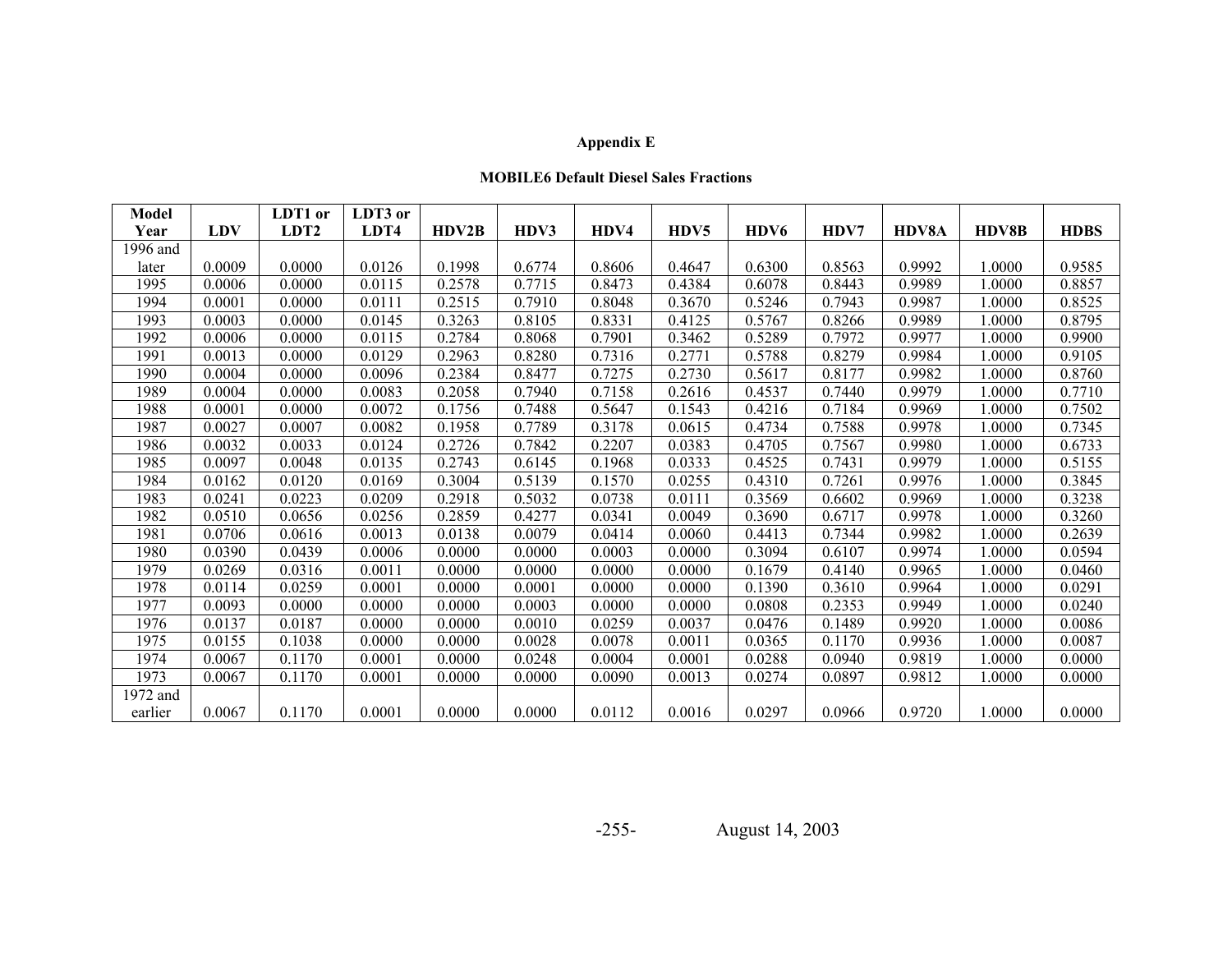#### **Appendix F Creating MOBILE6 Average Speed Distributions From Average Speed (all speeds in miles per hour)**

## **Area Wide Average Speed Table 1 (Part 1)**

| <b>MOBILE5</b> | <b>MOBILE6</b> | <b>MOBILE6</b> | <b>MOBILE6</b>   | <b>MOBILE6</b>      | <b>MOBILE6</b>   | <b>MOBILE6</b>      | <b>MOBILE6</b> | <b>MOBILE6</b>                         | <b>MOBILE6</b>   | <b>MOBILE6</b>                                                                                  |
|----------------|----------------|----------------|------------------|---------------------|------------------|---------------------|----------------|----------------------------------------|------------------|-------------------------------------------------------------------------------------------------|
| Area Wide      | Freeway        | Arterial/Col.  | Freeway          | Freeway             | Freeway          | Freeway             |                |                                        |                  | Arterial/Col.   Arterial/Col.   Arterial/Col.   Arterial/Col.                                   |
| Average        | Average        | Average        |                  |                     |                  |                     |                |                                        |                  | Lower Speed Lower Speed Upper Speed Upper Speed Lower Speed Lower Speed Upper Speed Upper Speed |
| <b>Speed</b>   | <b>Speed</b>   | <b>Speed</b>   | <b>Bin Speed</b> | <b>Bin Fraction</b> | <b>Bin Speed</b> | <b>Bin Fraction</b> |                | <b>Bin Speed</b>   <b>Bin Fraction</b> | <b>Bin Speed</b> | <b>Bin Fraction</b>                                                                             |
|                | 2.9            | 2.5            | 2.5              | 0.743               |                  | 0.257               | 2.5            | 1.000                                  |                  | 0.000                                                                                           |
| 4              | 3.9            | 3.3            | 2.5              | 0.293               | 5                | 0.707               | 2.5            | 0.512                                  | 5                | 0.488                                                                                           |
| 5              | 4.9            | 4.2            | 2.5              | 0.022               | 5                | 0.978               | 2.5            | 0.196                                  | 5                | 0.804                                                                                           |
| 6              | 5.9            | 5.1            | 5                | 0.684               | 10               | 0.316               | 5              | 0.970                                  | 10               | 0.030                                                                                           |
| 7              | 7.0            | 6.0            | 5                | 0.427               | 10               | 0.573               | 5              | 0.669                                  | 10               | 0.331                                                                                           |
| 8              | 8.1            | 6.9            | 5                | 0.234               | 10               | 0.766               |                | 0.443                                  | 10               | 0.557                                                                                           |
| 9              | 9.2            | 7.9            | 5                | 0.083               | 10               | 0.917               | 5              | 0.267                                  | 10               | 0.733                                                                                           |
| 10             | 10.4           | 8.9            | 10               | 0.890               | 15               | 0.110               | 5              | 0.127                                  | 10               | 0.873                                                                                           |
| 11             | 11.6           | 9.9            | 10               | 0.595               | 15               | 0.405               | 5              | 0.012                                  | 10               | 0.988                                                                                           |
| 12             | 12.8           | 10.9           | 10               | 0.349               | 15               | 0.651               | 10             | 0.748                                  | 15               | 0.252                                                                                           |
| 13             | 14.0           | 12.0           | 10               | 0.141               | 15               | 0.859               | 10             | 0.504                                  | 15               | 0.496                                                                                           |
| 14             | 15.3           | 13.1           | 15               | 0.925               | 20               | 0.075               | 10             | 0.296                                  | 15               | 0.704                                                                                           |
| 15             | 16.6           | 14.2           | 15               | 0.616               | 20               | 0.384               | 10             | 0.115                                  | 15               | 0.885                                                                                           |
| 16             | 17.9           | 15.3           | 15               | 0.346               | 20               | 0.654               | 15             | 0.914                                  | 20               | 0.086                                                                                           |
| 17             | 19.3           | 16.5           | 15               | 0.107               | 20               | 0.893               | 15             | 0.635                                  | 20               | 0.365                                                                                           |
| 18             | 20.7           | 17.7           | 20               | 0.825               | 25               | 0.175               | 15             | 0.387                                  | 20               | 0.613                                                                                           |
| 19             | 22.2           | 19.0           | 20               | 0.509               | 25               | 0.491               | 15             | 0.165                                  | 20               | 0.835                                                                                           |
| 20             | 23.7           | 20.2           | 20               | 0.224               | 25               | 0.776               | 20             | 0.942                                  | 25               | 0.058                                                                                           |
| 21             | 25.2           | 21.6           | 25               | 0.950               | 30               | 0.050               | 20             | 0.640                                  | 25               | 0.360                                                                                           |
| 22             | 26.8           | 22.9           | 25               | 0.599               | 30               | 0.401               | 20             | 0.366                                  | 25               | 0.634                                                                                           |
| 23             | 28.4           | 24.3           | 25               | 0.278               | 30               | 0.722               | 20             | 0.116                                  | 25               | 0.884                                                                                           |
| 24             | 30.1           | 25.7           | 30               | 0.978               | 35               | 0.022               | 25             | 0.831                                  | 30               | 0.169                                                                                           |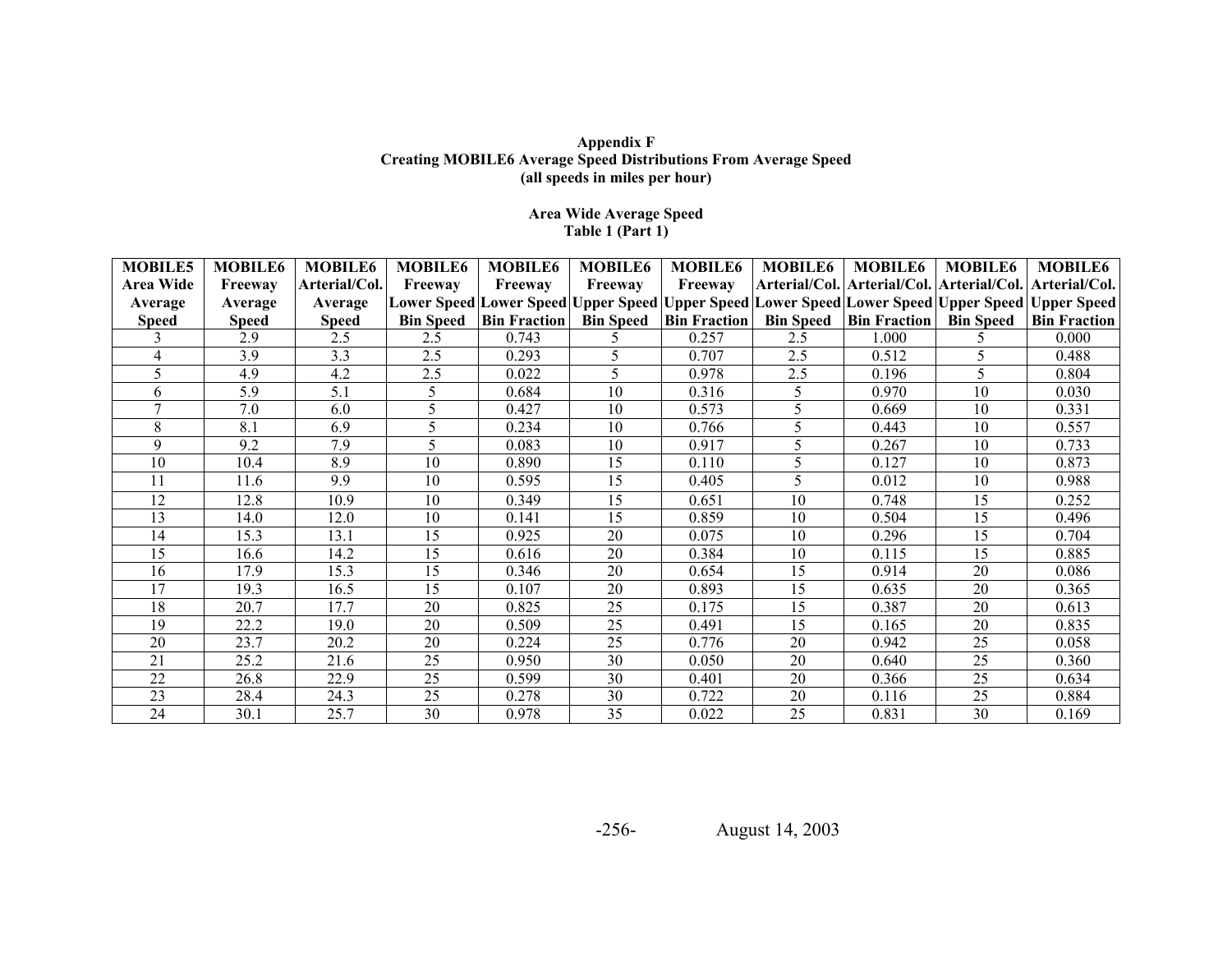#### **Appendix F Creating MOBILE6 Average Speed Distributions from Average Speed (all speeds in miles per hour)**

## **Area Wide Average Speed Table 1 (Part 2)**

| <b>MOBILE5</b> | <b>MOBILE6</b> | <b>MOBILE6</b> | <b>MOBILE6</b>   | <b>MOBILE6</b>      | <b>MOBILE6</b>   | <b>MOBILE6</b>      | <b>MOBILE6</b> | <b>MOBILE6</b>                         | <b>MOBILE6</b>   | <b>MOBILE6</b>                                                                                  |
|----------------|----------------|----------------|------------------|---------------------|------------------|---------------------|----------------|----------------------------------------|------------------|-------------------------------------------------------------------------------------------------|
| Area Wide      | Freeway        | Arterial/Col   | Freeway          | Freeway             | Freeway          | Freeway             |                |                                        |                  | Arterial/Col.   Arterial/Col.   Arterial/Col.   Arterial/Col.                                   |
| Average        | Average        | Average        |                  |                     |                  |                     |                |                                        |                  | Lower Speed Lower Speed Upper Speed Upper Speed Lower Speed Lower Speed Upper Speed Upper Speed |
| <b>Speed</b>   | <b>Speed</b>   | <b>Speed</b>   | <b>Bin Speed</b> | <b>Bin Fraction</b> | <b>Bin Speed</b> | <b>Bin Fraction</b> |                | <b>Bin Speed</b>   <b>Bin Fraction</b> | <b>Bin Speed</b> | <b>Bin Fraction</b>                                                                             |
| 25             | 31.8           | 27.2           | 30               | 0.599               | 35               | 0.401               | 25             | 0.514                                  | 30               | 0.486                                                                                           |
| 26             | 33.6           | 28.7           | 30               | 0.250               | 35               | 0.750               | 25             | 0.222                                  | 30               | 0.778                                                                                           |
| 27             | 35.4           | 30.3           | 35               | 0.902               | 40               | 0.098               | 30             | 0.933                                  | 35               | 0.067                                                                                           |
| 28             | 37.3           | 31.9           | 35               | 0.501               | 40               | 0.499               | 30             | 0.582                                  | 35               | 0.418                                                                                           |
| 29             | 39.3           | 33.6           | 35               | 0.128               | 40               | 0.872               | 30             | 0.254                                  | 35               | 0.746                                                                                           |
| 30             | 41.3           | 35.3           | 40               | 0.717               | 45               | 0.283               | 35             | 0.932                                  | 40               | 0.068                                                                                           |
| 31             | 43.4           | 37.1           | 40               | 0.299               | 45               | 0.701               | 35             | 0.551                                  | 40               | 0.449                                                                                           |
| 32             | 45.5           | 38.9           | 45               | 0.883               | 50               | 0.117               | 35             | 0.194                                  | 40               | 0.806                                                                                           |
| 33             | 47.8           | 40.8           | 45               | 0.422               | 50               | 0.578               | 40             | 0.818                                  | 45               | 0.182                                                                                           |
| 34             | 50.1           | 42.8           | 50               | 0.985               | 55               | 0.015               | 40             | 0.412                                  | 45               | 0.588                                                                                           |
| 35             | 52.5           | 44.8           | 50               | 0.485               | 55               | 0.515               | 40             | 0.029                                  | 45               | 0.971                                                                                           |
| 36             | 54.9           | 47.0           | 50               | 0.013               | 55               | 0.987               | 45             | 0.584                                  | 50               | 0.416                                                                                           |
| 37             | 57.5           | 49.1           | 55               | 0.480               | 60               | 0.520               | 45             | 0.157                                  | 50               | 0.843                                                                                           |
| 38             | 60.2           | 51.4           | 60               | 0.967               | 65               | 0.033               | 50             | 0.697                                  | 55               | 0.303                                                                                           |
| 39             | 62.9           | 53.8           | 60               | 0.398               | 65               | 0.602               | 50             | 0.227                                  | 55               | 0.773                                                                                           |
| 40             | 65.8           | 56.2           | 60               | 0.000               | 65               | 1.000               | 55             | 0.737                                  | 60               | 0.263                                                                                           |
| 41             | 68.8           | 58.8           | 60               | 0.000               | 65               | 1.000               | 55             | 0.228                                  | 60               | 0.772                                                                                           |
| 42             | 71.9           | 61.4           | 60               | 0.000               | 65               | 1.000               | 60             | 0.697                                  | 65               | 0.303                                                                                           |
| 43             | 75.1           | 64.2           | 60               | 0.000               | 65               | 1.000               | 60             | 0.150                                  | 65               | 0.850                                                                                           |
| 44             | 78.5           | 67.1           | 60               | 0.000               | 65               | 1.000               | 60             | 0.000                                  | 65               | 1.000                                                                                           |
| Greater Than   | N/A            | N/A            | 60               | 0.000               | 65               | 1.000               | 60             | 0.000                                  | 65               | 1.000                                                                                           |
| 44             |                |                |                  |                     |                  |                     |                |                                        |                  |                                                                                                 |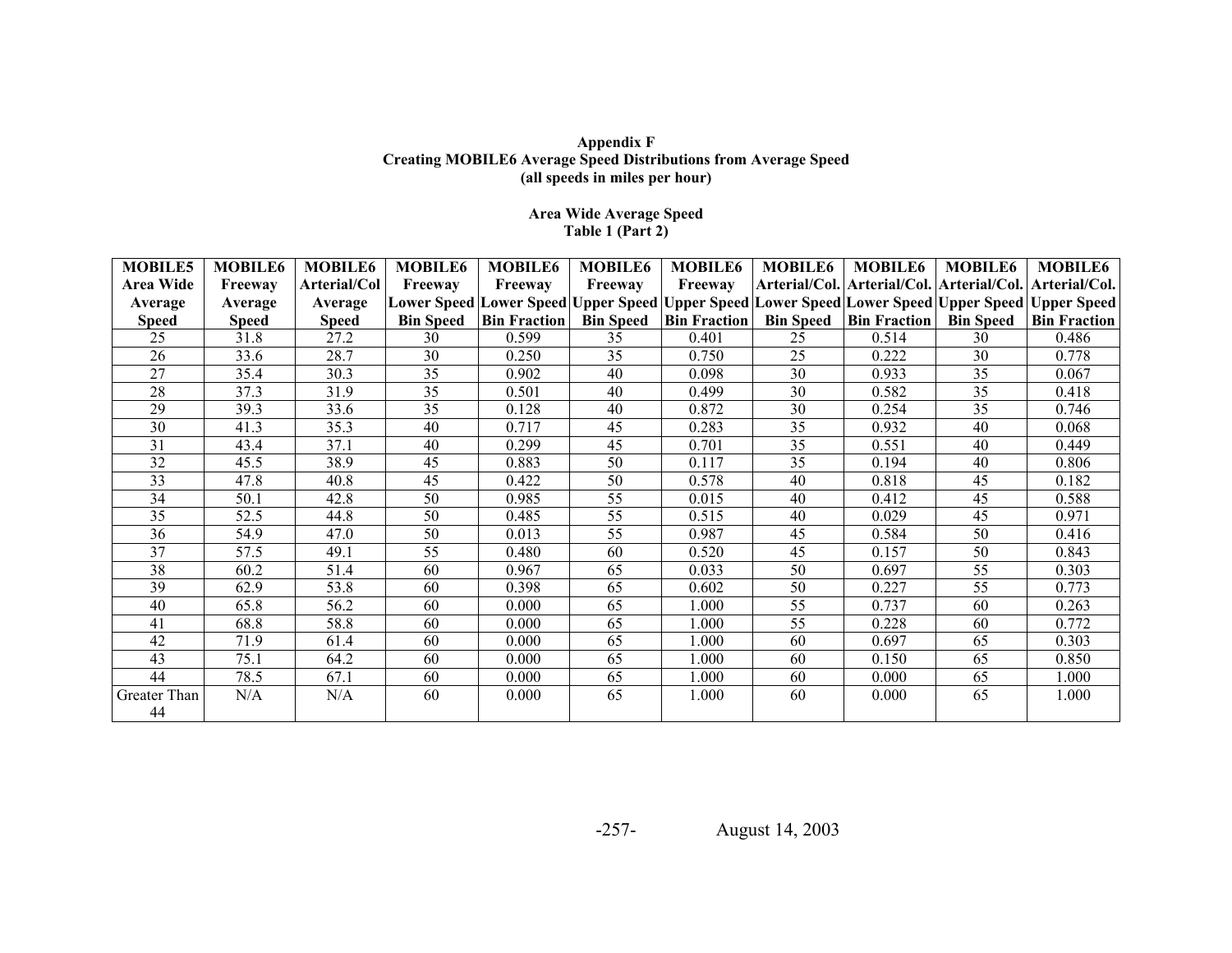#### **Creating MOBILE6 Average Speed Distributions From Average Speed (all speeds in miles per hour)**

| <b>MOBILE5</b> | <b>MOBILE6</b>                         | <b>MOBILE6</b>         | <b>MOBILE6</b>       | <b>MOBILE6</b>         | <b>MOBILE6</b>       |
|----------------|----------------------------------------|------------------------|----------------------|------------------------|----------------------|
|                | <b>Freeway Average Freeway Average</b> | <b>Freeway Lower</b>   | <b>Freeway Lower</b> | <b>Freeway Upper</b>   | <b>Freeway Upper</b> |
| <b>Speed</b>   | <b>Speed</b>                           | <b>Speed Bin Speed</b> | <b>Speed Bin</b>     | <b>Speed Bin Speed</b> | <b>Speed Bin</b>     |
|                |                                        |                        | Fraction             |                        | Fraction             |
| 2.5            | 2.3                                    | 2.5                    | 1.000                | 5                      | 0.000                |
| 3              | 2.8                                    | 2.5                    | 0.799                | 5                      | 0.201                |
| $\overline{4}$ | 3.7                                    | $2.\overline{5}$       | 0.346                | 5                      | 0.654                |
| 5              | $\overline{4.7}$                       | $\overline{2.5}$       | 0.074                | $\overline{5}$         | 0.926                |
| $\overline{6}$ | $\overline{5.6}$                       | 5                      | 0.786                | $\overline{10}$        | 0.214                |
| $\overline{7}$ | 6.5                                    | 5                      | 0.528                | 10                     | 0.472                |
| $\overline{8}$ | 7.5                                    | 5                      | 0.334                | 10                     | 0.666                |
| 9              | 8.5                                    | 5                      | 0.183                | 10                     | 0.817                |
| 10             | 9.4                                    | 5                      | 0.062                | 10                     | 0.938                |
| 11             | 10.4                                   | 10                     | 0.889                | 15                     | 0.111                |
| 12             | 11.4                                   | 10                     | 0.642                | 15                     | 0.358                |
| 13             | 12.3                                   | 10                     | 0.433                | 15                     | 0.567                |
| 14             | 13.3                                   | 10                     | 0.254                | 15                     | 0.746                |
| 15             | 14.3                                   | 10                     | 0.099                | 15                     | 0.901                |
| 16             | 15.3                                   | $\overline{15}$        | 0.925                | 20                     | 0.075                |
| 17             | 16.3                                   | $\overline{15}$        | 0.686                | 20                     | 0.314                |
| 18             | 17.3                                   | 15                     | 0.472                | 20                     | 0.528                |
| 19             | 18.3                                   | $\overline{15}$        | 0.282                | 20                     | 0.718                |
| 20             | 19.3                                   | $\overline{15}$        | 0.110                | 20                     | 0.890                |
| 21             | 20.3                                   | 20                     | 0.925                | 25                     | 0.075                |
| 22             | 21.3                                   | 20                     | 0.689                | $\overline{25}$        | 0.311                |
| 23             | 22.3                                   | 20                     | 0.475                | $\overline{25}$        | 0.525                |
| 24             | 23.4                                   | 20                     | 0.278                | $\overline{25}$        | 0.722                |
| 25             | 24.4                                   | 20                     | 0.097                | 25                     | 0.903                |
| 26             | 25.4                                   | 25                     | 0.894                | 30                     | 0.106                |
| 27             | 26.5                                   | 25                     | 0.662                | 30                     | 0.338                |
| 28             | 27.5                                   | $\overline{25}$        | 0.446                | 30                     | 0.554                |
| 29             | 28.6                                   | 25                     | 0.245                | 30                     | 0.755                |
| 30             | 29.7                                   | $\overline{25}$        | 0.058                | 30                     | 0.942                |
| 31             | 30.7                                   | 30                     | 0.835                | 35                     | 0.165                |
| 32             | 31.8                                   | 30                     | 0.605                | $\overline{35}$        | 0.395                |
| 33             | 32.9                                   | $\overline{30}$        | 0.389                | $\overline{35}$        | 0.611                |

## **Freeway Average Speed Table 2 (Part 1)**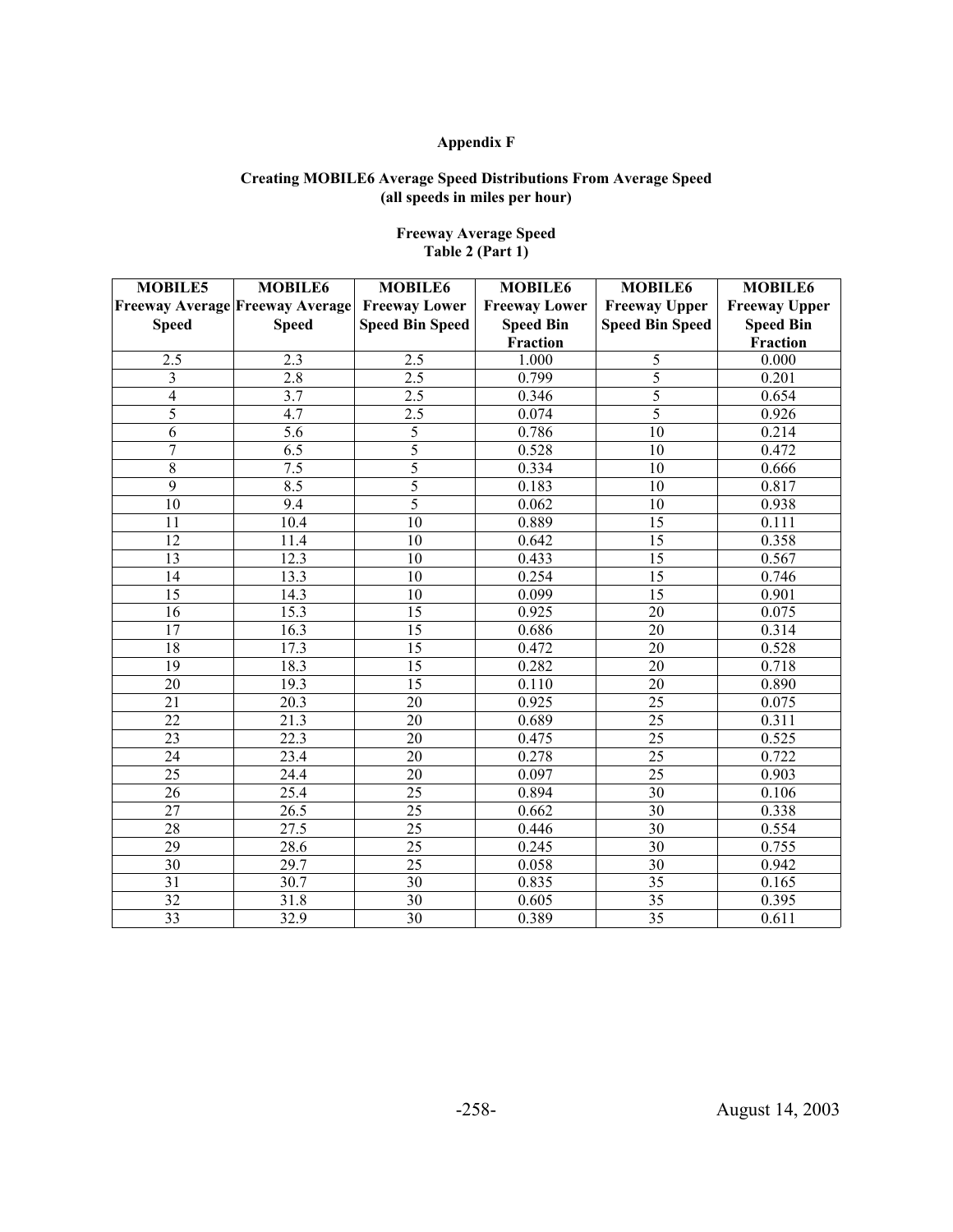#### **Creating MOBILE6 Average Speed Distributions From Average Speed (all speeds in miles per hour)**

| <b>MOBILE5</b>  | <b>MOBILE6</b>                         | <b>MOBILE6</b>         | <b>MOBILE6</b>       | <b>MOBILE6</b>         | <b>MOBILE6</b>       |
|-----------------|----------------------------------------|------------------------|----------------------|------------------------|----------------------|
|                 | <b>Freeway Average Freeway Average</b> | <b>Freeway Lower</b>   | <b>Freeway Lower</b> | <b>Freeway Upper</b>   | <b>Freeway Upper</b> |
| <b>Speed</b>    | <b>Speed</b>                           | <b>Speed Bin Speed</b> | <b>Speed Bin</b>     | <b>Speed Bin Speed</b> | <b>Speed Bin</b>     |
|                 |                                        |                        | <b>Fraction</b>      |                        | Fraction             |
| 34              | 33.9                                   | 30                     | 0.186                | 35                     | 0.814                |
| 35              | 35.0                                   | 30                     | 0.000                | 35                     | 1.000                |
| 36              | 36.1                                   | 35                     | 0.750                | 40                     | 0.250                |
| 37              | 37.2                                   | 35                     | 0.522                | 40                     | 0.478                |
| 38              | 38.3                                   | 35                     | 0.305                | 40                     | 0.695                |
| 39              | 39.4                                   | $\overline{35}$        | 0.100                | 40                     | 0.900                |
| 40              | 40.6                                   | 40                     | 0.878                | 45                     | 0.122                |
| 41              | 41.7                                   | 40                     | 0.639                | 45                     | 0.361                |
| 42              | 42.8                                   | 40                     | 0.412                | 45                     | 0.588                |
| 43              | 43.9                                   | 40                     | 0.195                | $\overline{45}$        | 0.805                |
| 44              | 45.1                                   | 45                     | 0.986                | 50                     | 0.014                |
| 45              | 46.2                                   | 45                     | 0.739                | 50                     | 0.261                |
| 46              | 47.4                                   | $\overline{45}$        | 0.502                | $\overline{50}$        | 0.498                |
| 47              | 48.5                                   | 45                     | 0.276                | 50                     | 0.724                |
| 48              | 49.7                                   | 45                     | 0.059                | 50                     | 0.941                |
| 49              | 50.8                                   | $\overline{50}$        | 0.818                | $\overline{55}$        | 0.182                |
| $50\,$          | 52.0                                   | 50                     | 0.574                | 55                     | 0.426                |
| 51              | 53.2                                   | 50                     | 0.340                | 55                     | 0.660                |
| 52              | 54.4                                   | 50                     | 0.114                | $\overline{55}$        | 0.886                |
| $\overline{53}$ | 55.6                                   | 55                     | 0.877                | 60                     | 0.123                |
| 54              | 56.8                                   | $\overline{55}$        | 0.626                | 60                     | 0.374                |
| 55              | 58.0                                   | $\overline{55}$        | 0.385                | 60                     | 0.615                |
| $\overline{56}$ | 59.2                                   | $\overline{55}$        | 0.152                | 60                     | 0.848                |
| 57              | 60.4                                   | 60                     | 0.914                | 65                     | 0.086                |
| 58              | 61.6                                   | 60                     | 0.657                | 65                     | 0.343                |
| 59              | 62.9                                   | 60                     | 0.410                | 65                     | 0.590                |
| $\overline{60}$ | 64.1                                   | 60                     | 0.170                | 65                     | 0.830                |
| Greater Than 60 | N/A                                    | 60                     | 0.000                | 65                     | 1.000                |

## **Freeway Average Speed Table 2 (Part 2)**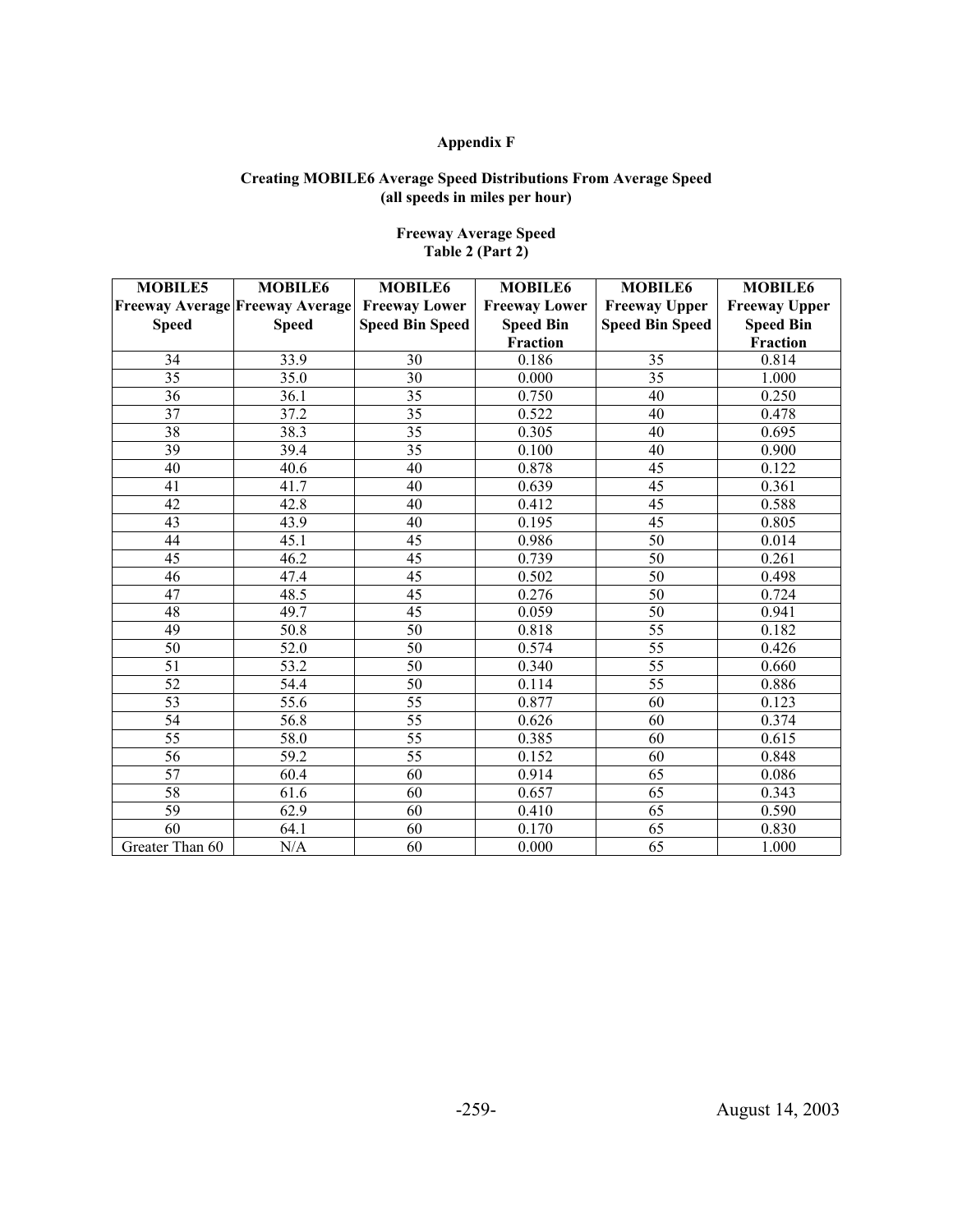#### **Creating MOBILE6 Average Speed Distributions From Average Speed (all speeds in miles per hour)**

| <b>MOBILE5</b>          | <b>MOBILE6</b>         | <b>MOBILE6</b>            | <b>MOBILE6</b>         | <b>MOBILE6</b>            |
|-------------------------|------------------------|---------------------------|------------------------|---------------------------|
| Arterial/Col.           | Arterial/Col. Lower    | Arterial/Col. Lower       | Arterial/Col. Upper    | Arterial/Col. Upper       |
| <b>Average Speed</b>    | <b>Speed Bin Speed</b> | <b>Speed Bin Fraction</b> | <b>Speed Bin Speed</b> | <b>Speed Bin Fraction</b> |
| 2.5                     | 2.5                    | 1.000                     | 5                      | 0.000                     |
| $\overline{\mathbf{3}}$ | 2.5                    | 0.667                     | 5                      | 0.333                     |
| $\overline{4}$          | 2.5                    | 0.250                     | 5                      | 0.750                     |
| $\overline{5}$          | 2.5                    | 0.000                     | 5                      | 1.000                     |
| 6                       | 5                      | 0.667                     | 10                     | 0.333                     |
| $\overline{7}$          | $\overline{5}$         | 0.429                     | 10                     | 0.571                     |
| 8                       | 5                      | 0.250                     | 10                     | 0.750                     |
| $\overline{9}$          | 5                      | 0.111                     | 10                     | 0.889                     |
| 10                      | 5                      | 0.000                     | 10                     | 1.000                     |
| 11                      | 10                     | 0.727                     | 15                     | 0.273                     |
| 12                      | 10                     | 0.500                     | 15                     | 0.500                     |
| 13                      | 10                     | 0.308                     | 15                     | 0.692                     |
| 14                      | 10                     | 0.143                     | 15                     | 0.857                     |
| 15                      | 10                     | 0.000                     | 15                     | 1.000                     |
| 16                      | 15                     | 0.750                     | 20                     | 0.250                     |
| $\overline{17}$         | 15                     | 0.529                     | 20                     | 0.471                     |
| 18                      | 15                     | 0.333                     | 20                     | 0.667                     |
| 19                      | 15                     | 0.158                     | 20                     | 0.842                     |
| 20                      | 15                     | 0.000                     | 20                     | 1.000                     |
| 21                      | 20                     | 0.762                     | 25                     | 0.238                     |
| 22                      | 20                     | 0.545                     | 25                     | 0.455                     |
| 23                      | 20                     | 0.348                     | 25                     | 0.652                     |
| 24                      | 20                     | 0.167                     | 25                     | 0.833                     |
| $\overline{25}$         | 20                     | 0.000                     | $\overline{25}$        | 1.000                     |
| 26                      | 25                     | 0.769                     | 30                     | 0.231                     |
| $\overline{27}$         | 25                     | 0.556                     | 30                     | 0.444                     |
| 28                      | 25                     | 0.357                     | $\overline{30}$        | 0.643                     |
| 29                      | 25                     | 0.172                     | 30                     | 0.828                     |
| 30                      | 25                     | 0.000                     | 30                     | 1.000                     |
| 31                      | 30                     | 0.774                     | 35                     | 0.226                     |
| 32                      | 30                     | 0.563                     | 35                     | 0.438                     |
| 33                      | 30                     | 0.364                     | 35                     | 0.636                     |

## **Arterial/Collector Average Speed Table 3 (Part 1)**